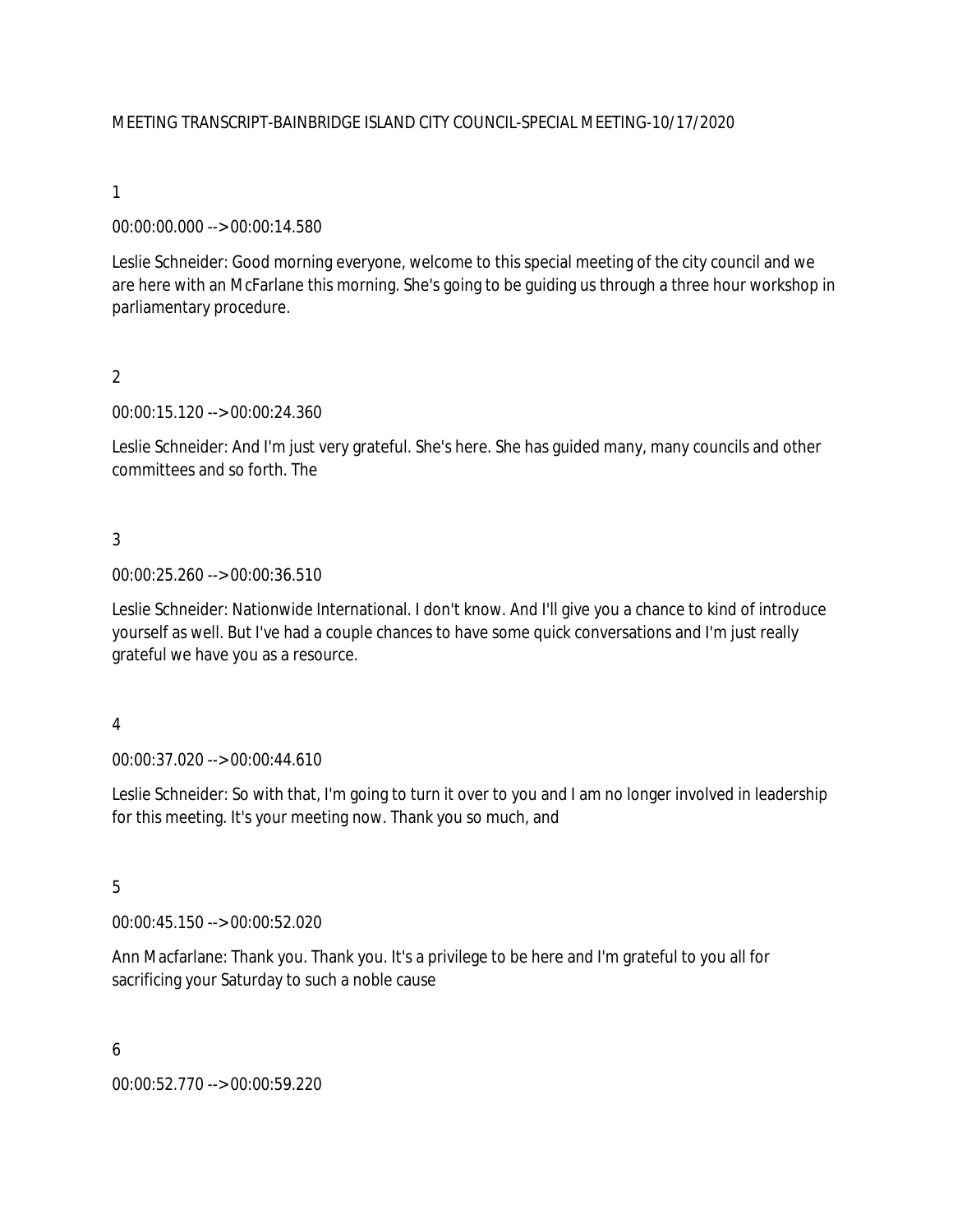Ann Macfarlane: I would like to invite all the council members to show your video and staff were involved in this presentation.

# 7

00:00:59.610 --> 00:01:08.250

Ann Macfarlane: Since it creates an unequal feeling if some people are on video and others are not and will follow the best practice of keeping mics mute.

## 8

00:01:08.670 --> 00:01:19.290

Ann Macfarlane: Unless we're saying something or involved in a session. So I was not born as the queen of parliamentary procedure. I was elected president of the American translators Association.

### 9

00:01:19.710 --> 00:01:27.690

Ann Macfarlane: I was a Russian to English translator at that time. And I thought, well, I better learn, Robert. And so I went and got myself a Robert's Rules of Order.

#### 10

00:01:28.350 --> 00:01:44.490

Ann Macfarlane: And had to come to the conclusion that it's a terrible book the original Robert a lieutenant colonel in the US Army Corps of Engineers published his book in 1876 and it was a pocket manual, it would literally fit in your pocket.

# 11

00:01:45.630 --> 00:01:55.680

Ann Macfarlane: And oh, by the way, his first one of his first assignments was on sand one island. He built the readout that was going to protect us from the British when we thought we might go to war in the pig war.

#### 12

00:01:56.430 --> 00:02:05.790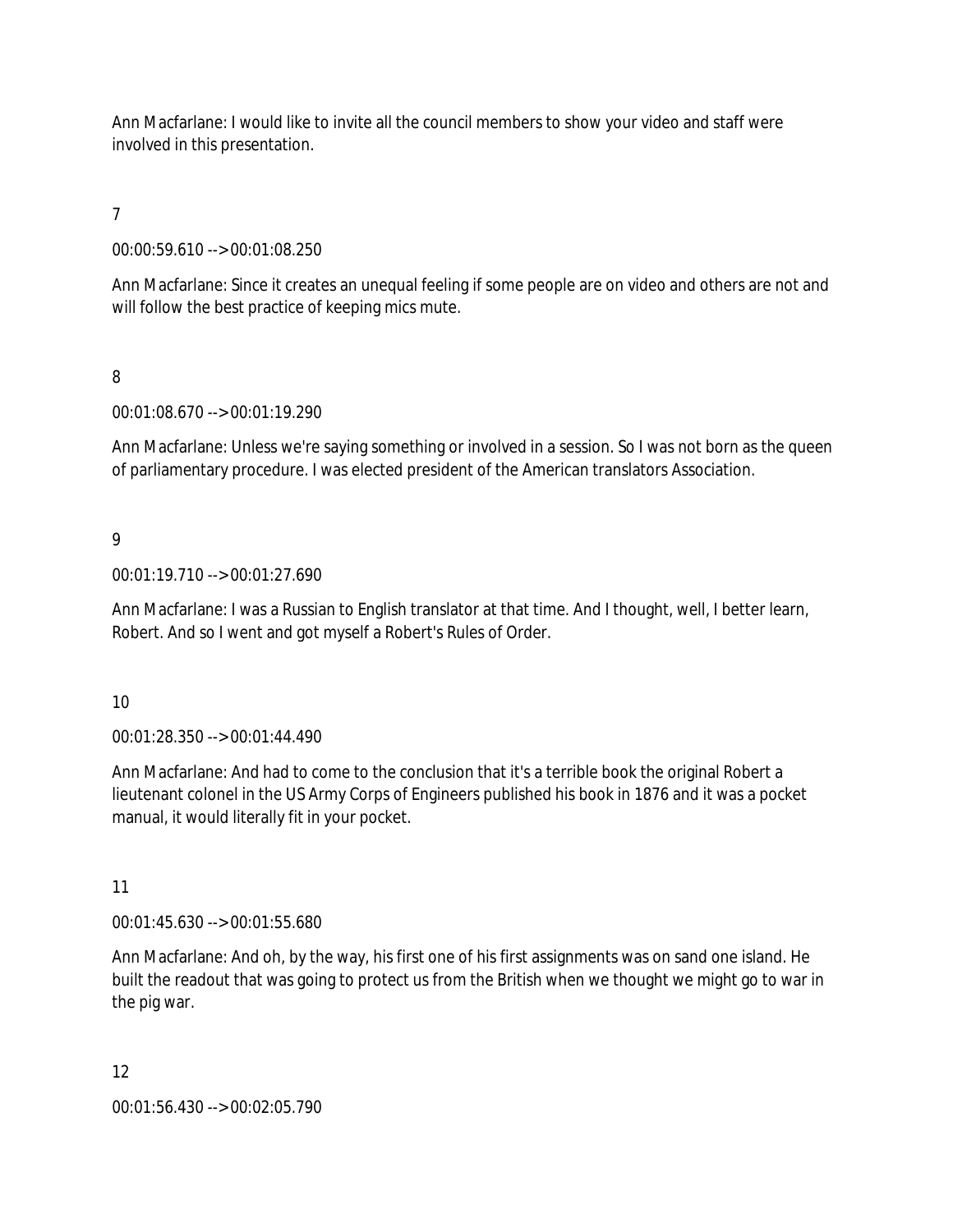Ann Macfarlane: Well, over the years, Robert son and grandson, I believe, kept on elaborating the book until they wrecked it and we see that often in human life, you know,

13

00:02:06.060 --> 00:02:10.770

Ann Macfarlane: She tried to buy a plane cup of coffee and Starbucks. You know what I'm talking about here. So,

14

00:02:11.640 --> 00:02:21.540

Ann Macfarlane: It's really awful but there's a core that we need. There's a core that is essential for good and fear meetings and that's what we're going to be talking about today.

15

00:02:22.320 --> 00:02:38.370

Ann Macfarlane: So, and now that's all I do is parliamentary procedure I don't translate anymore, which I missed because it's a very interesting profession, but it's gives me a lot of joy and pleasure to help people make sense out of Robert and run better meetings. So I'm going to share my screen now.

16

00:02:43.080 --> 00:02:45.750

Ann Macfarlane: Set nicely visible. Everybody can see that

17

00:02:47.130 --> 00:02:48.630

Ann Macfarlane: I'm going to move my

18

00:02:50.160 --> 00:02:59.940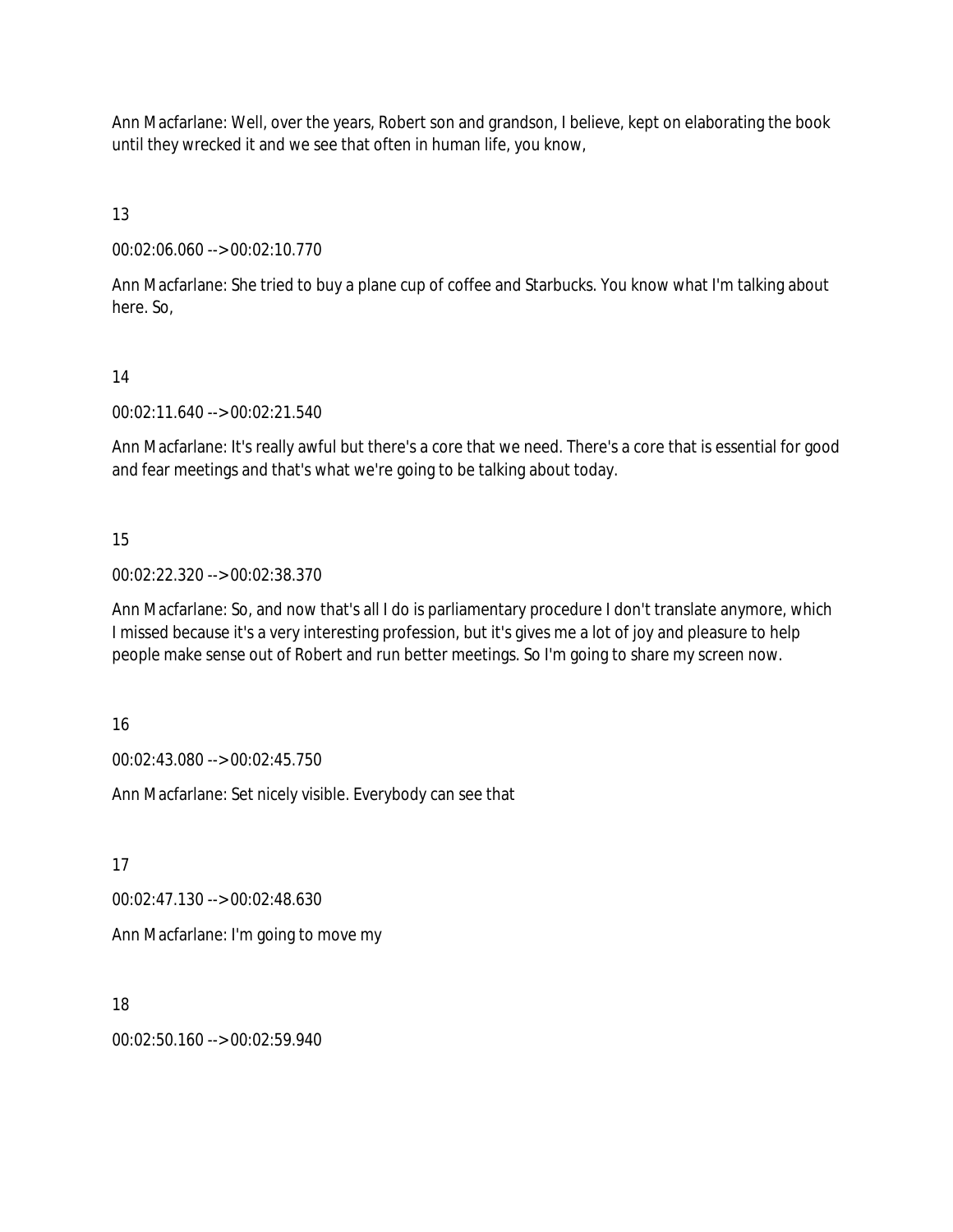Ann Macfarlane: Move my video so I can see you all since that makes me give a better session when I have your faces. So we're going to talk about great city council meetings. And again, thank you all for coming.

19

00:03:00.720 --> 00:03:08.880

Ann Macfarlane: We have lots to cover, but I think we'll romp through it and we will take a couple of weeks. We're going to talk about meeting discussion point of order and appeal.

### 20

00:03:09.330 --> 00:03:20.070

Ann Macfarlane: Motions and amendments, the authority enroll in inappropriate remarks, how to have an efficient meeting. What's the point of rules of order and the right kind of control.

### 21

00:03:21.000 --> 00:03:29.490

Ann Macfarlane: So I want to say that we're here. My goal is to inspire you to run effective meetings using four fundamental guidelines.

#### 22

00:03:29.820 --> 00:03:39.900

Ann Macfarlane: And I use the word inspire because we often tend to do things the same old way. If we have a pattern we follow that pattern and sometimes a fresh look can be helpful.

# 23

00:03:40.560 --> 00:03:50.130

Ann Macfarlane: And as learning outcomes. I've given for although of course I'm hoping you'll learn lots more. But at the end of this training, you'll be able to list for fundamental guidelines.

#### 24

00:03:50.790 --> 00:04:02.430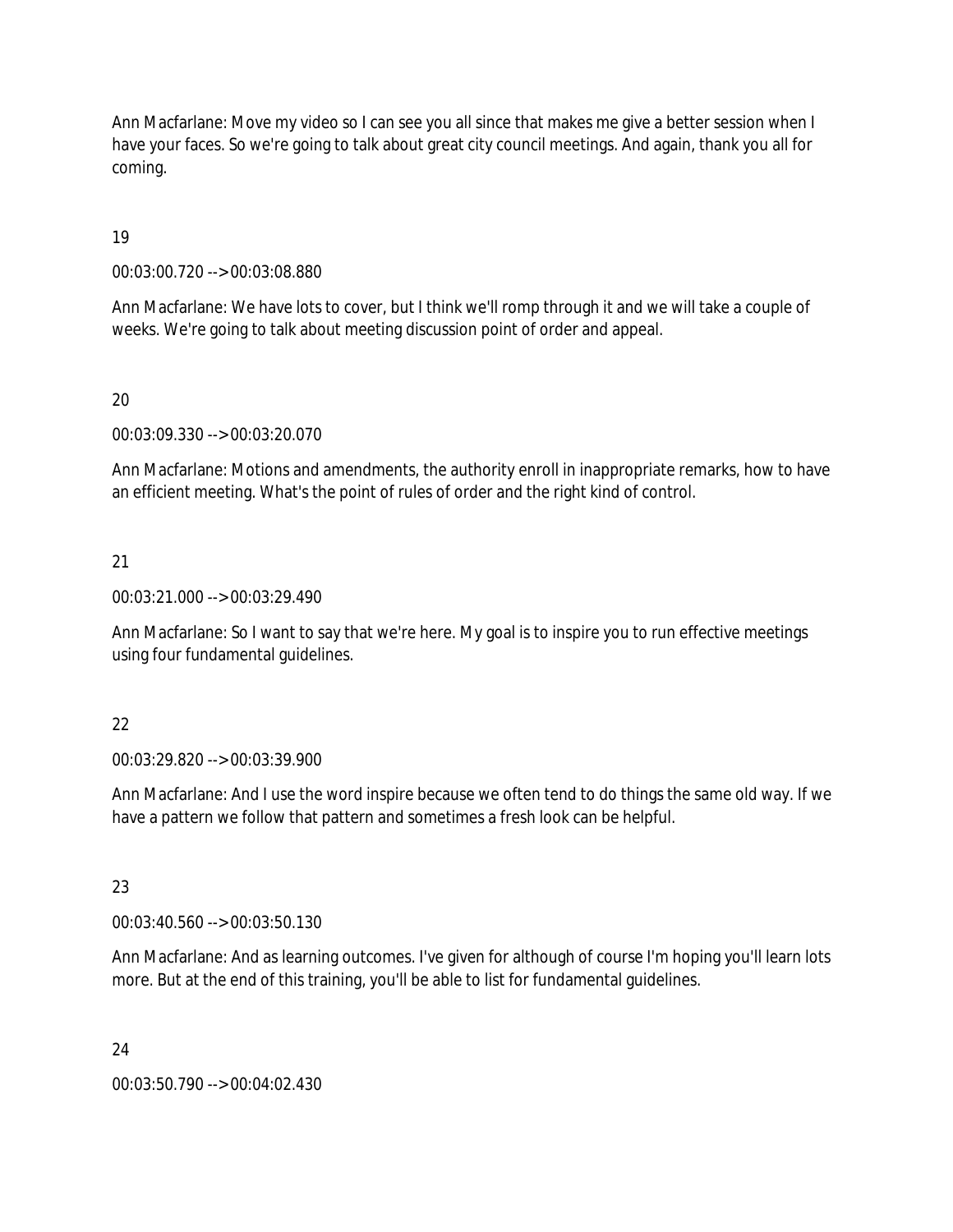Ann Macfarlane: Make a point of order when guidelines are broken label five inappropriate remarks and make motions and amendments and of course some of this you know perfectly well but it might be a nice refresher.

## 25

00:04:04.140 --> 00:04:19.350

Ann Macfarlane: I do want to say that the material contained in this presentation is based on the principles and practices of parliamentary procedure. I'm not an attorney and nothing in this presentation constitutes legal advice if your attorney tells you something different. Listen to your attorney.

### 26

00:04:20.460 --> 00:04:31.680

Ann Macfarlane: So first, we're going to have a quick poll about what is your level of familiarity with parliamentary procedure and Robert's Rules of Order, so I will launch that poll now.

## 27

00:04:37.200 --> 00:04:41.670

Ann Macfarlane: And just take a sec, if you would, and let me know how familiar are you

### 28

00:04:47.040 --> 00:04:48.720

Rasham Nassar: I'm actually not able to click the

### 29

00:04:49.350 --> 00:04:51.420

Joe Deets: Yeah, and same here. I can't click it.

### 30

00:04:51.870 --> 00:04:56.280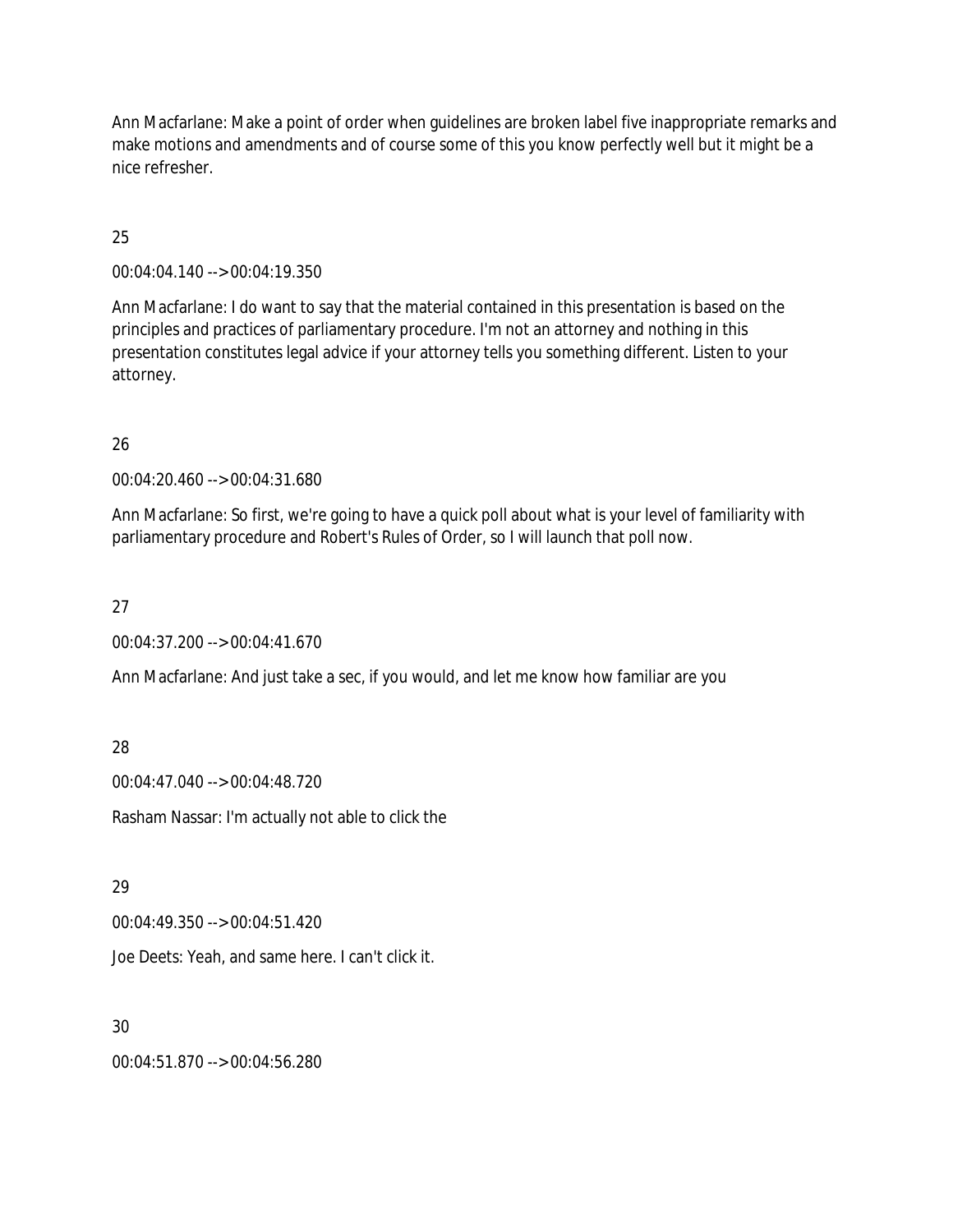Rasham Nassar: It says hosts and panelists cannot vote at the bottom. I wonder if there's something that you can enable

31

00:04:59.070 --> 00:05:00.150

Ann Macfarlane: Oh, some people are

32

00:05:03.150 --> 00:05:11.070

Ann Macfarlane: So I don't, I'm not gonna try to struggle with this because it would probably mean going back to my zoom settings. I'll just

33

00:05:12.420 --> 00:05:14.610

Ann Macfarlane: Just ask. Maybe let's see.

34

00:05:19.590 --> 00:05:27.060

Ann Macfarlane: So I'll just ask, is there anybody in mind you, who has parliamentary expertise, who feel that you really have got it all down cold.

35

00:05:28.260 --> 00:05:32.010

Ann Macfarlane: Is there anybody among you, who's extremely familiar and comfortable.

# 36

00:05:33.960 --> 00:05:37.050

Ann Macfarlane: Is there anybody who's comfortable. Raise your hand if you're comfortable

37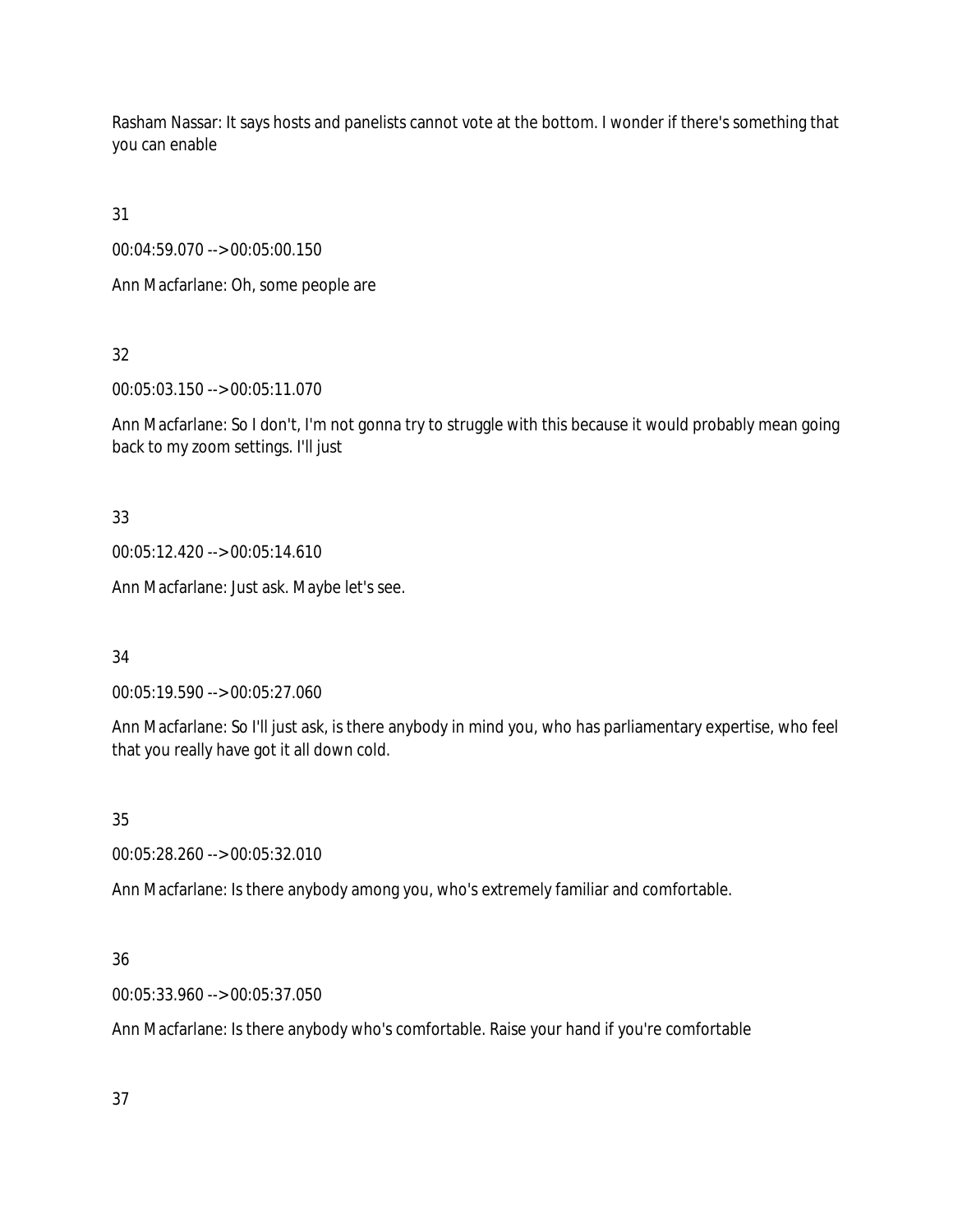00:05:38.400 --> 00:05:42.480

Ann Macfarlane: And if. Is there anybody who's new to it, who has just very little familiarity.

38

00:05:43.710 --> 00:05:48.000

Ann Macfarlane: Okay, good. Well thank you that that helps me helps me see where we are.

39

00:05:51.480 --> 00:06:02.040

Ann Macfarlane: So we're going to be in the league of Northwest dinos cities, it's not entirely realistic. It's a fantasy, but there is some overlap with real life you want to think of it as drawing with crayons.

### 40

00:06:02.340 --> 00:06:08.670

Ann Macfarlane: We're using broad strokes to convey the big picture and you're going to be the members of the Nautilus city council.

41

00:06:09.270 --> 00:06:15.870

Ann Macfarlane: So here is a picture of the League of Northwest Iowa city's dynamos is way down at the bottom on dine obey

### 42

00:06:16.350 --> 00:06:24.540

Ann Macfarlane: My late husband and I had a lot of fun making this up their 70 cities and each one has its own project that they want so

### 43

00:06:25.470 --> 00:06:30.540

Ann Macfarlane: The first thing you do, obviously, to start a meeting is you call the meeting to order.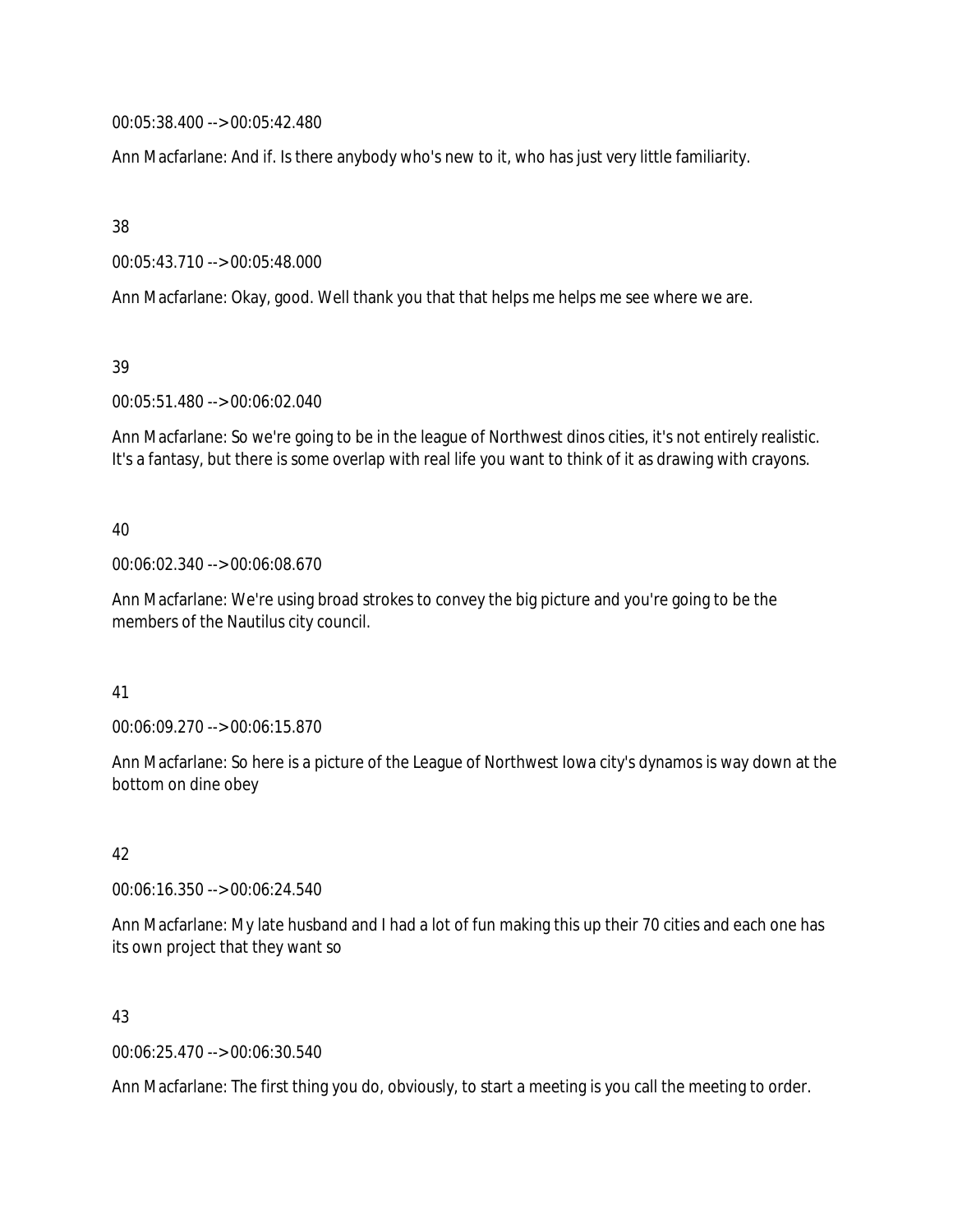00:06:30.990 --> 00:06:39.600

Ann Macfarlane: You wrap the gavel lightly one time after having sat in the chair that's reserved for the person running the meeting the word chair has two meetings here. It's both the

45

00:06:39.930 --> 00:06:43.110

Ann Macfarlane: The place where you sit, and your authority to chair the meeting.

46

00:06:43.740 --> 00:06:52.980

Ann Macfarlane: You announced this meeting of the day Nautilus city council is called order you ask the clerk to take the role and you announced that a quorum is present or not, it's

47

00:06:53.820 --> 00:07:00.930

Ann Macfarlane: It's your business to announce the quorum. It's not the clerks. The clerk takes the role, but the chair is supposed to determine that.

48

00:07:01.860 --> 00:07:08.910

Ann Macfarlane: Now the quorum is the minimum number of voting members who must be present for business to be done, and usually it's a majority.

49

00:07:09.240 --> 00:07:28.740

Ann Macfarlane: More than half of the members in office, the Members who are actually serving on the Council and quorum is different from votes cast if you lose your quorum, you can't do business. And of course, as you all know, for a public body discussion involves business businesses, not just voting.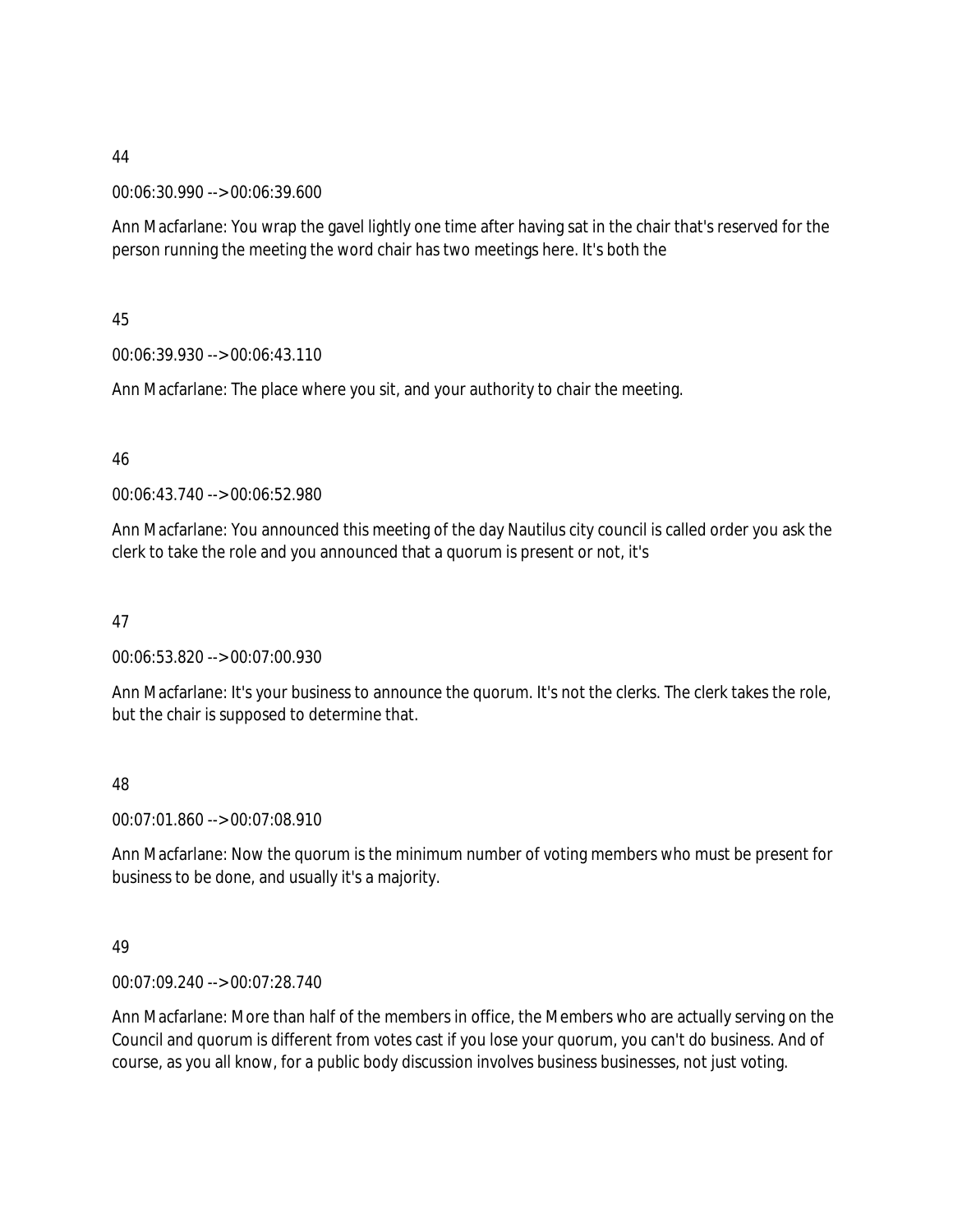00:07:30.780 --> 00:07:39.330

Ann Macfarlane: Local government bodies must not create a walking quorum or a serial meeting when members of the Body Talk or email with each other. Outside of meetings.

51

00:07:39.600 --> 00:07:49.290

Ann Macfarlane: Such that, a quorum is discussing the body's business the open public meetings Act has been violated. You can talk to other people, as long as the number is less than a quorum.

### 52

00:07:49.830 --> 00:08:00.630

Ann Macfarlane: I believe that in Florida. For instance, if you're on a public body two people can't talk to each other. Outside the meeting. So I think it's fortunate that we don't have quite that deck draconian a restriction

### 53

00:08:02.550 --> 00:08:18.720

Ann Macfarlane: So the agenda is prepared by the leadership, but it's within the control of the Council, subject to notice requirements of course and Robert's rule says that if you follow the standard order of business, you don't need to vote to adopt an agenda, but many bodies do vote.

54

00:08:18.930 --> 00:08:30.390

Ann Macfarlane: It taken already vote to adopt and a two thirds vote to change it later in the meeting. And you don't need to include approval of the agenda or other minor procedural motions in the Minutes.

55

00:08:31.530 --> 00:08:42.600

Ann Macfarlane: So this is a simplified standard order of business. It shows you how Robert has set that up with the APPROVAL OF MINUTES officers remarks and reports committee reports.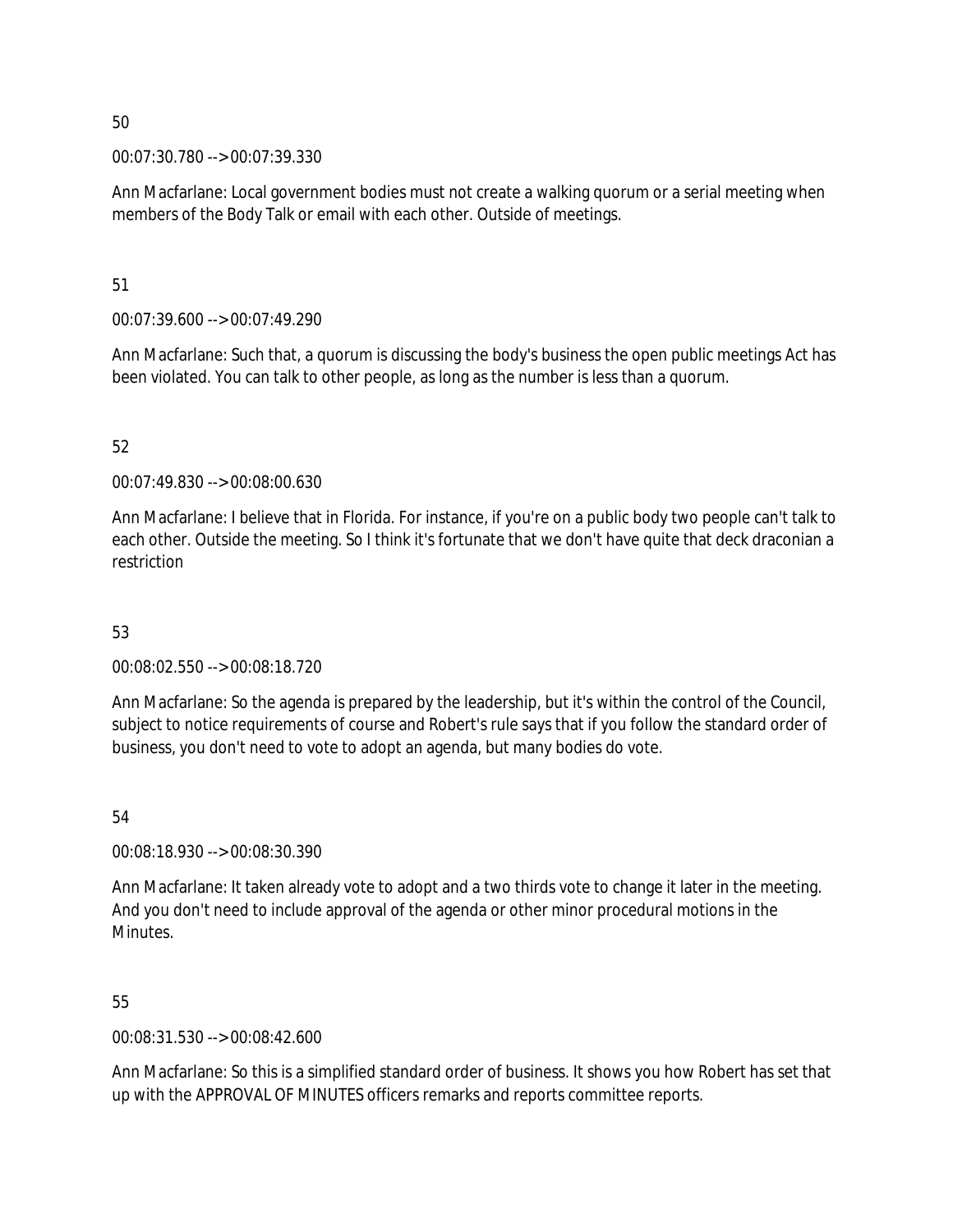00:08:42.900 --> 00:08:50.970

Ann Macfarlane: Unfinished Business. Note that Robert does not use the phrase old business in new business. So, Russia, you've raised your hand.

57

00:08:52.680 --> 00:08:59.400

Rasham Nassar: Yes, and. And first I do wonder if you prefer to make it through your slides before we engage in a Q AMP a

58

00:08:59.640 --> 00:09:01.410

Ann Macfarlane: Oh no, that's a questions as they come.

59

00:09:01.860 --> 00:09:04.860

Rasham Nassar: Okay, I just wondered about that agenda portion, if you

60

00:09:04.950 --> 00:09:07.410

Rasham Nassar: Go back slide and

61

00:09:08.550 --> 00:09:16.620

Rasham Nassar: Our Council certainly does approve the agenda, and we do accept proposals for modifications or changes to the agenda at the start of the meeting.

62 00:09:17.820 --> 00:09:25.320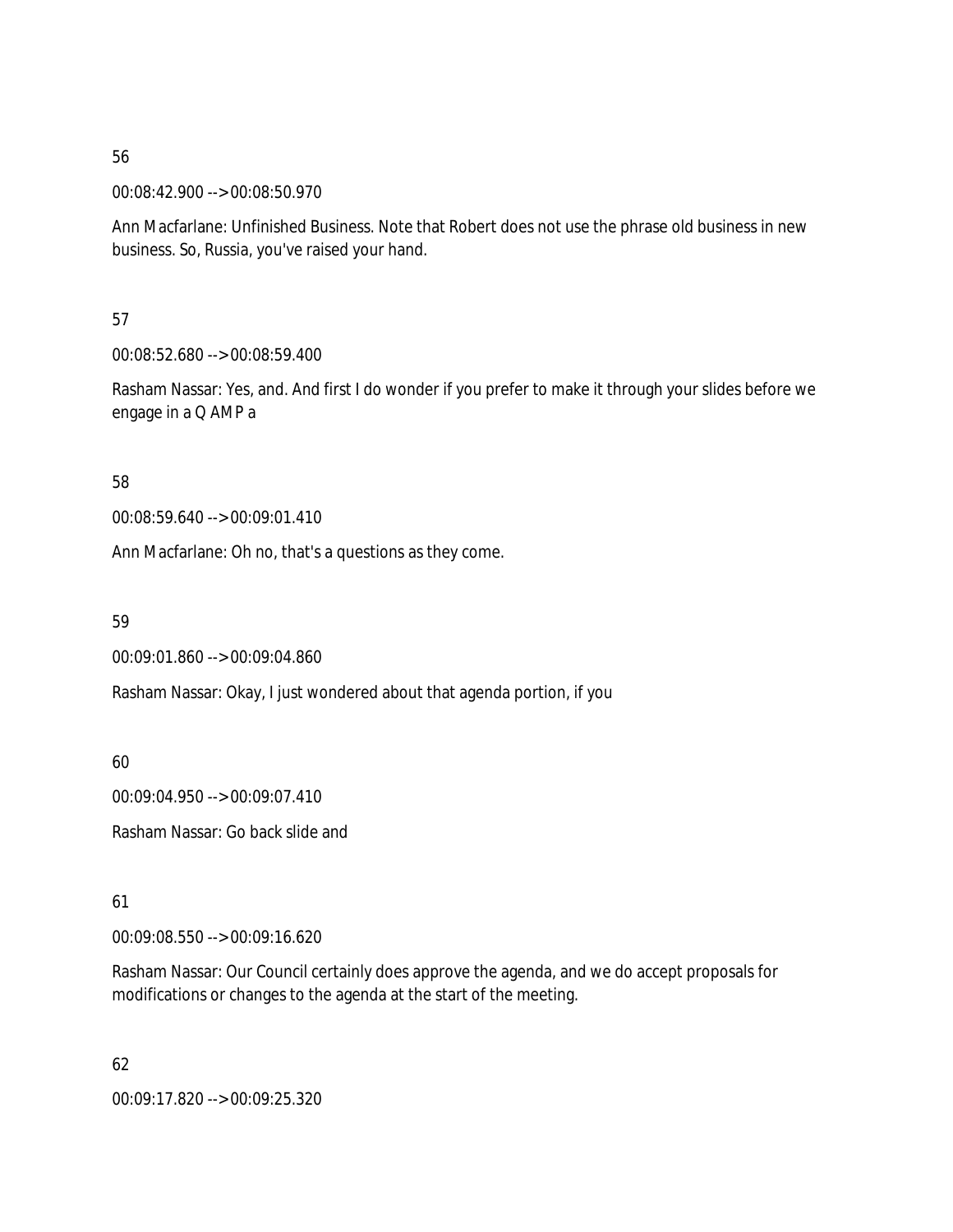Rasham Nassar: But this bullet point three takes a majority vote to adopt in a two thirds vote to change later in the meeting. Can you elaborate on that when

# 63

00:09:25.560 --> 00:09:36.300

Rasham Nassar: I just wonder if that's consistent with our practices. This requirement for a two thirds vote to change later in the meeting. When does that arise and what why would it require a two thirds majority vote.

64

00:09:38.160 --> 00:09:39.210

Ann Macfarlane: Robert often

### 65

00:09:39.390 --> 00:09:48.780

Ann Macfarlane: specifies a two thirds vote when there's some change to the original plan. And I think the idea is that if you've been adopted. Agenda, it's better to stick with it.

### 66

00:09:49.200 --> 00:09:58.830

Ann Macfarlane: So there is another provision there which might apply in your case, which is, in many instances, a majority of the Council is sufficient.

### 67

00:09:59.490 --> 00:10:07.590

Ann Macfarlane: So I think in your case of being a small board, you could probably make a change with the majority of the Council, the difference of course is

### 68

00:10:08.130 --> 00:10:24.540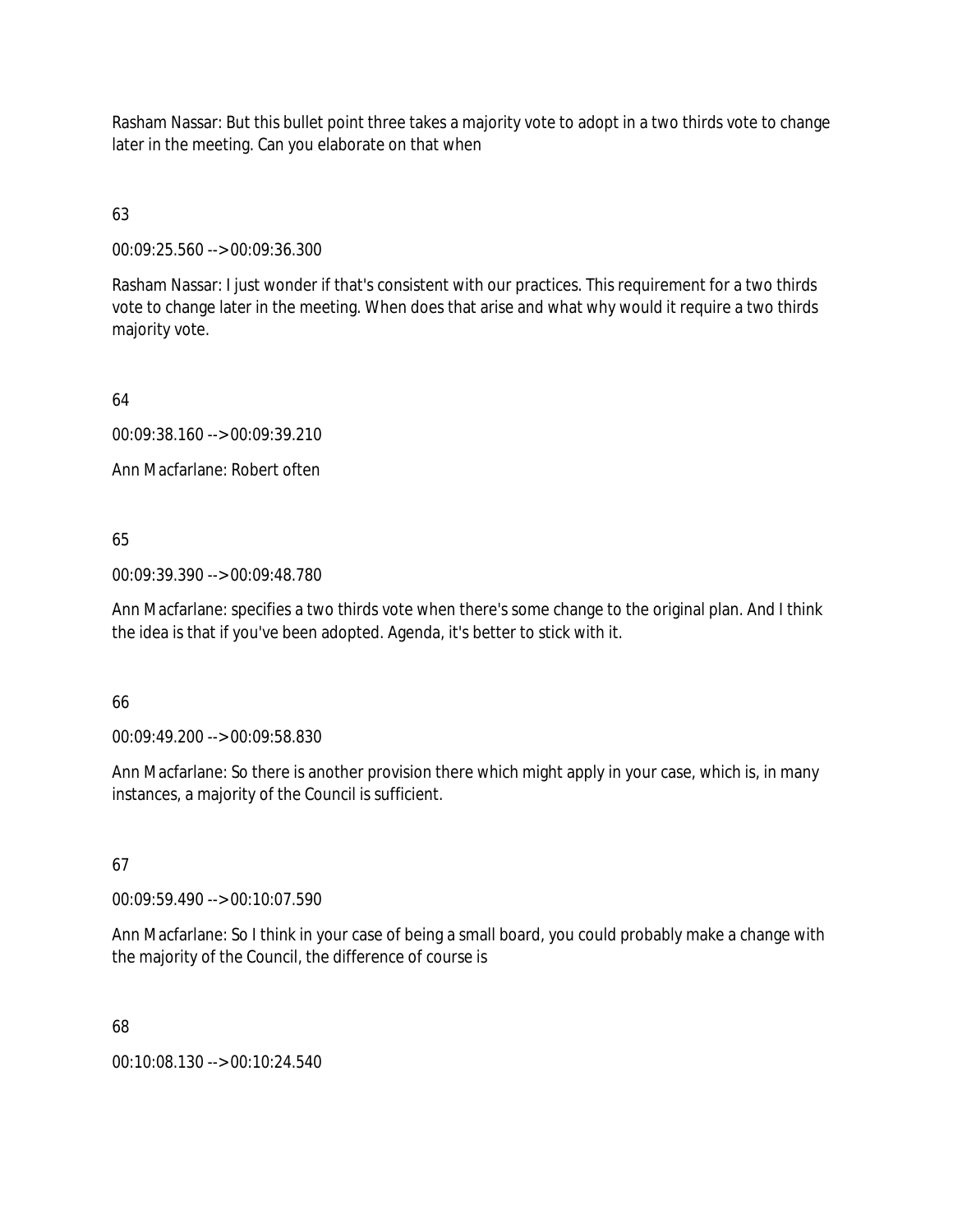Ann Macfarlane: Ordinarily in Robert a vote refers to the majority of the votes cast, but a majority of the Council, since you have in you will have the six members, a majority would be four which is the same as a two thirds vote, Joe, do you have any thoughts or comments on that.

69

00:10:26.490 --> 00:10:35.400

Joe Levan: I think it's just it's a matter of the Council, thinking about what they want for their rules. So do you want it to be a higher standard to change the agenda. Later in the meeting.

## 70

00:10:36.240 --> 00:10:43.260

Joe Levan: And follow that technically based on what's on Robert's Rules, or do you want to have a more flexibility so it's it's really up to the Council.

### 71

00:10:44.130 --> 00:10:51.150

Ann Macfarlane: Thank you. And of course, if you had all your seven members a two thirds vote would be five people. So it is a higher standard Joe

### 72

00:10:51.810 --> 00:11:04.350

Joe Deets: Yeah, I, I just had a question. And when it's a two thirds vote later in the meeting. So we do ask in the beginning of the meeting as as cups number Nasir said, you know,

### 73

00:11:05.340 --> 00:11:13.470

Joe Deets: Do we have a, you know, we can approve the agenda, as shown. Or we can make additions or deletions to it that's in the very beginning of the meeting.

### 74

00:11:13.830 --> 00:11:25.050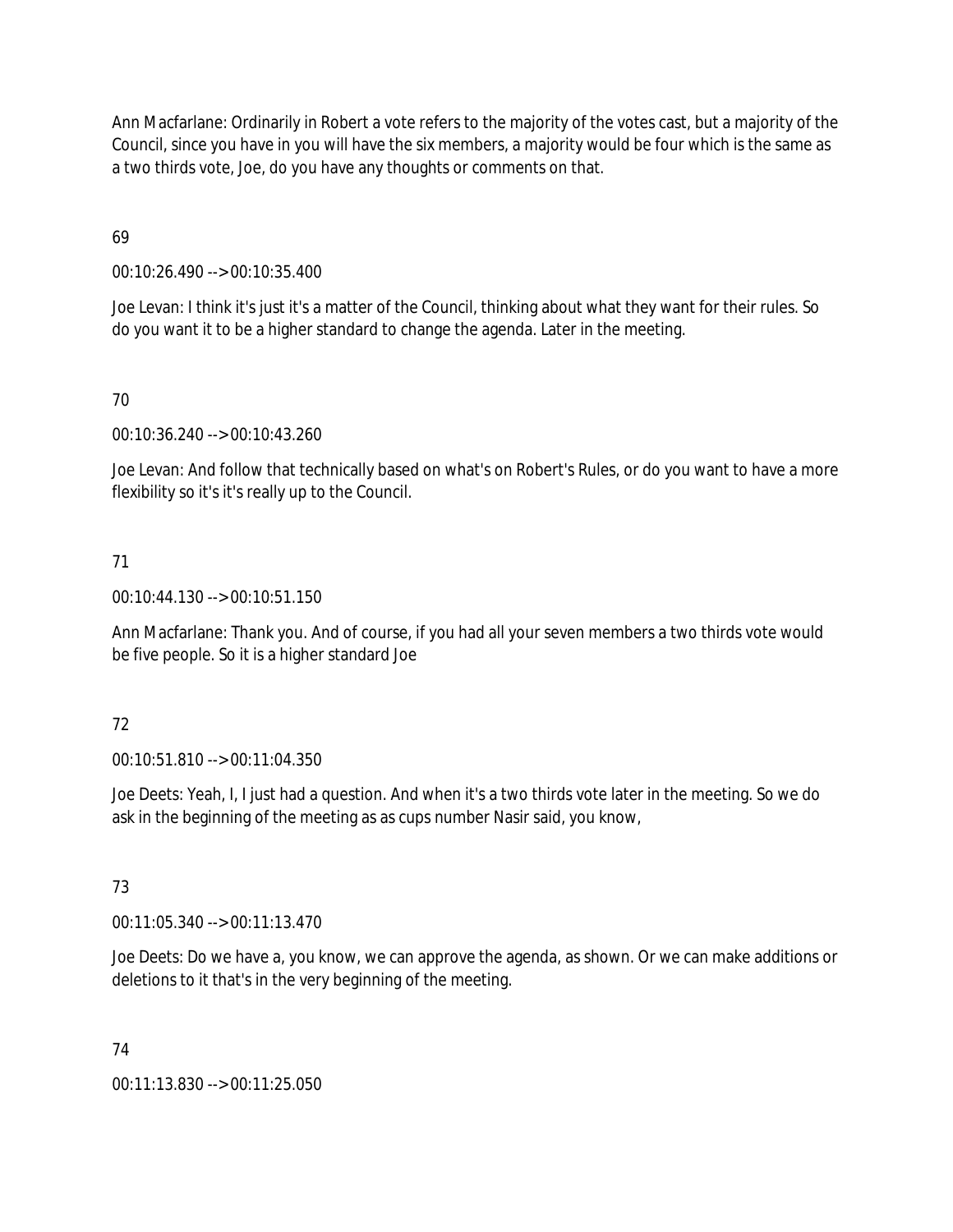Joe Deets: But is this two thirds assist later say, you know, we're halfway through the meeting and someone says, I want to add x, what is it that point that the two thirds supplies.

75

00:11:25.650 --> 00:11:28.980

Ann Macfarlane: Yes, it would. And of course, you'd have to ask the notice question also.

76

00:11:30.060 --> 00:11:30.480

Joe Deets: You know,

77

00:11:31.830 --> 00:11:39.570

Joe Deets: Okay, so in other words, someone if they it's either it's two thirds later the meeting or perhaps a majority vote in the very beginning of the meeting.

78

00:11:39.870 --> 00:11:41.820

Joe Deets: That's right. OK. OK. OK.

79

00:11:42.120 --> 00:11:47.400

Ann Macfarlane: And I completely obviously I agree with your attorney that it's really up to you to set up whatever standards, you'd like I'm

### 80

00:11:47.730 --> 00:11:58.260

Ann Macfarlane: Basically presenting here, the standard Roberto and view and then you can modify it. That's as we'll talk about that. We'll talk about what's the point of Rules of Order later in the session.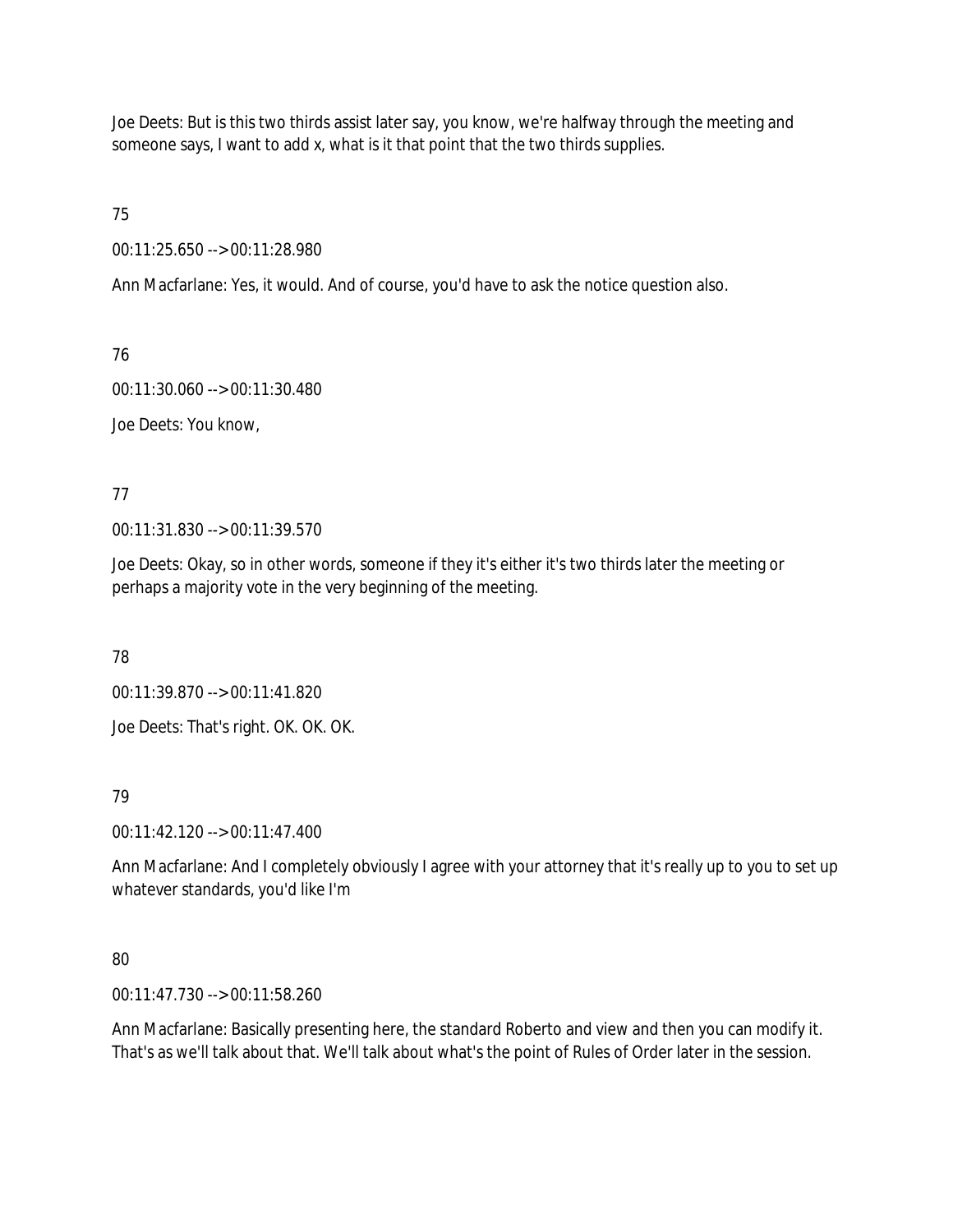00:12:00.300 --> 00:12:09.720

Ann Macfarlane: So this is the simplified standard order of business. And one thing that I think isn't so great about this is that new business comes at the very end. And often people are exhausted by them.

### 82

00:12:10.290 --> 00:12:16.380

Ann Macfarlane: So I like you know having some kind of flexibility, but we'll talk about that. Also, when we talk about an efficient meeting.

### 83

00:12:17.250 --> 00:12:25.830

Ann Macfarlane: So, you know, I must consent is a wonderful tool. It's a form of voting. It's a kind of fast track and it's very efficient for minor procedural matters.

#### 84

00:12:26.280 --> 00:12:32.460

Ann Macfarlane: In fact, some cities are using it for major matters. Also in zoom because of its ease of use.

### 85

00:12:32.940 --> 00:12:39.360

Ann Macfarlane: The presenter suggest something. And if you agree you remain silent your silence means consent.

### 86

00:12:39.750 --> 00:12:52.200

Ann Macfarlane: If you disagree. You say, Objection, or I have a change or whatever, some indicator to the presenter that you're not in agreement, and then the presenter abandons that to go back to the regular method.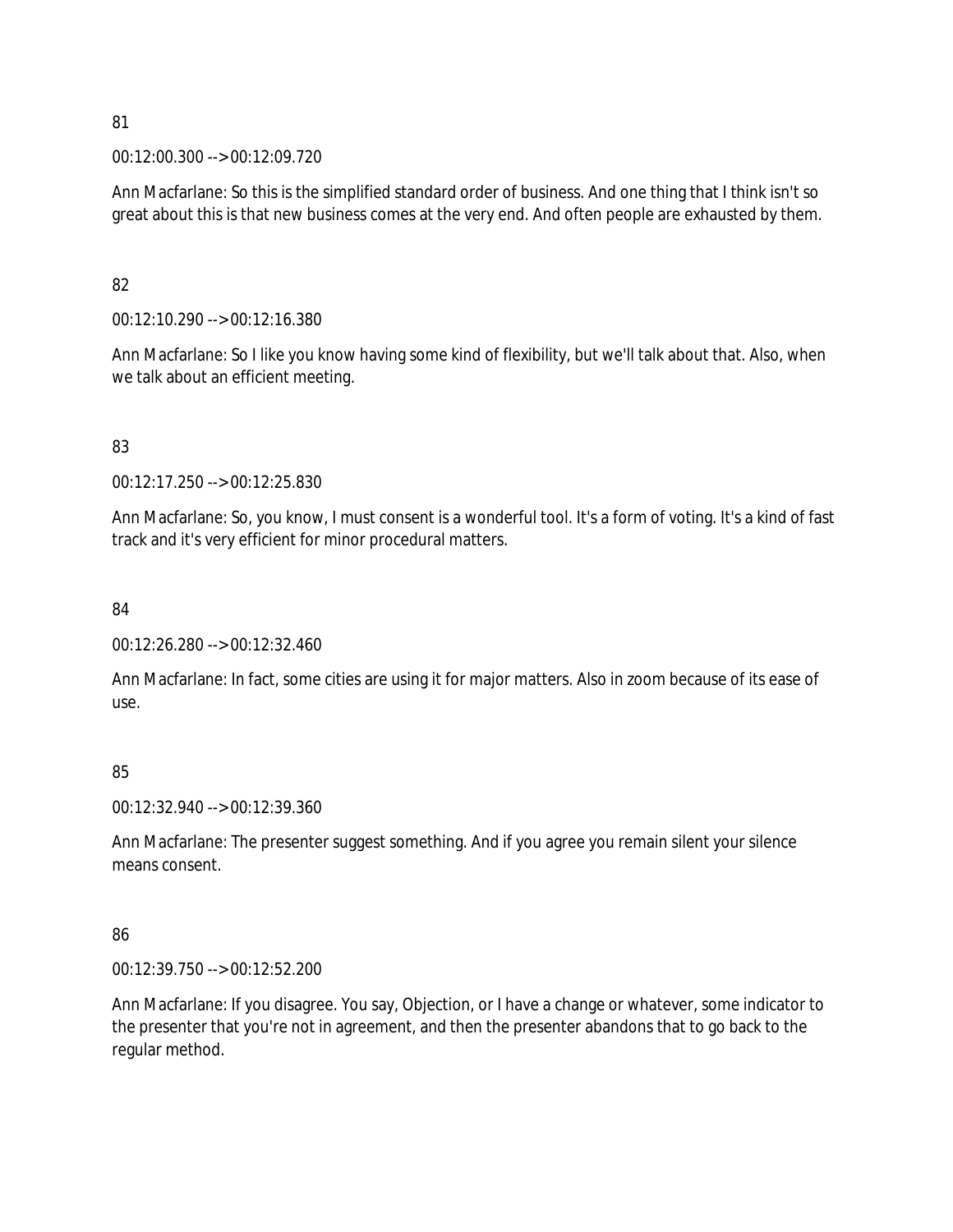00:12:52.680 --> 00:12:59.490

Ann Macfarlane: So this is a great thing, I believe. But yeah, two things have to happen for it to work. First, the presenter can't do this.

88

00:13:00.360 --> 00:13:03.570

Ann Macfarlane: Are there any objections to this amendment hearing them the amendment is adopted.

### 89

00:13:04.260 --> 00:13:14.490

Ann Macfarlane: You know, you have to pause, you have to stop and give people a chance to say that they have an objection or a change. And second, of course, the members themselves have to know to speak up.

### 90

00:13:14.880 --> 00:13:23.010

Ann Macfarlane: Sometimes it's kind of countercultural it feels bold to say I have an objection and you don't explain why. All you're doing is letting the presenter know

# 91

00:13:23.280 --> 00:13:30.630

Ann Macfarlane: That you're not on board and then we go back to the regular method. So for adoption of the agenda that often is a good way to go.

### 92

00:13:31.350 --> 00:13:36.630

Ann Macfarlane: So a good language tip for chairs is without objection, or if there is no objection.

93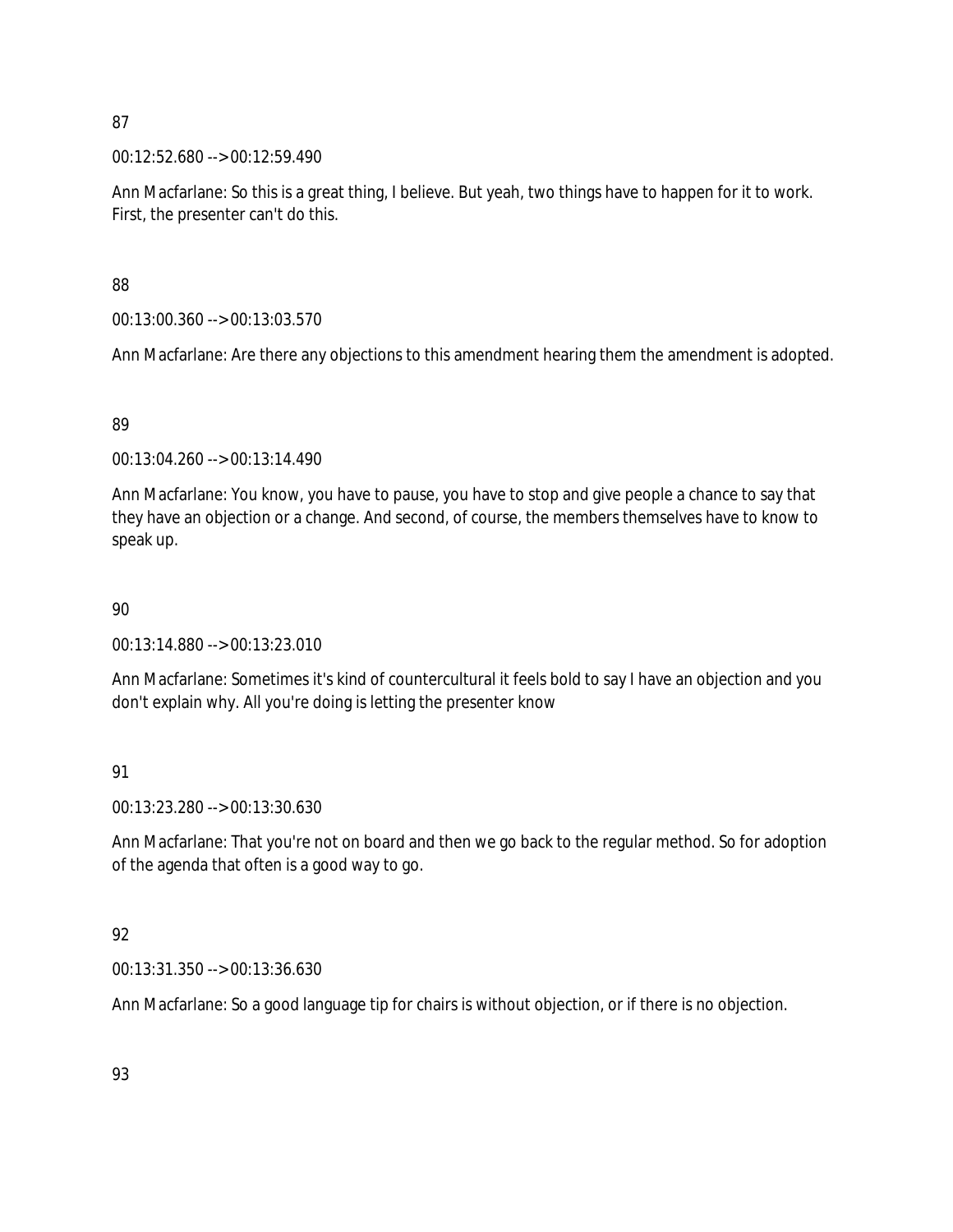00:13:36.960 --> 00:13:45.600

Ann Macfarlane: When you say that you're acknowledging that the group is the final authority, but you're also using your leadership position to move things ahead.

#### 94

00:13:46.020 --> 00:13:57.720

Ann Macfarlane: And these tips and others. I will give you in the cheat sheet that's in the reference materials. So now we're going to talk about meeting discussion point of order and appeal. Yes, Russia.

95

00:14:00.150 --> 00:14:03.060

Rasham Nassar: Yes. First, are we going to have access to your slides.

96

00:14:03.180 --> 00:14:05.100 Rasham Nassar: At all. Yes. Okay, don't

97

00:14:05.580 --> 00:14:10.920

Rasham Nassar: Worry about taking vigorous notes and back to back to consent.

98

00:14:11.160 --> 00:14:26.550

Rasham Nassar: Yes, we, we have adopted and practice the consent agenda where items that have had one touch or two touches are then move to the consent agenda and it has been the case in the past that council members would wanted to pull something from the consent agenda.

99

00:14:26.790 --> 00:14:37.200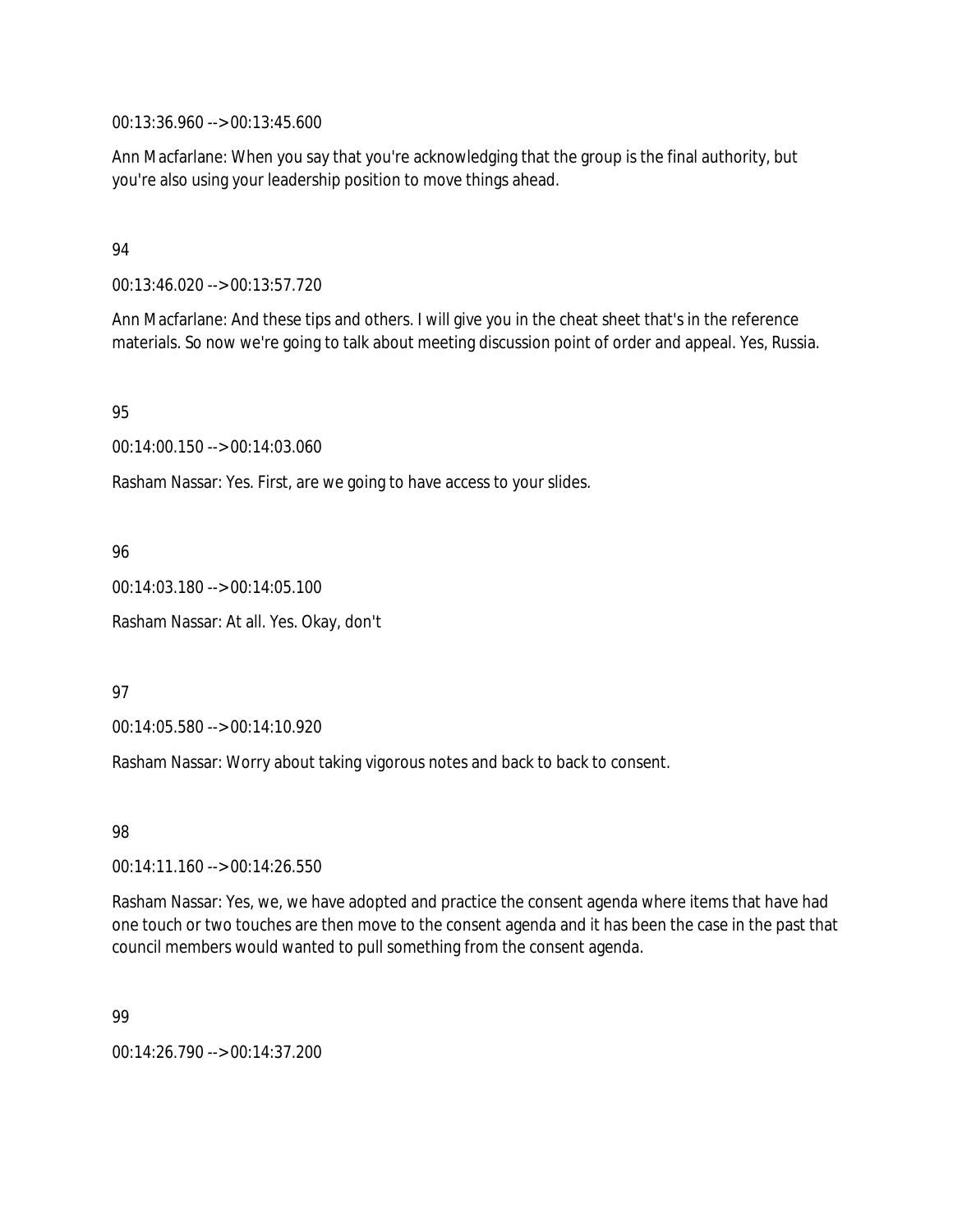Rasham Nassar: Yes. Um, is that so that that doesn't need even a two council members or majority council members right to pull that item from the consent agenda.

100

00:14:38.550 --> 00:14:54.870

Rasham Nassar: How does that, how does that relate to consent and and when, at what point during the meeting. What a council member raise that desire to remove an item from consent agenda because otherwise it is, you know, technically adopted with you and the Animus consent.

#### 101

00:14:55.320 --> 00:15:02.940

Ann Macfarlane: Yes. So there are two different things. One is one is a form of voting called unanimous consent and one is a consent agenda.

#### 102

00:15:03.690 --> 00:15:08.700

Ann Macfarlane: A CONSENT AGENDA contains items that are expected to be non controversial.

103

00:15:09.330 --> 00:15:21.720

Ann Macfarlane: It cannot be debated or discussed and it's adopted with a single vote, all the items are adopted with one vote. So the best practices that if any member wants something removed from the consent agenda that's done immediately.

104

00:15:22.380 --> 00:15:29.760

Ann Macfarlane: It doesn't take two people. It doesn't take a vote. It doesn't take anything that chair just says item 60 is hereby removed from the consent agenda.

105

00:15:30.060 --> 00:15:42.480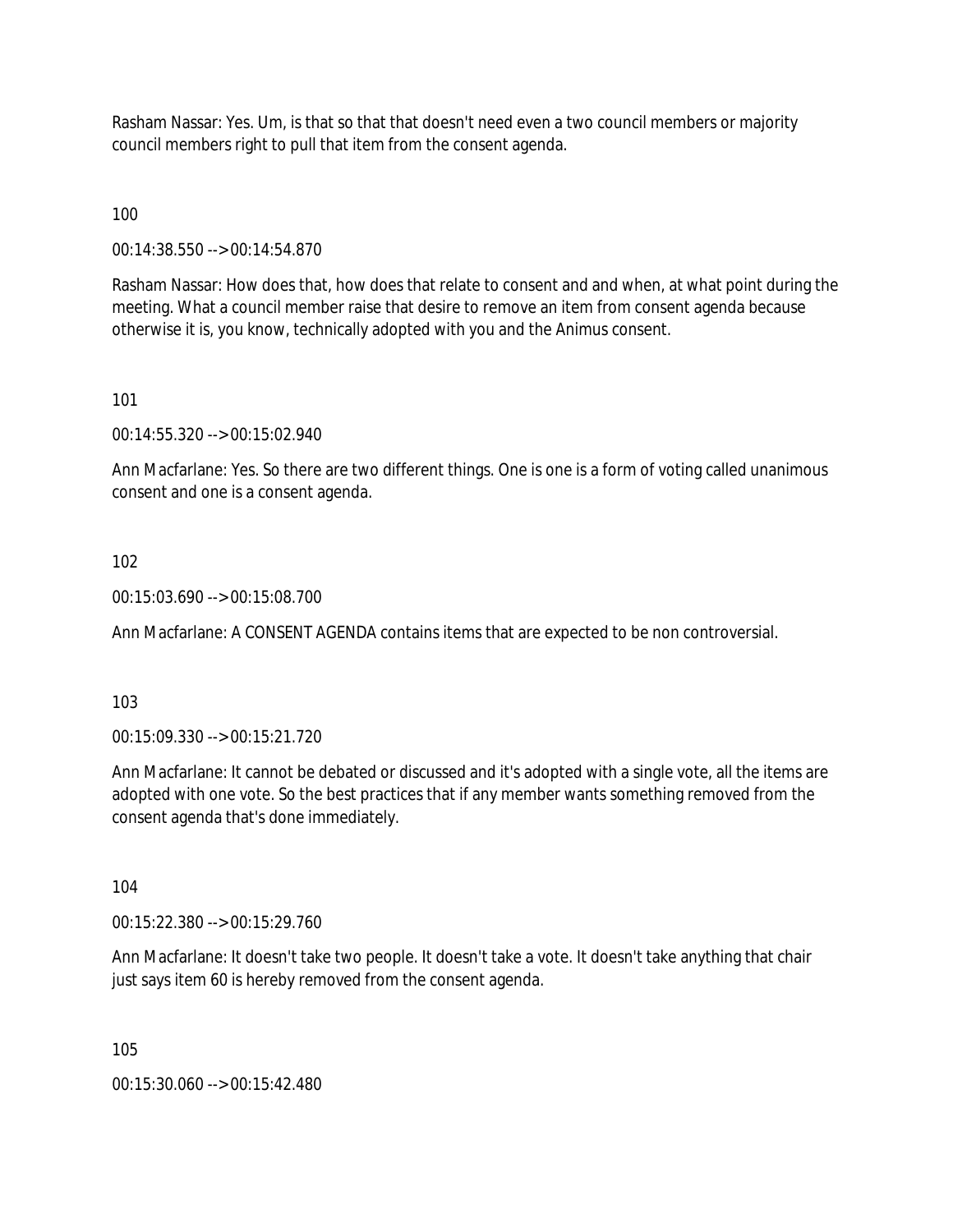Ann Macfarlane: And then it's addressed either immediately after the consent agenda or at its proper place in the order of business, depending on how you all want to structure that so the city. The

106

00:15:44.310 --> 00:15:52.290

Ann Macfarlane: The Everett, Washington School Board had a rule that two members had to agree to remove something from the consent agenda. And that's terrible from a parliamentary point of view.

107

00:15:52.620 --> 00:15:58.920

Ann Macfarlane: I mean, that's just railroading because the whole point is that a consent agenda should be things that everybody's in agreement on

108

00:16:00.270 --> 00:16:11.190

Ann Macfarlane: And certainly if you want to amend the minute, so you have to pull them from the consent agenda to do it because you can't discuss the consent agenda that's a basic rule of how it's used. Does that take care of it.

109

00:16:14.610 --> 00:16:15.330

Rasham Nassar: Yes, thank you.

110

00:16:16.050 --> 00:16:38.400

Ann Macfarlane: Okay, so now let's look at meeting discussion. So we're going to do a little exercise here and I need some volunteers. I'm going to actually change this to the normal view so that I can see. Who am I can recruit for this purpose. What we're going to do is we're going to read a little script.

111

00:16:40.110 --> 00:16:44.910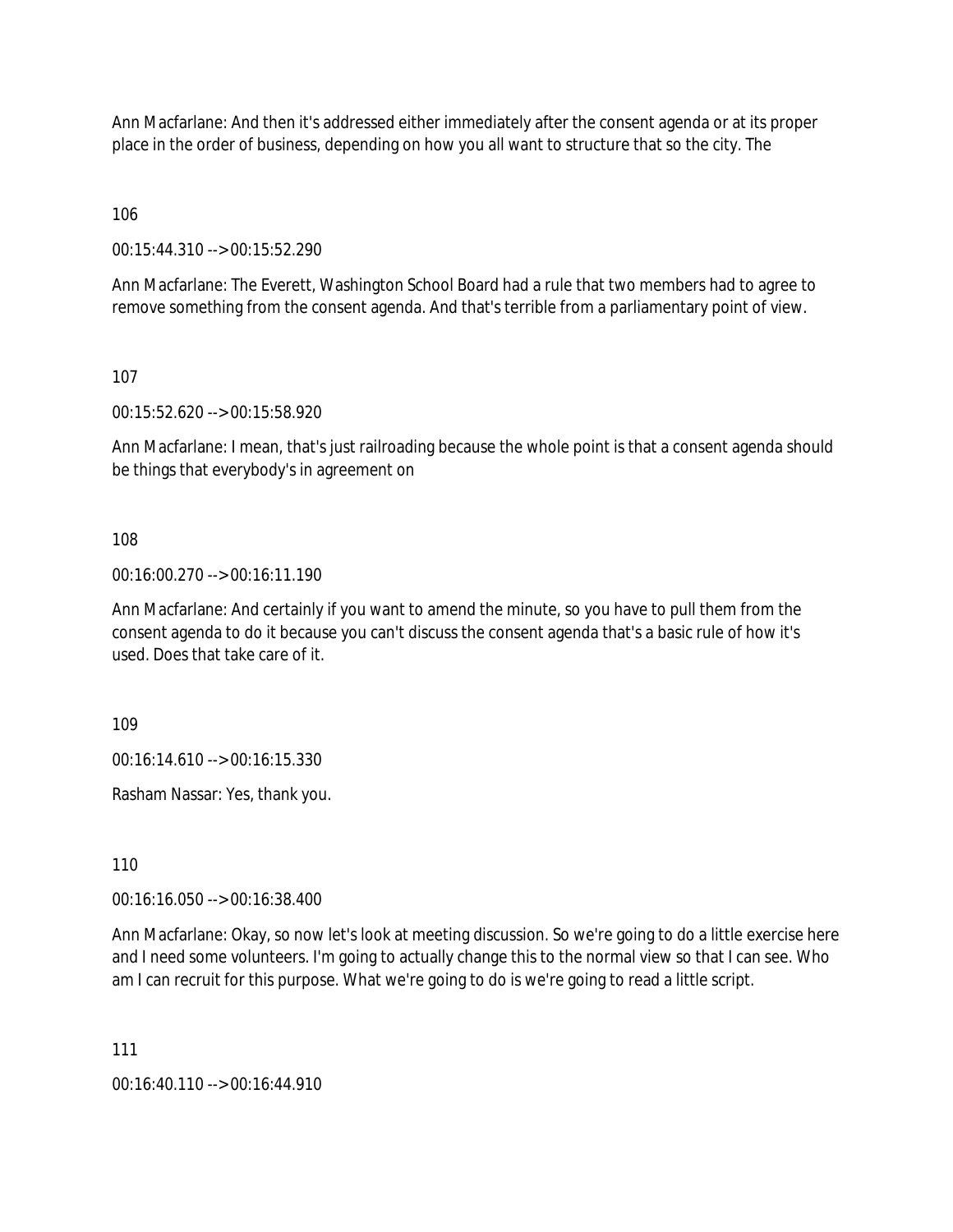Ann Macfarlane: About raising the parking fees in the city of novelists and I'm going to be the chair.

## 112

00:16:45.420 --> 00:16:56.940

Ann Macfarlane: So I need five of you and I'm hoping that you council members will volunteer to read these different roles. I'm going to show the script on the screen. And all you have to do is read what's written there. There's no

## 113

00:16:57.570 --> 00:17:02.880

Ann Macfarlane: Special acting chops or improvisation required. So is anybody willing to be the banker.

### 114

00:17:03.900 --> 00:17:06.990

Ann Macfarlane: Joe will put us the banker. How about the elderly member

115

00:17:08.910 --> 00:17:09.360

Ann Macfarlane: Curious

116

00:17:10.530 --> 00:17:12.000

Ann Macfarlane: About the environmentalist.

### 117

00:17:16.350 --> 00:17:17.400

Ann Macfarlane: The photographer.

118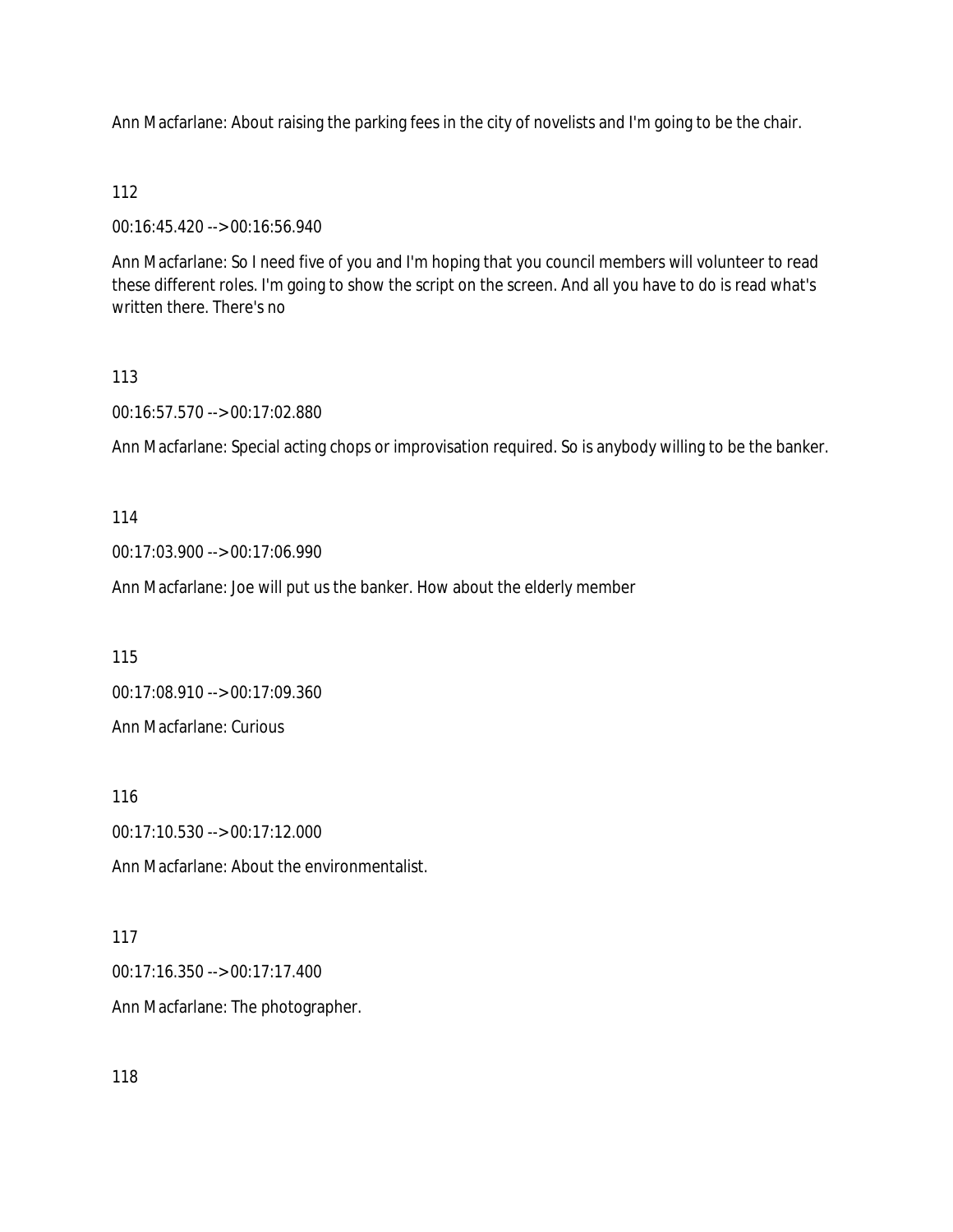00:17:21.030 --> 00:17:22.020

Ann Macfarlane: And the teacher.

119

00:17:25.620 --> 00:17:40.980

Ann Macfarlane: Okay, so those are you're going to have these roles and in when we read this normally in real life, you'd have to seek recognition, but for the sake of speeding it up. We're just going to have numbers, we're just going to read, according to the numbers. So let me stop that share

120

00:17:44.700 --> 00:17:46.410

Ann Macfarlane: And share something different.

121

00:17:51.150 --> 00:17:52.560

Ann Macfarlane: Which is

122

00:18:03.870 --> 00:18:07.410

Ann Macfarlane: Just a sec here, it's not it's not showing up.

123

00:18:11.340 --> 00:18:18.150

Ann Macfarlane: I don't want to share my whole screen. I want to share this screen. Here we go. No weed control. That's not it. Come on. Come on, folks.

124

00:18:27.330 --> 00:18:32.400

Ann Macfarlane: Sorry about this. I don't know why it isn't showing up as a share option. Maybe I'll stop again.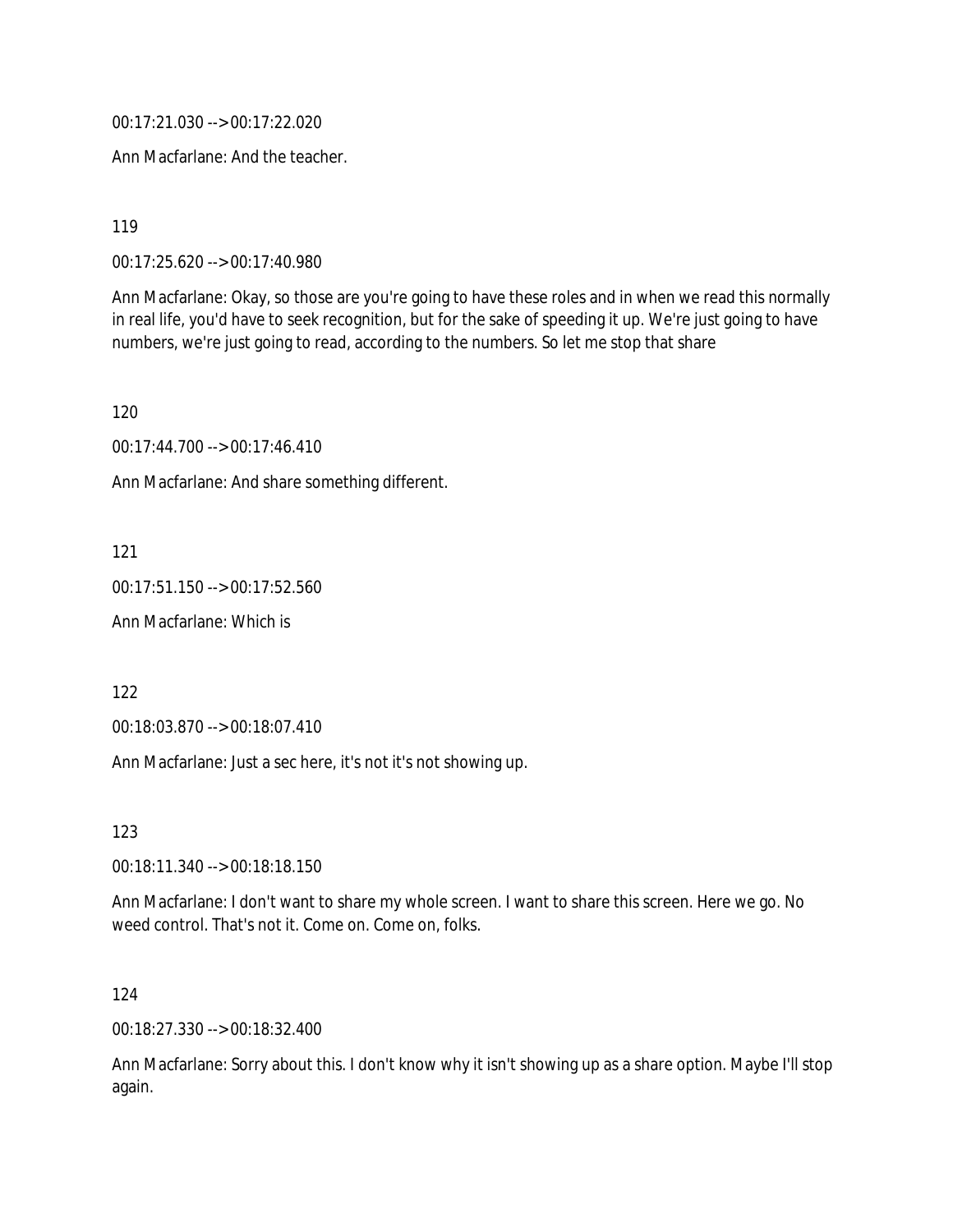00:18:33.180 --> 00:18:34.170

Stop share

126

00:18:35.640 --> 00:18:40.710

Ann Macfarlane: Here's the parking fees and here's the screen. There we go.

127

00:18:43.260 --> 00:18:46.590

Ann Macfarlane: Okay. So can everybody see this parking fees practice script.

128

00:18:49.260 --> 00:18:56.160

Ann Macfarlane: Okay, so those of you who are participants. You can unmute for the sake of this short little script. I'll be the chair.

129

00:18:57.150 --> 00:19:14.100

Ann Macfarlane: There is continuing pressure on our parking spaces in the downtown areas of the city of novelists the staff has reviewed the matter carefully, as you know, our current rate is \$2 per hour. The staff recommends that the new Phoebe set at \$20 per hour, does anyone care to make that motion.

130

00:19:15.330 --> 00:19:19.050

Leslie Schneider: I move at parking fees be set at \$20 per hour.

131

00:19:21.000 --> 00:19:21.480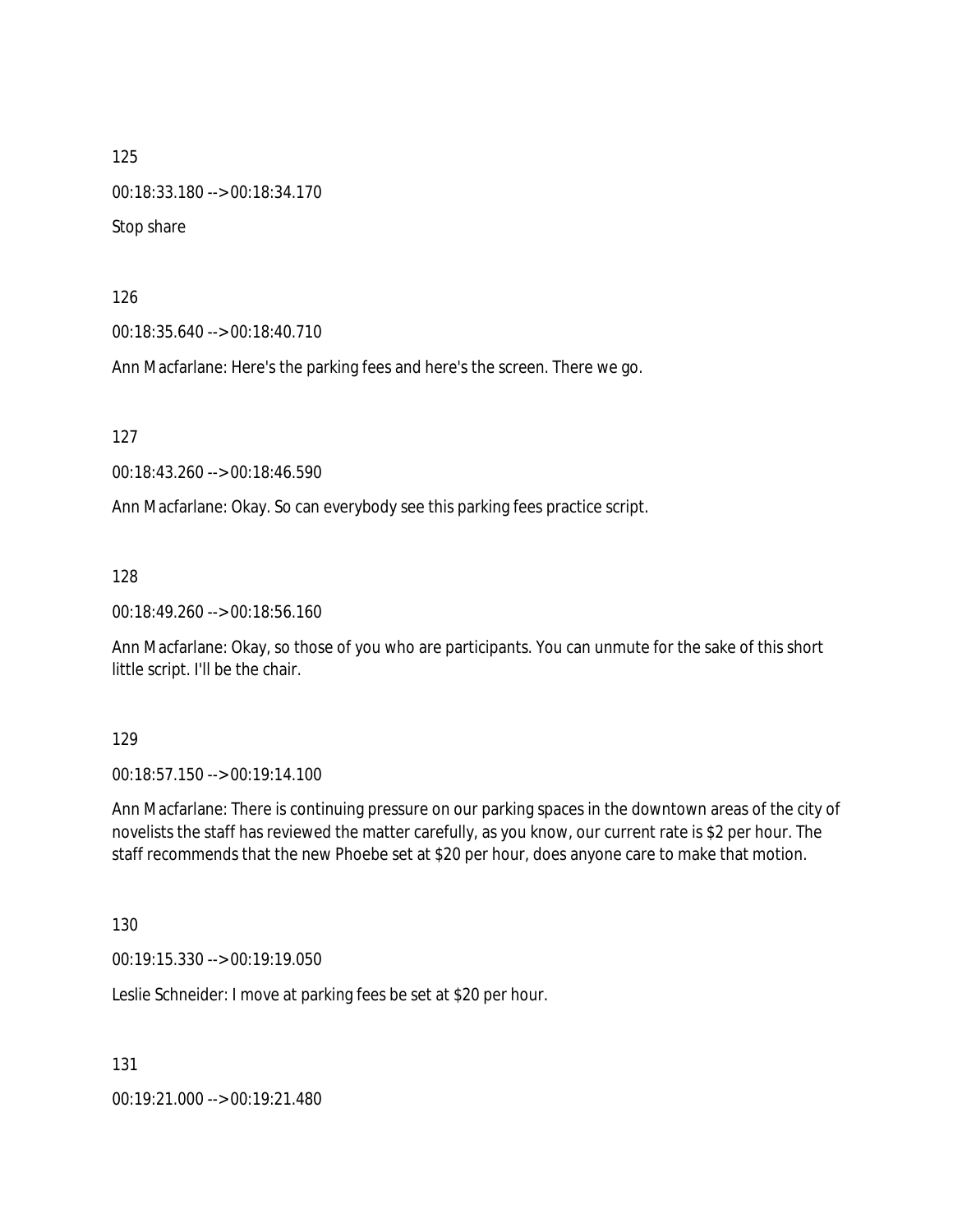Rasham Nassar: Second,

### 132

00:19:22.320 --> 00:19:34.020

Ann Macfarlane: Very well. It has been moved and seconded that the parking fees be set at \$20 per hour. We will now have discussion on the motion environmentalist as the maker of the motion. You have the right to speak first.

### 133

00:19:34.890 --> 00:19:46.740

Leslie Schneider: Well, I'm a believer in public transportation myself. I think this increase will lessen congestion and also force more people to take buses or walk. It's a good idea for the environment and for our city.

### 134

00:19:47.820 --> 00:19:50.790

Ann Macfarlane: Further discussion. The Chair recognizes the elderly member

#### 135

00:19:51.780 --> 00:19:59.970

Kirsten Hytopoulos: I think this is a terrible idea. We just learned that we have a million dollar surplus. Why would we increase parking fees and burden our residents this way. Yeah.

#### 136

00:20:01.080 --> 00:20:11.100

Leslie Schneider: Do you know that the parking fees in most cities of the league are \$15 per hour. We are so far below the market that it's ridiculous.

#### 137

00:20:11.970 --> 00:20:20.430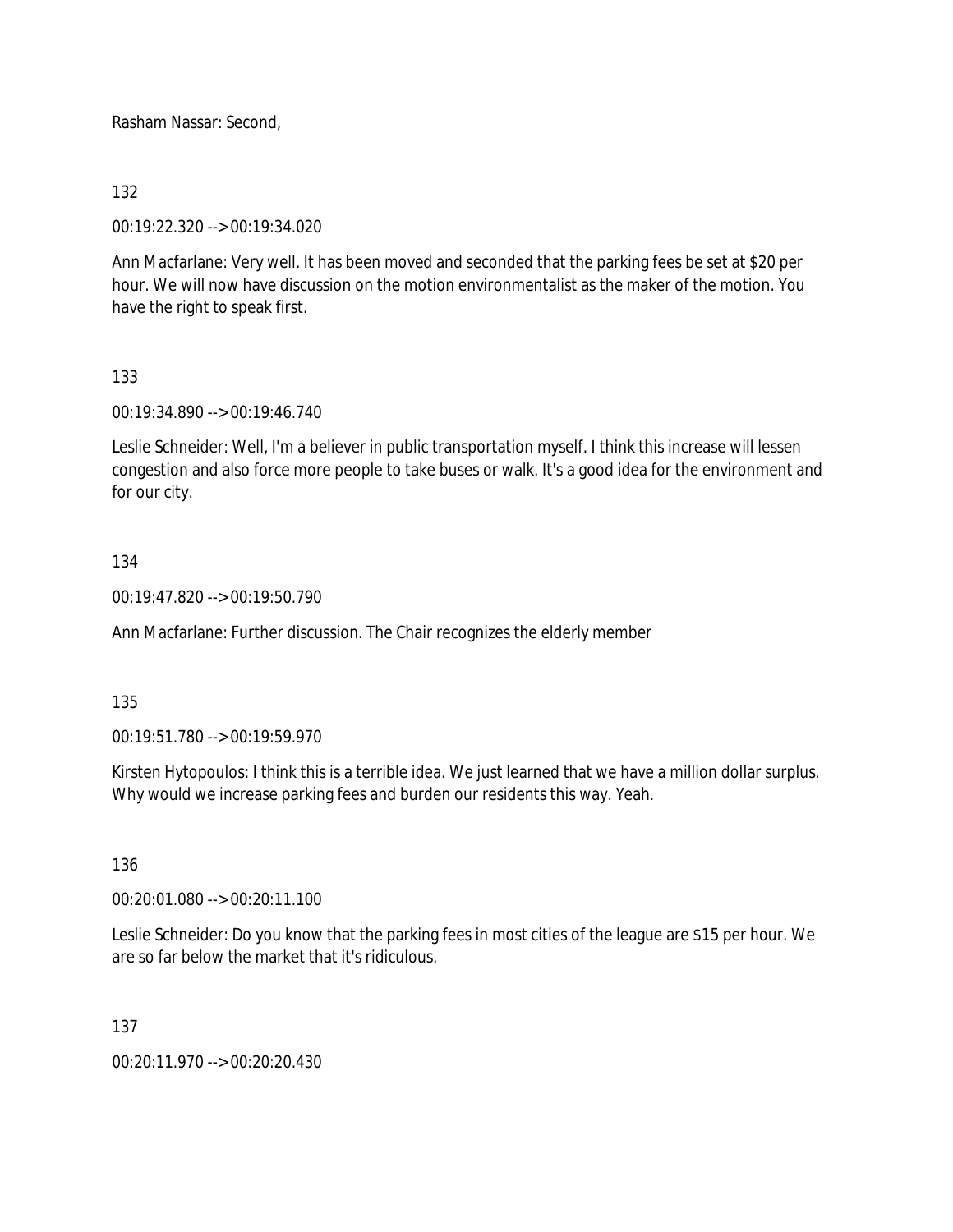Kirsten Hytopoulos: Well, that's not a reason to go crazy and lay this burden on our residents many elderly dinosaurs are really feeling the pinch the improvement in the economic situation hasn't touched them.

138

00:20:22.710 --> 00:20:31.620

Leslie Schneider: There's no point in being an old softy and begging for sympathy for the down and out if they had an ounce of gumption they would have saved up for their old age.

139

00:20:32.700 --> 00:20:38.130

Kirsten Hytopoulos: What a hard hearted comments someday you might be old and wrinkled and pour yourself. Have you no compassion.

#### 140

00:20:39.330 --> 00:20:44.790

Leslie Schneider: All I have to say to you about that is nonsense applesauce and balderdash

141

00:20:45.270 --> 00:20:46.170

Joe Deets: Or in order

142

00:20:46.440 --> 00:20:47.340

Ann Macfarlane: To get your point.

143

00:20:48.210 --> 00:20:56.670

Joe Deets: These members are monopolizing this discussion and Robert rules, no one can speak a second time until everyone who wishes to do so has spoken once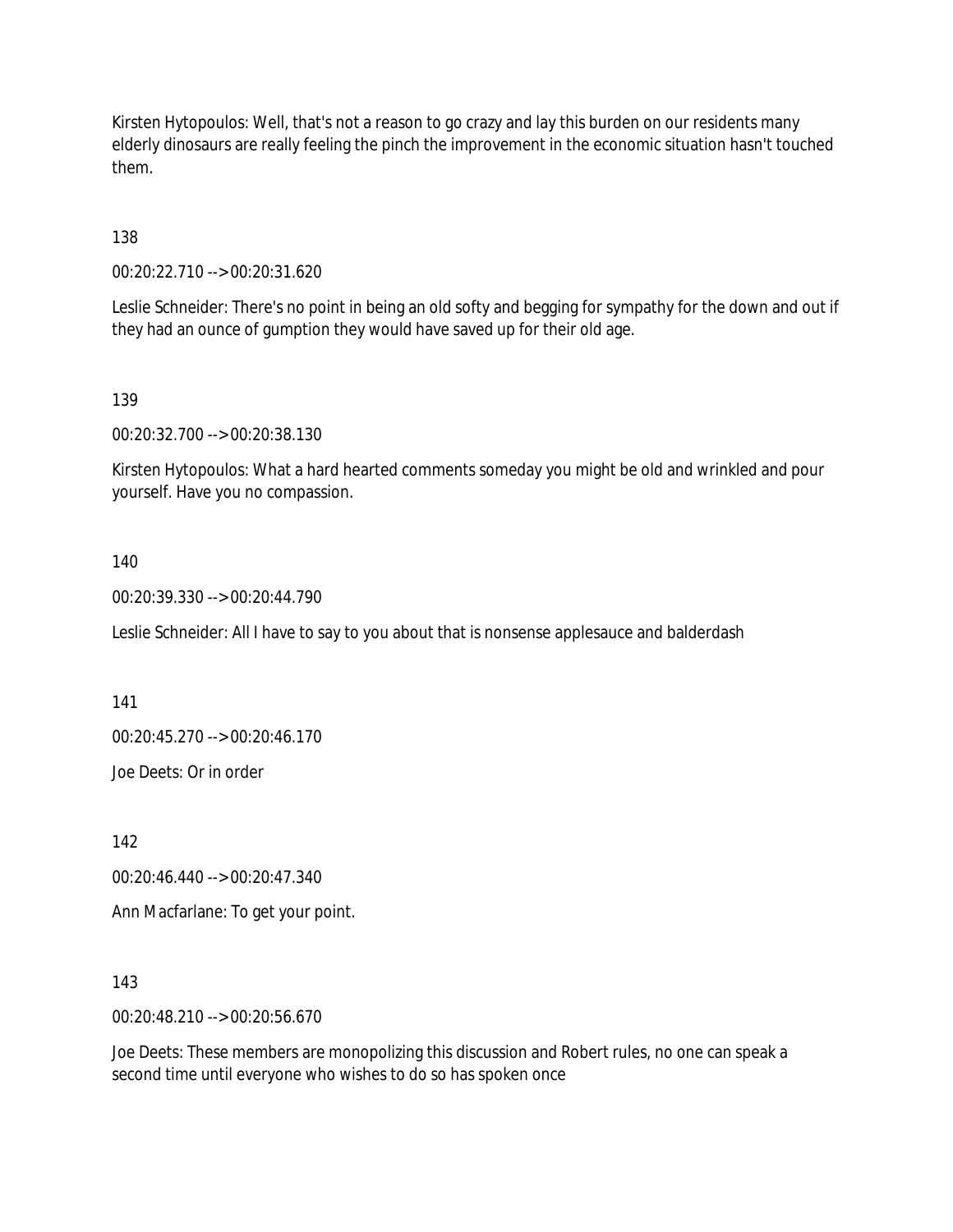#### 00:20:57.600 --> 00:21:02.460

Ann Macfarlane: The point is well taken members must speak, in turn, thank you. Banker further discussion.

145

00:21:03.750 --> 00:21:10.350

Rasham Nassar: This is likely to put a crimp on the vitality of our downtown as a business owner, I'm really concerned about this. I speak against the motion.

#### 146

00:21:11.430 --> 00:21:16.710

Joe Deets: I see those arguments, but I think we have to be prudent, I guess, on balance, I'm in favor of this proposal.

147

00:21:17.430 --> 00:21:26.370

Ann Macfarlane: Honestly, I think you dinosaurs are just living in the past, we ought to be preparing to have driverless cars not raising the rates for parking lots. You're just a bunch of Haskins.

148

00:21:26.760 --> 00:21:28.140

Kirsten Hytopoulos: Point of order, Madam Chair.

149

00:21:28.830 --> 00:21:29.760

Ann Macfarlane: State your point.

150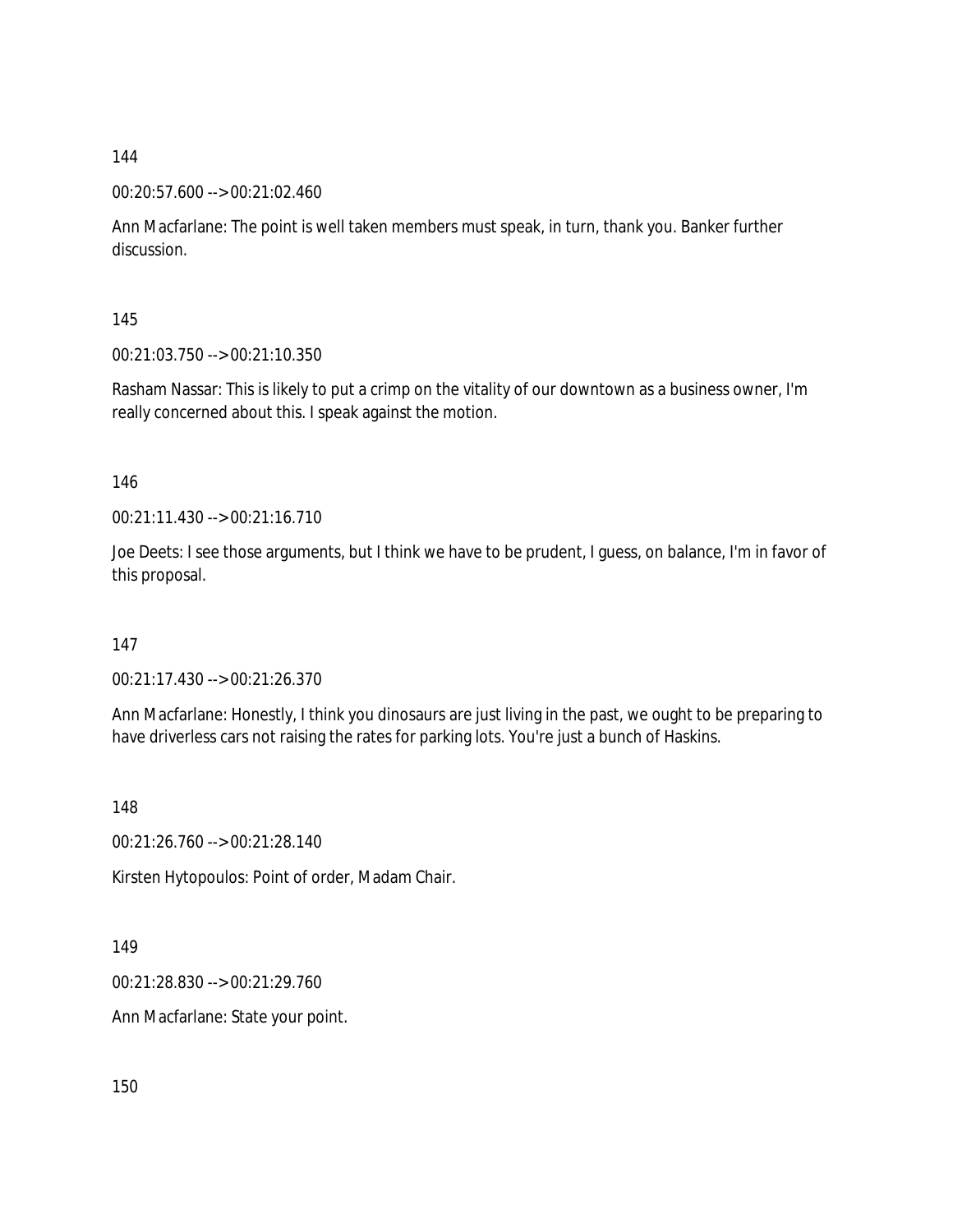00:21:30.360 --> 00:21:37.020

Kirsten Hytopoulos: That is an insulting remark. According to Robert's Rules of orders. All of us are obligated to speak with courtesy and respect, including the chair.

151

00:21:38.550 --> 00:21:43.200

Ann Macfarlane: Oh, the point is well taken the chair apologizes for her remarks.

152

00:21:44.520 --> 00:21:45.690

Ann Macfarlane: Is there further discussion.

153

00:21:46.890 --> 00:21:49.770

Joe Deets: In my opinion, this Council is clueless.

154

00:21:49.980 --> 00:21:58.080

Joe Deets: We have our head stuck concrete, given the way the stock market is trending our surplus could just disappear. I hope everyone will agree to raise those rates.

155

00:21:59.010 --> 00:22:06.030

Leslie Schneider: You know I've heard better discussion in my daughter's kindergarten class. It's clear. We don't have the sharpest knives in the kitchen drawer here.

156

00:22:06.540 --> 00:22:07.440

Kirsten Hytopoulos: Point of order.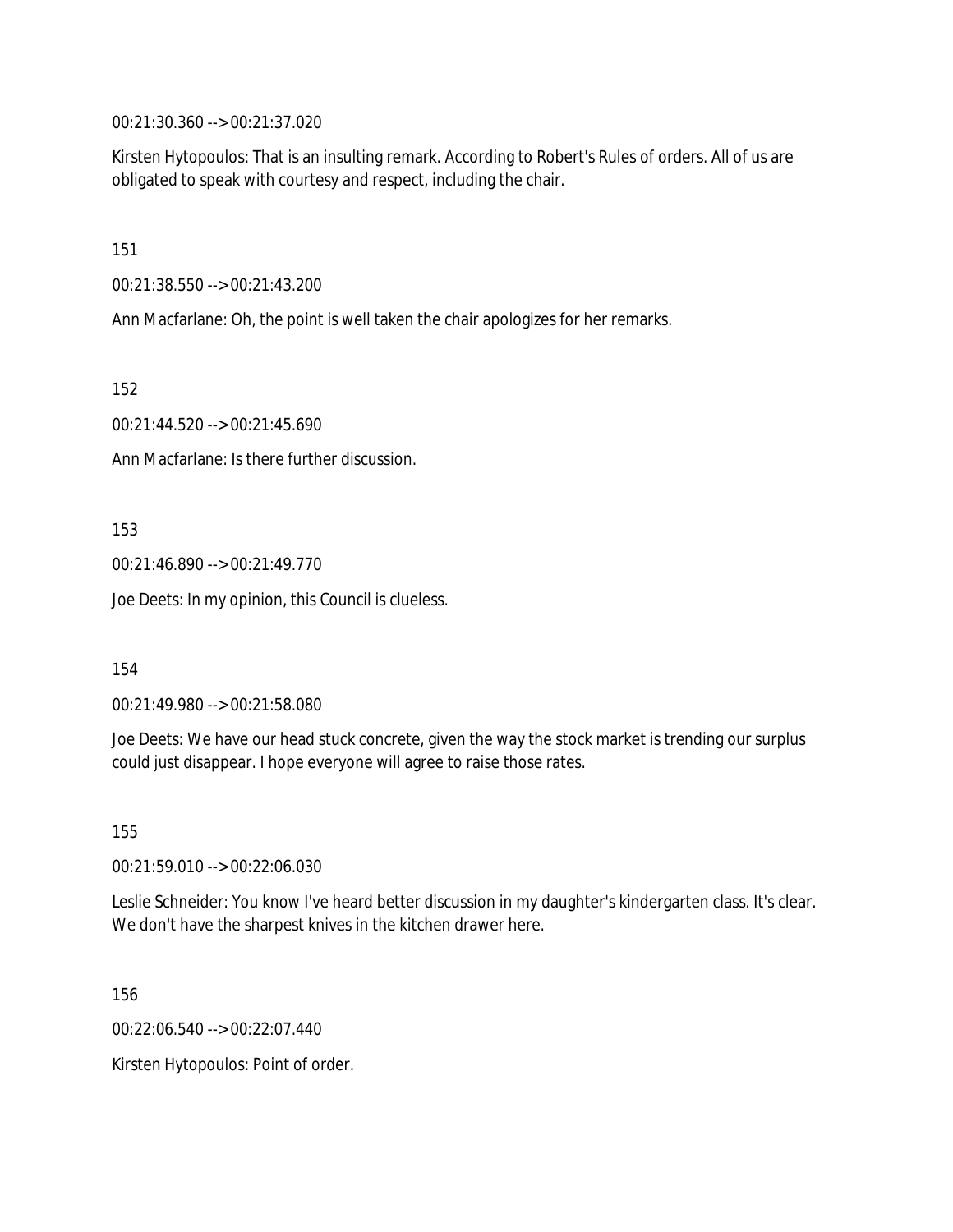157 00:22:09.330 --> 00:22:10.200 Ann Macfarlane: Feature point

158

00:22:10.650 --> 00:22:13.050

Kirsten Hytopoulos: Members are insulting. All of us by these remarks.

159

00:22:13.830 --> 00:22:16.740

Ann Macfarlane: The Chair will rule that the comments are indeed insulting.

160

00:22:17.100 --> 00:22:18.930

Ann Macfarlane: Members will kindly refrain from such

161

00:22:18.960 --> 00:22:20.310

Ann Macfarlane: Improper statements.

162

00:22:22.530 --> 00:22:31.140

Christy Carr: And to say that I don't think all these roles are a good idea. They're keeping us from expressing our true opinion, you're an out of date dinosaur yourself, Madam Chair.

163

00:22:31.920 --> 00:22:36.600

Ann Macfarlane: The Chair will rule that the words out of a dinosaur or insulting and may not be used.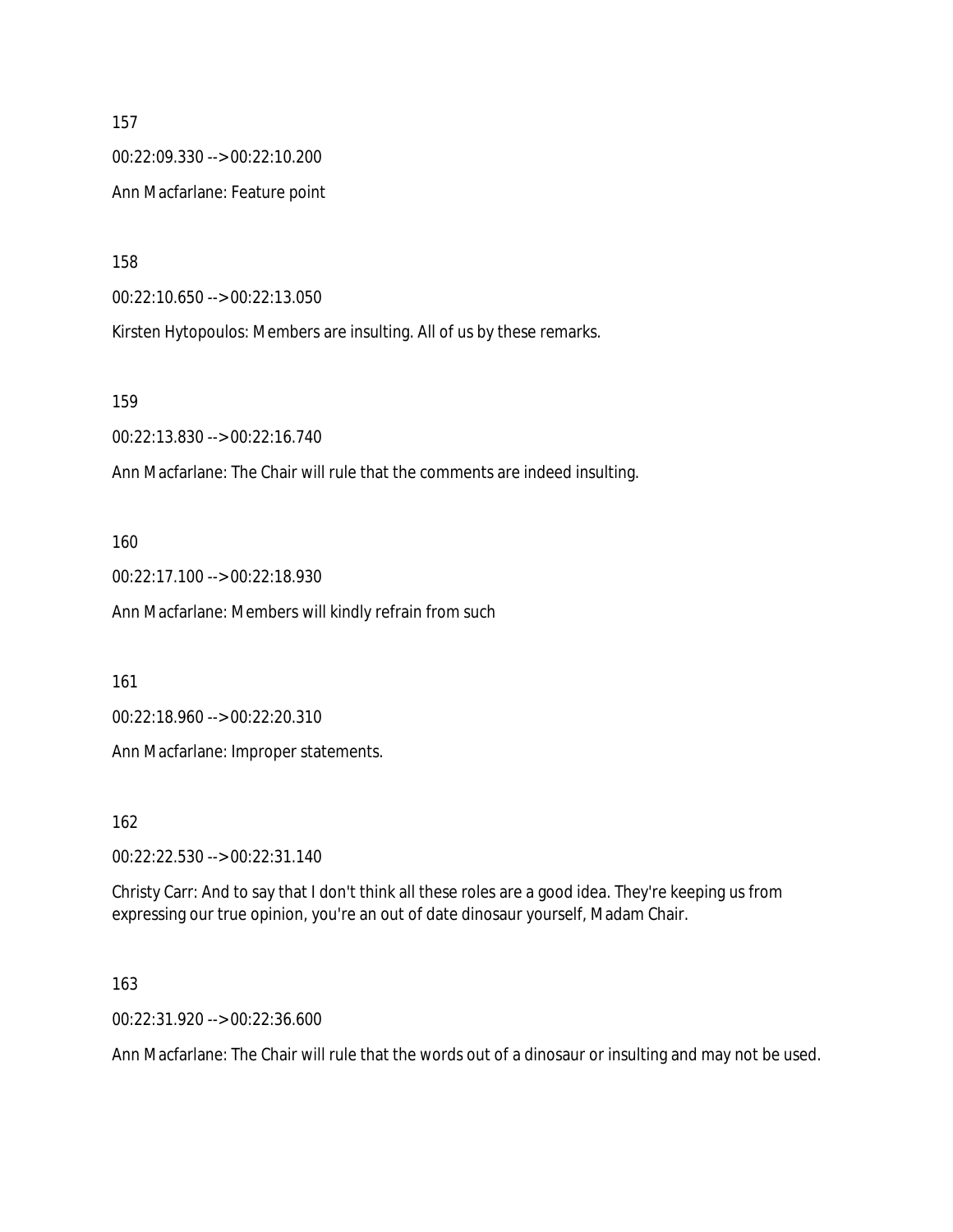164 00:22:37.830 --> 00:22:38.490 Christy Carr: Appeal.

165

00:22:38.970 --> 00:22:42.030

Ann Macfarlane: Second very well the ruling of the Chair has

166

00:22:42.030 --> 00:22:43.350

Ann Macfarlane: Been in the olden second that so

#### 167

00:22:43.350 --> 00:22:52.800

Ann Macfarlane: The Members will decide the chair has ruled that the words out of date dinosaur are insulting also believe that this ruling should be sustained please say aye.

168

00:22:53.310 --> 00:22:54.180

Ann Macfarlane: Aye. Aye.

169

00:22:55.140 --> 00:22:58.530

Ann Macfarlane: All those who believe that the ruling should not be sustained. Please say no.

170

00:22:59.010 --> 00:23:04.320

Ann Macfarlane: No, the eyes habit. The motion passes and the ruling of the Chair is sustained.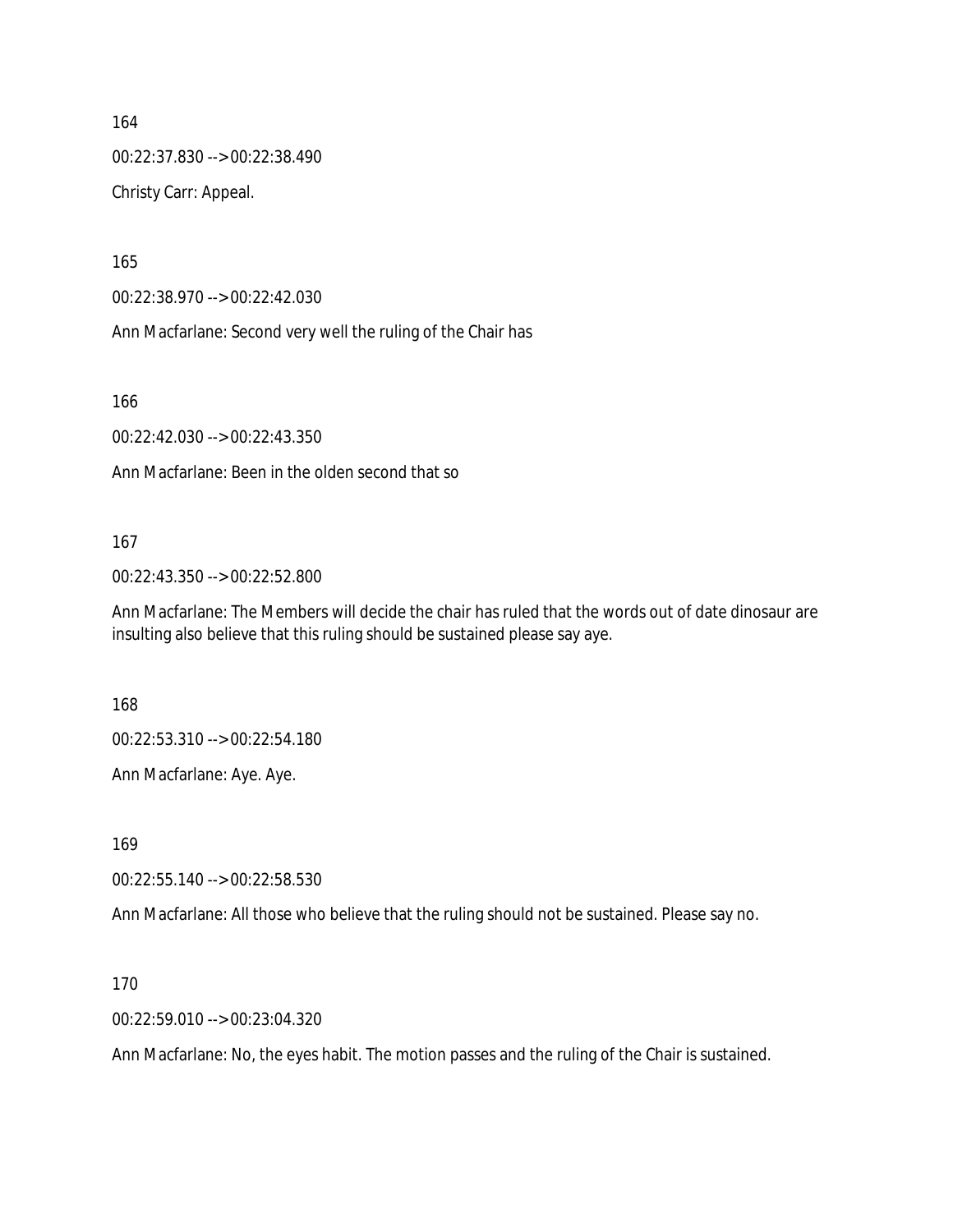00:23:06.300 --> 00:23:08.070

Ann Macfarlane: Members may not use this term.

172

00:23:09.270 --> 00:23:10.110

Ann Macfarlane: Further discussion.

173

00:23:11.370 --> 00:23:17.850

Rasham Nassar: If we do this, the residents are likely to come and eggs at our houses or even worse, I'm dead against it.

#### 174

00:23:18.660 --> 00:23:25.860

Ann Macfarlane: In there for the discussion. Hearing none, will take the vote. All those in favor of raising the parking fees to \$20 per hour, please say aye.

175

00:23:26.430 --> 00:23:26.790

Aye.

176

00:23:27.900 --> 00:23:29.430

Ann Macfarlane: All suppose please say no.

177

00:23:29.850 --> 00:23:30.810

Rasham Nassar: No, how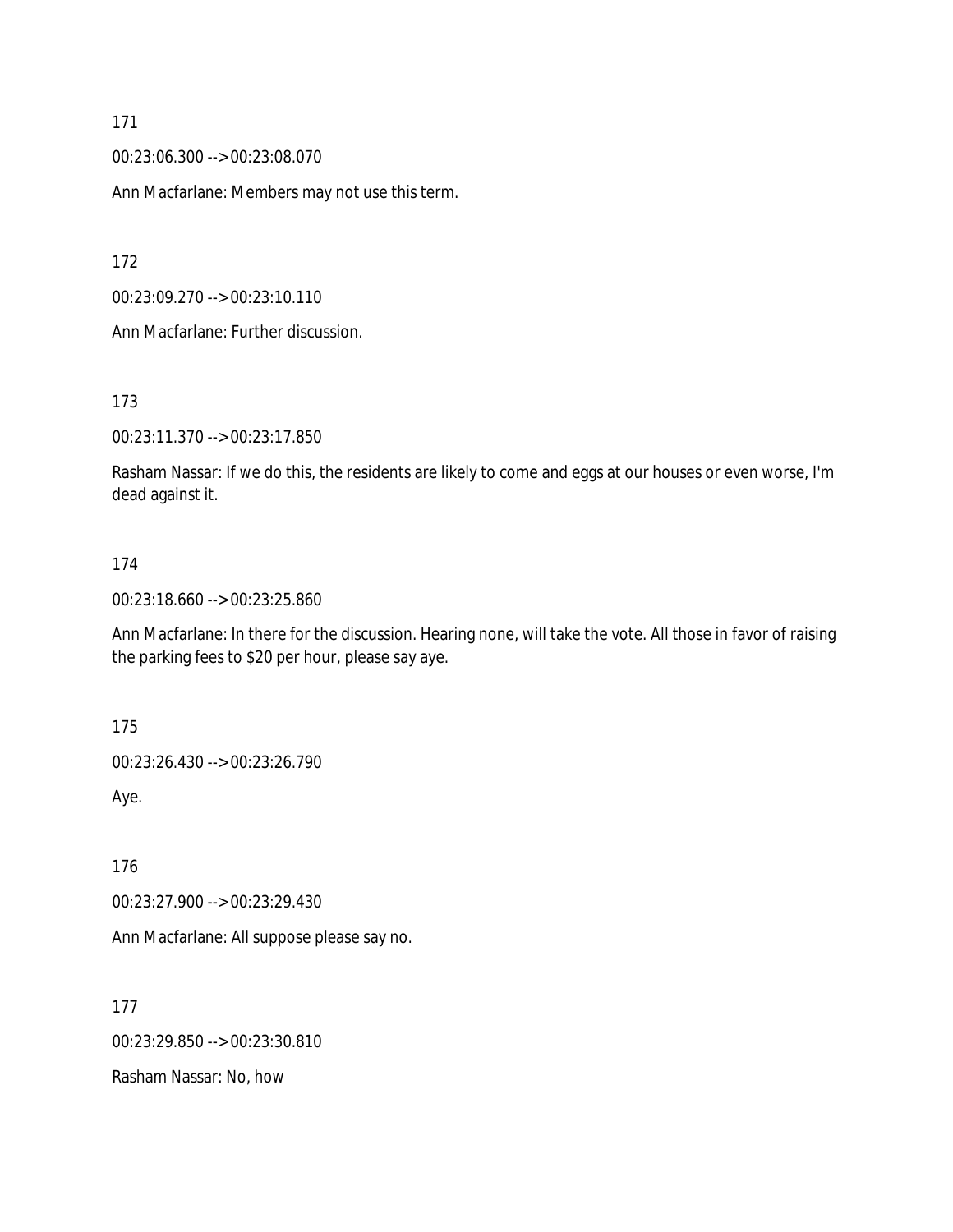#### 00:23:31.440 --> 00:23:36.180

Ann Macfarlane: The eyes have it. The motion passes. And we will raise the parking fees to \$20 per hour.

179

00:23:40.230 --> 00:23:44.700

Ann Macfarlane: Thank you so much. Well done, well done. So let's go back to our

180

00:23:46.470 --> 00:23:47.160

Ann Macfarlane: Screen.

181

00:23:54.120 --> 00:24:04.440

Ann Macfarlane: There we go. So, of course, a discussion like that should never happen at your meetings. And I'm sure that it never does. But just in case. Let's look at a few principles.

182

00:24:04.740 --> 00:24:12.360

Ann Macfarlane: So here is a principle. It's the principle of equality all Members have equal rights, privileges and obligations.

183

00:24:13.320 --> 00:24:26.130

Ann Macfarlane: It seems perfectly obvious and non controversial, but in fact it doesn't always play out the way that it should. In real life, and so from that there follows a point which I just really want to emphasize for you today.

184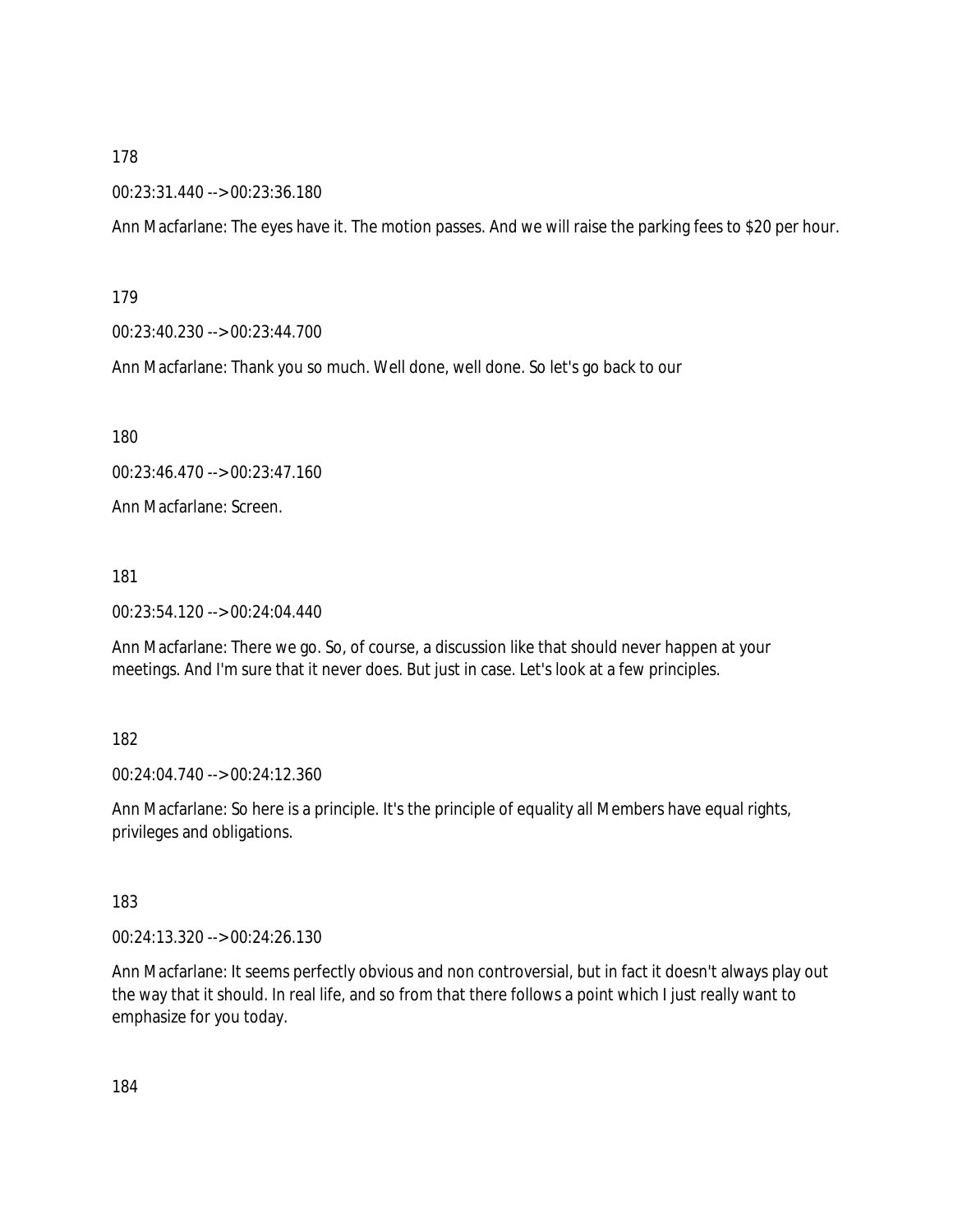00:24:26.670 --> 00:24:38.910

Ann Macfarlane: That discussion in Council and committee meetings is not a conversation. It's not a conversation. It's debate and it has its own rules. So

185

00:24:40.080 --> 00:24:48.960

Ann Macfarlane: The fundamental guideline here the first of our four is no one may speak a second time till everyone who wishes to do so has spoken once

186

00:24:49.530 --> 00:24:59.760

Ann Macfarlane: It's just absolutely critical. This is so important and bodies that follow it find in my experience that their discussion is both more efficient and more fair

187

00:25:00.420 --> 00:25:09.180

Ann Macfarlane: In fact, it's so important. I'm going to give it to you in red. No one may speak a second time till everyone who wishes to do so has spoken once

188

00:25:10.080 --> 00:25:15.810

Ann Macfarlane: But why don't we do it councils and committees tend to discuss their affairs in conversational mode.

189

00:25:16.260 --> 00:25:28.140

Ann Macfarlane: And in conversations dominant people tend to dominate an agreeable people tend to let them so you must have a structure to make sure that everyone has an equal chance to speak and is both fair and efficient, Joe.

190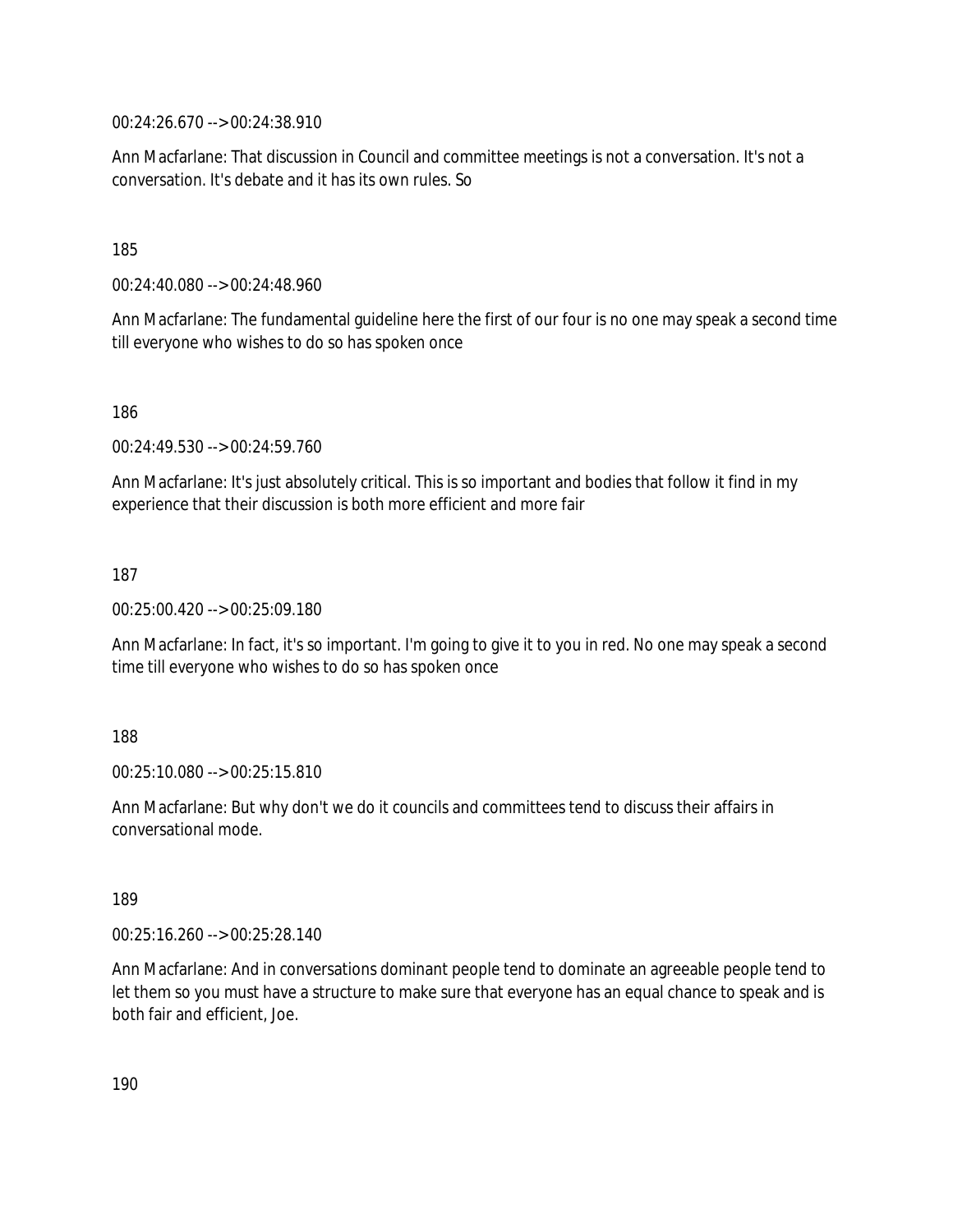00:25:28.800 --> 00:25:39.660

Joe Deets: Yeah. And this is an excellent point in in and and i think we do try and do this at least. Well, I think we need try it more. But one thing that I i've noticed has happened is when we have discussions.

191

00:25:40.620 --> 00:25:51.300

Joe Deets: Will have one of us say they have like a half a dozen things they want to say. And they just go one after the other after the other, and it becomes a very long.

192

00:25:53.310 --> 00:26:09.900

Joe Deets: slate of time that that one person has. So in fact, they're they're sort of taking taking multiple chances you could argue multiple opportunities to speak, but they're just compressing it in one time. So, do you know what I mean. Does that make sense.

193

00:26:10.740 --> 00:26:19.740

Ann Macfarlane: Well, it's fine to make several points in your speech, and we recommend a five minute maximum for council members speeches, we will be talking about time limits later today.

194

00:26:19.830 --> 00:26:20.910

Joe Deets: Okay, thank you. Yeah.

195

00:26:25.380 --> 00:26:32.820

Ann Macfarlane: Because sometimes conversation just disintegrates into a hockey scroll and everybody's trying to make their point and get to the goal, and it's not fair.

196

00:26:33.210 --> 00:26:39.510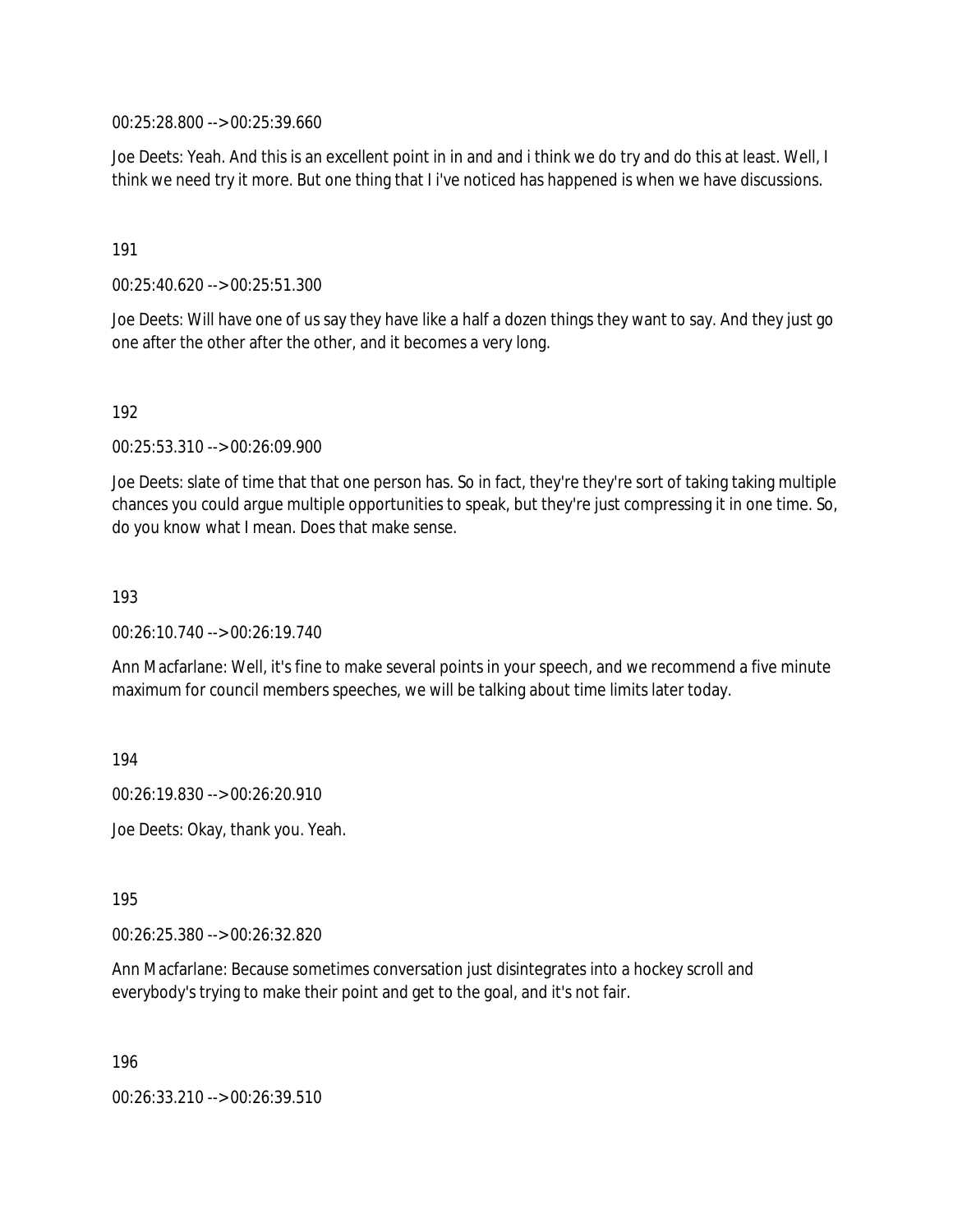Ann Macfarlane: So if that happens, and the chair has not intervened, which the chair should do a member can make a point of order.

197

00:26:40.050 --> 00:26:51.720

Ann Macfarlane: So, point of order is represented in our Jurassic Parliament system by a flying dinosaur and will encounter the other dinosaurs. A little bit later, but it flies over whatever it is that you're dealing with.

198

00:26:51.750 --> 00:27:01.740

Ann Macfarlane: And you have to deal with it right away. And it's a very, very important motion. It seems antiquated and archaic antique but actually it's really critical.

199

00:27:02.220 --> 00:27:08.820

Ann Macfarlane: So when another member breaks one of the rules a member may make a point of order, and then the cheer rules on the point

200

00:27:09.330 --> 00:27:18.180

Ann Macfarlane: So it's emotion, claiming that a procedural mistake has been made according to Robert. It can only be made by a member of the body.

201

00:27:18.540 --> 00:27:26.880

Ann Macfarlane: But we recommend authorizing staff to do so. Also, the key staff because sometimes the staff know the rules pretty well so

202

00:27:27.450 --> 00:27:34.260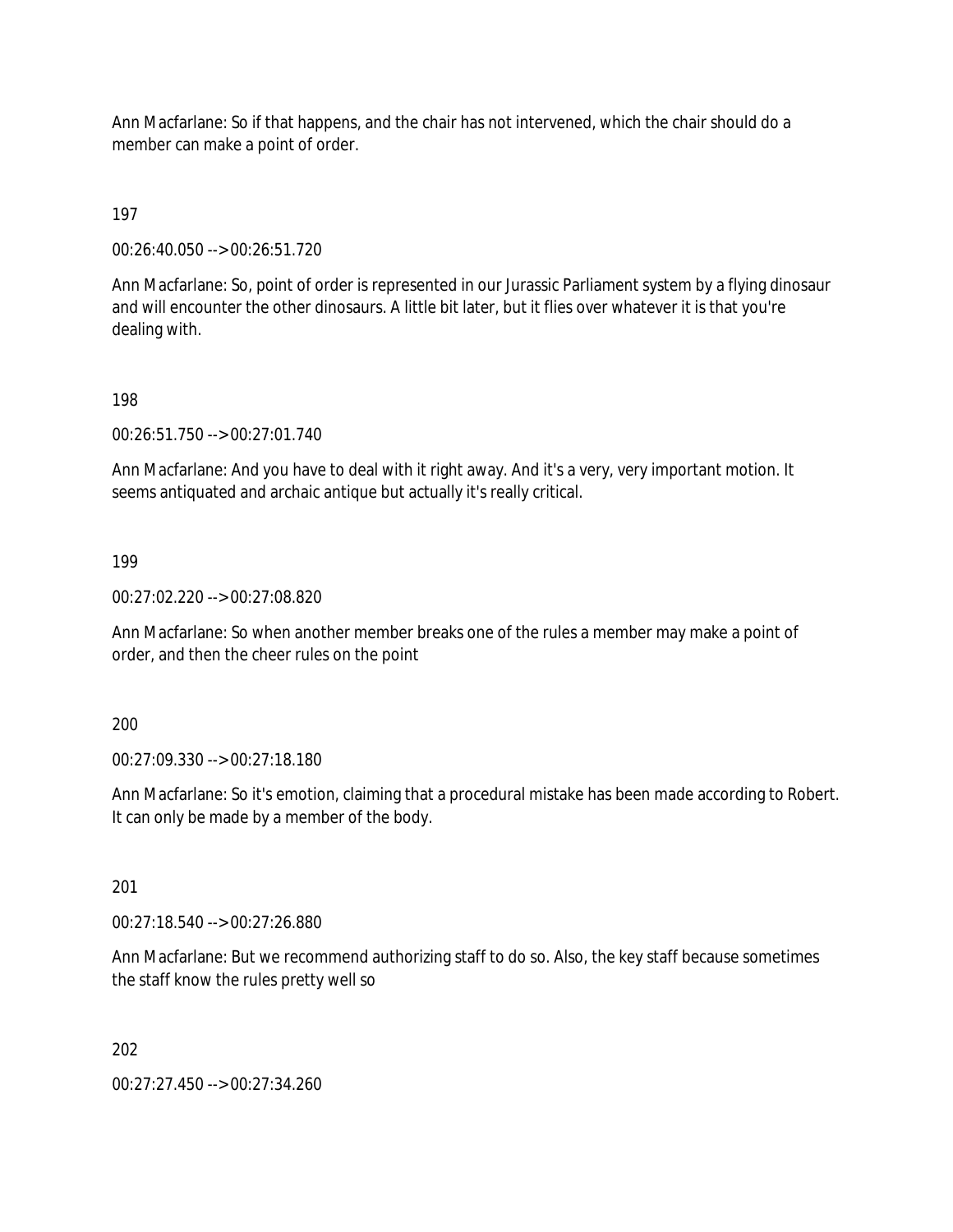Ann Macfarlane: The public may not raise a point of order, if you have a you know, a member of the public standing up as a point of order, they are out of order.

203

00:27:34.890 --> 00:27:53.430

Ann Macfarlane: Now two really important points, you may actually interrupt a speaker, if necessary, but we recommend not doing this, we recommend in general waiting and then making your point of order, and very important, it must be timely, you have to make it at the time of the offense Christie.

### 204

00:27:56.670 --> 00:28:01.950

Christy Carr: Thank you. I, in the example for the parking fees. The point of order was that

### 205

00:28:03.330 --> 00:28:13.920

Christy Carr: Rules not rules weren't procedural mistakes weren't made it didn't. The point of order didn't say that. Specifically, it just said that terms were inappropriate so

206

00:28:14.400 --> 00:28:21.510

Christy Carr: Do you need to one either state that the specific terms that a member made or inappropriate and then

#### 207

00:28:22.020 --> 00:28:36.840

Christy Carr: Rule on that or is it that there is a specific procedure or rule that has been broken that you need to reference. If you had mentioned earlier that courtesy and respect is required by Robert's Rules. So is that the actual procedural mistake that's been made.

208

00:28:37.650 --> 00:28:41.280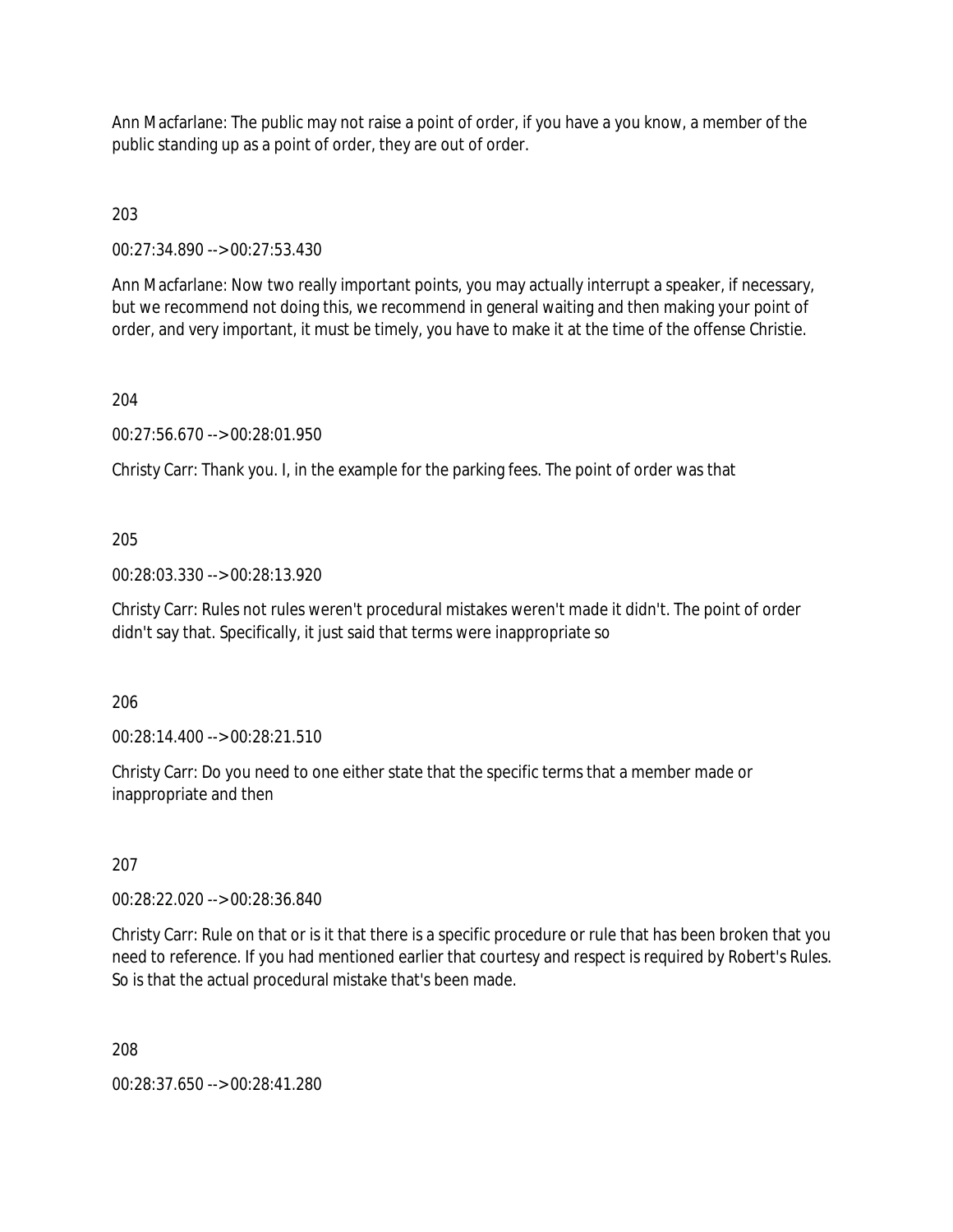Ann Macfarlane: Well, they were doing several different things wrong. They were not they were they were speaking

209

00:28:41.460 --> 00:28:42.900

Ann Macfarlane: To each other back and forth.

210

00:28:42.930 --> 00:28:51.600

Ann Macfarlane: And they were saying using offensive language and we will cover those inappropriate remarks and when you make a point of order, it's up to you how specific you want to get

211

00:28:52.140 --> 00:29:00.990

Ann Macfarlane: I mean, I sometimes you'll repeat the phrase, and sometimes you won't i mean it's it's really up to you. It's as long as it clear to the chair. What you're objecting to

212

00:29:02.880 --> 00:29:07.650

Christy Carr: Right, I guess my question is, because I think that we've had some specific

213

00:29:09.900 --> 00:29:18.810

Christy Carr: Issues in Council meetings where where we don't we don't know whether or not a procedure has been violated or not. And so I

214

00:29:19.200 --> 00:29:37.080

Christy Carr: I'm trying to understand how specific, we need to be and that when we're talking about inappropriate REMARKS. IS THAT A. Is that a procedural mistake that we're making because Robert's Rules says that we're supposed to have treat each other with courtesy and respect or is that just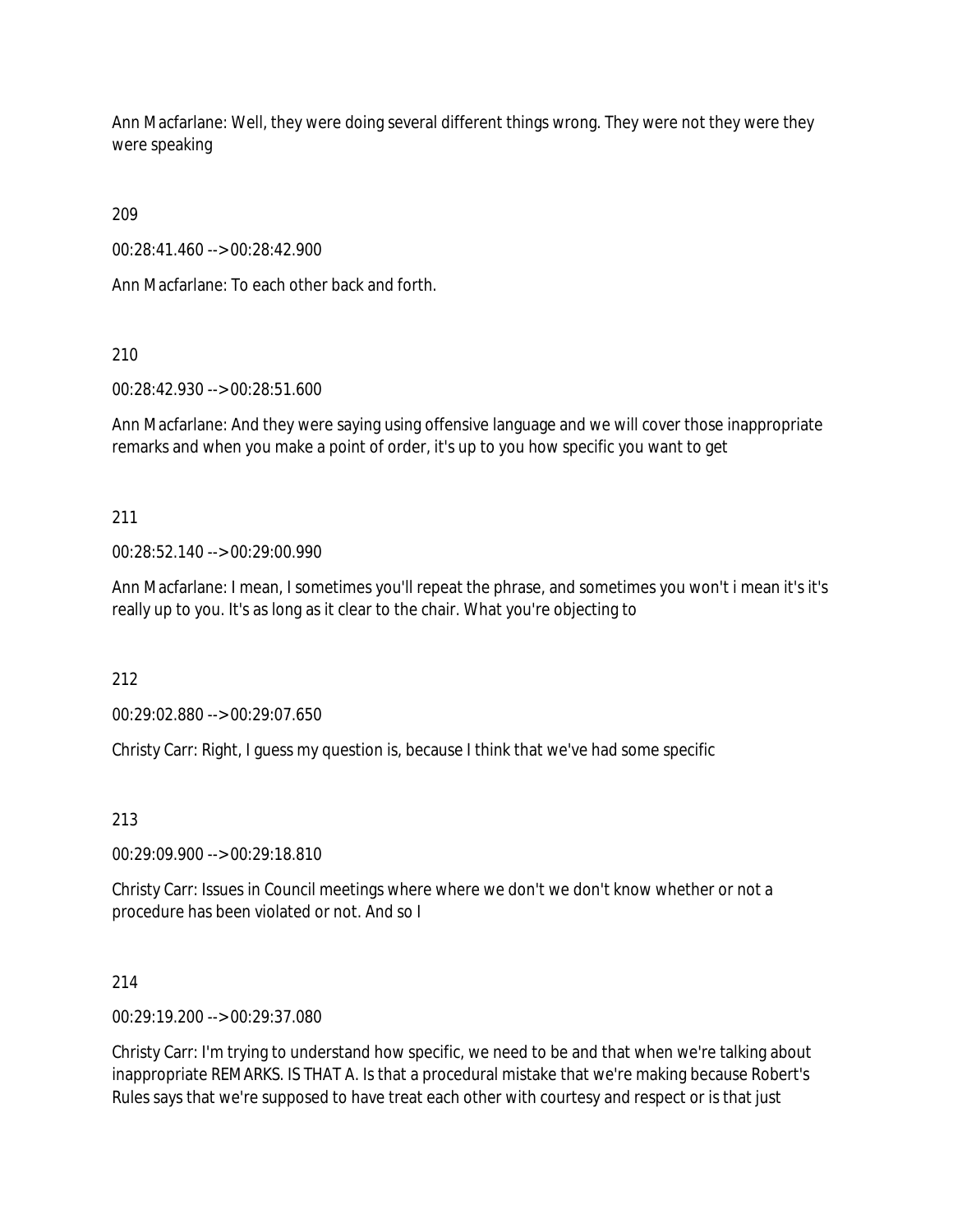00:29:38.460 --> 00:29:43.980

Christy Carr: Something that we agree on that inappropriate remarks can be used.

216

00:29:45.690 --> 00:29:53.670

Ann Macfarlane: Well Robert, and the end the common law require courtesy and respect at meetings and so it the fact that

217

00:29:54.360 --> 00:30:06.540

Ann Macfarlane: I mean when you say procedural when I say procedural in my mind, I'm thinking more in terms of people talking back and forth. And when we talk about language. I'm thinking more of decorum.

218

00:30:07.050 --> 00:30:15.180

Ann Macfarlane: And we're going to go into all of that we're going to talk about all of those as we go ahead. So keep your question. And if I haven't answered it later. Come back to me.

219

00:30:15.810 --> 00:30:16.200

Thanks.

220

00:30:17.280 --> 00:30:25.080

Ann Macfarlane: So this timeliness is critical. I don't know if you saw in the paper a couple of years ago editing on Auburn city council meeting one member made a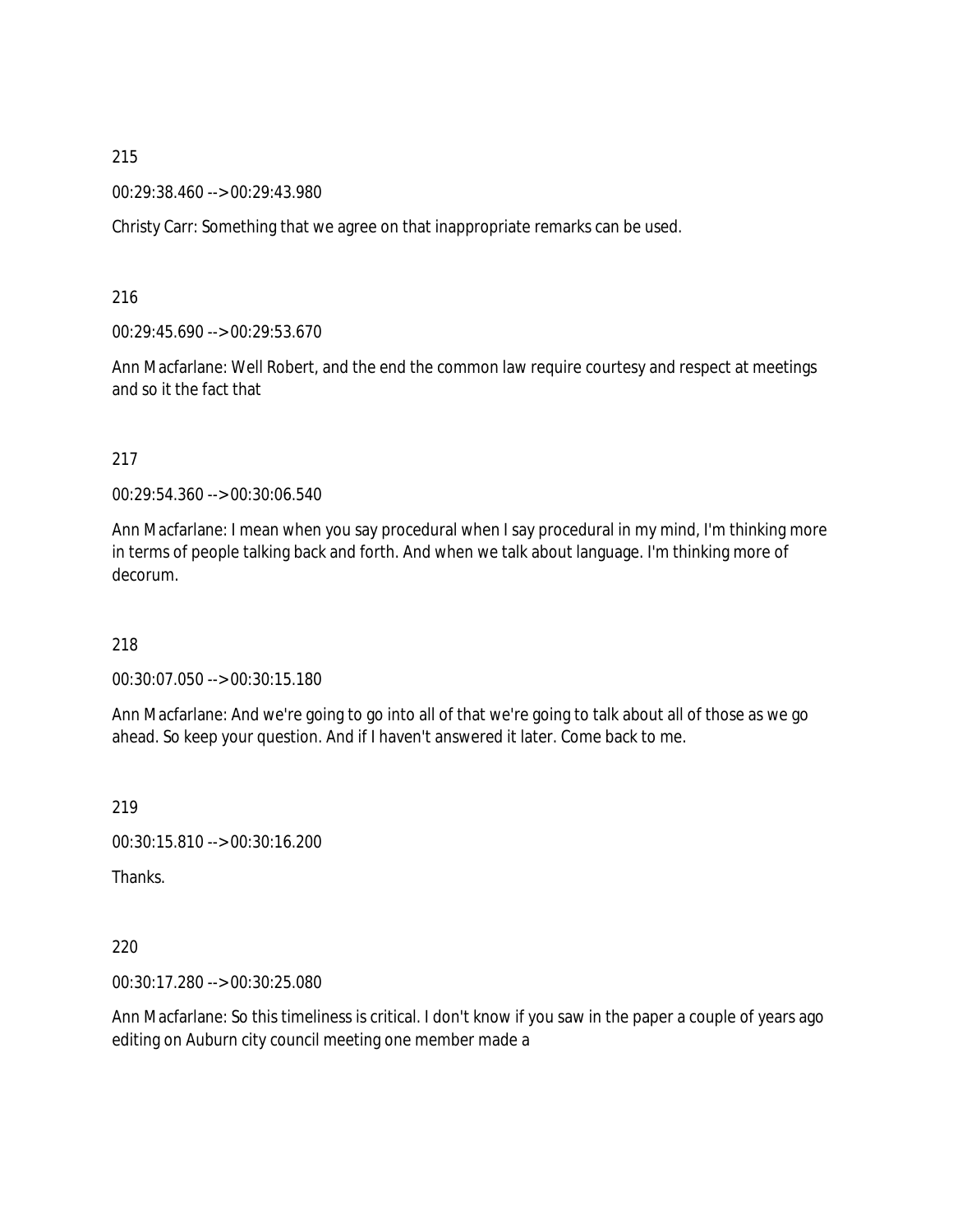00:30:25.800 --> 00:30:34.470

Ann Macfarlane: Point of order and the member sitting next to him, said under her breath, but fully audible to the Cub Scouts in the front row. Thank you. You

#### 222

00:30:34.830 --> 00:30:45.780

Ann Macfarlane: Am effort only she didn't abbreviate and nobody said anything at the time, and then it took them a month to sort that out. There were six letters to the editor and all sorts of chaos and

#### 223

00:30:46.050 --> 00:30:56.190

Ann Macfarlane: Everybody should just understand that you can't use obscenity at a meeting and you can't insult your colleagues and they should have said right away, you know, a point of water and dealt with it on the spot.

#### 224

00:30:56.580 --> 00:31:04.230

Ann Macfarlane: But you can't you can't bring it up later. So, I mean, you obviously you could bring up the general question of your decorum, but a specific offense.

#### 225

00:31:04.560 --> 00:31:15.420

Ann Macfarlane: You have to raise a point of order at the time. And the basic idea under Robert is that if there's an error of some kind, and you don't raise a point of order, you've accepted the error.

#### 226

00:31:15.900 --> 00:31:26.610

Ann Macfarlane: So minor procedural mistakes that they're not going to invalidate something if you make a minor procedural mistakenly you move on. Then it says if it was okay yes rush home.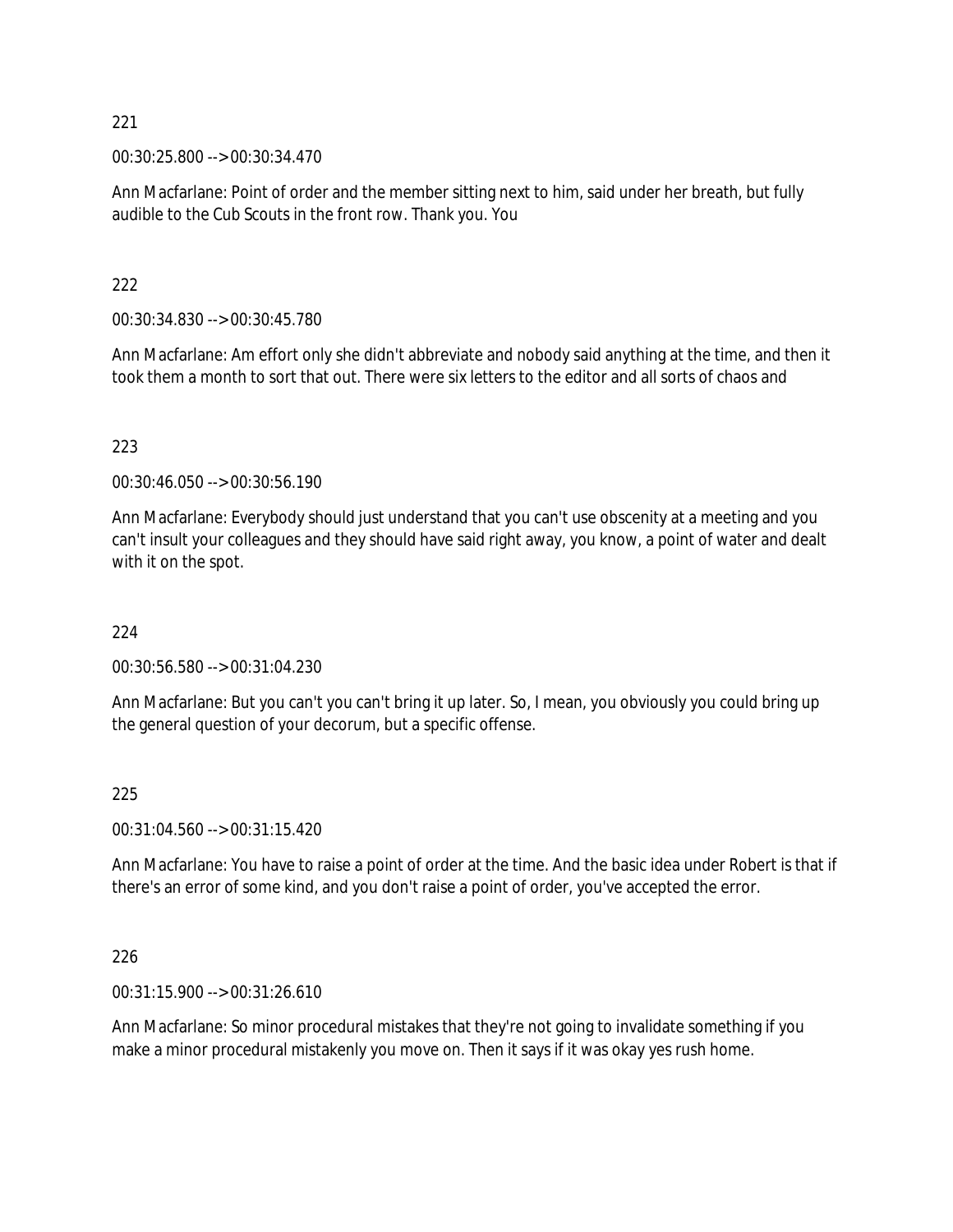00:31:28.260 --> 00:31:44.460

Rasham Nassar: Yes, and in speaking about interruptions. I know that it's appropriate to interrupt a council member to call a point of order, but what about interruptions, where no point of order is called but council member is just speaking and the chair or another council member interrupts them.

228

00:31:44.760 --> 00:31:47.310

Ann Macfarlane: So we'll talk about that. Okay, we'll get there.

### 229

00:31:48.420 --> 00:31:57.810

Ann Macfarlane: So I'm going to play for you. Just a little clip. Once I get the volume adjusted. Here we go. That demonstrates how this works.

230

00:31:59.820 --> 00:32:00.750

Ann Macfarlane: Plaintiff border.

### 231

00:32:01.860 --> 00:32:05.550

Ann Macfarlane: State your point that comment breaks our rules of decorum.

### 232

00:32:07.170 --> 00:32:10.320

Ann Macfarlane: The point is well taken members may not use this term.

## 233

00:32:14.280 --> 00:32:21.120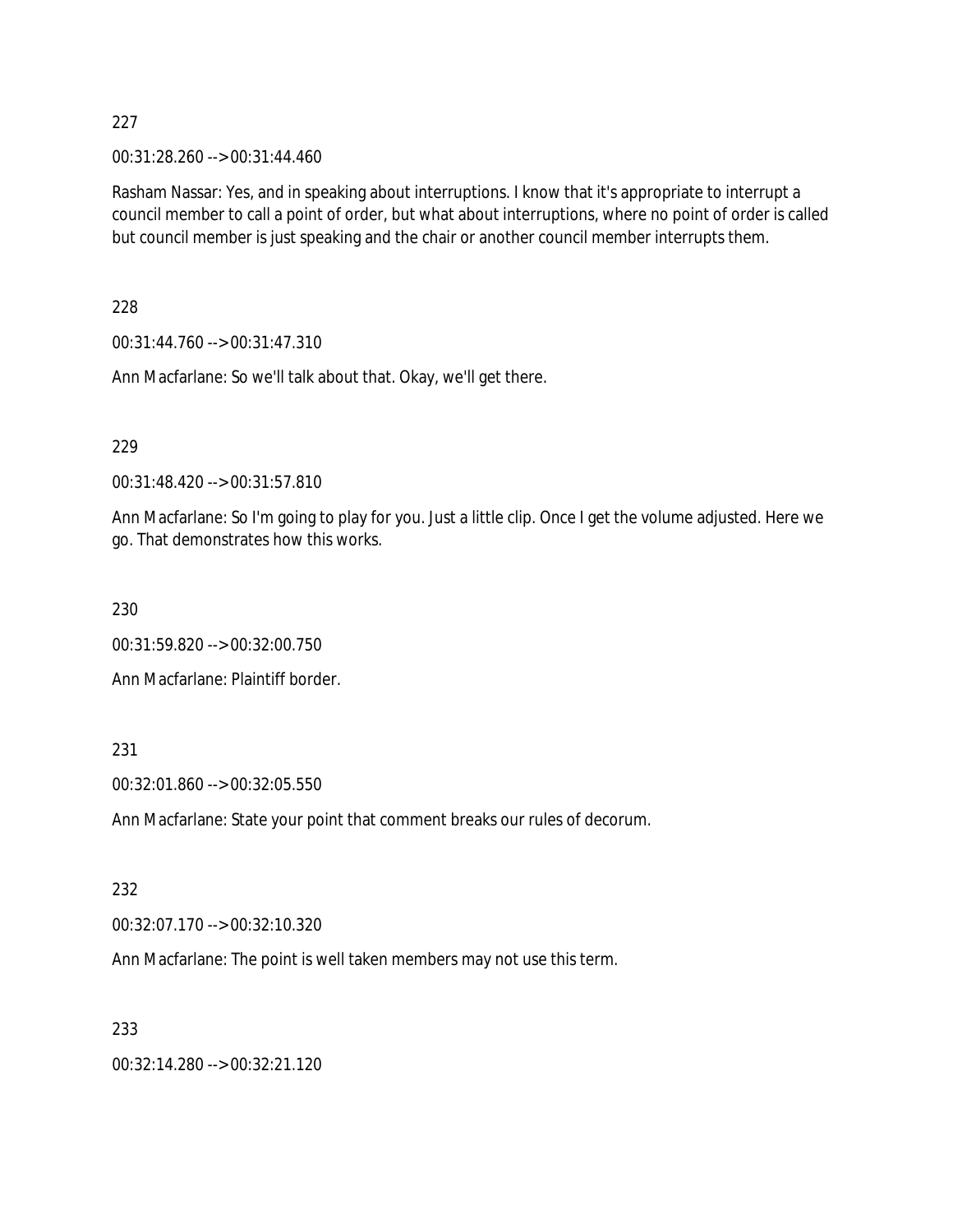Ann Macfarlane: So that's it. You see it's very simple, really, it's just, it's just the member says, point of order, the chair says, state your point.

234

00:32:21.510 --> 00:32:28.740

Ann Macfarlane: The Member explains in the chair says, the point is well taken, or the point is not well taken. So it's not highly complicated

# 235

00:32:29.520 --> 00:32:36.930

Ann Macfarlane: Now notice that the chair is using the third person to keep things neutral and listen conflict, the chairs stating the general rule.

## 236

00:32:37.470 --> 00:32:42.120

Ann Macfarlane: It's like you're the voice of Robert to your speaking on behalf of the Rules of Procedure.

### 237

00:32:42.540 --> 00:32:48.480

Ann Macfarlane: And don't don't say you're out of order. Don't say you made a mistake. I was at a council meeting once where the chair said

### 238

00:32:48.930 --> 00:32:55.350

Ann Macfarlane: JOHN I think you're off topic. And that's a mistake that just personalizes everything and makes it more difficult.

### 239

00:32:55.770 --> 00:33:09.570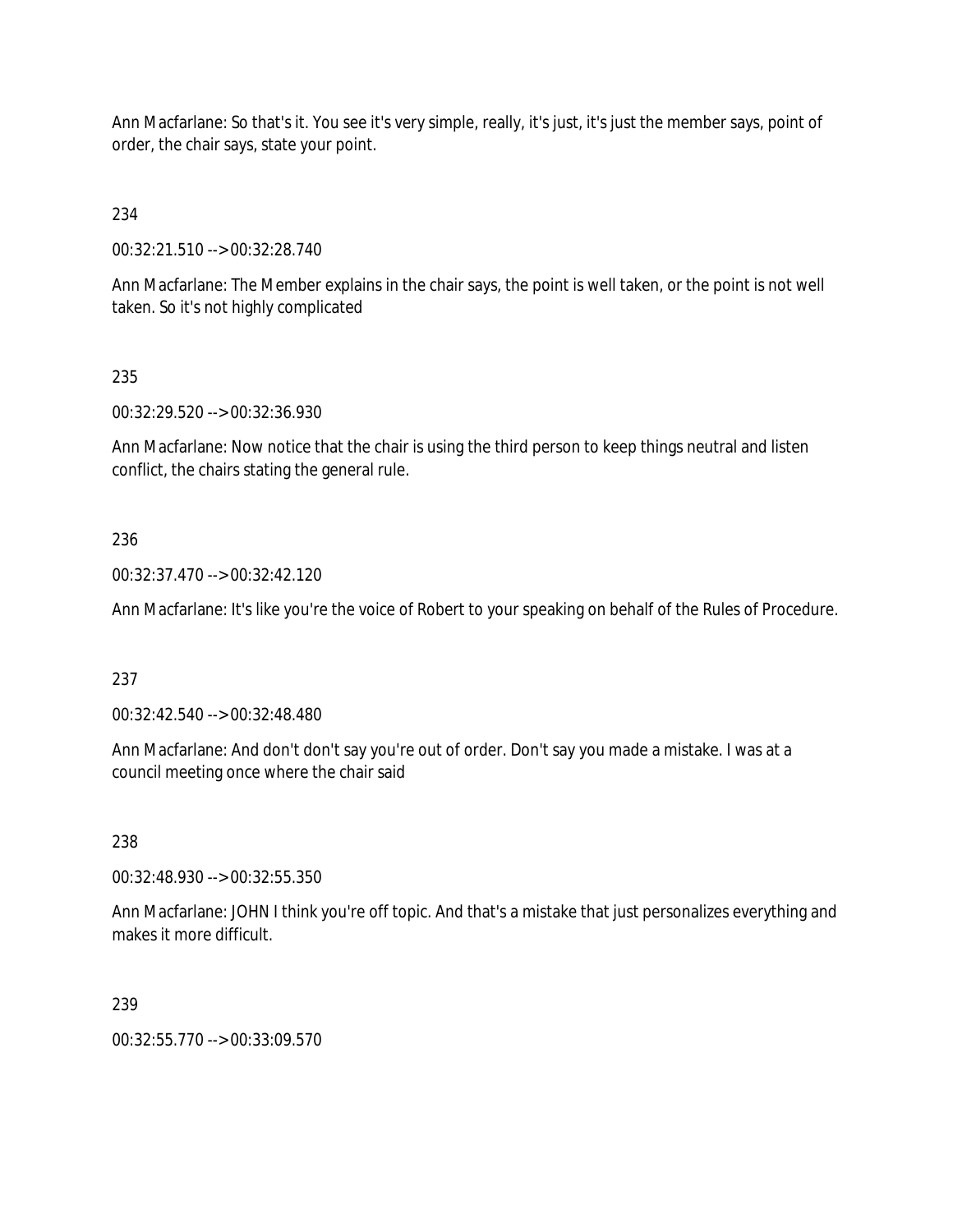Ann Macfarlane: And when in doubt, ask the group, the chair can always ask the group to decide if a point of order is correct or not, the chair can get off the hook right away right from the beginning by using this power now.

240

00:33:12.180 --> 00:33:26.250

Ann Macfarlane: The chair doesn't have to say, point of order, the chair already has the duty of maintaining order and decorum. So the chair just needs to take appropriate action. But what if something happens, you just check my volume again.

241

00:33:27.270 --> 00:33:33.420

Ann Macfarlane: What if something happens like this, the members are just going around in circles and wasting time with this discussion.

#### 242

00:33:34.770 --> 00:33:38.790

Ann Macfarlane: Point of order the chairman's follow the same rules as the rest of us.

243

00:33:40.200 --> 00:33:44.520

Ann Macfarlane: Oh, the point is well taken the chair apologizes for getting carried away.

244

00:33:46.920 --> 00:33:59.220

Ann Macfarlane: So the chair is subject to the same rules and if the chair breaks one of the rules a member may raise a point of order that your rules on their own behavior, which seems totally odd, but it's the way that the system works.

245

00:34:00.300 --> 00:34:10.800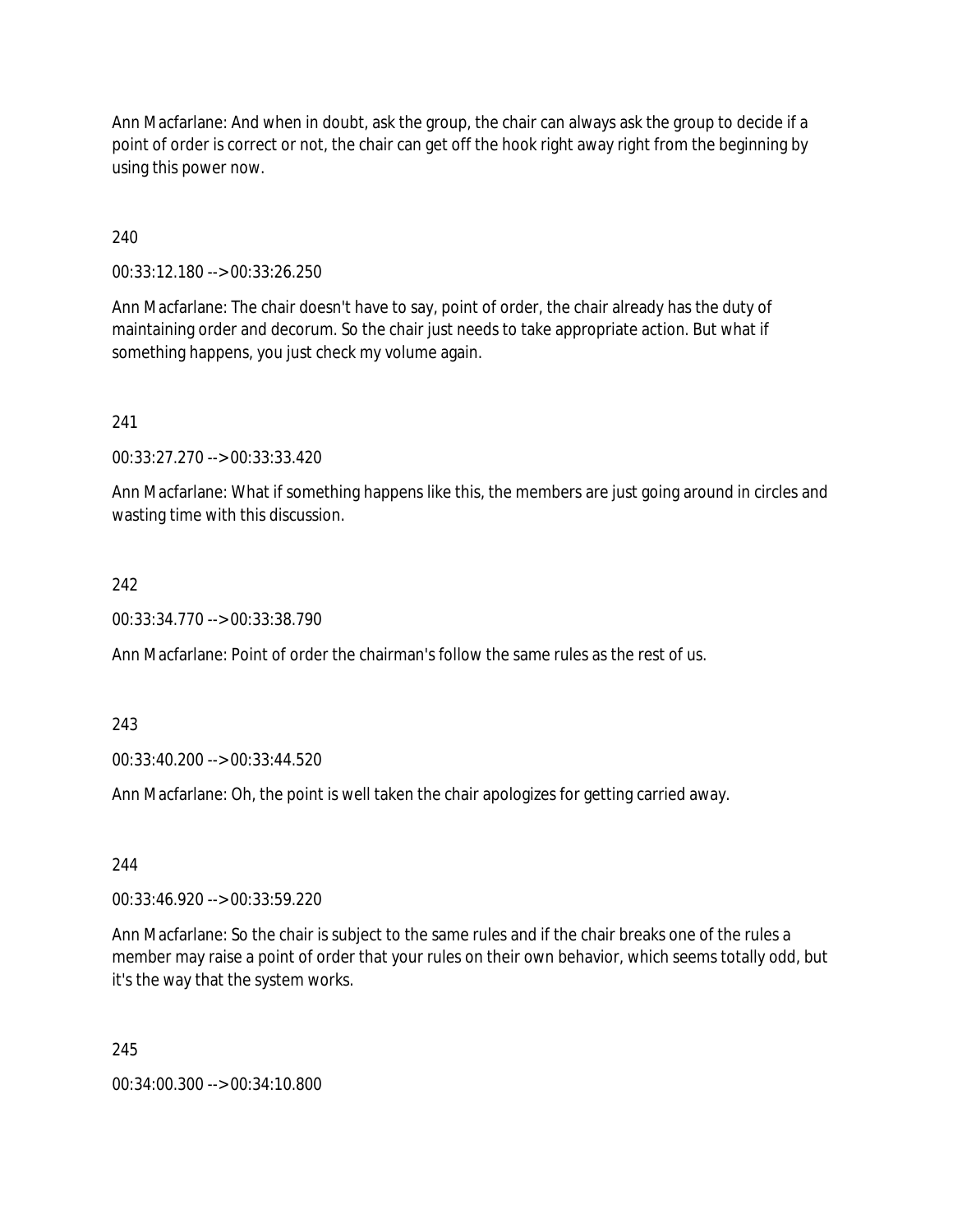Ann Macfarlane: So I want to mention a pitfall here. Sometimes I introduced this concept to cities and then they start misusing it and overusing it I know one city where

246

00:34:11.130 --> 00:34:15.210

Ann Macfarlane: three or five times a meeting, they're throwing points of order at each other like little darts.

# 247

00:34:15.510 --> 00:34:28.200

Ann Macfarlane: It's not a weapon. It's a tool and so don't weaponize it you may interrupt to make a point of order, sometimes you have to, but usually it's not necessary to interrupt and you should hold back and make it at the end of the speech.

## 248

00:34:28.740 --> 00:34:34.980

Ann Macfarlane: And I also believe that usually it's best not to call a point of order for Jermaine this for whether something is relevant.

### 249

00:34:35.370 --> 00:34:45.660

Ann Macfarlane: What was happening in one city was the member would say I think we can't approve this Transportation Improvement Plan. Because instead, we need to put our resources into homelessness issues.

### 250

00:34:46.050 --> 00:34:48.990

Ann Macfarlane: And somebody says, point of order homelessness issues aren't germane

### 251

00:34:49.740 --> 00:34:54.600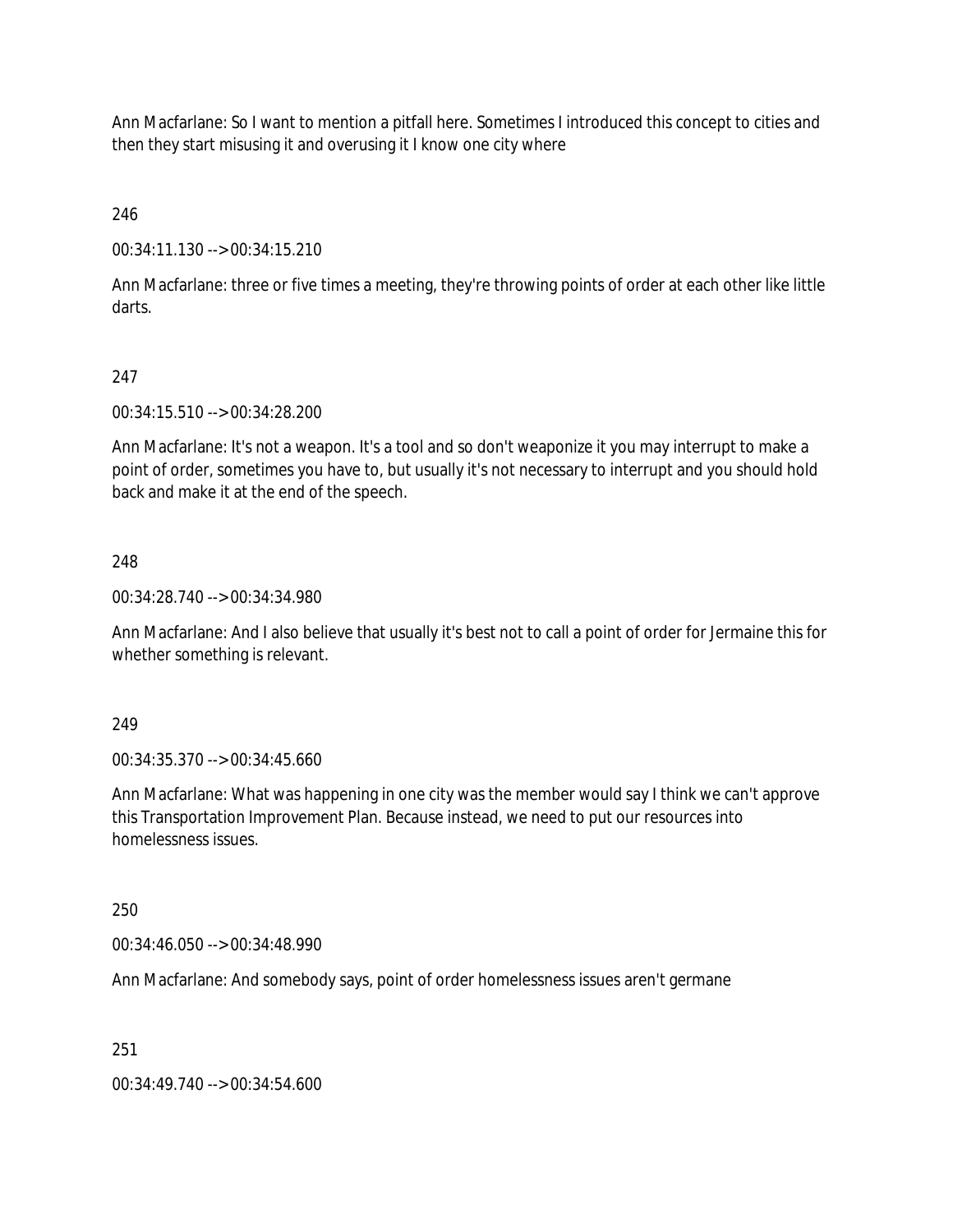Ann Macfarlane: I think that's a mistake, you know, let people develop their theme, let them make their argument.

252

00:34:54.900 --> 00:34:59.640

Ann Macfarlane: I mean, if they start telling you about their vacation in Peru. Okay, that's not germane, but

# 253

00:34:59.910 --> 00:35:09.090

Ann Macfarlane: I think that people can have genuinely different opinions about what's relevant and what's not. So I'm in favor of not calling a point of order for Jermaine this

# 254

00:35:09.720 --> 00:35:22.740

Ann Macfarlane: Now once the chair has ruled on a point of order, the only allowable form of discussion is to appeal the ruling so appeal is the most important motion in all of Robert's Rules and the least known

# 255

00:35:23.880 --> 00:35:34.050

Ann Macfarlane: The cheer enforces order and decorum, but the group is the final authority any two members can appeal a ruling of the Chair one member appeals and one seconds the appeal.

# 256

00:35:34.500 --> 00:35:42.660

Ann Macfarlane: Now the exception if the ruling is a matter on which there cannot be to reasonable interpretations. The ruling cannot be appealed. If you have

# 257

00:35:43.290 --> 00:35:58.110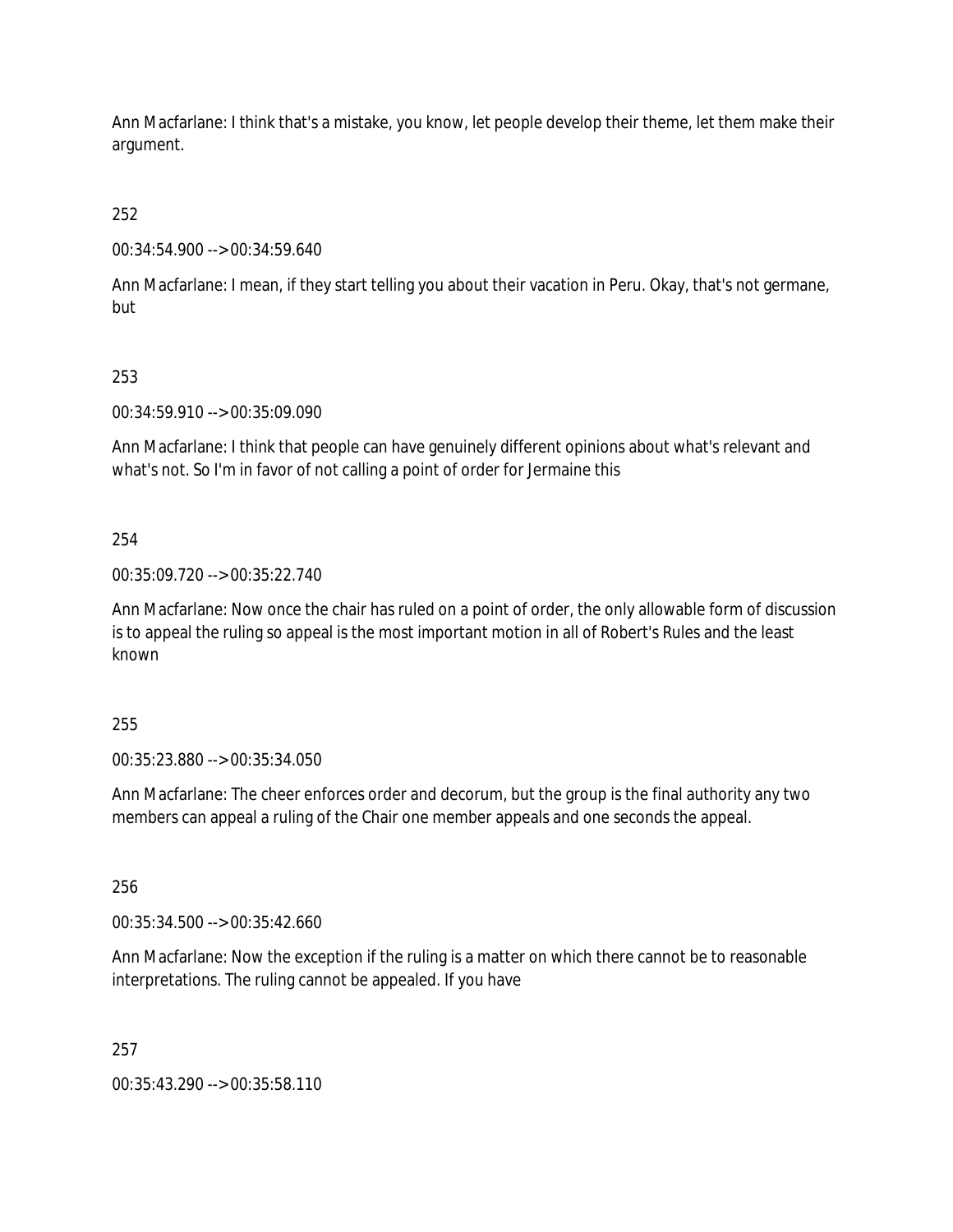Ann Macfarlane: Something that's in your bylaws, you know, it can't be appeal, but other things can. And obviously we're talking here about many subjective things. So here's an example of Appeal Court was a cesspool of corruption plaintiff border.

258

00:35:59.250 --> 00:36:02.940

Ann Macfarlane: State your point that comment breaks our rules at the corn.

259

00:36:04.050 --> 00:36:08.880

Ann Macfarlane: The point is well taken members may not use this term appeal.

260

00:36:09.900 --> 00:36:10.560

Ann Macfarlane: Second,

261

00:36:11.910 --> 00:36:18.150

Ann Macfarlane: Very well the ruling of the cheer has been appealed and seconded the members will decide the matter.

262

00:36:19.440 --> 00:36:35.700

Ann Macfarlane: The question is whether the chairs ruling that the words cesspool of corruption break our rules of decorum should be sustained all those who believe that should be sustained please say, Aye. All those who believe it should not be sustained. Please say no.

263

00:36:37.830 --> 00:36:54.660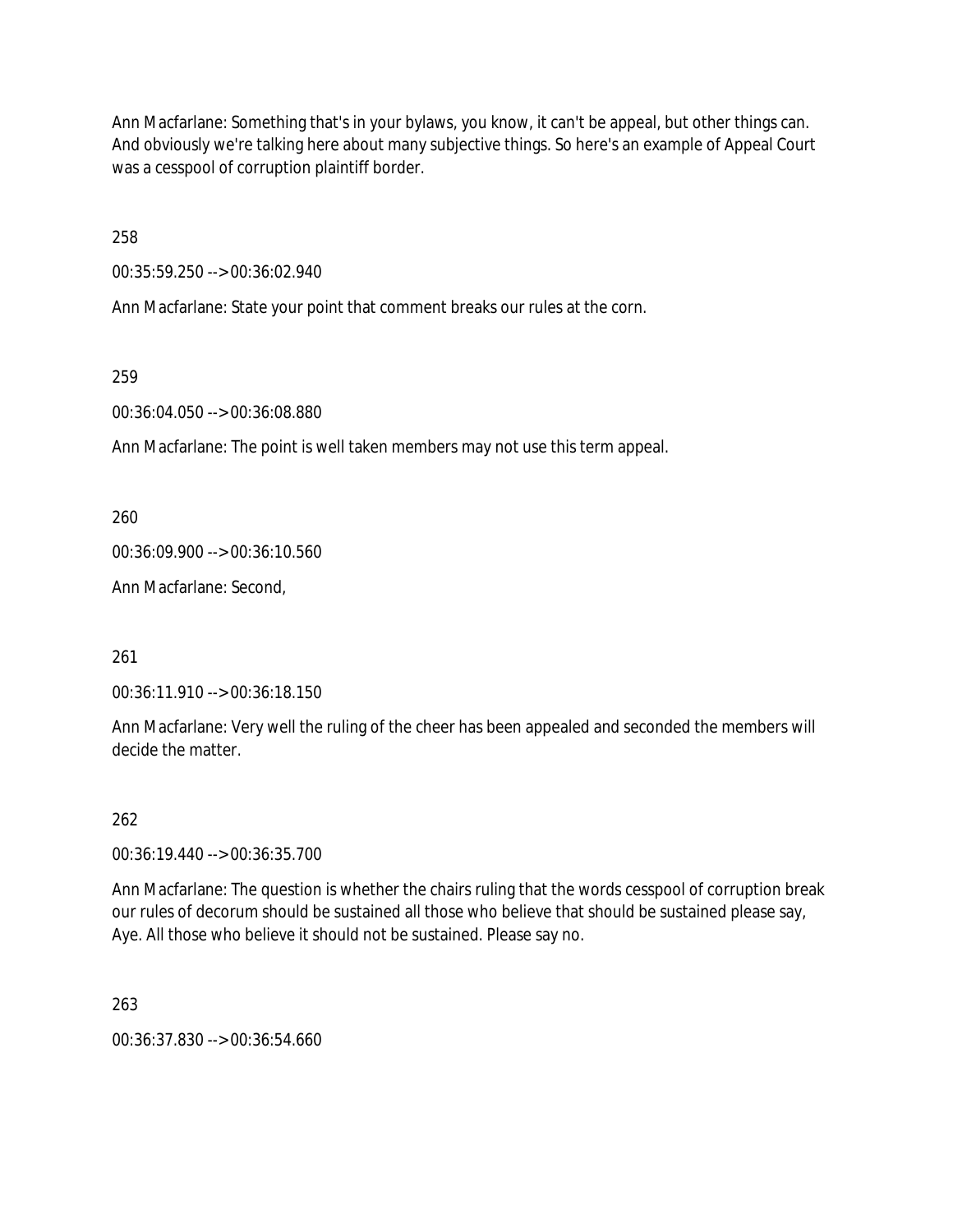Ann Macfarlane: No, in this instance, the Members voted no. So the ruling of the Chair was not sustained I put this unhappy figure in just for fun, but in fact if you lose an appeal. It's better to maintain a neutral face, try to give the impression that you don't care.

264

00:37:00.270 --> 00:37:07.860

Ann Macfarlane: That was an actual instance by the way somebody used the term cesspool of corruption about the Seattle port. So I always like to get my examples from real life.

### 265

00:37:08.220 --> 00:37:18.210

Ann Macfarlane: So this is how you process the appeal appeal. Second, the chairs. Really, it's been appeal to Members will decide all those who believe that ruling should be sustained please say aye.

### 266

00:37:18.870 --> 00:37:23.490

Ann Macfarlane: All those who believe it should not be sustained. Please say no and then the chair issues, the outcome.

### 267

00:37:24.030 --> 00:37:34.980

Ann Macfarlane: Now, a couple things that chair must take care in explaining the vote to the members. The basic principle is the chairs ruling stands until it is overturned.

268

00:37:35.580 --> 00:37:41.430

Ann Macfarlane: So the question being voted on his shell, the decision of the chair be sustained seems contract.

### 269

00:37:41.910 --> 00:37:52.380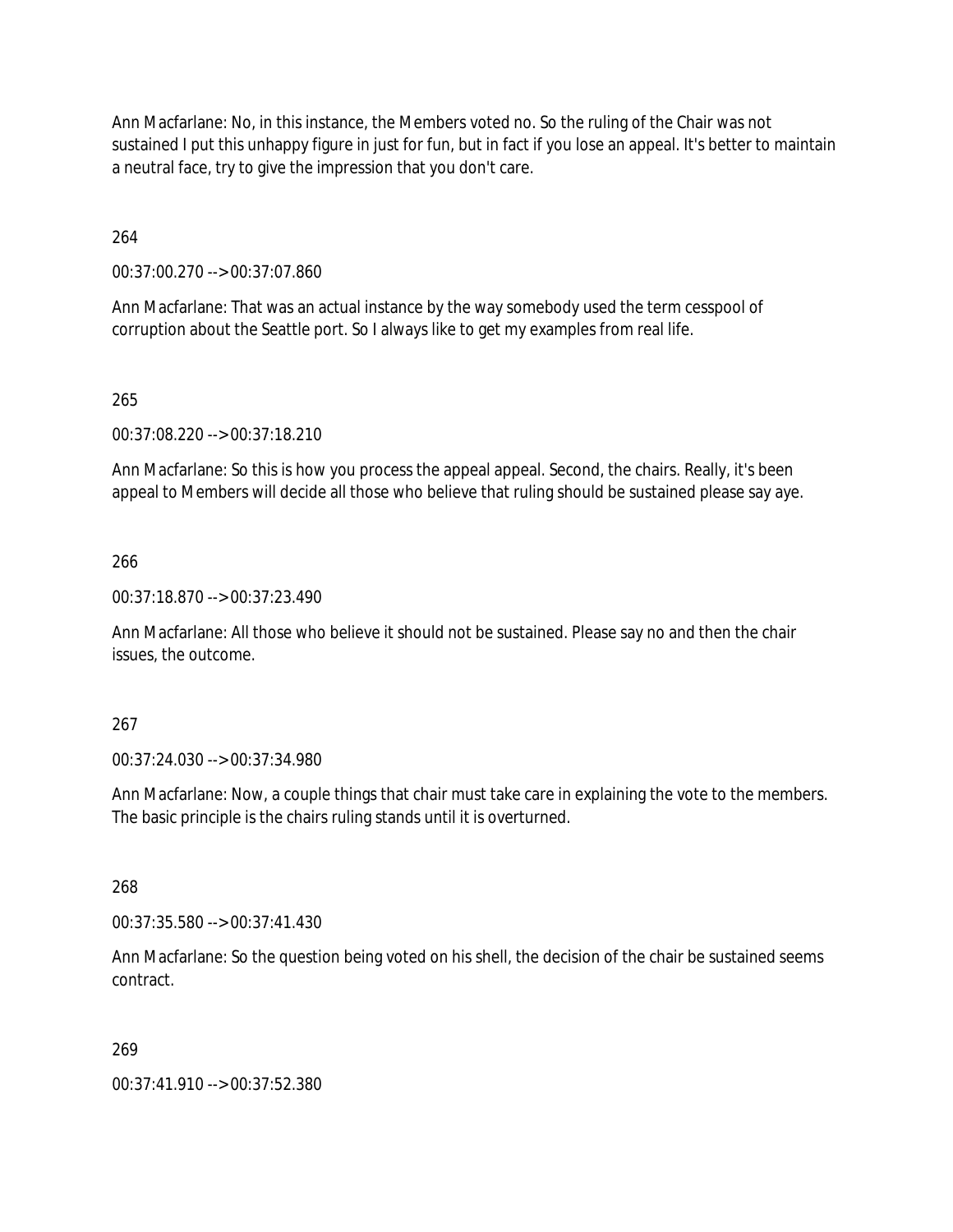Ann Macfarlane: Indicated you know it seems backwards. But if you're with the chair. You have to vote yes. And if you're against you vote no. So it's confusing. It takes a negative vote for the appeal to win.

270

00:37:52.980 --> 00:38:01.380

Ann Macfarlane: A majority vote in favor of sustaining the chairs ruling or a tie means that the chairs ruling stands and the chair may vote on the appeal.

# 271

00:38:02.610 --> 00:38:07.260

Ann Macfarlane: So a couple other points, point of order is made by one member but an appeal needs a second

## 272

00:38:08.070 --> 00:38:14.310

Ann Macfarlane: Point of order and appeal are processed immediately no other business can take place until they are dealt with.

## 273

00:38:14.820 --> 00:38:25.590

Ann Macfarlane: And points of order and appeals do not count against a members turn to speak in debate. It's just like that pesky little dinosaur flying overhead that doesn't impede your rights.

### 274

00:38:26.490 --> 00:38:32.220

Ann Macfarlane: And point of order, cannot be debated appeals pertaining to language and decorum cannot be debated.

## 275

00:38:32.580 --> 00:38:43.410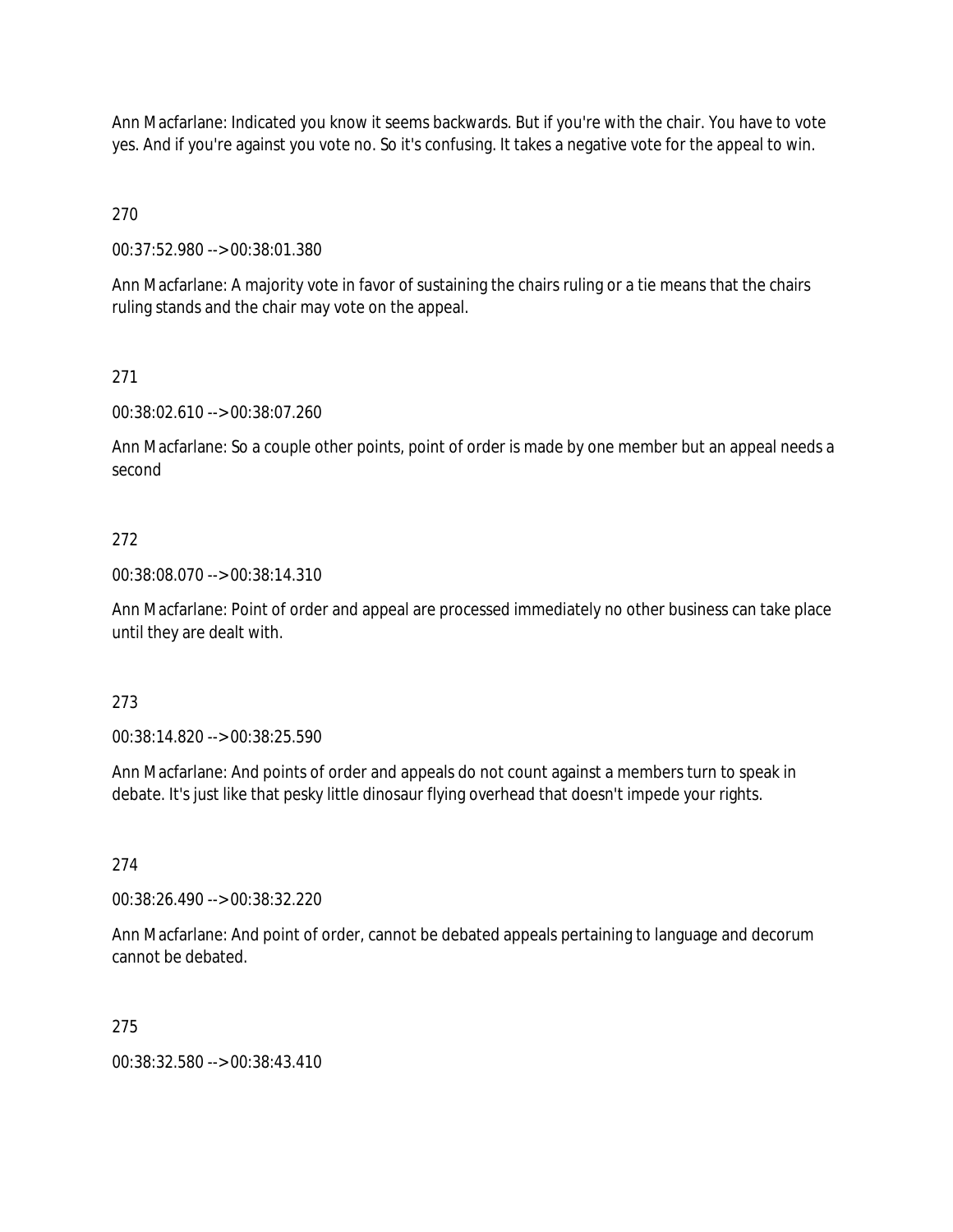Ann Macfarlane: And when an appeal can be debated the process is different from anything else in Robert's Rules. So if you get really sophisticated and make debatable appeals, you want to study how that is done.

276

00:38:44.280 --> 00:38:51.780

Ann Macfarlane: So we believe that point of order and appeal are the heart of democracy there what it's all about. And that's what prevents

## 277

00:38:52.260 --> 00:39:03.660

Ann Macfarlane: Any situation of having the chair be a dictator. So we have this paper in the reference materials that Christine sent out to you and I recommend that you study it and use it in the proper way.

### 278

00:39:04.590 --> 00:39:12.660

Ann Macfarlane: So now we're going to talk about how to do this. How are we going to achieve our goals. This is what we recommend seek recognition before speaking

#### 279

00:39:13.290 --> 00:39:20.520

Ann Macfarlane: No one may speak a second time to everyone who wishes to do so has spoken once no sidebar conversations or whispering

280

00:39:20.910 --> 00:39:29.070

Ann Macfarlane: No interrupting, and then to optional rules, speak to the chair and debate must be either for or against

281

00:39:29.610 --> 00:39:38.400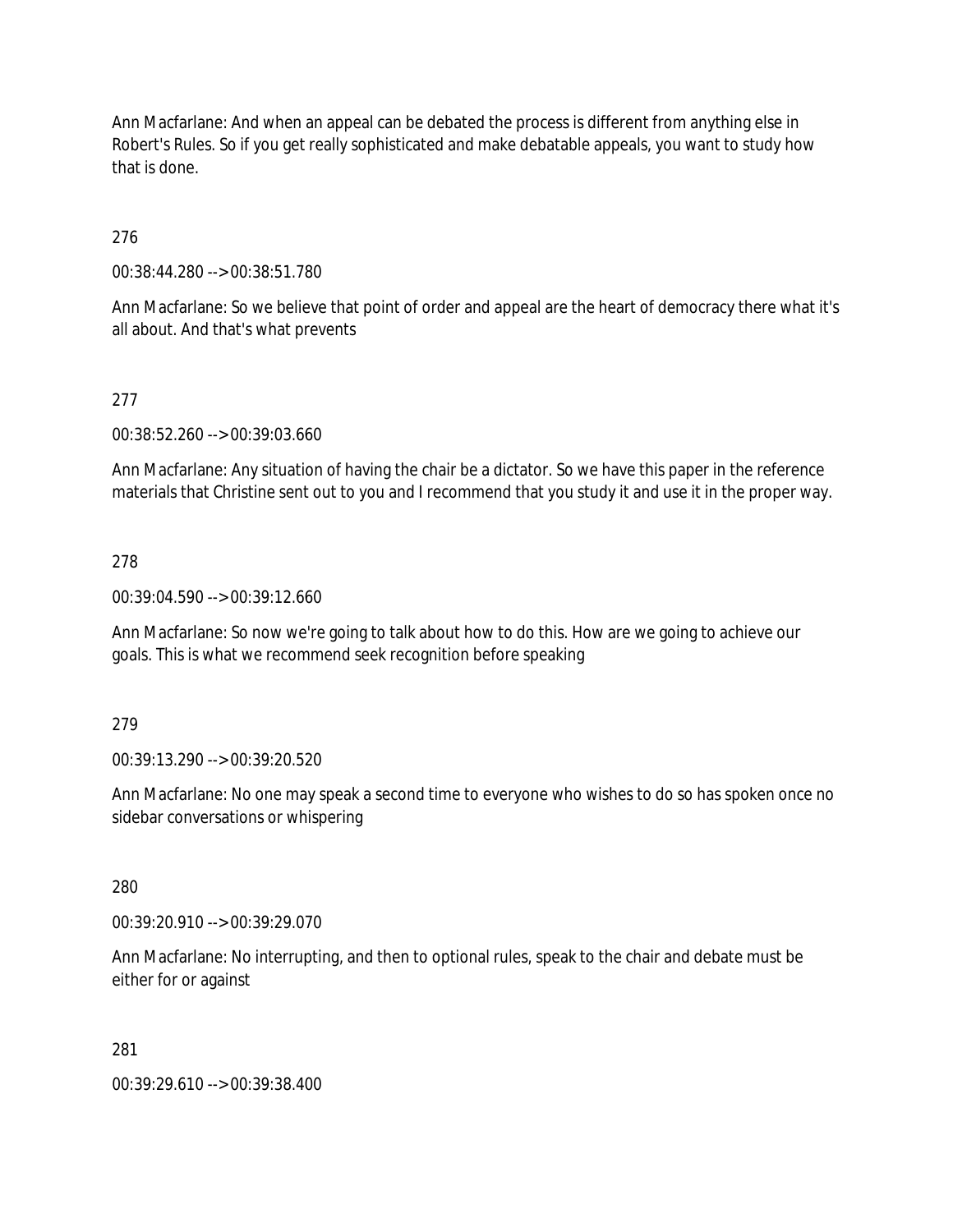Ann Macfarlane: So members must seek recognition from the presenter before speaking this is just critical again I'm going to give it to in red because it's so important.

282

00:39:39.000 --> 00:39:44.580

Ann Macfarlane: The chair has to control the discussion and members have to seek recognition before they speak.

## 283

00:39:45.030 --> 00:39:53.400

Ann Macfarlane: You raise your hand and you wait to speak until the presenter calls your name nods at you or gives you some other sign that you have permission to speak.

## 284

00:39:53.820 --> 00:40:03.120

Ann Macfarlane: Online, you can use the raise hand function or raise your physical hand. Now notice that when you have been not been recognized you have a duty to remain silent.

285

00:40:04.110 --> 00:40:19.770

Ann Macfarlane: When you have not been recognized you have a duty to remain silent. The exception is a point of order when essential. So we have this paper rights and responsibilities of the member is written by a colleague of mine, and it's in your reference materials that goes into these details.

286

00:40:20.790 --> 00:40:31.980

Ann Macfarlane: So the chair can keep track of who is spoken and who wishes to speak using a chart, the chair can empower the VICE CHAIR TO DO THIS. THE MAYOR PRO TEM it's good training for them or you can use the round robin

287

00:40:32.490 --> 00:40:38.760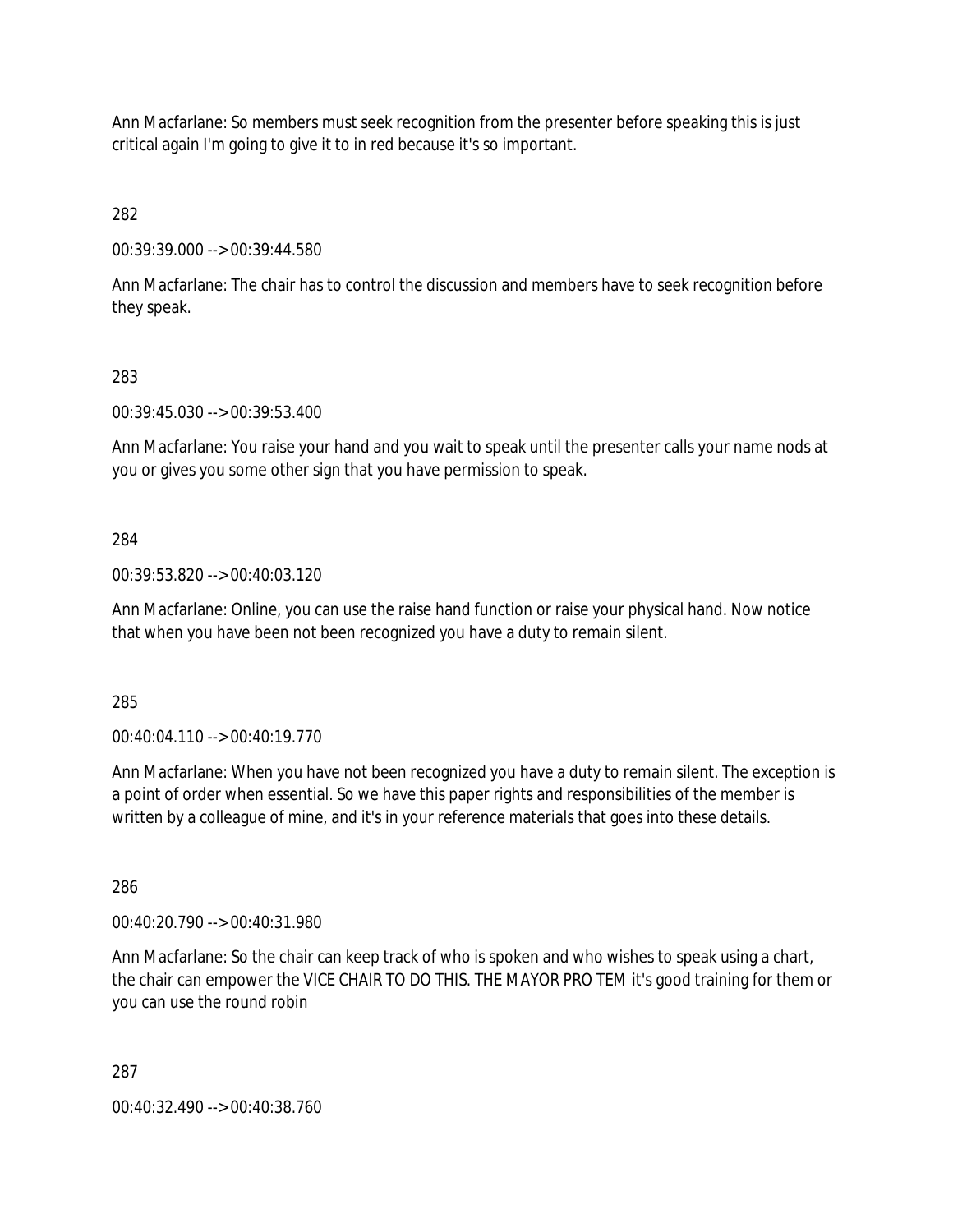Ann Macfarlane: In a round robin you go around the table asking each person in turn for their opinion. People may pass

288

00:40:39.210 --> 00:40:52.050

Ann Macfarlane: It's important to have a pencil in hand to jot down points or questions for when your turn arrives and the chair has to wait their turn also sometimes when in the round robin the chair answers each person back and that's not allowed. Yes, Michael.

289

00:40:53.100 --> 00:40:56.640

Michael Pollock: So my question. This came up

290

00:40:57.810 --> 00:41:00.330

Michael Pollock: About point of order, and

291

00:41:03.240 --> 00:41:22.830

Michael Pollock: Speaking, so you have to wait till you're recognized by the chair. But there was an instance where there was someone that had their hand raised to speak and the chair didn't recognize them. And so then the vote was taken before they had a chance to speak so

292

00:41:24.270 --> 00:41:26.400

Michael Pollock: How do you address that problem.

293

00:41:28.050 --> 00:41:29.040

Ann Macfarlane: Well, that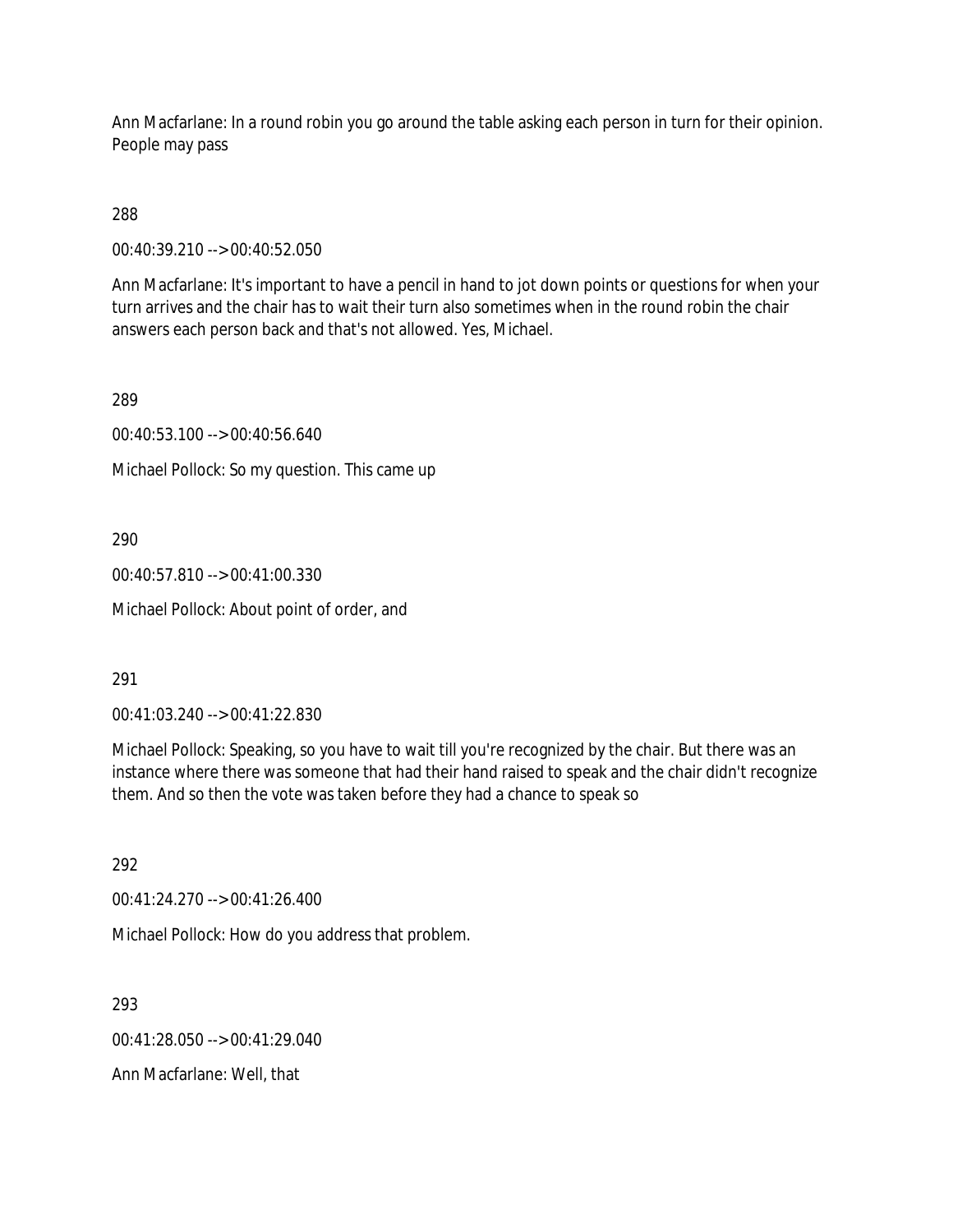### 00:41:30.180 --> 00:41:35.610

Ann Macfarlane: Sometimes it's a problem as to how people are going to indicate that they're making a point of order.

### 295

00:41:36.750 --> 00:41:43.230

Ann Macfarlane: Rather than waiting in turn to speak and one is solution is to have everybody have a card just like this, you know,

### 296

00:41:43.590 --> 00:41:52.020

Ann Macfarlane: So that the chair can see on a small board like yours that someone is making a point of order, because it is a challenge. It is difficult.

### 297

00:41:52.290 --> 00:42:00.000

Ann Macfarlane: To monitor who's waiting to speak and who's raising hands and so on. So we recommend, if possible, having two people involved in that.

### 298

00:42:00.630 --> 00:42:10.650

Ann Macfarlane: So that may be the vice chair or the clerk or somebody is tracking. So people should be recognized. They should have their turn to speak before vote is taken.

### 299

00:42:11.010 --> 00:42:27.150

Ann Macfarlane: And so then if you, if a Member has raised a hand enough been recognized, you know, then the thing to do would be quickly to make a point of order, now you can't you can't make a point of order during voting, but you could make one right after you could say.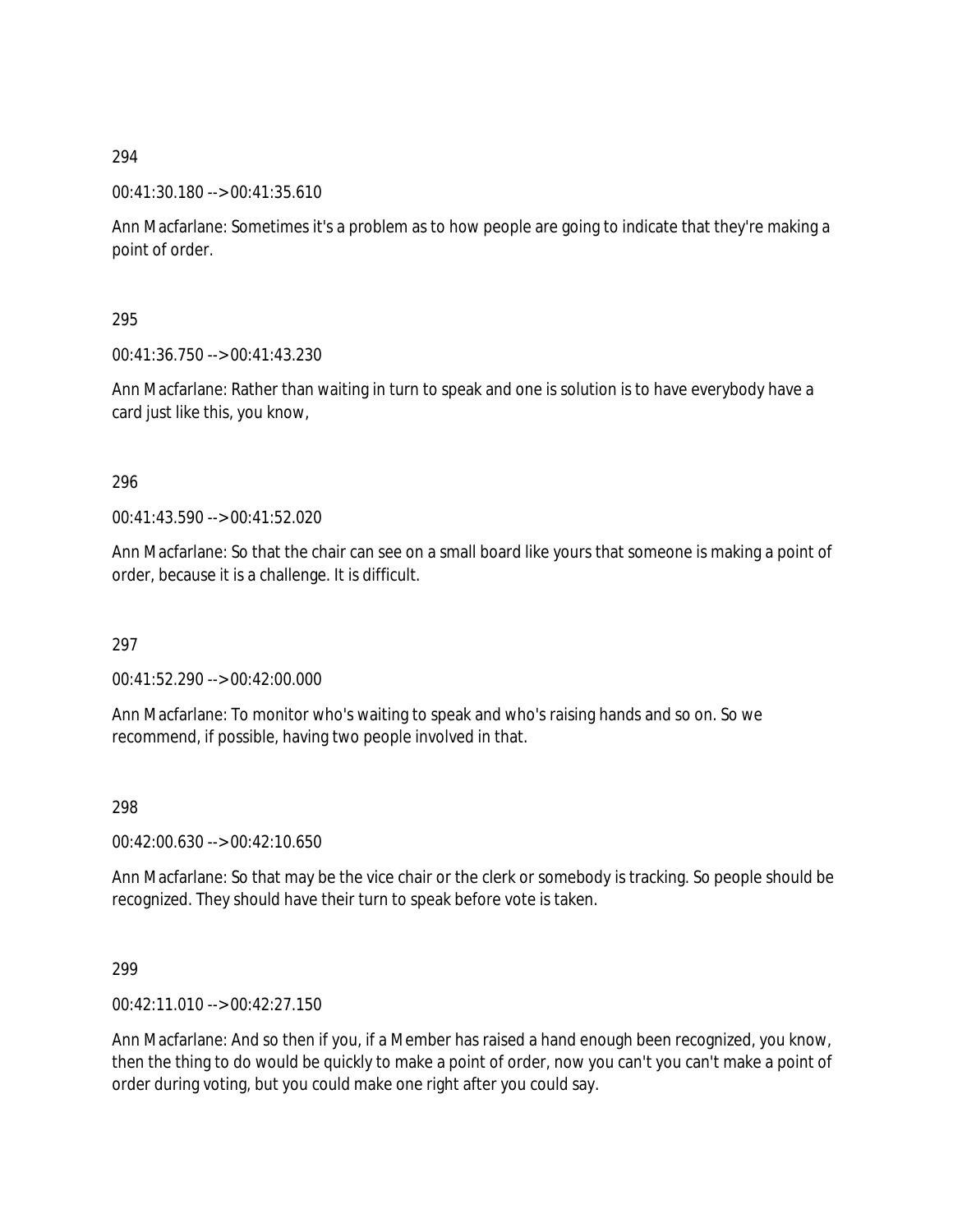00:42:28.500 --> 00:42:39.780

Ann Macfarlane: Chair, I was trying to speak and I wasn't able to. And so I think this is this vote should be retaken and if the chair hasn't announced the result, you can do that. Does that answer your question.

301

00:42:40.410 --> 00:42:46.860

Michael Pollock: Yeah, I think so. But if the chair has announced about man. Now what happens

302

00:42:47.250 --> 00:42:52.410

Ann Macfarlane: Well, maybe the chair. Maybe you still make the point and say I request that we retake this

303

00:42:52.920 --> 00:43:05.220

Ann Macfarlane: That the chair has an absolute duty to be very clear about the outcome of the vote, and if there's any question about it. You know, the chair should be as accommodating as possible to make sure that it's fair.

304

00:43:06.480 --> 00:43:12.240

Michael Pollock: Okay, I have another question about that. But are we going to talk about calling the question leader.

305

00:43:12.390 --> 00:43:13.110

Ann Macfarlane: Yes, we are.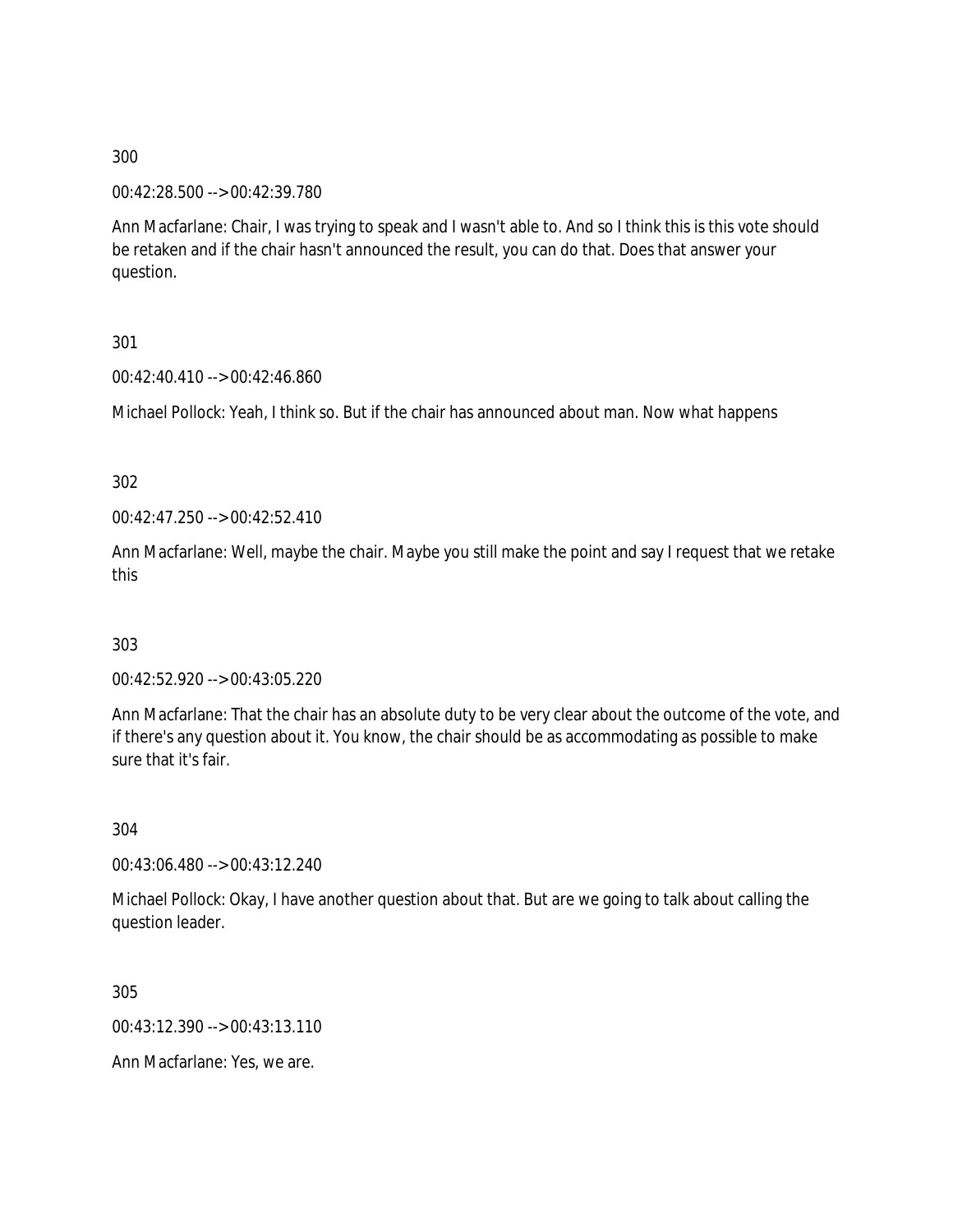00:43:13.440 --> 00:43:15.420

Michael Pollock: Okay, now all the way from them.

307

00:43:15.840 --> 00:43:16.290

Okay.

308

00:43:17.520 --> 00:43:25.980

Ann Macfarlane: So this round robin is is really handy and you know one thing that sometimes happens in city council's is one council member

### 309

00:43:26.220 --> 00:43:33.630

Ann Macfarlane: Will get into a back and forth with a staff member and they'll go on for 10 minutes asking questions back and I don't approve of that either. I think

310

00:43:33.990 --> 00:43:39.900

Ann Macfarlane: You know, get people will talk about processing and questioning, but you don't want to let any two people hijack the meeting.

311

00:43:40.710 --> 00:43:45.360

Ann Macfarlane: So here's a speaking chart, which I give to you, freely to adapt any way you like.

312

00:43:45.780 --> 00:43:58.650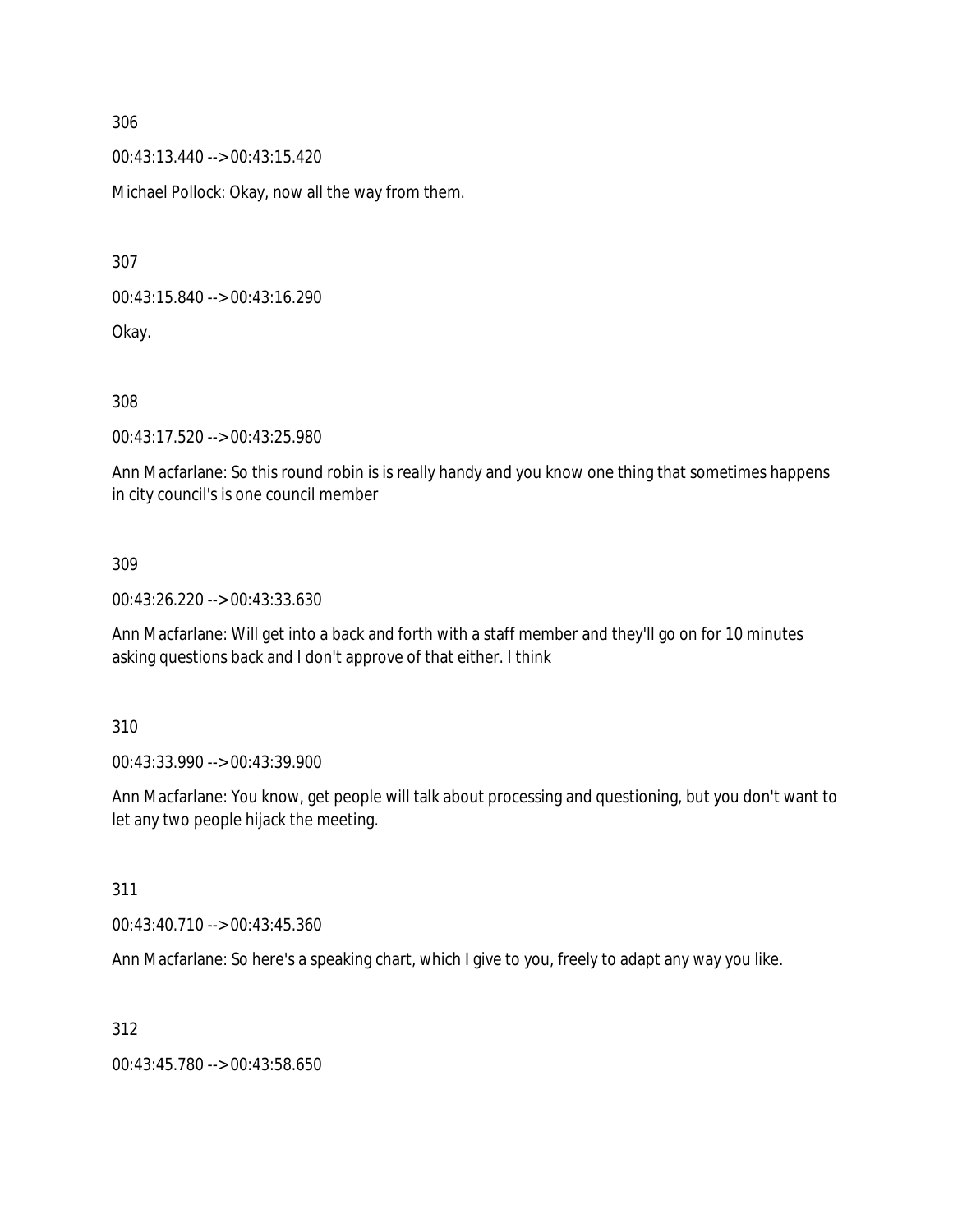Ann Macfarlane: It's just very handy. You can check off each person as they speak and that enables you to be sure that no one is being recognized twice and that people who haven't yet spoken have an opportunity. So it's very, very useful.

313

00:43:59.430 --> 00:44:09.090

Ann Macfarlane: Now, when a member has the floor, they have the right to speak until they've completed their comments interrupting is absolutely forbidden members may not interrupt each other.

### 314

00:44:09.390 --> 00:44:19.770

Ann Macfarlane: And the cheer may not interrupt members, except for point of order when essential or if a member is breaking the rules. The chair may interrupt to bring that to their attention.

### 315

00:44:20.130 --> 00:44:27.390

Ann Macfarlane: But absolutely, this interrupting which we do in real life, all the time, you know, is not allowed during council meetings.

316

00:44:28.230 --> 00:44:34.650

Ann Macfarlane: Speaking to the chair is an optional rule, but it's really helpful if you speak to the chair you prevent

### 317

00:44:35.040 --> 00:44:49.170

Ann Macfarlane: That kind of down the rabbit hole thing that can happen where two people start going back and forth and everything disintegrates. It's a kind of sonar everything pings back and forth and it D personalizes issues and improves the clarity of discussion.

318

00:44:50.250 --> 00:44:57.390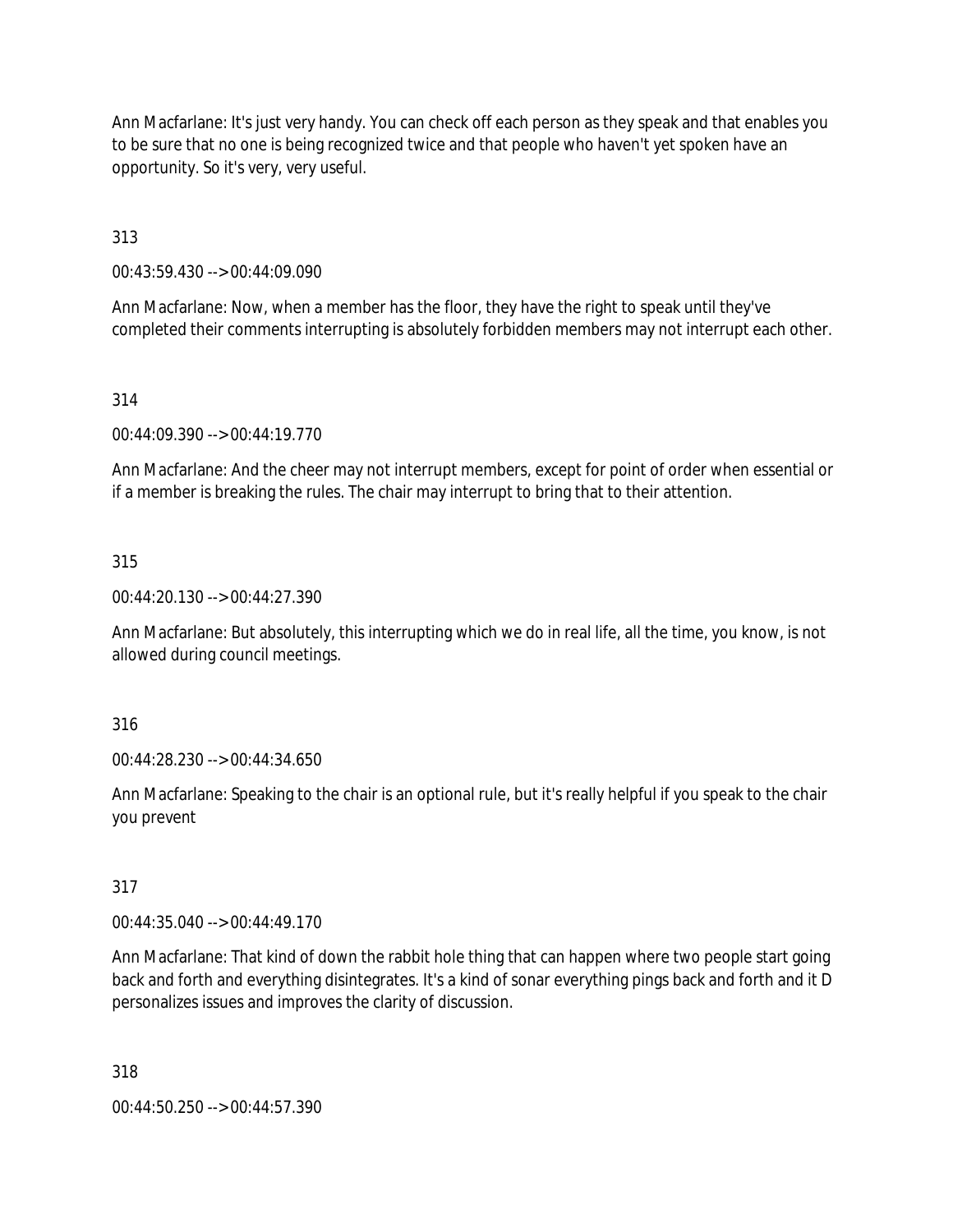Ann Macfarlane: So this was a sign from the Seattle yacht club. I was not there as a member, but I was giving a presentation and I had to laugh when I saw it.

319

00:44:57.750 --> 00:45:04.200

Ann Macfarlane: We strongly recommend that groups adopt a policy of no electronic devices. No cell phones during the meeting.

## 320

00:45:04.620 --> 00:45:15.810

Ann Macfarlane: Why because phone snubbing you know where you're looking at your phone, instead of your colleagues is rude to others and we can still bodies cohesion and ability to work well together.

## 321

00:45:16.380 --> 00:45:22.320

Ann Macfarlane: Thank you Joe. When members are distracted. They are not attending to the work of the body which waste everyone's time

### 322

00:45:22.680 --> 00:45:33.090

Ann Macfarlane: And absolutely no tweeting or posting on social media during meetings. And of course, obviously no tweeting among them between Council members that would violate the Open Meetings Act rush home.

# 323

00:45:36.390 --> 00:45:38.760

Rasham Nassar: Yes, a question about interrupting.

324

00:45:39.060 --> 00:45:40.890

Rasham Nassar: Yeah, I, I have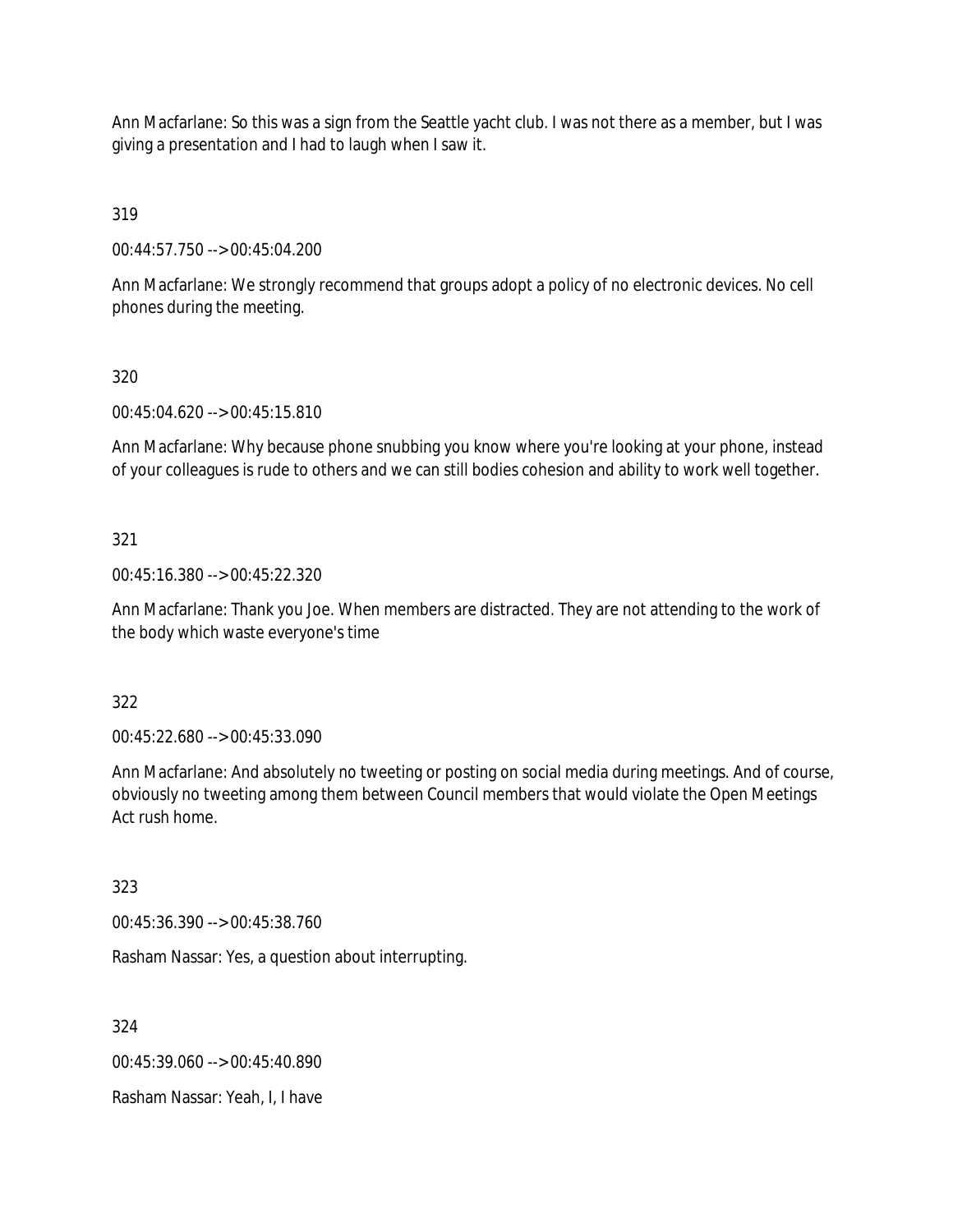00:45:42.030 --> 00:45:43.530

Rasham Nassar: I have noticed this.

326

00:45:45.870 --> 00:45:50.070

Rasham Nassar: Kind of form is a habit with our council body. I've been on the Council now for three years and

## 327

00:45:50.580 --> 00:46:05.250

Rasham Nassar: I'm council members have been interrupted in the past, including myself, and the interruption is not does not take the form of a point of order, but I think most commonly the interruption. The, the justification for the interruption.

328

00:46:05.790 --> 00:46:15.630

Rasham Nassar: relates to something that you also briefly mentioned, which is that one council member another council member or the chair perceives that the Council member who has the floor.

329

00:46:17.280 --> 00:46:19.440

Rasham Nassar: Their comments are

### 330

00:46:20.700 --> 00:46:32.910

Rasham Nassar: Trending or moving off topic. In the view of the from the view of the interrupter not necessarily from the view of the speaker and I'm not sure when the Council, I know that we talked about.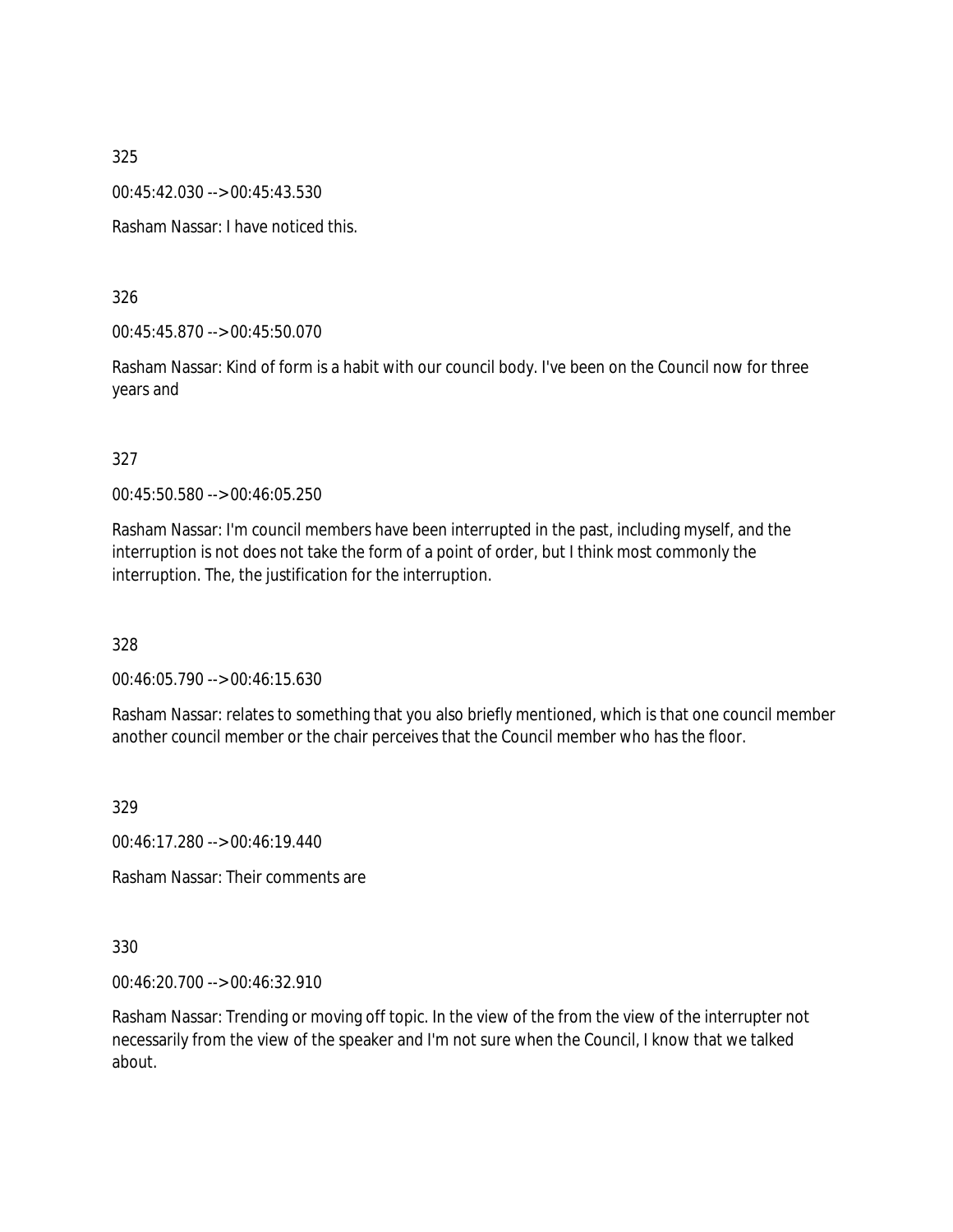## 00:46:34.320 --> 00:46:40.080

Rasham Nassar: You know, we all came to a common understanding or agreement that when we speak, we would

# 332

00:46:40.950 --> 00:46:52.920

Rasham Nassar: Attempt or try or committed to keeping our comments on topic, but an experience the application of that unwritten rule is very subjective.

# 333

00:46:53.580 --> 00:46:58.110

Rasham Nassar: And I just wonder if you could speak to that because I think I heard you say that you don't recommend that we

# 334

00:46:58.740 --> 00:47:07.260

Rasham Nassar: limit our ability to speak to a container of being on topic because sometimes topics do enter relate and sometimes your comments on one topic you

335

00:47:07.680 --> 00:47:23.370

Rasham Nassar: Kind of migrate on to another as your homelessness example. And so I'm just wondering if you could speak about that and whether or not it's with regard to interrupting if that could constitute a point of order interruption or not.

336

00:47:24.510 --> 00:47:25.890

Ann Macfarlane: Well, again, it's up to you.

337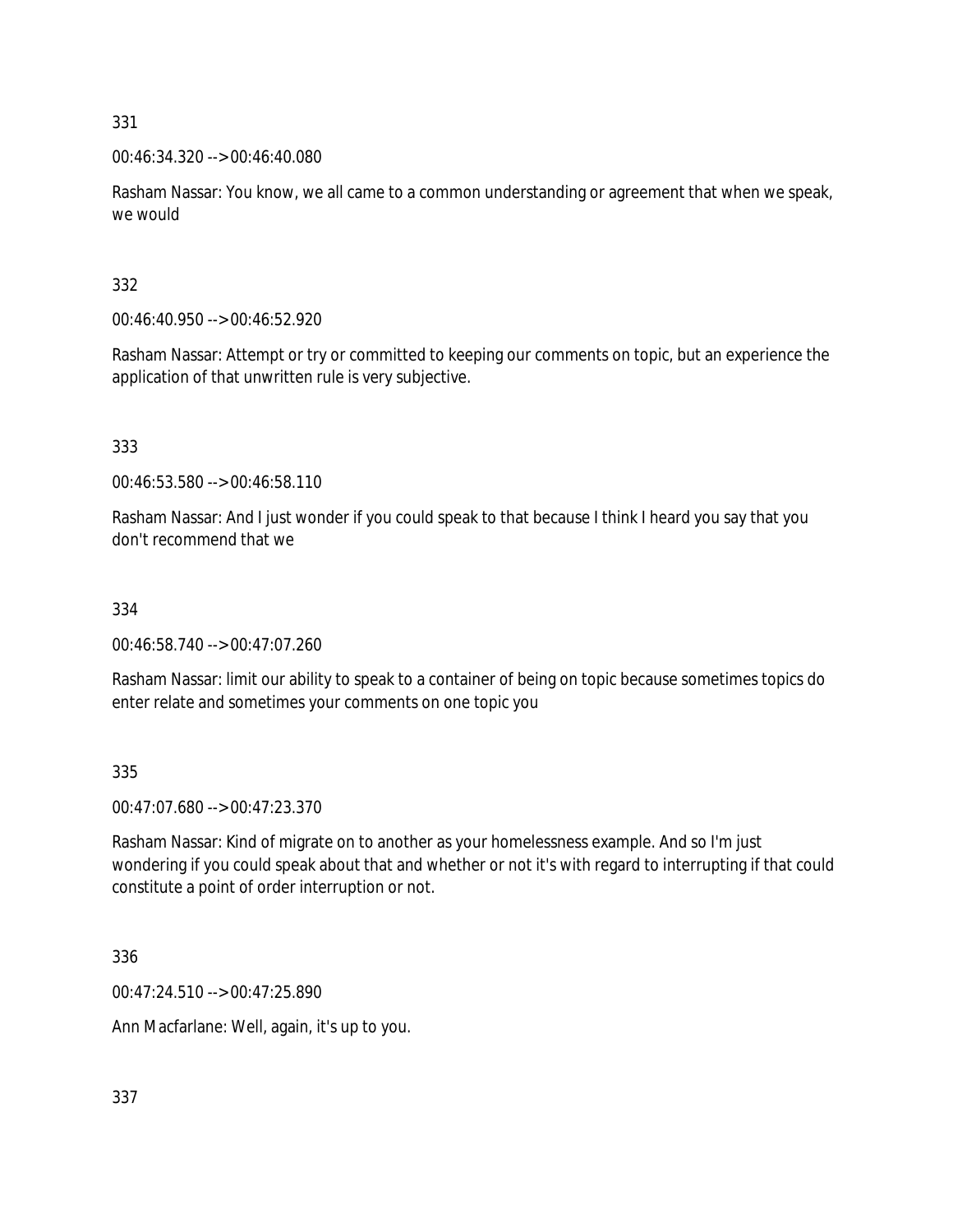00:47:25.950 --> 00:47:32.790

Ann Macfarlane: It's up to what you all decide. And finally, ultimately, it's up to the Council, I recommend that

338

00:47:33.330 --> 00:47:44.970

Ann Macfarlane: The chair interrupt someone or a member raise a point of order when it's really clear what the issue is. And I recommend that councils, don't interrupt about your meanness

339

00:47:45.210 --> 00:47:52.200

Ann Macfarlane: In general, because it is so subjective. But if that happens if a member makes a point of order, and says, I think that talking about

340

00:47:52.710 --> 00:47:58.290

Ann Macfarlane: The, the member is talking about the homeless situation that's not relevant. I would turn immediately to the group.

### 341

00:47:58.890 --> 00:48:05.940

Ann Macfarlane: I would turn immediately to the group and say all those who believe that the Members should be allowed to continue speaking about homelessness, raise your hand.

342

00:48:06.360 --> 00:48:15.210

Ann Macfarlane: All those believe that he shouldn't lower your raise your hand and just not get into trying to be an arbiter of what's relevant and what's not.

343

00:48:16.380 --> 00:48:18.300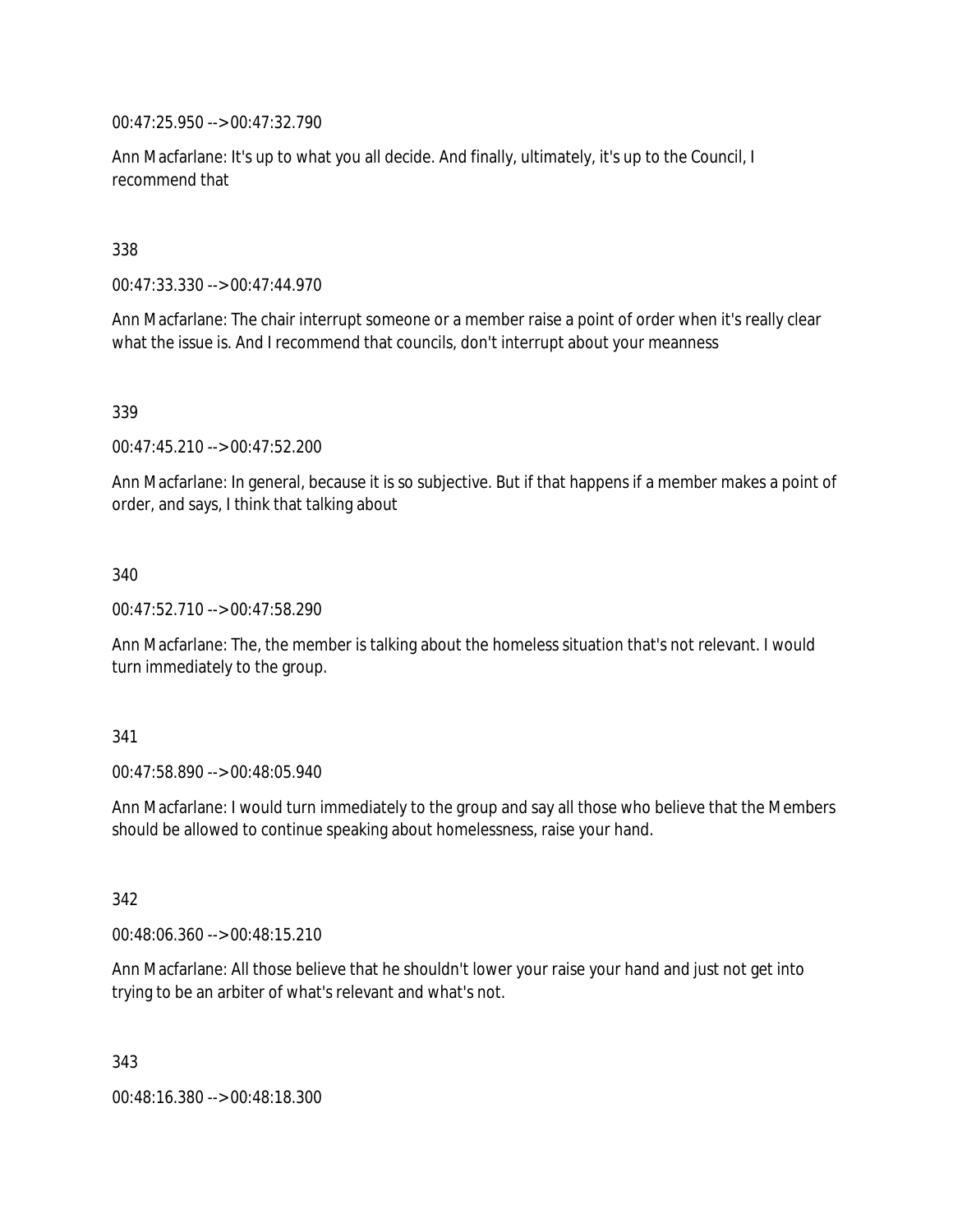Ann Macfarlane: That's my thought, Leslie.

344

00:48:20.670 --> 00:48:25.170

Leslie Schneider: Thank you. And going back a little bit to the, to the point of order.

345

00:48:26.430 --> 00:48:42.060

Leslie Schneider: everything you said. Makes sense. So there's this idea that people cannot speak twice until everyone has spoken once we're on if you're in a in kind of a heated back and forth because of the point of order.

346

00:48:42.630 --> 00:48:59.790

Leslie Schneider: And the PERT and there are certain people who have spoken twice already. Does the chair, then ignore a raised hand in, zoom or whatever and and just go and call for the vote or like how do you, how does a chair regain order.

347

00:49:01.830 --> 00:49:12.540

Leslie Schneider: Either when someone is speaking without requesting permission from the chair or if they have already spoken twice on this particular issue.

348

00:49:13.830 --> 00:49:15.840

Ann Macfarlane: Well, a point of order is not debatable.

349

 $0.0149.17190 -500.49.28410$ 

Ann Macfarlane: A point of order is not debatable. If someone makes a point of order, and says, this is not relevant. The chair has to issue a ruling or has to ask people to vote immediately.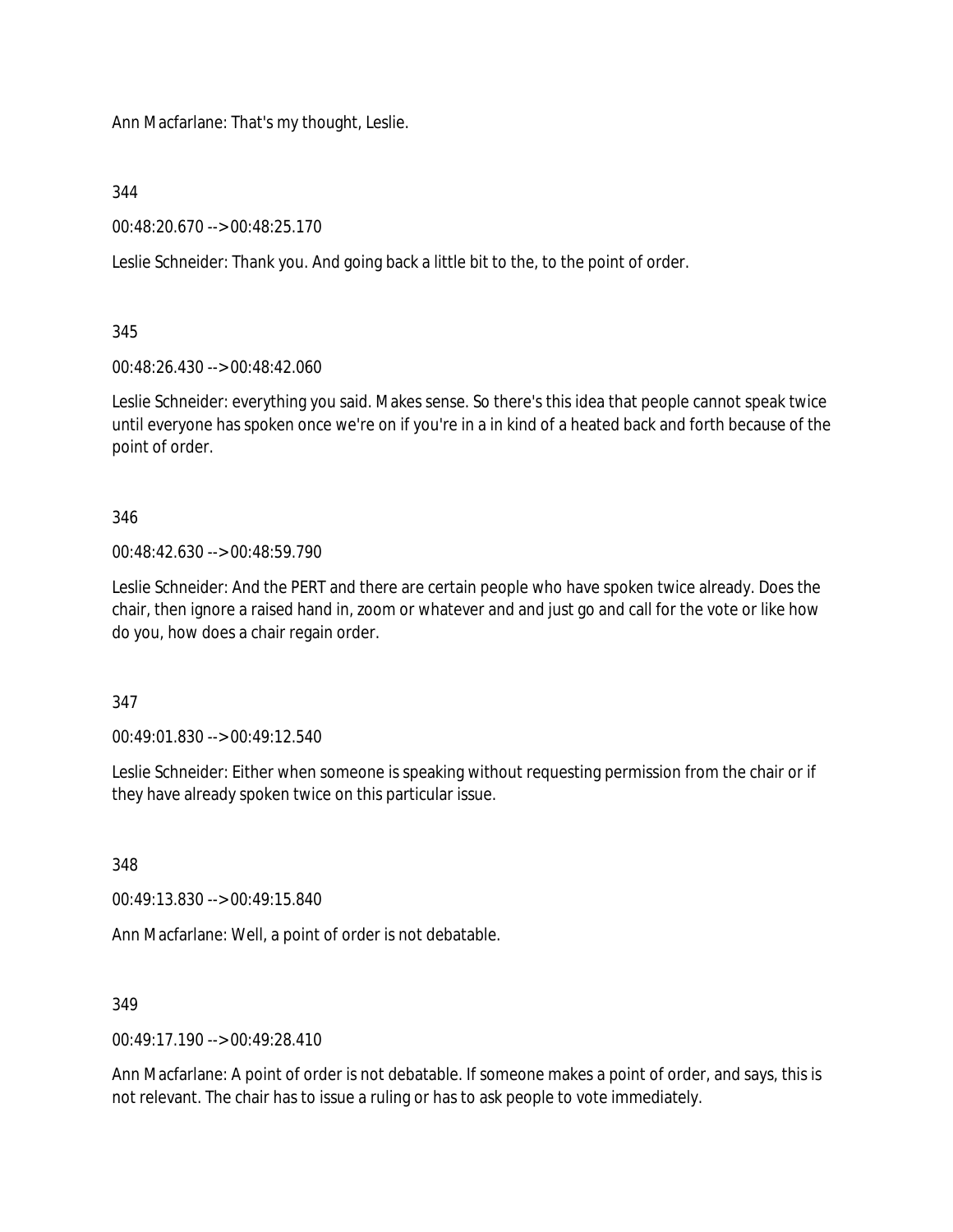00:49:28.800 --> 00:49:35.910

Ann Macfarlane: So if somebody is interrupting to speak further they should be stopped. They should be stopped. They don't have the right to do that.

351

00:49:36.420 --> 00:49:44.070

Ann Macfarlane: And it's really important that the group agrees to this. I mean, I can sit here all Saturday and tell you about these rules.

352

00:49:44.490 --> 00:49:54.990

Ann Macfarlane: But it won't have any effect at all unless you all internalize them and unless you agree that they make sense. Now we are going to talk a little bit later about what's the point of rules of order.

353

00:49:55.500 --> 00:50:07.680

Ann Macfarlane: But the ultimately members have a duty to do what the chair says they have a duty to obey the chair. We don't like the word obedience in our modern day but that's right there in the essence of this system.

354

00:50:08.310 --> 00:50:15.390

Ann Macfarlane: And the chair has a duty to follow the rules and to apply them correctly. And if she makes a mistake or he makes a mistake to say so.

355

00:50:16.320 --> 00:50:27.540

Ann Macfarlane: So I did notice I observed one of your council meetings and I did notice a lot of speaking without being recognized and I recommend that you just give that up just give that up and we'll talk later about why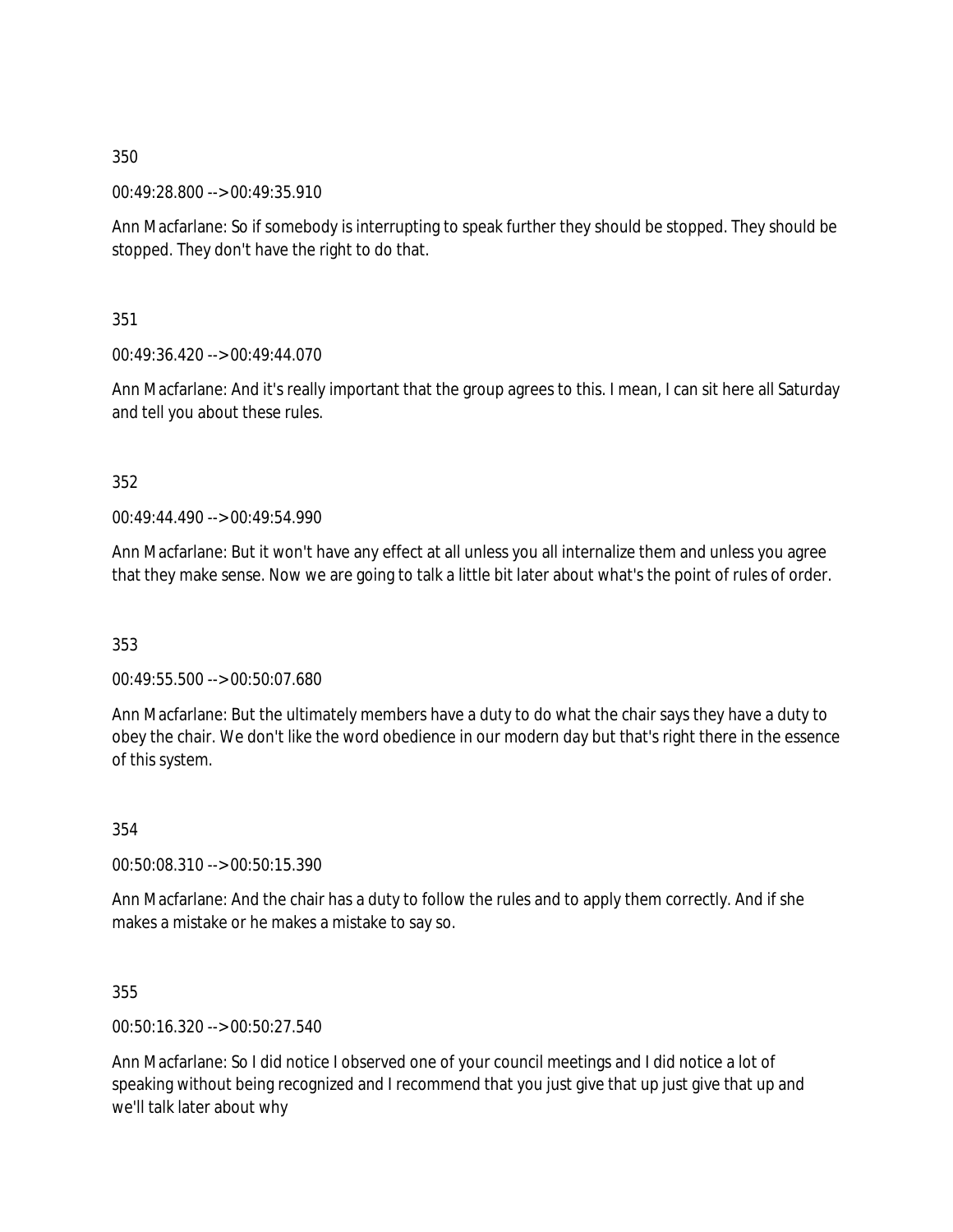00:50:28.710 --> 00:50:29.730

Okay, that

357

00:50:30.930 --> 00:50:37.590

Ann Macfarlane: So again, speaking to the chair. It's an optional thing, but it really is helpful, you know, and if I feel

358

00:50:37.890 --> 00:50:45.630

Ann Macfarlane: You know that the mayor has said something. I don't understand. I don't turn to Leslie and say, what are you saying I asked the, I mean that's that's a bad example.

359

00:50:45.870 --> 00:50:59.220

Ann Macfarlane: But say Michael says they were saying, I turned to the mirror. I say, Matt. Amir I'm confused by the Council members comment is the budget actually 10 million, or is it 12 million and then the mayor asks the Council member to advise about the matter.

360

00:51:00.570 --> 00:51:01.320

Ann Macfarlane: Yes, Joe.

361

00:51:01.620 --> 00:51:17.040

Joe Deets: I i think that that's an interesting point that I think colleagues, we can adopt because I don't think I certainly didn't occur to me that say if I hear something from any of you that maybe I don't understand. I think in the past I've asked you.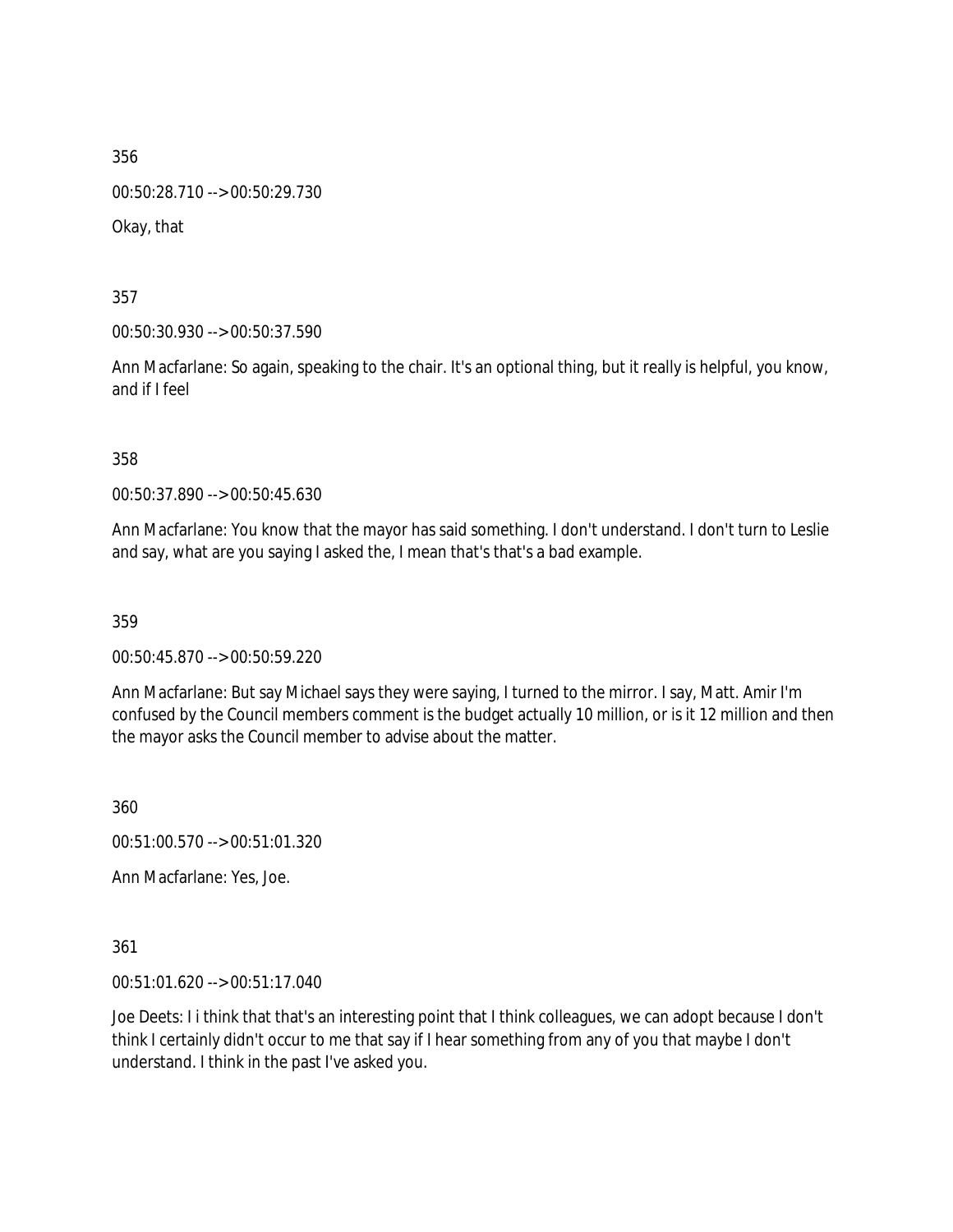00:51:18.150 --> 00:51:21.840

Joe Deets: For clarification. But what you're saying. And as I go to the chair and say,

363

00:51:23.280 --> 00:51:30.270

Joe Deets: Say mayor, Leslie. I don't understand what council member, someone so said is that would that be the right way to do it.

364

00:51:30.510 --> 00:51:32.460

Ann Macfarlane: Yep, yep, Kirsten

365

00:51:36.000 --> 00:51:41.340

Kirsten Hytopoulos: I hate to go back, but I just realized I think the Council could really use some clarity, going back to the interrupting on something.

366

00:51:41.700 --> 00:51:48.060

Kirsten Hytopoulos: We're what I'm hearing is and I think this is really important for us to go on the same page about is that if we wind up having

367

00:51:48.390 --> 00:52:03.780

Kirsten Hytopoulos: If we have a procedural rule that, for example, we can only talk for five minutes and then presuming that there is a procedural rule with regards to straying too far off topic that someone could be interrupted by a point of order.

368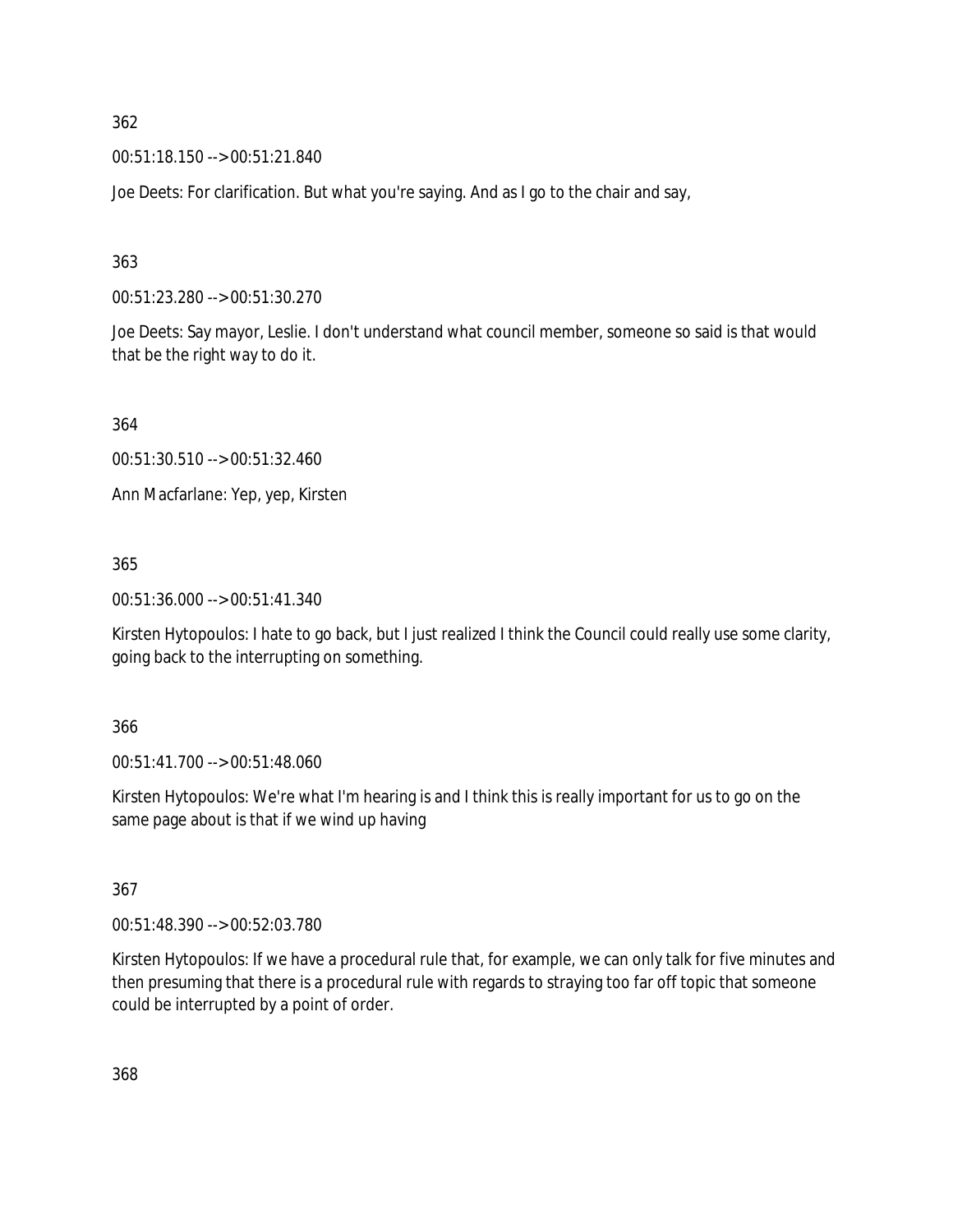00:52:04.080 --> 00:52:15.900

Kirsten Hytopoulos: Yes judicious with but maybe more importantly I believe I heard you say that the chair, the chair chair just enforces Brazil is the point of order, so that would it feel like interrupting.

## 369

00:52:16.410 --> 00:52:23.250

Kirsten Hytopoulos: me be very clear on that. The chair could do that. And I don't want to encourage the chair do that but i think that that was a really important clarification that when the chair.

### 370

00:52:23.610 --> 00:52:32.610

Kirsten Hytopoulos: If the chair interrupted someone because they were going on to five and a half minutes. That would be appropriate because they would be enforcing a rule.

### 371

00:52:33.030 --> 00:52:36.360

Ann Macfarlane: Absolutely, absolutely, that this whole system depends on that.

#### 372

00:52:37.170 --> 00:52:42.300

Ann Macfarlane: This whole system depends on that and we will talk more about that later. Under our session, the right kind of control.

373

00:52:44.190 --> 00:52:46.110 Ann Macfarlane: Okay. All right, so

374

00:52:46.890 --> 00:52:48.720

Joe Deets: Oh, one other thing. And, sorry.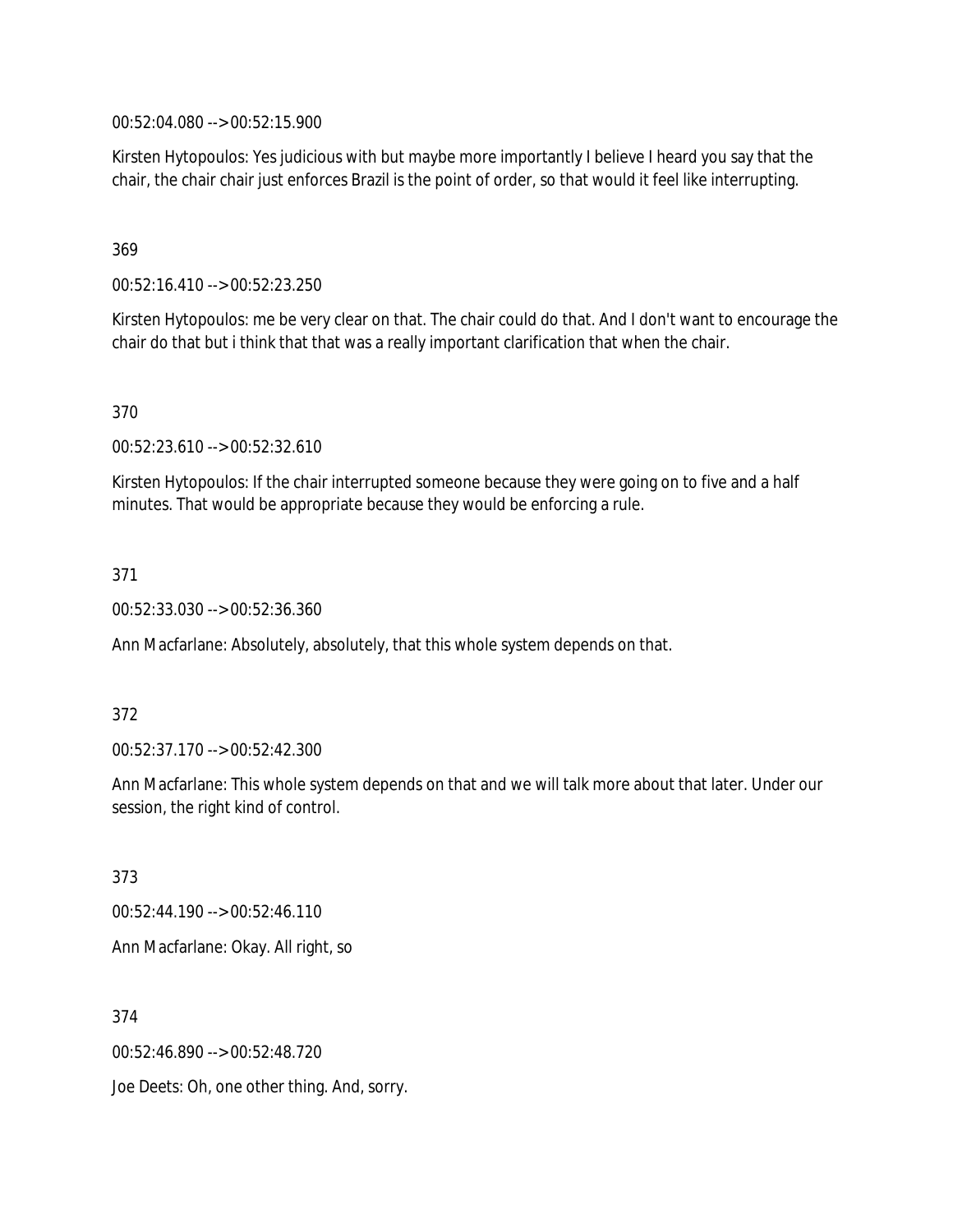00:52:48.780 --> 00:52:49.560

Ann Macfarlane: Yes, uh huh.

376

00:52:50.310 --> 00:52:59.520

Joe Deets: So relating to the five minutes. So let's just hypothetical. So, a colleague and one of them could be me speak is speaking and you hit the five minute mark.

377

00:53:00.450 --> 00:53:08.190

Joe Deets: Within the chair. Suppose, assuming we assume we adopt this rule, which we haven't and we can have that conversation later.

378

00:53:08.520 --> 00:53:16.680

Joe Deets: But suppose we had that Rule five minutes and that role has been you know someone's gone more than five minutes and then save the chair would say

379

00:53:17.250 --> 00:53:29.850

Joe Deets: Council member so on. So you've accent exceeded your five minutes with this be something maybe some one of us and other council members as well I'd actually like to hear the finish of this. I mean, could we

380

00:53:30.210 --> 00:53:35.520

Ann Macfarlane: Sure. Sure. So the chair would say council member deeds. Your time's up. Thank you.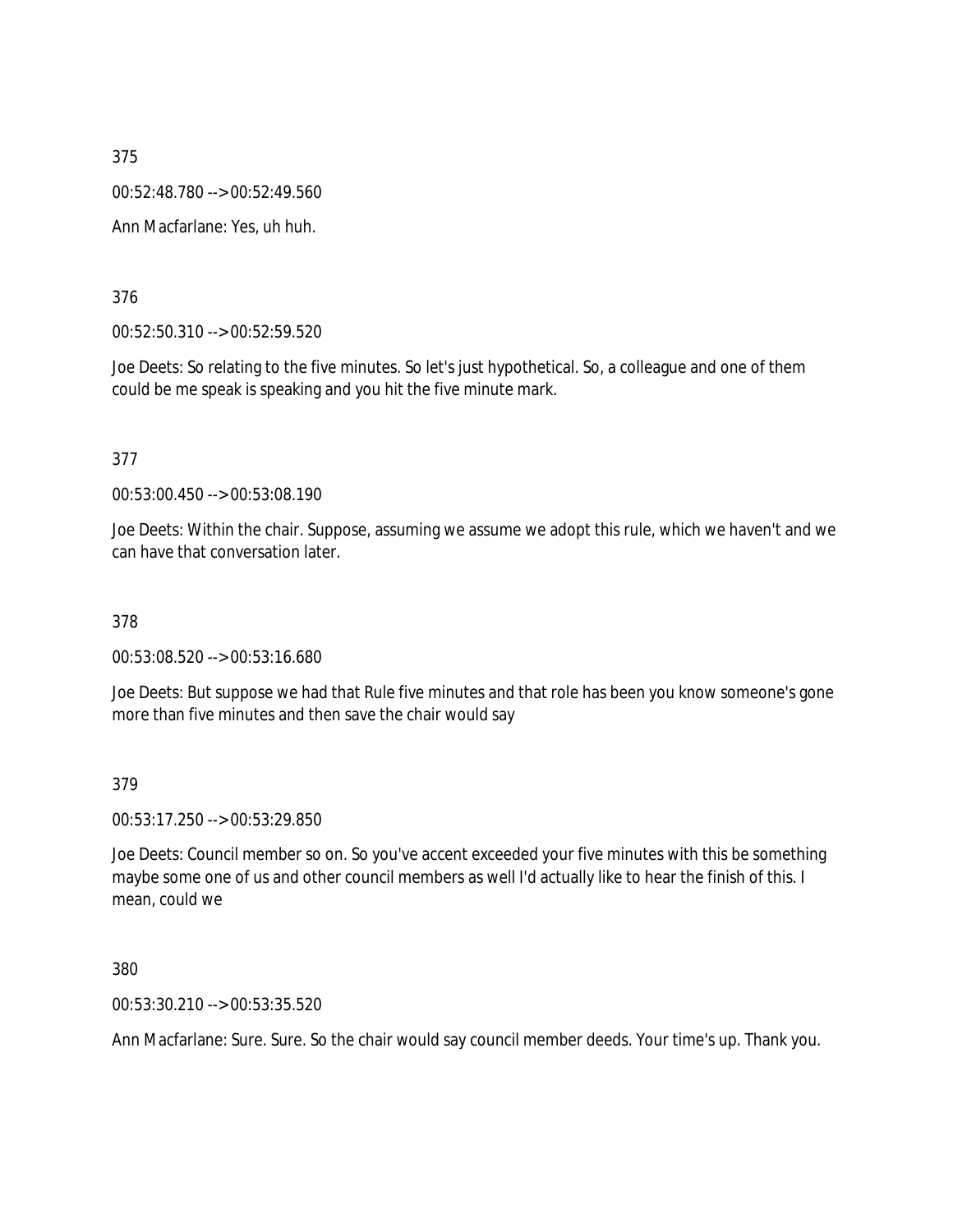00:53:36.000 --> 00:53:50.370

Ann Macfarlane: And then another member could say I moved to extend the limits of debate to allow the council member to complete his remarks and the chair could say, is there any objection or she could take a vote takes a two thirds vote to limit or extend debate.

382

00:53:51.630 --> 00:53:58.860

Ann Macfarlane: So that's it's perfectly possible. None of this is intended to be a pro Christie in bed, you know, or a straight jacket. Okay.

383

00:54:00.480 --> 00:54:02.160

Ann Macfarlane: Okay, question.

384

00:54:03.540 --> 00:54:04.140

Ann Macfarlane: All right.

385 00:54:05.280 --> 00:54:06.030 Ann Macfarlane: Yes, uh huh.

386

00:54:06.270 --> 00:54:08.160

Rasham Nassar: My interest shake my hand.

387 00:54:08.400 --> 00:54:08.760 Ann Macfarlane: At all.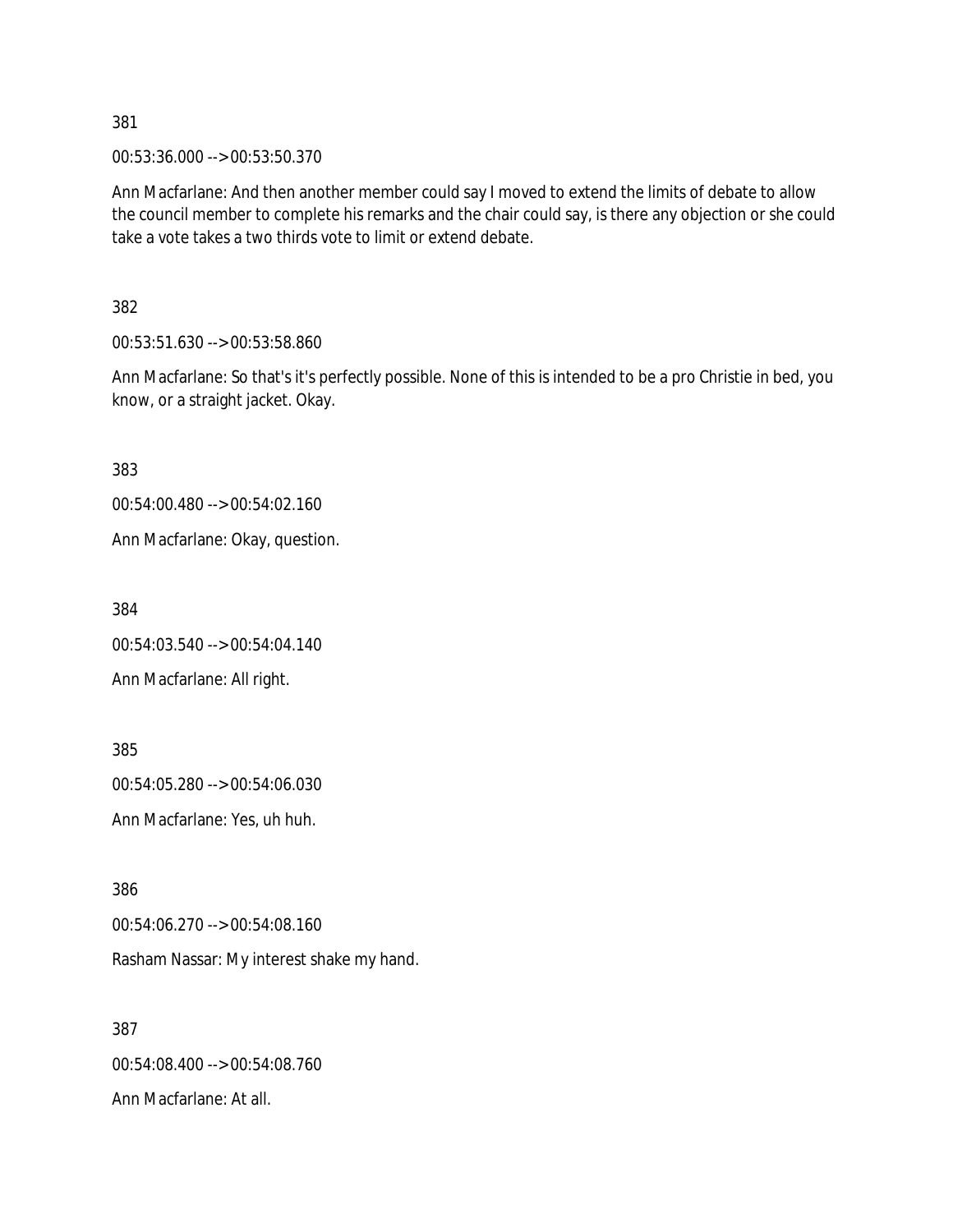### 00:54:11.460 --> 00:54:16.530

Rasham Nassar: Yeah, I wonder about picking up on what counts number had topless said about how the

389

00:54:17.820 --> 00:54:26.820

Rasham Nassar: The, the authority or right to interrupt council members when they speak, and especially especially pertaining to what constitutes a more subjective.

390

00:54:27.870 --> 00:54:34.110

Rasham Nassar: Ruling as an I perceive the council member to be veering off topic, things of that nature and

391

00:54:34.620 --> 00:54:44.820

Rasham Nassar: If we were to adopt those as our rules. How can you speak a little bit about minority the preservation of minority opinion in the minority, those are there are in representing the minority opinion.

392

00:54:45.150 --> 00:54:54.210

Rasham Nassar: preserving and protecting their right to speak, especially if the, if it is called as a point of order, which then goes to a majority to the body to vote.

393

00:54:54.750 --> 00:55:07.620

Rasham Nassar: And if after there is the chair rules on that and there is an appeal. Can you speak a little bit about that. Is there is there may be some recommendation that we adopt the two thirds majority vote. Do you think that would be more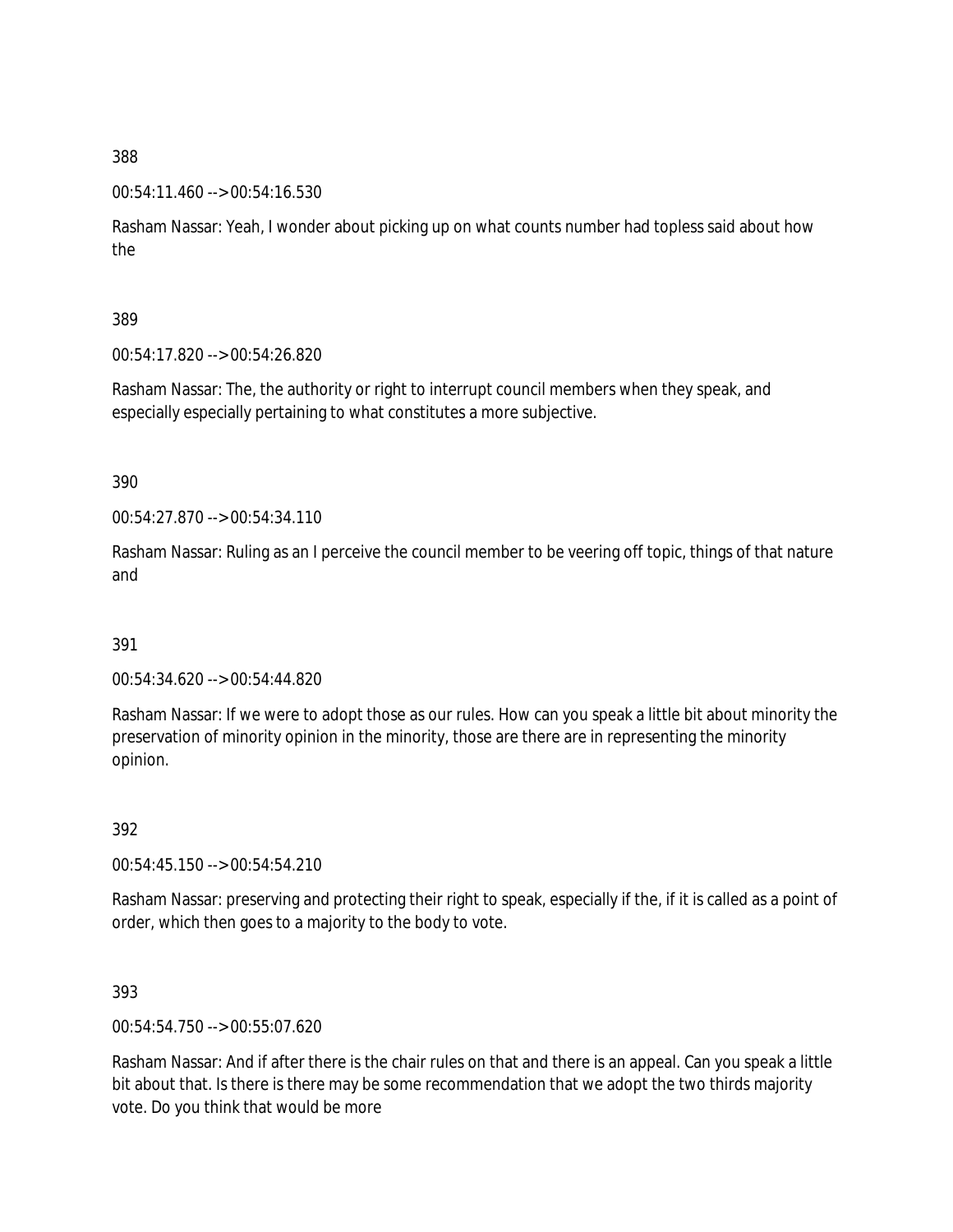00:55:08.640 --> 00:55:13.860

Rasham Nassar: Beneficial or provide greater protections for minority expressions of opinions.

395

00:55:14.790 --> 00:55:26.550

Ann Macfarlane: Know, I think that the standard rules as set out by Robert work pretty well, but we will talk a little bit about that when it comes to call the question. So let me address that a little bit further. Anybody else

### 396

00:55:27.900 --> 00:55:35.340

Ann Macfarlane: Okay, so I just want to say that we recognize that sometimes there's benefit in the conversational style or informal discussion.

397

00:55:35.910 --> 00:55:42.030

Ann Macfarlane: It provides a Sparky flow of ideas that can be beneficial. It can be useful in committee meetings or work sessions.

# 398

00:55:42.300 --> 00:55:51.660

Ann Macfarlane: But we just beg you, please don't make the conversational style your ordinary or default style of discussion. It's really a mistake in our view.

# 399

00:55:52.470 --> 00:55:58.290

Ann Macfarlane: So we have these sample discussion guidelines for local governments which I included in your reference materials.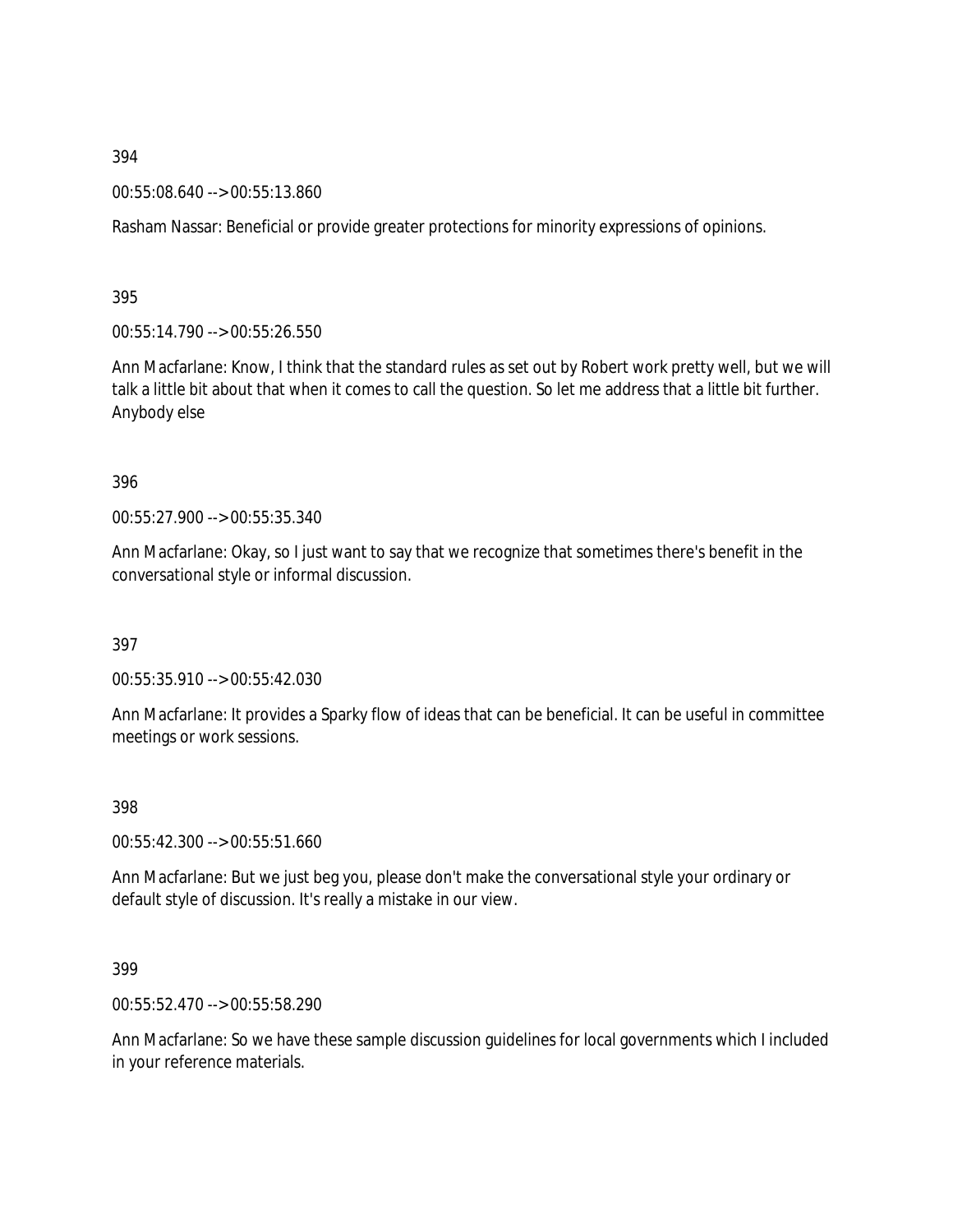00:55:58.620 --> 00:56:05.040

Ann Macfarlane: And we give free permission to adapt them in any way that works for you. If you decide that you want to. You might just like to read them over.

401

00:56:05.310 --> 00:56:12.690

Ann Macfarlane: And see if some of the language and ideas are useful for you. And if you want a word version. We're happy to give you one.

402

00:56:13.470 --> 00:56:20.160

Ann Macfarlane: So my suggestion for you, council members is this. Don't try to convince your colleagues that you are right.

403

00:56:20.880 --> 00:56:30.330

Ann Macfarlane: Don't answer them back or question what they said, Don't argue with them just state your own position as clearly and effectively as you can.

404

00:56:31.020 --> 00:56:45.300

Ann Macfarlane: That's my personal recommendation based on 20 years of not not 2015 years of watching council meetings so you don't have to do it, but I think that if you follow this guidance your discussions will go a lot better.

405

00:56:46.650 --> 00:56:57.000

Ann Macfarlane: So we are now due to talk about motions and amendments, but we're a little bit behind our schedule, which is fine. I love the questions. So we're going to take a stand at ease.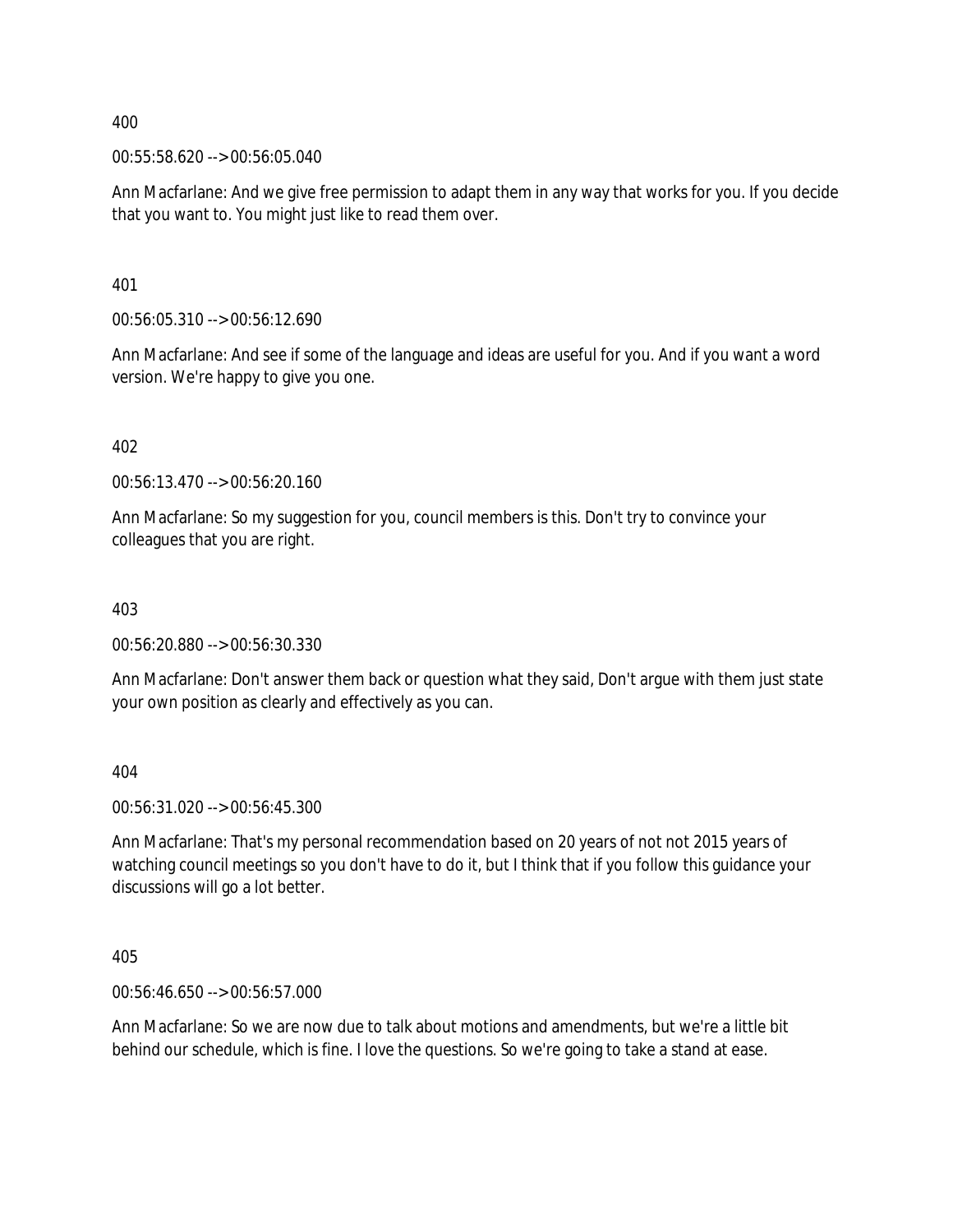00:56:57.510 --> 00:57:05.670

Ann Macfarlane: Where you can go and top off your coffee or whatever for five minutes. So Christine. Do you have a counter that you can set up for us. I'll stop sharing

407

00:57:08.910 --> 00:57:09.810

Christine Brown: Yes, I can do that.

408

00:57:10.320 --> 00:57:12.480

Ann Macfarlane: Okay, so I'll see you back in five minutes.

409

01:02:33.000 --> 01:02:34.890 Ann Macfarlane: Okay, so let's resume.

410

01:02:38.760 --> 01:02:39.990

Ann Macfarlane: share my screen.

411

01:02:46.680 --> 01:02:47.730

Ann Macfarlane: Everybody got it.

412

01:02:48.900 --> 01:02:51.780

Ann Macfarlane: Okay, so we'll go on to emotions and amendments.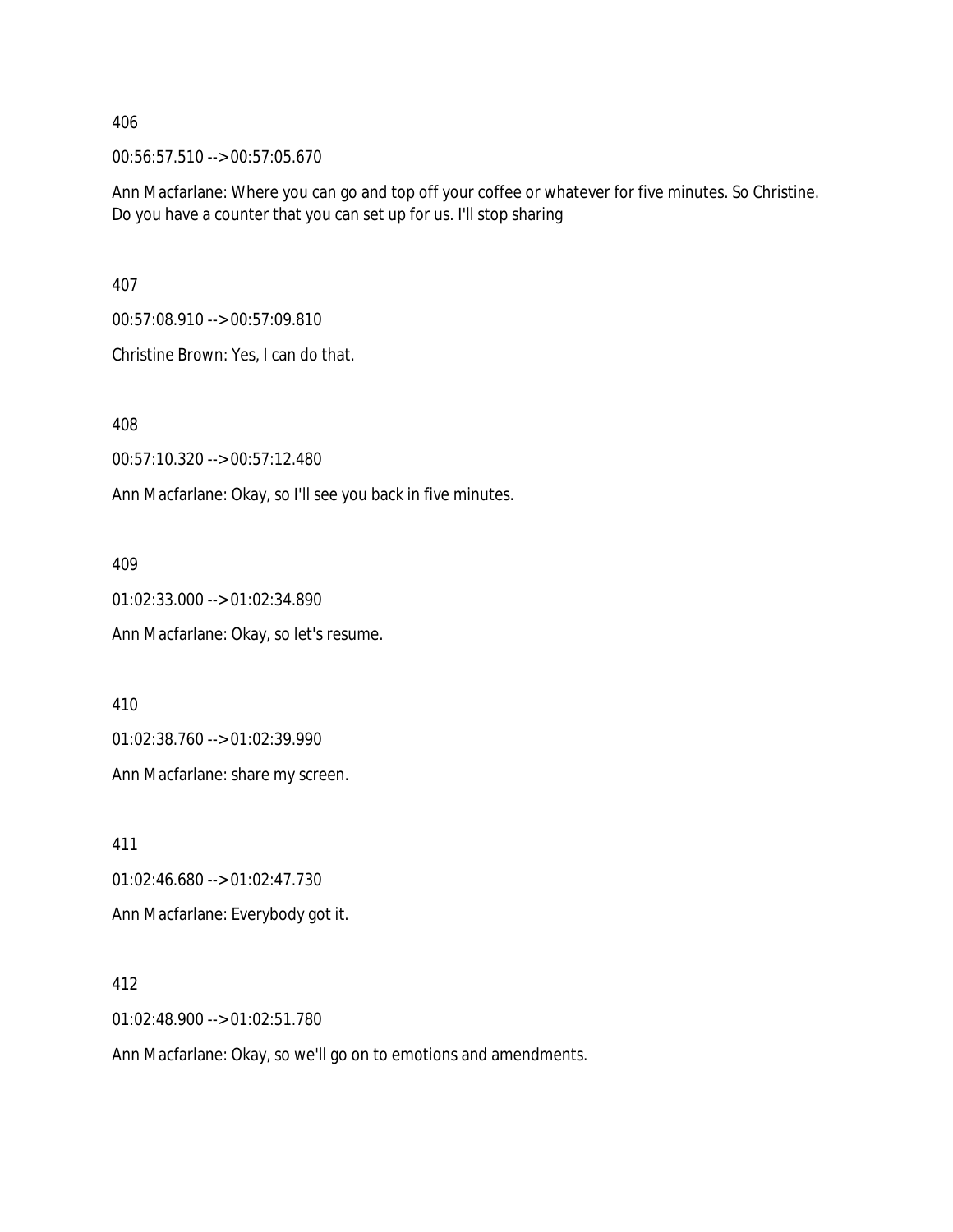01:03:09.330 --> 01:03:21.060

Ann Macfarlane: So a man motion is the usual and customary way to start the action of discussion and decision making and in our system, we represent that by a tyrannosaurus rex

## 414

01:03:21.540 --> 01:03:35.100

Ann Macfarlane: So for small boards up to about 12 people it's okay to have discussion before emotion is moved but Jurassic Parliament recommends moving the motion before discussing it whenever possible.

## 415

01:03:35.640 --> 01:03:43.830

Ann Macfarlane: So here's an example of our T rex here. So we recommend this sequence. The staff resist the proposal in writing and answers. Any questions.

### 416

01:03:44.250 --> 01:03:48.360

Ann Macfarlane: Each council member may ask one or two questions, then the next member has a turn.

# 417

01:03:48.930 --> 01:03:58.410

Ann Macfarlane: The motion is moved and seconded the members discuss the motion and may amended, that's when amendments come in and then the Members vote on the motion.

### 418

01:03:58.950 --> 01:04:06.240

Ann Macfarlane: So a main motion should be in writing, if at all possible, you can project it on the screen. You can use a three part form.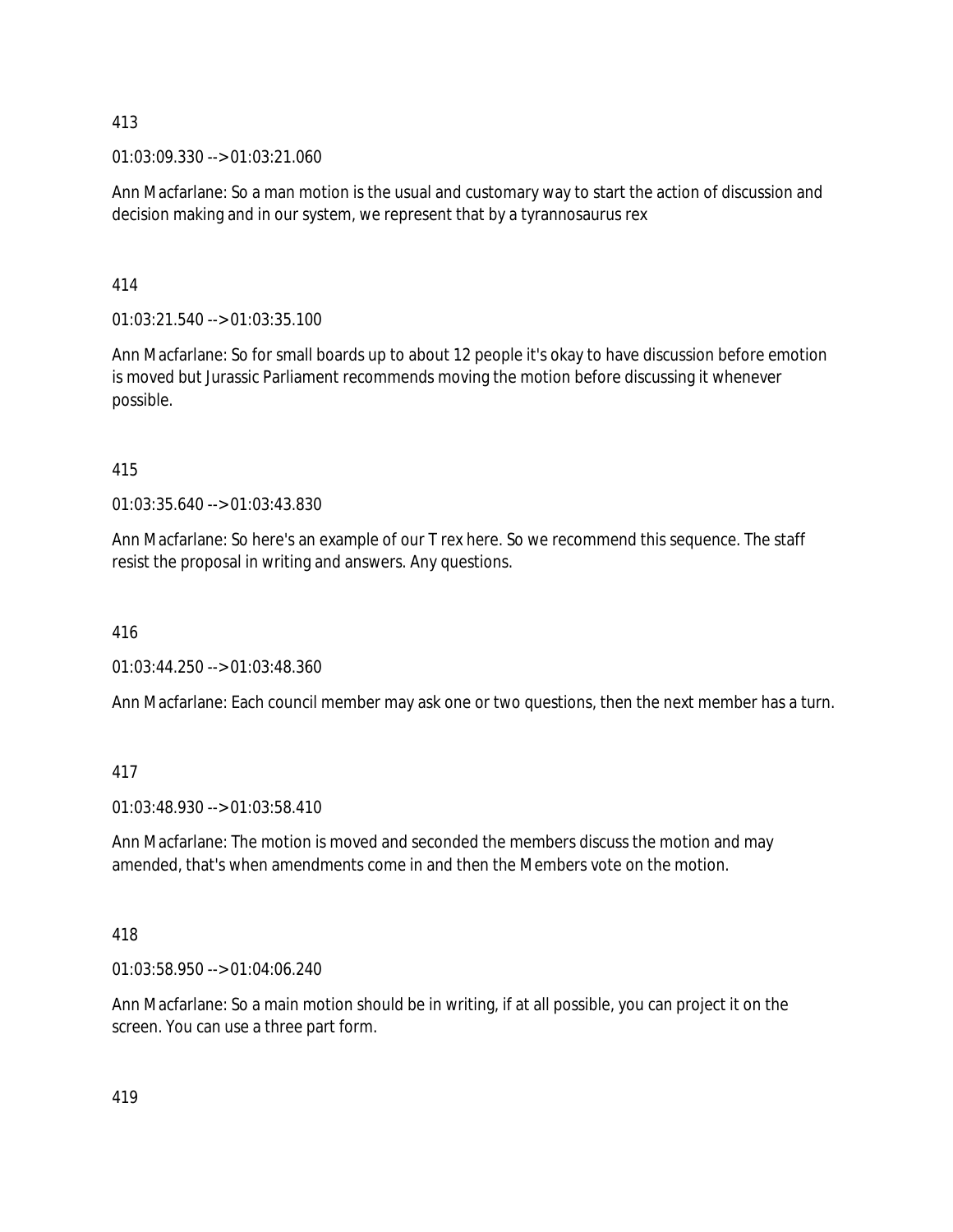01:04:06.720 --> 01:04:12.600

Ann Macfarlane: You can, it should be clear and unambiguous don't say I move what he just said, or So moved.

## 420

01:04:13.110 --> 01:04:20.730

Ann Macfarlane: It must be phrased in the grammatical positive and it must comply with the bylaws, and the procedural law of the land.

### 421

01:04:21.060 --> 01:04:34.380

Ann Macfarlane: And you can only have one mean motion at a time. So if somebody makes a mean motion and then somebody else makes another main motion. This guy has to run away and hide behind the trees until we've disposed of the one that we've got

### 422

01:04:35.790 --> 01:04:50.010

Ann Macfarlane: So how do you introduce a mean motion three little words I want you all to memorize this, please. I move that. Can you hear me. Can you hear it. I move that that's all you have to say, don't say, I would like to move

423

01:04:50.010 --> 01:04:50.490

That

### 424

01:04:51.600 --> 01:05:03.360

Ann Macfarlane: I move that. That's it. That's all it takes. Very, very simple. And then you state very clearly and concisely, what you are moving. So the member has the responsibility of formulating the motion.

425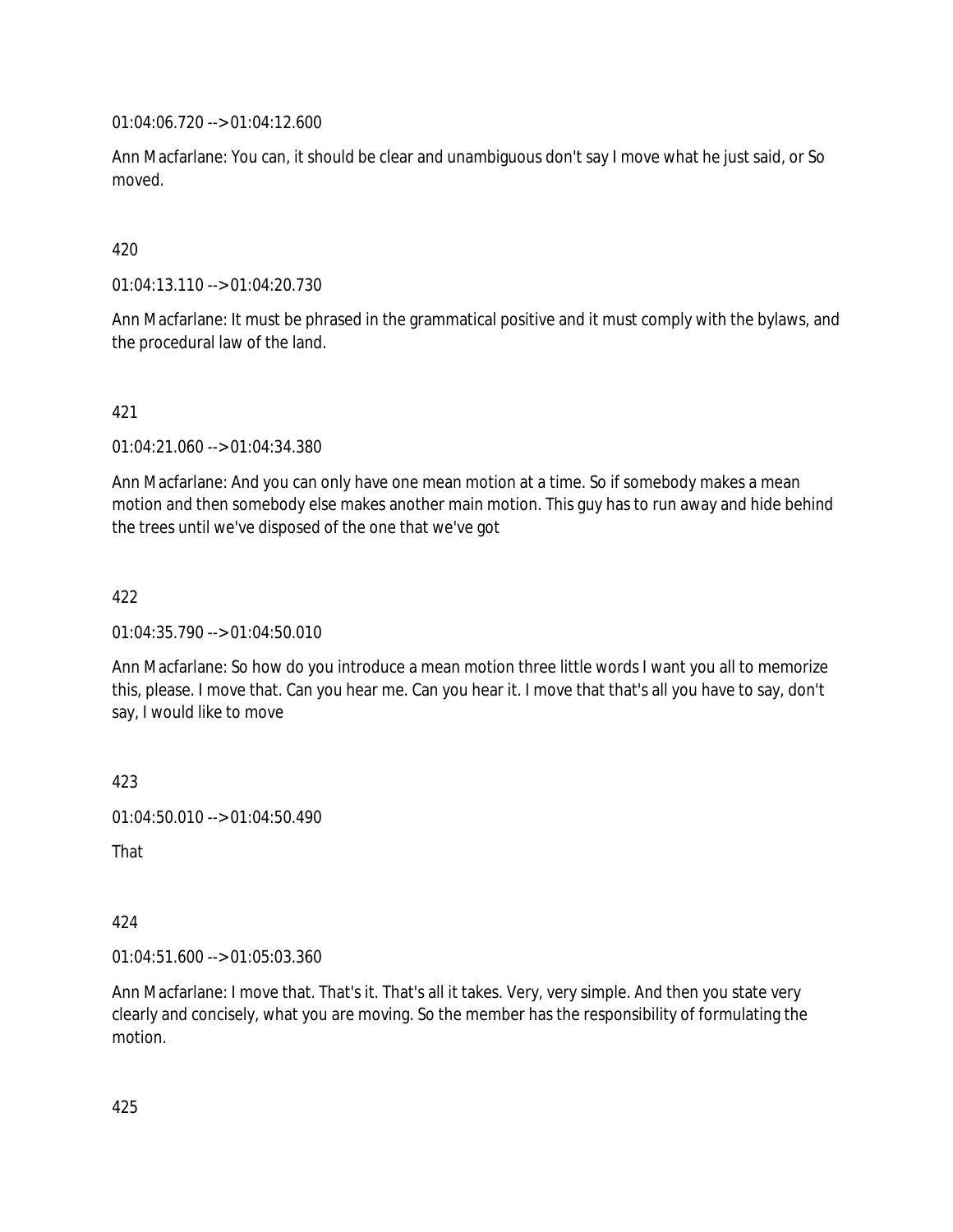01:05:03.840 --> 01:05:09.690

Ann Macfarlane: And don't mix up your ideas about the subject with emotion itself save those for debate.

## 426

01:05:10.020 --> 01:05:14.700

Ann Macfarlane: So we might hear this. I've been noticing that the number of wild cats is increasing in our city.

## 427

01:05:14.940 --> 01:05:21.360

Ann Macfarlane: And they're getting stomped on by bigger dinosaurs. It's important that the city do something to protect them. So I think, allowing calculus would be great.

### 428

01:05:21.690 --> 01:05:29.070

Ann Macfarlane: This fits in with our mandate to serve all species and it will make the little kitties safer. That's a way to drive your city clerk insane.

### 429

01:05:29.640 --> 01:05:39.420

Ann Macfarlane: Don't do it. Don't do it. Instead, you say, I moved that residents be authorized to build cameos in their private yards and that's your that's your main motion.

### 430

01:05:40.140 --> 01:05:46.740

Ann Macfarlane: And you can request a moment to write it down man have a few minutes to write this motion down the chair can request at the emotion be written

431

01:05:47.160 --> 01:05:52.080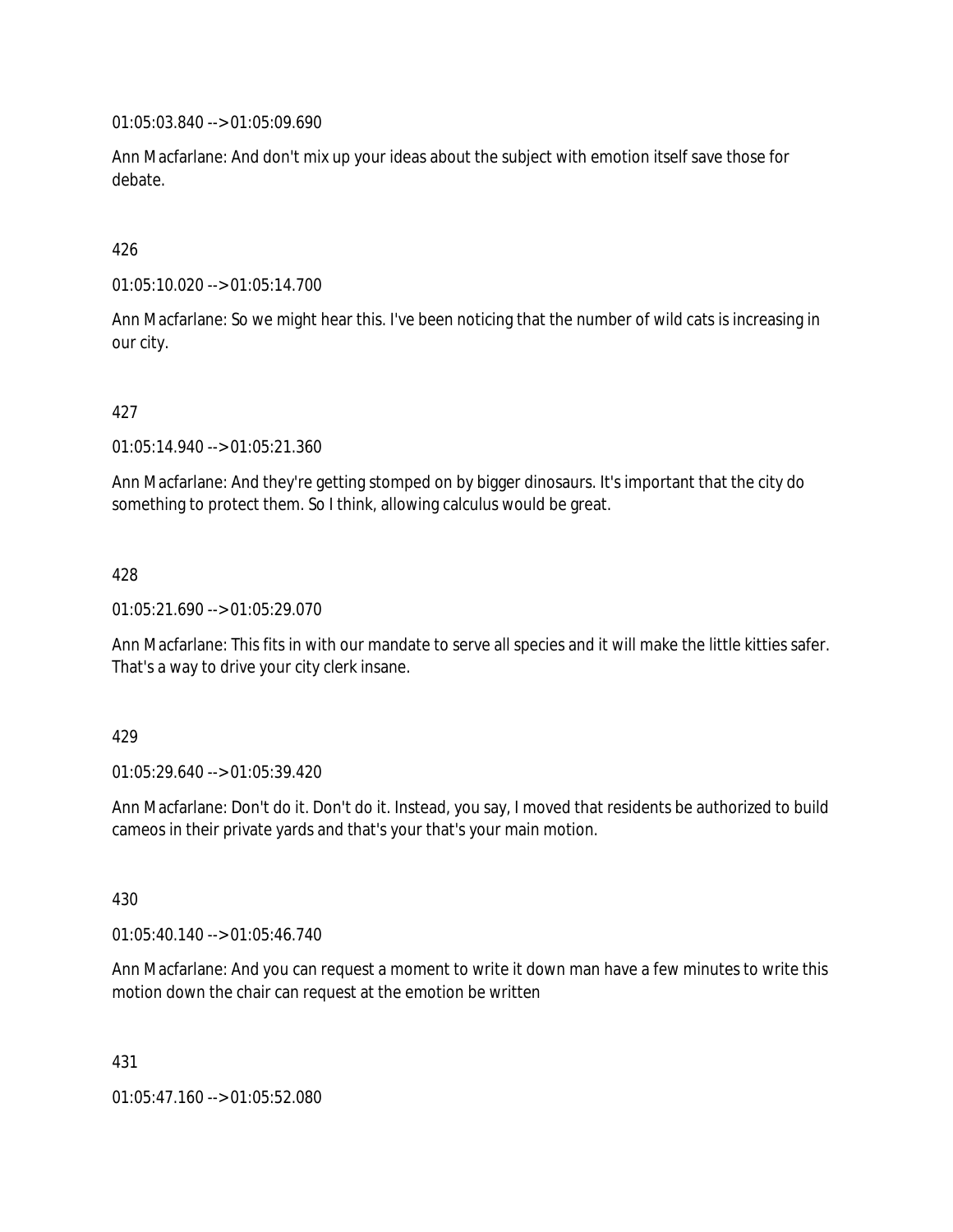Ann Macfarlane: And you can use the three part motion forms, then somebody says second the motion.

## 432

01:05:52.680 --> 01:05:59.340

Ann Macfarlane: Now you set into motion to show that you would like to talk about it. There's no need to be recognized. You just call out second

# 433

01:05:59.880 --> 01:06:05.370

Ann Macfarlane: And it's okay to second emotion you disagree with. If you want to explain why it's a bad idea.

## 434

01:06:06.330 --> 01:06:14.400

Ann Macfarlane: If there's no second the chair says there being no second emotion will not be considered and then moves immediately to the next item of business.

### 435

01:06:15.030 --> 01:06:20.130

Ann Macfarlane: Now, note that under Robert's Rules, the maker of the motion cannot speak against it.

### 436

01:06:20.970 --> 01:06:26.550

Ann Macfarlane: If they've changed their mind in the discussion, the usual way is to request permission to withdraw the motion.

### 437

01:06:27.240 --> 01:06:34.680

Ann Macfarlane: They have to get permission from the body. Now the Maker can vote against their own motion, but this is a little fine point that it's good to know.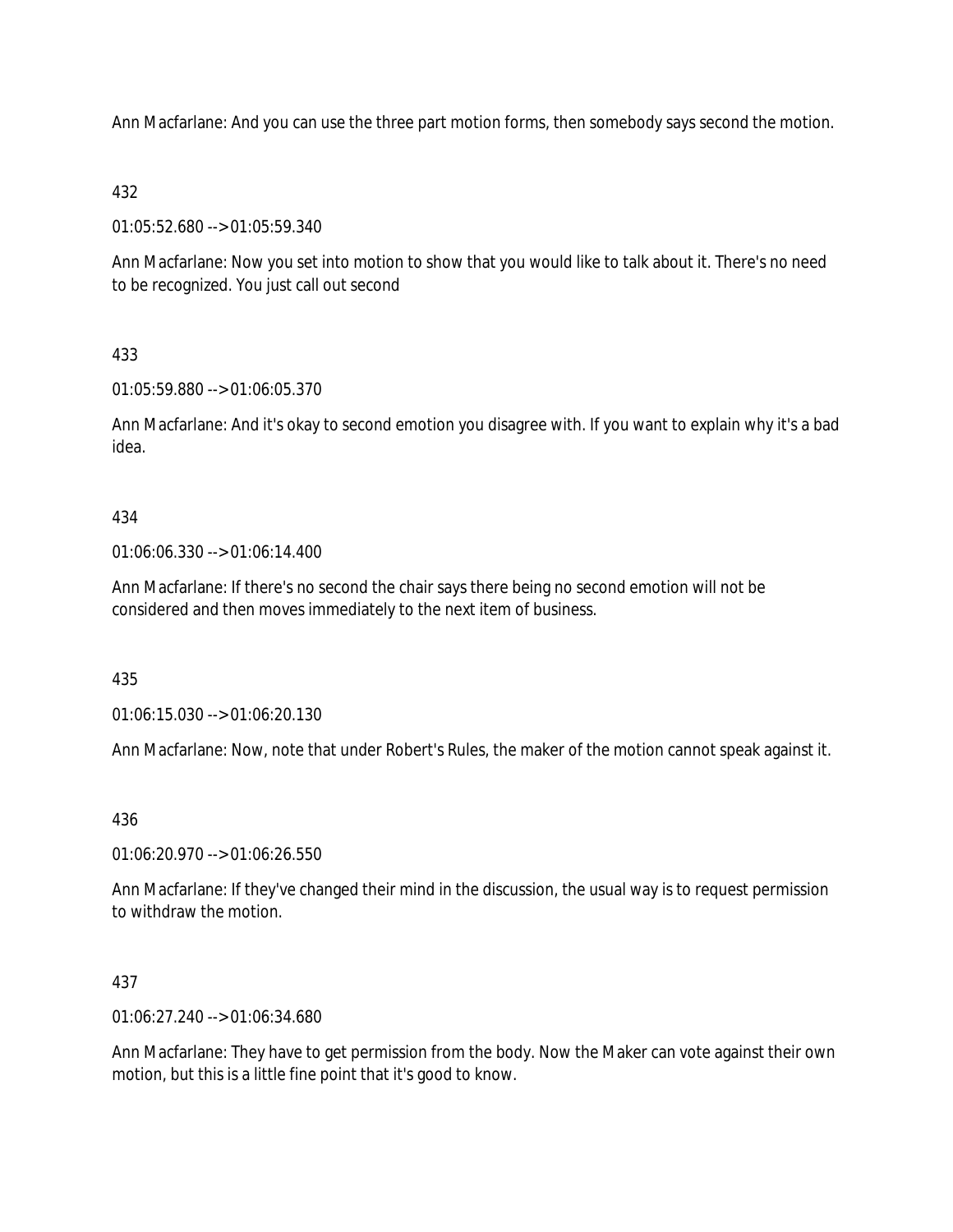01:06:35.670 --> 01:06:45.960

Ann Macfarlane: So there are eight steps to process emotion. And if any of you printed out the slides handout. It has a worksheet for this, but if you didn't. Never mind. We'll just go through them.

439

01:06:46.590 --> 01:06:52.020

Ann Macfarlane: So the member makes the motion. Another member seconds the motion, the chair states the motion.

### 440

01:06:52.920 --> 01:07:00.930

Ann Macfarlane: The Members, debate and or Amanda motion, the chair restates the motion and calls for the vote, the Members vote on the motion.

441

01:07:01.350 --> 01:07:08.970

Ann Macfarlane: The chair restates the states the chair states the results of the vote whether the motion passes or fails. And what happens next. As a result of the vote.

### 442

01:07:09.390 --> 01:07:18.930

Ann Macfarlane: And then the chair states. The next item of business. So how many times to the Members here the motion. Can you show me a show of hands with your fingers. How many times

### 443

01:07:24.390 --> 01:07:31.440

Ann Macfarlane: Yep. Three times when the member makes it initially when the chair states it before debate and when the chair states that after to be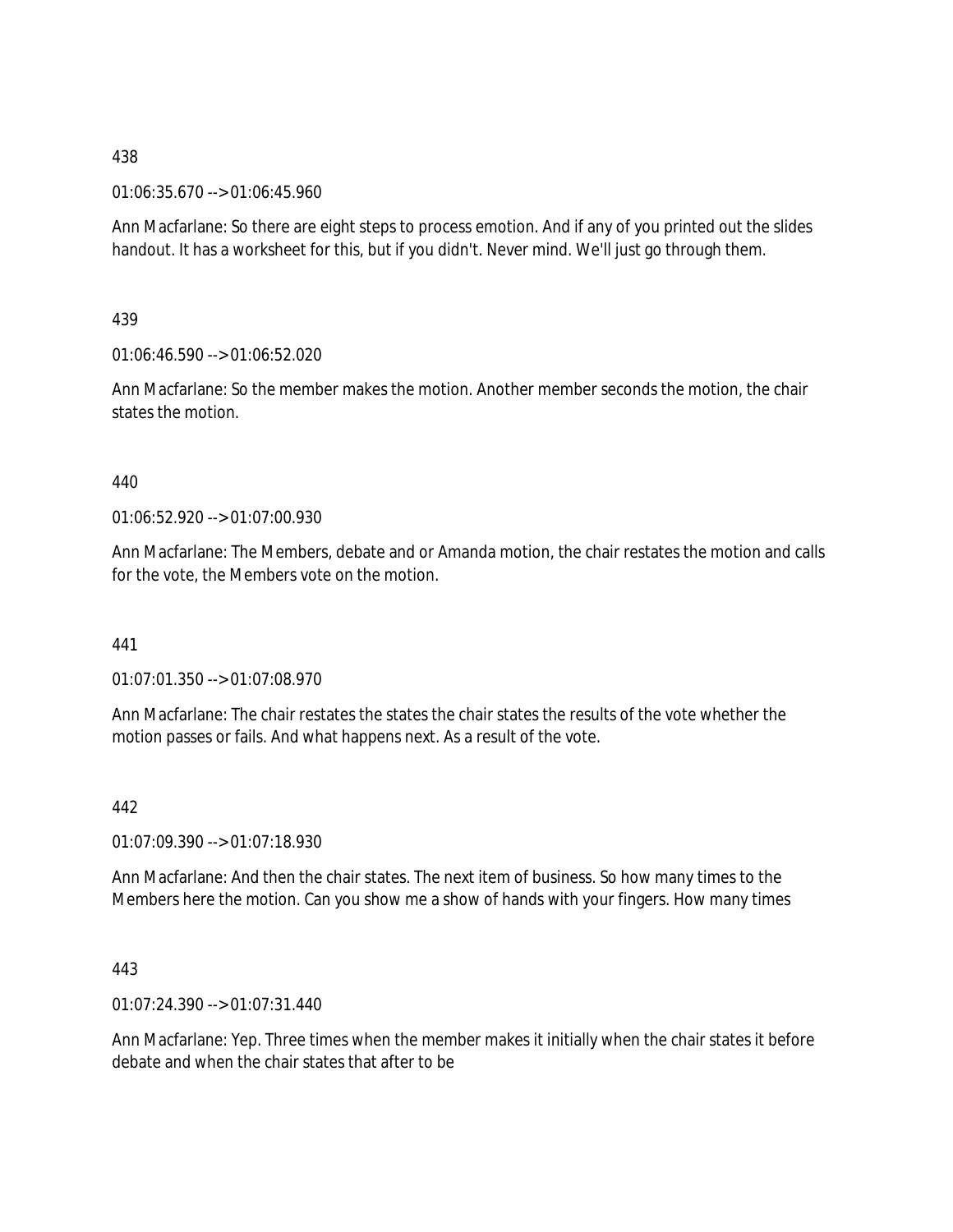01:07:31.830 --> 01:07:39.150

Ann Macfarlane: It's really important that the chair do that. Now obviously if it's a long ordinance title, you're not going to read the whole thing. But you can just refer to it, but

445

01:07:39.570 --> 01:07:48.840

Ann Macfarlane: The way the chair states, the motion is the official text. So if your chair some chairs have a tendency to improve motions. They kind of massage them a little bit

446

01:07:49.110 --> 01:07:57.000

Ann Macfarlane: And if that takes it away from what you wanted. You have to say just a moment point of order, that's not what I said. Because the chair statement is the official statement.

## 447

01:07:58.410 --> 01:08:06.060

Ann Macfarlane: So here's our main motion residents will be authorized to build cameos in their private yards in the general contractor.

448

01:08:06.720 --> 01:08:15.060

Ann Macfarlane: Says I feel that cameos will allow our dear feline friends to experience the outdoors without getting hurt or endangering other wildlife wildlife.

### 449

01:08:15.450 --> 01:08:23.520

Ann Macfarlane: Here's an example of a cute little cameo, I urge my colleagues to vote in favor of this motion. I have to go backwards. If they had the example too soon.

450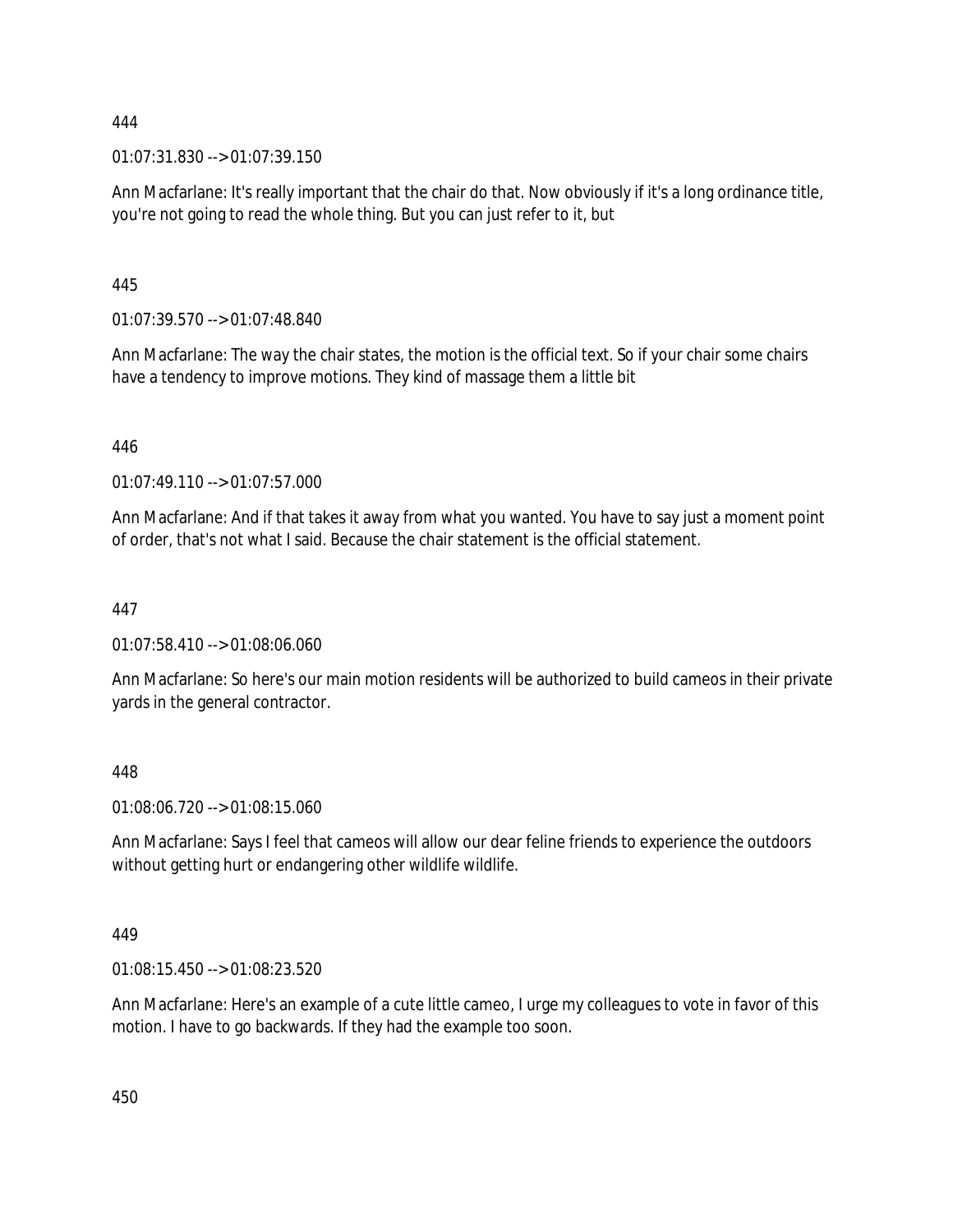01:08:26.100 --> 01:08:35.940

Ann Macfarlane: There we go. So there's the example that the contractor wants to authorize a cute little cameo. So then we're going to have discussion about it. Once we've made it

### 451

01:08:36.720 --> 01:08:49.500

Ann Macfarlane: And the photographer says i'm in favor, my cousin has built a cat do and her little pet, pet fuzzy is completely at home it as you can see from this picture. So here's fuzzy just loving that little safety of the caddy

## 452

01:08:50.130 --> 01:08:57.150

Ann Macfarlane: And then somebody else the architects is I think this is a terrible idea castillo's are intrusive and will ruin the look of our city.

### 453

01:08:57.360 --> 01:09:09.360

Ann Macfarlane: Here's an example. I saw when I visited dyno don't last week, we don't want this kind of ugly building and beautiful day novelists. So here's the can do that, the architect does not approve of from diner dome.

### 454

01:09:10.350 --> 01:09:21.630

Ann Macfarlane: So when it seems that discussion is finished the chair asks, is there any further discussion or are you ready to vote. And then if no one speaks up takes a vote. This is a kind of a rhetorical question.

### 455

01:09:22.200 --> 01:09:28.530

Ann Macfarlane: Now, note that this is different from the traditional language recommended by Robert's Rules, but we think it's better. It's more clear.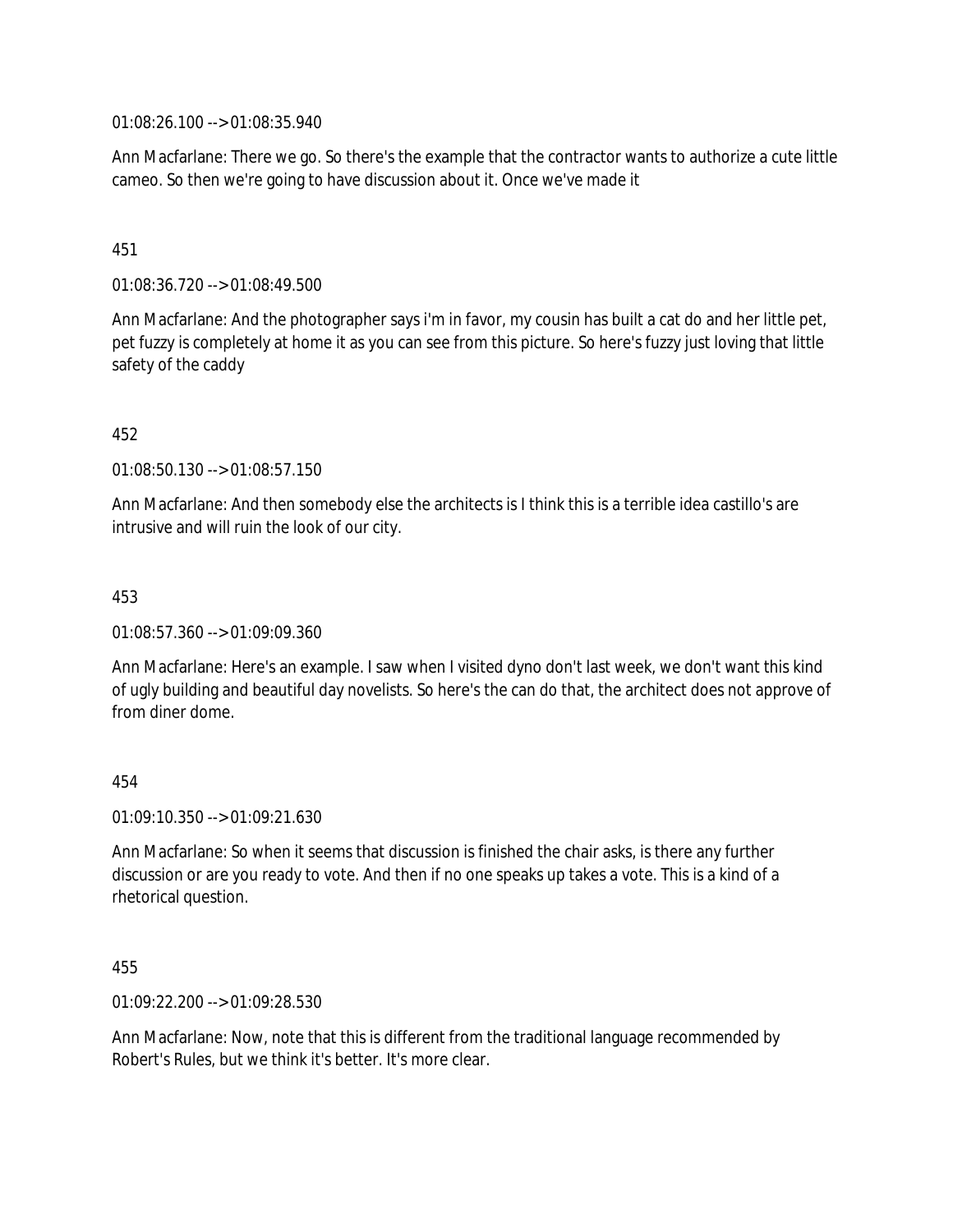01:09:30.120 --> 01:09:34.950

Ann Macfarlane: The chair repeats the motion. THE CHAIR SAYS, all those in favor say aye. All those opposed say no.

457

01:09:35.340 --> 01:09:44.280

Ann Macfarlane: The chair announces the results of the vote whether the motion passes or fails and what will happen next. As a result of the vote and in the chair analysis. The next item of business.

458

01:09:45.000 --> 01:09:54.930

Ann Macfarlane: So the eyes habit. The motion passes and the residents will be authorized to build cameos in their private yards or the nose habit, the motion fails and we will not implement this proposal.

459

01:09:55.380 --> 01:10:02.100

Ann Macfarlane: Notice the chair must call for the negative vote even it's even if it seems obvious that the motion is unanimous.

#### 460

01:10:02.970 --> 01:10:13.590

Ann Macfarlane: So we have a fundamental guideline here one thing at a time. We're considering this motion to build cameos and say somebody wants to change it. They want to amend it

461

01:10:14.070 --> 01:10:24.840

Ann Macfarlane: Then we're going to deal with the amendment only so we use diametric Don to stand for amendment in our system. So somebody moves and amendment to the motion.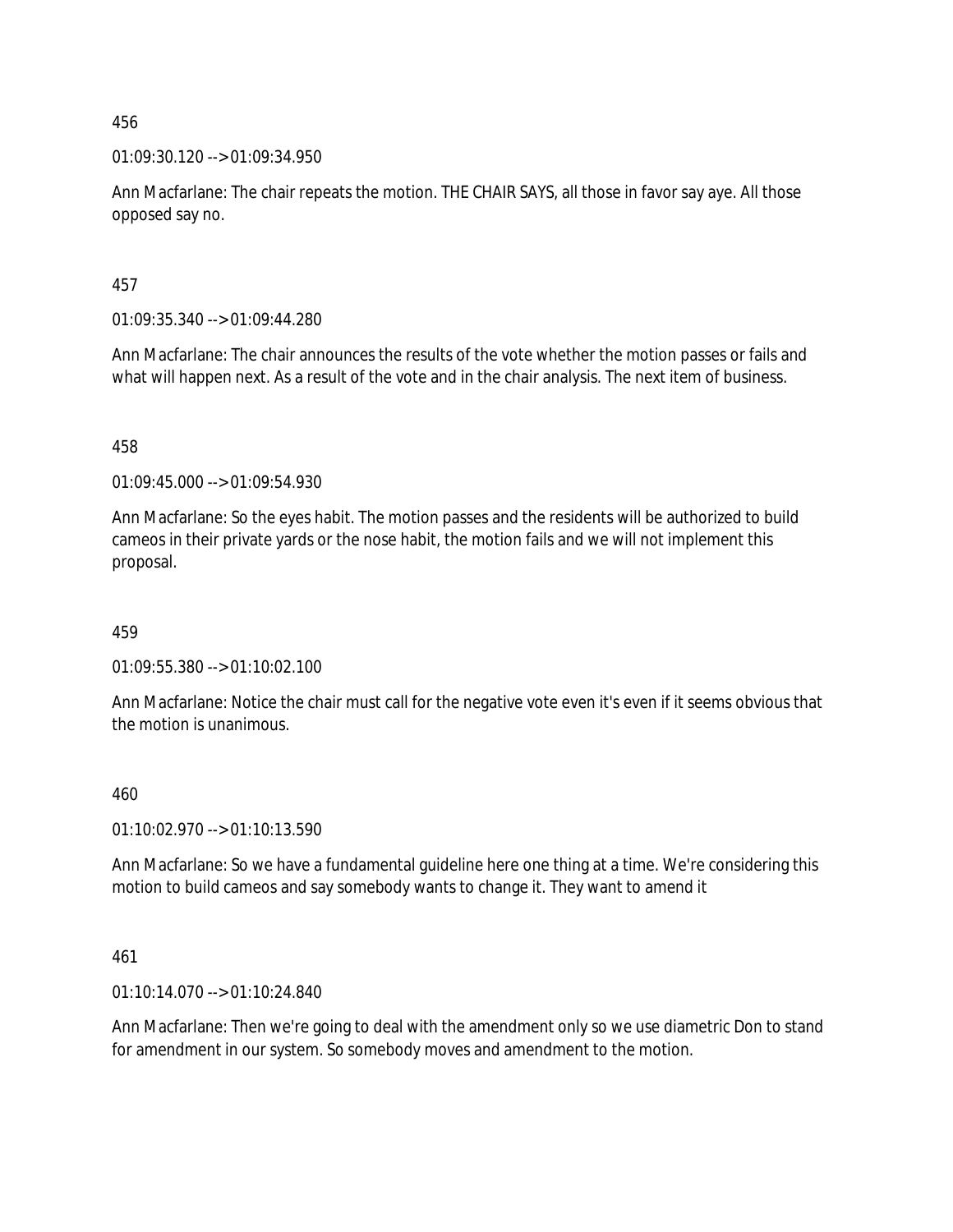01:10:25.230 --> 01:10:33.690

Ann Macfarlane: You Amanda motion to improve it, unless you're the US Congress, but we're not going to go there and the Amendment applies to the main motion.

463

01:10:34.230 --> 01:10:39.150

Ann Macfarlane: And the amendment must be germane must be relevant. That's another thing that's different from the Congress.

464

01:10:39.570 --> 01:10:49.920

Ann Macfarlane: And anyone may move to amend even the person who made the motion. You might look a little foolish. If you're moving in Amendment, you know, just five minutes after you made emotion, but there's no prohibition against it.

465

01:10:50.670 --> 01:10:58.380

Ann Macfarlane: I'm moved that we amend the motion by adding the words, provided that the plan for each can do is approved by the Design Review Board.

466

01:10:58.710 --> 01:11:14.040

Ann Macfarlane: So now, somebody has proposed this amendment and so all we're going to talk about is the amendment if it's adopted, it will read it residents will be authorized to build cameos in their private yards, provided that the plan for each can do is approved by the Design Review Board.

467

01:11:15.330 --> 01:11:22.980

Ann Macfarlane: So there are four different ways to amend, you can add or insert words if you put them at the end. It's adding if you put them in the middle. It's inserting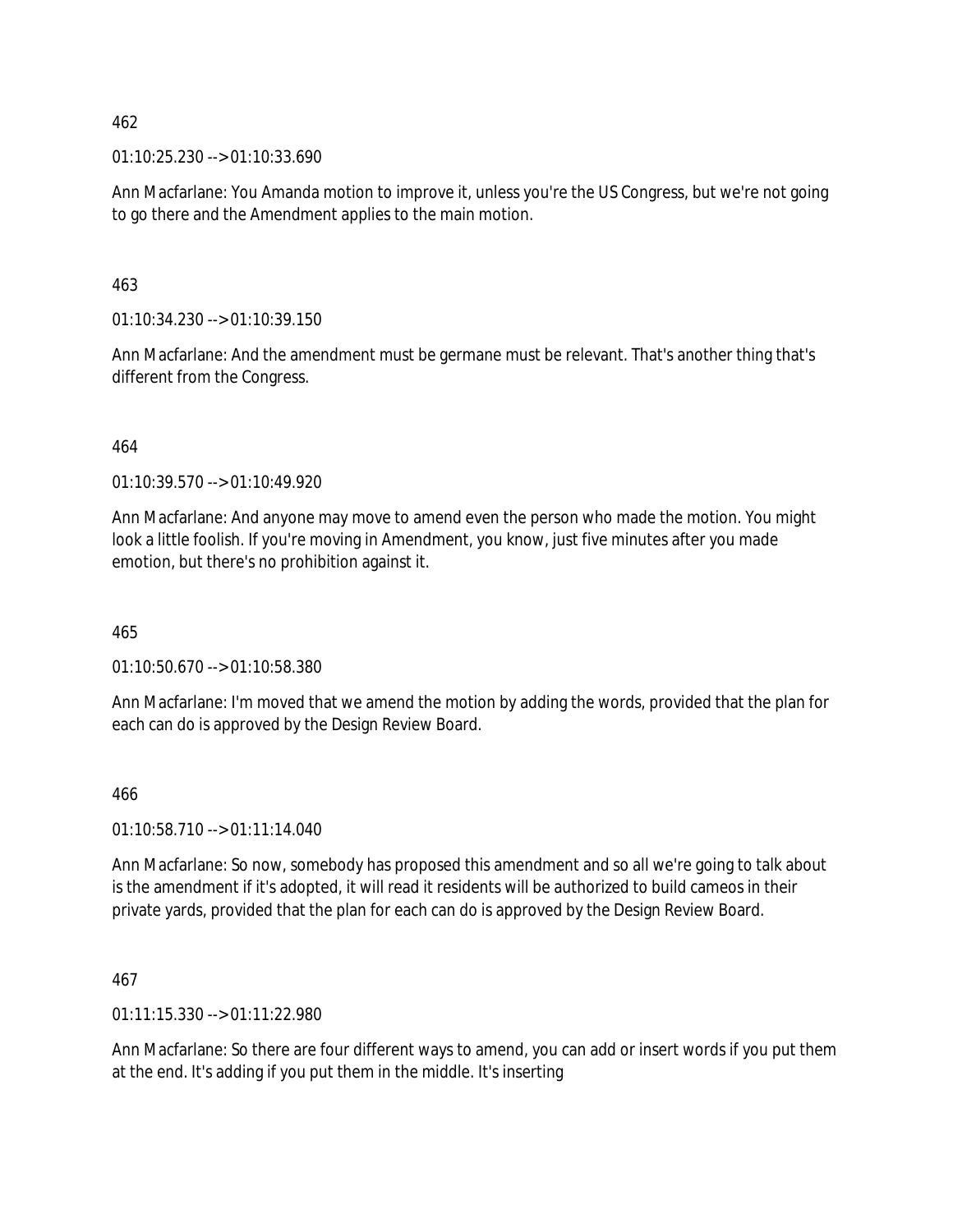01:11:23.850 --> 01:11:34.440

Ann Macfarlane: You can strike out words you can strike out words and insert words in their place. And you can substitute, which is tricky. We say, don't try this at home. It's got some complications to it.

469

01:11:35.340 --> 01:11:43.920

Ann Macfarlane: So the amendment is processed using the same eight steps that we just saw for a main motion. So we're going to move it second at state it

470

01:11:44.340 --> 01:11:50.130

Ann Macfarlane: discuss and vote on it. We could amend it further. We're going to show you that in a minute. And then we take the vote.

### 471

01:11:50.970 --> 01:12:02.250

Ann Macfarlane: So the challenge is, and again, I know you all know this, but we vote on Amendments before we vote on the main motion in order to make the main motion as good as possible to perfect the motion.

### 472

01:12:03.060 --> 01:12:15.060

Ann Macfarlane: So the amendment blocks the main motion. Once we've got this amendment here, nothing is going to happen with this guy until we've disposed of this one following that principle of one thing at a time.

473

 $01:12:15.690 \rightarrow 01:12:21.000$ 

Ann Macfarlane: People sometimes get confused and don't realize that after voting on the amendment. The process continues.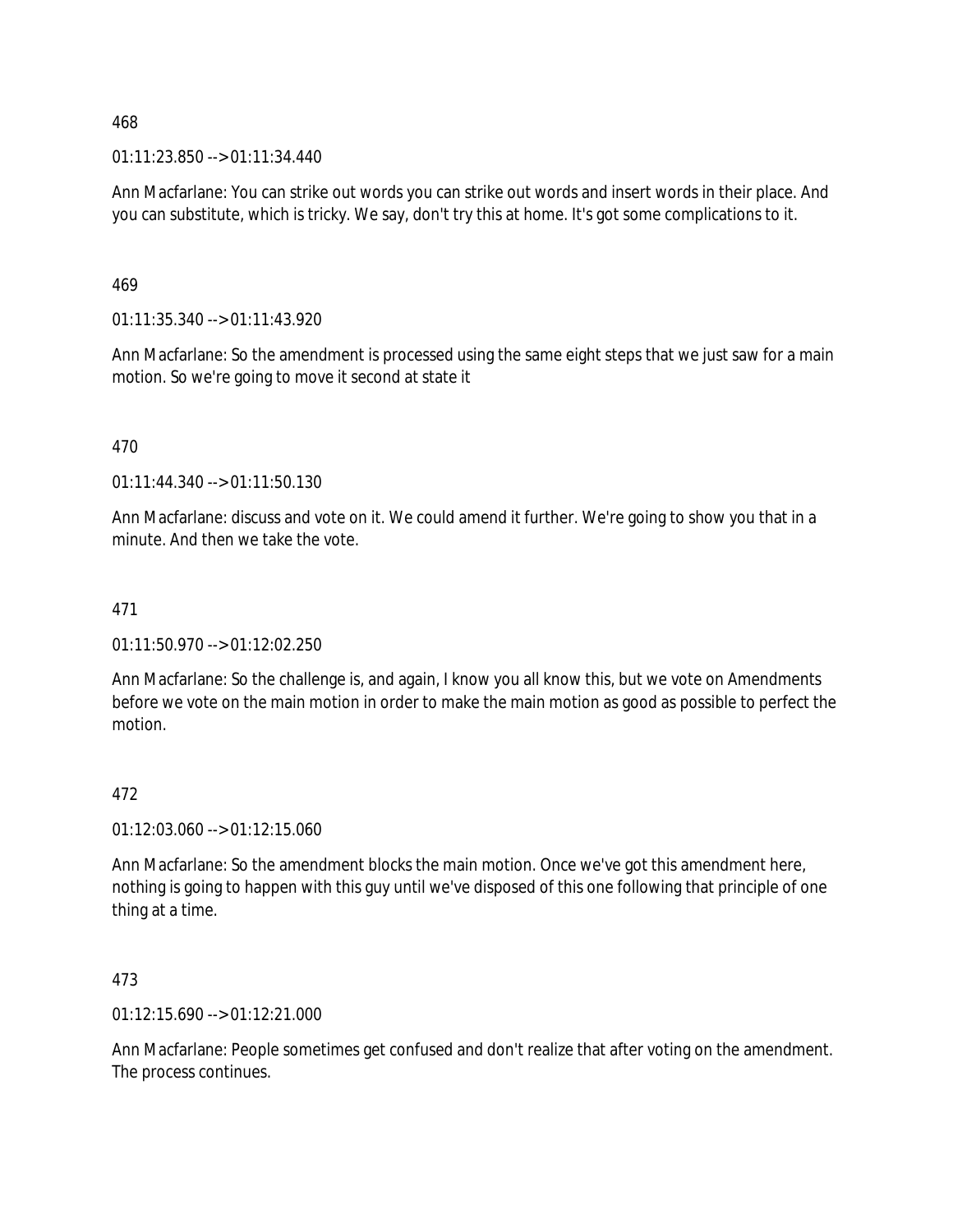01:12:21.630 --> 01:12:33.120

Ann Macfarlane: Once the failure of the amendment has been decided debate continues on the main motion. And once we've dealt with one I'm in that you may have others, provided that they apply to a different aspect of the main motion.

475

01:12:33.630 --> 01:12:46.290

Ann Macfarlane: So if we've got this motion and we passed the amendment, provided that it's approved by the, the plan is approved by the Design Review Board, we could have a different amendment sing to start in 2022

476

 $01:12:46.920 \rightarrow 01:12:59.490$ 

Ann Macfarlane: And that would be fine as big, but it takes special actions to go back and change something that we've already amended so after all amendments have been processed the body still must vote on the amended main motion.

477

01:13:00.600 --> 01:13:10.830

Ann Macfarlane: Now when an amendment has been proposed this little guy here. It's called a primary Amendment. It's also possible to amend the amendment.

478

01:13:12.360 --> 01:13:18.300

Ann Macfarlane: Which is called a secondary and then. So let me get my little secondary amendment out here.

479

01:13:22.890 --> 01:13:26.280

Ann Macfarlane: This is process, just like the main motion so main motion.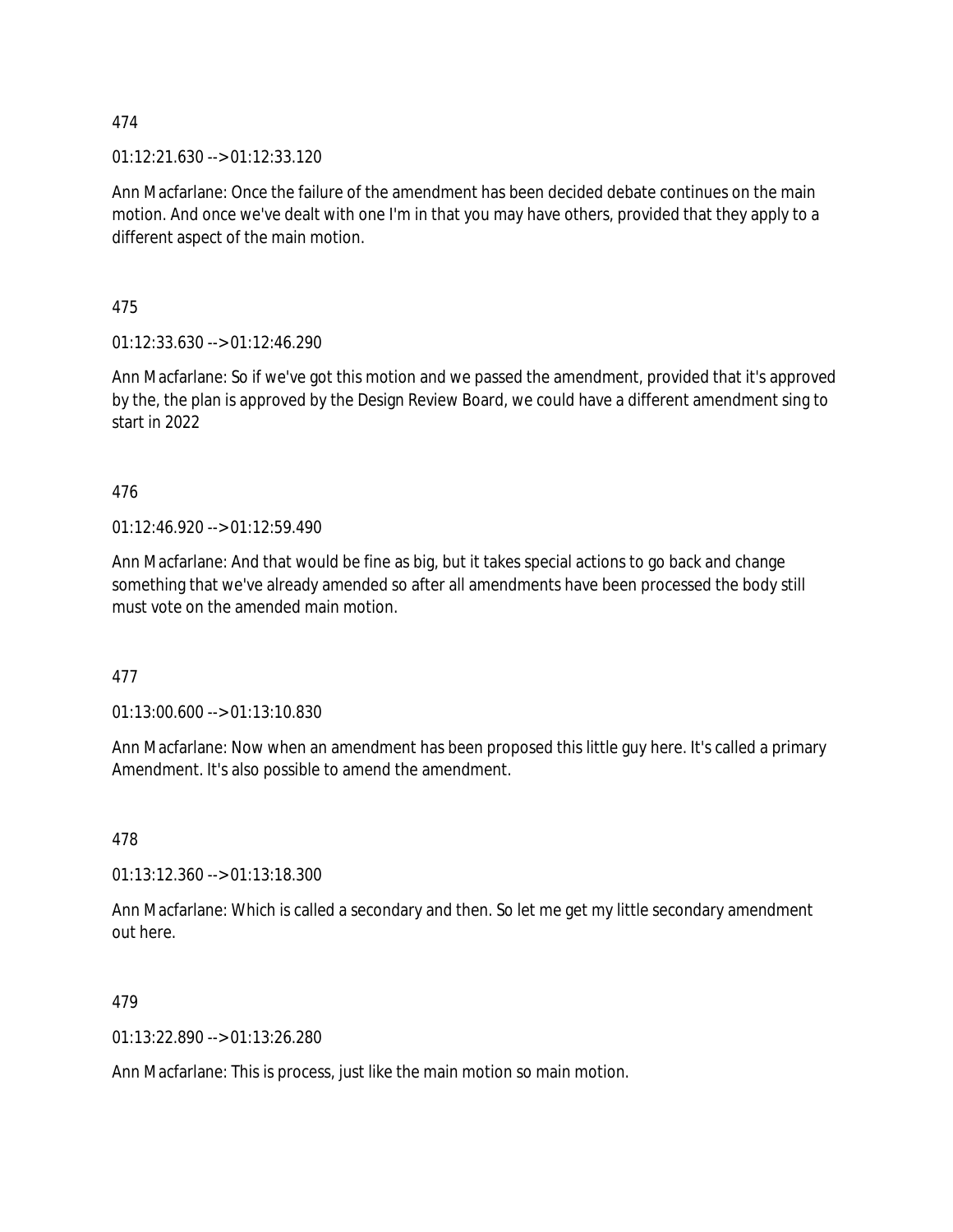01:13:27.720 --> 01:13:39.360

Ann Macfarlane: Primary amendment secondary amendment, except that no further amendments are possible. Thank goodness, you can't have any tertiary. This is as far as it goes. So somebody might say,

481

 $01:13:40.080 \rightarrow 01:13:49.410$ 

Ann Macfarlane: Here's our primary somebody might say I'm move that we amend the amendment by striking the words design review board and inserting the words a licensed architect.

482

01:13:50.100 --> 01:13:57.210

Ann Macfarlane: So, if adopted the amendment would read, provided that the plan for each can do is approved by a licensed architect.

### 483

 $01:13:57.750 \rightarrow 01:14:05.490$ 

Ann Macfarlane: So that's the little secondary guy that we're going to have here. So we discuss and vote on that. And if we pass it, then it becomes part of

484

01:14:05.880 --> 01:14:15.630

Ann Macfarlane: The primary amendment, so the secondary amendment blocks the primary amendment, again, we've got to deal with this guy before we can deal with this guy.

485

01:14:16.110 --> 01:14:25.800

Ann Macfarlane: So you discuss and vote on the secondary I'm in you discuss and vote on the primary amendment, and then you discuss and vote on the main motion as amended.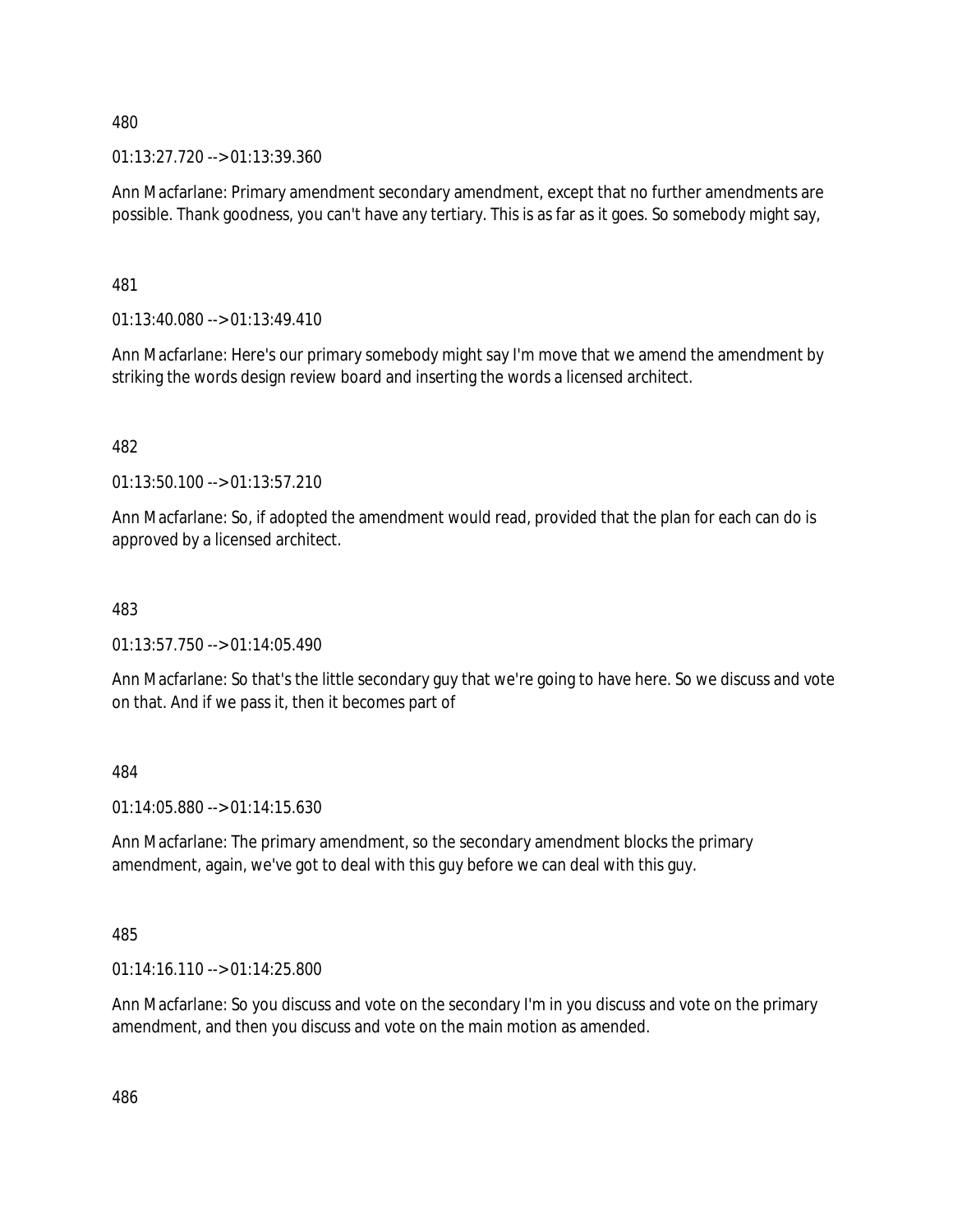01:14:26.310 --> 01:14:34.410

Ann Macfarlane: So this is the kind of most technical thing in Robert's Rules and it somehow is hard for a lot of folks, but I hope that you'll get it and use it.

## 487

01:14:35.190 --> 01:14:40.830

Ann Macfarlane: Now, people often process friendly amendment, the wrong way. Someone says may offer a friendly amendment.

488

01:14:41.310 --> 01:14:52.050

Ann Macfarlane: Don't turn to the maker and the second or to ask if they accept the amendment, this gives them improper power you have to handle this the same as any other amendment, you ask, is there a second and so on.

#### 489

01:14:52.530 --> 01:15:00.750

Ann Macfarlane: Or you could handle it by unanimous consent but once emotion has been stated by the chair the maker in the second or have the same rights as any other member

### 490

 $01:15:02.190 \rightarrow 01:15:10.920$ 

Ann Macfarlane: Now let's look at call the question. It's emotional requesting that we stopped debate and vote. And we represent it by Triceratops here.

### 491

01:15:12.030 --> 01:15:27.480

Ann Macfarlane: It requires a second but it cannot be debated and it cannot be amended, thank goodness we can't debate on whether to stop debate and it takes a two thirds vote to pass and once it's approved no more discussion is allowed.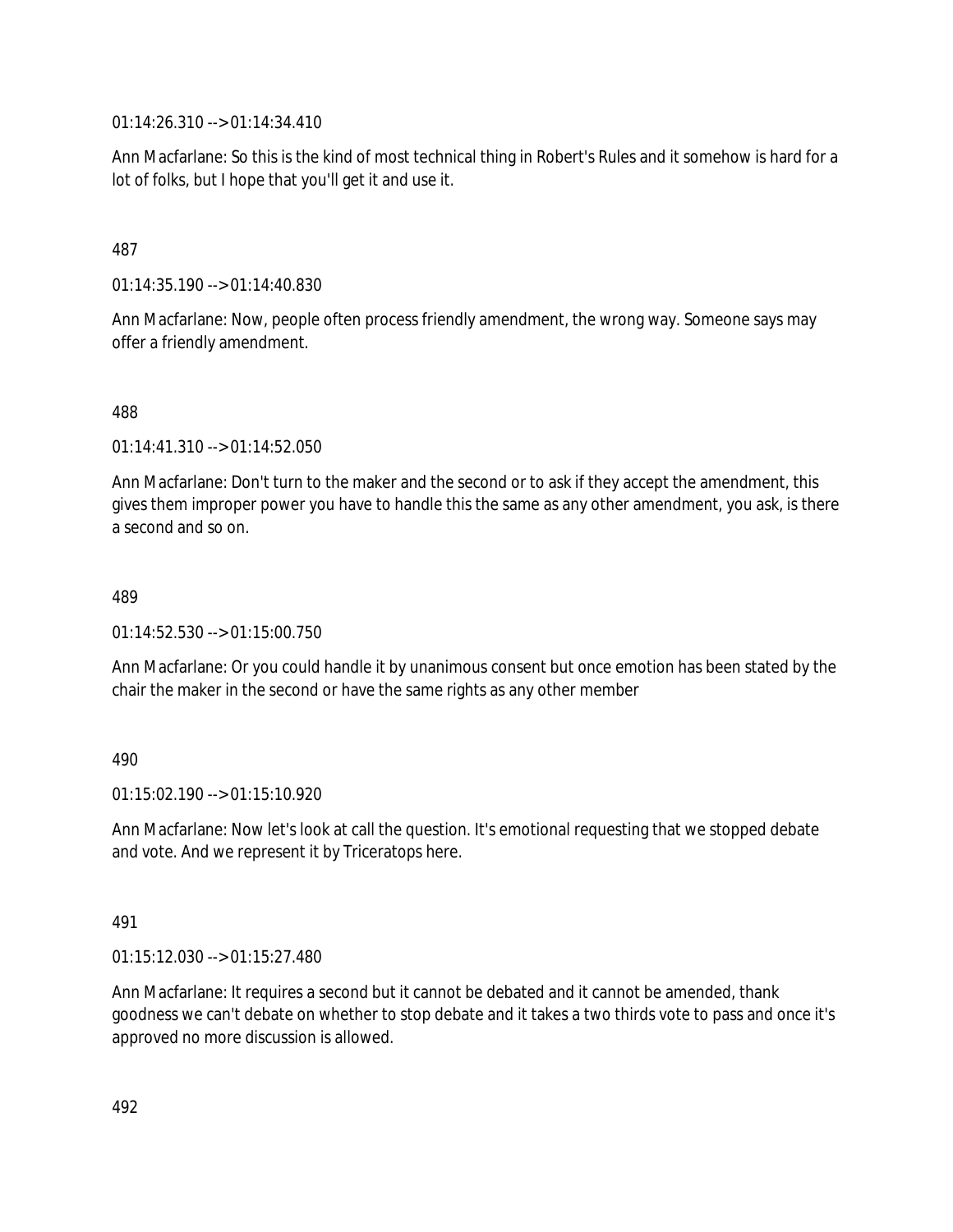01:15:31.800 --> 01:15:44.520

Ann Macfarlane: Two thirds means at least two thirds of the Members who vote. And notice that we don't call it a two thirds majority, we just call it a two thirds vote. So this is different from majority majority is more than

## 493

01:15:44.970 --> 01:15:55.230

Ann Macfarlane: But a two thirds is at least and Robert specifies two thirds when Members rights are limited or extended it must be taken. So you can see the result, not by voice.

### 494

01:15:55.740 --> 01:16:04.500

Ann Macfarlane: So I call the question. Second, the question has been called, we will vote immediately on whether to end debate and vote on the pending motion which is to

#### 495

01:16:05.340 --> 01:16:15.060

Ann Macfarlane: Add the words to strike out does a design review board and insert the words a licensed architect, all those in favor of stopping debate, please raise your right hand.

### 496

01:16:15.870 --> 01:16:25.320

Ann Macfarlane: Thank you, hands down those oppose please raise your right hand. There are two thirds and favor. So we'll vote immediately or they're not two thirds in favor. So we'll discussion will continue.

#### 497

01:16:26.130 --> 01:16:33.030

Ann Macfarlane: So you can also can call the question on all the pending motions all the ones that you have. So, Kirsten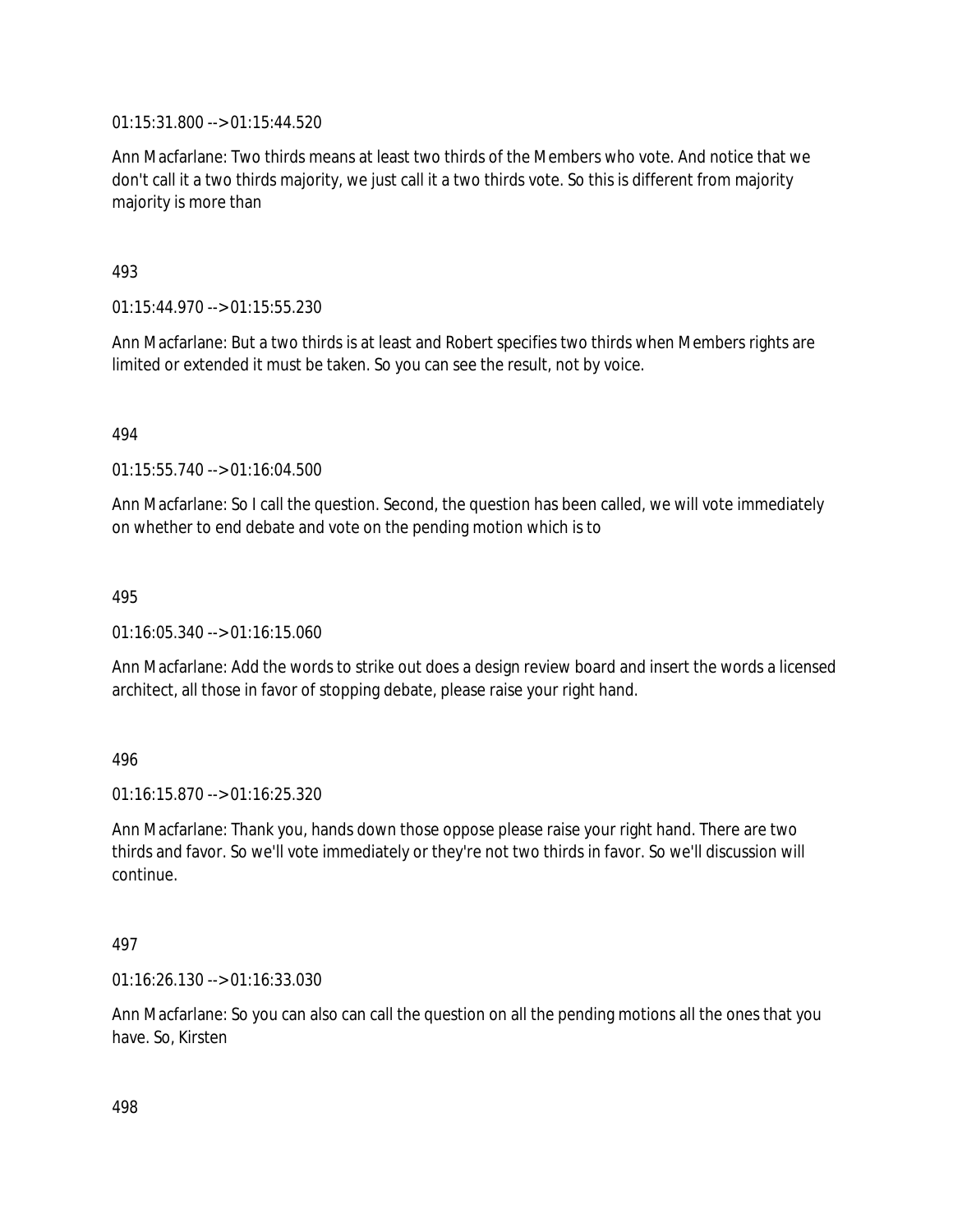01:16:36.390 --> 01:16:40.860

Kirsten Hytopoulos: What is the timing of this. So let's say you're doing a round robin and

499

01:16:41.880 --> 01:16:48.300

Kirsten Hytopoulos: On the discussion of the motion. So that's what this is happening and you're three down and you want to call the question.

500

01:16:48.690 --> 01:16:51.450

Ann Macfarlane: To you. We'll talk about that. We'll talk about that.

501

01:16:54.270 --> 01:17:04.890

Ann Macfarlane: So we're now getting to a really important concept. And I actually did not include this in your slides, but I can see from your astute inquiries that we need this concept.

502

01:17:05.160 --> 01:17:14.970

Ann Macfarlane: And I will send a paper about it separately to Christine that she can share with you. It's called proceedings of motions and it's the answer to the question that Kirsten just asked

503

01:17:15.450 --> 01:17:32.100

Ann Macfarlane: So each motion this this is this is the, the really tough technical idea in Robert each motion has a number or rank attached to it. This motion. The main motion has the number one amendment has the number three.

504

01:17:33.510 --> 01:17:48.060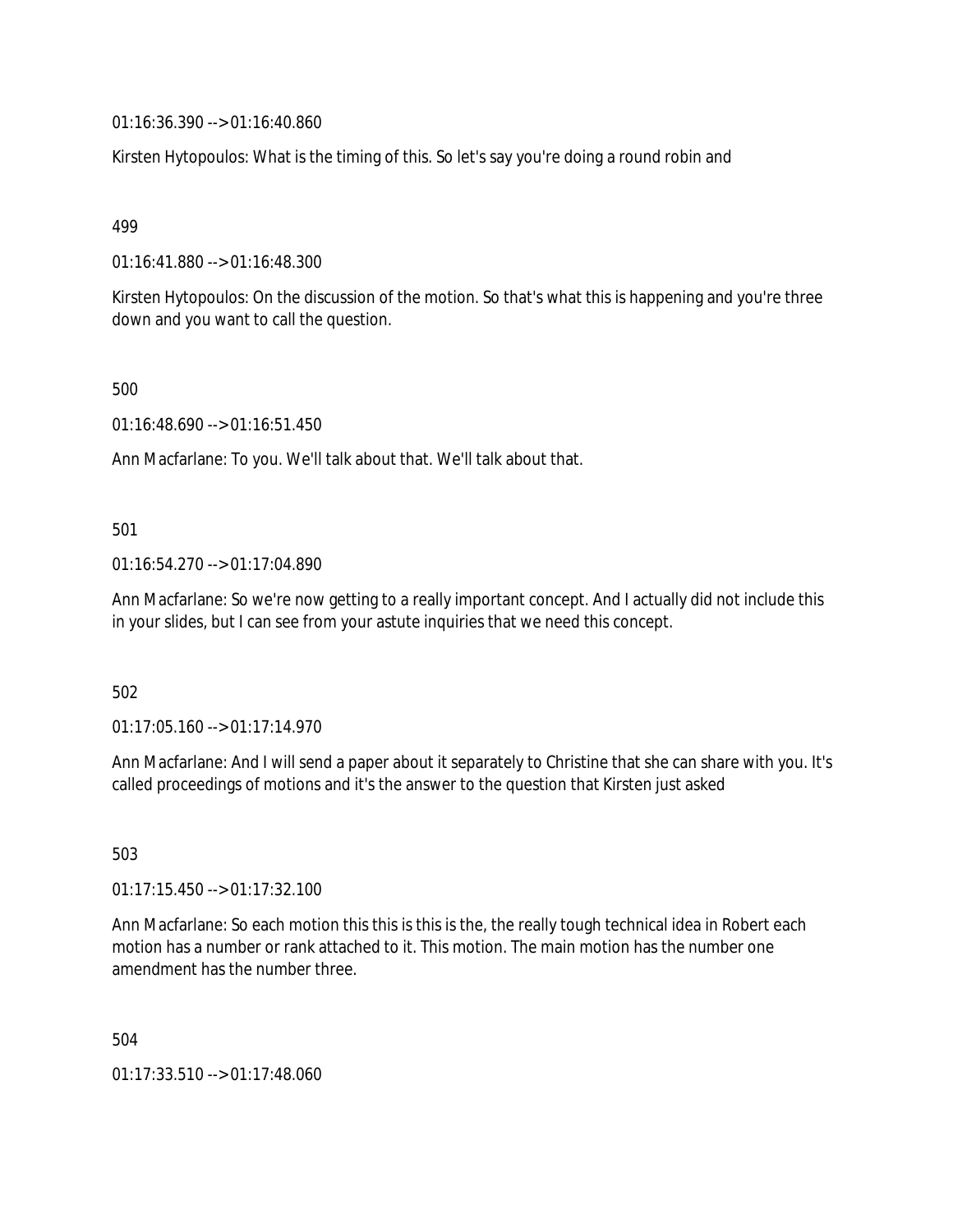Ann Macfarlane: Call the question has the number seven. So the rule is when a motion is pending any motion with a higher rank maybe made, but any motion with a lower rank is out of order.

505

01:17:48.960 --> 01:17:54.390

Ann Macfarlane: Any motion with a higher rank may be made, but any motion with a lower rank is out of order.

# 506

01:17:54.810 --> 01:18:03.900

Ann Macfarlane: And the motion with the lowest rank is the main motion. It's kind of a paradox, you know, the very reason that we're doing all this is the lowest of the low

# 507

01:18:04.290 --> 01:18:08.280

Ann Macfarlane: End Point of order and appeal have no rank, but are processed immediately.

# 508

01:18:08.820 --> 01:18:20.160

Ann Macfarlane: So you don't have this worksheet. But this is how it works. You see that the main motion is at the bottom amendment is above that refer to committee as above that and call the question is above that.

509

01:18:20.580 --> 01:18:35.010

Ann Macfarlane: So there are 13 ranking motions in all i don't i don't introduce them all at once because it's too much but but let me show you. If I may, how this all is going to work in terms of our of our current discussion here.

# 510

01:18:37.200 --> 01:18:42.180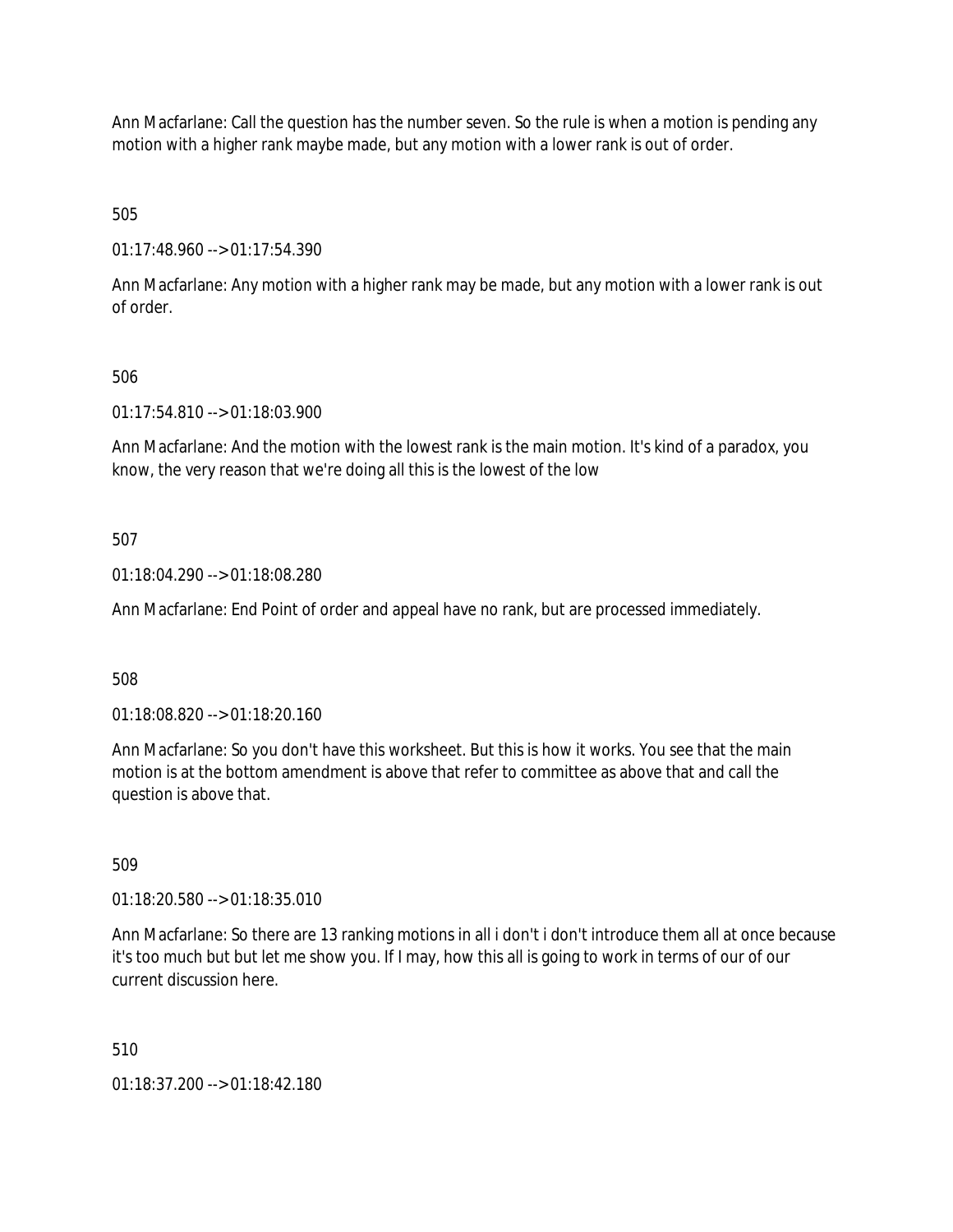Ann Macfarlane: So you can see we've got the main motion here we've got the amendment here.

## 511

01:18:43.620 --> 01:18:56.070

Ann Macfarlane: We've got the secondary amendment here. And then we've got called a question here. So the answer to your question is yes, it is possible to call the question, well, we are debating something

# 512

01:18:57.150 --> 01:19:05.940

Ann Macfarlane: And if two thirds in favor are in favor of stopping debate and voting immediately those people who were waiting will lose their chance now.

## 513

 $01.19.07.050 -> 01.19.13.950$ 

Ann Macfarlane: Some cities adopt a rule that the question may not be called until everyone has had at least one chance to speak.

# 514

01:19:14.700 --> 01:19:28.380

Ann Macfarlane: And I think that's a good idea. I think that's a good rule is not in Robert and we had an instance recently in one of our cities where there was a it was a five to split and the Council introduced a motion.

### 515

01:19:30.120 --> 01:19:42.750

Ann Macfarlane: To pass a certain measure and then immediately call the question which past five to two and then immediately adopted the motion. So the two minority members had no chance to speak whatsoever.

### 516

01:19:43.200 --> 01:19:50.400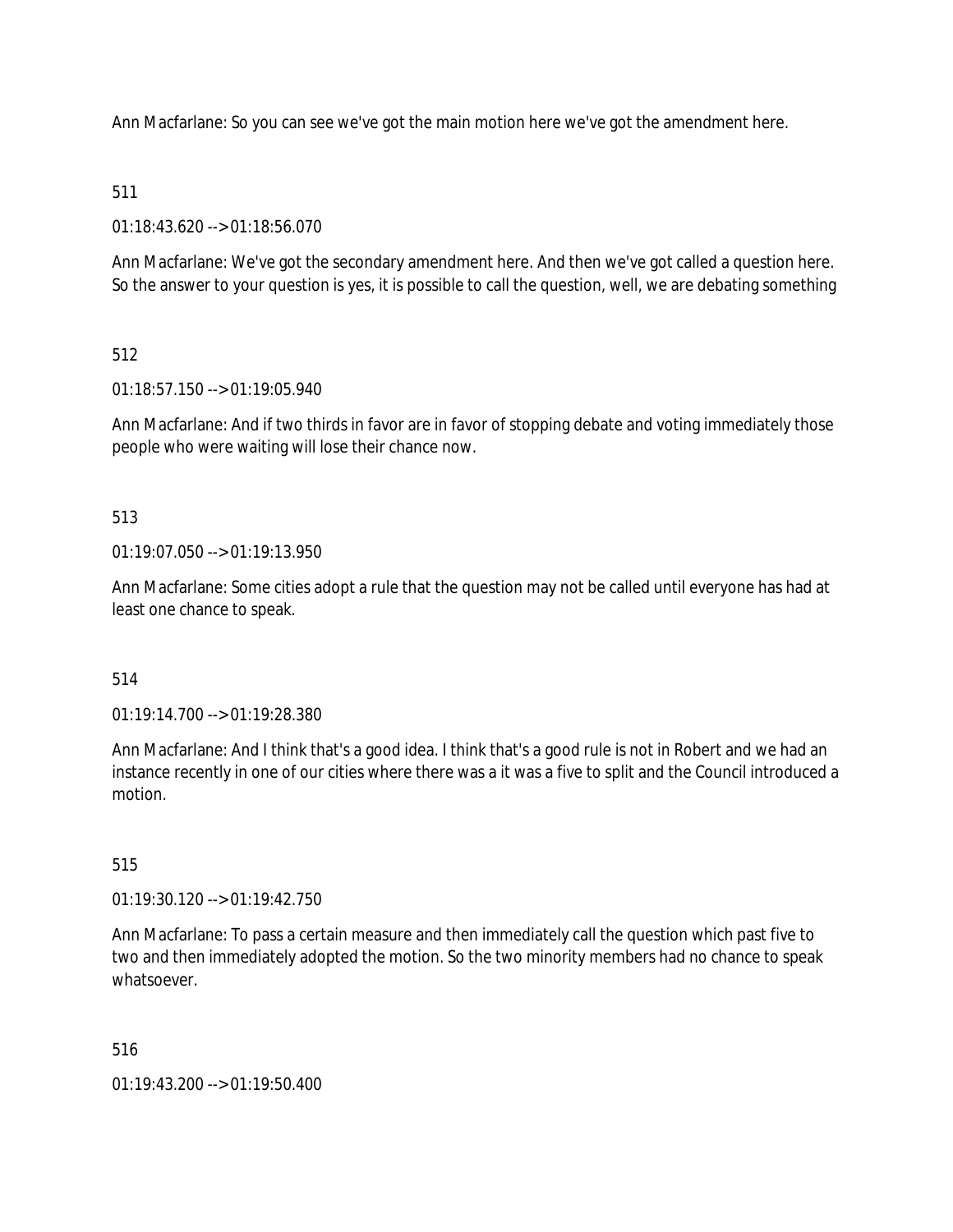Ann Macfarlane: And I actually wrote a blog entry about it. I was so upset. I mean, I think that's really not proper, especially on a small board. It just doesn't make any sense.

517

01:19:50.790 --> 01:20:00.840

Ann Macfarlane: You have to give people their opportunity because otherwise you really are suppressing the minority but it's technically allowed in Robert unless you create a special rule of order.

518

01:20:01.500 --> 01:20:08.490

Ann Macfarlane: So there is a chart that we have, which I will also send to Christine to share with you that lists all of the

### 519

01:20:09.240 --> 01:20:14.940

Ann Macfarlane: Motions in order and tells for each of them, whether it needs a second or not, whether it's debatable, and so on.

## 520

01:20:15.300 --> 01:20:22.170

Ann Macfarlane: So you'll get that and I'll send the paper on preceded so motions. So you'll, you'll get this concept, which was not covered.

### 521

01:20:22.560 --> 01:20:32.880

Ann Macfarlane: But I can see that we need it because you can see limit or extend the limits of debate comes at number six. So it's above discussion on the main motion but below call the question.

522

01:20:34.170 --> 01:20:47.040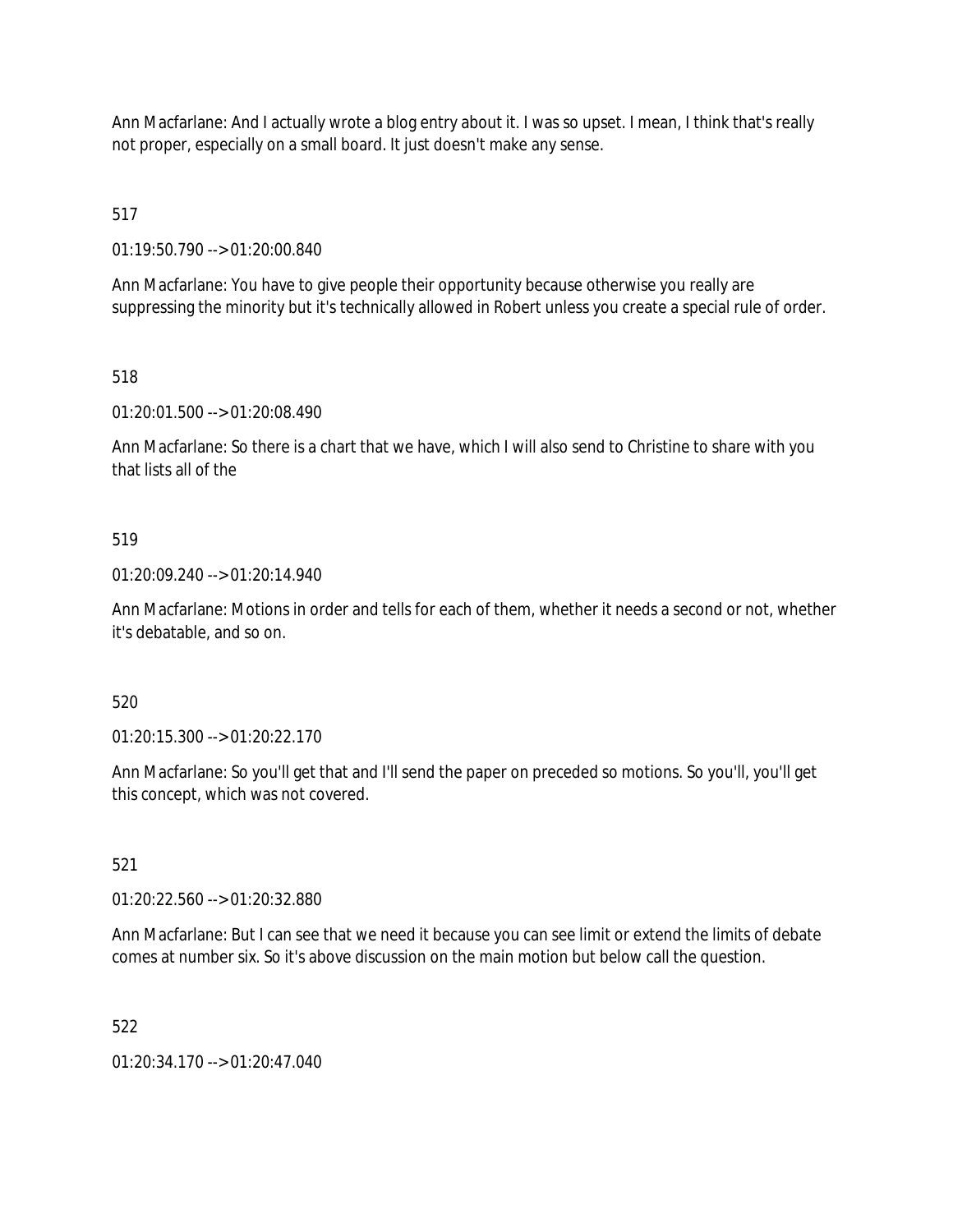Ann Macfarlane: So this is the, the one nasty technical concept and Robert. But remember, as my late husband's chemistry teacher told him in high school chemistry isn't difficult. It's just weird. This isn't difficult, but it is kind of weird.

# 523

01:20:48.450 --> 01:21:00.960

Ann Macfarlane: So motion to table. By the way, set something aside for a short while, to deal with more urgent business once emotion has been laid on the table it hovers there until it's taken from the table.

## 524

01:21:01.530 --> 01:21:12.420

Ann Macfarlane: If it's not taken from the table at this meeting or the next meeting, it falls to the ground. You can't under Robert you can't table something until the next meeting, you use the motion to postpone until the next meeting.

## 525

01:21:12.990 --> 01:21:20.280

Ann Macfarlane: And you can't table, something to kill it. You use this motion, which I think is one of the silliest names in all of Robert postpone indefinitely.

### 526

01:21:21.240 --> 01:21:33.690

Ann Macfarlane: Postponing definitely is what you use when you have emotion that you don't want to take a vote for, and you don't want to take a vote against you just want to get it out of the way. So, and it has a very low rank it has a rank of two

527

01:21:35.460 --> 01:21:36.240

Ann Macfarlane: Yes, Michael.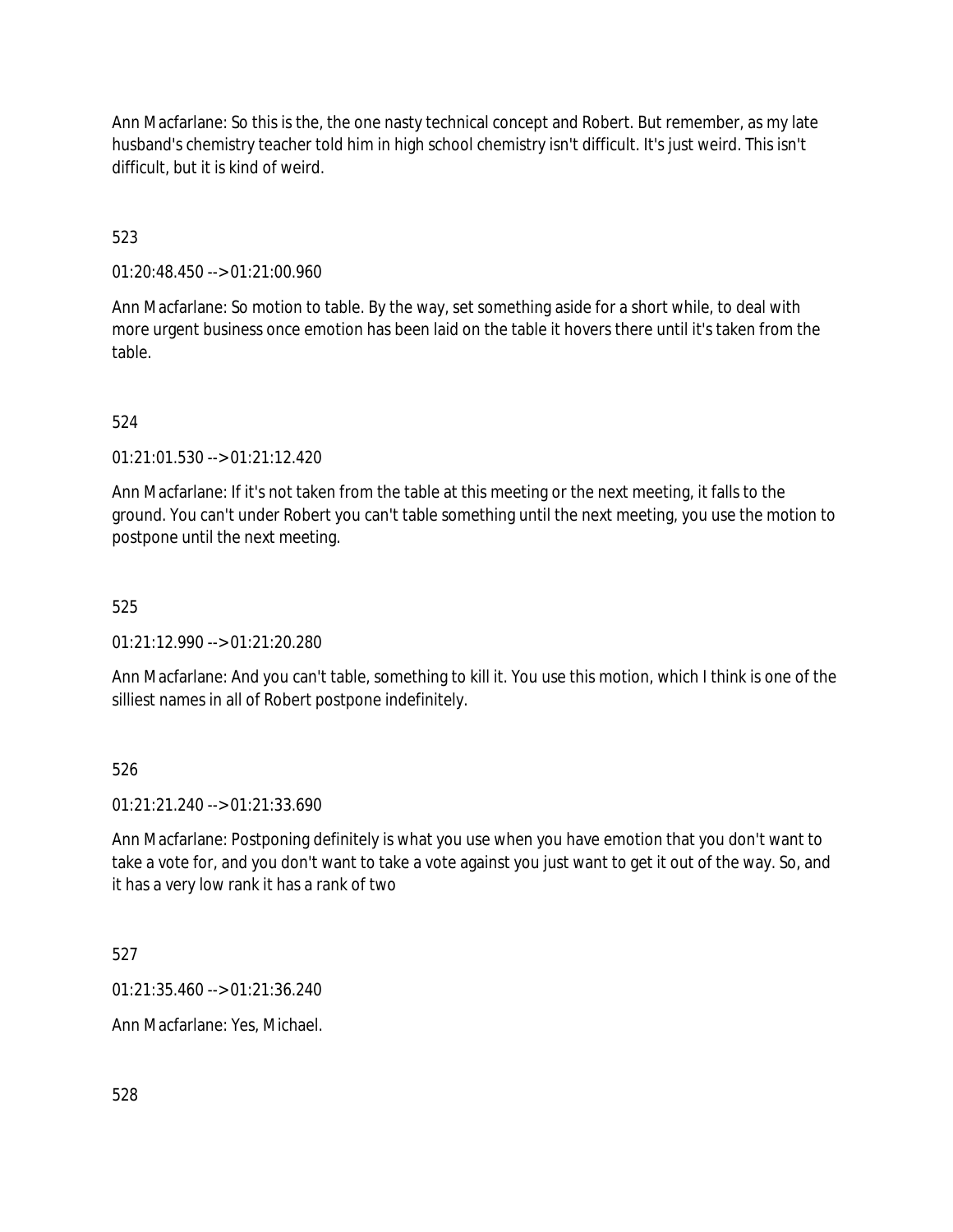01:21:38.340 --> 01:21:42.030

Michael Pollock: So that's good. Thanks for that clarification on postponing definitely

529

01:21:44.010 --> 01:21:49.770

Michael Pollock: My understanding of that, though, is that you don't actually postpone it indefinitely because any member

530

01:21:50.790 --> 01:21:58.260

Michael Pollock: Is free to bring it back at another meeting at a subsequent meeting. So definitely just for the duration of that.

### 531

01:21:59.160 --> 01:22:14.010

Ann Macfarlane: Absolutely. You're absolutely right. And so that's why it's a silly name. It makes you feel like we can never see it again. But in fact, any defeated motion under Robert can be renewed at a future meeting. So that's completely different from reconsider.

532

01:22:15.060 --> 01:22:21.960

Ann Macfarlane: Completely different from we consider any defeated motion can be renewed at a future meeting. Now, I do know of a couple of cities.

533

01:22:22.650 --> 01:22:29.400

Ann Macfarlane: Where they felt that people were just kind of wearing everybody's patients out by doing that. And so they have said it in their Rules of Procedure.

534

01:22:29.670 --> 01:22:42.390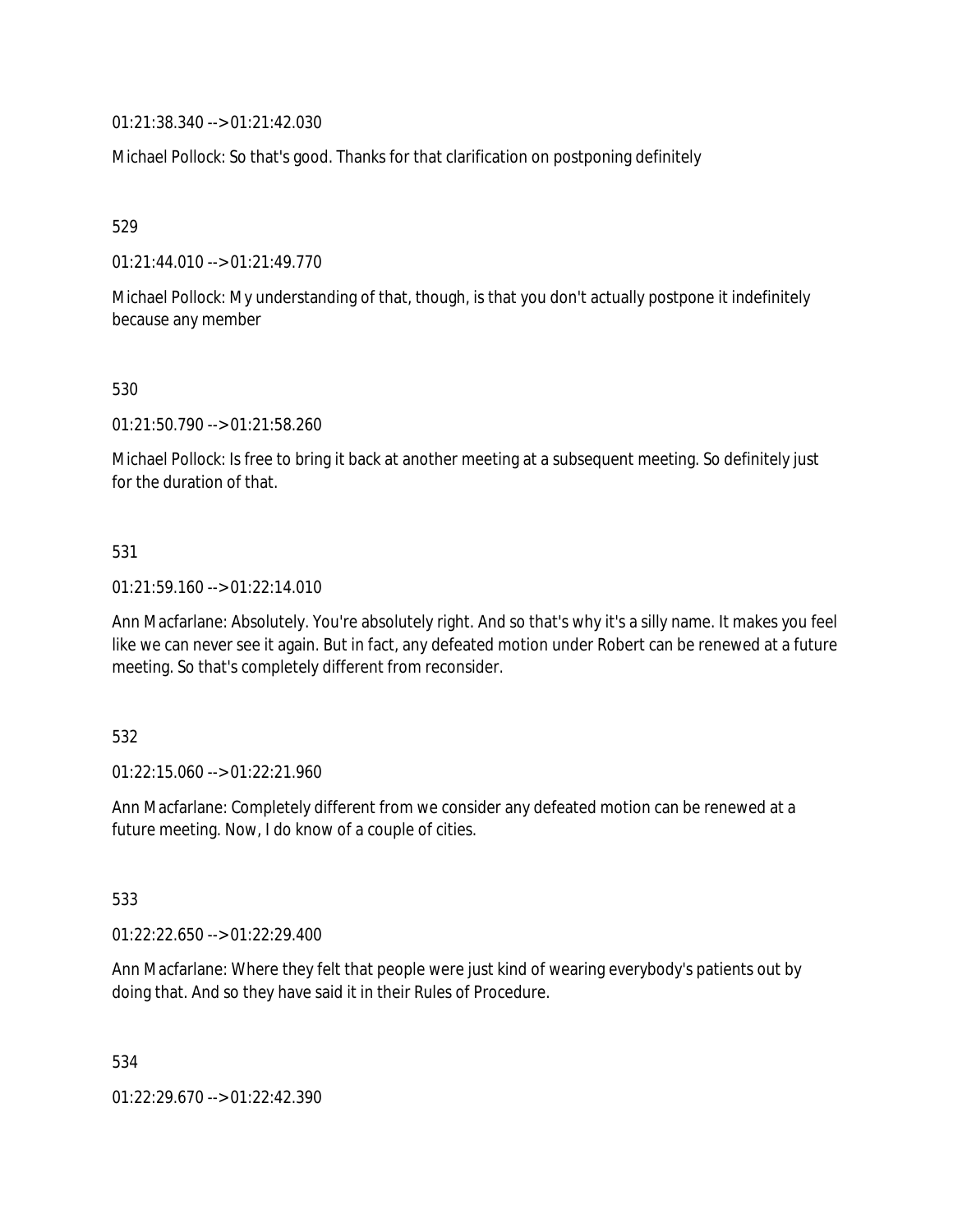Ann Macfarlane: That a majority of the Council must vote in favor in order to take up a disputed motion at a future meeting within a period of one year. So again, this is up to you. You know, you can have something like that. If you decide you wanted

535

01:22:43.560 --> 01:22:49.770

Ann Macfarlane: So any other questions on motions on all this rigmarole yes rush home.

536

01:22:50.280 --> 01:22:51.750

Rasham Nassar: Yeah, going back to

537

 $01:22:52.770 \rightarrow 01:23:03.720$ 

Rasham Nassar: Earlier in the slide presentation on motions. I recall one of the slides said something to the effect that if emotion is made and not seconded.

538

01:23:05.130 --> 01:23:18.570

Rasham Nassar: Clearly, it fails, but also I think your slide and implied that discussion on that item was moot. At that point, and then the Council would just move on to discussion of the next item on the agenda.

539

01:23:19.140 --> 01:23:30.270

Rasham Nassar: So the way that our council meetings work is that our emotions are prepared and are included in our council packet. It has it's often the case that the motion in the packet is not the motion that

540

01:23:31.770 --> 01:23:38.730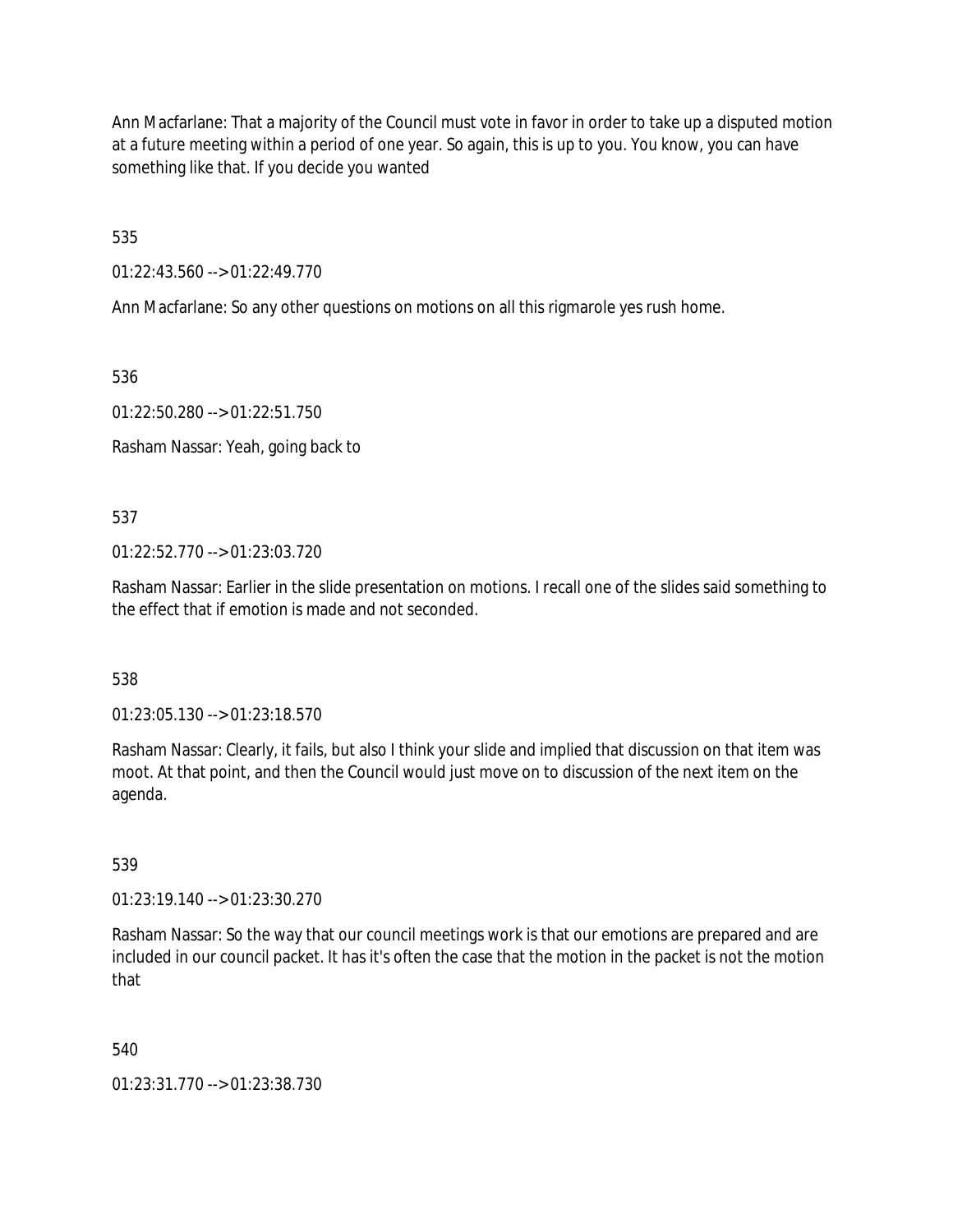Rasham Nassar: Ends up being passed. Often, the Council will discuss and after deliberation. We take direction with a new motion that's formed on the spot.

541

01:23:39.150 --> 01:23:52.230

Rasham Nassar: Sometimes that does happen when there's the motion in the packet is made. There's no second and then the mayor, the chair usually looks around to see if anyone would like to continue speaking on that topic of discussion, at which point

542

01:23:52.800 --> 01:23:57.840

Rasham Nassar: The Council, you know, usually coalesces around new direction is that

543

01:23:58.950 --> 01:24:00.030

Rasham Nassar: Proper is that

544

01:24:01.470 --> 01:24:10.440

Ann Macfarlane: Sure yeah just fine. Yeah, because the emotion has no standing by being placed in the packet. It only has standing if someone moves it

545

01:24:10.980 --> 01:24:17.130

Ann Macfarlane: And if no member cares to move it and a Member wishes to offer an alternative. Now again I do suggest the

546

 $01:24:17.460 \rightarrow 01:24:26.190$ 

Ann Macfarlane: Thoughtful of your staff, you know and and if you have a different motion or an amendment to propose, you might send it to the clerk ahead of time.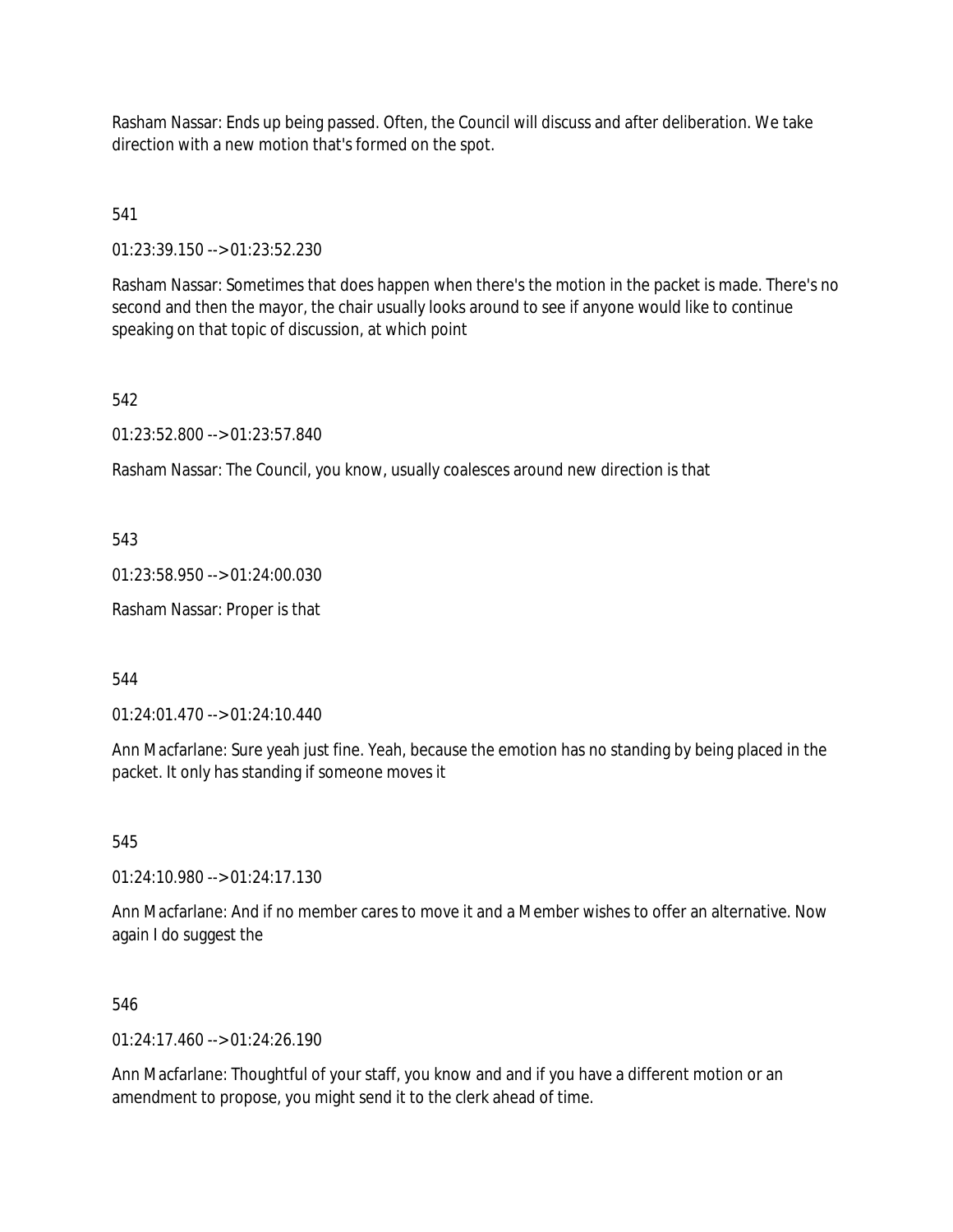01:24:26.520 --> 01:24:37.740

Ann Macfarlane: Don't send it to everybody, because then you'll be running the risk of creating a serial meeting, but it's perfectly fine for you to take it up as you wish. So Kiersten and then Leslie

548

01:24:38.790 --> 01:24:57.330

Kirsten Hytopoulos: So going back to my question about when to raise call call the question. So I understand where it falls into the procedural appropriateness. The timing or a rank but but two with regards to how to raise it, you know, as far as to certainly not to interrupt. I assume

549

01:24:57.510 --> 01:24:57.960

Ann Macfarlane: No, no.

550

01:24:58.410 --> 01:25:07.830

Kirsten Hytopoulos: I do have to try to get between speakers and raise it if it's not in order. If you're not coming up in order or or do we wait if we're doing, let's say, a round robin again.

551

01:25:08.130 --> 01:25:14.940

Kirsten Hytopoulos: Do we wait till it comes to us, or do we have the floor to raise it, where can it be raised. If it's procedural acceptable at that moment.

552

01:25:15.870 --> 01:25:17.160

Kirsten Hytopoulos: That makes sure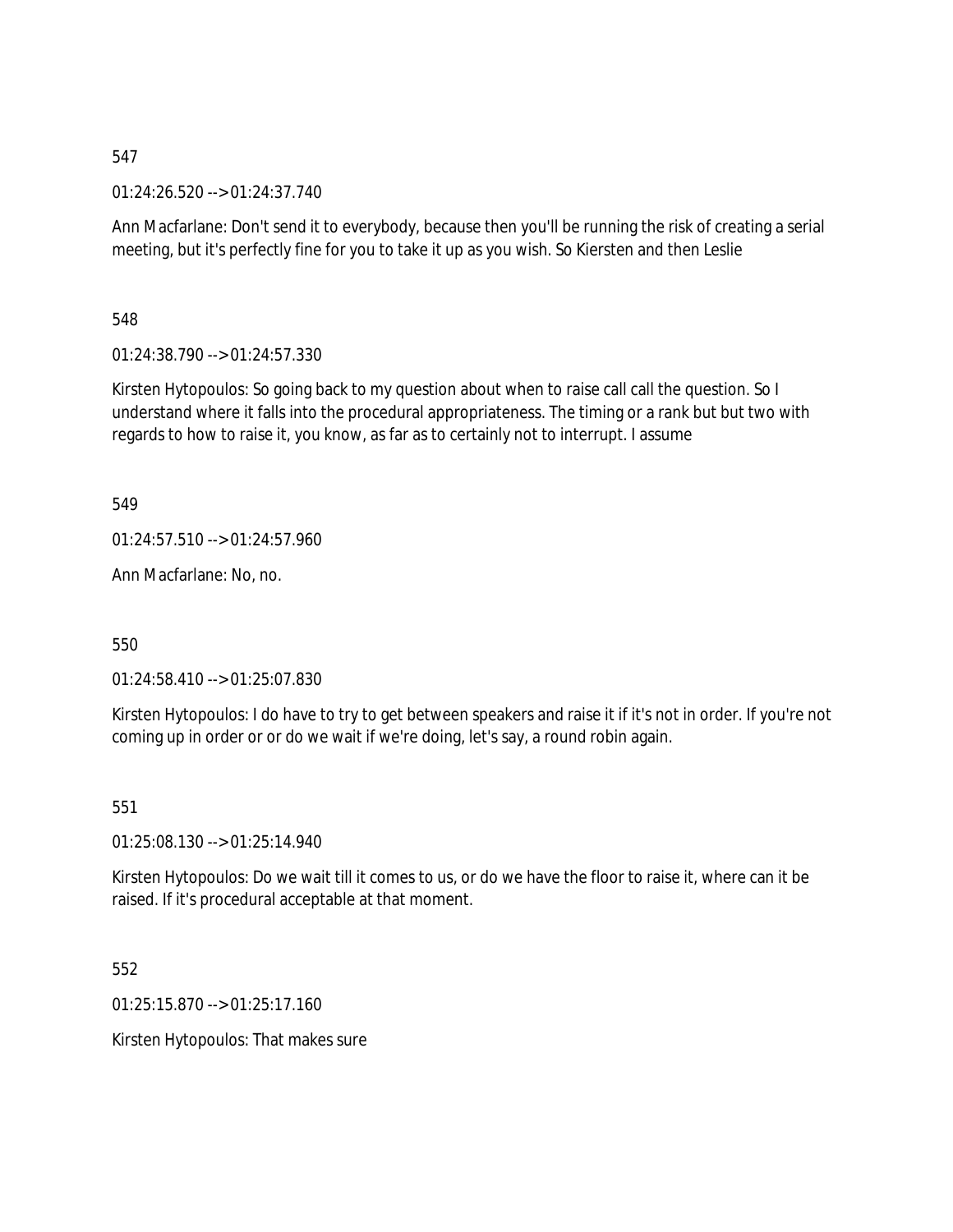01:25:17.190 --> 01:25:18.240 Sure, so

554

01:25:19.560 --> 01:25:19.980

Ann Macfarlane: In

555

01:25:20.310 --> 01:25:21.690

Ann Macfarlane: The call to the question.

### 556

01:25:21.990 --> 01:25:27.030

Ann Macfarlane: Can be call for the question has can be or it's also has a technical name is called a previous question.

#### 557

01:25:27.690 --> 01:25:39.630

Ann Macfarlane: I was really hoping they've changed that in the latest edition, but they didn't. So you can raise a call. You can make a call for the question at any time during debate on a lower ranking motion so

### 558

01:25:40.770 --> 01:25:48.750

Ann Macfarlane: If you've decided to do a round robin then that's a little bit complicated, and maybe you have to decide among yourselves.

### 559

01:25:49.080 --> 01:25:57.120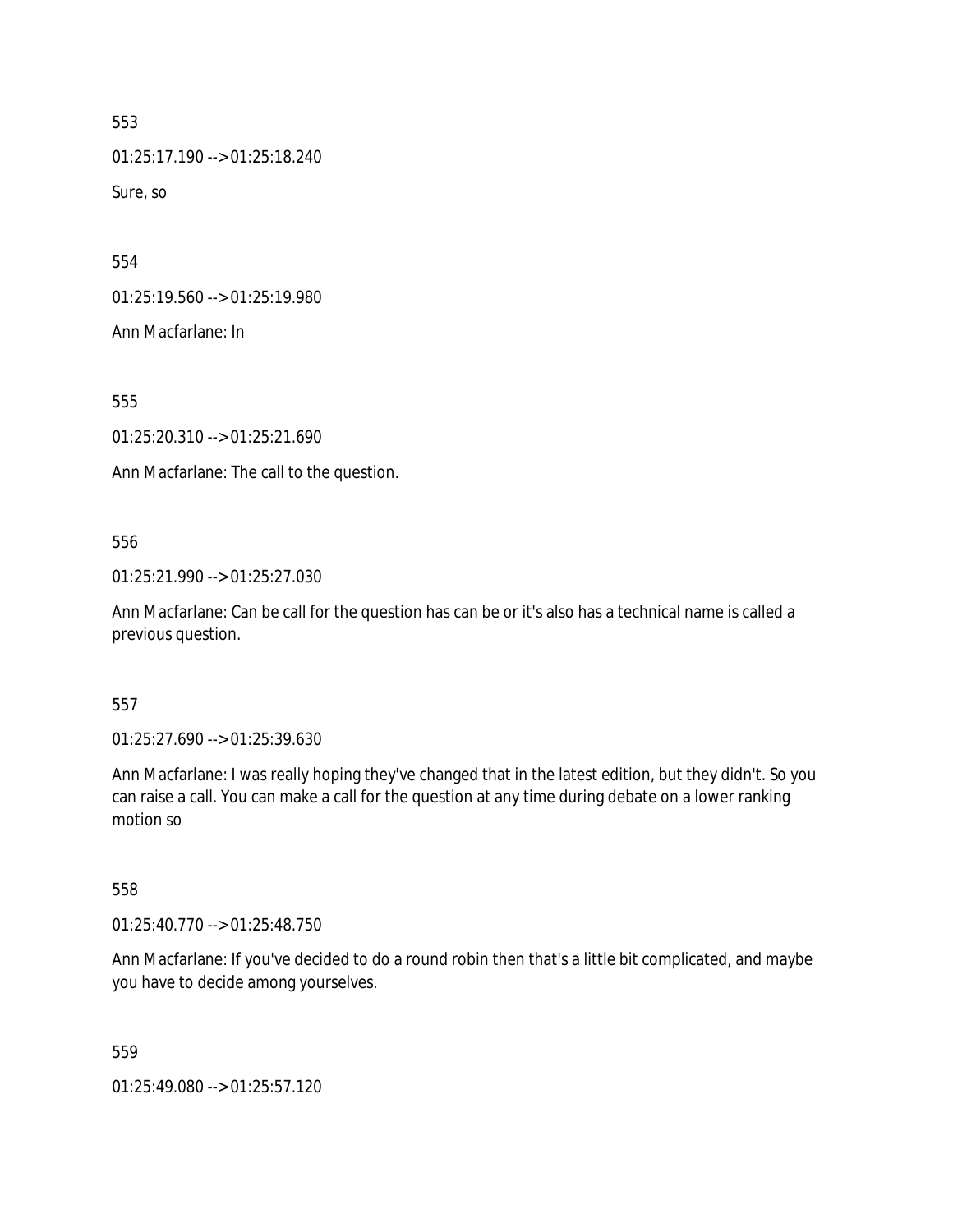Ann Macfarlane: Will someone be allowed to break the sequence of the round robin in order to make a call for the question. Technically, they should be allowed to do that.

560

01:25:57.570 --> 01:26:04.050

Ann Macfarlane: Or you could say we're going to allow each person one time to speak before any call. So the question is raised

561

01:26:04.860 --> 01:26:12.420

Ann Macfarlane: So that's up to you as to what you want to do. I think that's kind of fair. I think it's better. I like it when cities have a rule that says

562

01:26:12.900 --> 01:26:24.510

Ann Macfarlane: The call for the question may only be made after each member has had has had at least one chance to speak. Does that clarify it. So again, it's going to depend on on your recognition system to

563

01:26:25.590 --> 01:26:27.330

Ann Macfarlane: So do we have other questions here.

564

01:26:28.830 --> 01:26:29.640

Ann Macfarlane: Yes, Leslie.

565

01:26:32.400 --> 01:26:38.550

Leslie Schneider: So I think you've already answered this, but I just want to be sure. So one way that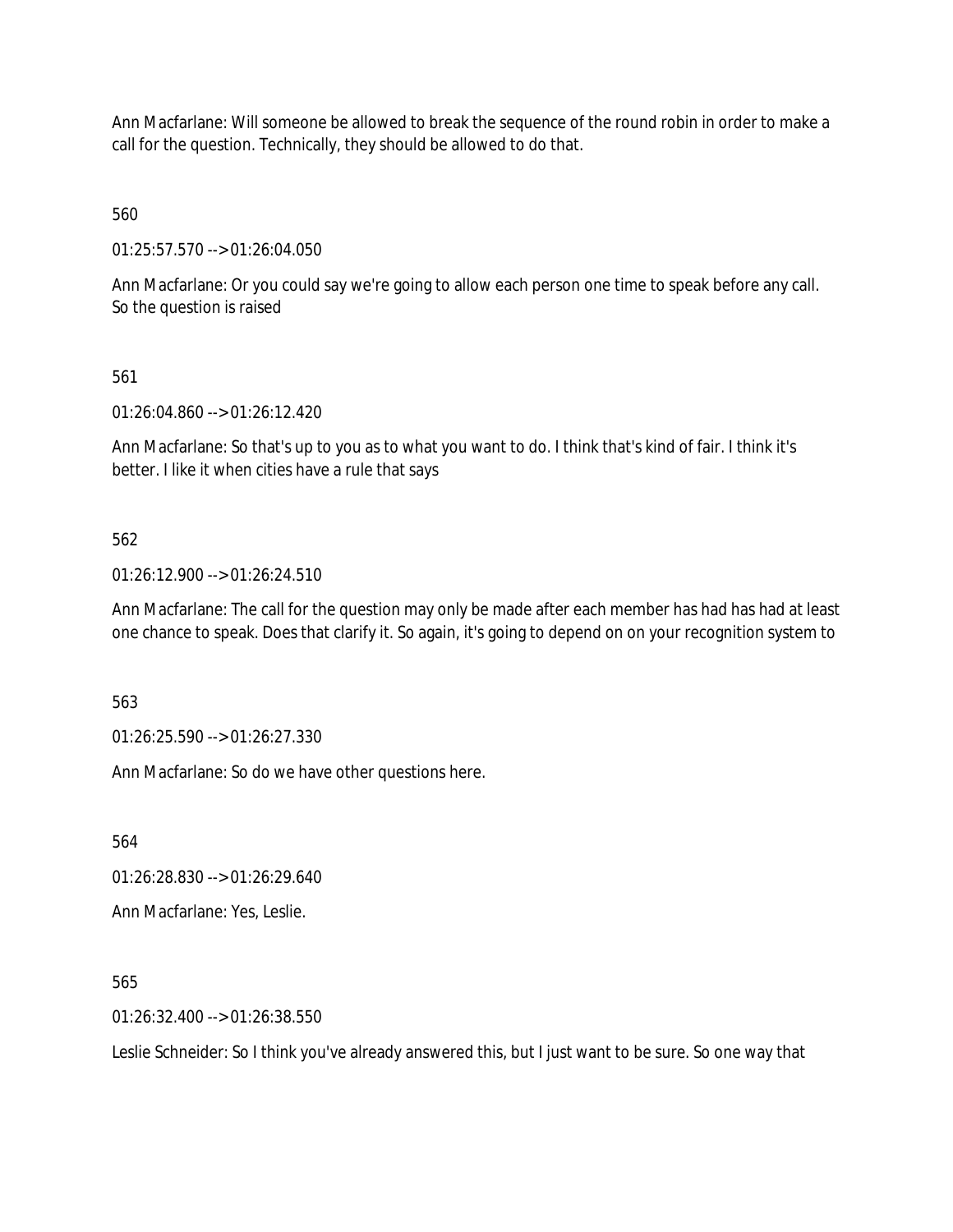01:26:39.150 --> 01:26:49.140

Leslie Schneider: That things might happen is that it's maybe it's recommended that emotion be put on the floor at the very beginning of discussion, but kind of to regimes point

567

01:26:50.130 --> 01:27:07.560

Leslie Schneider: We don't always end up agreeing with emotion that's in the packet and that's just there for our convenience. Anyway, so I think you then later said that it's fine to sort of have discussion first and then have someone make the motion.

568

01:27:08.310 --> 01:27:21.630

Leslie Schneider: The reason I like that is because often that motion is much more appropriate to what we are going to eventually pass and we have less amending to do on it. Is that what you were saying, or did I miss

569

01:27:21.630 --> 01:27:22.620

Leslie Schneider: Sure construe

570

01:27:22.860 --> 01:27:24.150

Ann Macfarlane: That's fine. That's all right.

571

01:27:28.050 --> 01:27:30.540

Ann Macfarlane: Okay, so let's Yes, Michael.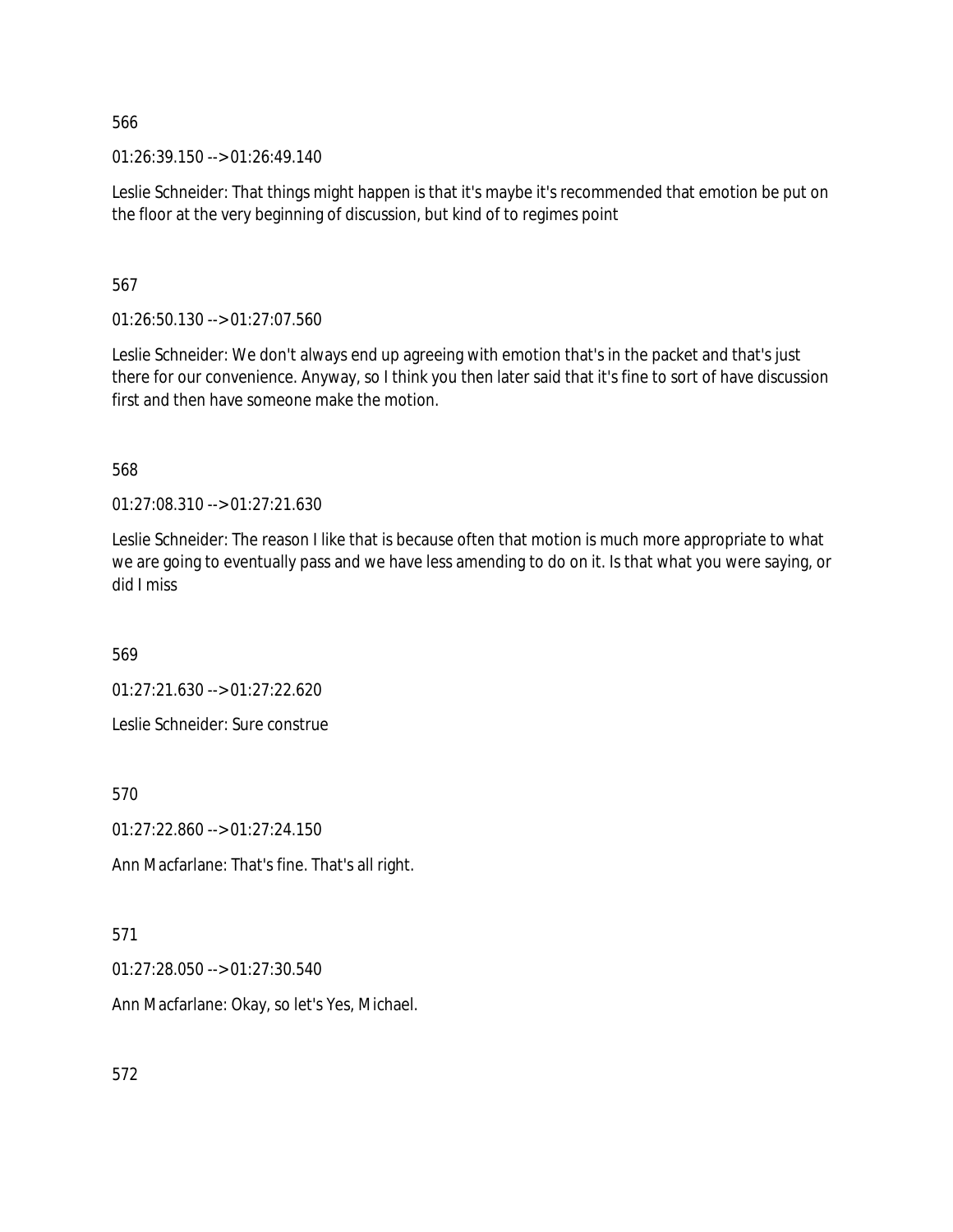01:27:32.670 --> 01:27:40.500

Michael Pollock: So I had a question about renewing the motion. So let's say a council member has

573

01:27:43.230 --> 01:27:50.190

Michael Pollock: Something related to business, for example, and there's a I'm trying to give a real life example here and

574

01:27:51.090 --> 01:28:03.720

Michael Pollock: There are six members in attendance. So it's a typo and they say, Well, I'm pretty confident that seventh member would have voted in favor, you know, so the motion of failed because it was tied right so I'm pretty confident that motion would have passed.

575

01:28:05.190 --> 01:28:20.070

Michael Pollock: Would and procedure be that the Council number. The supporter of the motion would say, well, it didn't pass, but I want to bring it forward and everybody's in attendance, because I think it will pass. I'm planning to renew this motion at the next meeting.

576

01:28:21.150 --> 01:28:21.870

Ann Macfarlane: That would be fine.

577

01:28:22.290 --> 01:28:23.430

Michael Pollock: Yeah, okay. That would be

578

01:28:23.940 --> 01:28:38.430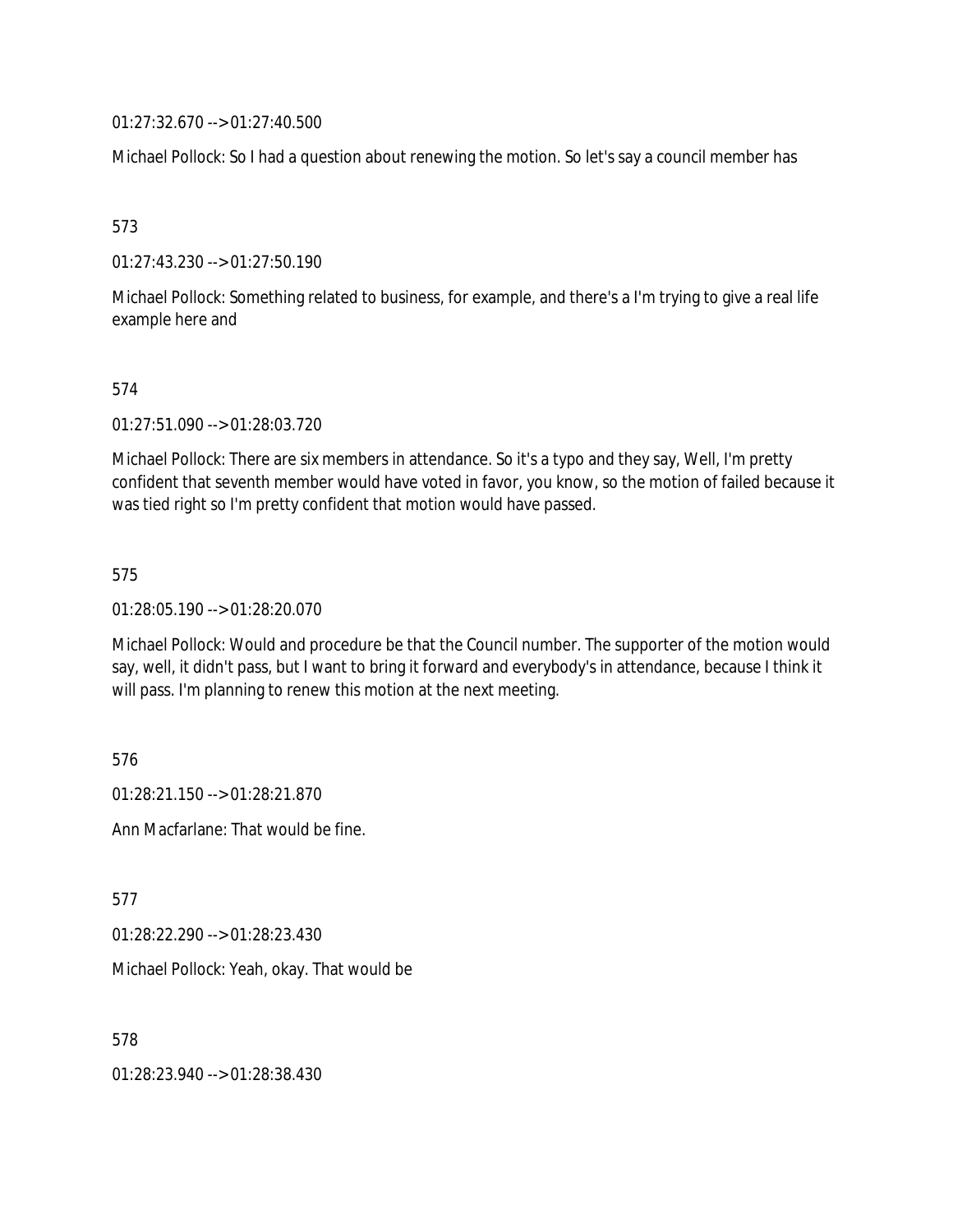Michael Pollock: Sure. But then, and then if that person was going to be there later in the meeting, and it was voted time when they have to make a motion to reconsider, or would it. How does that work. The reconsider.

579

01:28:40.680 --> 01:28:46.500

Ann Macfarlane: So reconsider. According to Robert there's emotion that can only be made at the same meeting.

580

01:28:47.400 --> 01:29:02.730

Ann Macfarlane: Or at a meeting. That's the next day, if it's if it's flows over from one day to another, and you must have voted with the prevailing side to move that so it would be have to somebody who voted against would be able to move reconsideration not somebody who voted in favor

581

01:29:04.590 --> 01:29:07.620

Michael Pollock: If it's a time vote, it's the, it's the

582

01:29:08.130 --> 01:29:09.000

Ann Macfarlane: It's lost

583

01:29:09.390 --> 01:29:15.960

Ann Macfarlane: So it's not it's not people. So I'm saying you have to vote with the majority, but that's not correct. You have to have voted with the prevailing side.

584

01:29:16.290 --> 01:29:26.610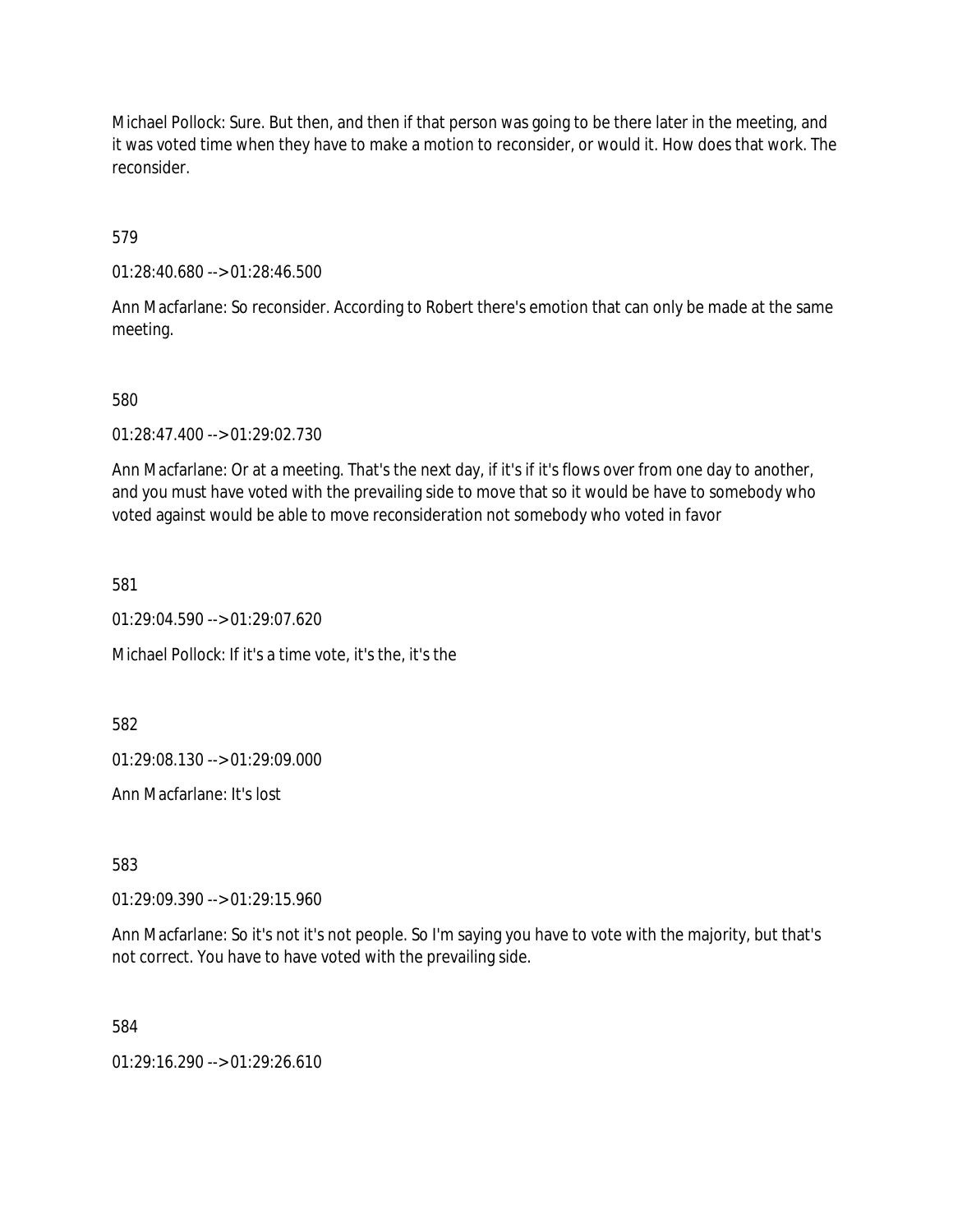Ann Macfarlane: And we have a whole paper on our website about reconsider. By the way, if you're curious about it. I didn't include it in your reference materials. But if you go to the website and search, we consider you'll, you'll find it.

585

01:29:28.740 --> 01:29:29.130

Michael Pollock: Thank you.

586

01:29:29.670 --> 01:29:36.660

Joe Levan: Sure. Okay. One question on that. So why with all the complications with how to do a reconsideration.

587

01:29:36.930 --> 01:29:37.320

Ann Macfarlane: Right.

588

01:29:37.710 --> 01:29:45.600

Joe Levan: Why use reconsideration set of renewal isn't isn't it just easier to use renewal because there's less attached to and in terms of requirements and procedure.

589

01:29:47.160 --> 01:29:50.850

Ann Macfarlane: Sure, it depends on how people feel. I mean, you know, it's

590

01:29:51.360 --> 01:29:56.790

Joe Levan: The appropriate to use a renewal and not have to go through all the steps for reconsideration. Sure, sure.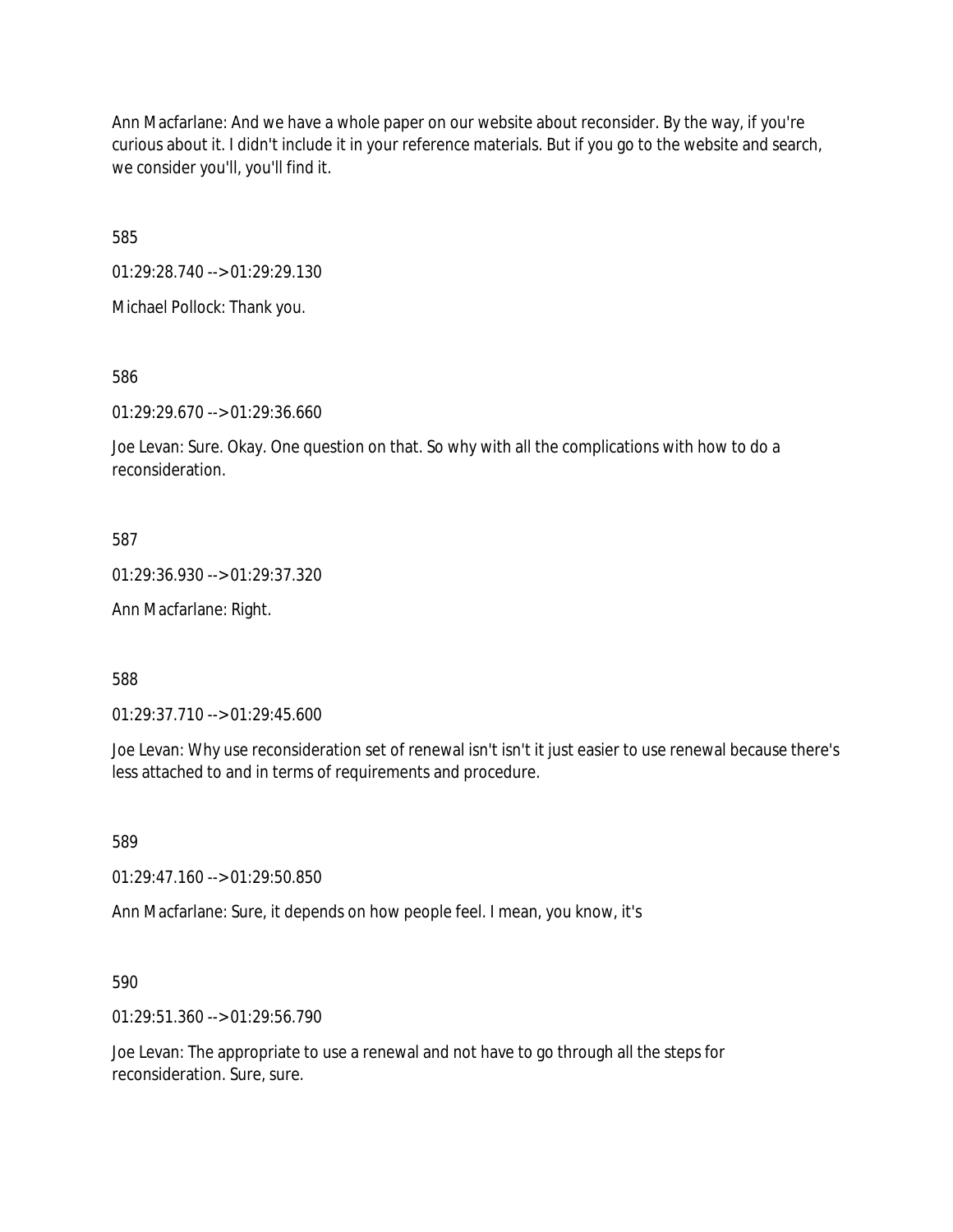01:29:58.500 --> 01:30:04.770

Ann Macfarlane: Another option if you felt that it was unlikely to pass you could move to postpone it to the next meeting before the vote was taken.

592

01:30:06.300 --> 01:30:06.930

Ann Macfarlane: And then

593

01:30:07.200 --> 01:30:10.290

Ann Macfarlane: You know, you'd automatically have everybody there the next time.

594

01:30:12.660 --> 01:30:19.590

Ann Macfarlane: Okay, any other questions about motions. And again, please feel free to contact me if you if these questions arise.

### 595

01:30:20.160 --> 01:30:27.540

Ann Macfarlane: So this is the most important part of the entire training is the authority and role of chair members and staff.

### 596

01:30:28.350 --> 01:30:35.190

Ann Macfarlane: So I want to bring something up to your attention, Robert has different rules for small boards up to about 12 people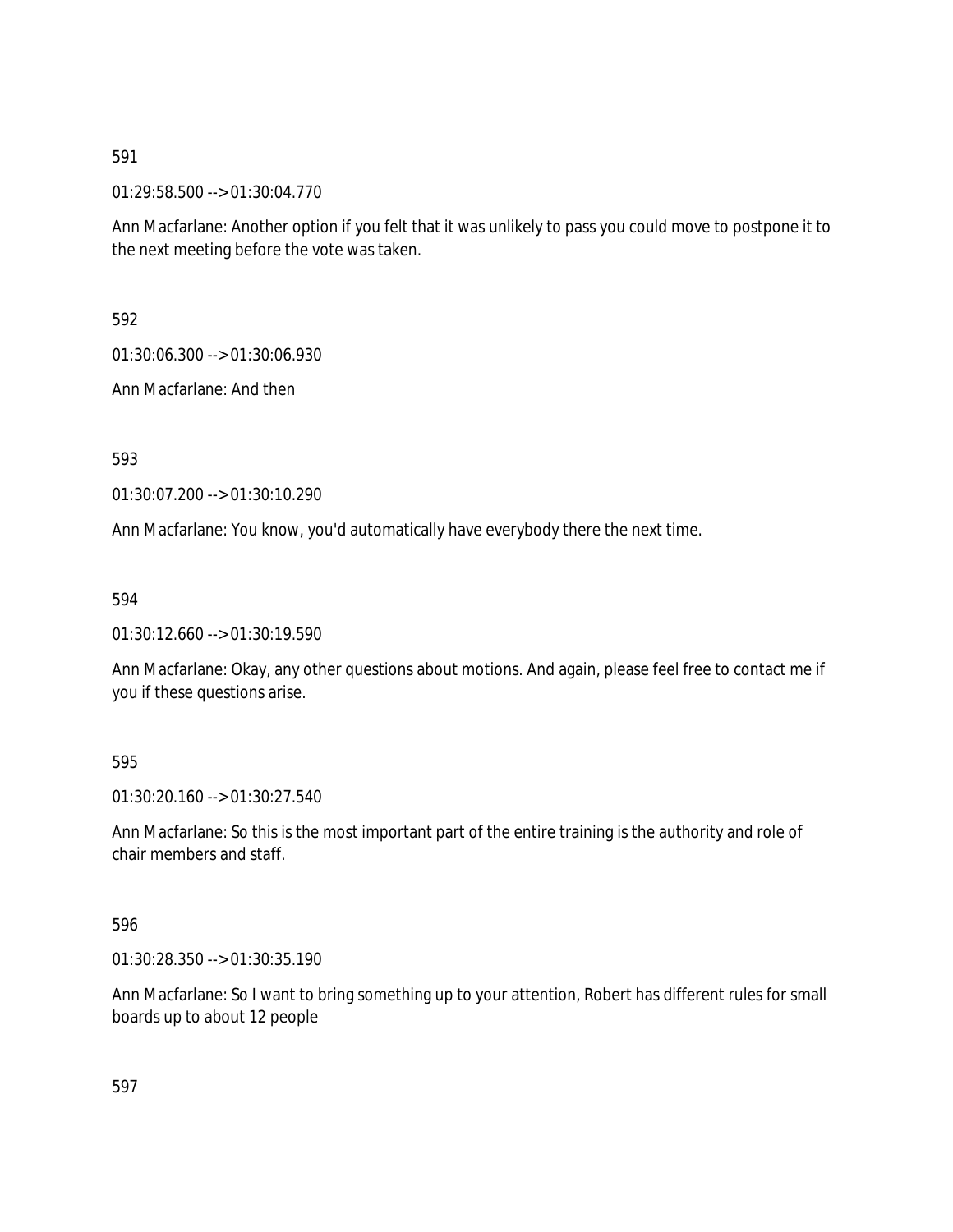01:30:35.820 --> 01:30:47.340

Ann Macfarlane: In a small board the chair may make motions discuss and vote, unless the law, the regulations or the bylaws say otherwise. And as you know, in Washington State, the chair in a

## 598

01:30:47.760 --> 01:30:57.930

Ann Macfarlane: Council manager city has all those rights. We recommend that the chair exercise restraint by speaking and voting last and refrain from making motions.

## 599

01:30:58.350 --> 01:31:11.190

Ann Macfarlane: If the chair wants to is interested in emotion that chair can say what any member care to move that and that's part of our just part of dealing with our natural human tendency to defer to the person in authority, but this is our suggestion. It's not Robert

### 600

01:31:12.240 --> 01:31:22.500

Ann Macfarlane: So we have this paper small board rules are different and I want you to notice that this is showing the 11th edition of Roberts, the 12th edition has just come out.

### 601

01:31:22.980 --> 01:31:38.370

Ann Macfarlane: In substance, the two editions are the same. The content is almost exactly the same, but there are a few changes and this, it gives references by section number, which I think is better than the page references in the 11th edition.

### 602

01:31:38.880 --> 01:31:47.700

Ann Macfarlane: So, and we recommend if you want to get one getting this spiral bound. It's much easier to deal with. You can only get it from the National Association of parliamentarians.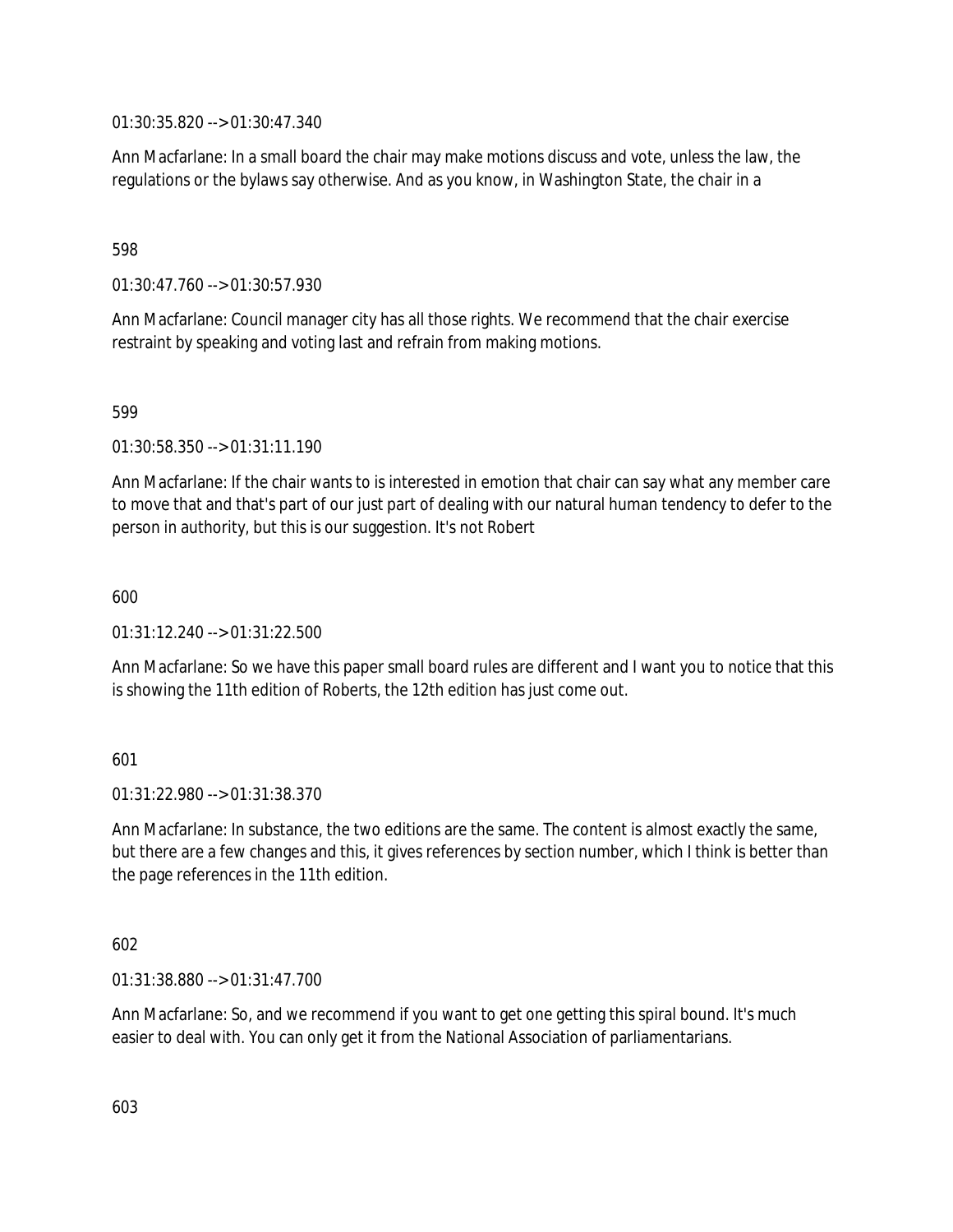01:31:48.360 --> 01:31:52.800

Ann Macfarlane: So I just, just wanted to bring that to your attention that we now have a 12th edition.

604

01:31:53.280 --> 01:31:58.560

Ann Macfarlane: And of course the Robert's Rules. People say that if you've adopted Robert's Rules. It's the current edition that governs

605

01:31:58.920 --> 01:32:07.410

Ann Macfarlane: So unless you're rule say specifically 11th or 10th or whatever this is, in fact, your authority. Now, I think that's kind of sneaky. I don't like it that

### 606

01:32:07.860 --> 01:32:14.010

Ann Macfarlane: Groups are automatically promoted to another version they haven't even seen yet but keeps their copyright, I guess.

### 607

01:32:14.880 --> 01:32:25.950

Ann Macfarlane: Don't say I don't tell them I said that. So I want to distinguish between two different types of organizations. One is shaped like a pyramid or a triangle at the top, you've got the boss.

608

01:32:26.310 --> 01:32:33.180

Ann Macfarlane: And the boss recruits people to do the work of the organization tells them how to do it. And if they do it badly fires them.

609

01:32:33.960 --> 01:32:46.320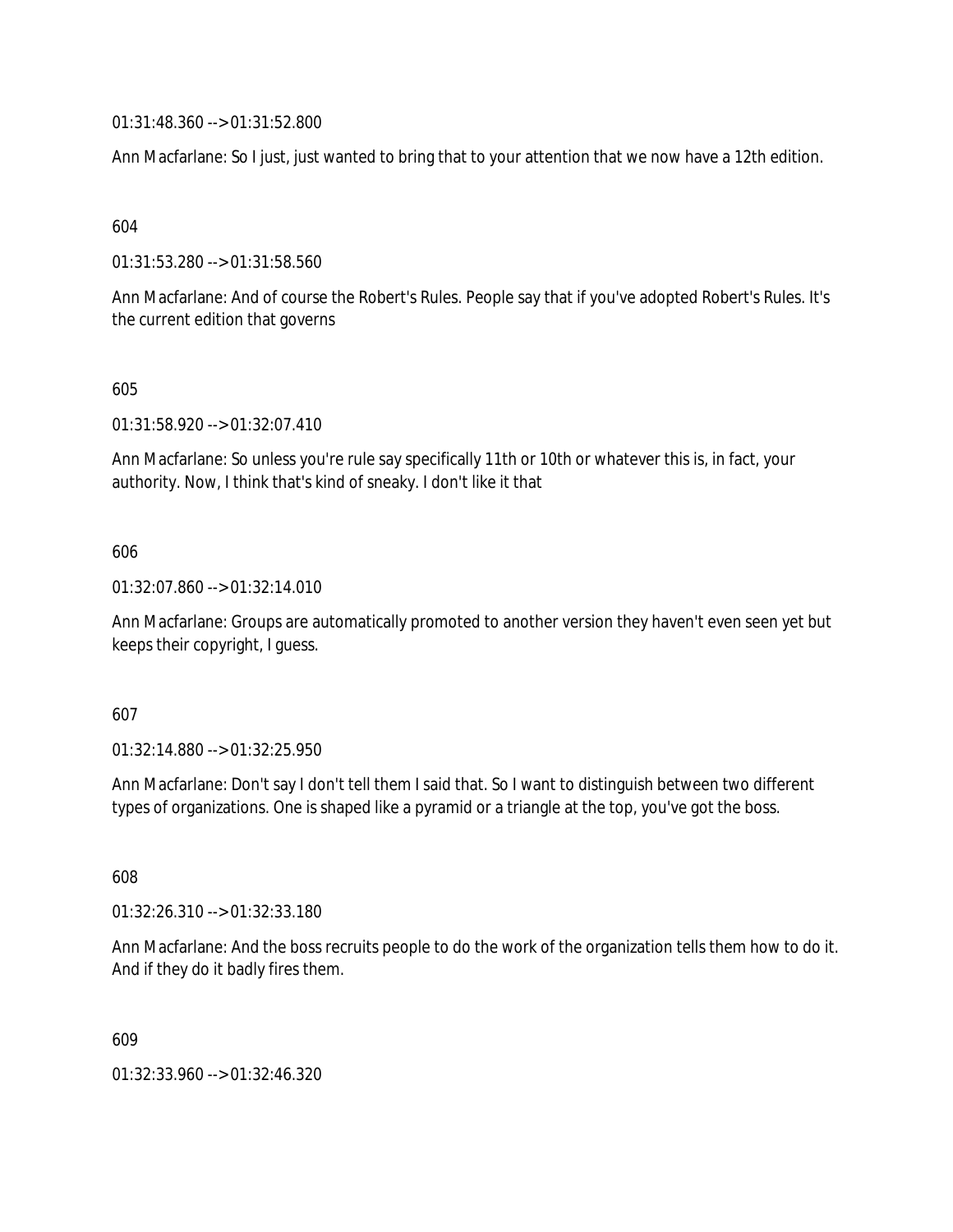Ann Macfarlane: And one feature of this kind of organization is that it has a hierarchy. It has rank or status and the people who are near the top or higher status than people who are down below.

610

01:32:46.830 --> 01:32:53.100

Ann Macfarlane: Now, I don't think that's a bad thing. I think we need it for accountability. So everybody knows where the buck stops.

### 611

01:32:53.310 --> 01:33:00.510

Ann Macfarlane: You do hope that people have high status use their status intelligently and listen to the people down below which they have a tendency not to do.

#### 612

01:33:00.810 --> 01:33:14.610

Ann Macfarlane: But, in and of itself. It's not a bad thing, in my view, if all of us who are here on this call had the task of building in addition to the Bainbridge Island City Hall and we were all the same rank, we would never succeed, we never be able to do it.

613

01:33:15.330 --> 01:33:30.390

Ann Macfarlane: So this kind of structure is very common in our society. Every corporation has a CEO every hospital has a superintendent every school has a principal every army has a general, it's so widespread that we think of it as the default, but actually

614

01:33:31.860 --> 01:33:36.690

Ann Macfarlane: There's a whole nother type and that is called a voluntary association.

615

01:33:37.320 --> 01:33:45.510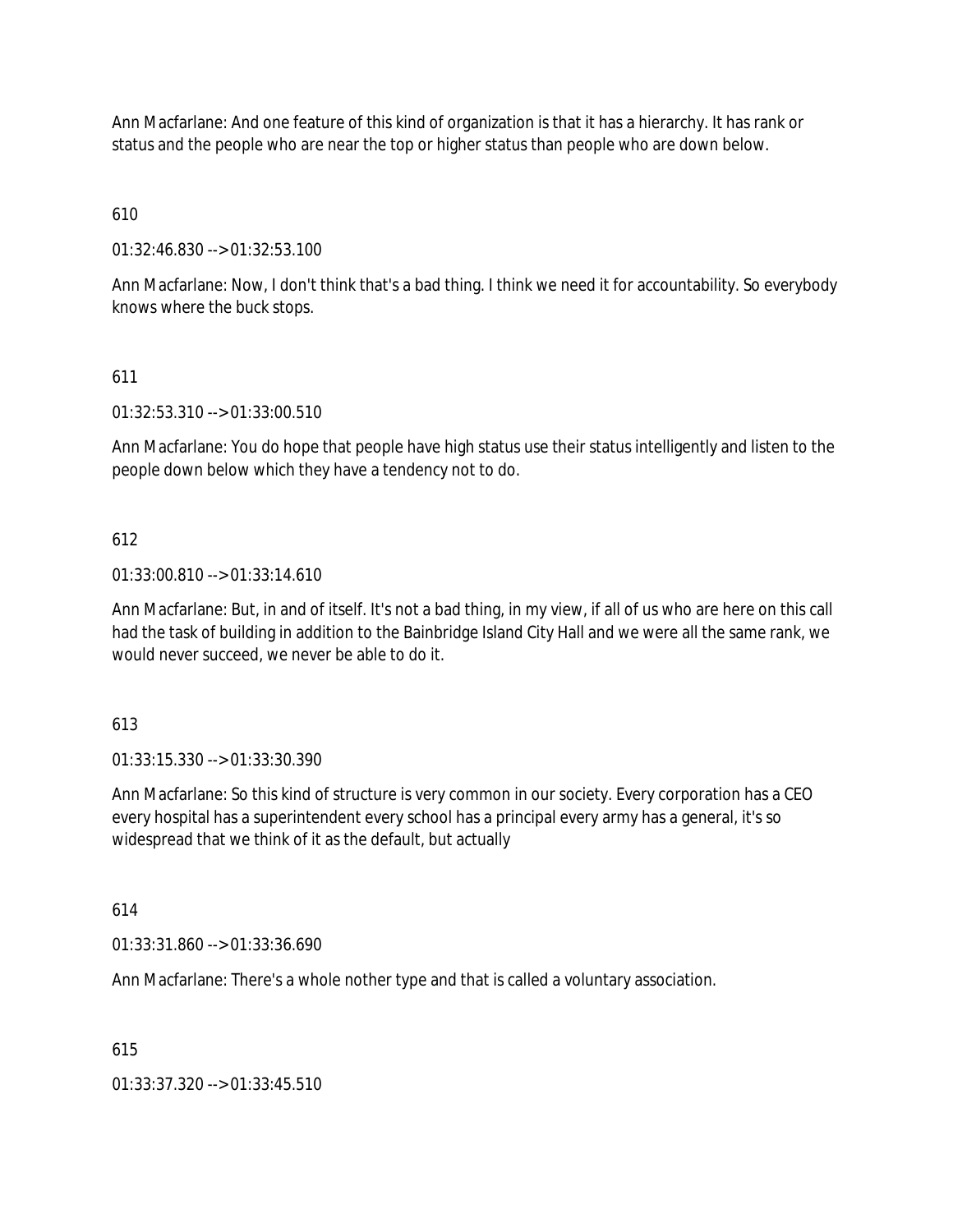Ann Macfarlane: In a voluntary association, a group of people come together to achieve a common purpose they set up some guidelines for themselves and they select a leader.

616

01:33:45.870 --> 01:33:57.600

Ann Macfarlane: But the leader isn't equal the leader is appear. It has the same status as everybody else. And so that poses special opportunities and special challenges and all of your

# 617

01:33:57.930 --> 01:34:14.790

Ann Macfarlane: City Council your planning commission your red cross here a rotary all of those organizations are voluntary associations. So here are some points that arise from that each member has an equal right to speak into try to persuade others to accept their view.

## 618

01:34:15.840 --> 01:34:26.700

Ann Macfarlane: during meetings, the chair controls the process. So the group can make the decisions and during meetings, the chair is the servant of the group and the group is the final authority.

### 619

01:34:27.270 --> 01:34:36.360

Ann Macfarlane: And that's the most important thing I'm going to say today. Again in red during meetings, the chair is the servant of the group and the group is the final authority.

620

01:34:37.920 --> 01:34:46.590

Ann Macfarlane: So we have this paper, the chair is not in charge of your meeting which I wrote as a paradoxical title to get people's attention and that's in your reference work.

### 621

01:34:47.100 --> 01:34:58.620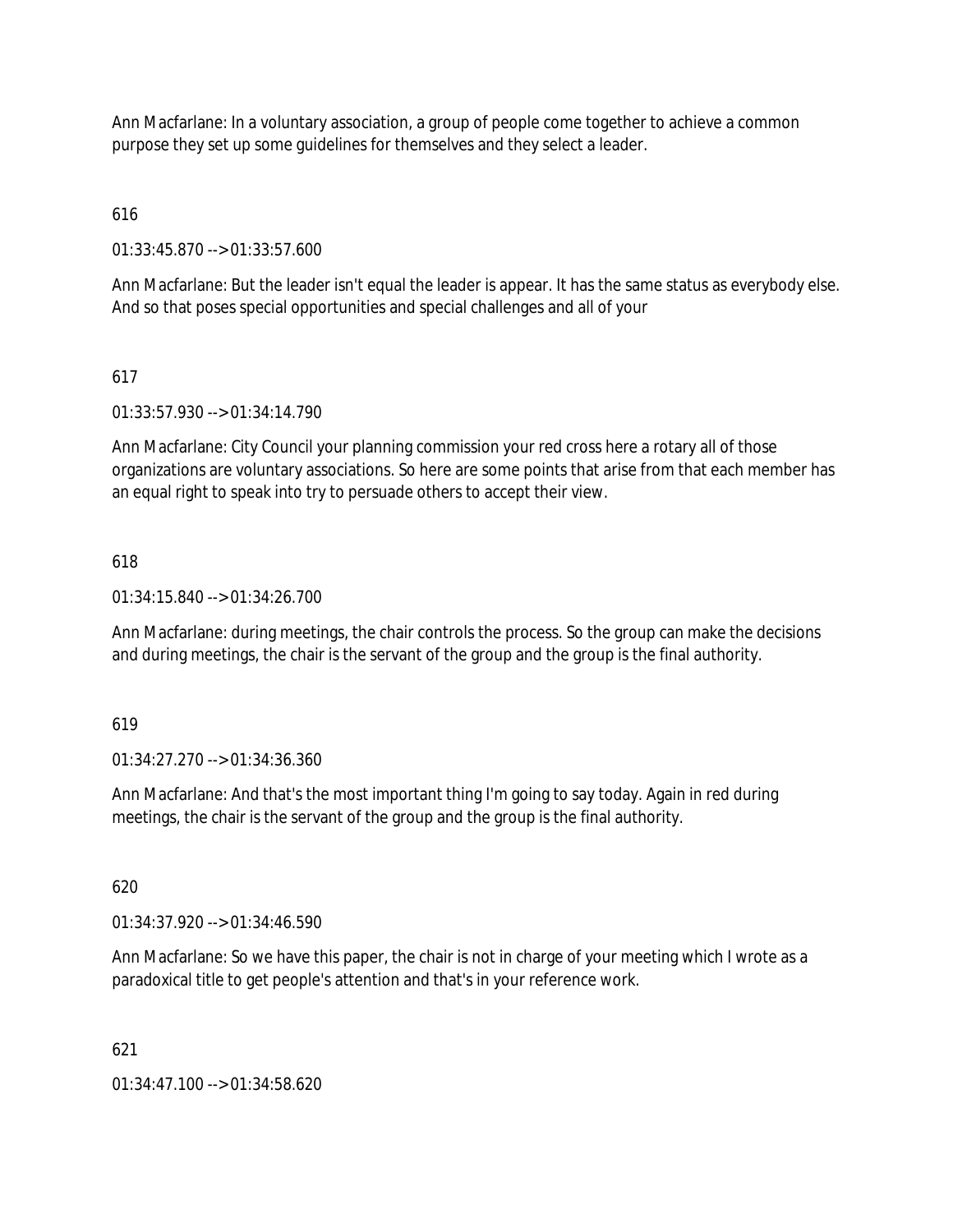Ann Macfarlane: And you have both types of structure, the Council forms of voluntary association and the city manager and staff form and accountability hierarchy. So it's important to distinguish between them.

# 622

01:34:59.670 --> 01:35:09.480

Ann Macfarlane: Now what is each person's individual authority when you as a Bainbridge Island City council member walk out on the street. What power do you have anybody want to show me.

## 623

01:35:12.240 --> 01:35:23.520

Ann Macfarlane: Yes, that's it. Zero. Zip Nada. Nothing whatsoever. Zilch. So this is expressed, I think in this wonderful quote from another authority, the standard quote

## 624

 $01:35:23.910 \rightarrow 01:35:42.660$ 

Ann Macfarlane: All members of the governing board share in a joint and collective authority which exists and can be exercised only when the group is in session. So I love that. And I think the joint and collective nature of your authority is really critical to understanding and succeeding as a council.

### 625

01:35:43.680 --> 01:35:50.820

Ann Macfarlane: What's your individual power. Again, I know that you know this when people get elected often they're surprised at how little power they have

### 626

 $01:35:51.300 \rightarrow 01:36:01.140$ 

Ann Macfarlane: An individual member may not have a staff member fire direct staff oversee employee work product or interfere administration, you're a policymaker not a mover and the shaker.

### 627

01:36:02.160 --> 01:36:13.710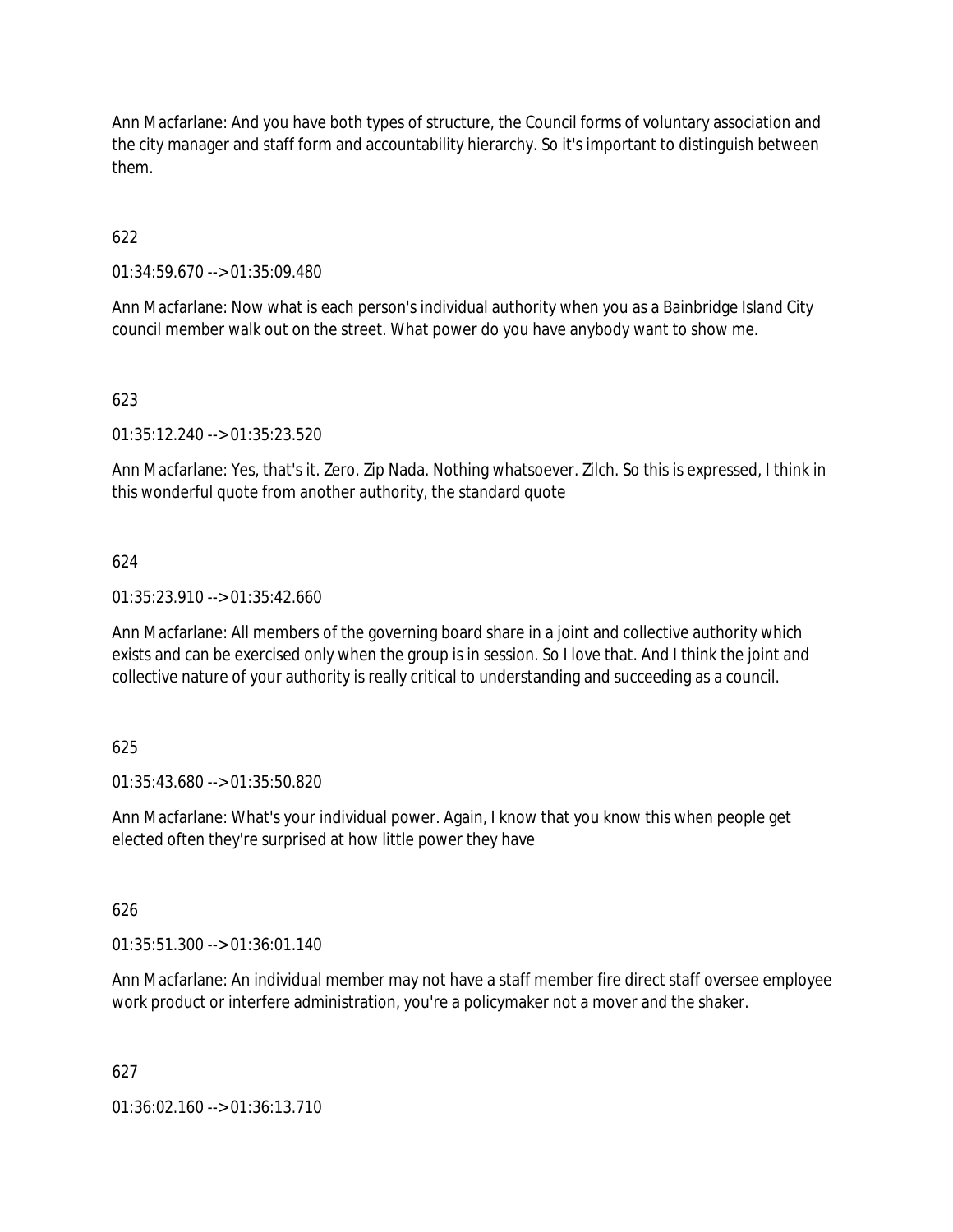Ann Macfarlane: So legislation is the prerogative of the Council, the city manager supports the Council, but does not decide administration is the prerogative of the city manager and the Council may not interfere

628

01:36:15.480 --> 01:36:19.110

Ann Macfarlane: Finally, I want to mention in this session that it's okay to disagree.

629

01:36:20.790 --> 01:36:25.200

Ann Macfarlane: It's okay to disagree. The fact that you have different opinions is a strength. It's a good thing.

### 630

01:36:25.890 --> 01:36:37.530

Ann Macfarlane: But we tend to identify with our own position and when we're defeated. Sometimes we take it personally. And that's a mistake because at the end of the day, the body must unite behind its decision.

### 631

01:36:38.100 --> 01:36:46.410

Ann Macfarlane: It's a basic democratic principle that the decision of the majority voting in a properly called meeting is the decision of the body as a whole.

632

01:36:46.860 --> 01:36:56.310

Ann Macfarlane: And the minority must make it their decision as well. It's a terrible system, but I stand with Winston Churchill when he said in his famous quote

### 633

01:36:56.670 --> 01:37:04.230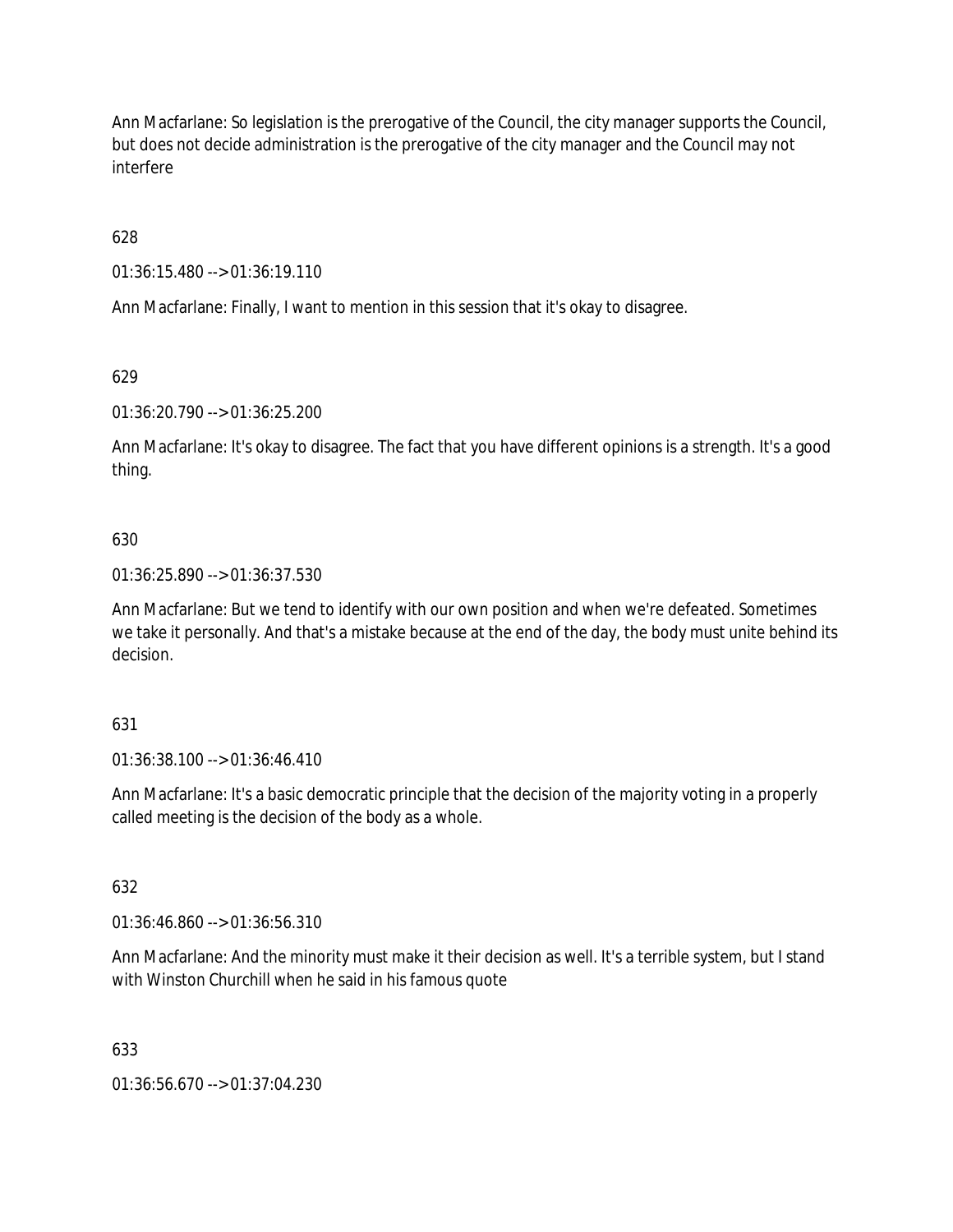Ann Macfarlane: Democracy is the worst system of government in all the world, with the exception of those others that have been tried, from time to time.

634

01:37:05.070 --> 01:37:11.490

Ann Macfarlane: So the bottom line is in a democracy, how we decide things is more important than what we decide

# 635

01:37:12.030 --> 01:37:18.570

Ann Macfarlane: courtesy and respect. No surprises no unilateral action no and runs are essential for the system to work.

## 636

01:37:19.200 --> 01:37:25.950

Ann Macfarlane: And when serving on a public body members have a duty to uphold the decision of that body, even if they disagree with it.

### 637

01:37:26.730 --> 01:37:31.890

Ann Macfarlane: They may express their disagreement in public, but may not attempt to undermine the decision.

### 638

01:37:32.610 --> 01:37:39.120

Ann Macfarlane: And of course they're free to try to persuade their colleagues during the meeting to change the decision within certain limits.

# 639

01:37:40.080 --> 01:37:50.340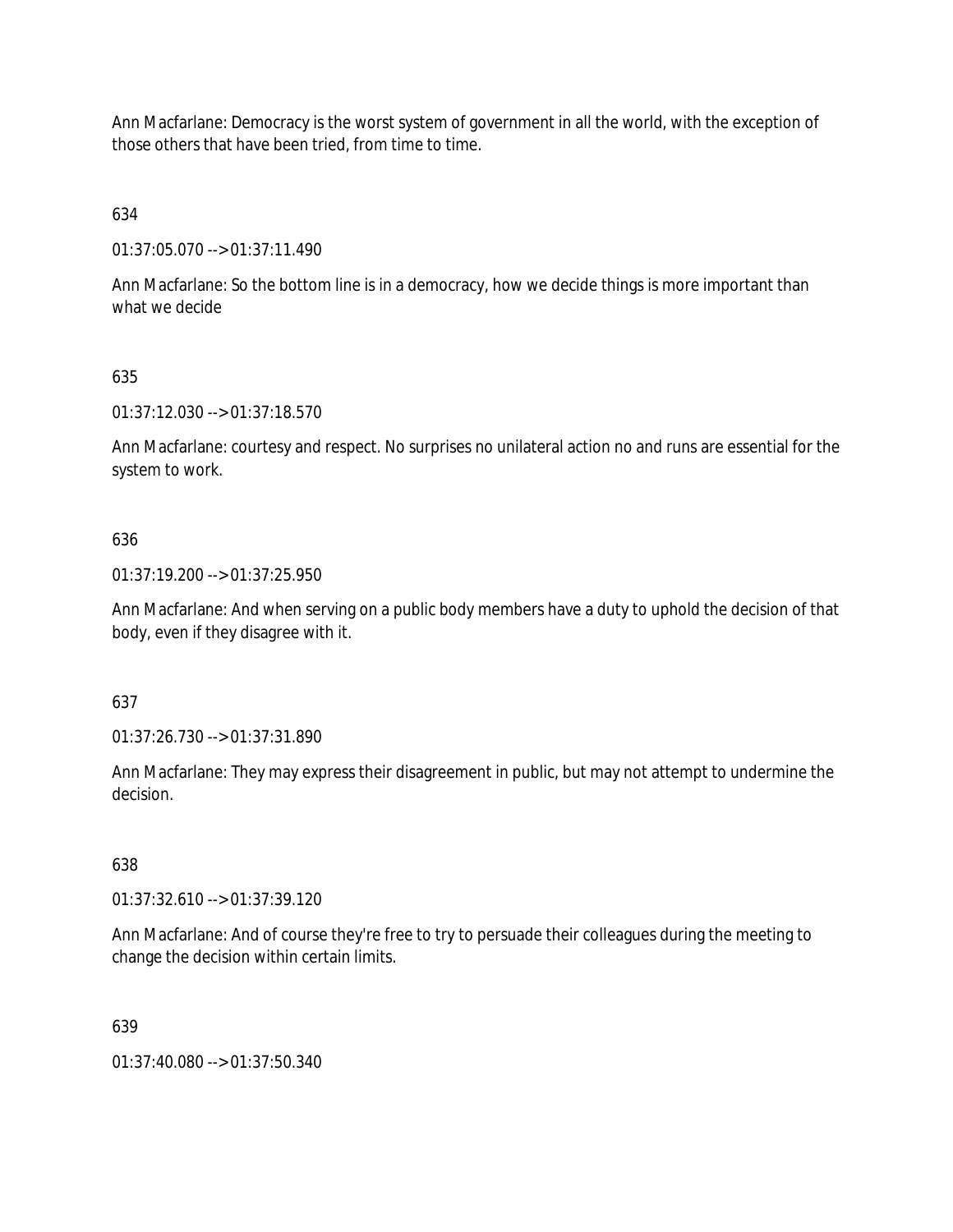Ann Macfarlane: So I love this quote from Cornell Clayton, the willingness to engage and honest debate and lose on issues you care deeply about reaffirms your commitment to common citizenship.

640

01:37:51.420 --> 01:37:57.330

Ann Macfarlane: And even more Alaskan at the ballot box is sacred, because the alternative is blood

641

01:37:58.470 --> 01:38:15.990

Ann Macfarlane: And you know, we see this all across the world, we see so many places where it is forcing blood that rule rather than democratic policies. My late husband and I serve two years in the Democratic Republic of the Congo and now our Christmas cards, come back. Postal Service suspended.

642

01:38:17.370 --> 01:38:23.850

Ann Macfarlane: They have no almost no civil life in the Congo schools, roads, hospitals, none of that.

643

01:38:24.330 --> 01:38:31.830

Ann Macfarlane: And I think that what we have and what you all are doing in your role as council members and staff in local government.

644

01:38:32.220 --> 01:38:41.670

Ann Macfarlane: Is actually a miracle. It's a wonderful thing, because you are in these positions, not because of money you paid or who you're related to or because you have a private army.

645

 $01:38:42.120 \rightarrow 01:38:49.350$ 

Ann Macfarlane: But because you care because of your commitment to your community and I honor you for it, it's a real privilege to work with you.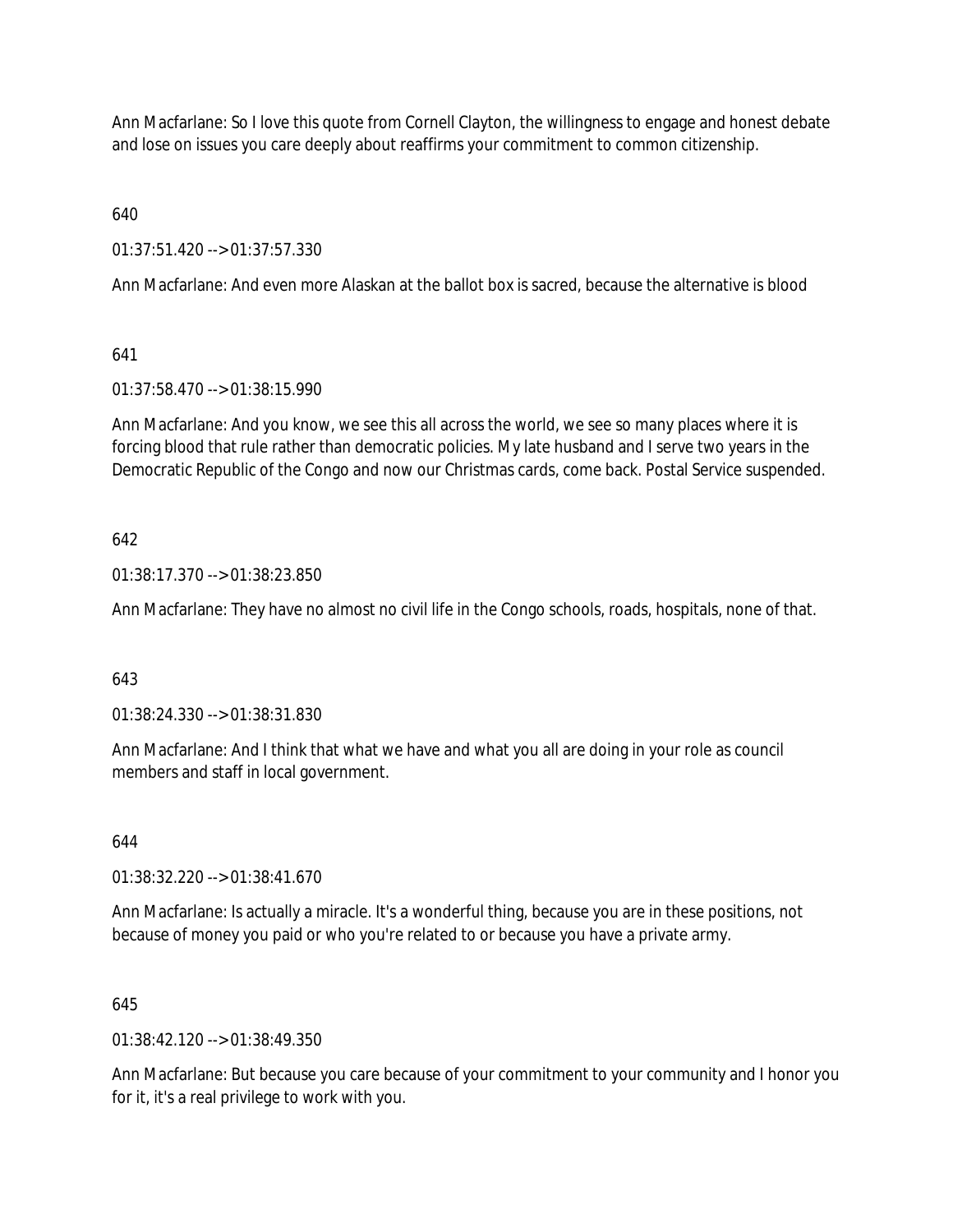01:38:49.680 --> 01:39:00.900

Ann Macfarlane: And my feeling is that the citizenry at large often fails to recognize how hard you work, how much you put in, and how deep your dedication is so thank you. Thank you for that service.

647

01:39:03.270 --> 01:39:10.980

Ann Macfarlane: So having made my public service announcement at a high moral plane, we now get to descend to inappropriate remarks, so

648

01:39:11.580 --> 01:39:17.250

Ann Macfarlane: It's a fundamental guideline or third or fourth rather that courtesy and respect are required.

649

01:39:17.880 --> 01:39:33.390

Ann Macfarlane: And it's a basic principle of parliamentary procedure that debate must be germane must be relevant to the topic at hand certain kinds of remarks are inappropriate because they're not relevant to the discussion in the courts have upheld the fact that councils can set these rules up

650

01:39:34.800 --> 01:39:44.130

Ann Macfarlane: So these are there five kinds of inappropriate remarks personal remarks about others, except for conflict of interest issues where you have your own rules.

651

01:39:44.580 --> 01:39:49.830

Ann Macfarlane: discourteous remarks insulting language and attacks inflammatory language.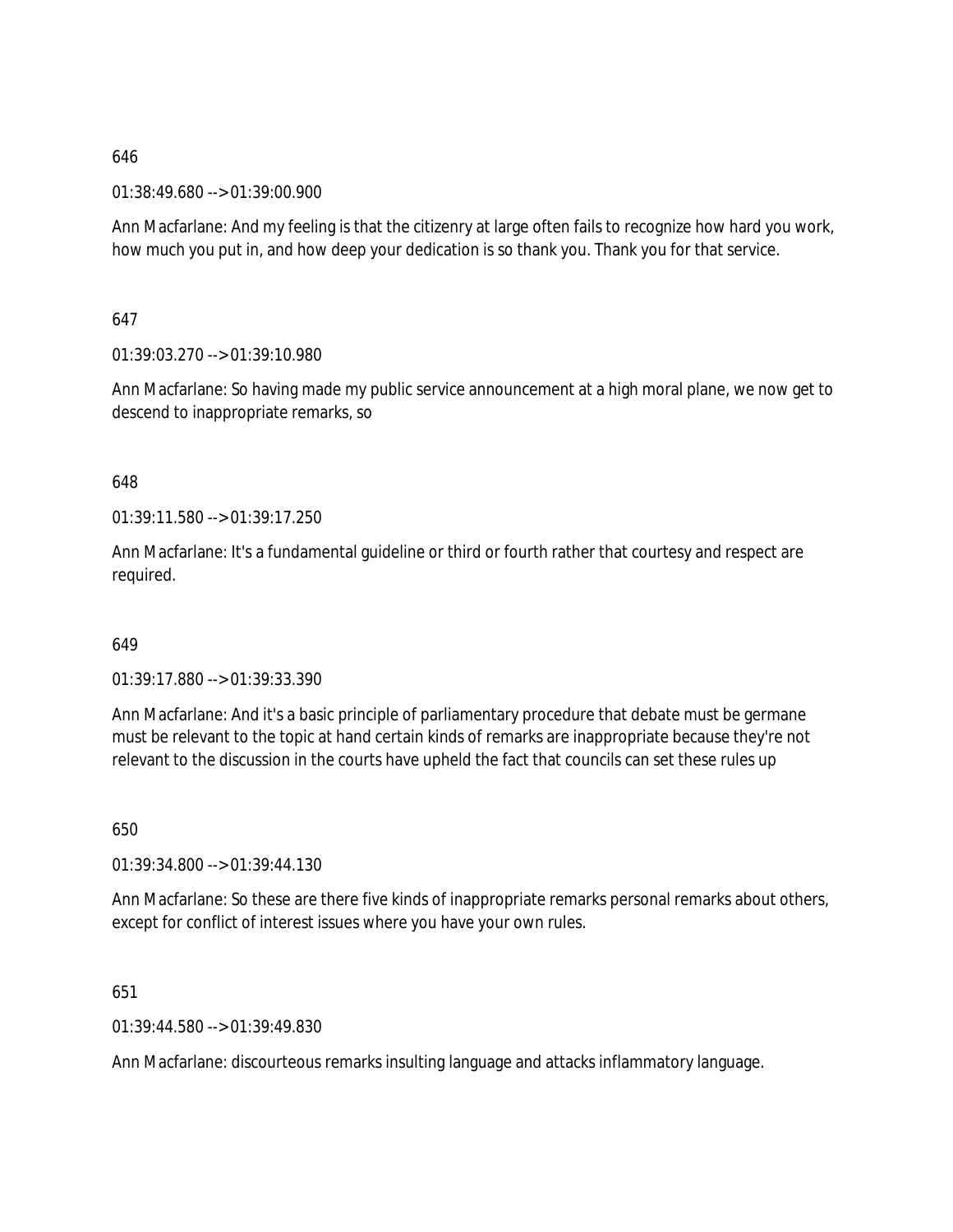$01:39:50.460 \rightarrow 01:39:59.610$ 

Ann Macfarlane: Criticizing past actions of the group, unless the setting is under discussion by the body as a whole or the members about to propose a change to the action.

653

01:40:00.030 --> 01:40:06.870

Ann Macfarlane: And remarks that are not your mean not relevant to the discussion that's kind of the umbrella that covers everything else.

654

01:40:07.560 --> 01:40:15.480

Ann Macfarlane: So we have this paper in appropriate remarks on local government councils, it's in your reference materials and you have a duty to be polite.

655

01:40:16.080 --> 01:40:31.320

Ann Macfarlane: During the meeting council members have a duty to be polite to their colleagues staff and everyone else. It's part of your fiduciary duty of obedience to the goals of the organization. So let's have an example, you're always saying that because you're a banker.

656

01:40:33.570 --> 01:40:36.810

Ann Macfarlane: So what kind of remark is that, anybody want to guess.

657

01:40:40.620 --> 01:40:43.080

Leslie Schneider: It's personalized, yes.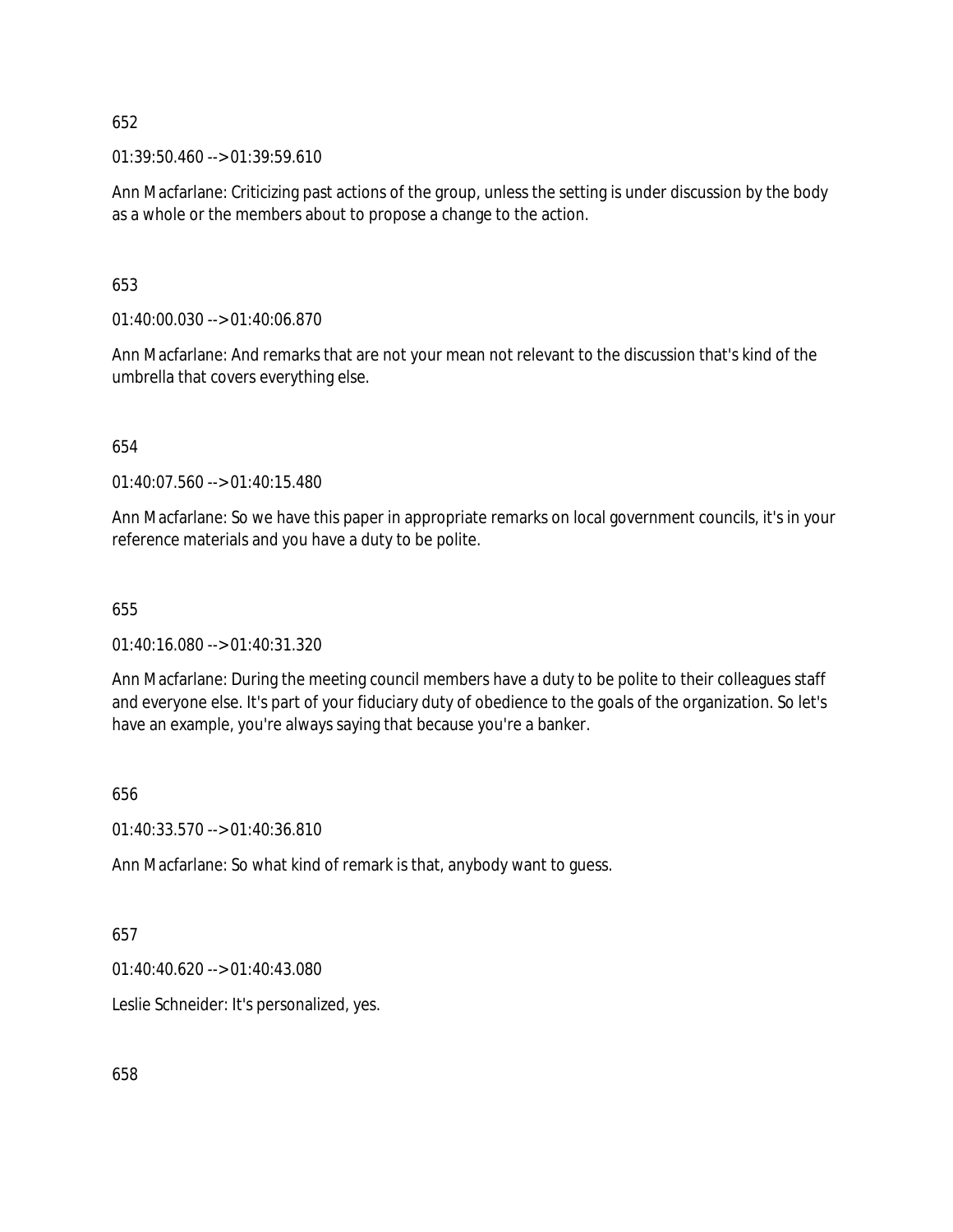01:40:43.140 --> 01:40:56.610

Ann Macfarlane: It's personal. It's so it's absolutely not allowed. Robert says the measure, not the member is the subject of debate and that's just absolutely critical for all of us in our meetings.

659

01:40:57.570 --> 01:41:02.310

Ann Macfarlane: So I want to mention a few things I sense that there was a little confusion about this point.

660

01:41:02.880 --> 01:41:09.390

Ann Macfarlane: Robert's Rules stipulates formality in speaking about other Members, saying that one should not name them.

661

01:41:10.020 --> 01:41:17.400

Ann Macfarlane: However, many councils in Washington state are more informal and they do use the names of others. And that's allowed

662

01:41:18.150 --> 01:41:30.360

Ann Macfarlane: In general council members must address issues and not personalities. However, it is sometimes necessary to speak about another member and we'll address this later when we talk about sanctioning

663

01:41:31.590 --> 01:41:41.460

Ann Macfarlane: So the focus of our meeting is words on paper. The point is the words on the paper. Focus on the motions and not on the people who make the motions.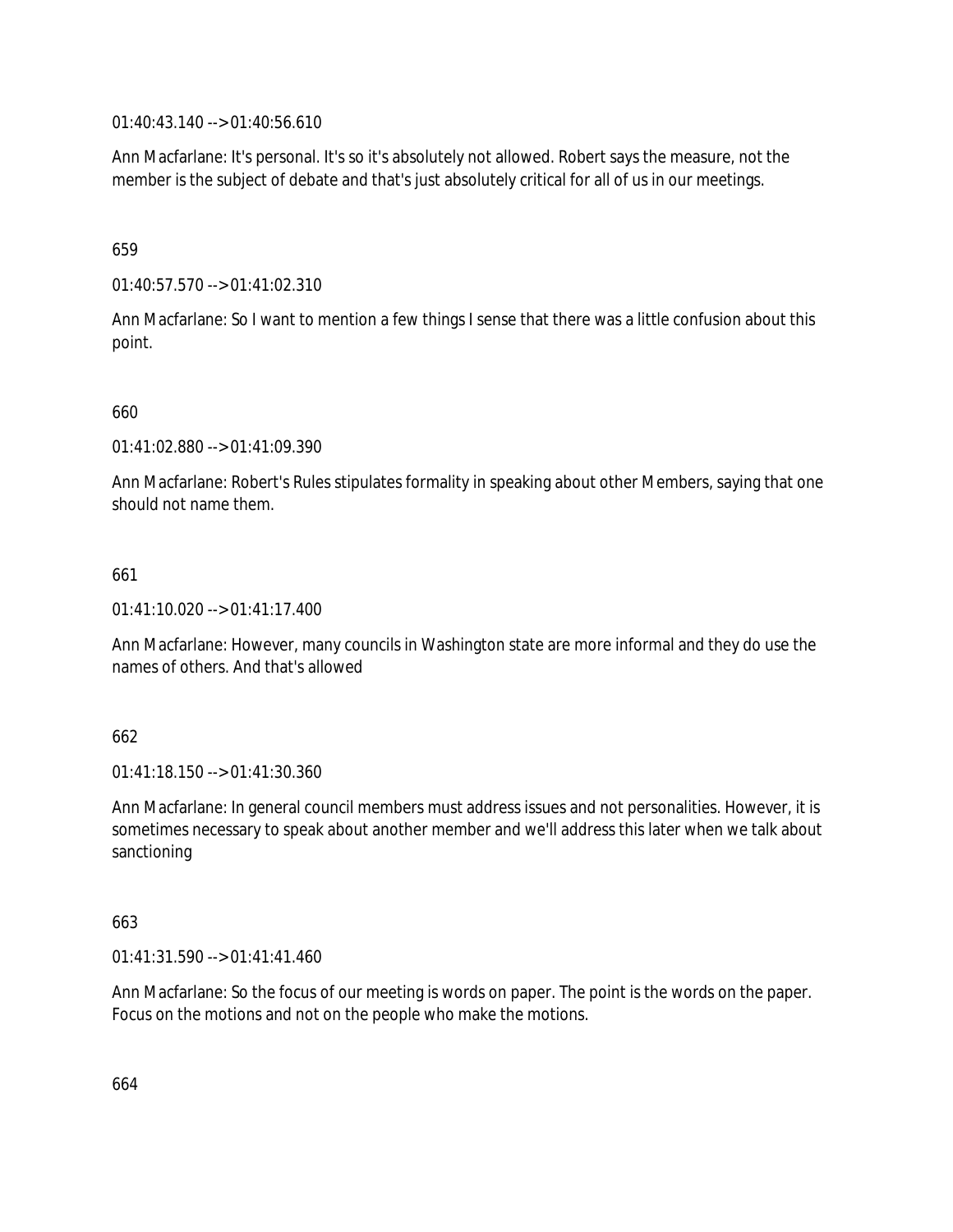01:41:41.790 --> 01:41:56.460

Ann Macfarlane: And we recommend that council members, take this approach outside the meeting. Also, we recommend that you focus on actions taken and do not criticize colleagues outside the meeting, this will really improve the stature and effectiveness of your counsel.

## 665

01:41:57.510 --> 01:42:06.090

Ann Macfarlane: So here's a language tip for Jermaine for the Chair members will kindly keep their remarks strictly to the topic under discussion.

## 666

01:42:06.810 --> 01:42:18.930

Ann Macfarlane: Members will kindly keep their remarks strictly to the topic under discussion. Notice that word kindly. It's kind of like the iron fist and the velvet glove. If you say, please. It sounds like you're pleading, but I like kindly

667

 $01:42:20.850 \rightarrow 01:42:28.140$ 

Ann Macfarlane: Now if any question arises whether a remark is appropriate or not or a comment is germane, the chair rules, subject to appeal.

### 668

01:42:28.410 --> 01:42:37.560

Ann Macfarlane: And the chairman also turn immediately to the group to ask them members to decide. I hope that this point that I'm making is really clear ultimately it's the groups call

669

01:42:38.070 --> 01:42:50.940

Ann Macfarlane: And we have this paper, how to be objective about subjective comments that goes into detail on this. This was a blog post and I've included it in your reference material, so no sarcasm. No, frowning know I rolling know. Sighing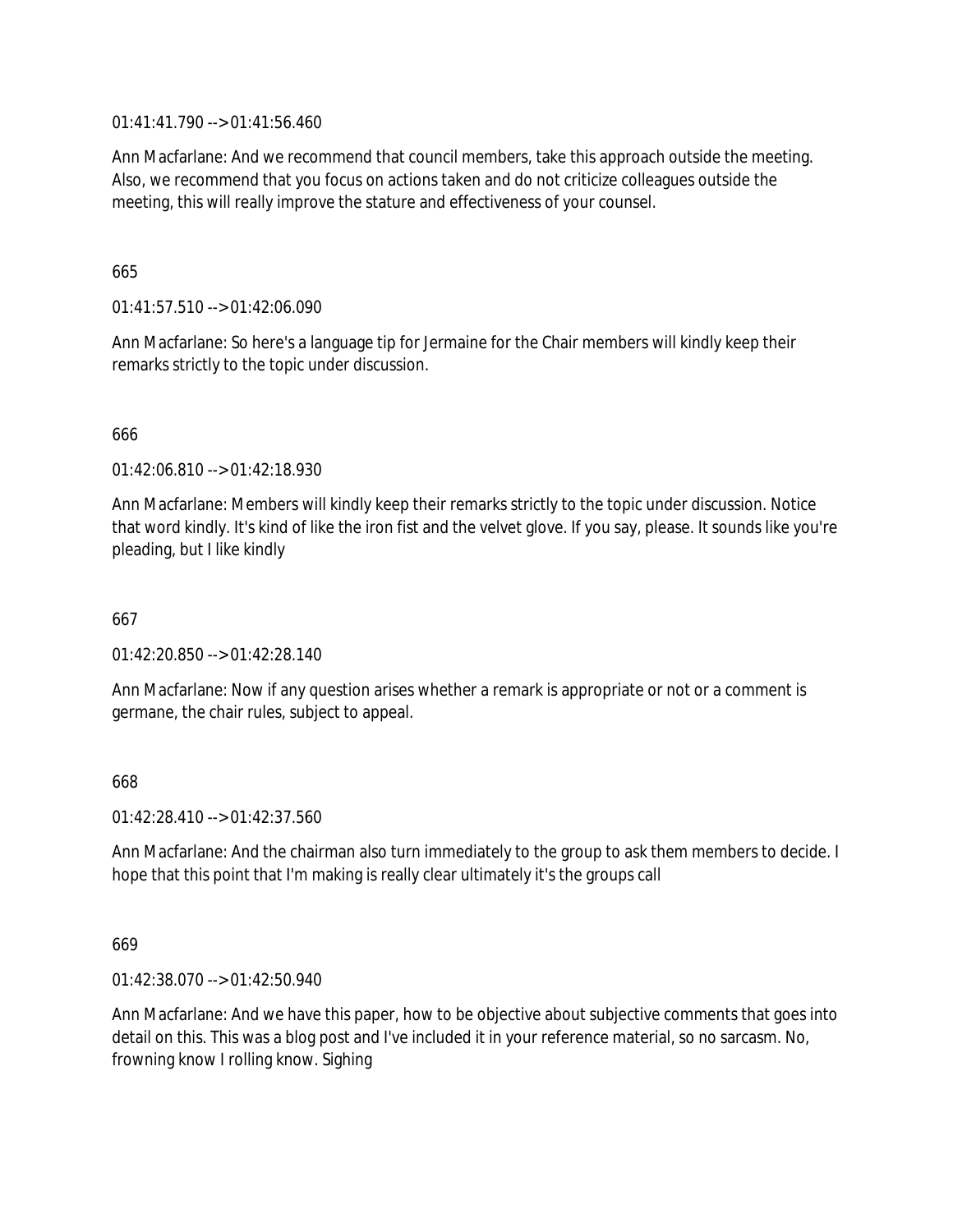01:42:52.440 --> 01:43:02.160

Ann Macfarlane: Now, sometimes there's what we call the deer in the headlights problem. You know, you hear something and you know that it's wrong, but it's hard to identify it to label it and to take action.

671

01:43:02.670 --> 01:43:08.370

Ann Macfarlane: So we have a tool which is available for sale, called the what. Wait, wait, what should I say cheat sheet.

672

01:43:08.970 --> 01:43:18.000

Ann Macfarlane: And this includes all 30 different circumstances of what you can say when and three different settings. One is if you're the chair. What you should say

673

01:43:18.630 --> 01:43:25.350

Ann Macfarlane: The next is, if you're a member speaking about another member what you could say, and the next is, if you're a member speaking about the chair.

# 674

01:43:25.860 --> 01:43:35.040

Ann Macfarlane: So this has also on the other side that motions chart. It's laminated and I have had a couple of Mayors. Tell me, they say, let me see if I can show you.

# 675

01:43:39.210 --> 01:43:48.720

Ann Macfarlane: And when that orange teacher comes out in our meetings. I know I better straighten up and fly right you know all the council members have it. And if they pull it out the mayor knows the ropes. Wait a minute.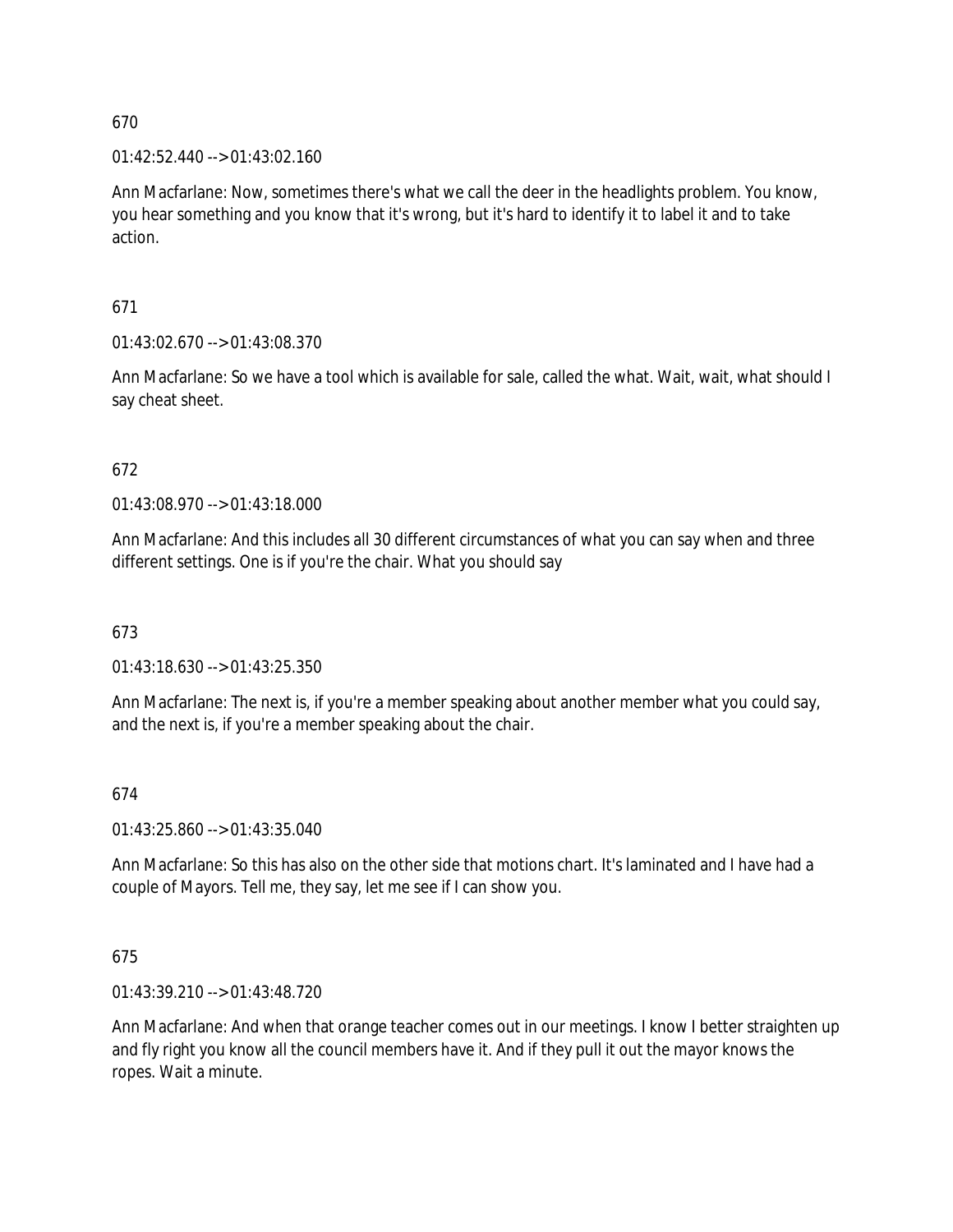01:43:49.200 --> 01:43:53.520

Ann Macfarlane: I'm outta line here. So that's something that we can offer you as a resource.

677

01:43:54.180 --> 01:44:04.290

Ann Macfarlane: Now obviously very important. We're speaking here about discussion within council and committee meetings, these prohibitions do not apply to the public when they are giving public comment.

678

01:44:04.920 --> 01:44:12.540

Ann Macfarlane: And attendees do not have the right to disrupt the meeting, but in general the courts have found that mere words do not constitute disruption.

679

01:44:13.260 --> 01:44:24.990

Ann Macfarlane: If a free speech issue comes to court. Often the local government loses the case so be prepared with an action plan in case of difficulties, you want to be have something in hand, if things get difficult in your city.

680

01:44:26.250 --> 01:44:31.920

Ann Macfarlane: And we have this paper this free paper guidelines for public comment and local government. It's available on the website.

681

01:44:32.250 --> 01:44:43.950

Ann Macfarlane: Now it's my ideas. It's not Robert. Robert doesn't say anything about public comment. Robert has general observations about guests and meetings. But Robert was not written for municipalities, so it's what we've distilled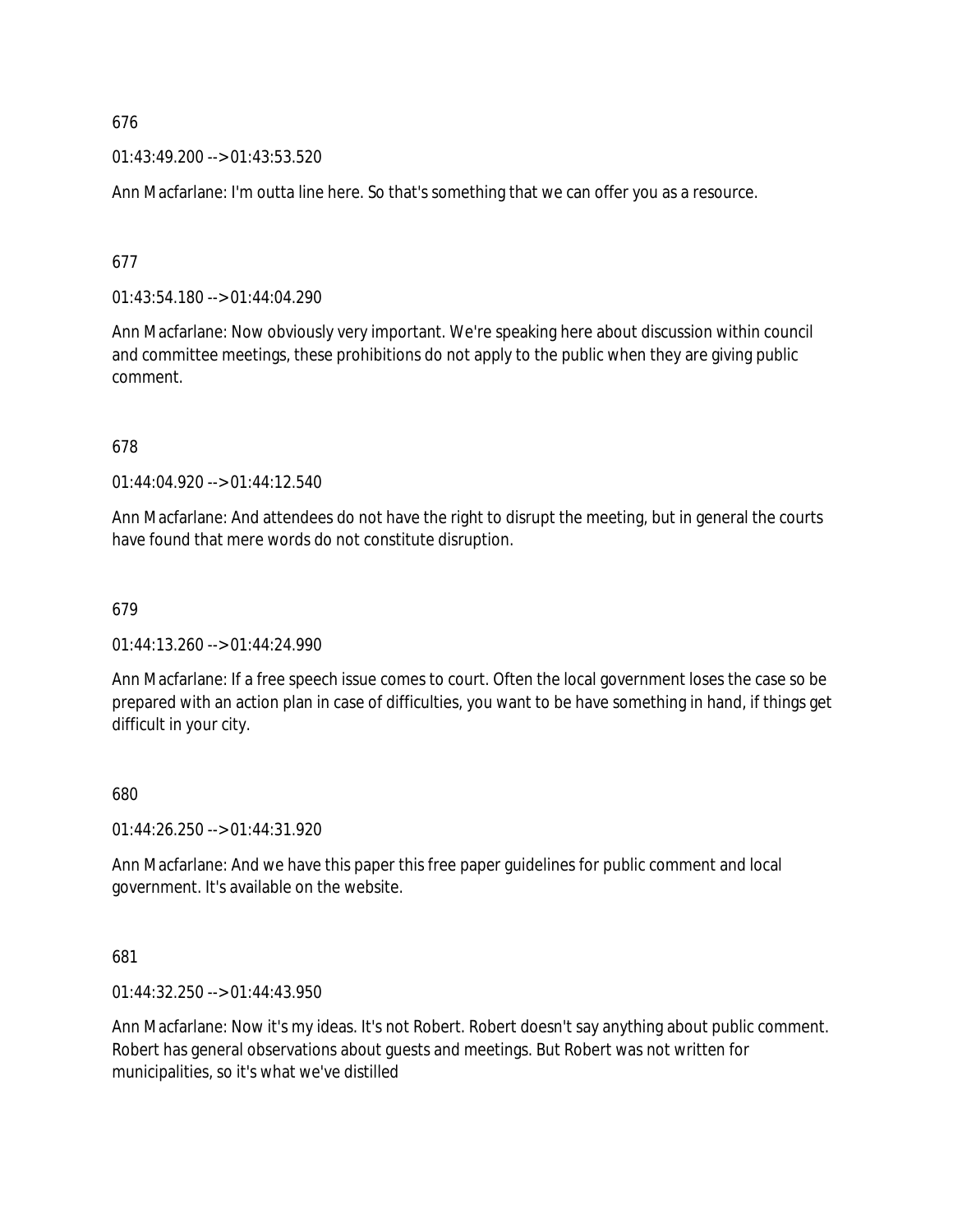$01:44:45.660 \rightarrow 01:44:56.790$ 

Ann Macfarlane: Alright, so let's now look at an efficient meeting Robert has this wonderful phrase, it is the duty of the chair to expedite business in every way compatible with the rights of Members rusholme

683

01:44:59.490 --> 01:45:08.160

Rasham Nassar: Yeah, I have a question. Just going back to the previous topic I'd say that in in recent months, that's what this Council has

684

01:45:09.720 --> 01:45:18.960

Rasham Nassar: Struggled with most commonly, which also relates to disciplinary procedures for council members.

685

01:45:20.040 --> 01:45:27.810

Rasham Nassar: This idea of personal attacks. What are they, what is an ad hominem attack when is it appropriate to comment on

686

01:45:28.380 --> 01:45:37.200

Rasham Nassar: A council members conduct or speech. Is it ever appropriate to do that during a council meeting. I think those are all questions that

687

01:45:37.920 --> 01:45:47.880

Rasham Nassar: This Council is grappling with. And I just wonder if I don't know if if you want to make it through your slides and then we can come back to this topic if other council members are interested

688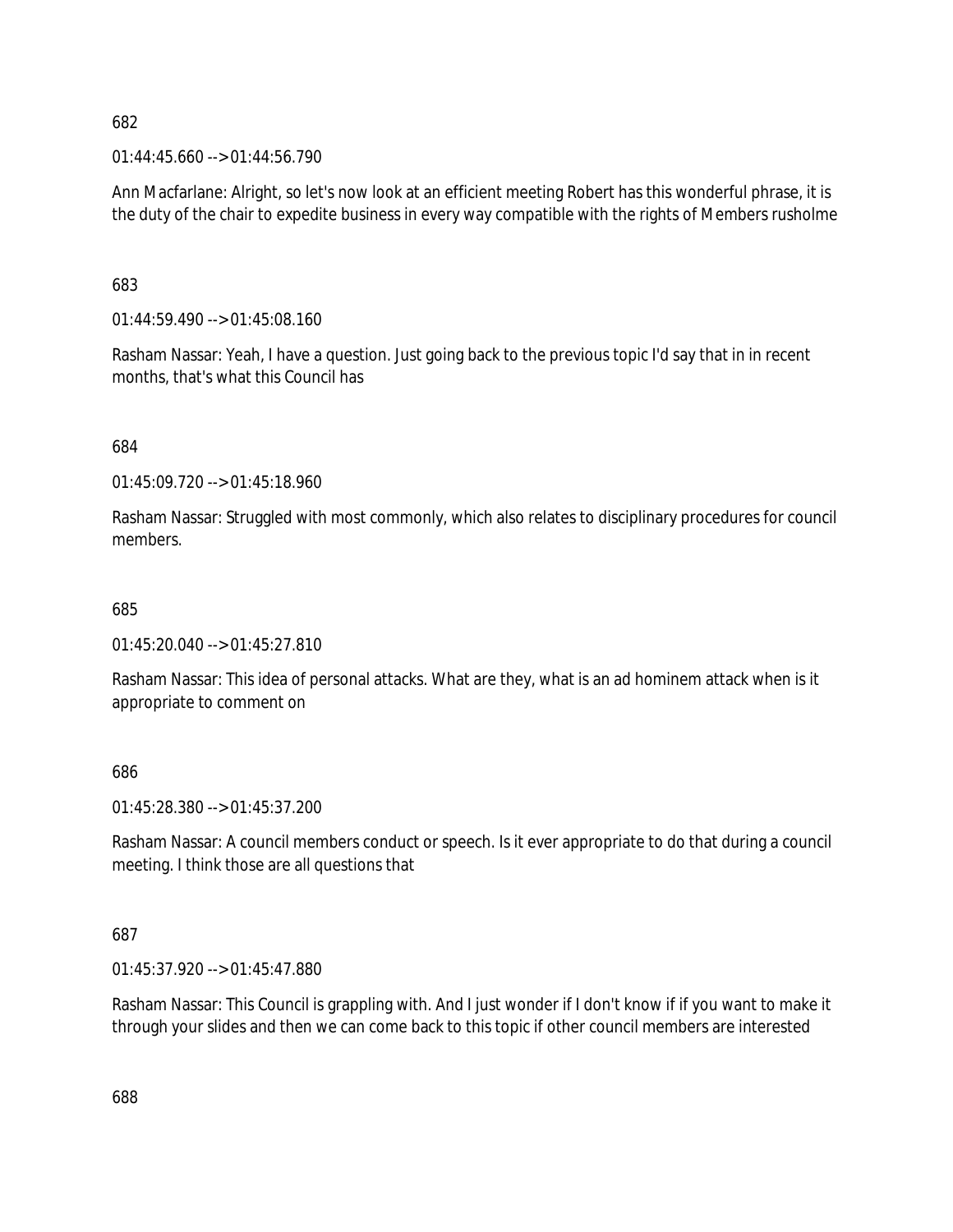01:45:48.420 --> 01:46:02.490

Rasham Nassar: And kind of digging a little bit more deeply into this topic. I know that, personally, I would benefit from. And I think the public would benefit from having that conversation more robustly and hearing council member comments on that topic as well.

689

01:46:03.510 --> 01:46:04.590

Ann Macfarlane: Sure. We're going to cover it.

690

01:46:04.950 --> 01:46:06.720

Rasham Nassar: Okay. Great. Thanks. Yes.

#### 691

01:46:09.840 --> 01:46:17.160

Ann Macfarlane: One of the issues with a presentation like this is there's so much and it's all intertwined, you know, but I try to chunk it out into different sessions.

#### 692

01:46:17.760 --> 01:46:25.950

Ann Macfarlane: So let's talk about an efficient meeting here is this wonderful phrase the duty of the chair to expedite business in every way compatible with the rights of Members.

693

01:46:26.790 --> 01:46:32.670

Ann Macfarlane: So first off, and I'm sure you all do this but council members must read the packet in advance.

#### 694

01:46:33.120 --> 01:46:43.080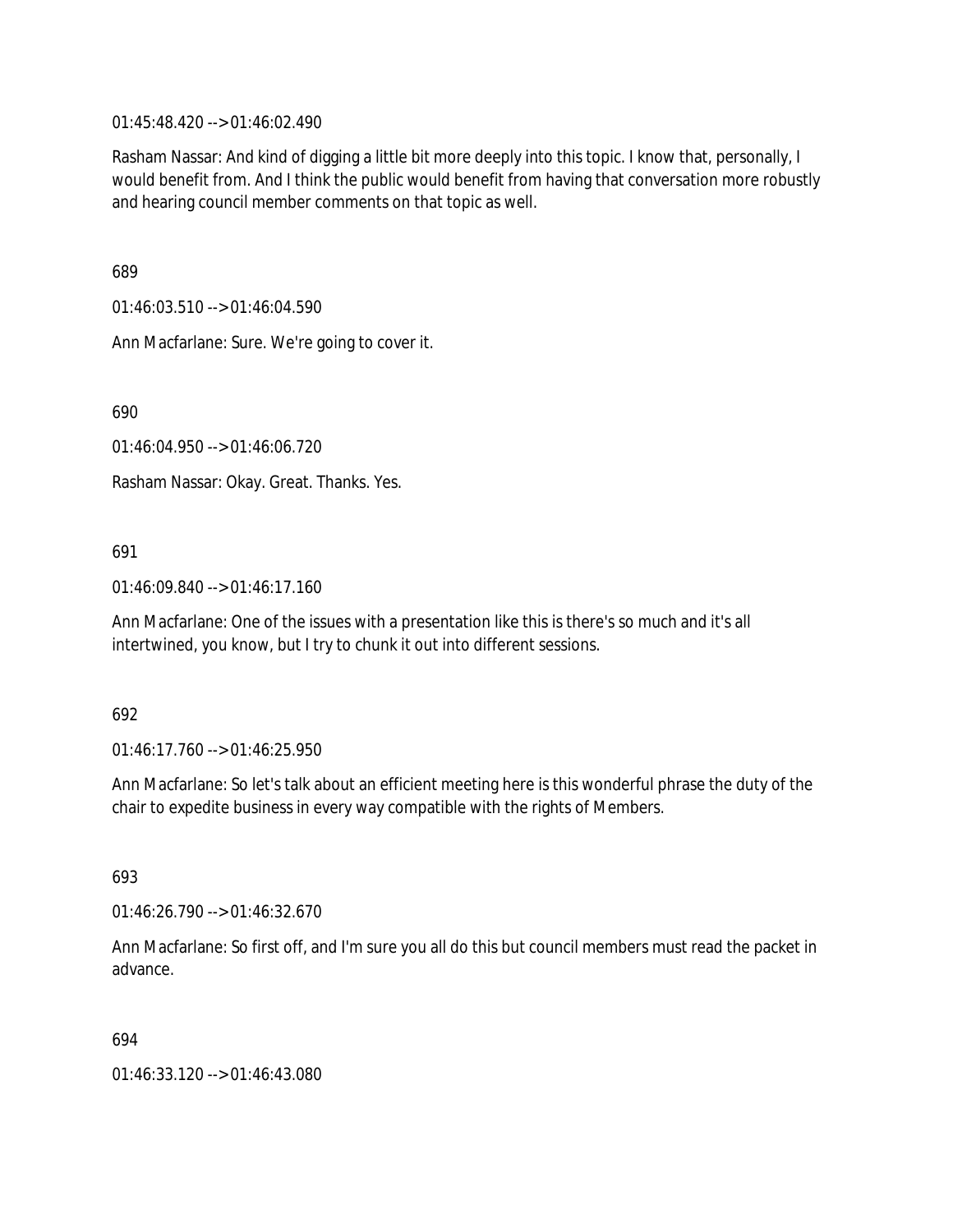Ann Macfarlane: And if there should be a later planning commission or a citizen, committee members who are watching this, I want to urge you, please read it in advance. You have to do that. It's part of your duty of care.

695

01:46:43.560 --> 01:46:49.770

Ann Macfarlane: In many ways, you're a bureaucrat, and you can't do your duty. If you don't familiarize yourself with the contents.

#### 696

01:46:50.220 --> 01:46:57.300

Ann Macfarlane: If you have questions, send them to the staff in advance in some cities. It's like the council members are playing the game of. Gotcha.

#### 697

01:46:57.750 --> 01:47:02.340

Ann Macfarlane: They want to ask questions in public. That could have been addressed and researched ahead of time.

#### 698

01:47:02.670 --> 01:47:11.580

Ann Macfarlane: To show how smart they are or two if they're hostile to the staff to attack them in some way and that's a big mistake that doesn't serve anybody, don't do that.

#### 699

01:47:12.300 --> 01:47:17.850

Ann Macfarlane: If you have amendments, you can send them to the clerk in advance, not to your colleagues, just send them to the clerk.

#### 700

01:47:18.300 --> 01:47:26.820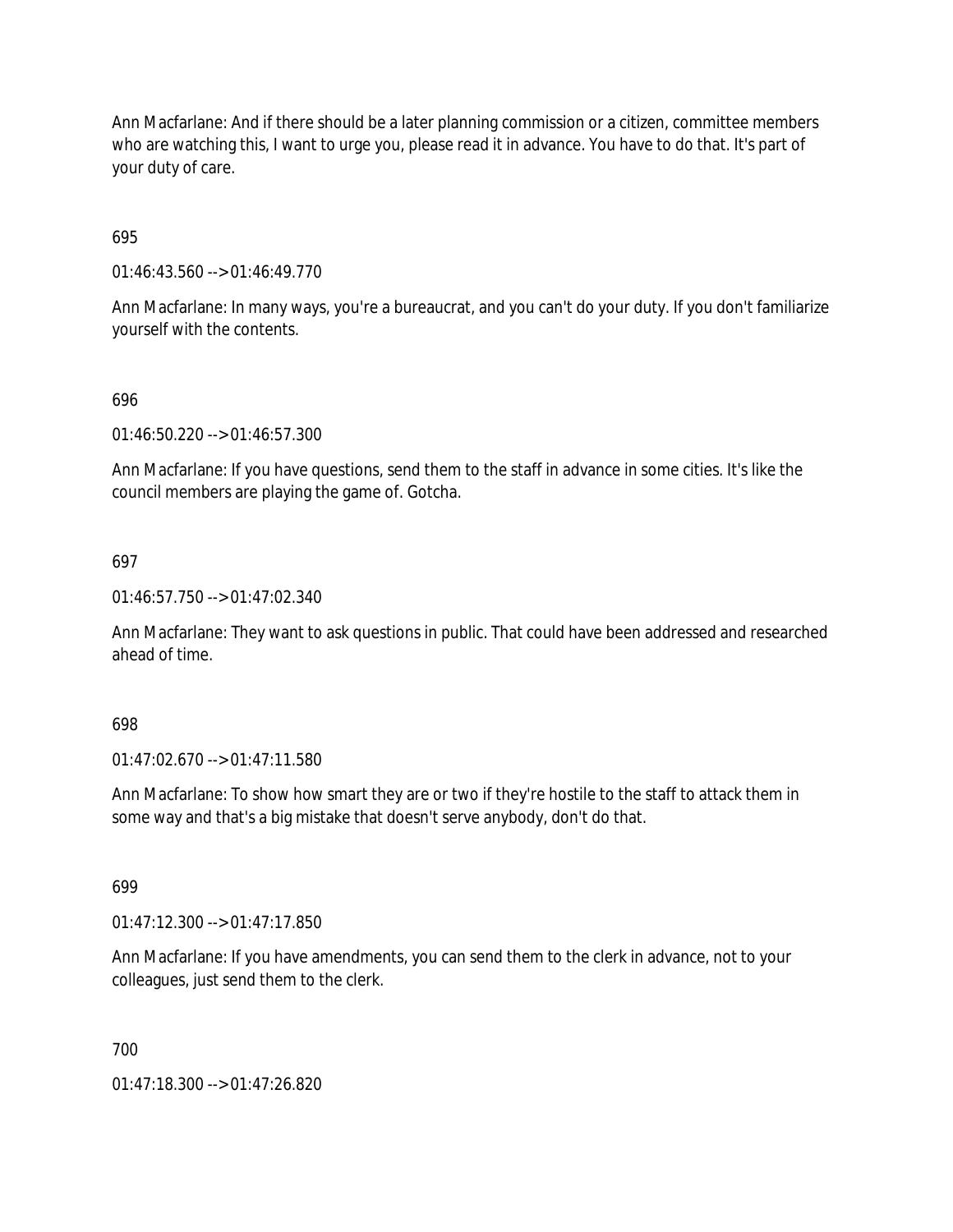Ann Macfarlane: And during the meeting amendments can be displayed on the screen so everyone knows what is being considered, anything that makes things go smoother is desirable.

# 701

01:47:27.330 --> 01:47:40.470

Ann Macfarlane: And we have this paper successful staff interaction in local government meetings. That's my hometown of shoreline right there. And if you have any. It's in your packet. Your, your reference packet. So if you have any suggestions, please let me know.

# 702

01:47:41.760 --> 01:47:49.500

Ann Macfarlane: No council and board members should not criticize staff in public. They should not criticize staff in public and they must be courteous to them.

# 703

01:47:49.890 --> 01:48:01.020

Ann Macfarlane: Speak to the city manager privately about any concerns that you may have. Why staff and elected officials are in an unequal and hierarchical relationship.

#### 704

01:48:01.620 --> 01:48:10.110

Ann Macfarlane: Attacking the staff when they can't answer back is bullying. It violates the boundary between the duties of the Council and the duties of the administration.

# 705

01:48:10.590 --> 01:48:17.790

Ann Macfarlane: It can create a hostile work environment and serious HR problems. So this is something that we hope you all take for granted.

#### 706

01:48:18.600 --> 01:48:25.440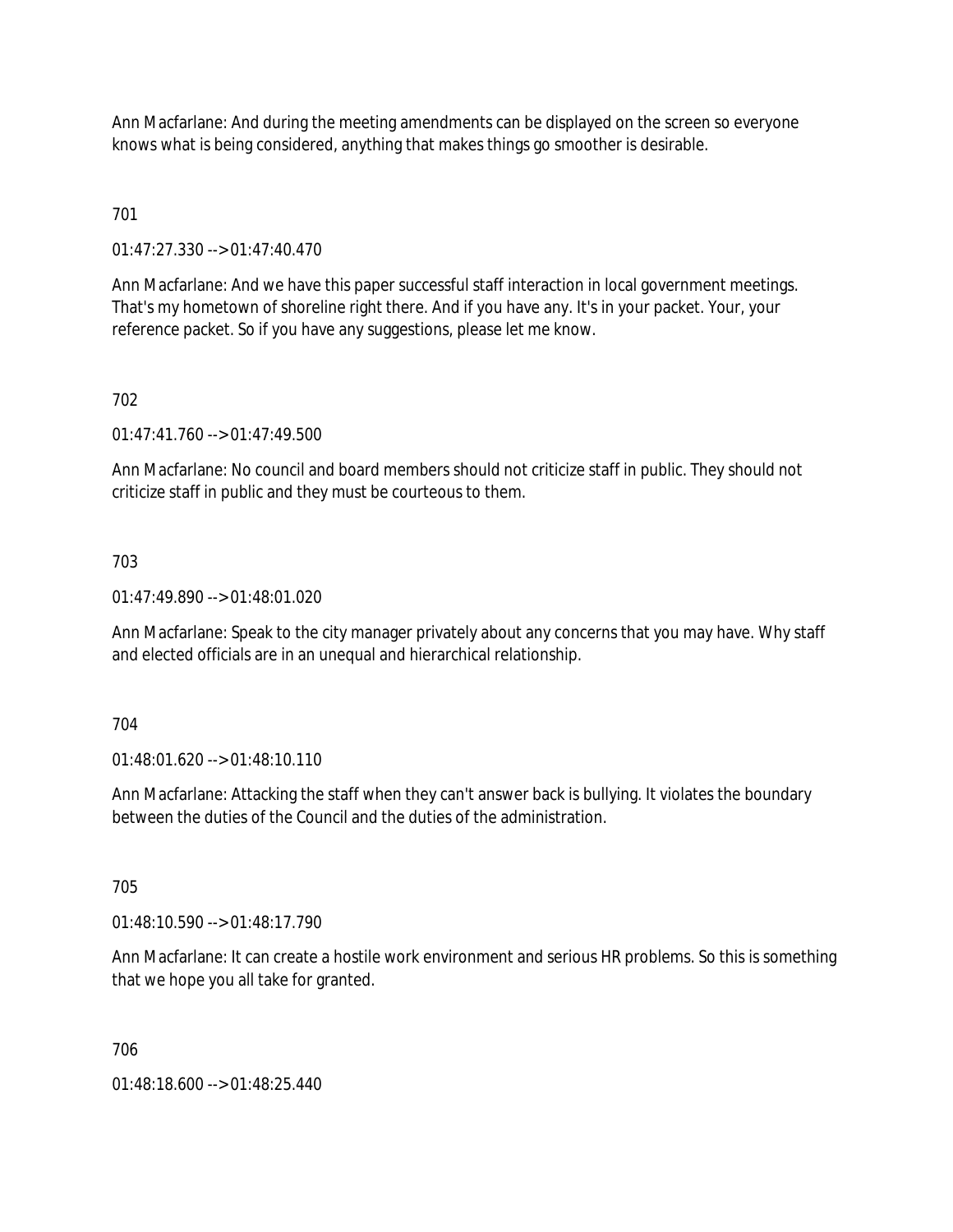Ann Macfarlane: And we have this paper, when should the clerk. Speak up. Again, that's my home city there might our clerk swearing in one of our council members.

707

01:48:25.770 --> 01:48:34.680

Ann Macfarlane: So if you're curious and want to know more about what the clerk's role is you can read this one. I'm not sure whether I put it in your reference or not, but it's on our website.

# 708

01:48:36.090 --> 01:48:38.430

Ann Macfarlane: So the agenda should have. Yes, Michael.

709

01:48:39.720 --> 01:48:43.710

Michael Pollock: So I have a question about the clerk.

710

01:48:45.420 --> 01:48:55.230

Michael Pollock: And it relates to the council member wants to bring something forward and put it on the record of the meeting. So let's say you want to bring introduce a

#### 711

01:48:56.130 --> 01:49:15.660

Michael Pollock: Emotion or ordinance, let's say, and I want this on the agenda because you want the public to be able to see it and be able to refer to that material. And what's the proper venue for that. I mean, just to send it to the city clerk in advance and say, I would like this to be

712

 $01.49.18.000 -> 01.49.34.950$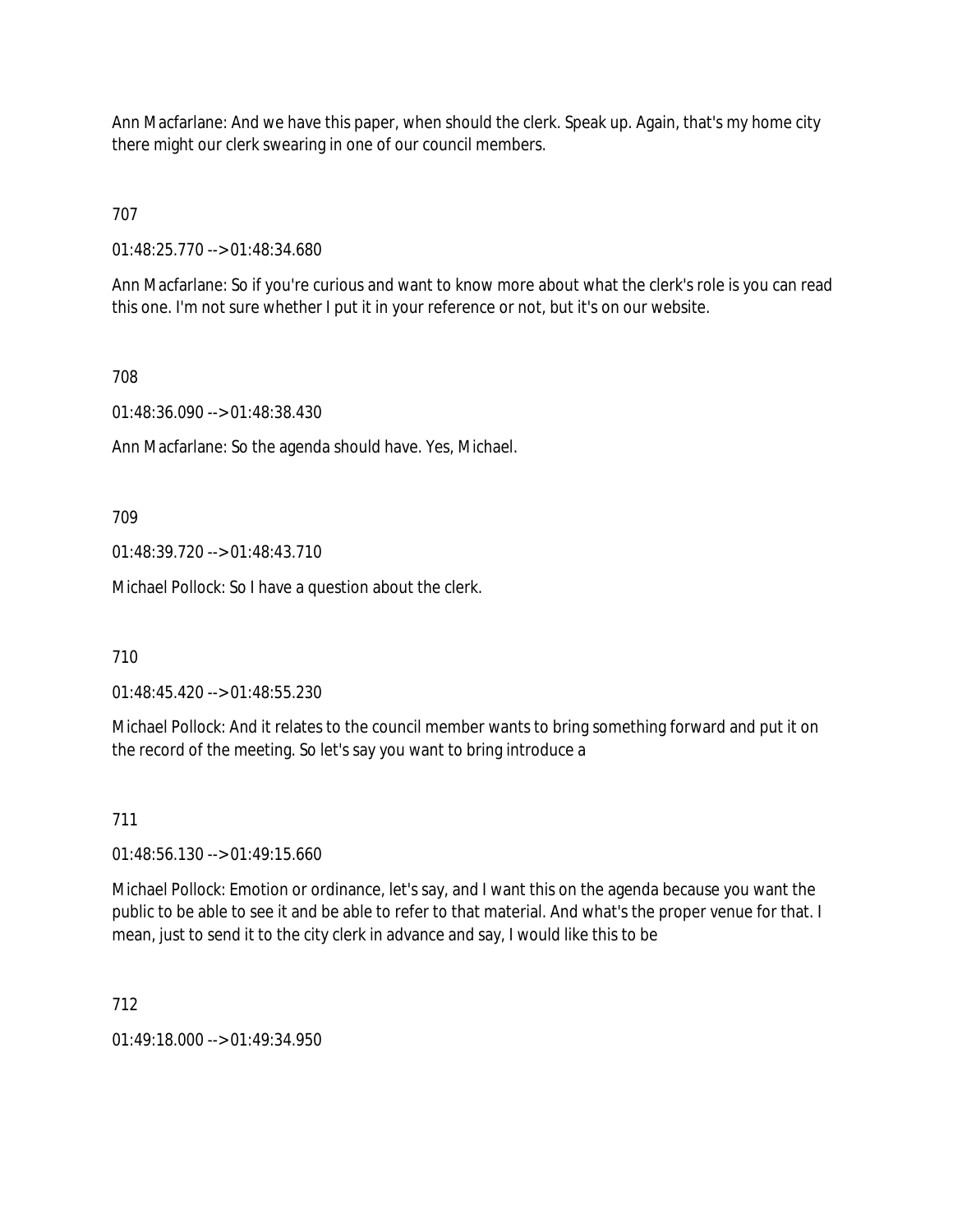Michael Pollock: included as part of the materials available to the public or or does it I think right now what happens is it just goes in as in the minutes that are available at the next meeting, but I don't know if this is a parliamentary procedure or not have to do you understand what I'm asking.

713

01:49:35.640 --> 01:49:45.120

Ann Macfarlane: So it sounds like it's an administrative question you should have no doubt procedures for how items, get on the agenda and how council members should request that

714

01:49:46.260 --> 01:49:49.500

Michael Pollock: Yeah, I guess I'm referring to supplemental information.

# 715

01:49:53.670 --> 01:49:56.400

Michael Pollock: You answer the question now. It's an administrative question, not a

716

01:49:56.670 --> 01:49:58.440

Ann Macfarlane: Not a parliamentary one. Okay.

717

01:49:58.890 --> 01:50:00.030

Michael Pollock: Sounds good. Okay, thank you.

#### 718

01:50:01.710 --> 01:50:12.780

Ann Macfarlane: So we recommend that your agenda have proposed times for each item to help keep everyone on track, but at all times approximate or estimated to keep flexibility.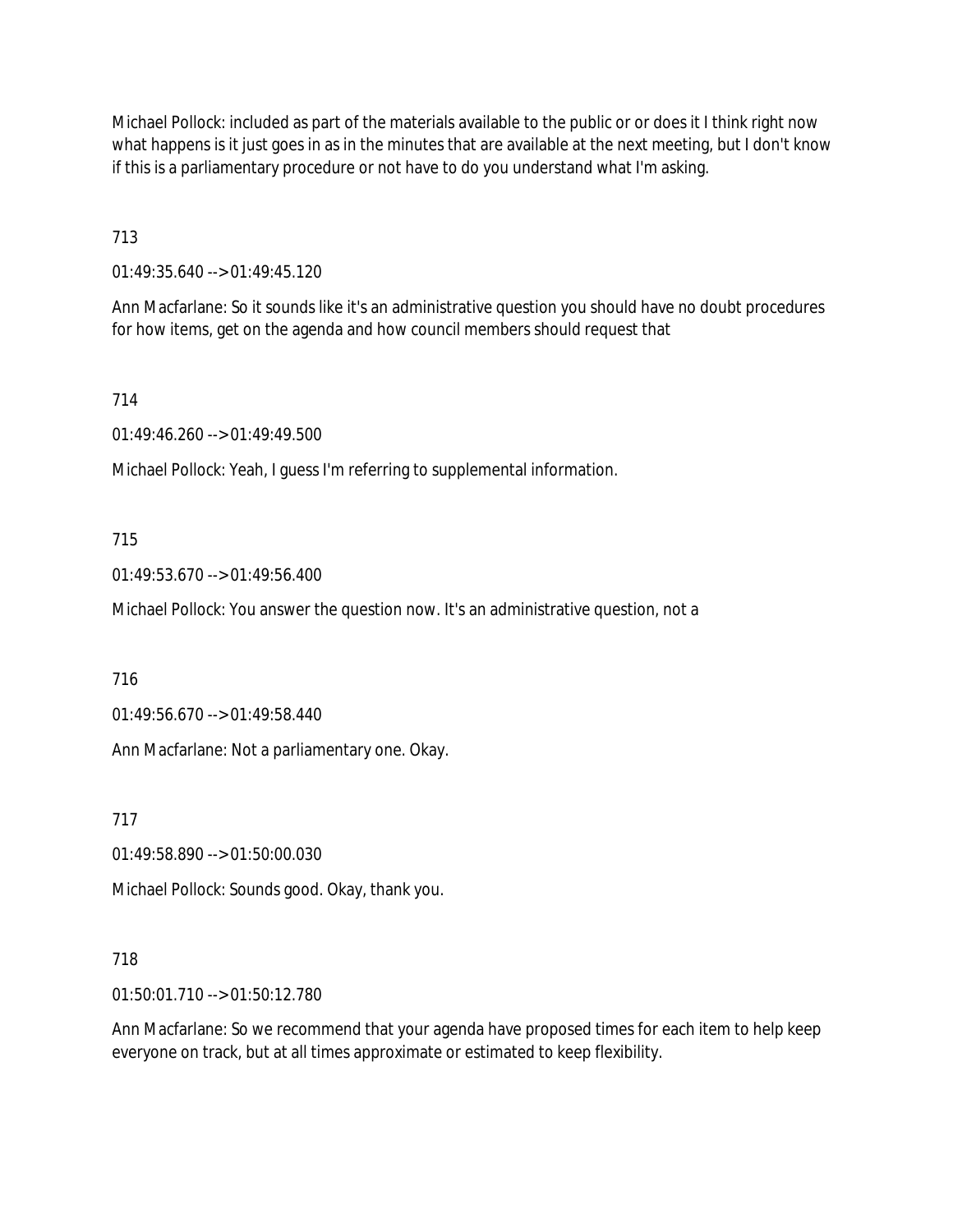01:50:13.200 --> 01:50:23.700

Ann Macfarlane: If you technically speaking, if you adopted an agenda said 20 minutes for this item and then you wanted five more minutes, you'd have to have a motion to extend discussion and that's cumbersome. It's not necessary.

720

01:50:24.000 --> 01:50:30.840

Ann Macfarlane: If you say all times approximate the chair can just say, is there any objection if we give five more minutes to this and move along.

# 721

01:50:31.230 --> 01:50:43.290

Ann Macfarlane: And we recommend identifying whether items are information discussion or decision, don't use the word action because of that work that for public bodies discussion is action.

722

01:50:43.980 --> 01:50:51.150

Ann Macfarlane: So we think that these three are better categories in which to identify things. So here's a sample City Council agenda.

#### 723

01:50:51.540 --> 01:50:57.180

Ann Macfarlane: And it shows the estimated times there for each thing that's going along and I threw that into your packet as well.

#### 724

01:50:57.570 --> 01:51:09.480

Ann Macfarlane: And here's a nonprofit board agenda slightly different format you see they've got both the time of the hour that it would be and then they've got the length of time there as well. So rush home.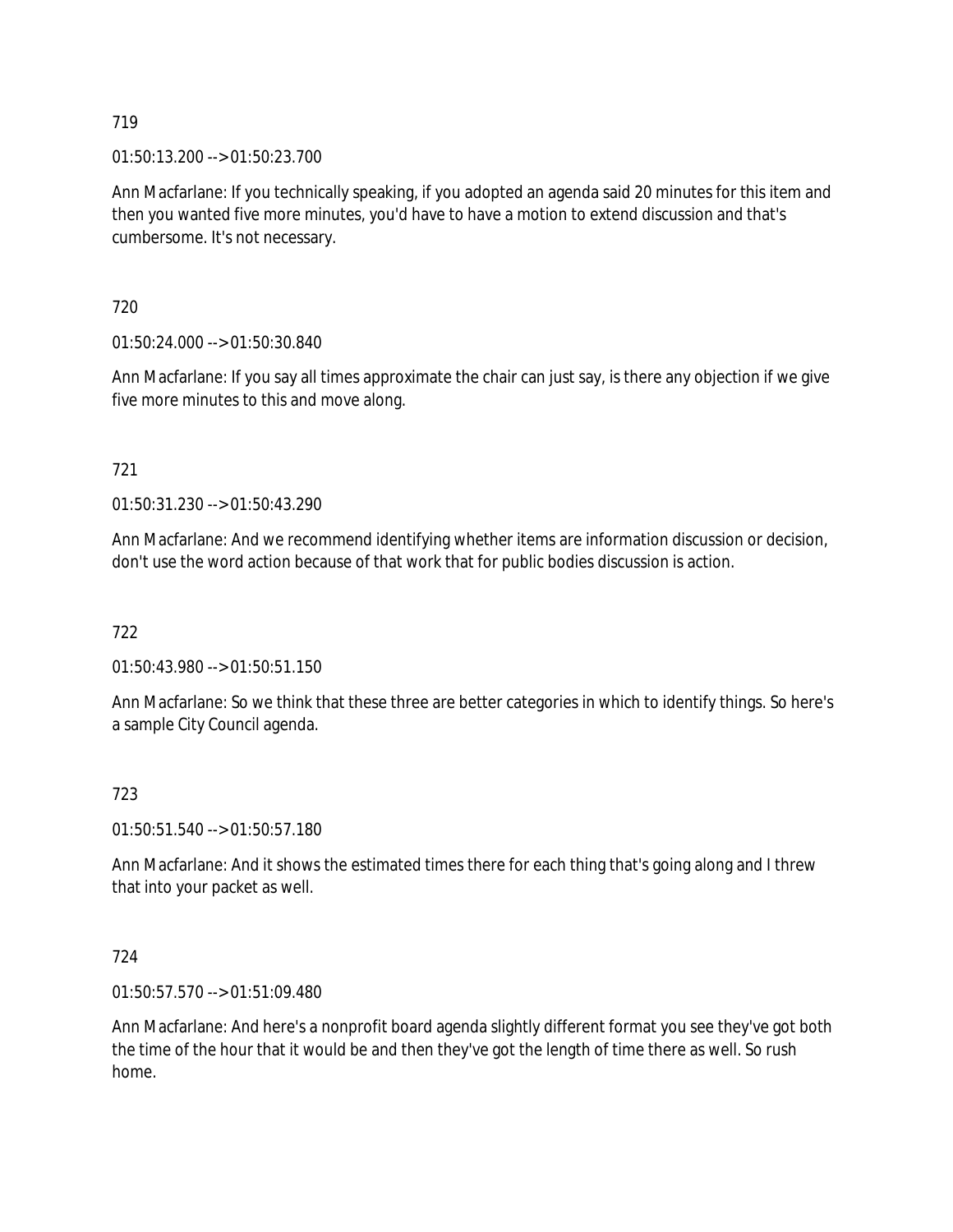01:51:11.310 --> 01:51:21.450

Rasham Nassar: Yeah, the way that we've structured our meetings, is that we have a business meeting, followed by a study session and our study sessions. We've informally agreed.

# 726

01:51:22.110 --> 01:51:33.390

Rasham Nassar: To to treat informally, where we don't consider items that are on that study more or less to be actionable items, meaning that we don't. We've we typically

# 727

01:51:34.440 --> 01:51:49.860

Rasham Nassar: Don't engage and making motions that study sessions on items they just serve for discussion, but I heard you say that discussion in and of itself is an action and one of the justifications for limiting public comment at study sessions is that we've we have held ourselves.

#### 728

01:51:50.940 --> 01:51:59.220

Rasham Nassar: To the commitment that we will not take formal action on any item, at least until we've heard public comment. So do you, do you have any guidance as to how

#### 729

01:51:59.640 --> 01:52:11.910

Rasham Nassar: councils who adopt that business meeting and then study more informal study session format and how we can still structure our study sessions so that they're at least consistent and

#### 730

01:52:12.600 --> 01:52:24.360

Rasham Nassar: That and that we kind of follow the rules of even though they're informal and unwritten that we follow or commit to those rules so that it does appear to be structured in some way or another.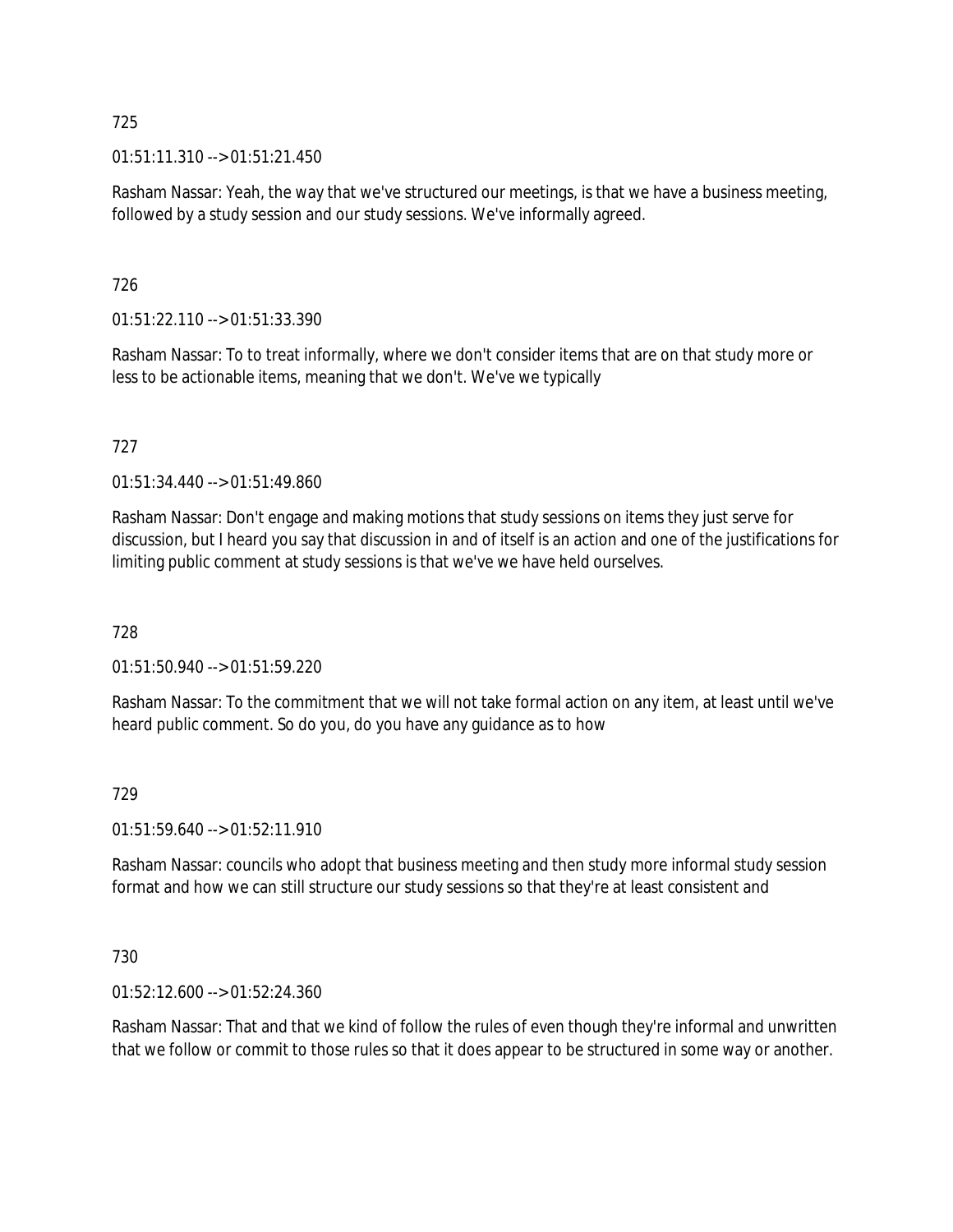01:52:25.980 --> 01:52:33.600

Ann Macfarlane: So many cities do not take public comment at study sessions. And I think that's fine. That's really up to you as to whether you want to or not.

# 732

01:52:33.990 --> 01:52:50.220

Ann Macfarlane: And the phrase that many cities uses that final action will not be taken at a study session. So it's really up to you. But that also does provide that opportunity for the more informal, the more conversational discussion which can be really beneficial Kristi.

733

01:52:52.740 --> 01:52:58.350

Christy Carr: Thanks. Do you have any thoughts or recommendations on setting the estimated time. I understand that.

734

01:52:59.670 --> 01:53:18.090

Christy Carr: They are generally estimated time, but I think that there are kind of two schools of thought, one being that the time is what maybe the agenda setters thought it should take or some indication of the complexity of the agenda item versus how much in reality, it probably will take

735

01:53:18.960 --> 01:53:25.230

Ann Macfarlane: So it's just a fine balance. I think it's a real challenge to the people, preparing the agenda when I was president

736

01:53:25.590 --> 01:53:30.690

Ann Macfarlane: Of the American translators Association. It was one of the hardest things because we always had more than we had time for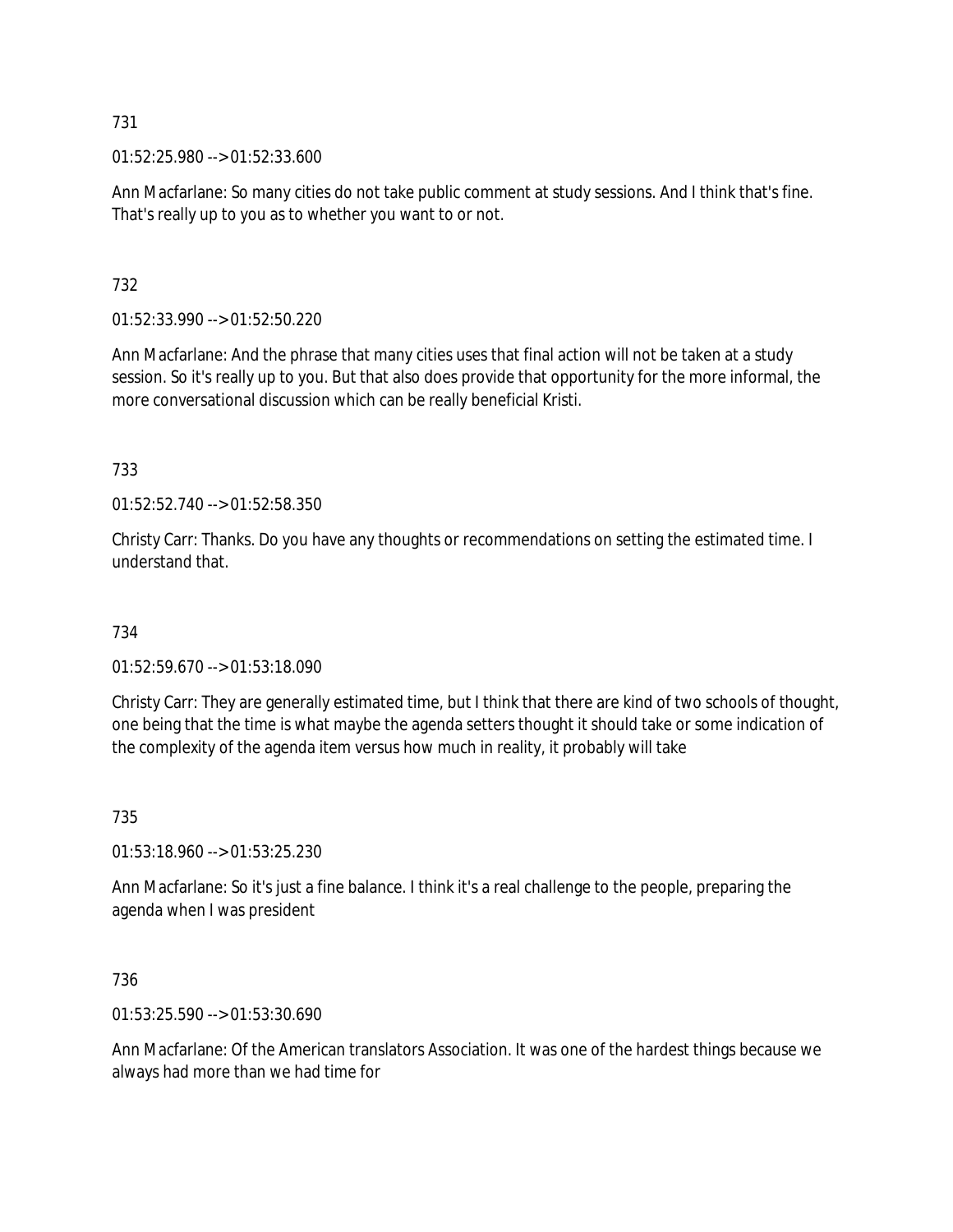01:53:31.260 --> 01:53:41.760

Ann Macfarlane: And so you just try to be realistic about how much time you can give. I'm going to talk about time limits in a minute. But there's there's no ultimate guidance. You just have to try to make it in a way that will work.

738

01:53:43.980 --> 01:53:45.060

Ann Macfarlane: Further, yes, Michael.

739

01:53:45.750 --> 01:53:49.680

Michael Pollock: I just wanted clarification on county councilman rushing

740

01:53:51.780 --> 01:53:54.930

Michael Pollock: On question concept person.

741

01:53:56.730 --> 01:53:59.910

Michael Pollock: Is that you said no final action at a

742

01:54:01.050 --> 01:54:04.920

Michael Pollock: study session. And so I just wonder what the

743

01:54:06.120 --> 01:54:11.430

Michael Pollock: Definition of a final action as I'm going to vote on something. Is that a final action. This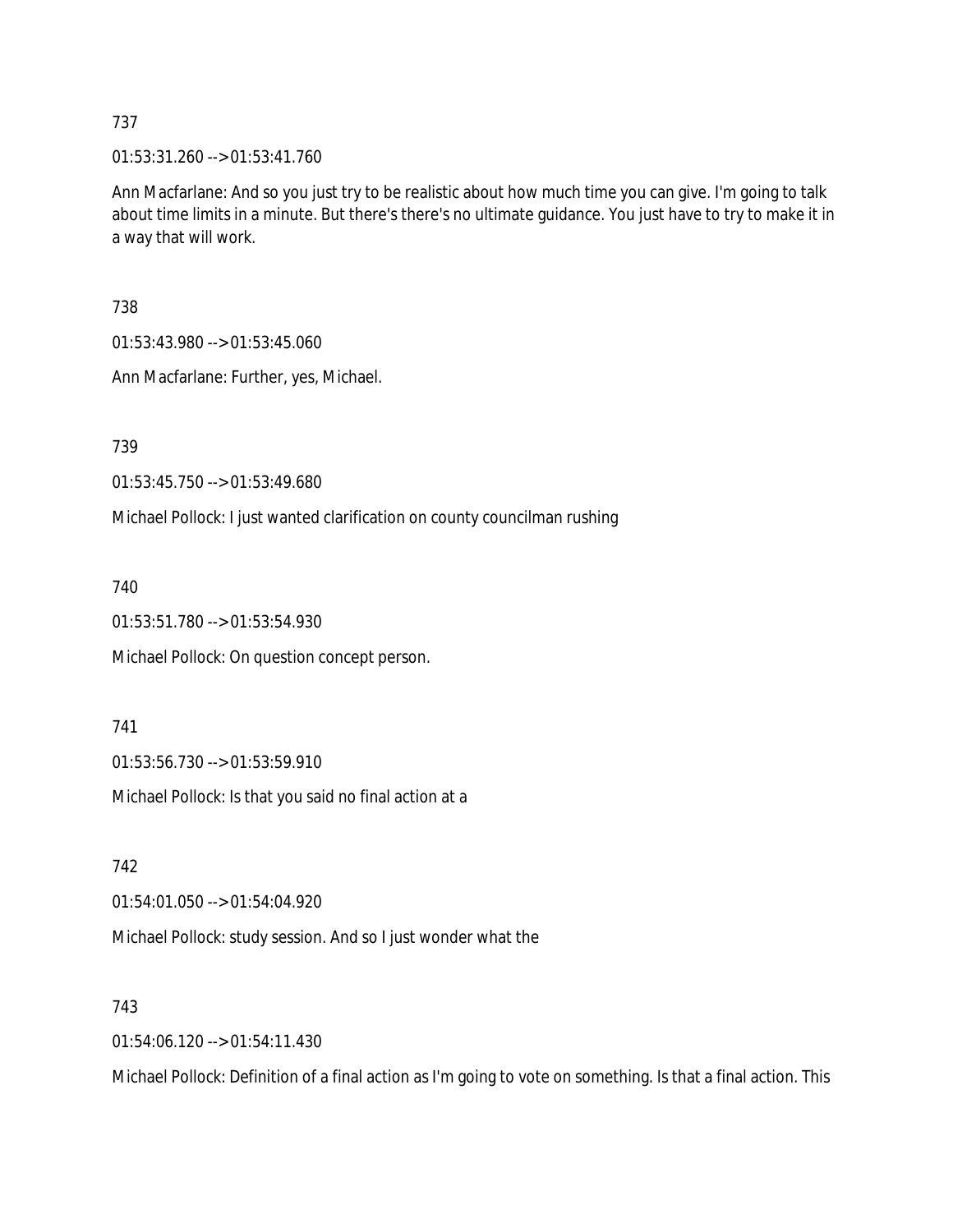01:54:11.670 --> 01:54:16.530

Ann Macfarlane: Is what your volume. I did work with one city that thought that they couldn't take any votes at a steady

745

01:54:17.610 --> 01:54:25.530

Ann Macfarlane: Rate said no, that's ridiculous. You know, you can vote to have the steps that even further, or you can vote to put it on the agenda for the next Council, I mean,

746

01:54:26.250 --> 01:54:34.170

Ann Macfarlane: motions of that type are fine. It's but it's it's the final disposition approving something or defeating it or whatever that you don't want to take it a study session.

747

01:54:36.630 --> 01:54:37.380

Ann Macfarlane: Is it answered.

748

01:54:38.100 --> 01:54:46.110

Michael Pollock: Yeah, I think so. I'm not sure what final disposition is about. It's all right. I think we can certainly work with that.

749

01:54:46.770 --> 01:54:47.790

Ann Macfarlane: Joe thought here.

750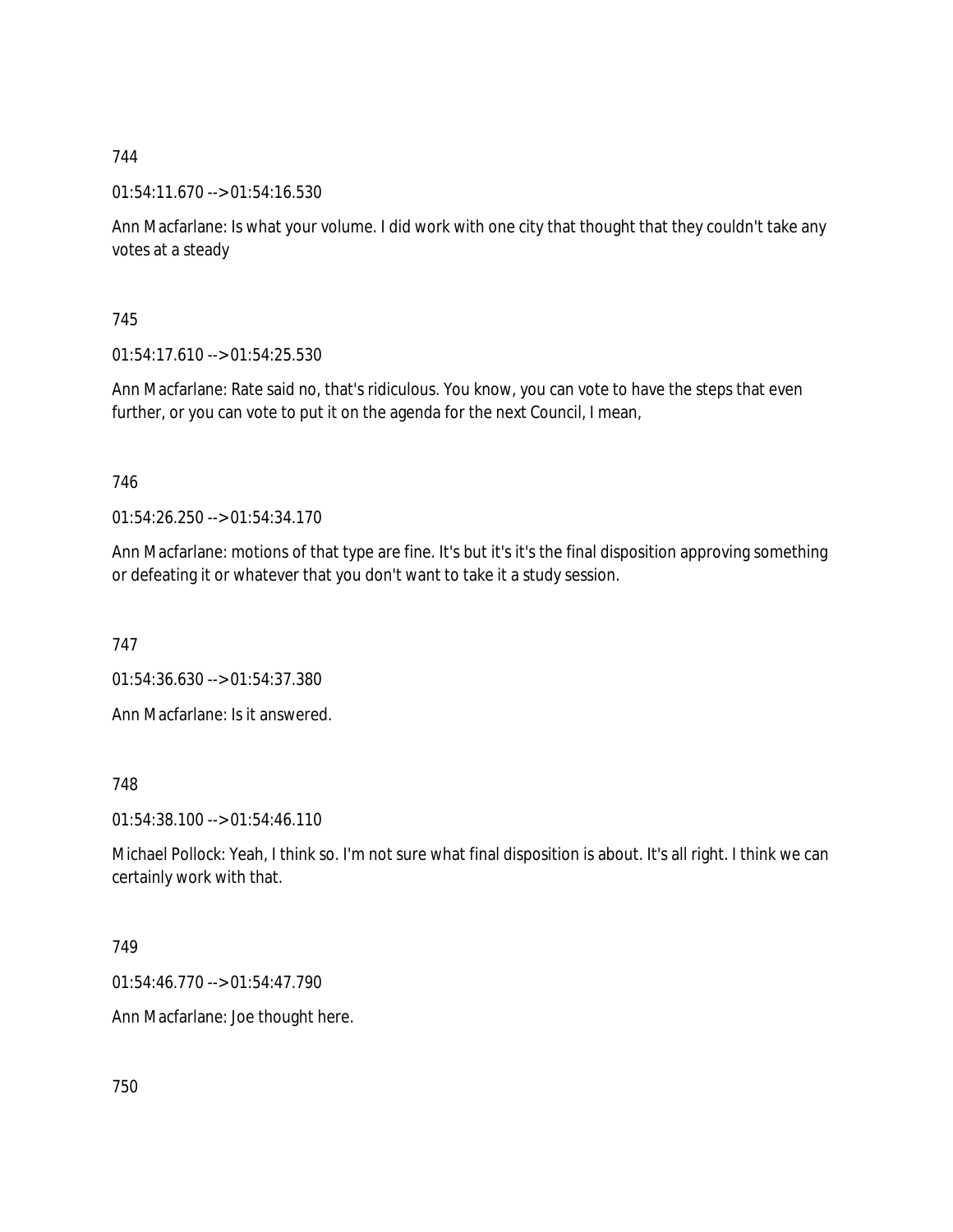01:54:48.300 --> 01:54:59.310

Joe Levan: And as you all know, there's a definition of the proposed meetings about what final action is so that's that's another consideration here is what's related to parliamentary procedure.

# 751

01:54:59.820 --> 01:55:07.110

Joe Levan: And Rules of Procedure, as well as what's in state law. So again, and that's up to the Council how it wants to conducted study sessions and

#### 752

01:55:07.590 --> 01:55:16.650

Joe Levan: What you want to regard, I think it's a good point about the word action because you all know that that action includes discussion about city business.

#### 753

01:55:17.310 --> 01:55:27.930

Joe Levan: So that that term may be confusing if it's used to just mean vote because it doesn't just mean vote. So maybe something we can consider in terms of the terminology that's used on the on some of the agendas potentially

754

01:55:29.250 --> 01:55:29.820

Ann Macfarlane: Leslie

755

01:55:30.690 --> 01:55:37.410

Leslie Schneider: Also, I just want to remind us all that we did sort of we took a vote about

756

01:55:38.040 --> 01:55:51.660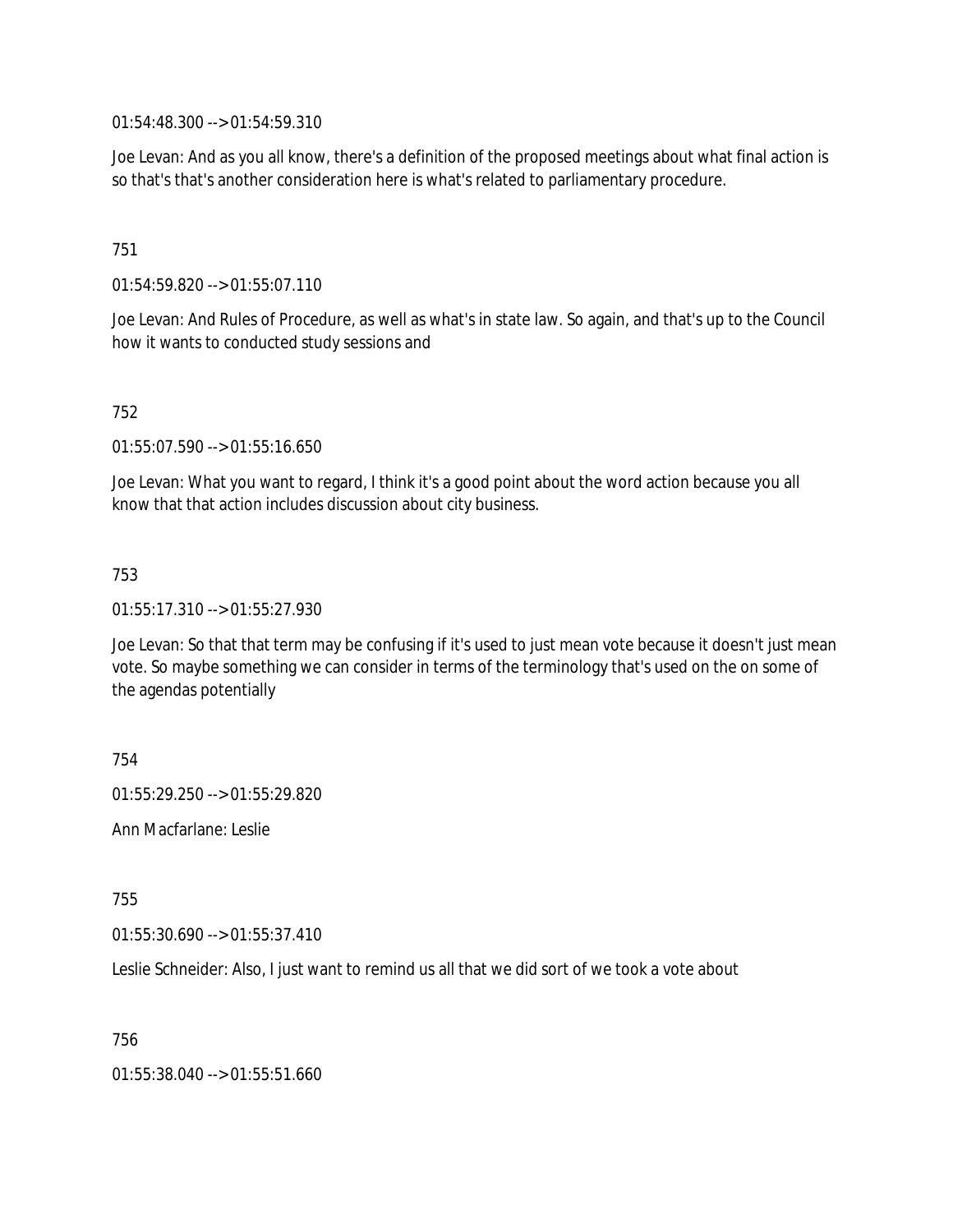Leslie Schneider: Sort of in the coronavirus times while we're on zoom that we were loosening up what our previous distinctions were between steady session and business meetings so that we could take action and maybe it would be good for us just to

757

01:55:52.860 --> 01:56:03.180

Leslie Schneider: Review what that is. And then when we no longer have that when we go back to wherever we were before we should define more clearly based on this conversation and our own

758

01:56:05.010 --> 01:56:12.600

Leslie Schneider: And our own thoughts what what it means to not take final action at a study session, but I think we do have an exception in place right now.

759

01:56:13.650 --> 01:56:14.070

Leslie Schneider: Thank you.

760

01:56:14.100 --> 01:56:15.660

Ann Macfarlane: Joe Yeah.

761

01:56:15.930 --> 01:56:24.390

Joe Deets: Thank you. I want to get back to the, the, the time issue I chair study sessions being Deputy Mayor and I just want to make sure

762

01:56:24.960 --> 01:56:29.640

Joe Deets: I guess the main thing would be may ask my colleagues that this is sufficient, but I'm just thinking how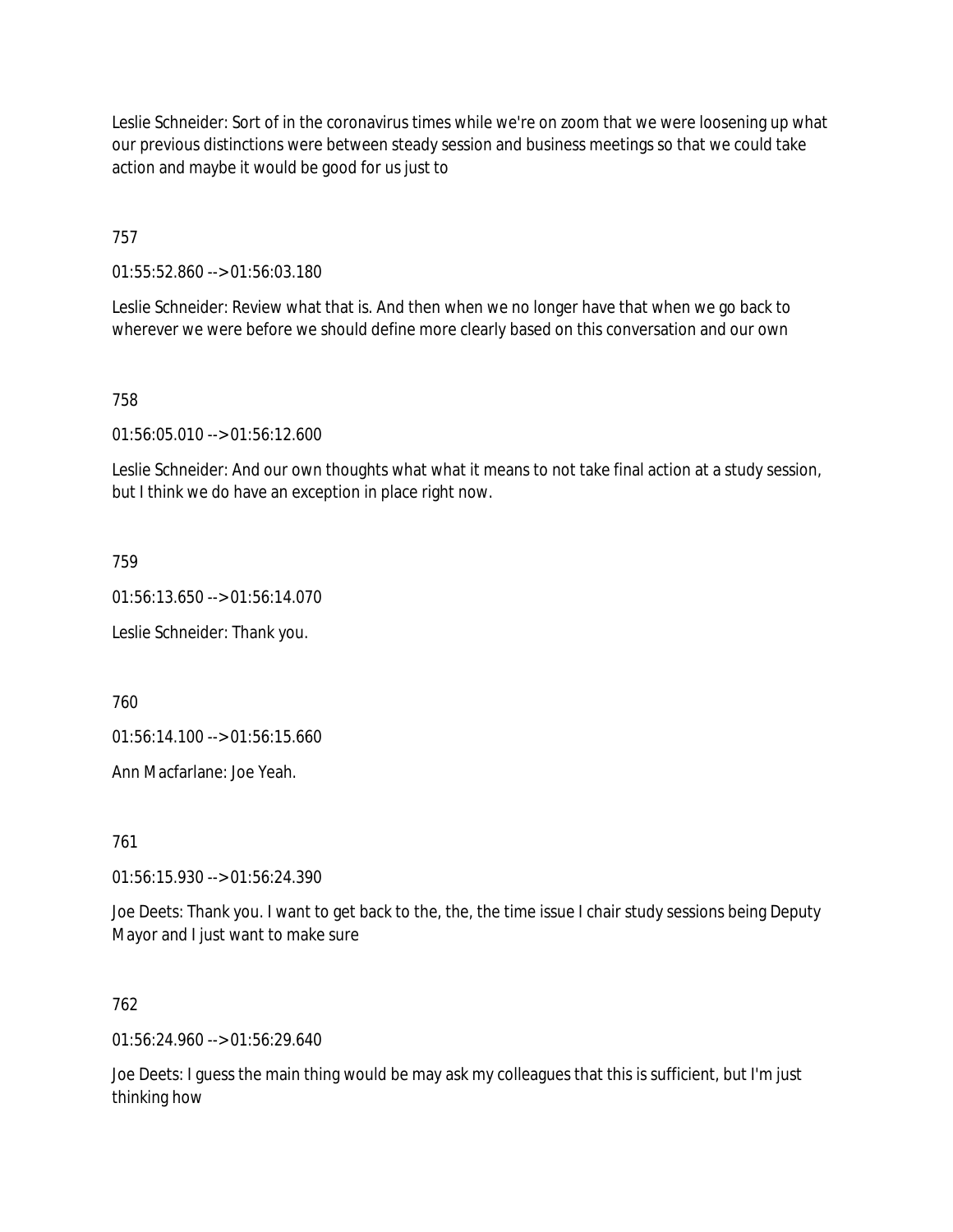01:56:30.390 --> 01:56:39.810

Joe Deets: Say we have 20 minutes on an item that we budgeted for and would it be and I haven't been doing this, so maybe I feel like maybe I need to

# 764

01:56:40.260 --> 01:56:50.250

Joe Deets: Say we get into 15 minutes time limit, and I say we were scheduled for five minutes left. Maybe. Should I ask the question, Do you think that's sufficient or do you think we

# 765

01:56:51.270 --> 01:57:01.950

Joe Deets: So it's not for me to end discussion is my point, but I want to make sure my colleagues know you know we're hitting that time limit. And do we want to keep talking or not.

766

01:57:02.520 --> 01:57:02.940

Ann Macfarlane: That is a

#### 767

01:57:03.030 --> 01:57:08.700

Ann Macfarlane: Great. I think it's great. Music Do you think we can wrap this up in the next five minutes or should we take a bit longer.

#### 768

01:57:09.120 --> 01:57:10.830

Joe Deets: Yeah, something like that. Yeah.

769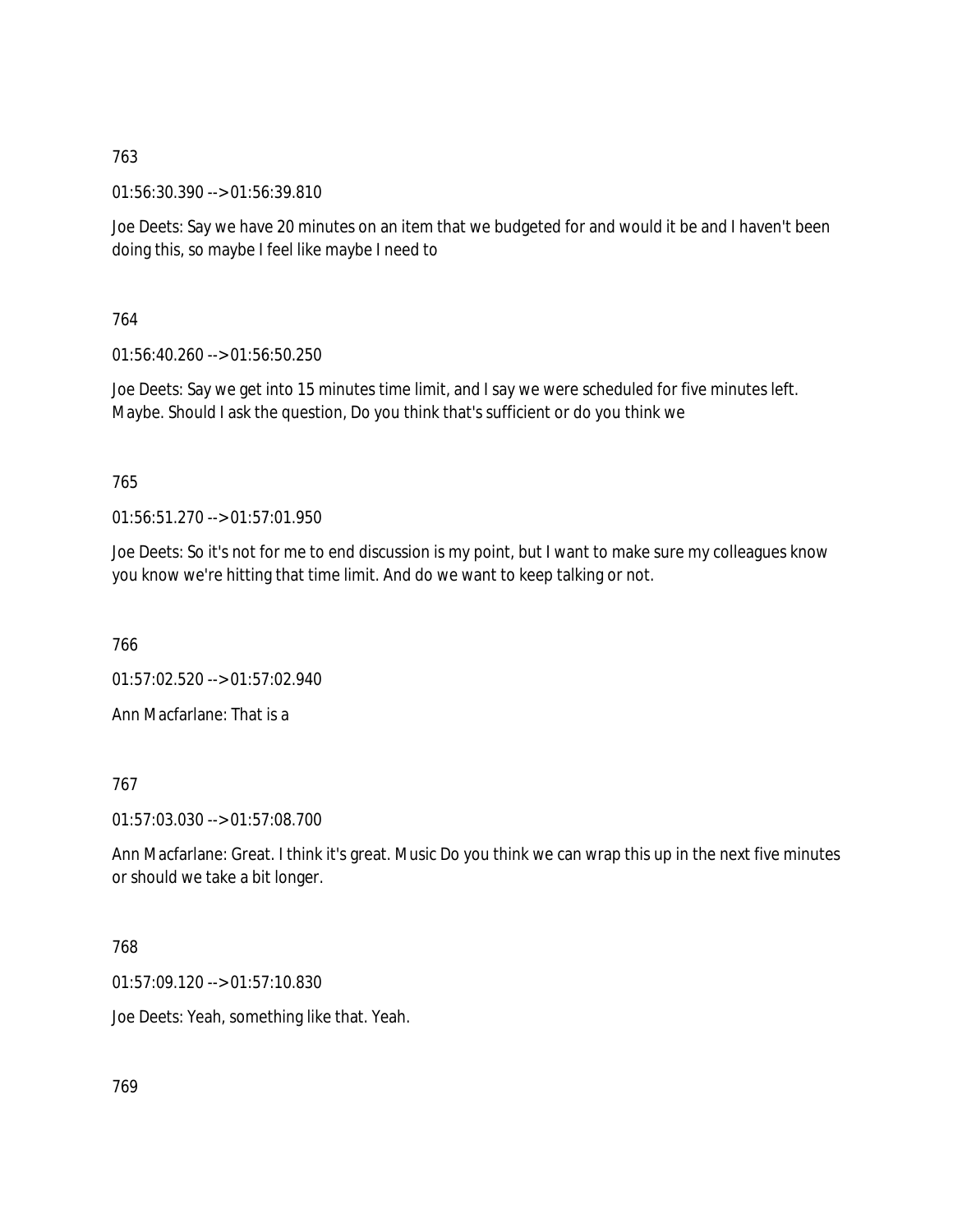01:57:10.890 --> 01:57:11.610

That's very good.

770

01:57:13.050 --> 01:57:19.350

Michael Pollock: Because Michael know first of all, thank you. Councilmember juice for that. Appreciate you coming

# 771

01:57:22.740 --> 01:57:31.620

Michael Pollock: Back to the question. The final disposition. I think that's pretty clear. I think that the issue with our study sessions is that we

# 772

01:57:32.790 --> 01:57:38.880

Michael Pollock: Want to have. We have a policy of allowing public comment. So it's kind of back to that issue is, is, you know, not just

#### 773

01:57:39.390 --> 01:57:49.230

Michael Pollock: final disposition, but can we provide opportunities for public comment on matters and what what point in the process. Can we allow that. And before taking

#### 774

01:57:49.920 --> 01:58:04.680

Michael Pollock: Making a decision. So I think that's for us. That's something that can I guess it's more for the Council members, not something for us to consider is whether to allow, at what point, you know, allow for public comment. Yep.

775 01:58:04.770 --> 01:58:08.130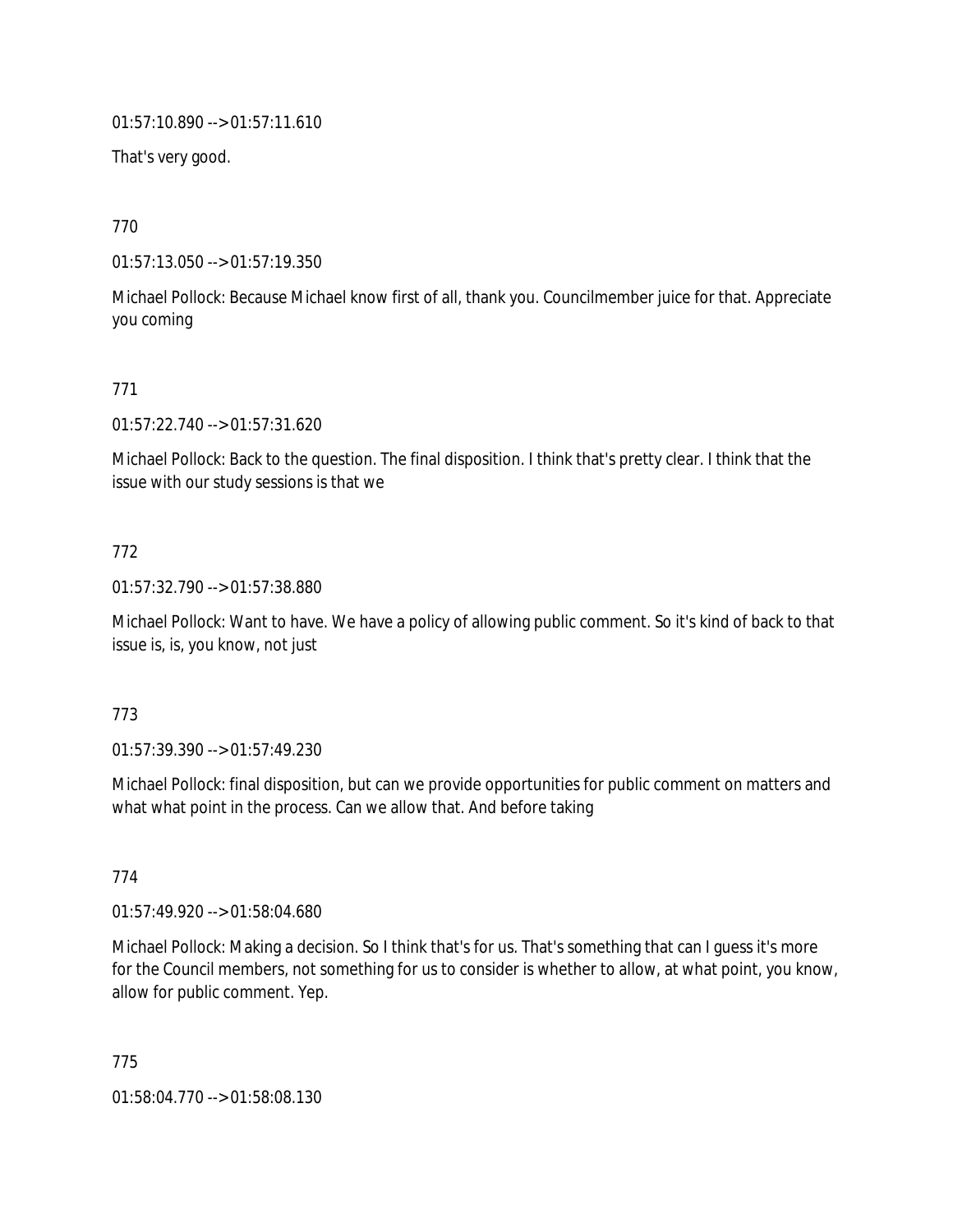Ann Macfarlane: This would be your cool. Yeah. Well, listen.

776

01:58:10.440 --> 01:58:13.830

Kirsten Hytopoulos: Yeah, I don't want to take up much time here but just to kind of pull that all around.

777

01:58:14.310 --> 01:58:24.120

Kirsten Hytopoulos: You know we made, we made an A minor exception during coven so that we could bring urgent matters forward. We didn't, you know. So I think we've respect continued to respect that.

778

01:58:24.780 --> 01:58:37.110

Kirsten Hytopoulos: The desire to have public comment meetings were actions taken and just, again, just a reminder, we're not supposed to be bringing forward regularly items for action at say sessions. It was just had the flexibility for urgent matters.

779

01:58:39.300 --> 01:58:40.470

Ann Macfarlane: Okay, good.

780

01:58:42.270 --> 01:58:46.230

Ann Macfarlane: Alright, so let's go on. So here we go.

#### 781

01:58:48.660 --> 01:58:55.410

Ann Macfarlane: So we recommend that you establish time limits and we recommend three hours maximum for meetings I honestly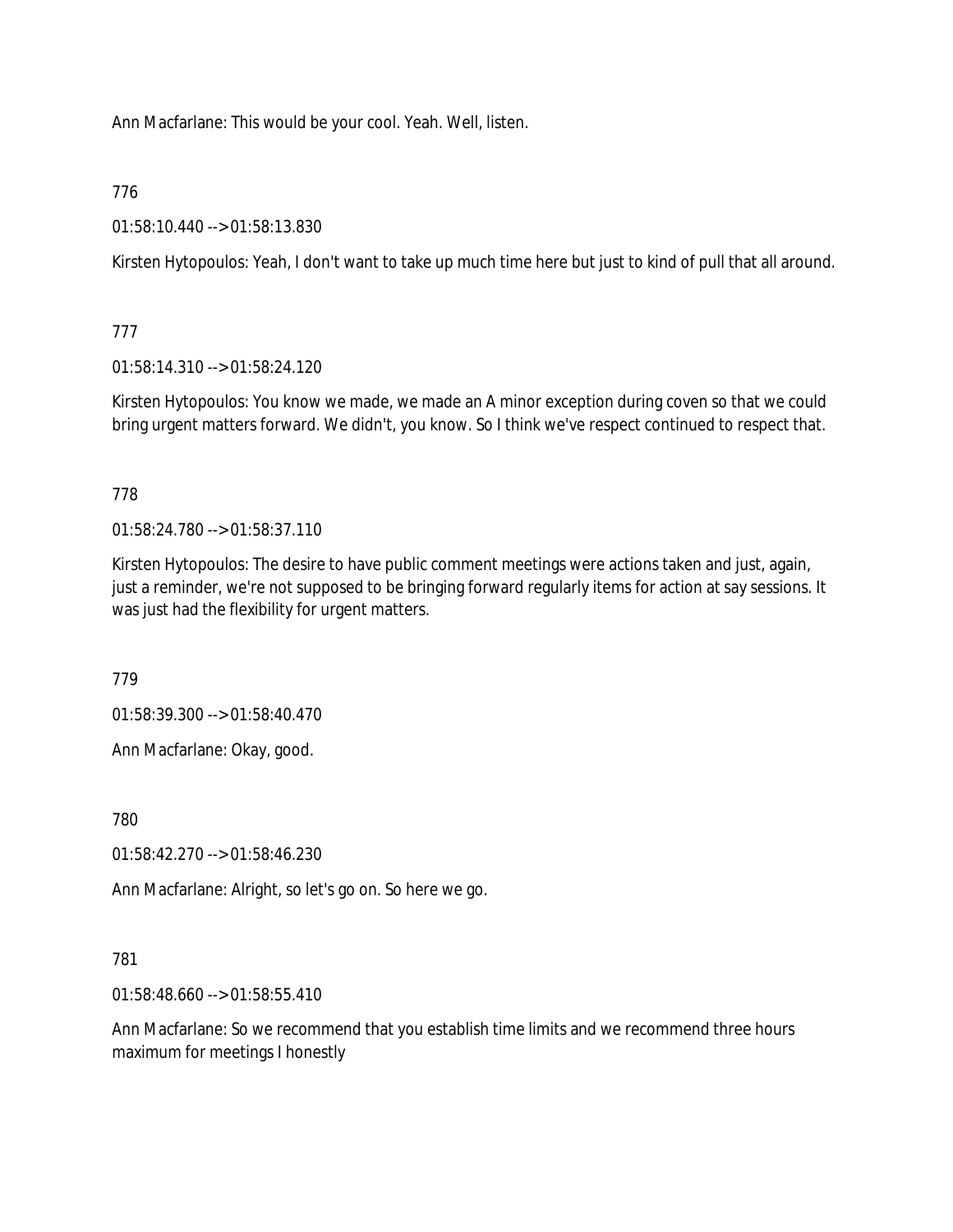01:58:55.710 --> 01:59:02.790

Ann Macfarlane: I was talking with somebody from one of the Boeing unions and their meetings are eight hours. And that is just punishing that is killing everybody

# 783

01:59:03.600 --> 01:59:12.300

Ann Macfarlane: But on the other hand, someone was complaining in the newspaper that the school board was taking two lines didn't have an hour and a half their meeting actually went to three hours so

# 784

01:59:12.840 --> 01:59:21.390

Ann Macfarlane: It's all relative. You know, but we feel like three hours is a maximum and we recommend five minutes each for individual Member discussion and council reports.

# 785

01:59:21.840 --> 01:59:28.320

Ann Macfarlane: 30 minutes maximum for public comment and three minutes maximum for public speakers, I think two minutes is too short.

# 786

01:59:28.680 --> 01:59:33.870

Ann Macfarlane: And I think, five, seven, and nine, all of which I've seen for public comment is too long.

# 787

01:59:34.320 --> 01:59:40.470

Ann Macfarlane: You know you have a right not to have your entire lives given over to the to your meetings. So it's up to you. It's up to you.

788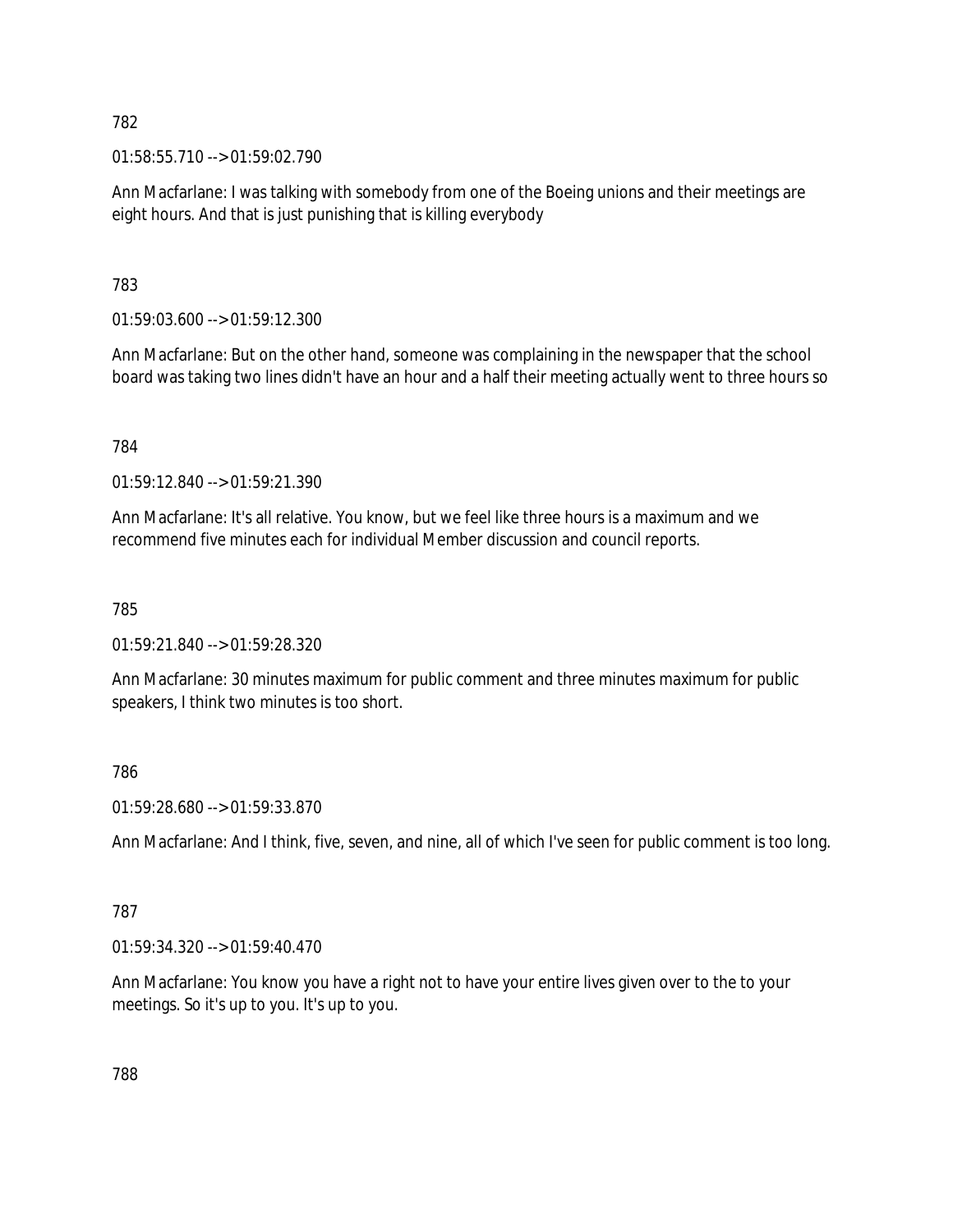01:59:40.800 --> 01:59:49.860

Ann Macfarlane: But this is what we recommend as targets and I do find I think that in these covert times meetings do tend to kind of squished easily extend because

### 789

01:59:50.190 --> 01:59:56.370

Ann Macfarlane: We don't have to get out of the council chambers and home again. So you might want to think about that and see what your targets are

#### 790

01:59:57.060 --> 02:00:02.610

Ann Macfarlane: So here's our paper time limits create productive meetings and it has a general discussion of this issue.

# 791

02:00:03.150 --> 02:00:12.600

Ann Macfarlane: There is a rule for large assemblies that each person can speak twice and on each subject and that does not apply to you, does not apply to a small board.

#### 792

02:00:13.080 --> 02:00:25.380

Ann Macfarlane: And there's another rule and Robert that each person can speak for up to 10 minutes. And we think that's far too long, that that's really a 19th century provision and that you would be well served to adopt a shorter limit for yourself.

#### 793

02:00:26.520 --> 02:00:38.160

Ann Macfarlane: So any more questions on time limits. Okay, so now we're going to take another five minute break and we'll just give ourselves a chance to get a glass of fresh water and then we'll talk about

794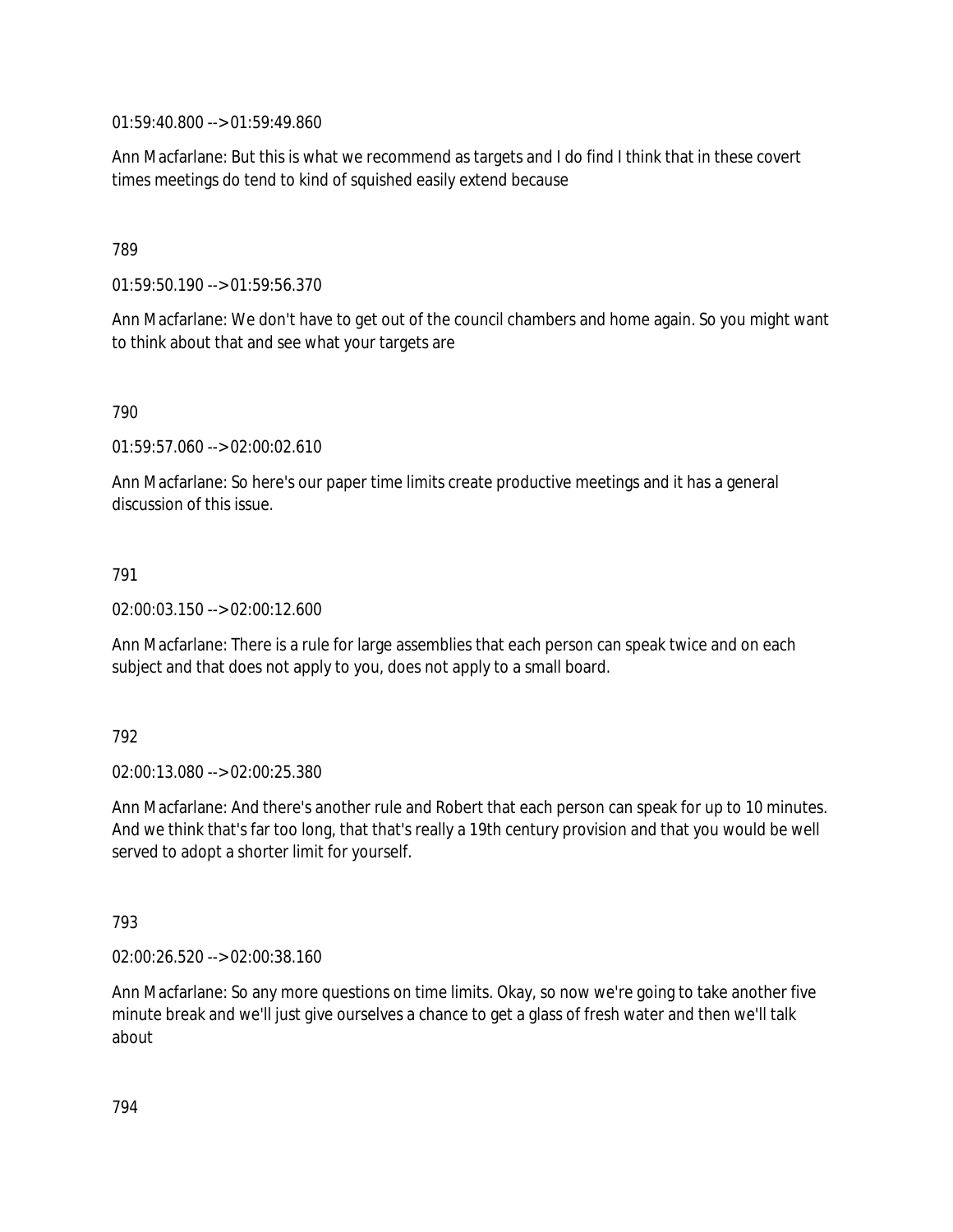02:00:38.430 --> 02:00:44.730

Ann Macfarlane: What's the point of rules of order. So Christine. Can you put that timer on for us. And I'll see you in five

795

02:06:01.980 --> 02:06:02.490

Ann Macfarlane: Minutes.

796

02:06:05.850 --> 02:06:08.310

Ann Macfarlane: And let's move on to, what's the point

797

02:06:09.510 --> 02:06:11.580

Ann Macfarlane: What's the point of rules of order.

798

02:06:24.150 --> 02:06:43.320

Ann Macfarlane: So I'm going to introduce a concept here, which I think is really critical for Robert's Rules of Order and it's the flow of authority at a meeting the way authority flows enemy. The first step is that the group adopts its rules and guidelines which you have done, you have got your

799

02:06:47.580 --> 02:06:57.420

Ann Macfarlane: City of Bainbridge Island. You see, I've been studying it carefully manual of city governance policies, procedures and guidelines. And then, of course, it refers to

800

02:06:57.990 --> 02:07:09.420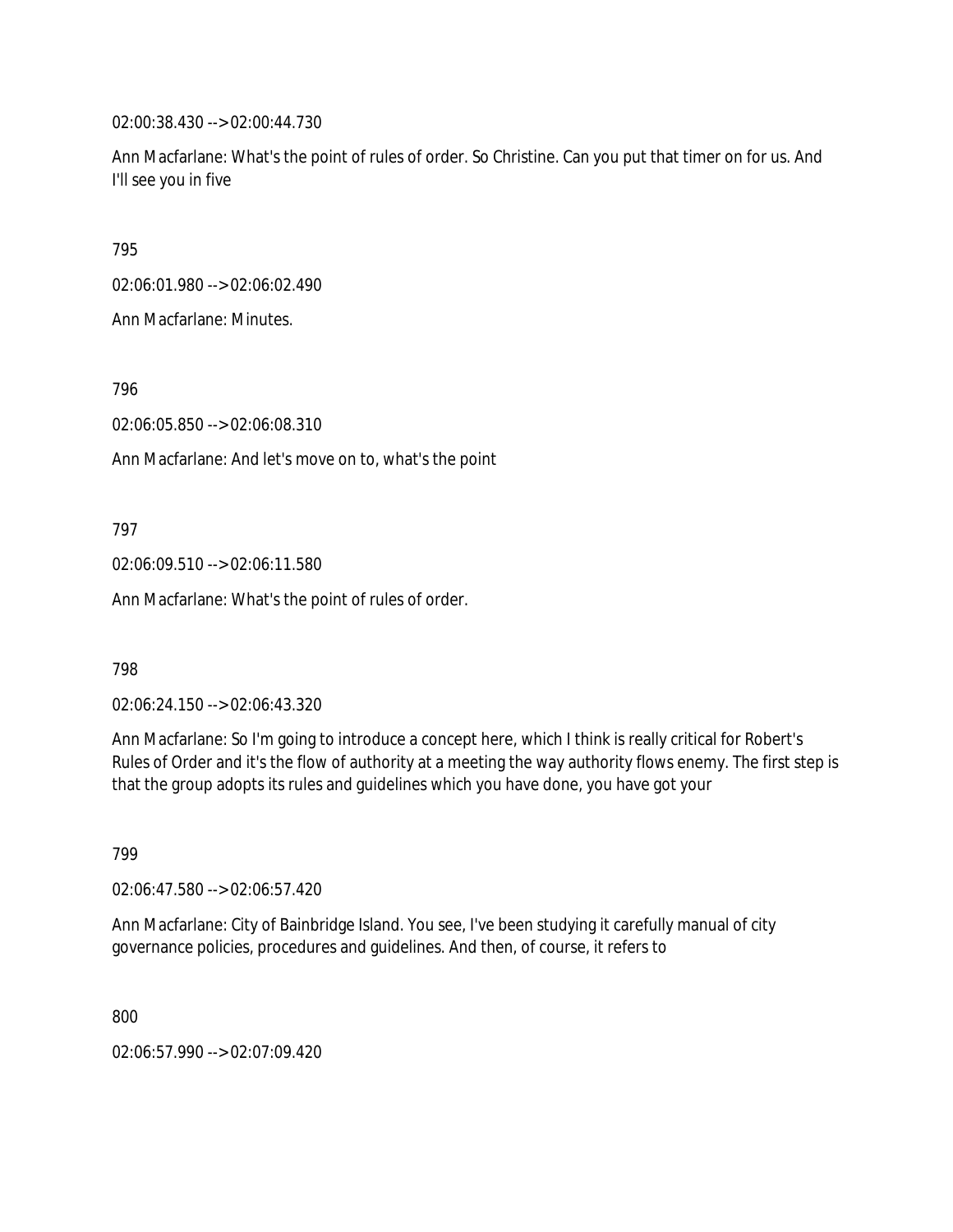Ann Macfarlane: Robert's Rules of Order as your backup. So in attending members, except the rules of the group. If you are elected to a city council or appointed to a planning commission

801

02:07:09.930 --> 02:07:18.930

Ann Macfarlane: You are bound by the rules of that group, you can propose to change them. But those rules exist and you have to follow them.

# 802

02:07:19.710 --> 02:07:34.950

Ann Macfarlane: during meetings, the presiding officer applies the rules for the benefit of the group. So the role of the mayor OR THE MAYOR PRO TEM in a study session is to apply the rules. The group has chosen for the benefit of the group.

#### 803

02:07:36.180 --> 02:07:43.140

Ann Macfarlane: All persons present no meeting have an obligation to obey the legitimate ORDERS OF THE PRESIDING OFFICER.

804

02:07:43.950 --> 02:07:57.480

Ann Macfarlane: Now this is straight out of Robert and I can tell you that a key word in there is legitimate orders. I worked with one city and they had this in their rules of order all persons present at a meeting must obey the mayor's orders.

805

02:07:59.040 --> 02:08:07.980

Ann Macfarlane: Go pick up my laundry and get me a cup of coffee on the way, you know, fortunately they changed it but legitimate orders is obviously the key word here.

806

02:08:09.300 --> 02:08:16.020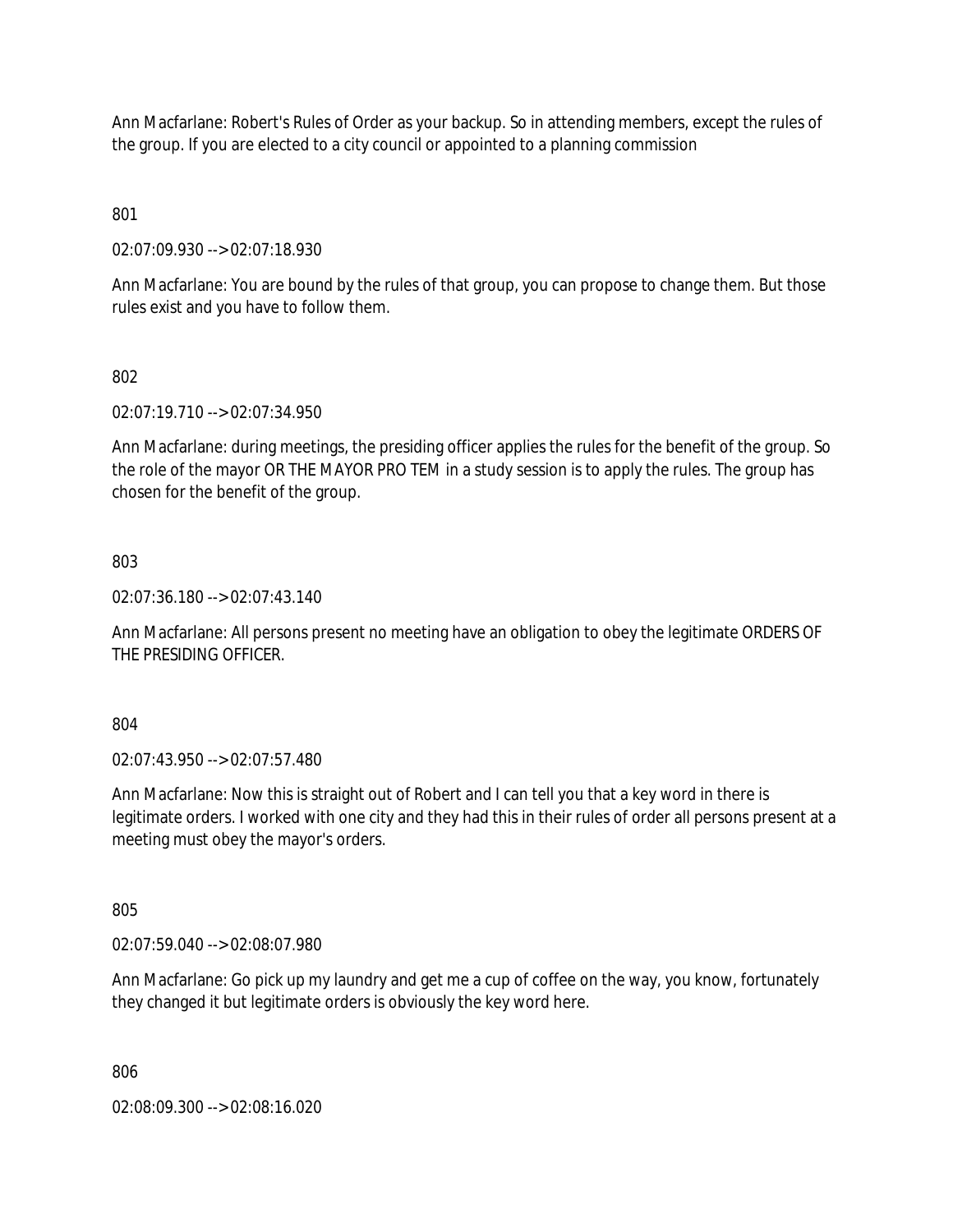Ann Macfarlane: Any member who disagrees with a ruling decision or order by the presiding officer may appeal the ruling.

807

02:08:17.100 --> 02:08:25.410

Ann Macfarlane: If another member second see appeal, the group will decide by majority vote whether the ruling decision or order is legitimate.

808

02:08:25.980 --> 02:08:37.140

Ann Macfarlane: And then the presiding officer obeys the group's decision. So you can see this is the opposite of that pyramid, rather than authority hierarchy.

809

02:08:37.710 --> 02:08:46.680

Ann Macfarlane: Accountability hierarchy, with a boss at the top we've got the group at the top and the boss the mirror the presiding officer obeys the group's decision.

810

02:08:47.010 --> 02:08:53.010

Ann Macfarlane: So it's kind of counterintuitive, you know, the image of the captain of industry is so deeply ingrained in us.

811

02:08:53.400 --> 02:09:05.490

Ann Macfarlane: That we tend to defer too much to the mayor and the mayor is often or the President or the chair, you know, once elected starts to act like the boss. So it's a very fine balancing act.

812

02:09:06.240 --> 02:09:16.020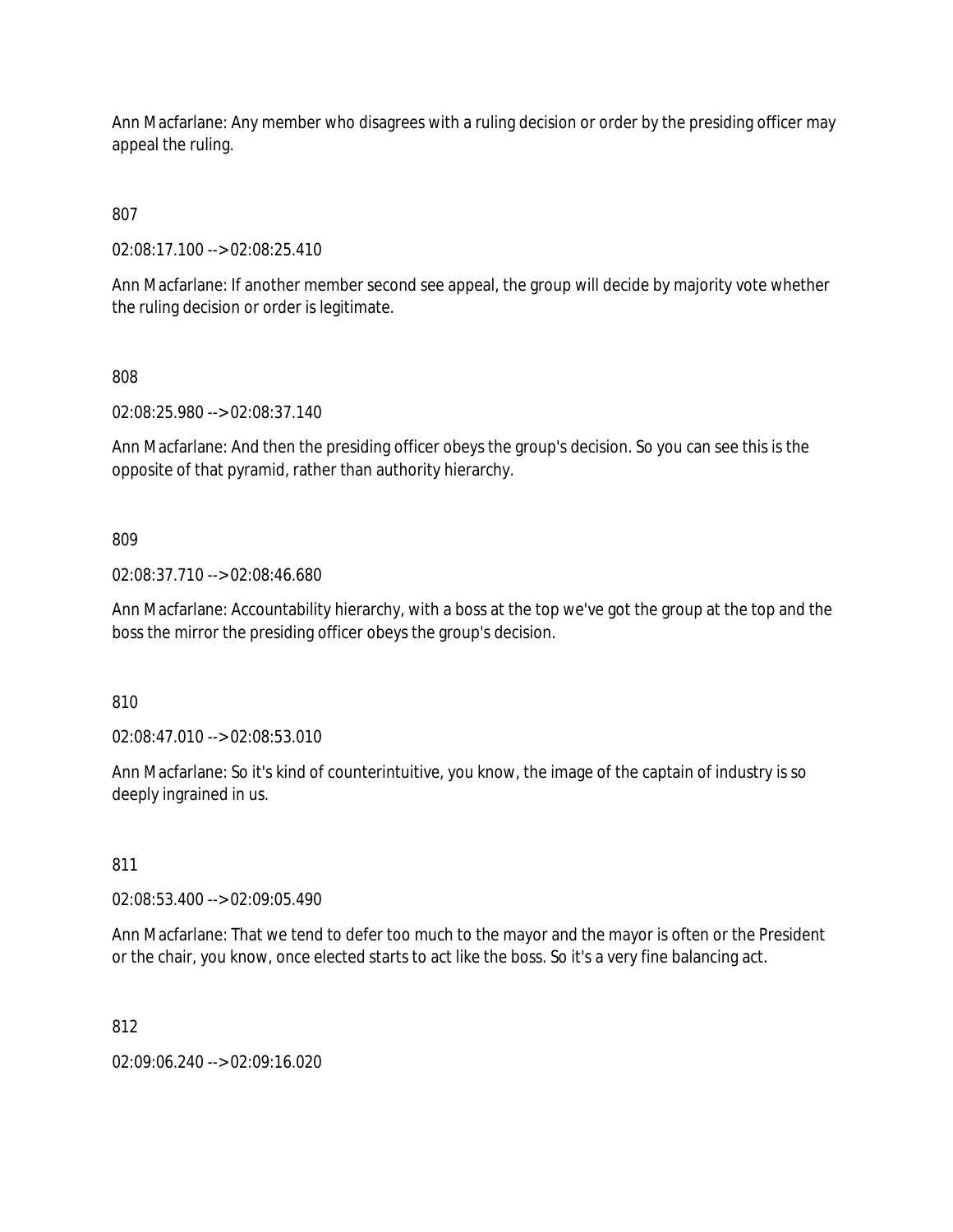Ann Macfarlane: And democracy is fragile and it depends on mutual acceptance understanding it can only work if everyone agrees to follow its principles and process.

813

02:09:16.440 --> 02:09:26.880

Ann Macfarlane: And I'm so happy that you've asked me to assist you in taking this training because everyone must know and understand the rules and the reason is you are it

814

02:09:27.480 --> 02:09:36.330

Ann Macfarlane: You the Bainbridge city council are it. There are no parliamentary police. I could have a great career if that were an office, but it doesn't exist.

# 815

02:09:36.720 --> 02:09:50.700

Ann Macfarlane: So this is the hierarchy of authorities, we've got the US Constitution state law, your code that allows you to exist, your bylaws or board rules any special rules of order, you might pass and Robert's Rules at the bottom.

816

02:09:51.330 --> 02:10:03.720

Ann Macfarlane: People are surprised sometimes to find out how low Robert's Rules false, but that's the case. That's the case your authority is not as powerful as your own bylaws and board rules. So I really recommend

817

02:10:04.140 --> 02:10:12.420

Ann Macfarlane: That that you study your manual and you consider you know if there's anything that needs tweaking. If you go ahead and do it. It's very good. It's very helpful.

818

02:10:12.780 --> 02:10:23.190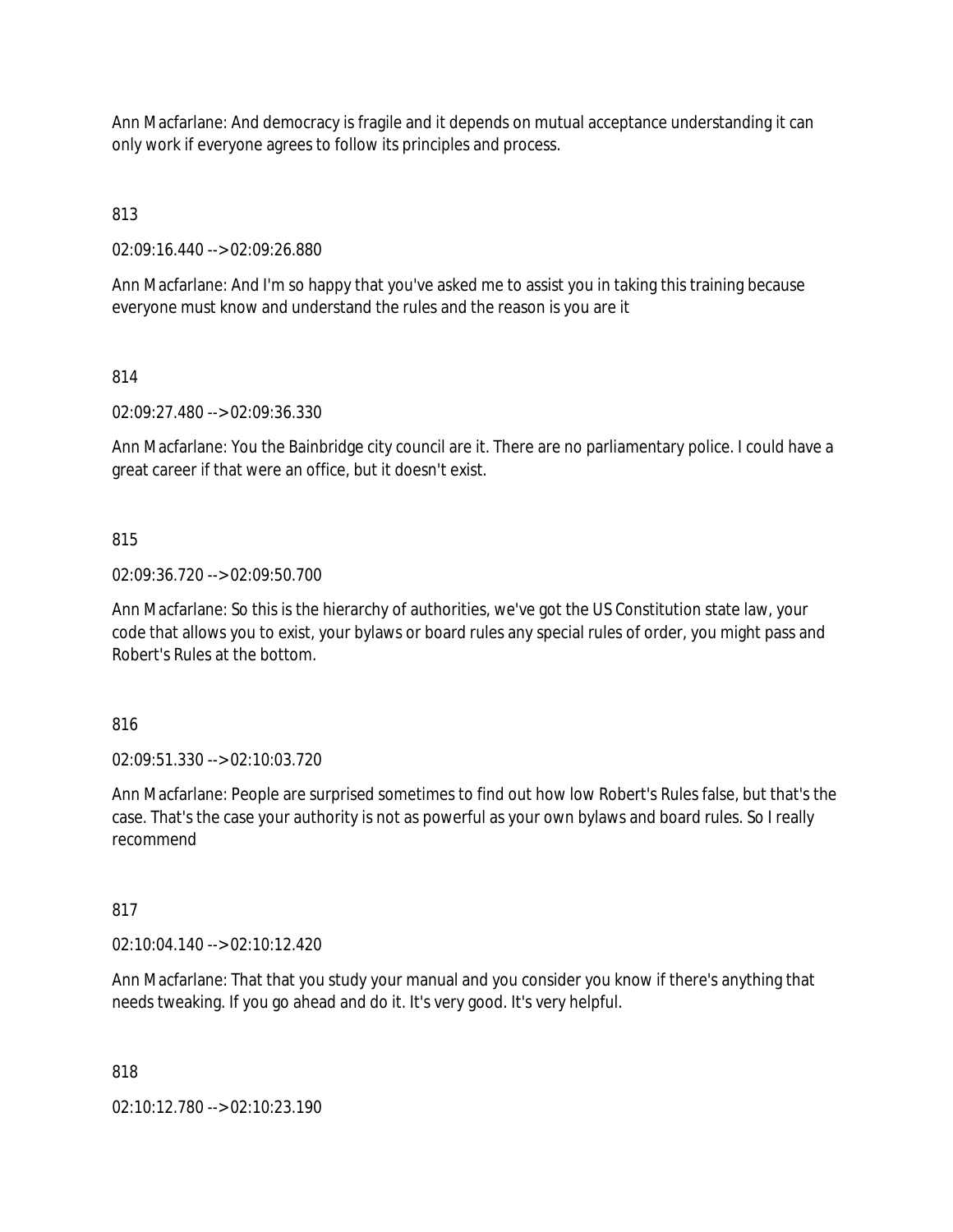Ann Macfarlane: A lot of excellent things in there. A couple things I think might be changed, but that's up to you. So we don't like the idea that guidelines must be enforced.

819

02:10:23.940 --> 02:10:29.520

Ann Macfarlane: Doesn't fit with our Pacific Northwest, go go along to get along ethos, but all human organizations.

# 820

02:10:29.850 --> 02:10:38.610

Ann Macfarlane: Even benign institutions like hospitals, schools and retirement communities communities ultimately depend on power enforcement for their success.

# 821

02:10:39.090 --> 02:10:44.550

Ann Macfarlane: So you as a body need to know that and the power of the group extends to the power to sanction.

#### 822

02:10:45.330 --> 02:10:58.530

Ann Macfarlane: It's best if ward Rules of Procedure include a specific steps to be taken when the guidelines are broken. But if Robert's Rules is your authority. You do have this power already doesn't have to be in your guidelines.

#### 823

02:10:59.910 --> 02:11:06.300

Ann Macfarlane: And Robert says it is possible to adopt emotion of center without formal disciplinary procedures.

#### 824

02:11:06.840 --> 02:11:15.450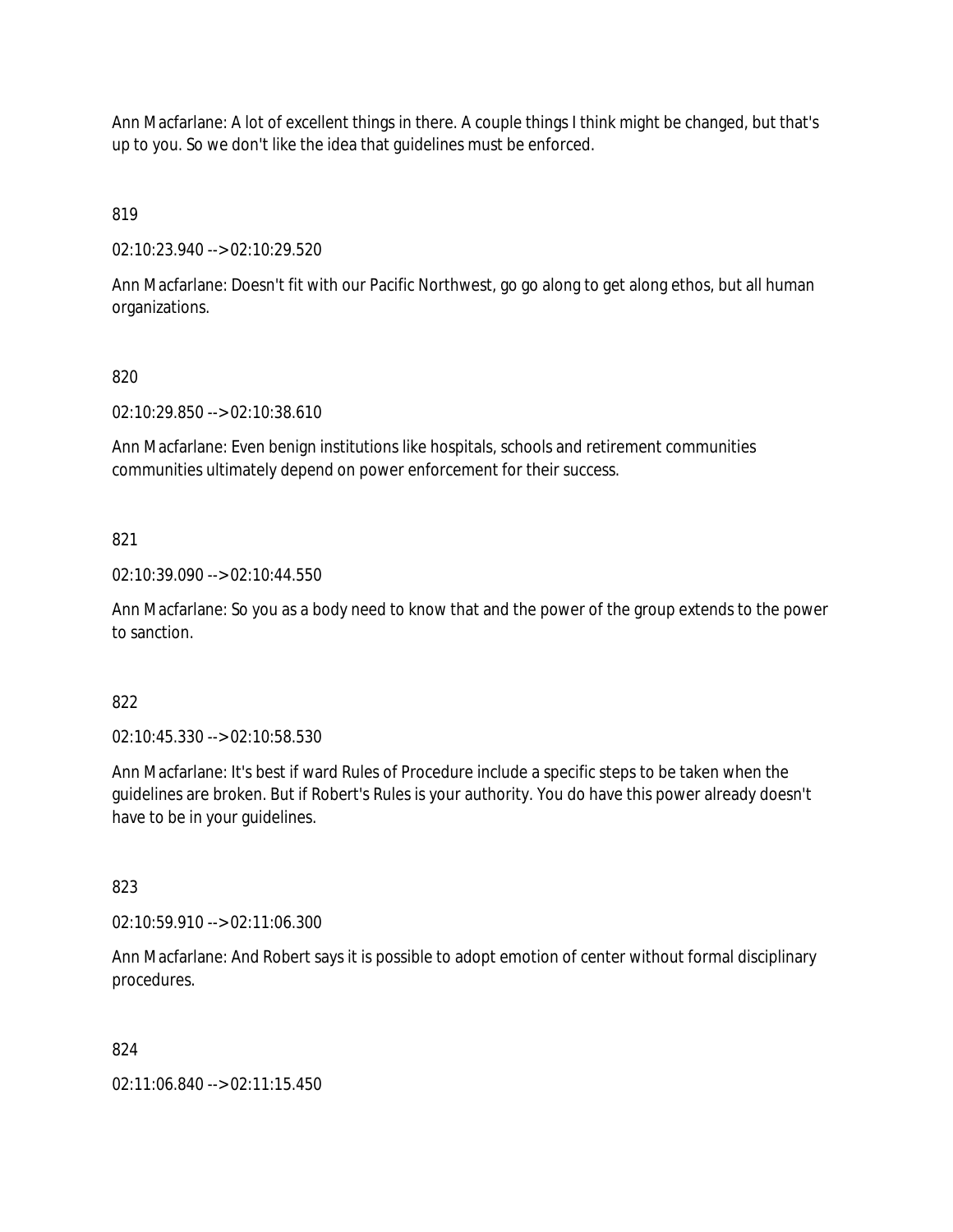Ann Macfarlane: So I did see a little confusion at one of your meetings about the role of the formal disciplinary procedures and they are they are not required. They are not required.

825

02:11:16.080 --> 02:11:26.040

Ann Macfarlane: But don't do it lightly. We recommend that you use sanctions only when repeated offenses, make it necessary, and you consult with your attorney before proceeding.

826

02:11:27.150 --> 02:11:36.570

Ann Macfarlane: So this is really important, as they say in dragnet, you know, just the facts, ma'am, you cannot talk about your feelings about another member

#### 827

02:11:37.170 --> 02:11:45.270

Ann Macfarlane: We had a case where somebody was get expressing his views on that point. And that's absolutely out but you can discuss actions.

#### 828

02:11:45.780 --> 02:11:56.160

Ann Macfarlane: Actions by another member if, in your view, they merit sanction. So it's a fine but an important difference and maybe a little hard for us in this touchy feely era.

829

02:11:56.910 --> 02:12:06.630

Ann Macfarlane: Where, how you feel about something is taken to be so important. So what actions may merit sanction failing to observe courtesy and respect using foul language.

830

02:12:07.140 --> 02:12:14.670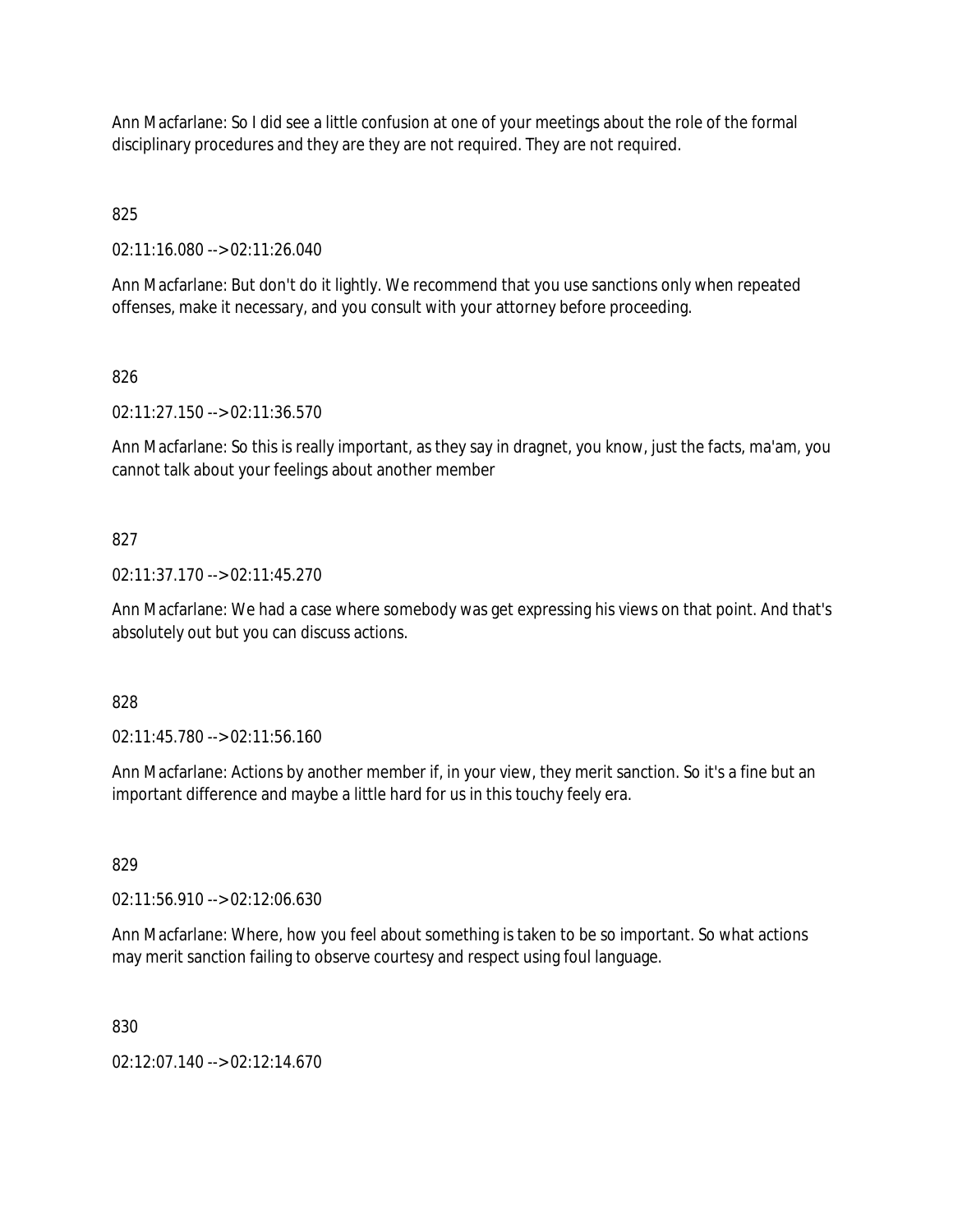Ann Macfarlane: Failing to observe the rules of discourse discussion interrupting others speaking out of turn speaking beyond established time limits.

# 831

02:12:15.180 --> 02:12:29.520

Ann Macfarlane: Violating the confidentiality of Executive Session, failing to observe ethics guidelines taking actions outside the meeting that hamper the board in its work or taking actions outside the meeting that attempt to undermine aboard decision.

# 832

02:12:30.540 --> 02:12:35.700

Ann Macfarlane: So what does undermine mean the minority may express their disagreement outside the meeting.

#### 833

02:12:36.570 --> 02:12:42.240

Ann Macfarlane: Of course, but they may not take action intended to prevent the board's decision from being carried out.

#### 834

02:12:42.690 --> 02:12:55.050

Ann Macfarlane: I have an example for you in the city of Anchorage, the school board passed a bond measure and one of the dissenting members wrote an opinion piece in the paper urging citizens to vote against the bond measure

#### 835

02:12:55.890 --> 02:13:01.410

Ann Macfarlane: That was a huge violation of his duty to the board. And I believe he should have been sanctioned for it.

#### 836

02:13:02.190 --> 02:13:11.310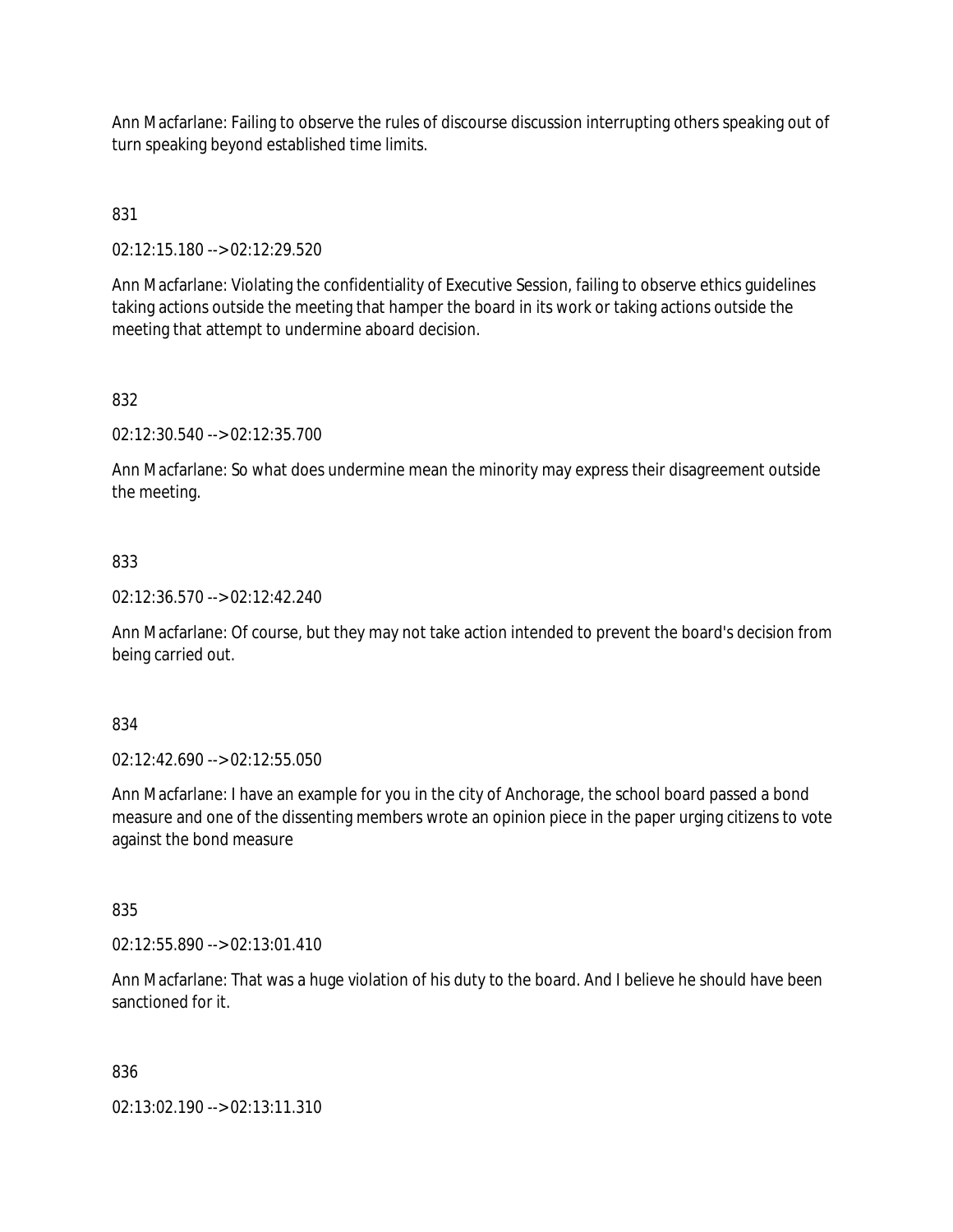Ann Macfarlane: You can't do that. You have a duty of loyalty to your organization. And of course, sometimes it's kind of a fine line between expressing an opinion and taking an action.

837

02:13:12.210 --> 02:13:19.650

Ann Macfarlane: So there are various possible sanctions and these are some that we've seen verbal admonishment letter of reprimand

838

02:13:20.280 --> 02:13:26.670

Ann Macfarlane: motion of censure. Note that the Member may vote on their own center motion unless they're under disciplinary proceedings.

839

02:13:27.180 --> 02:13:42.330

Ann Macfarlane: removal from external or board committees or order to leave the meeting at which the behavior occurs. You can't bar somebody from future meetings, but you can order them to leave. So here's an example of a verbal admonishment

840

02:13:43.350 --> 02:13:55.710

Ann Macfarlane: Jack Robin says repeatedly violated our Rules of Procedure and uses insulting language towards his colleagues and the public. I moved the jack Robinson be issued a verbal admonishment and directed to seize an inappropriate behavior.

841

02:13:56.730 --> 02:13:57.360

Ann Macfarlane: Second,

842

02:13:58.710 --> 02:14:07.890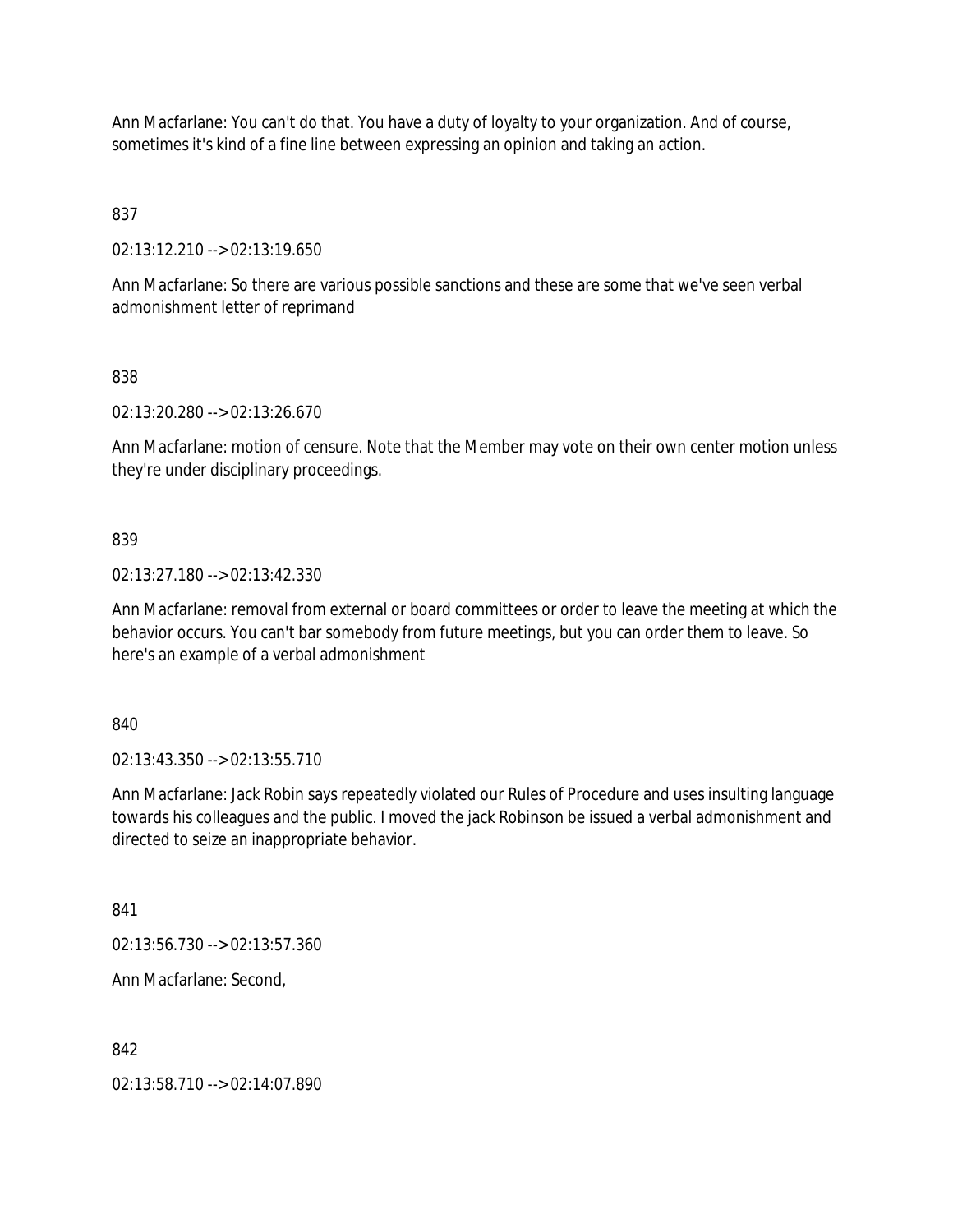Ann Macfarlane: It has been moved and seconded the junk Robinson be issued a verbal admonishment and directed to see some inappropriate behavior. Is there any discussion.

# 843

02:14:10.020 --> 02:14:18.060

Ann Macfarlane: This is going on too long at every meeting jack Robinson calls his colleagues bozos it describes the public as the great unwashed

# 844

02:14:19.680 --> 02:14:25.770

Ann Macfarlane: You people are all too sensitive. I'm just using humor to lighten things up a bit. This motions, a bunch of malarkey.

# 845

02:14:27.090 --> 02:14:31.470

Ann Macfarlane: Well, I agree with the motion. I'm sick and tired of all this nonsense.

846

02:14:33.570 --> 02:14:35.010

Ann Macfarlane: Is there any further discussion.

847

02:14:36.120 --> 02:14:37.890

Ann Macfarlane: Hearing none, will take the vote.

#### 848

02:14:38.940 --> 02:14:49.950

Ann Macfarlane: All those in favor of the motion to issue a verbal admonishment to jack Robertson and directing to cease is inappropriate behavior. Please say on although supposed please say no.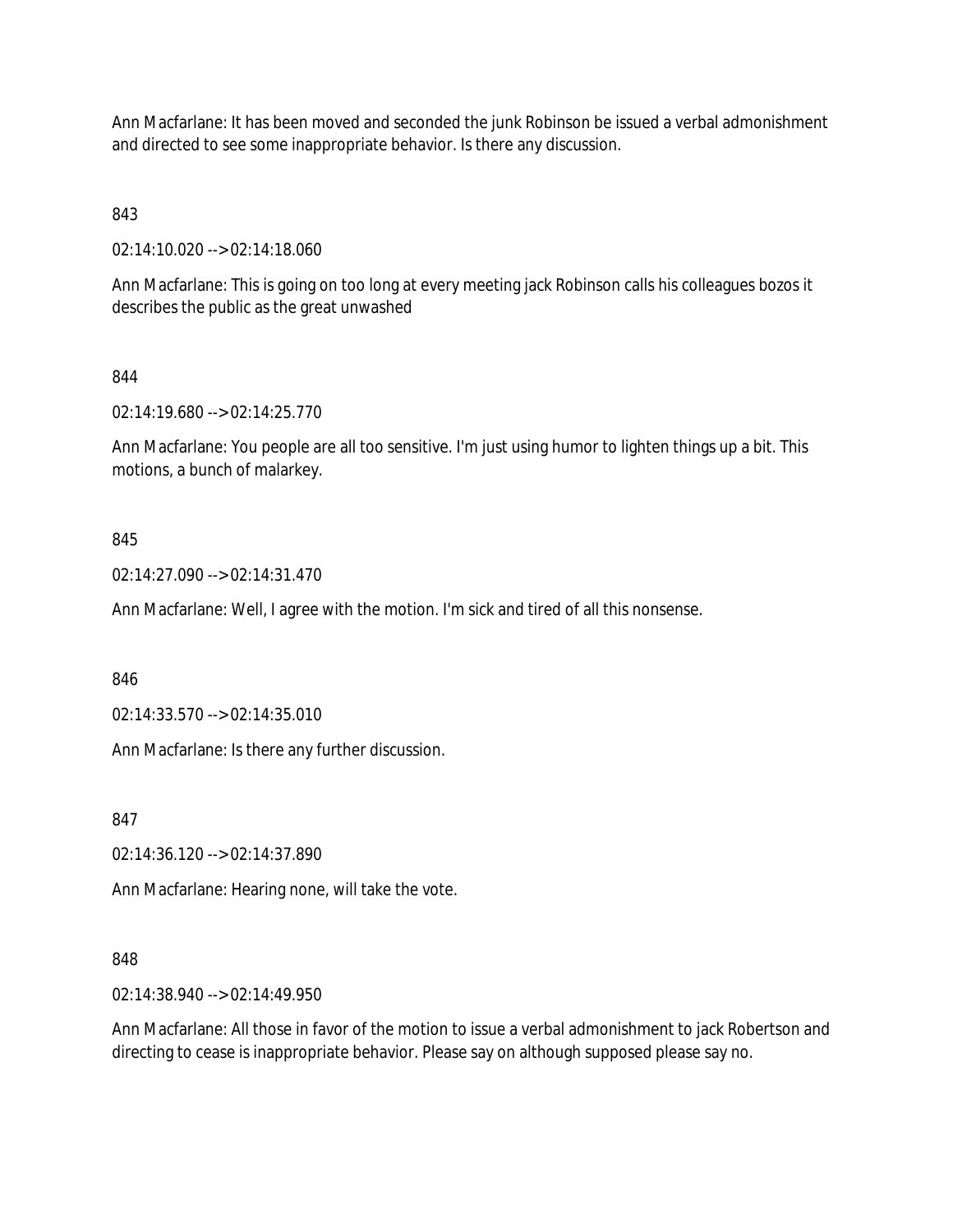02:14:51.720 --> 02:15:03.900

Ann Macfarlane: He is habit Jeff Robinson. You are hereby admonished for your inappropriate and disruptive use of language during our meetings because we see such behavior immediately it observe our rules of decorum.

850

02:15:07.470 --> 02:15:07.890

Ann Macfarlane: Yeah.

851

02:15:09.090 --> 02:15:15.960

Ann Macfarlane: So I'm going to give you a real life example here. It's from the city council minutes of the city of Tacoma, some years ago.

852

02:15:16.410 --> 02:15:22.680

Ann Macfarlane: Move pursuant to Rule 3D of the Rules of Procedure that Council issue a written reprimand to councilman Tom stinger

853

02:15:23.040 --> 02:15:32.730

Ann Macfarlane: remove him from his duties as chairperson of the environment in Public Works Committee and place them on probation as to as appointments on the Pierce transit board Puget Sound Regional Council.

854

02:15:33.870 --> 02:15:40.920

Ann Macfarlane: This proposed action is based on councilman stingers transgressions of the Council rules specifically for his discourteous conduct.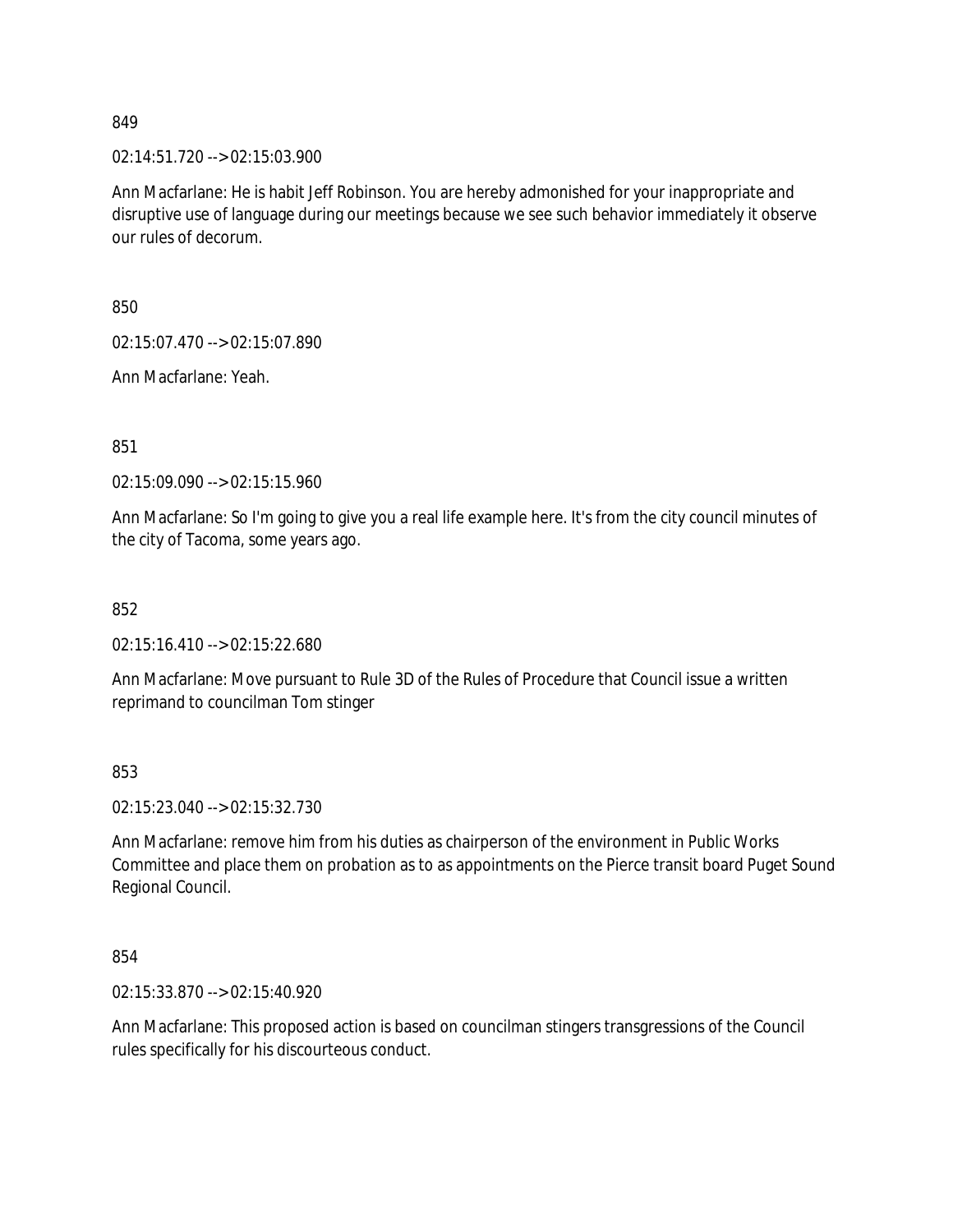02:15:41.250 --> 02:15:52.650

Ann Macfarlane: At the last meeting of the neighborhoods and Housing Committee, which involved repeated derogatory remarks directed toward a member of the public and failing to come to order. At the request of the presiding officer.

856

02:15:53.970 --> 02:16:03.600

Ann Macfarlane: So you see it's a they are naming this council member but they're referring to actions actions taken. They're not saying that they don't like him or anything else like that.

857

02:16:04.350 --> 02:16:13.560

Ann Macfarlane: So in sanctioning sometimes there is a higher voting requirement then for an ordinary action, sometimes there's a two thirds vote or majority of board members in office.

858

02:16:14.130 --> 02:16:19.800

Ann Macfarlane: But it not necessarily if you just go by Robert. It's just a majority of votes of those who cast a vote.

#### 859

02:16:20.550 --> 02:16:30.000

Ann Macfarlane: So you want to check state law and your conflict of interest policy to determine whether the person who is the subject of the proposed sanction may vote on the motion or not.

860

02:16:30.450 --> 02:16:35.760

Ann Macfarlane: From a parliamentary perspective, a member may vote on their own sanction unless

861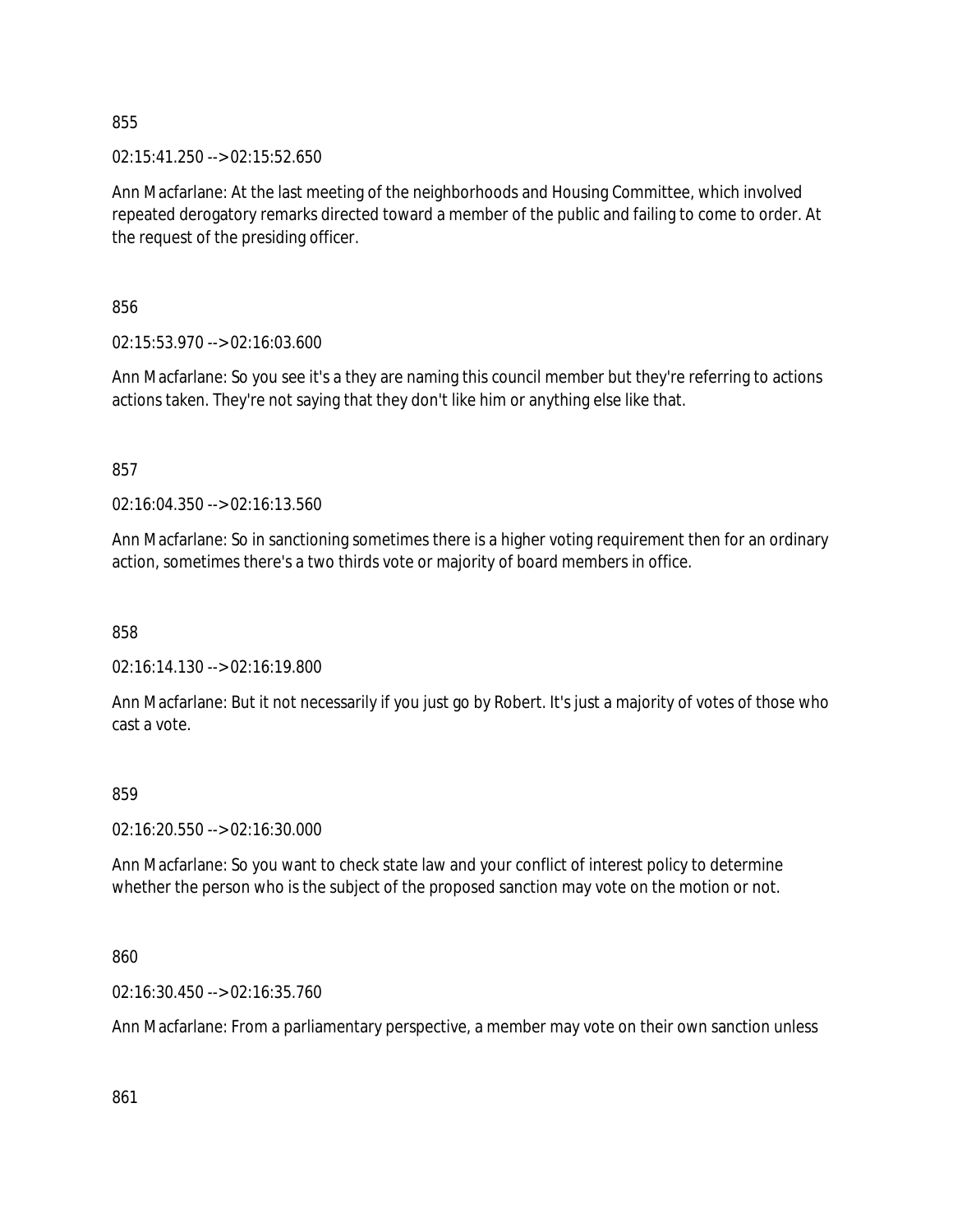02:16:36.330 --> 02:16:42.540

Ann Macfarlane: A the members under disciplinary proceedings which is a whole nother business covered in Chapter 20 of Robert or

#### 862

02:16:42.900 --> 02:16:49.890

Ann Macfarlane: The Member of fans repeatedly during a meeting, to the extent that the chair has warned the offender three times in named the member

863

02:16:50.310 --> 02:16:59.610

Ann Macfarlane: So that's a very specific process that Robert has which if you if you go through that, then the member is considered to be under disciplinary proceedings.

#### 864

02:17:00.570 --> 02:17:08.760

Ann Macfarlane: So removal from the current meeting is obviously a drastic step. You want to talk with your attorney and verify that this can be done under State law on your bylaws.

#### 865

02:17:09.150 --> 02:17:25.230

Ann Macfarlane: And according to Robert the chair does not have this power only the body itself can order a member to leave the room and you can't borrow a Member from future meetings. So we have this paper sanctioning rogue board members that goes into all this and it's in your reference materials.

866

02:17:26.460 --> 02:17:30.060

Ann Macfarlane: So any quick I'll pause here for any questions about sanctions.

867

02:17:34.530 --> 02:17:35.490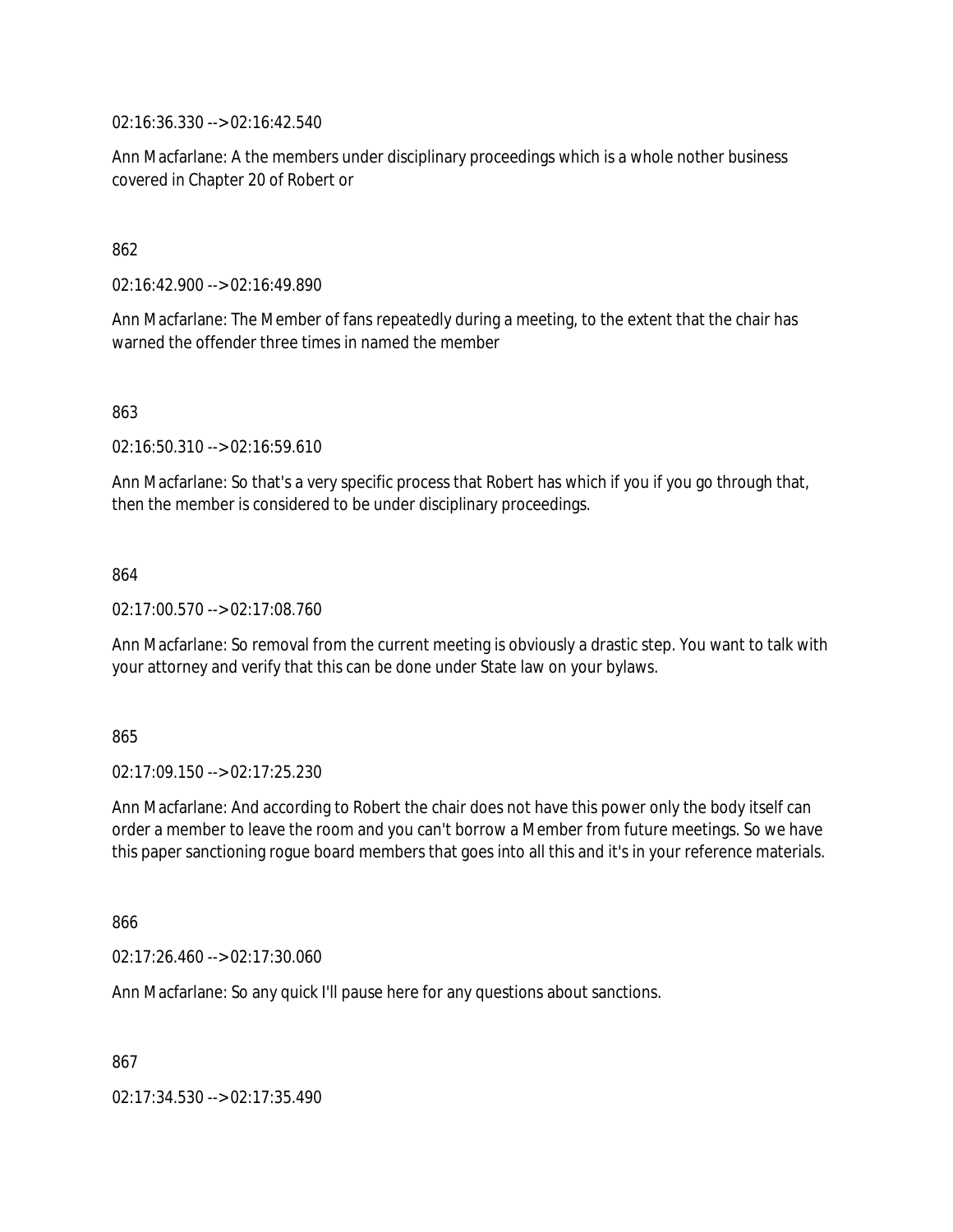Ann Macfarlane: Chris Kirsten

868

02:17:36.810 --> 02:17:40.680

Kirsten Hytopoulos: This is actually going back one topic. Is that okay, sure.

869

02:17:40.740 --> 02:17:41.580

Ann Macfarlane: Sure, absolutely.

870

02:17:41.880 --> 02:17:46.350

Kirsten Hytopoulos: I just wanted to point that maybe this is obvious, but to me, there's a there's kind of an interesting

871

02:17:47.730 --> 02:17:57.360

Kirsten Hytopoulos: Dynamic where while you are you're pointing out that the chair ultimately doesn't have the ultimate power the chairs at the bottom of an upturn pyramid and that the group has the power

872

02:17:57.720 --> 02:18:07.320

Kirsten Hytopoulos: What I think is interesting and and we just got to remember when we're in a meeting is that once the, once the group rules, it kind of inverts again.

873

02:18:07.410 --> 02:18:08.250

Ann Macfarlane: To fully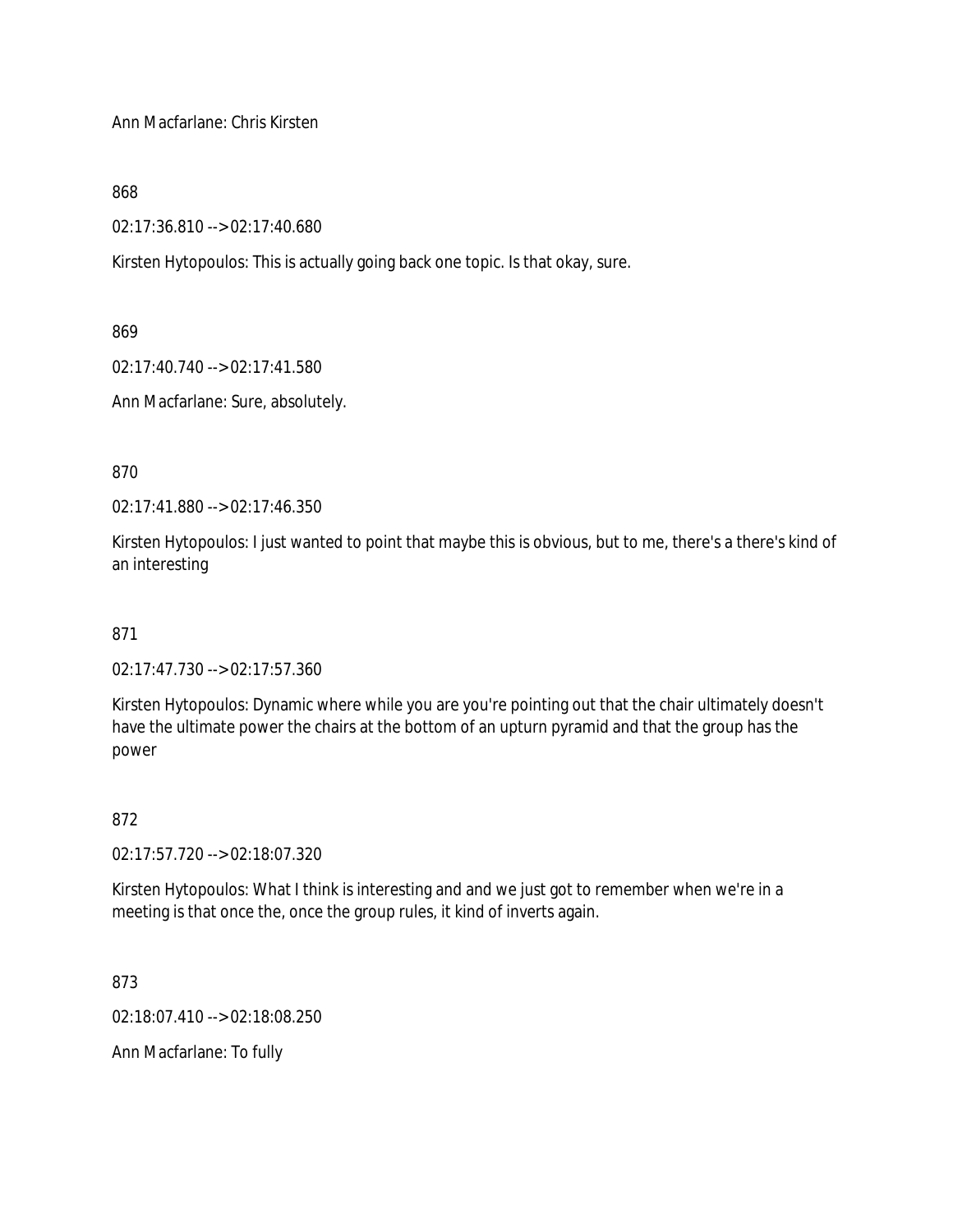02:18:08.400 --> 02:18:16.080

Kirsten Hytopoulos: Now the chair may appear to be exerting power. What's happened is the chair has become empowered to continue with an action. And so I guess just think is

875

02:18:16.500 --> 02:18:25.380

Kirsten Hytopoulos: This worth pointing out that that's how it sort of plays out in practice is that the chair. There's a feeling I think appropriately that a chair has quite a bit of power.

876

02:18:25.890 --> 02:18:27.840

Kirsten Hytopoulos: It's just that when it's questioned it has to be

877

02:18:28.470 --> 02:18:40.950

Kirsten Hytopoulos: reaffirmed in the moment. So anyway, I'm not sure if that's worth pointing out, but I'm just imagine when things play out that that's what it feels like. Is that the chair in the chair should receive that respect. Once it's his or her powers and reaffirmed

878

02:18:41.490 --> 02:18:50.760

Ann Macfarlane: Absolutely curious and that's a wonderful way and I love your you're showing it with your hands. So I gave a training to us. One of our bodies here, one of our local governments and

879

02:18:51.060 --> 02:19:00.510

Ann Macfarlane: They said it was transformative. And it was wonderful and it went well. And now they've all started slipping back. And so a council member started talking about something that was done.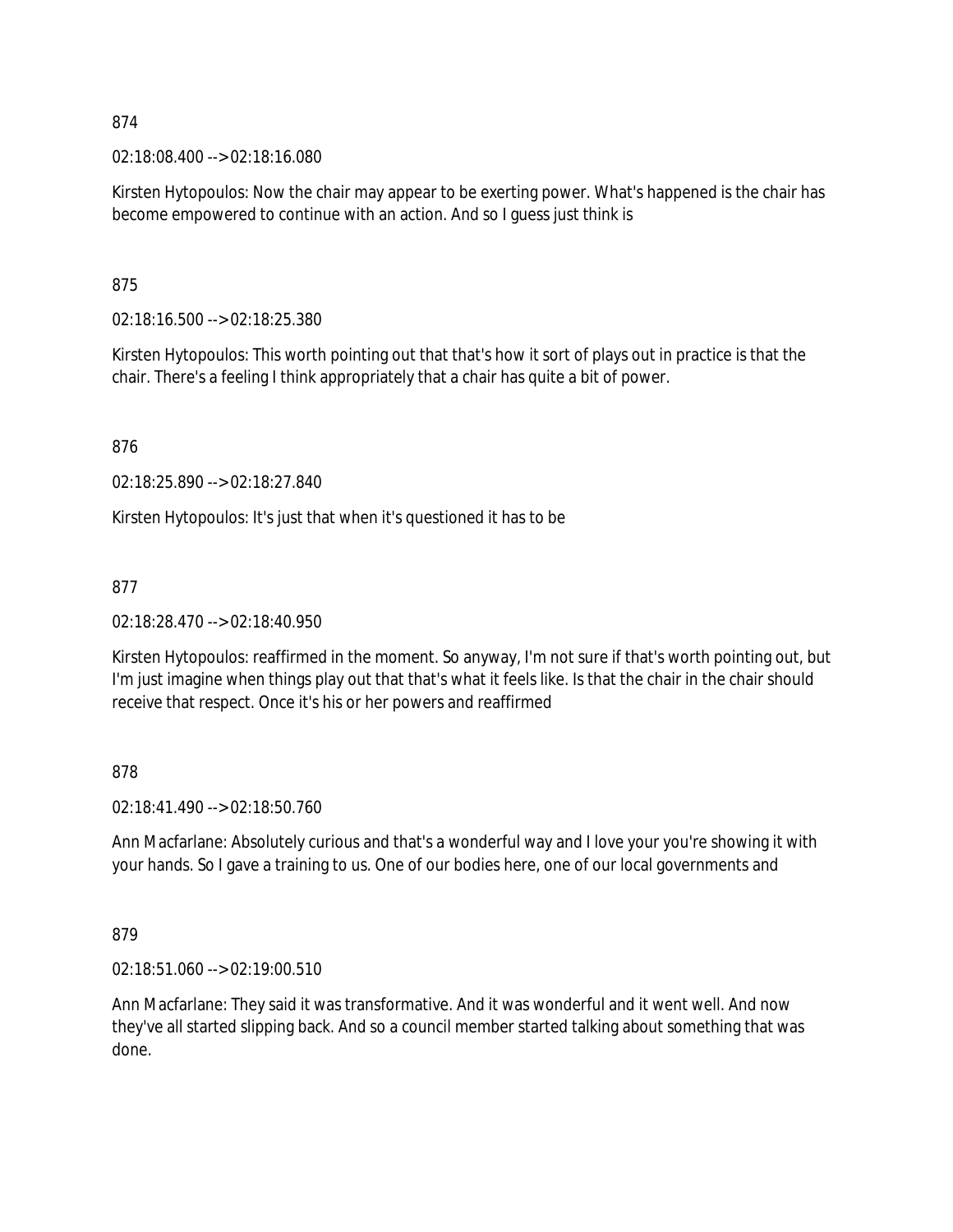02:19:01.020 --> 02:19:09.600

Ann Macfarlane: Two months earlier and criticizing it and the chair said interrupted and said, you know, we're not allowed to discuss that. And she said, May I remind the chair. You're not supposed to interrupt me

881

02:19:10.290 --> 02:19:19.500

Ann Macfarlane: So, you know, it is hard to kind of keep it clear as to when you can interrupt and when you can't interrupt any other thank you for that input. Yes, Michael.

882

02:19:20.760 --> 02:19:32.640

Michael Pollock: And maybe you're going to get to this, but a couple things related to what the good of the order of a 111 is good for us to be used for and then

883

02:19:33.780 --> 02:19:37.470

Michael Pollock: When this idea of correcting the record.

884

02:19:38.430 --> 02:19:50.280

Michael Pollock: And we've seen that where where maybe a member of the public, or maybe a member of a community. We have a lot of citizen committees or maybe even another council member says something that another council member

885

02:19:50.760 --> 02:20:04.410

Michael Pollock: Believes is an air and and maybe you're going to get to this, but how how to deal with that kind of situation. It's not related to sanctions directly but it kind of potentially can lead to that effect. Somebody fills that another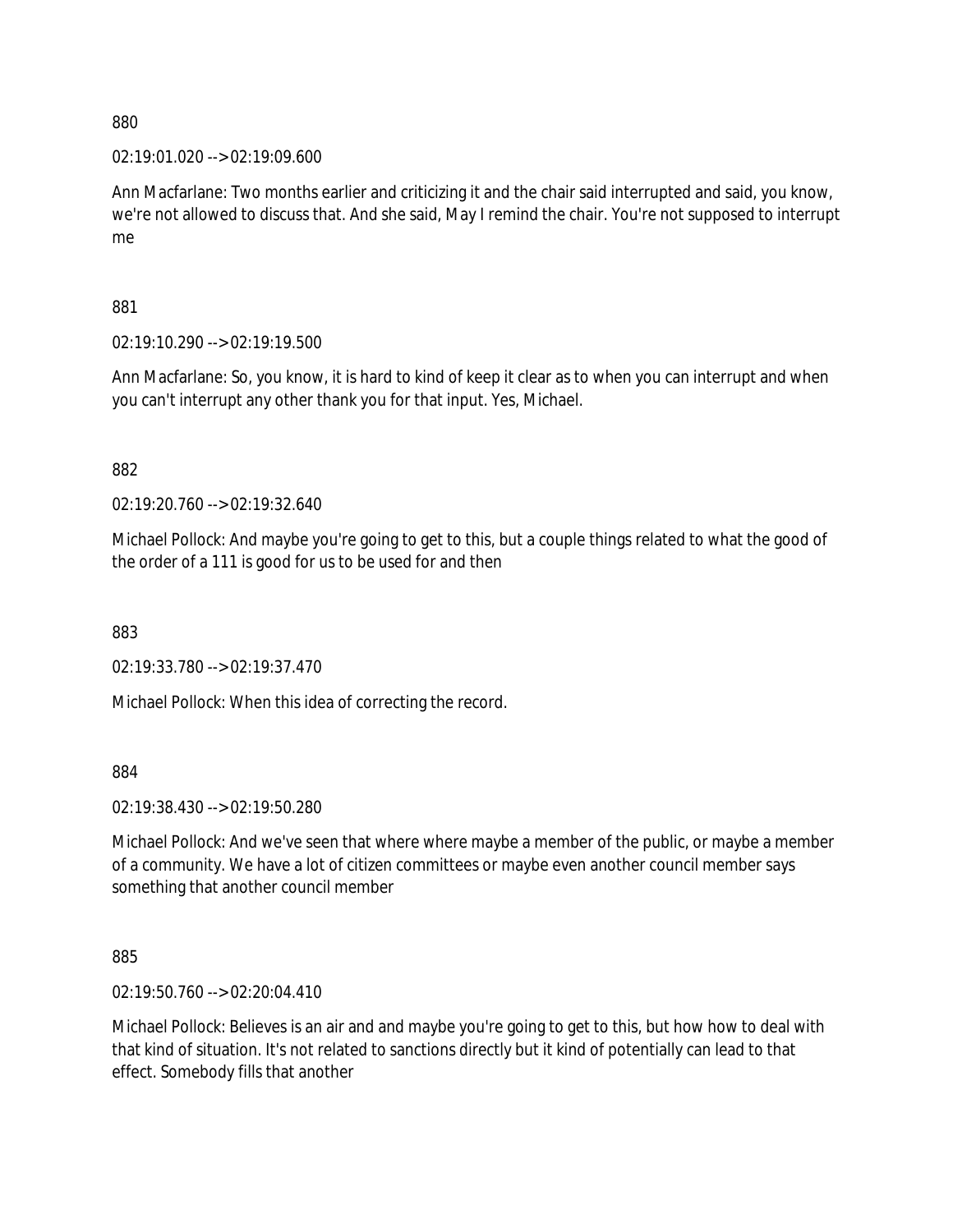02:20:05.820 --> 02:20:14.040

Michael Pollock: The public or others. Councilmember have said something that is wrong or libelous or something like that and how you would deal with the situation.

887

02:20:15.630 --> 02:20:19.440

Ann Macfarlane: Well, we strongly recommend that your midst. Do not include what people say.

888

02:20:20.550 --> 02:20:25.740

Ann Macfarlane: We strongly recommend that minutes do not include what people say neither council members, nor members of the public.

#### 889

02:20:26.130 --> 02:20:35.580

Ann Macfarlane: And if we have time at the end or run you through our little portion on minutes on what should be done there. So thank you. And if I if I don't remember. Remind me about it.

890

02:20:35.940 --> 02:20:39.150

Michael Pollock: Okay, with that, I just, yeah.

891

02:20:39.450 --> 02:20:41.100

Michael Pollock: Respect for the question.

892

02:20:41.400 --> 02:20:42.840

Ann Macfarlane: What was your first point, Michael.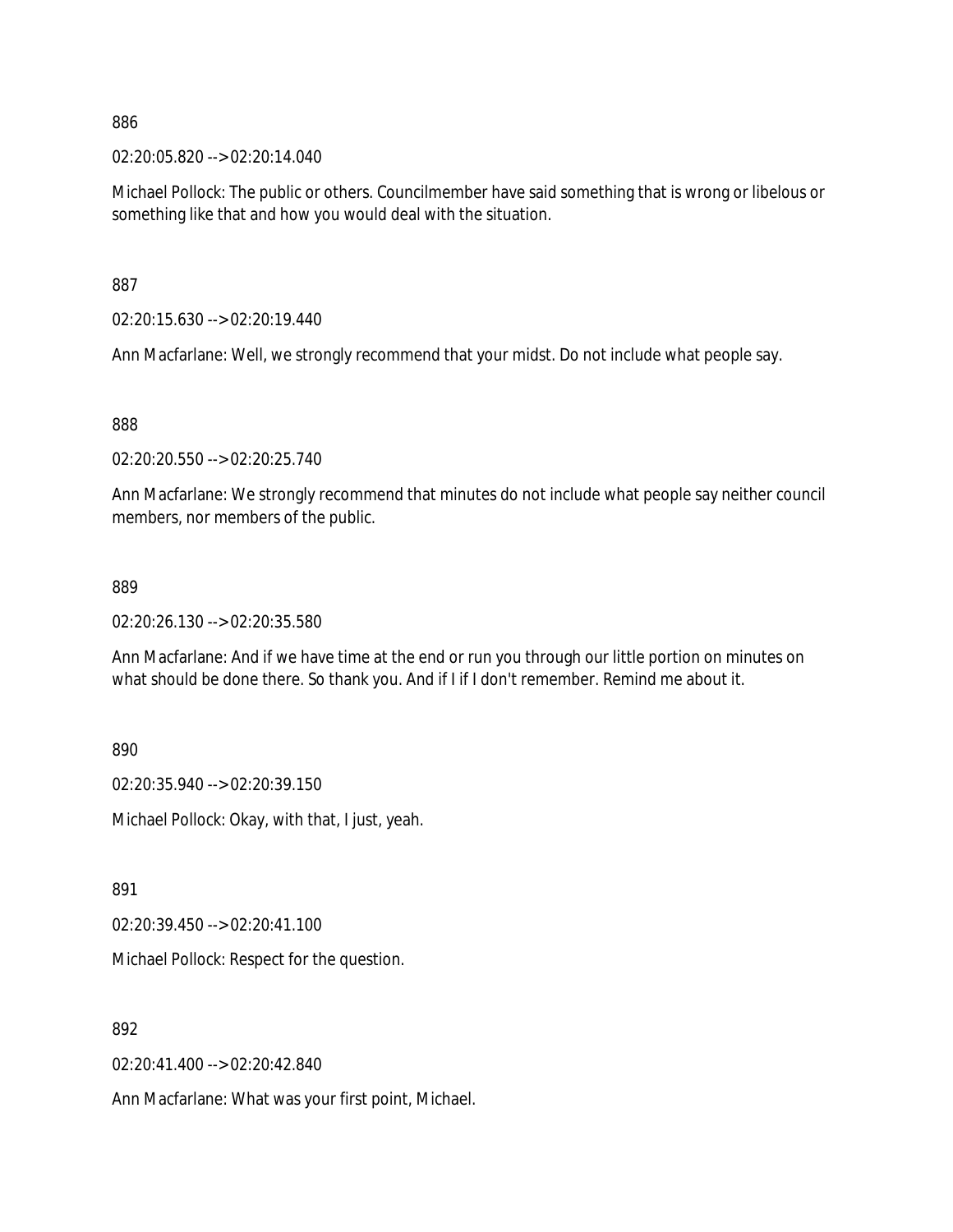02:20:43.110 --> 02:20:45.540

Michael Pollock: Well, really about about good of the order

894

02:20:46.230 --> 02:20:47.040

Ann Macfarlane: The order, so I

895

02:20:47.730 --> 02:20:49.350

Michael Pollock: Am correcting the record.

896

02:20:49.860 --> 02:20:54.630

Ann Macfarlane: Okay, so there's two different things. But if the order is fine to have on your agenda.

897

02:20:55.080 --> 02:21:04.980

Ann Macfarlane: And accept that. Don't be making motions during good in the order good of the order is strictly for comments COUNCIL COMMENTS. Some people have somebody have a

898

02:21:05.670 --> 02:21:14.850

Ann Macfarlane: Agenda Item COUNCIL COMMENTS AND IT'S can't go on too long. So that's really important in the same rules of decorum apply to good of the order, Leslie.

899

02:21:17.040 --> 02:21:23.040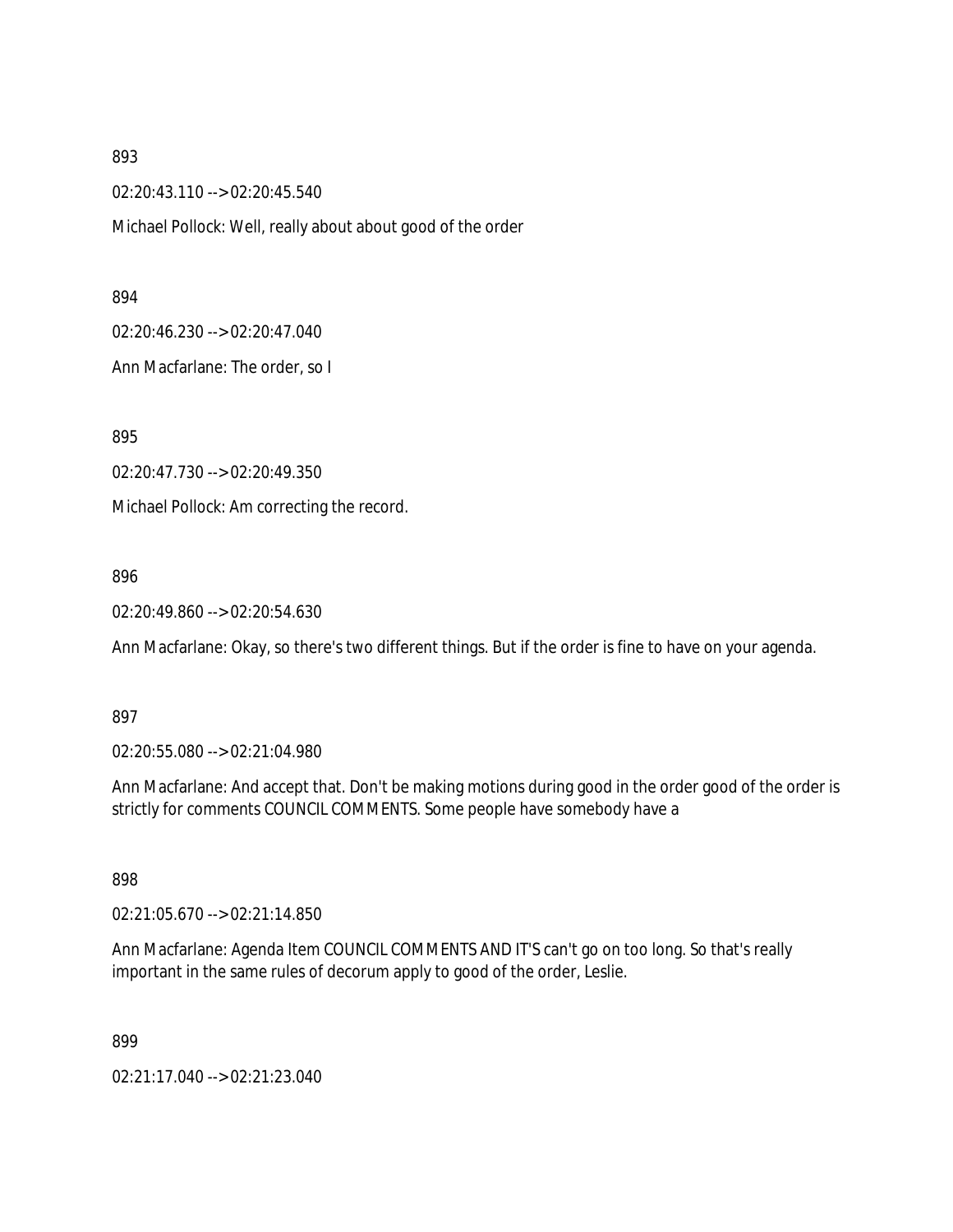Leslie Schneider: Thank you. So I just wanted to go back to your comment about when the chair can interrupt.

# 900

02:21:23.280 --> 02:21:34.020

Leslie Schneider: Right, right. On the one hand, you know, anything that would be a point of order, the chair could interrupt for and, you know, knowing that you don't want, you want to do it sparingly. I heard that part.

## 901

02:21:34.980 --> 02:21:55.080

Leslie Schneider: But a chair can and or should interrupt if rules are being violated in the same way that someone that another member would put, you know, would interrupt with a point of order. Yeah, and so can in the case that you just described, it seems like that member was violating

## 902

02:21:56.910 --> 02:22:08.880

Leslie Schneider: You know, a rule and maybe I'm not remembering it well enough. But if they were violating a rule to bring back a discussion and if they can go on for five minutes. What is the chairs responsibility in that case.

#### 903

02:22:09.030 --> 02:22:17.040

Ann Macfarlane: So it's sure that you're acting correctly interrupting the member and saying we are not allowed to discuss the decision of two months ago.

#### 904

02:22:17.400 --> 02:22:24.630

Ann Macfarlane: Please cease and desist. And then the member said chair I remind you, not to interrupt me the chair should have said that is incorrect.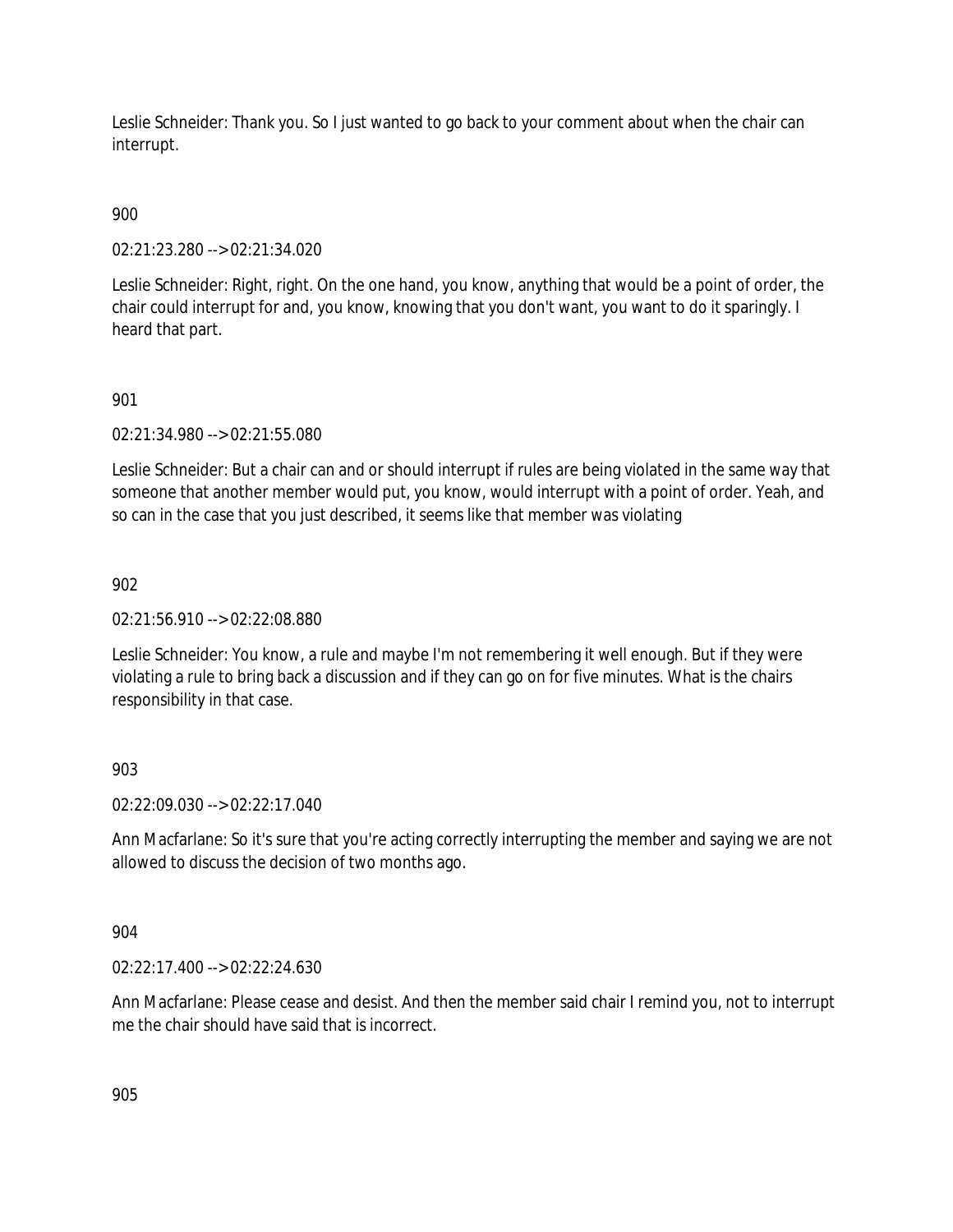02:22:25.110 --> 02:22:32.850

Ann Macfarlane: It is the duty of the chair to enforce the rules of order, we have adopted this rule and should have persisted, the chair should have steamrollered that member

### 906

02:22:34.080 --> 02:22:43.500

Ann Macfarlane: If you have a member who's keeping on not following you have to be forceful and if it really doesn't work, you have to turn to the group and say,

## 907

02:22:43.980 --> 02:22:56.100

Ann Macfarlane: Council members council member X is disobeying the orders of the chair and persisting in discussing a matter which is not proper shall she'd be allowed to continue. All those in favor, say aye, as opposed to say no.

#### 908

02:22:56.730 --> 02:23:09.390

Ann Macfarlane: You know, it's just, it should never get into a one on one struggle because the chair, on the one hand is fully empowered to take action on the other can always turn to the board so rush home.

#### 909

02:23:13.110 --> 02:23:30.810

Rasham Nassar: Yes, thank you. I just I want. I think this is the disciplinary procedures topic that I mentioned, I wanted to discuss more depth. You had a slide which talked about sanctions, they get might have been one of the first

#### 910

02:23:32.730 --> 02:23:46.770

Rasham Nassar: And the fact that that Robert's Rules don't actually contain formal or spelled out procedures for issuing disciplinary action against the council member and is there.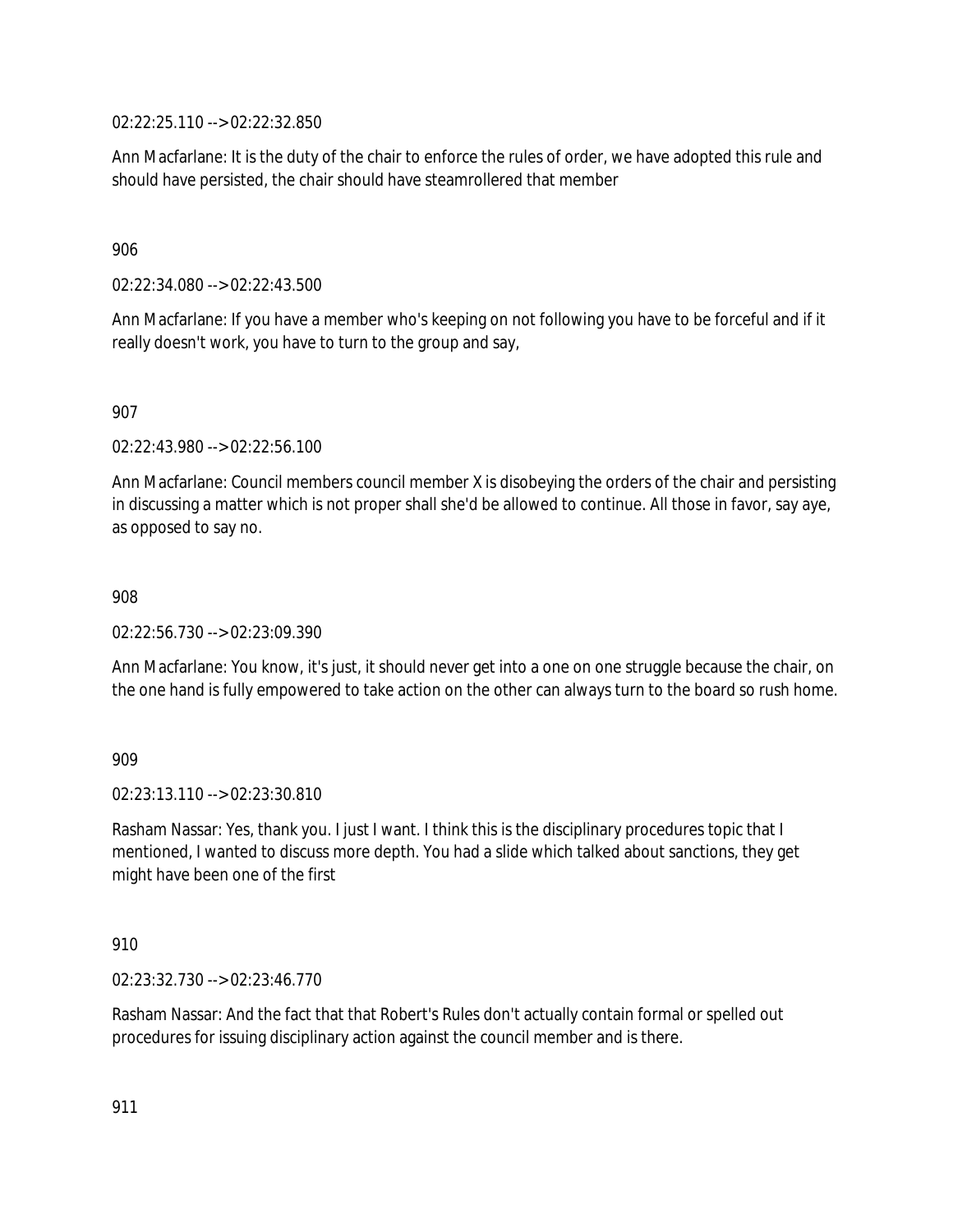02:23:48.570 --> 02:23:57.360

Rasham Nassar: Is there any, are there any kind of boundaries within which council members who wish to bring sanctions.

912

02:23:57.750 --> 02:24:05.100

Rasham Nassar: Against a council member at a public meeting. Are there any, are there any rules or any steps that that Robert's Rules provides

913

02:24:05.640 --> 02:24:14.520

Rasham Nassar: That they need follow before a bringing it up, you know, on the spot in a council meeting and I'm thinking about that deer in the headlight slide.

914

02:24:14.910 --> 02:24:21.810

Rasham Nassar: Where other council members, you know, because we can't discuss outside of a council meeting and more than three council members.

915

02:24:22.350 --> 02:24:31.020

Rasham Nassar: And and so for council members and sometimes, including the council member who's the subject of the proposed sanctions is unaware that

916

02:24:31.350 --> 02:24:39.570

Rasham Nassar: Three council members are had intended to bring emotion. During another topic of debate and to issue formal sanctions against a council member

917

02:24:40.500 --> 02:24:48.060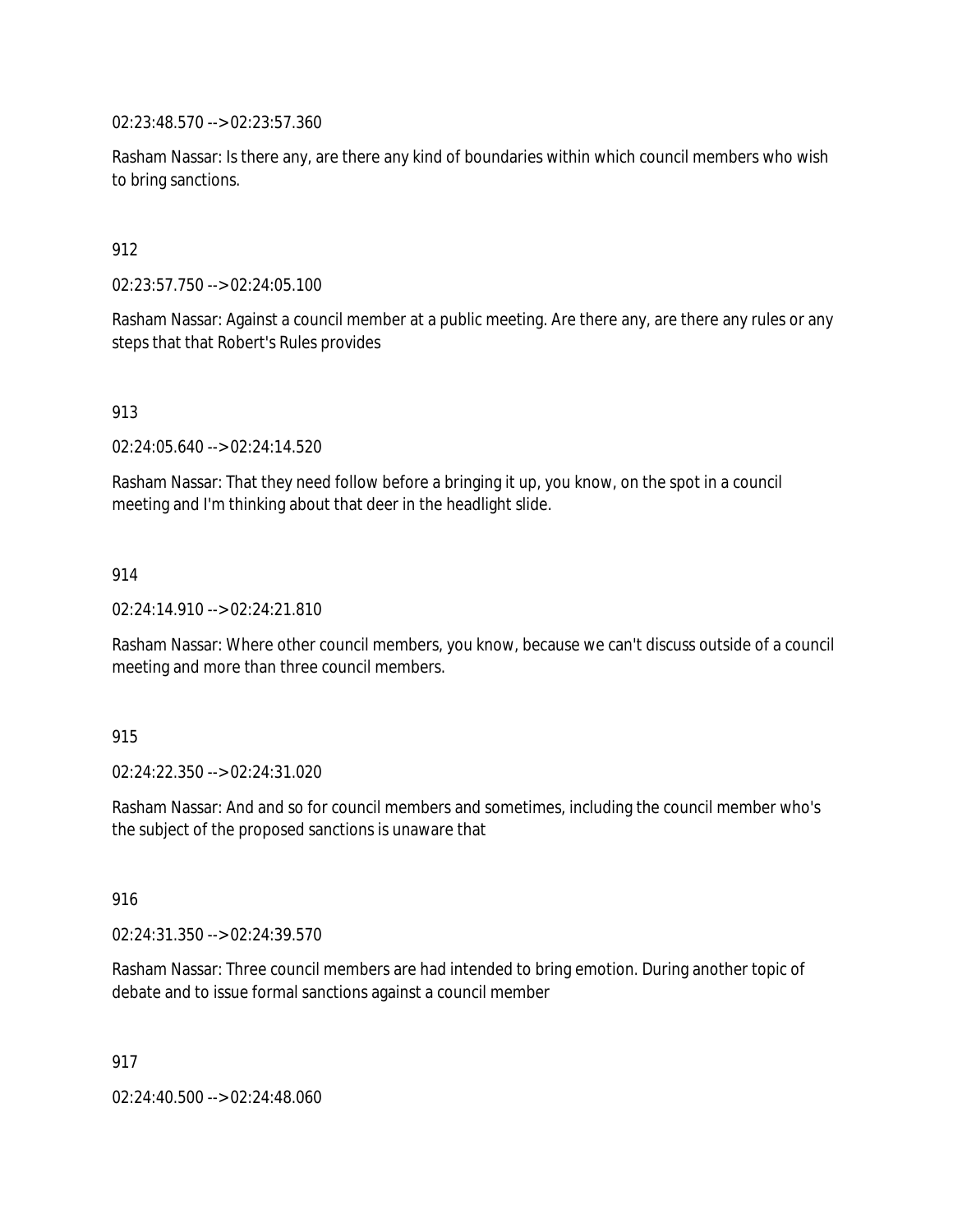Rasham Nassar: So I guess my question is, is it when is that when is it appropriate, under what agenda item. Is that appropriate to do so. Does it require its own specific

918

02:24:48.330 --> 02:25:00.210

Rasham Nassar: Agenda item with motions that are produced in the agenda packet beforehand that give the accused adequate time to prepare a defense and that's one question and then

#### 919

02:25:01.650 --> 02:25:04.530

Rasham Nassar: I had a second question that related to that as well but I'm

920

02:25:05.850 --> 02:25:08.130

Rasham Nassar: blanking on it at the moment. So maybe we could just start there.

921

02:25:09.360 --> 02:25:09.900

Rasham Nassar: No.

922

02:25:10.050 --> 02:25:20.970

Ann Macfarlane: I'm just a little clarification. We're talking two different things here. One is a sanction issued by a body against one of its members in the form of

### 923

02:25:21.450 --> 02:25:36.480

Ann Macfarlane: A center of verbal admonishment whatever the other is disciplinary procedures and punishments and those are covered in Chapter 20 of Robert's Rules and they are not required for these kinds of issues so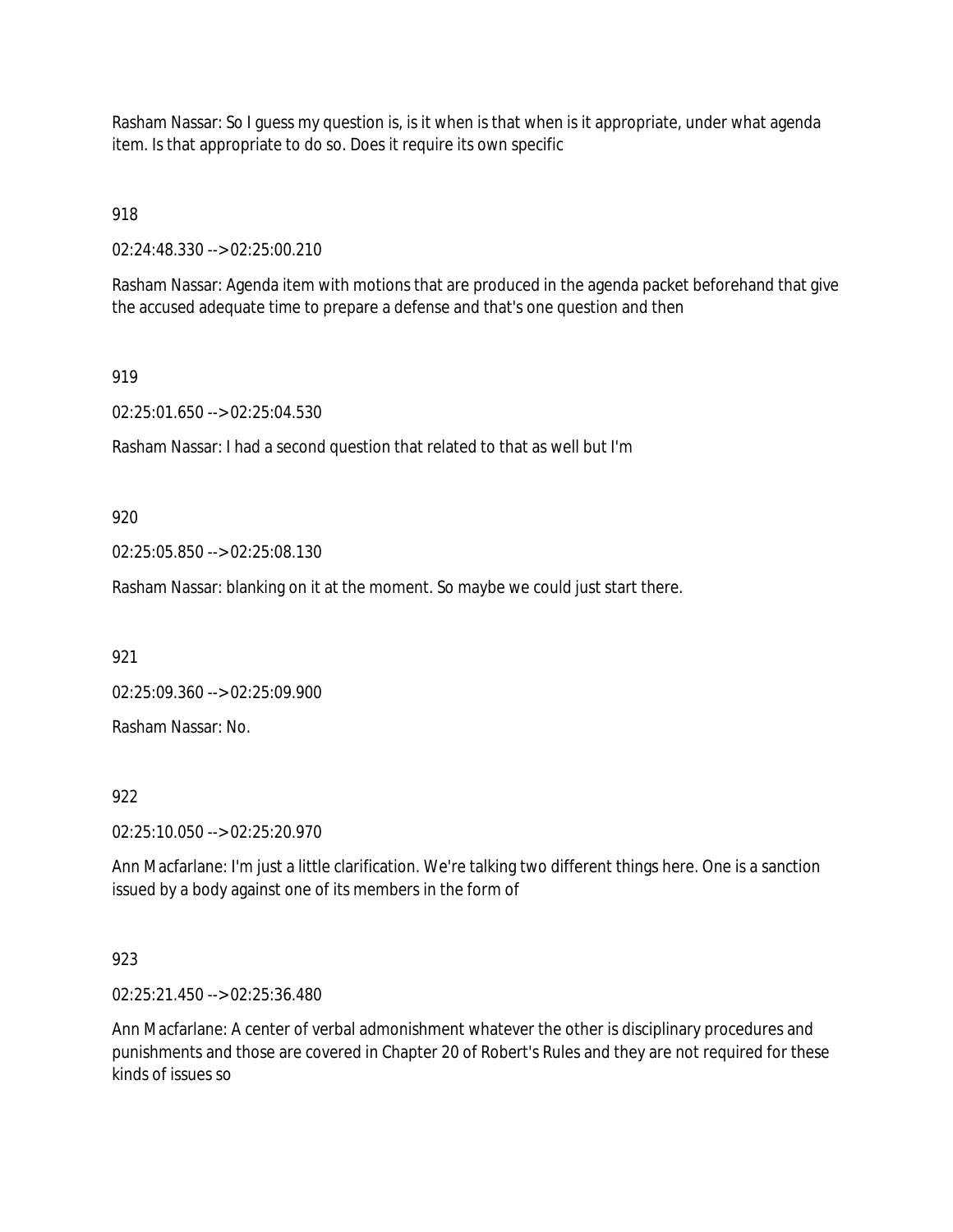#### 02:25:37.620 --> 02:25:42.180

Ann Macfarlane: That I think there was a little confusion in your one of your meetings about this point.

925

02:25:42.600 --> 02:25:52.200

Ann Macfarlane: And I think the difference, as you can see is that these are the center motions that we're talking about, you know, in, in a way, they don't have very, very much in the way of teeth.

926

02:25:53.100 --> 02:25:58.080

Ann Macfarlane: I mean, you use disciplinary procedures if you wanted to deny a member of a club his membership.

927

02:25:58.680 --> 02:26:04.140

Ann Macfarlane: There'd be something there that that way. But, but these are these are expressions of opinion by the Council.

928

02:26:04.440 --> 02:26:12.570

Ann Macfarlane: With the exception of these removal from committees and so on. But you know, it's not, you can't impose a fine, you can't do something like that so

929

02:26:12.990 --> 02:26:23.250

Ann Macfarlane: It is sufficient for a Member to bring up the motion we recommend as best practice that it be an agenda item and submitted in advance of the meeting.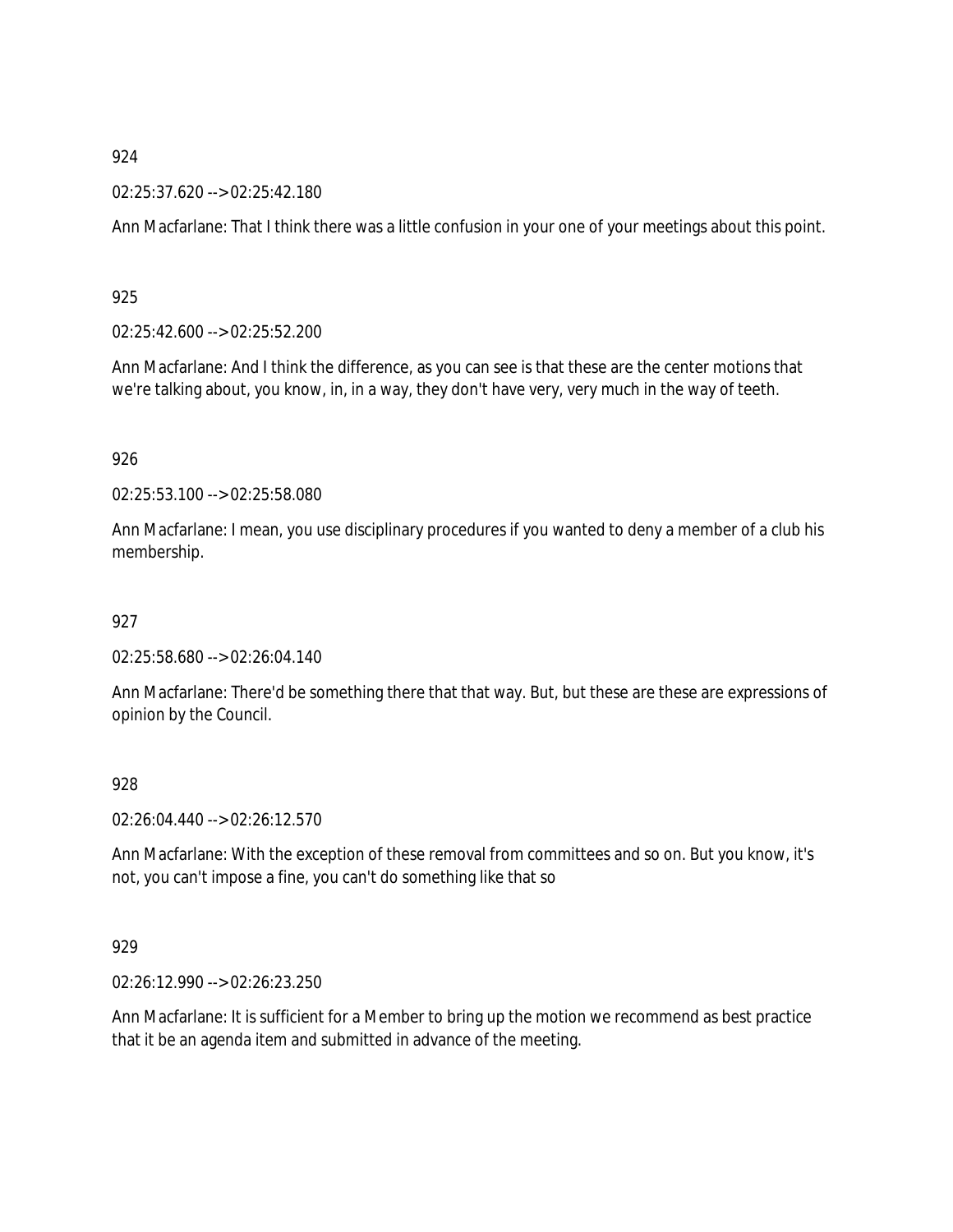02:26:23.610 --> 02:26:32.580

Ann Macfarlane: I don't think it's a good idea to bring these things up at a, at a topic that maybe has some loose relationship but isn't actually that item.

931

02:26:33.060 --> 02:26:39.810

Ann Macfarlane: Now, of course, I think people sometimes are feeling conflicted about sanctions and anxious and so they might want to feel like

932

02:26:40.170 --> 02:26:46.650

Ann Macfarlane: Spring it as a prize is better, but it's not better, it's better to give it in advance and have it be a proper agenda item.

### 933

02:26:47.100 --> 02:27:04.860

Ann Macfarlane: And then I hope that everybody involved will refrain from stirring up the populace. And, you know, creating lots of hoo ha and just kind of really focus on the actions that issue and whether in fact they mirror it sanction or not and keep it as impersonal as possible.

#### 934

02:27:05.580 --> 02:27:17.340

Rasham Nassar: Does that that does help. And I did remember my second question, and it playing off something that you just said about focusing on the actions of that member and not the character or

935

02:27:18.300 --> 02:27:27.600

Rasham Nassar: Form, meaning the impugning the motives or intentions of that council member I know those that to also be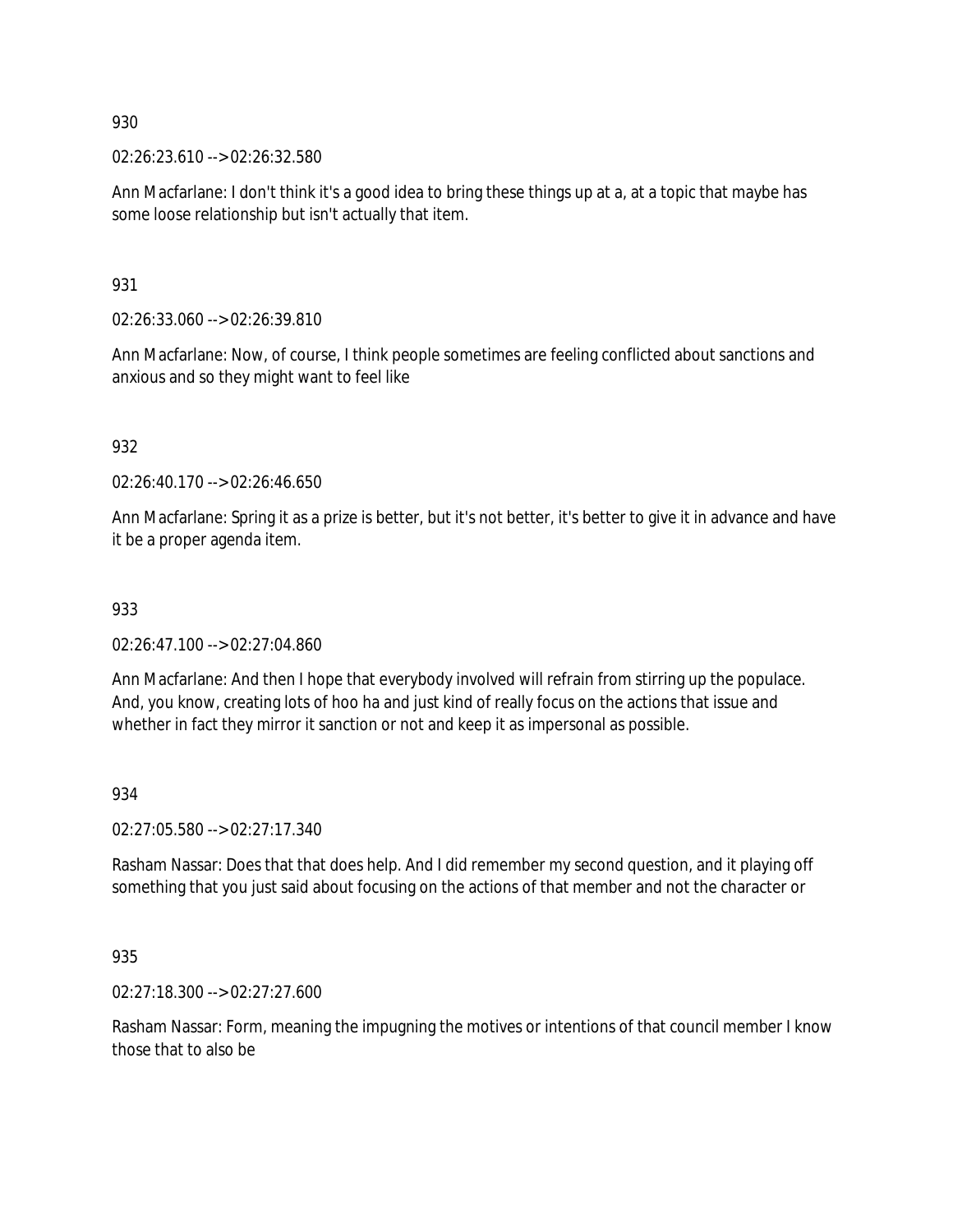02:27:28.110 --> 02:27:44.520

Rasham Nassar: You know prohibited by Robert's Rules. But what what when the allegations that a council member is facing are so broad and ambiguous that even the accused himself or herself does not fully understand what conduct he or she engaged in that others perceived to be so problematic.

937

02:27:45.570 --> 02:27:45.930

Rasham Nassar: Well,

938

02:27:46.290 --> 02:27:53.040

Ann Macfarlane: You know, this is getting outside of parliamentary procedure and into common sense you hope that anybody who is feeling serious enough to bring

939

02:27:53.400 --> 02:28:02.100

Ann Macfarlane: Us motion like this is going to get specific. You know, as you saw in councilman stingers reprimand that on at the August 5 meeting he used

940

02:28:02.460 --> 02:28:15.870

Ann Macfarlane: obscenities to the public. The staff and his colleagues, you know, I mean, if it's too vague, I think, then the council member and discussion can say, in my view, this is unfortunately very vague and inadequate and we should vote it down.

941

02:28:17.910 --> 02:28:19.920

Ann Macfarlane: So accounts we were curious. Yes.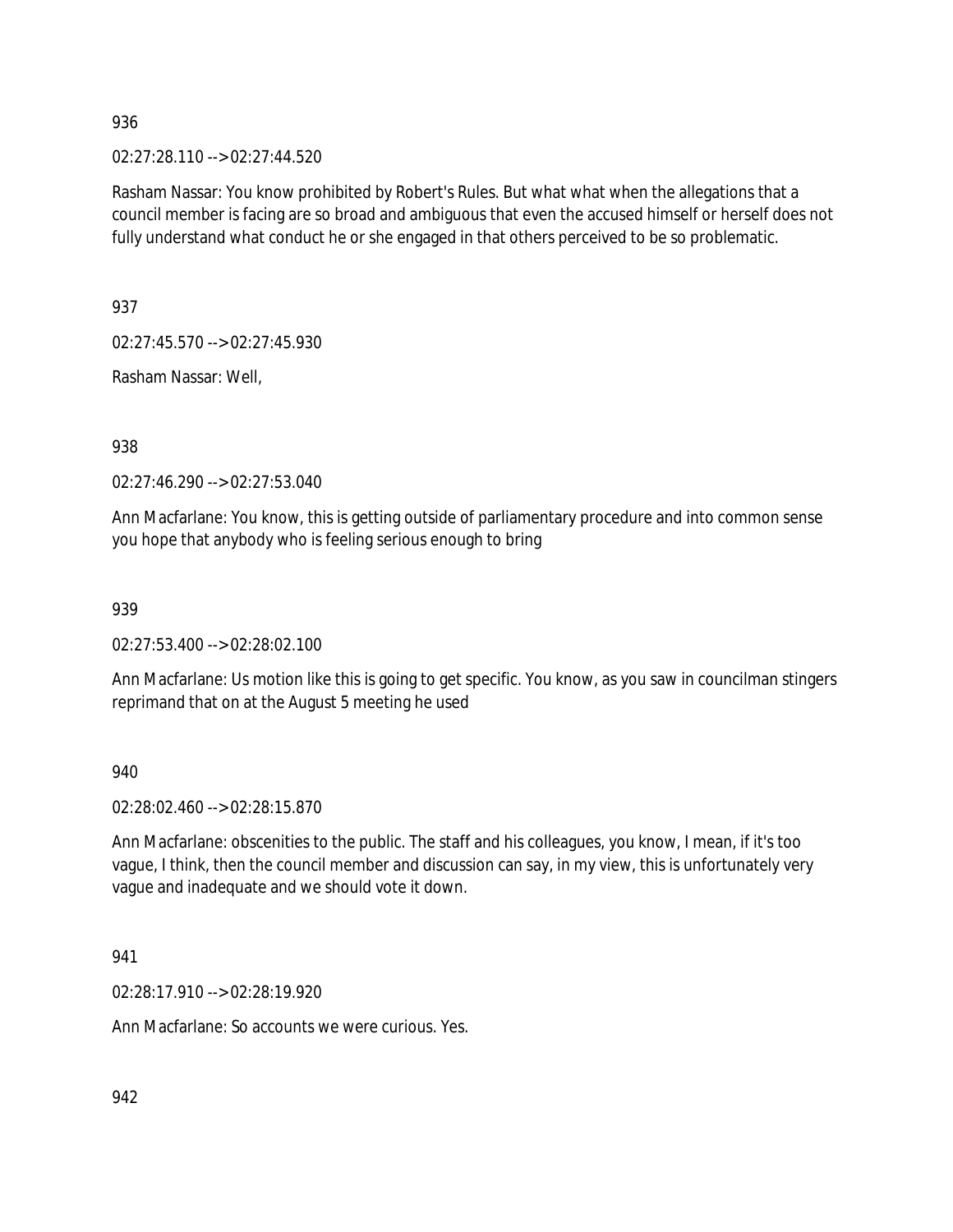02:28:21.210 --> 02:28:29.730

Kirsten Hytopoulos: Yeah, going back to, to the good of the order question. This is actually a really important question to us as a group, because we've gone back and forth on what is the good of the order for

943

02:28:30.090 --> 02:28:36.570

Kirsten Hytopoulos: And I'm hearing you say that, yeah, you probably wouldn't agree with this, but just reading from really short from

944

02:28:37.020 --> 02:28:44.190

Kirsten Hytopoulos: From Robert's Rules for dummies because I looked at this before so I felt confident that we could raise concerns about each other's behavior.

945

02:28:44.790 --> 02:28:57.510

Kirsten Hytopoulos: During that time, this says, at least, that it's the good of the order is also a good time to offer resolution to bring a disciplinary charge against a Member for offences committed outside of a meeting. So I guess what are your thoughts about, you know,

946

02:28:58.200 --> 02:28:59.940

Ann Macfarlane: Which which Robert's Rules are you reading

947

02:29:00.060 --> 02:29:07.680

Kirsten Hytopoulos: Oh no this was Robert's Rules for dummies. I'm just saying my research in the past is suggested that incisive I'm just asking you is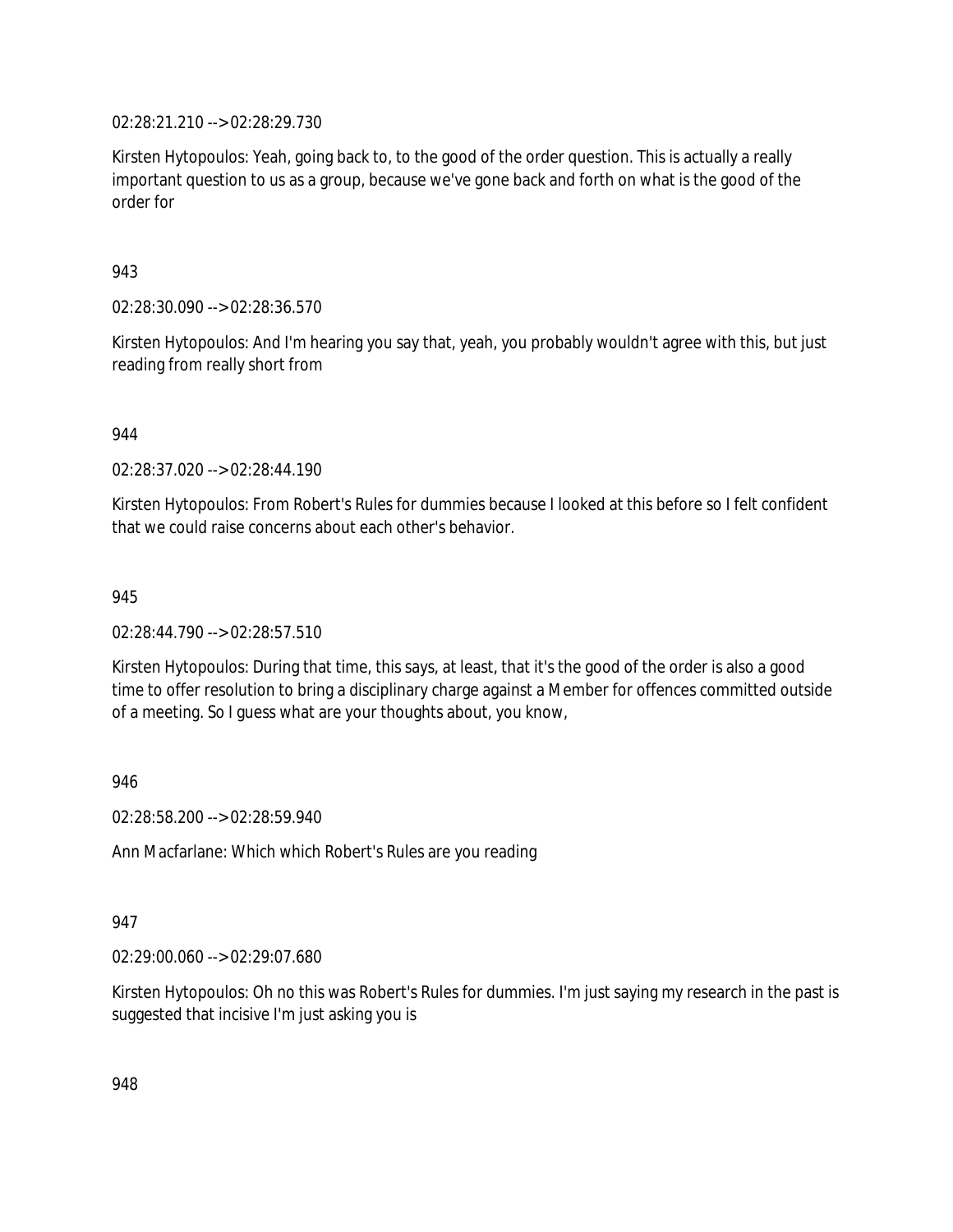02:29:08.040 --> 02:29:19.830

Kirsten Hytopoulos: Is good of the order. Now, it might, you might not think it's best practice and we may want to consider that, but is good at the order and appropriate place to raise concerns about a members actions outside of the public meeting.

949

02:29:21.060 --> 02:29:24.510

Kirsten Hytopoulos: Or any other concerns about about actions.

950

02:29:24.960 --> 02:29:27.390

Ann Macfarlane: No, I don't think so. I don't think so.

#### 951

02:29:28.470 --> 02:29:37.560

Ann Macfarlane: If it's serious enough that you want to have it be a discussion item and have it be on the agenda. I'm just looking here to see what Robert says, and the new version of the order

952

02:29:39.090 --> 02:29:39.540

Ann Macfarlane: Some kind of

953

02:29:39.630 --> 02:29:42.930

Ann Macfarlane: People quote Robert's Rules, you know, and it's the one from 1915

954

02:29:44.760 --> 02:29:57.720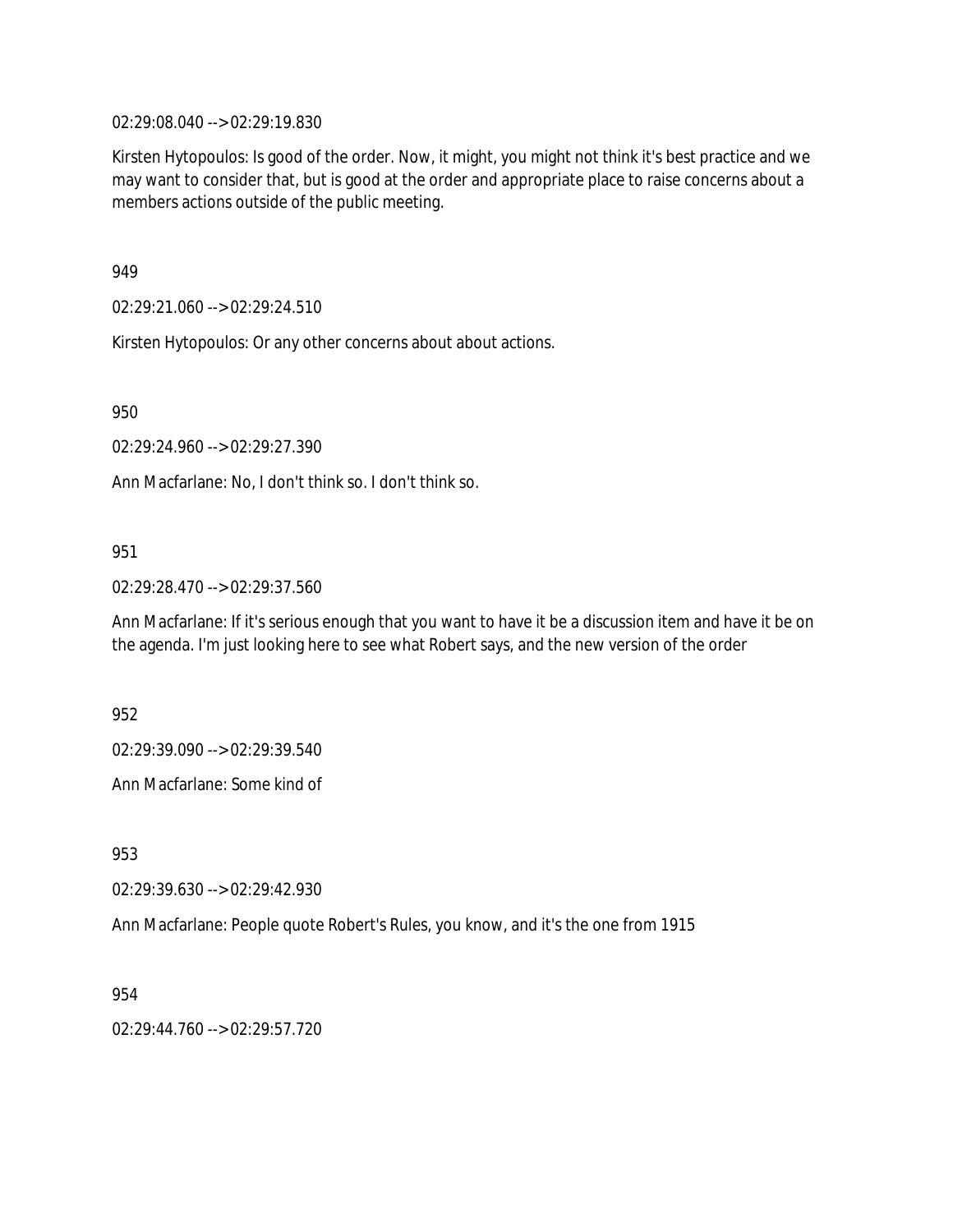Kirsten Hytopoulos: I think will be really helpful for us is to understand the parameters of Robert's Rules, or sorry, of good of the order, like what is possible during good of the order are there limitations of what those COUNCIL COMMENTS can be regarding

955

02:30:00.000 --> 02:30:03.660

Ann Macfarlane: Okay, so this this current Robert says

956

02:30:05.520 --> 02:30:11.790

Ann Macfarlane: Although good of the order often involves no business or emotions. The practice of some organizations would place.

#### 957

02:30:12.180 --> 02:30:18.900

Ann Macfarlane: Motions or resolutions related to formal disciplinary procedures for offenses outside of meeting at this point.

958

02:30:19.890 --> 02:30:28.200

Ann Macfarlane: So I'm hoping you're not going to have formal disciplinary procedures for offenses outside of meeting. I mean, that's really getting pretty nuclear

959

02:30:28.980 --> 02:30:34.050

Ann Macfarlane: And the thing I'm talking about is sometimes it might be appropriate to offer a motion of center.

#### 960

02:30:34.530 --> 02:30:37.770

Ann Macfarlane: But formal disciplinary procedures are a waste of time.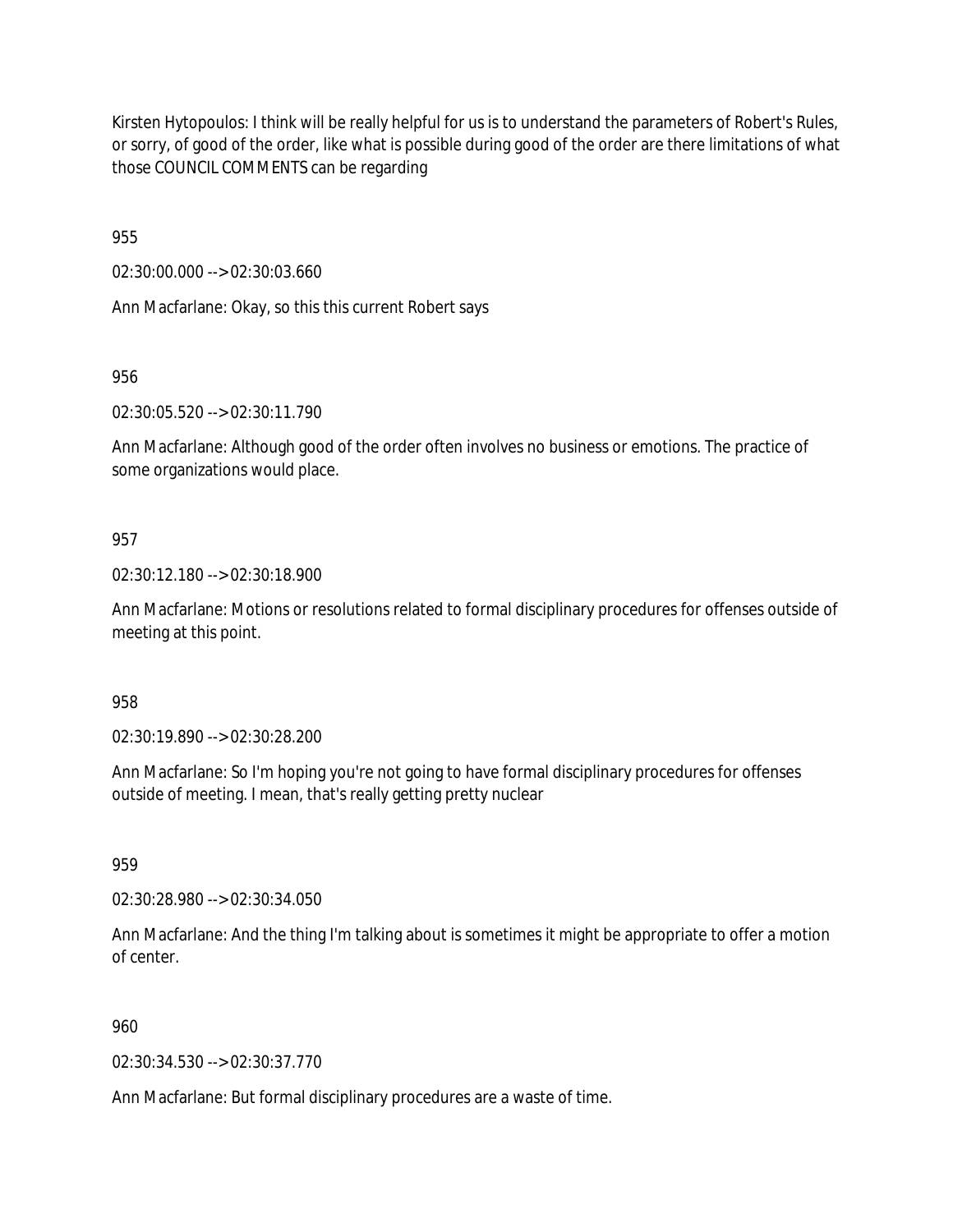02:30:38.160 --> 02:30:45.930

Ann Macfarlane: They're going to tie you up, you know, in not doing the city's business and you've got your ethics complaints there if you need to. If you have something. It's really serious.

962

02:30:46.230 --> 02:31:02.940

Ann Macfarlane: I think people's feelings often carry them away and they feel like something has to be done, and they do stuff which is which is not wise. So, this I would, I would recommend that you limit good of the order to positive remarks about what's happening in your community and your views.

963

02:31:04.500 --> 02:31:08.610

Ann Macfarlane: I will. I'm going to take Leslie's and I'll come back to Kristin. Yes, Leslie.

964

02:31:10.140 --> 02:31:20.670

Leslie Schneider: So it's it's related. Um, so you're suggesting that we bring an actual agenda item and we. So what would you recommend what is an example of that does

965

02:31:21.360 --> 02:31:36.900

Leslie Schneider: Is that saying, you know, discussing potential center for a council member, you know, just keeping it very generic or what would you suggest as the proper noticing of that particular agenda item.

966

02:31:37.800 --> 02:31:48.300

Ann Macfarlane: So it's up to you how you want to do it. And I have a collection of examples of center motions and one of them includes I think how it looked on the agenda, so I'll send that to you.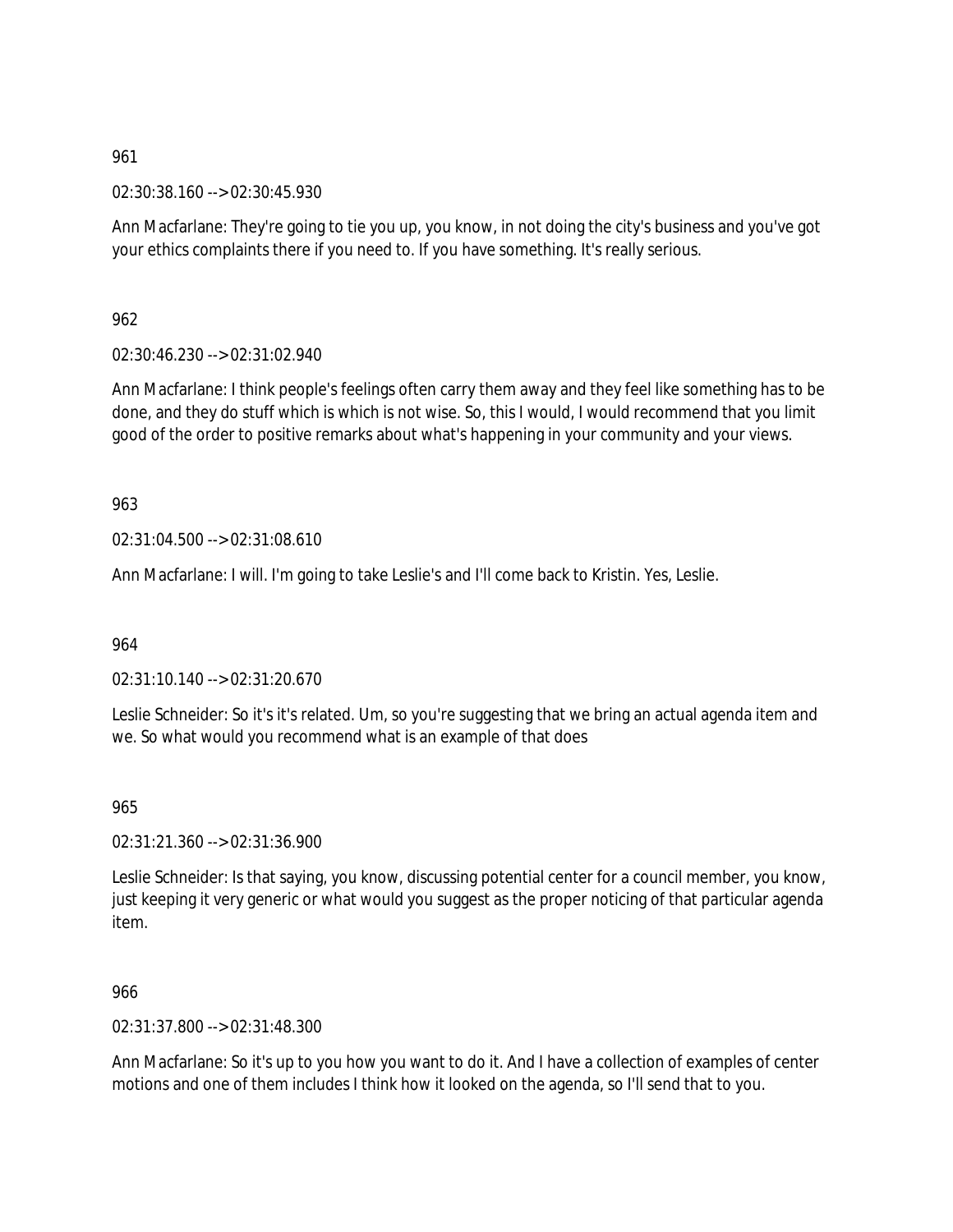02:31:48.900 --> 02:32:02.850

Ann Macfarlane: You can just look at that and see what some other cities are doing. This is a continuing problem. I've had five inquiries in the last month. So it's unfortunate i think i think Zoom is making it worse for us to curse. And let me finish your question and then rush home.

968

02:32:03.390 --> 02:32:08.580

Kirsten Hytopoulos: Yeah, I definitely to clarify for my colleagues, I would not all condone the evergreen formal disciplinary

969

02:32:09.810 --> 02:32:21.240

Kirsten Hytopoulos: Proceedings, but going back to your comment about for best practice and have only beheading positive comments, I guess, in my experience, my last from on Council number of years ago and now

970

02:32:21.990 --> 02:32:32.040

Kirsten Hytopoulos: There's also one thing, it's helpful about good of the order is to to address things that didn't go well in that particular meeting so be any kind of formal anything

971

02:32:32.610 --> 02:32:42.780

Kirsten Hytopoulos: Or even a center or any kind of action like that. But what do you think about being able to say, hey, when you know i when this happened. This didn't go so well and hope the future. We do it this way or some sort of reflection back on.

972

02:32:43.110 --> 02:32:47.400

Ann Macfarlane: I think that's fine. That's what sure that makes perfect sense. Russia.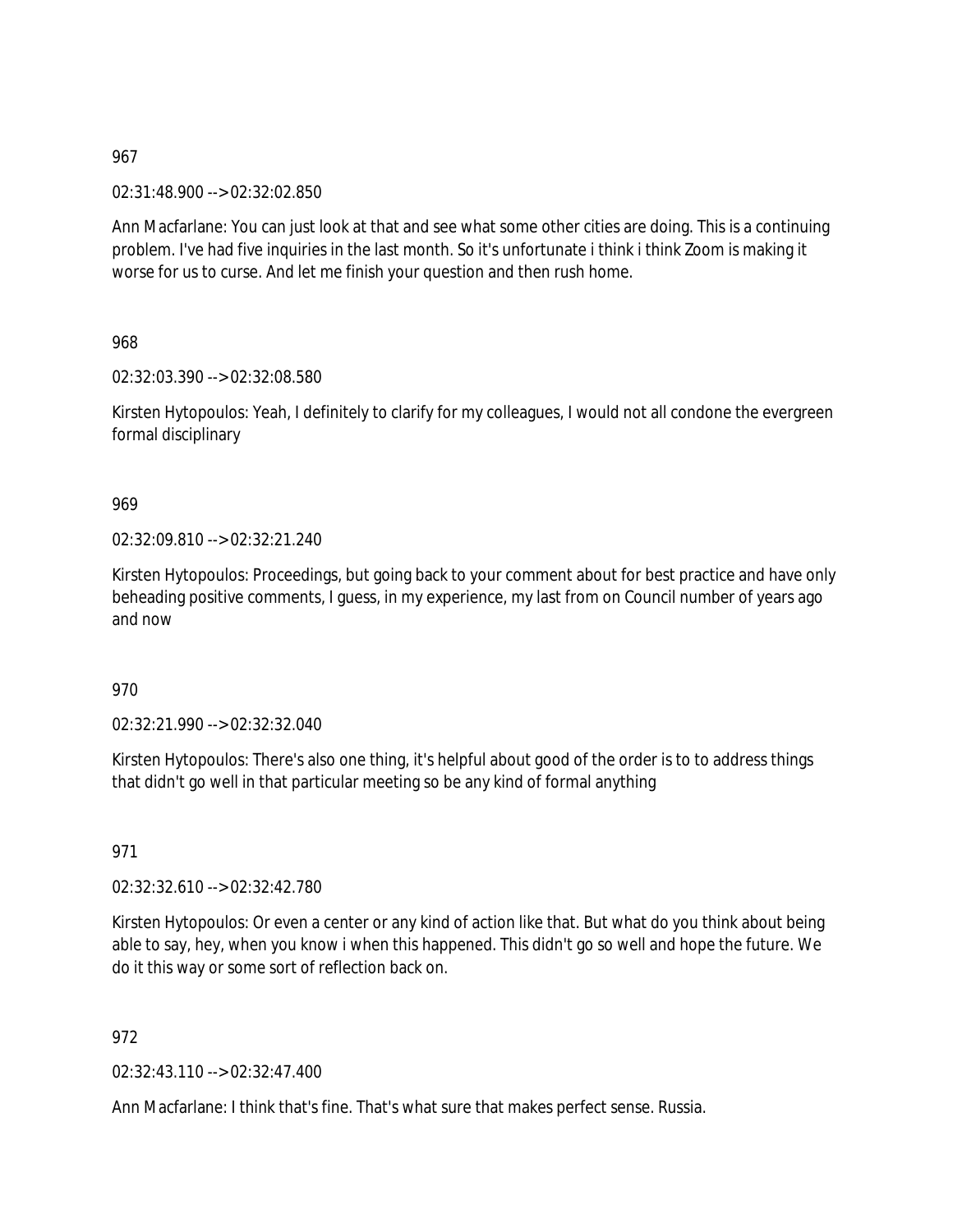02:32:48.450 --> 02:32:58.410

Rasham Nassar: Yeah, related to mayor Snyder's inquiry about formal processes and appropriate in the appropriate means

974

02:32:58.410 --> 02:32:59.670

Rasham Nassar: For for for

975

02:32:59.940 --> 02:33:10.590

Rasham Nassar: For discussing what are perceived code of conduct violations or or violations of procedure or process by Council members and issuing sanctions and such. And I

976

02:33:11.430 --> 02:33:19.410

Rasham Nassar: took the liberty of taking chapter 20 of Robert's Rules of Order and drafting an ordinance that I circulated through the city clerk to the city council members.

977

02:33:20.340 --> 02:33:31.890

Rasham Nassar: And in advance of a very brief discussion on it. A couple of weeks ago and my intention. There was to provide some sort of framework and guidance for council members to have just to enter

978

02:33:32.880 --> 02:33:52.620

Rasham Nassar: To be able to have discussions on count concerns about other council members speech or conduct, but in a matter that was fair and in what I believe to be consistent with our values and our and our ethical guidelines and such in our ethics program and it it does kind of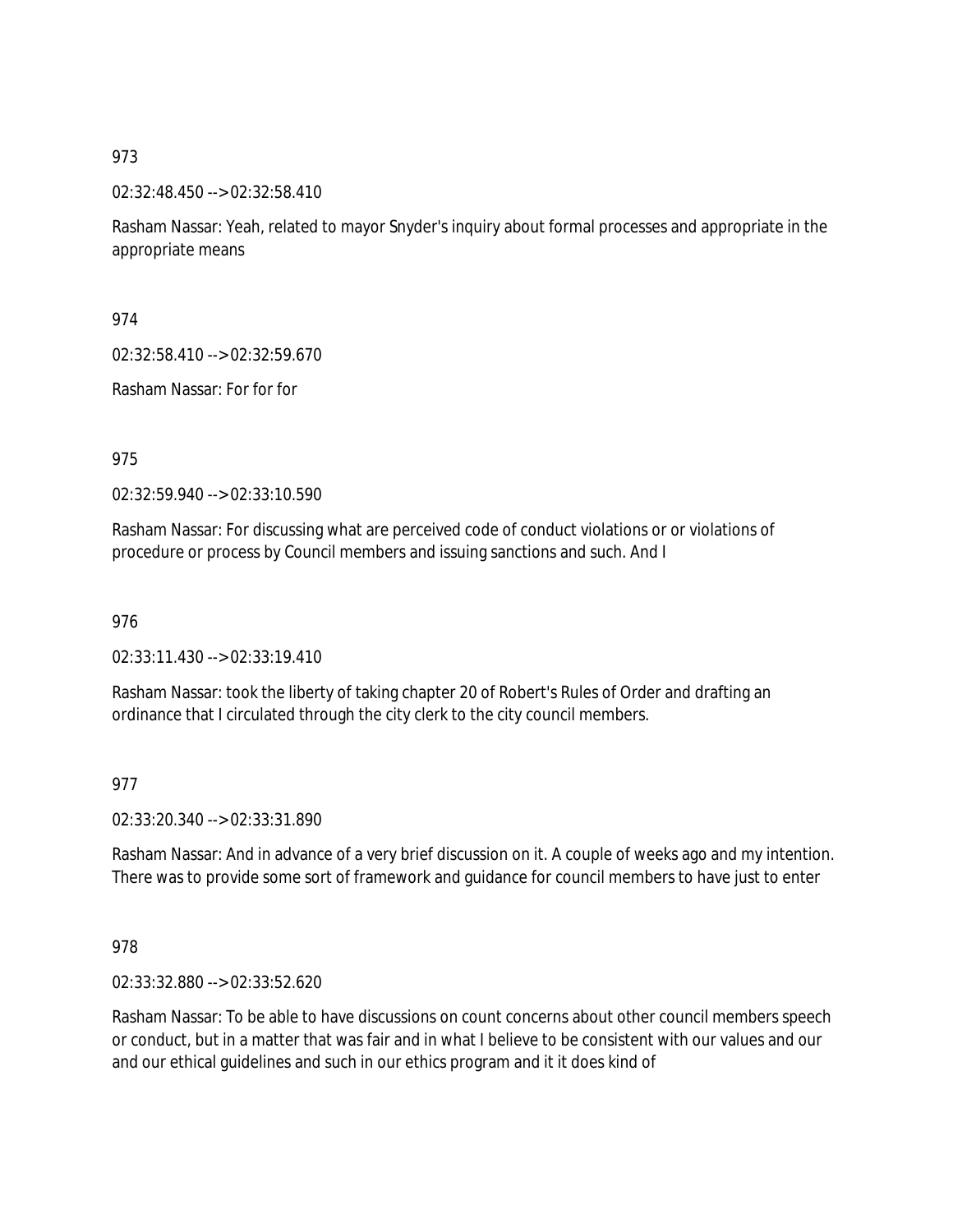02:33:53.940 --> 02:33:57.720

Rasham Nassar: Support the theory that a lot of what I perceive to be

980

02:33:58.620 --> 02:34:07.890

Rasham Nassar: What we may call code of conduct issues with council members can be understood as well as interpersonal conflicts between Council members and and I heard you comment on emotions and

981

02:34:08.130 --> 02:34:12.270

Rasham Nassar: Things, and I think we've all experienced that in recent Council meetings as well.

982

02:34:12.690 --> 02:34:23.610

Rasham Nassar: And so the the procedure that I laid out in this ordinance was what requires first that if a council member has an issue with another council member that the first

983

02:34:23.970 --> 02:34:31.410

Rasham Nassar: Course of action is for that council member to call the other council member to attempt to handle the dispute offline.

984

02:34:32.160 --> 02:34:51.660

Rasham Nassar: Before it be brought by a minority of council members to a public meeting. Is that something that you would recommend as sort of a course of action. If we were to attain the adoption of a formal disciplinary procedures would you advise that that would be a good place to start.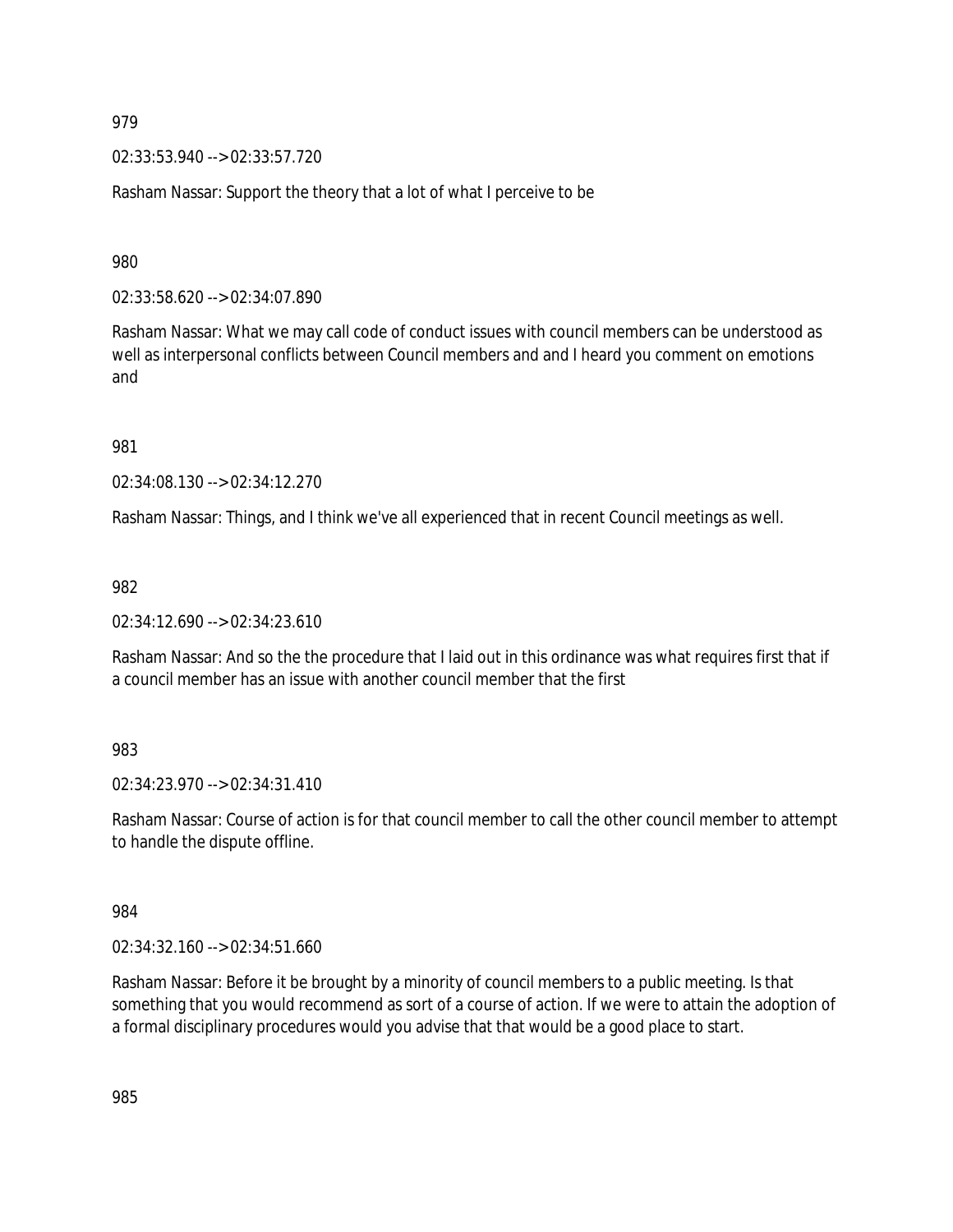02:34:53.010 --> 02:35:01.320

Ann Macfarlane: I think that's a great idea, but I do not recommend adopting an ordinance, I recommend working with your government manual and putting what you want to have in there.

986

02:35:01.680 --> 02:35:16.770

Ann Macfarlane: I think that putting procedural matters into ordinances is a mistake. You have the means, you have the ability to do it in the manual to adopt the manual and to adapt it any way you like. And I think encouraging people to have a personal conversation. First is great, very smart.

987

02:35:18.030 --> 02:35:19.170

Ann Macfarlane: Anybody else

988

02:35:20.700 --> 02:35:23.700

Ann Macfarlane: Okay, so let's. Oh yes, Leslie.

989

02:35:25.980 --> 02:35:26.970

Leslie Schneider: I'm going to follow up.

990

02:35:27.990 --> 02:35:42.630

Leslie Schneider: So in my previous comment you said yes, it would be good to have an actual agenda item you're going to give us some suggestions for what those could look like in our procedures for getting items on the agenda, they can be added.

991

02:35:43.860 --> 02:35:47.010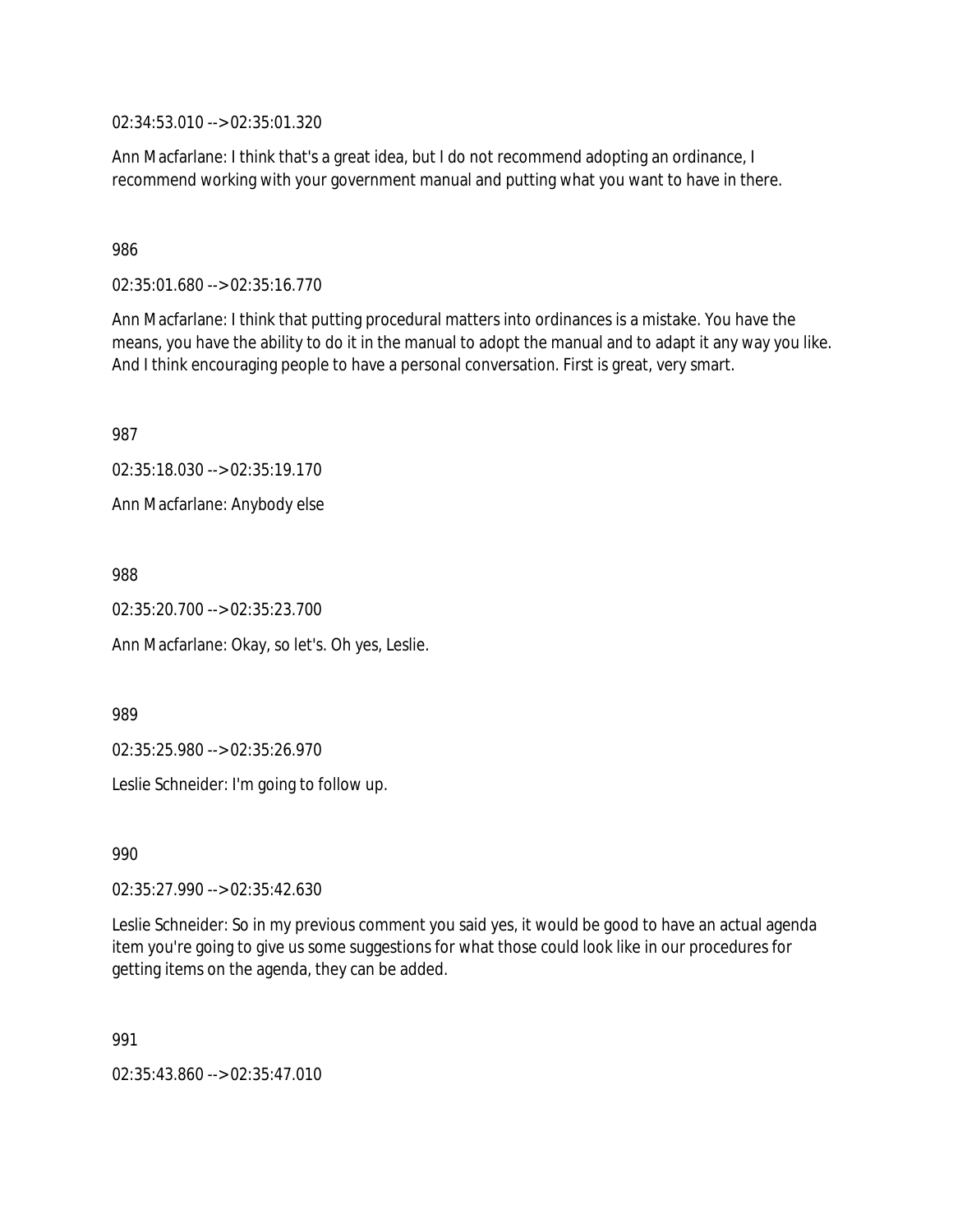Leslie Schneider: As at a previous meeting by a majority of Council.

### 992

02:35:48.120 --> 02:35:58.440

Leslie Schneider: Or they can be put on the agenda of the, you know, as an amendment to the current agenda. And so I'm just wondering, um, you know, in terms of the idea of

## 993

02:35:59.700 --> 02:36:11.490

Leslie Schneider: You know, for one. It's dragging it out, but to that gives that gives someone a heads up that that there's something that's going to be happening. So given that, just getting something on the agenda is

#### 994

02:36:12.780 --> 02:36:21.000

Leslie Schneider: There are choices there. Do you have any, any thoughts about the process for getting something like that on the agenda.

#### 995

02:36:21.840 --> 02:36:31.890

Ann Macfarlane: Well, I think it's better not to take people by surprise. I think if you have concerns is put it, put it on the agenda in the normal way and let the council member know you know what's what's coming up.

#### 996

02:36:33.180 --> 02:36:35.280

Ann Macfarlane: Thank you. They were in favor of sledge hammering

997

02:36:36.300 --> 02:36:37.200

Ann Macfarlane: Anybody else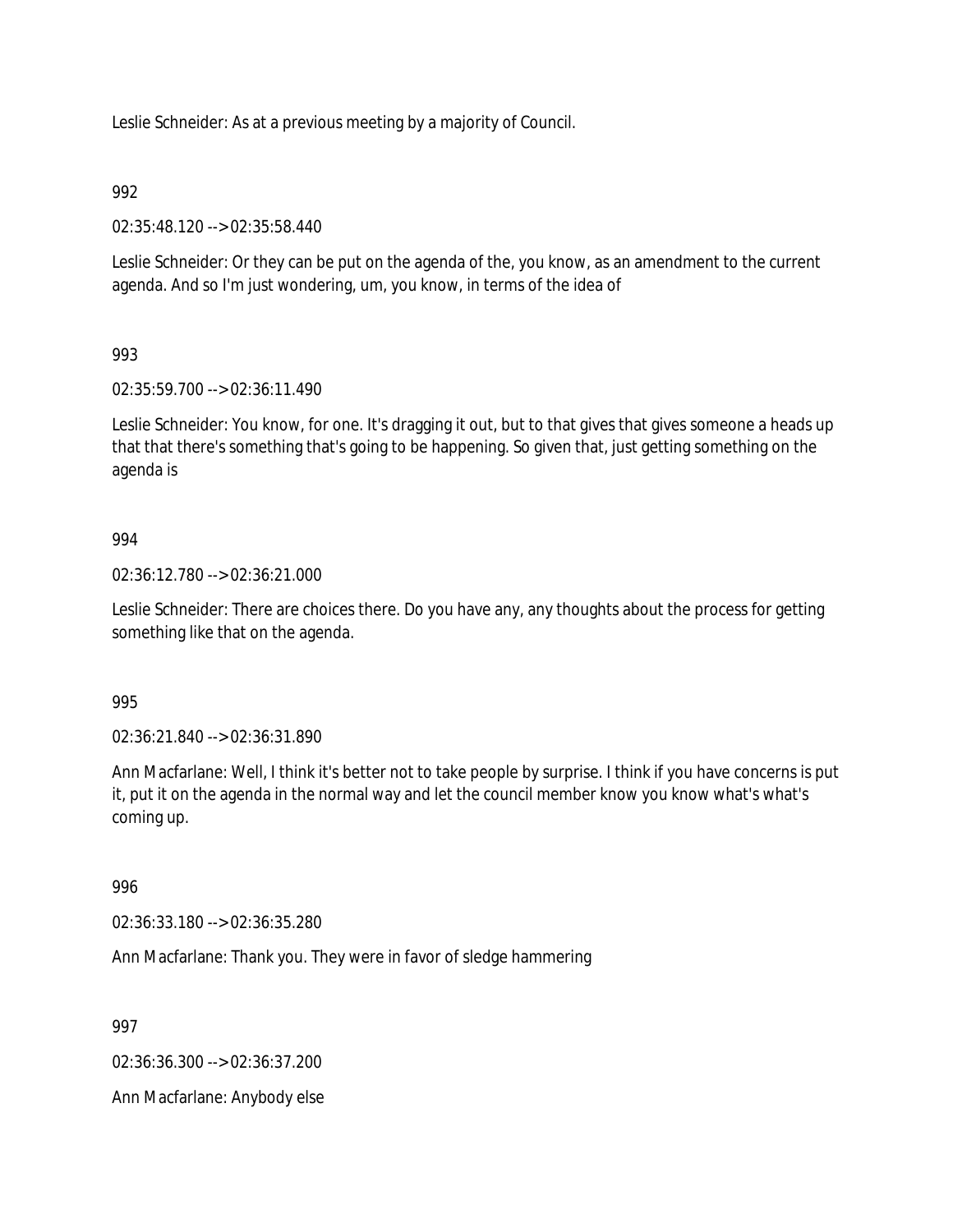02:36:38.430 --> 02:36:40.650

Ann Macfarlane: Okay, so let's look at

999

02:36:50.130 --> 02:36:59.340

Ann Macfarlane: Okay, what's the point of rules of order. So when we talk about all this. When we say you have to obey the chair. You must remain silent. You must be polite.

1000

02:36:59.820 --> 02:37:10.920

Ann Macfarlane: I want you to think of it in these terms, you are not obeying only the chair. You are also being our democratic principles, whereby we decided that we were not going to have an arbitrary monarch.

1001

02:37:11.310 --> 02:37:18.930

Ann Macfarlane: By divine right who is going to tell us how to live our lives we you really are carrying out the fundamental principles of democracy.

1002

02:37:19.260 --> 02:37:33.000

Ann Macfarlane: That it's we the people who rule. And it's a wonderful thing, and an honor and a privilege and I think it helps when we feel personally involved or threatened or unsure to remind ourselves of that that you are your own authority.

1003

02:37:33.840 --> 02:37:42.180

Ann Macfarlane: The RC W says the Council shall determine its own rules and order of business and may establish rules for the conduct of Council meetings and the maintenance of order.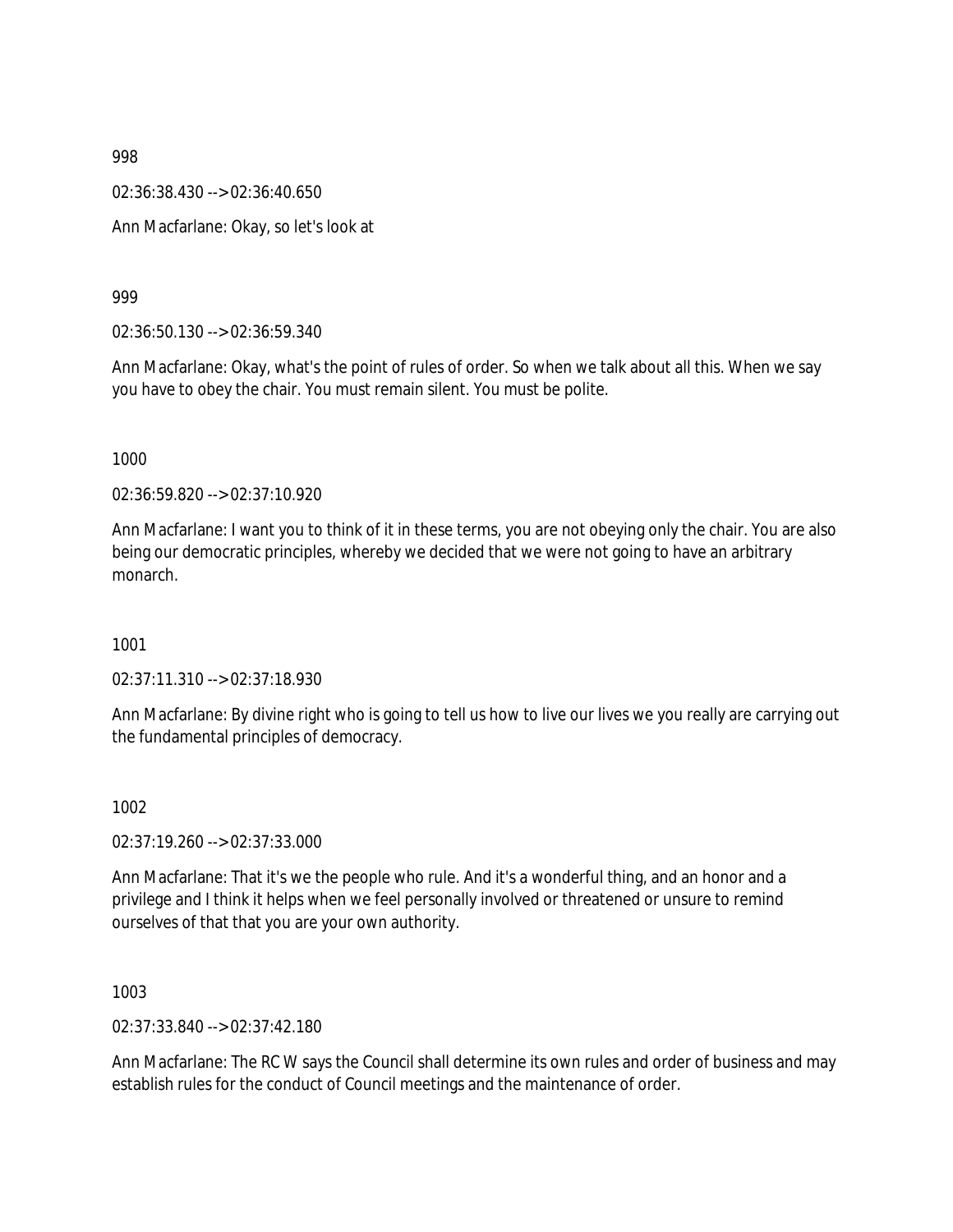02:37:43.080 --> 02:37:49.740

Ann Macfarlane: And you have one thing in your manual, which is kind of a get out of jail free card. This is something that's right there at the beginning.

1005

02:37:50.430 --> 02:38:03.030

Ann Macfarlane: Your attorney pointed out to me failure of the Council, acting in an open public meeting to follow any of these rules shall be considered a Council decision to wave such rule, no notice is such a waiver and need be given

1006

02:38:03.690 --> 02:38:17.400

Ann Macfarlane: Well, you know, I'm not that keen on this. Get Out of Jail Free card, it seems to me it's too loose. It is correct that failure to follow a minor procedural rule does not invalidate Council action.

1007

02:38:17.940 --> 02:38:30.480

Ann Macfarlane: If there's an error, a member should make a point of order at the time. So it's worth it for all of you to become more familiar with your rules and with Robert's Rules and to be thinking in that framework. When you're attending meetings.

1008

02:38:30.960 --> 02:38:39.120

Ann Macfarlane: If the Council wants to wave or suspend a rule, it should do so by specific action, in my view, that's part of your commitment to good functioning.

1009

02:38:39.660 --> 02:38:50.520

Ann Macfarlane: But it's up to you. I think I know many a council that that would that would like to have this. Now this absolution. You know, complete people absolution so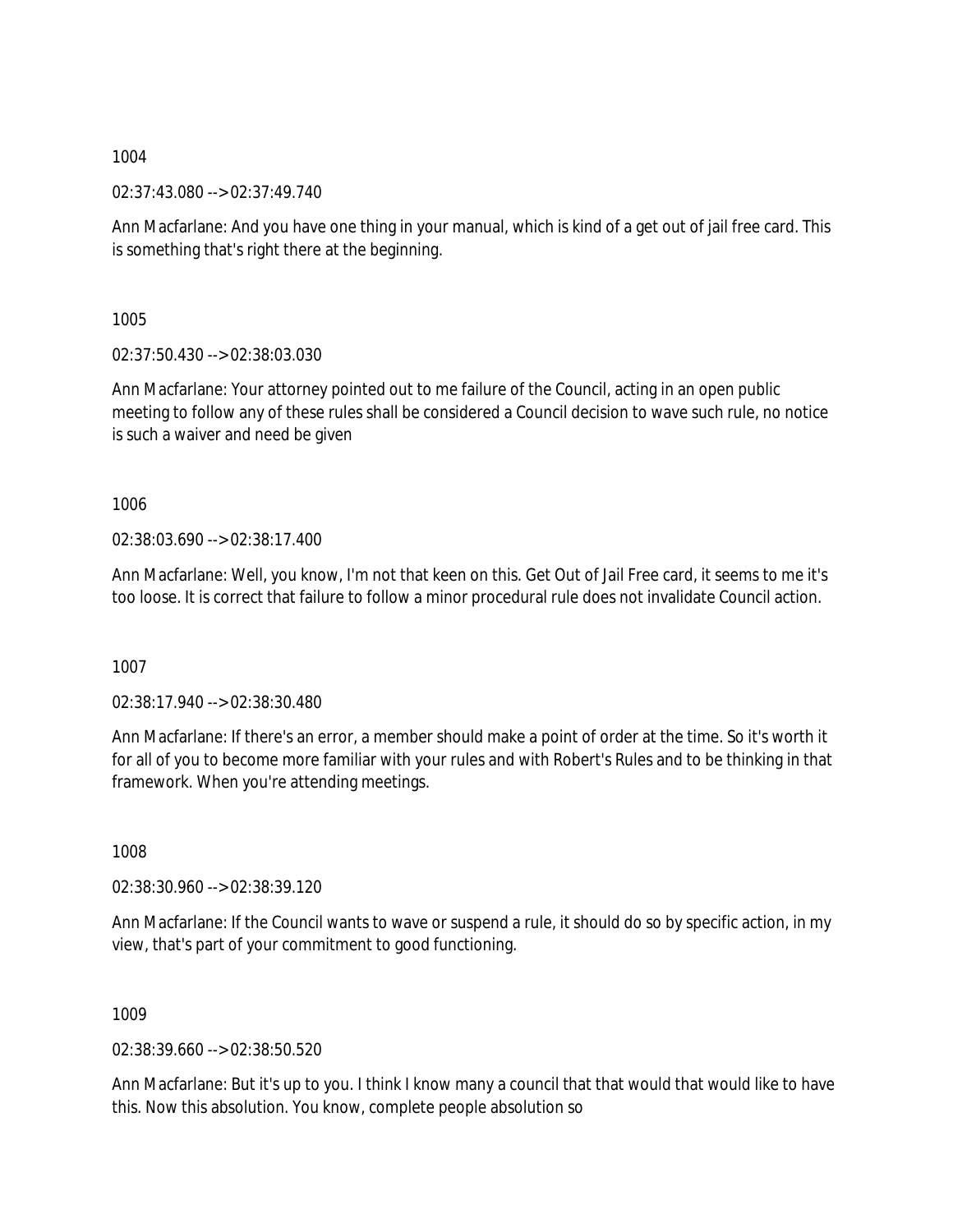02:38:51.120 --> 02:38:58.800

Ann Macfarlane: There you are, something for you to think about. So we have a paper called suspend the rules with extreme caution and it goes into

1011

02:38:59.430 --> 02:39:04.200

Ann Macfarlane: The six kinds of rules that cannot be suspended and your language again in the

1012

02:39:04.680 --> 02:39:15.780

Ann Macfarlane: In your manual is is kind of loose and I think you'd be better advised to read this about the six kinds that cannot be suspended and include that in your manual. So it's in your packet

1013

02:39:16.380 --> 02:39:23.760

Ann Macfarlane: So I we're, we're not going to take a stand at ease because we're racing towards the end. So any more questions about those topics.

1014

02:39:25.110 --> 02:39:31.380

Ann Macfarlane: All right, let's talk about the right kind of control. So in order to make this whole system work, you have to have three things.

1015

02:39:31.980 --> 02:39:41.670

Ann Macfarlane: You have to have knowledge of how this system works which you're getting by attending, you have to have a majority on your council in favor of civility and the system.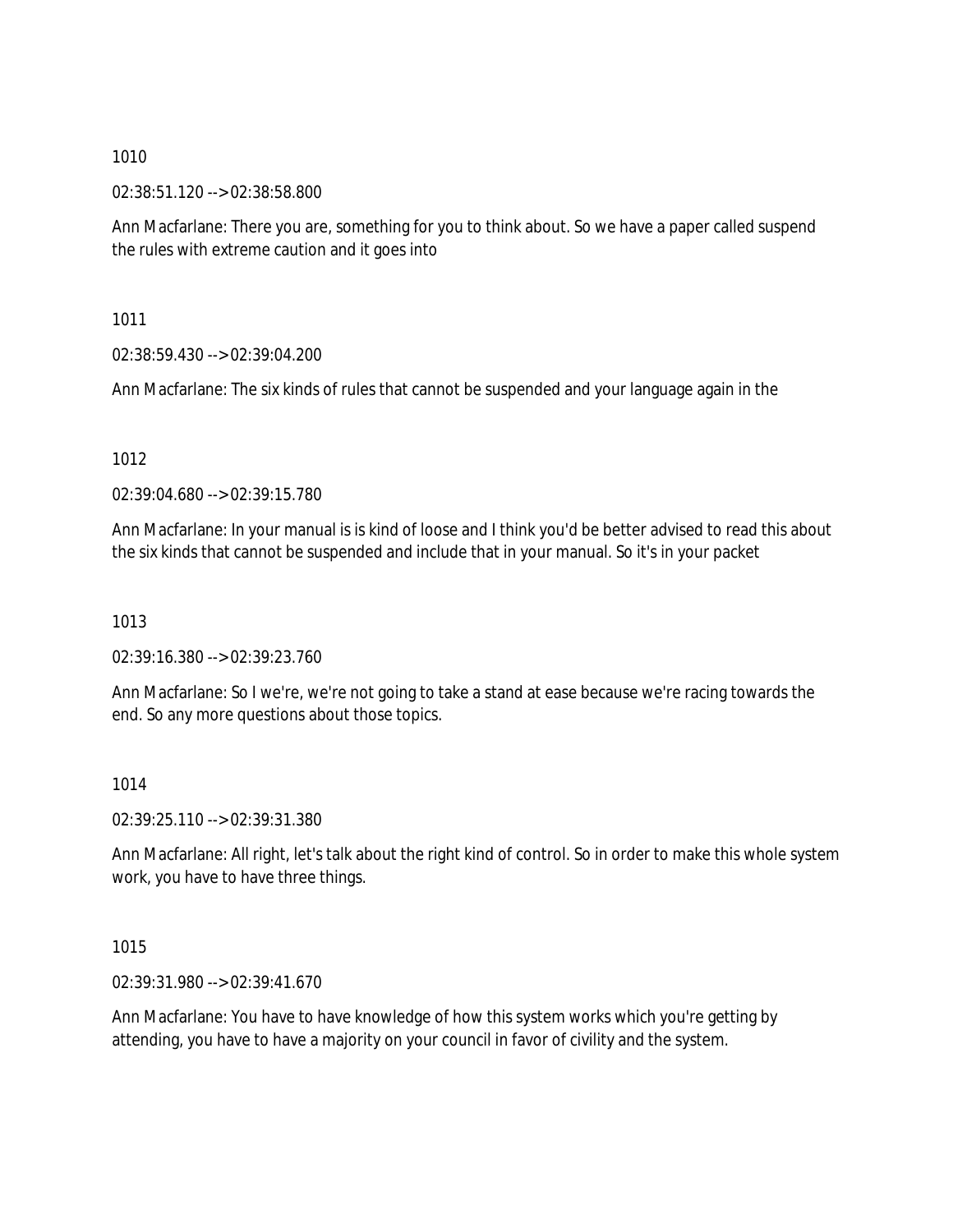$02:39:42.360 \rightarrow 02:39:49.170$ 

Ann Macfarlane: And you've got to have as a leader, the personal Moxie. The hutzpah the energy and the drive to put it all into practice.

1017

02:39:49.500 --> 02:39:58.470

Ann Macfarlane: It's not easy. You know, it's easier to just kind of coast along and let people do what they feel like so the chair must control who speaks, when

1018

02:39:59.130 --> 02:40:04.290

Ann Macfarlane: The chair serves as a benevolent dictator enforcing the rules that the group has chosen

1019

02:40:04.830 --> 02:40:12.000

Ann Macfarlane: Individual members must seek recognition before speaking. So if someone speaks up without being recognized you stop them.

1020

02:40:12.690 --> 02:40:30.840

Ann Macfarlane: If someone speaks out of turn you interrupt them if someone makes insulting remarks you cut them off your chair has to be able to do this and members have a duty to obey the chairs directions, if they disagree, they cannot argue back. What can they do anybody shout it out.

1021

02:40:33.270 --> 02:40:34.020

Joe Deets: Oh,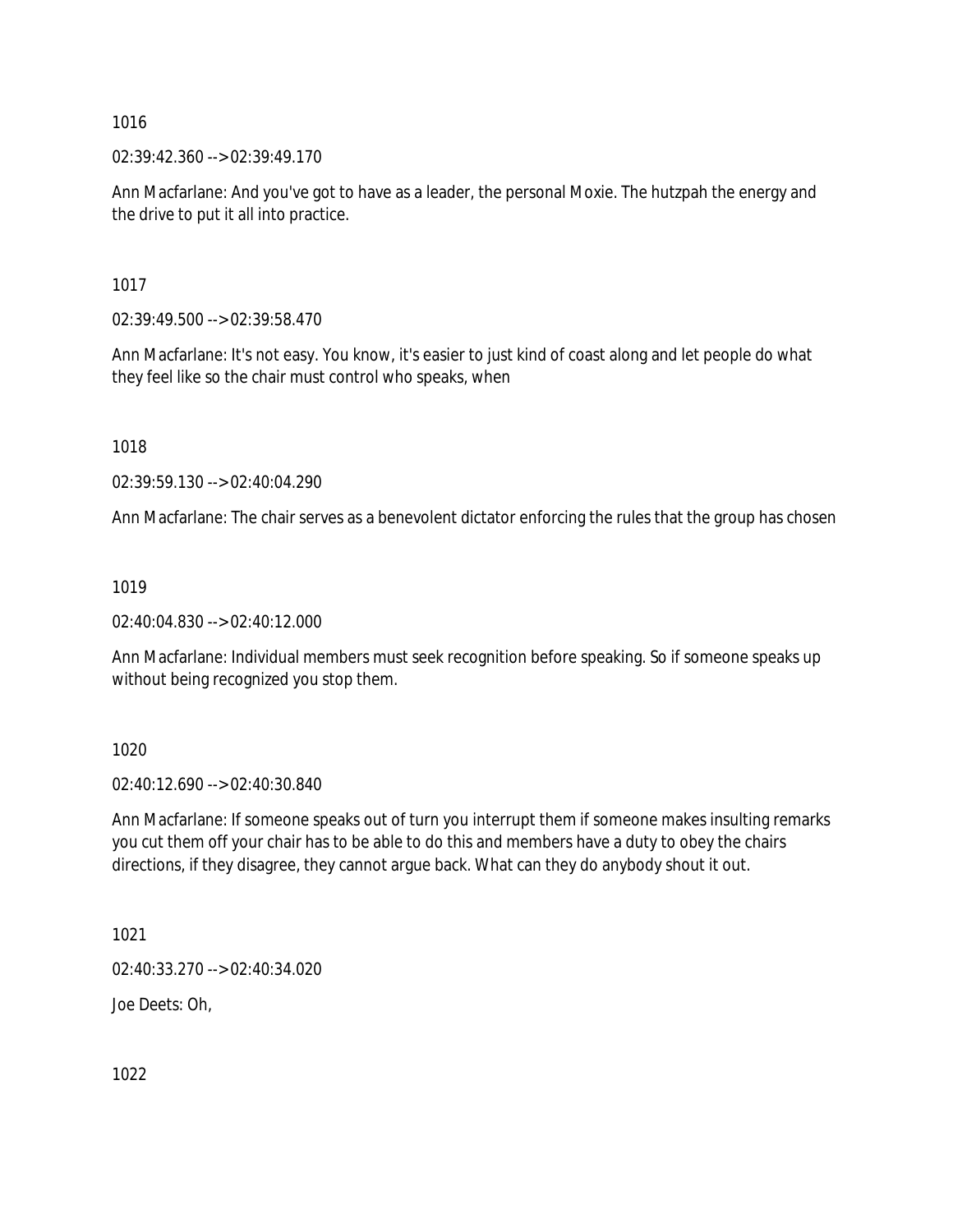02:40:36.630 --> 02:40:38.400

Ann Macfarlane: Well, point of order, in the first instance.

1023 02:40:38.490 --> 02:40:39.000 Joe Deets: Okay.

1024

02:40:39.690 --> 02:40:42.630

Ann Macfarlane: Wait avoider and then appeal. Absolutely. That's what you can do.

1025

02:40:43.260 --> 02:40:43.650

Joe Deets: So,

1026

02:40:43.710 --> 02:40:47.190

Ann Macfarlane: The chair is exercising what Priya Parker calls a generous.

1027

02:40:47.250 --> 02:40:56.340

Ann Macfarlane: Authority a generous authority, it's important to be businesslike and focused and keep things moving but show humanity and humor when appropriate.

1028

02:40:56.760 --> 02:41:07.980

Ann Macfarlane: And if you haven't read her book it is fabulous. Anybody who's organizing anything from a baby shower to a three day conference will learn new ideas from Priya Parker's book, The Art of gathering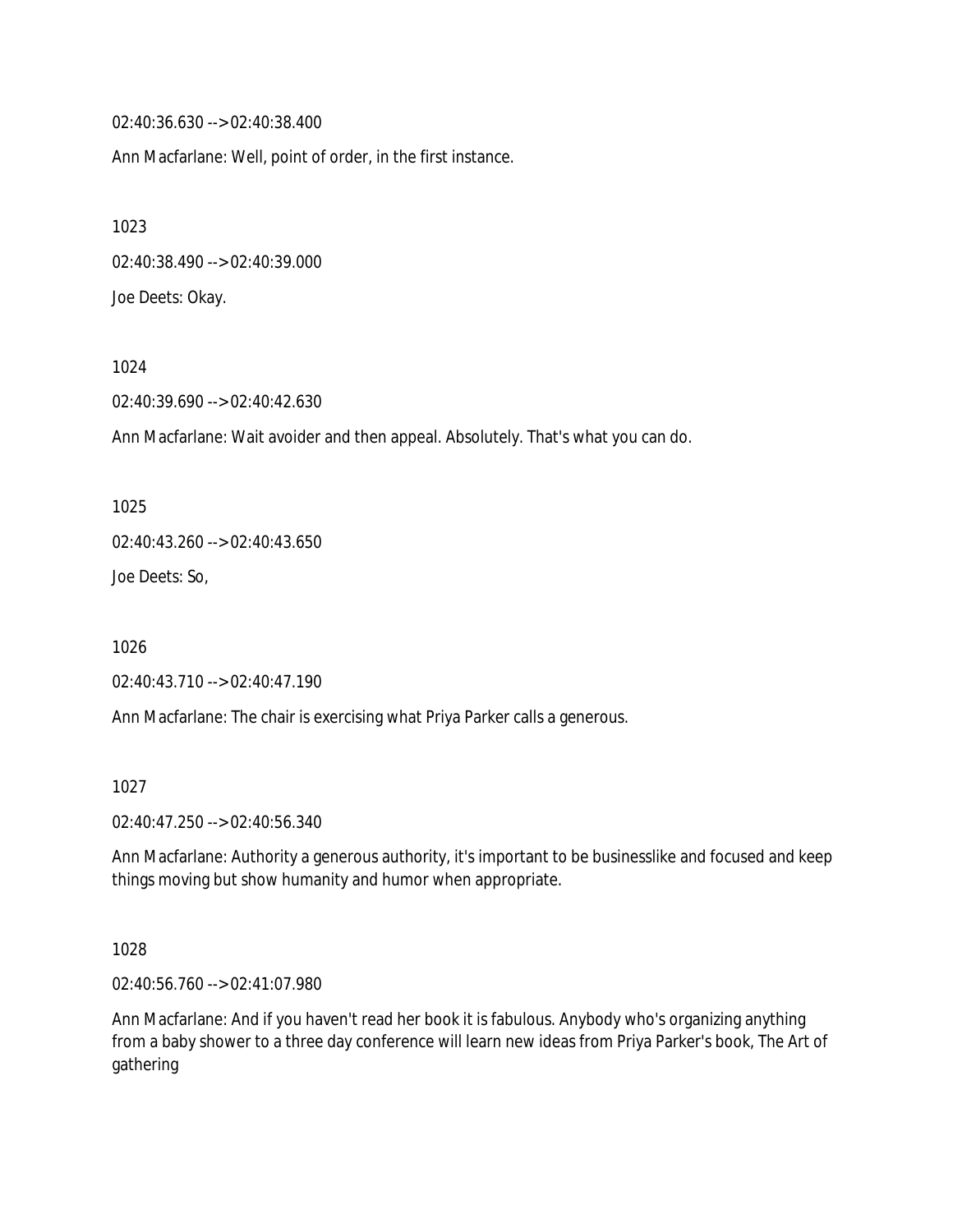02:41:08.310 --> 02:41:25.440

Ann Macfarlane: How we meet and why it matters. I just love it. And it certainly has improved my own gatherings and my own training endeavors. I also want to mention another important concept in this what compelling people. The authors describe two different concepts that we first

1030

02:41:26.490 --> 02:41:39.270

Ann Macfarlane: Use two different parameters, when we meet someone. The first question we ask is how strong are you how capable. Can you get something done in the world and, by extension, can you get something done for me.

1031

02:41:40.260 --> 02:41:48.720

Ann Macfarlane: The second parameter is how warm, are you, how do you much. Do you care about other people and, by extension, how much do you care about me.

1032

02:41:49.230 --> 02:41:58.680

Ann Macfarlane: Well, the challenges that to a certain extent, the qualities are in a hydraulic relationship. So, the stronger you appear the colder you appear

1033

02:41:59.490 --> 02:42:10.020

Ann Macfarlane: And the warmer you appear the weaker you appear so a good chair is able to convey both a good chair conveys will strengths and warmth in this book compelling people

1034

02:42:10.350 --> 02:42:17.130

Ann Macfarlane: Is really excellent and goes into great detail about how to do it. So how should you control.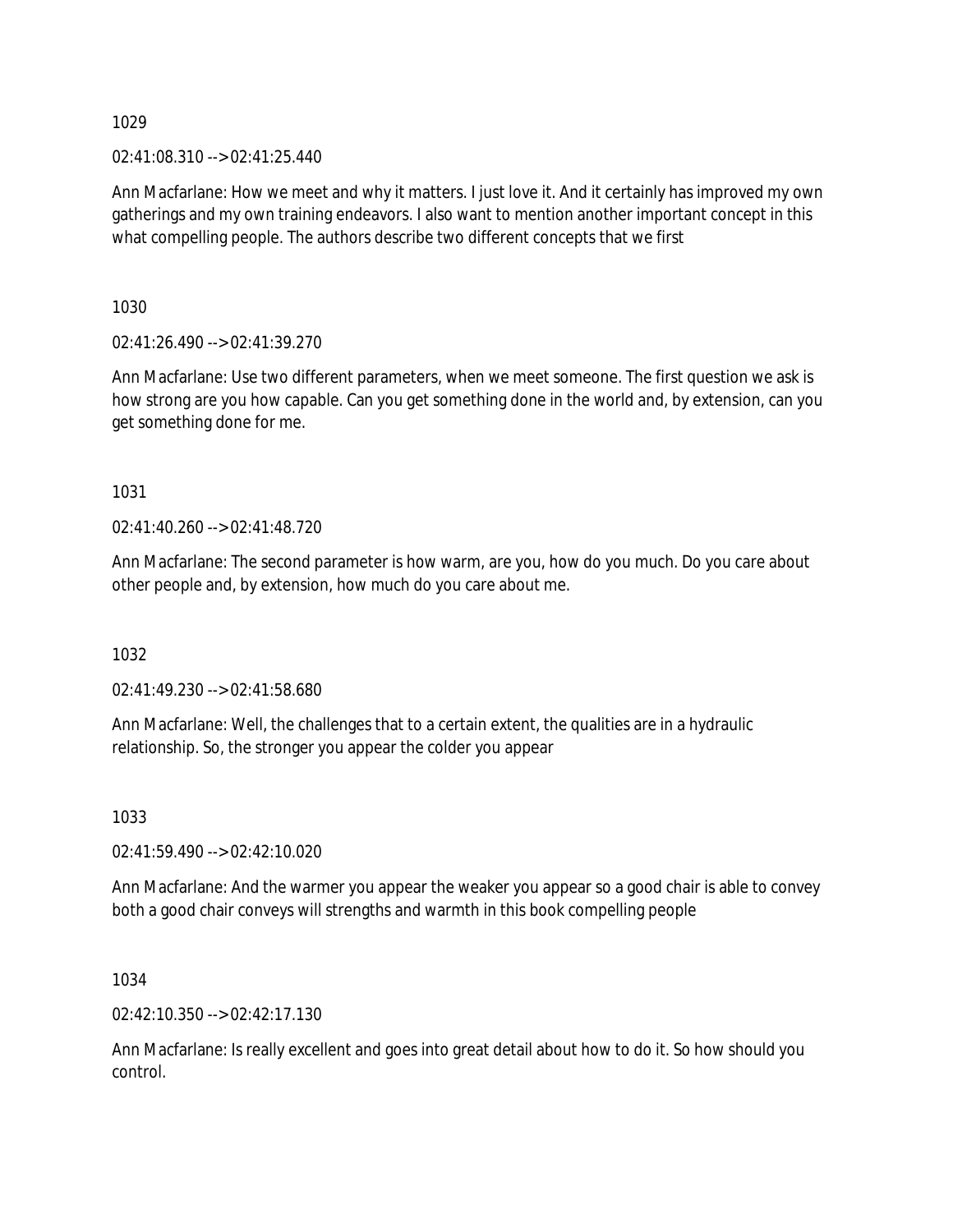02:42:17.760 --> 02:42:25.620

Ann Macfarlane: So we recommend the crouching tiger method. You see this Sumatran beauty. She's laid out at ease perfectly comfortable on her rock.

1036

02:42:26.250 --> 02:42:34.740

Ann Macfarlane: But the minute, something happens, she pounces don't wait till halfway through the meeting to try to enforce the rules. You have to do it from the beginning.

1037

02:42:35.490 --> 02:42:44.010

Ann Macfarlane: And Robert has this wonderful phrase the chair should never get excited the chair should never get excited. So you don't want to have this situation.

1038

02:42:50.220 --> 02:43:01.740

Ann Macfarlane: This is a real life photograph. This is not post so you could be grateful. Whatever your challenges may have been in the city of Bainbridge Island, you haven't had the troubles that Black Diamond had to put up with so

#### 1039

02:43:03.000 --> 02:43:15.270

Ann Macfarlane: So this is the cheat sheet language tips for meeting management and it gives these different tips, which are all senior reference material. So, any questions on that before we go to our review and conclusion.

1040

02:43:18.090 --> 02:43:24.540

Ann Macfarlane: Okay, so I want to invite you to keep in touch. You're welcome to subscribe to our free monthly e newsletter.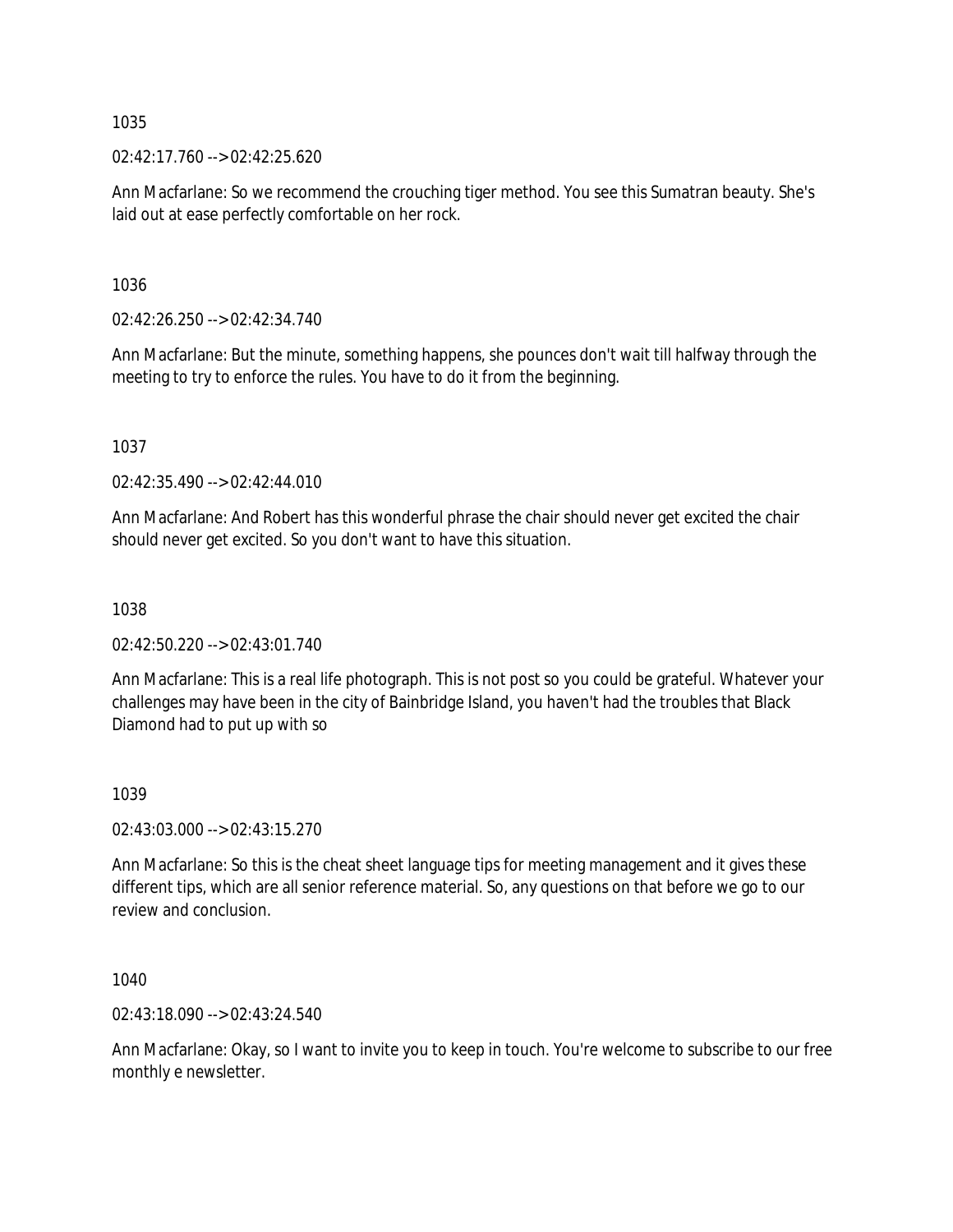02:43:24.990 --> 02:43:33.000

Ann Macfarlane: And we have a blog on our website weekly insight. We're going to do on this coming week on what to do about your elections in the time of pandemic for a nonprofit.

1042

02:43:33.540 --> 02:43:39.120

Ann Macfarlane: And please feel free to email me anytime I love parliamentary questions. So feel free to contact me.

1043

02:43:39.780 --> 02:43:44.610

Ann Macfarlane: We have our book mastering council meetings which we've offered to the city at a discounted price.

1044

02:43:45.090 --> 02:43:57.870

Ann Macfarlane: And we also then have our question, why are we here to inspire you to run effective meetings using for fundamental guidelines. So what do you think, do you feel inspired. Do you feel like we've covered some useful topics.

1045

02:43:59.520 --> 02:44:00.540

Ann Macfarlane: Good, good.

1046

02:44:02.370 --> 02:44:11.490

Ann Macfarlane: I said you could list for fundamental guidelines, make a point of order when guidelines are broken label five inappropriate remarks and make motions and amendments.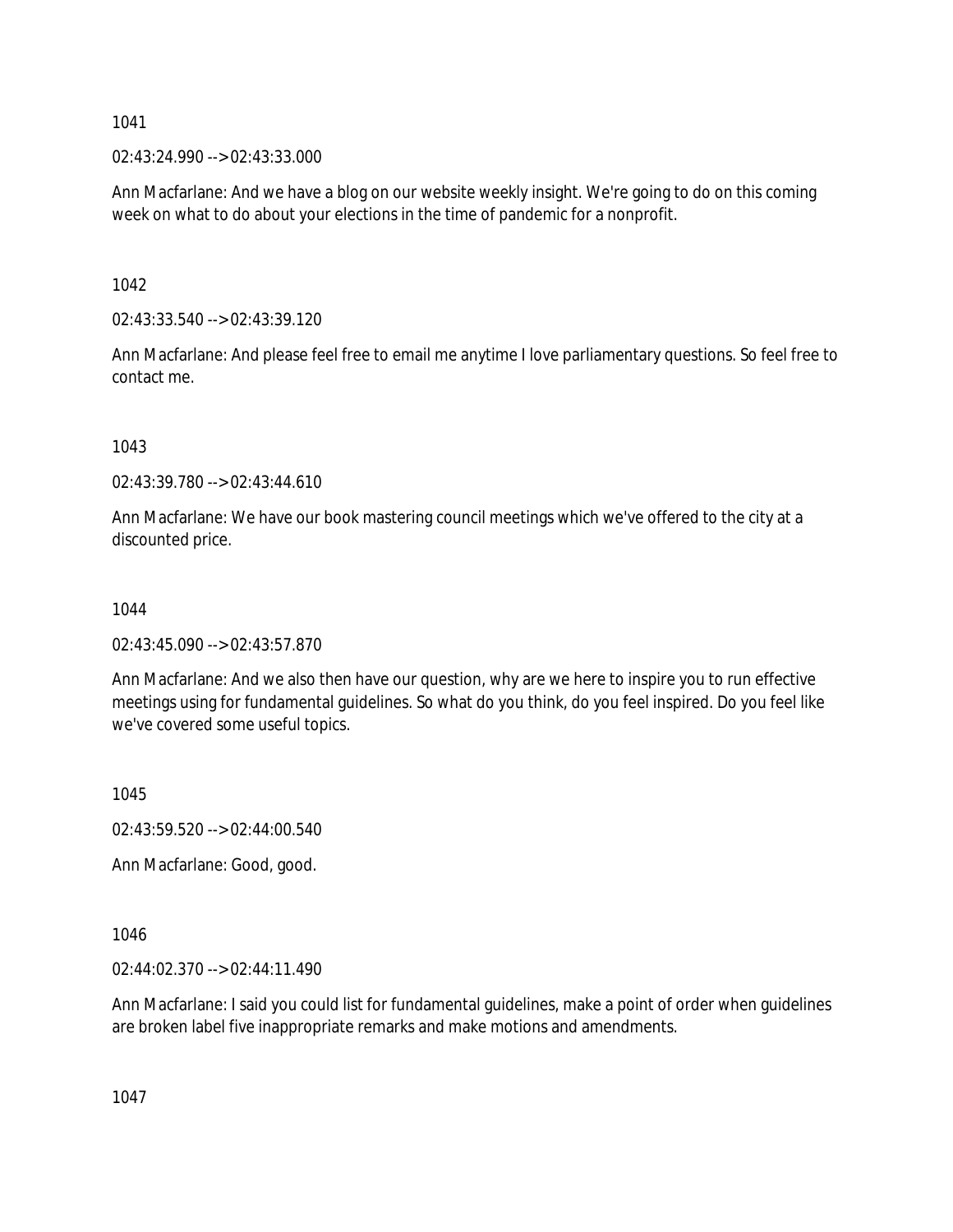02:44:11.880 --> 02:44:17.520

Ann Macfarlane: So these are the four fundamental guidelines, the chair is the servant of the group and the group is the final authority.

1048

02:44:18.060 --> 02:44:26.430

Ann Macfarlane: All members have equal rights, privileges and obligations to ensure this, no one may speak a second time to everyone who wishes to do so has spoken once

1049

02:44:26.820 --> 02:44:40.200

Ann Macfarlane: courtesy and respect are required in one thing at a time. So we're not going to do the pole. But here's a paper that has them the four fundamental guidelines and we also have are just a reminder about point of order.

1050

02:44:42.240 --> 02:44:42.900

Ann Macfarlane: Will go on.

1051

02:44:44.370 --> 02:44:48.810

Ann Macfarlane: Just gonna hammer on this until you're sick and tired of it. Plaintiff border.

1052

02:44:49.920 --> 02:44:53.610

Ann Macfarlane: State your point that comment breaks the rules of decorum.

1053

02:44:55.200 --> 02:44:58.380

Ann Macfarlane: The point is well taken members may not use this term.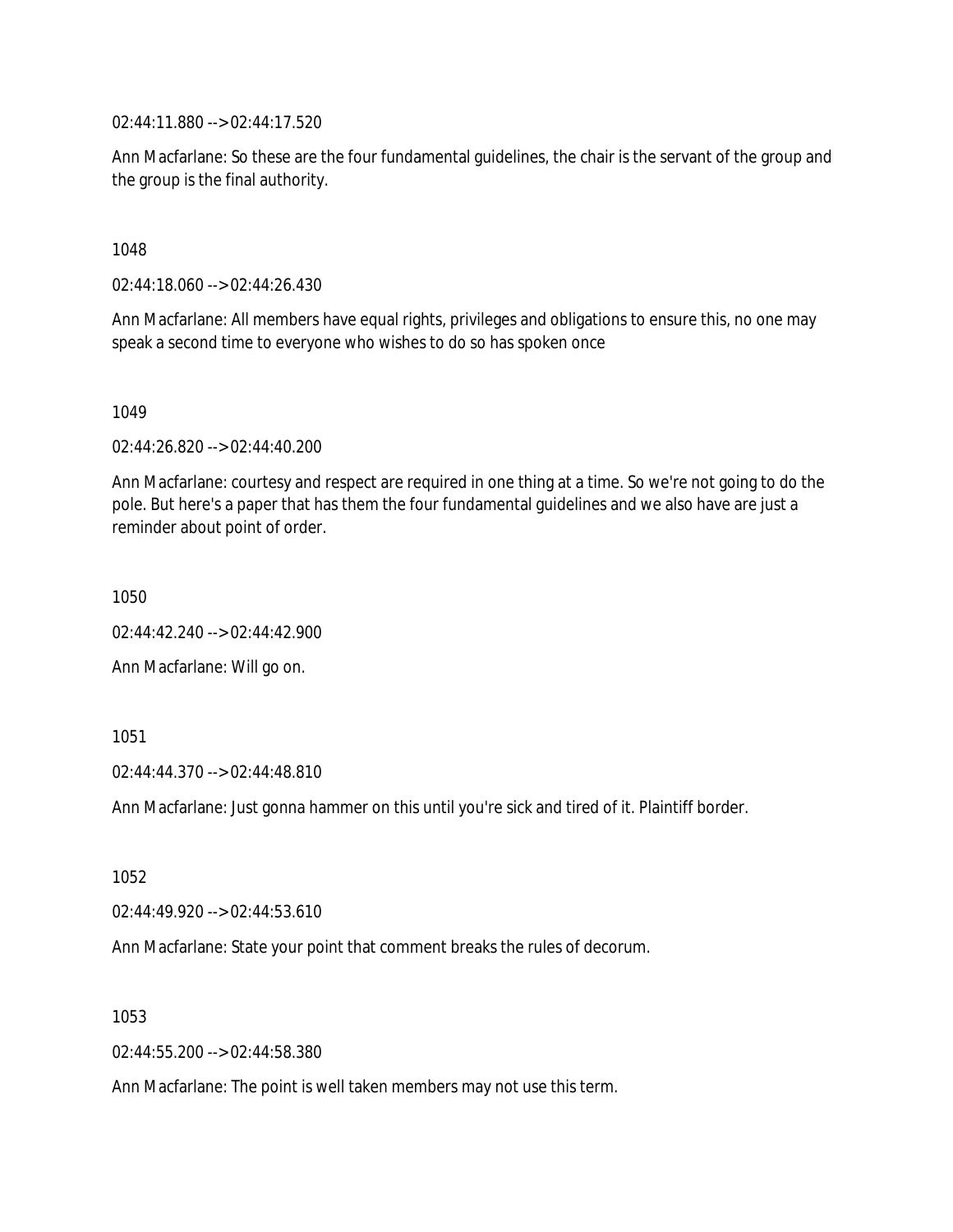02:45:01.530 --> 02:45:04.170

Ann Macfarlane: So that's all you have to get for a point of order.

1055

02:45:07.320 --> 02:45:13.890

Ann Macfarlane: And these are the five inappropriate remarks. So I'm going to mention a specific one rush on that you mentioned.

1056

02:45:14.790 --> 02:45:25.770

Ann Macfarlane: About impugning and other Members motives. So that's not included in this list. And the reason is that there was a decision in a federal circuit, not our own that to

1057

02:45:26.250 --> 02:45:31.290

Ann Macfarlane: Include that rule was too great a restriction on council members. First Amendment rights.

1058

02:45:31.710 --> 02:45:37.590

Ann Macfarlane: Now the first rule personal remarks that still applies. So in many cases modus would fall under that

1059

02:45:37.920 --> 02:45:43.080

Ann Macfarlane: But we don't any longer, give it as, you know, I'm not an attorney, but I'm trying to give you the most accurate advice.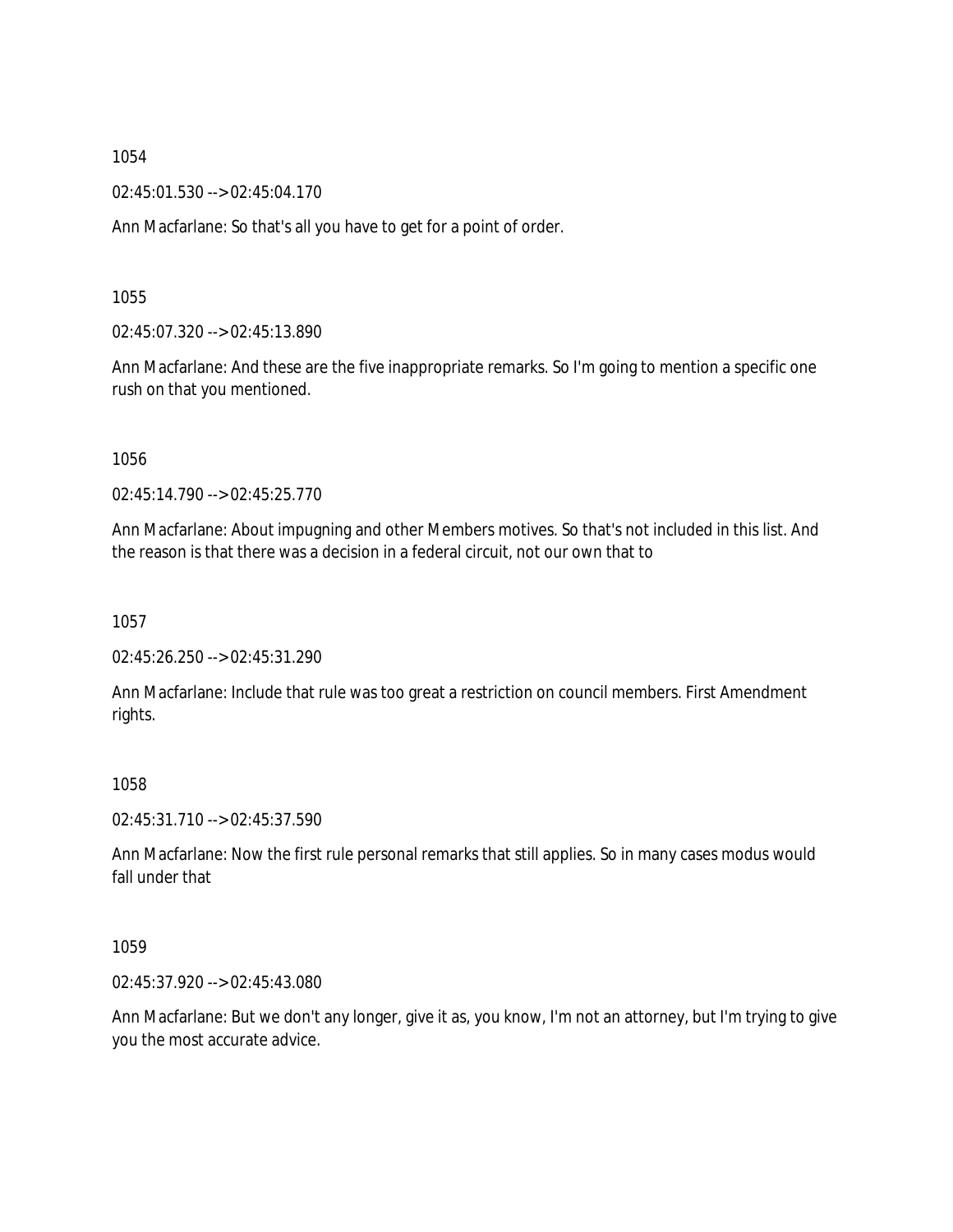02:45:43.350 --> 02:45:55.530

Ann Macfarlane: So personal remarks about other members of the Council discourteous remarks inflammatory language criticizing past actions of the group and remarks that are not germane or relevant to the discussion.

1061

02:45:57.870 --> 02:46:09.300

Ann Macfarlane: To make a motion at the right time secretly mission from the chair, state your motion chair. I moved that we issue. Each council member of \$500 bonus in recognition of their service during this pandemic.

1062

02:46:09.810 --> 02:46:20.490

Ann Macfarlane: And after the motion seconded by another member and stated by the chair explain why you think it's a good idea after another member makes emotion. Just call out. Second, you don't need to be recognized.

1063

02:46:21.600 --> 02:46:27.630

Ann Macfarlane: We had the eight steps to process emotion which I hope you're all going to memorize. You'll be way ahead of your colleagues, if you know them.

1064

02:46:28.680 --> 02:46:40.950

Ann Macfarlane: Amending emotion during discussion on emotion seek recognition once recognized, state your proposed amendment. Sure. I moved to in the motion by striking out the number of \$500 and inserting the number \$5,000

1065

02:46:41.460 --> 02:46:49.110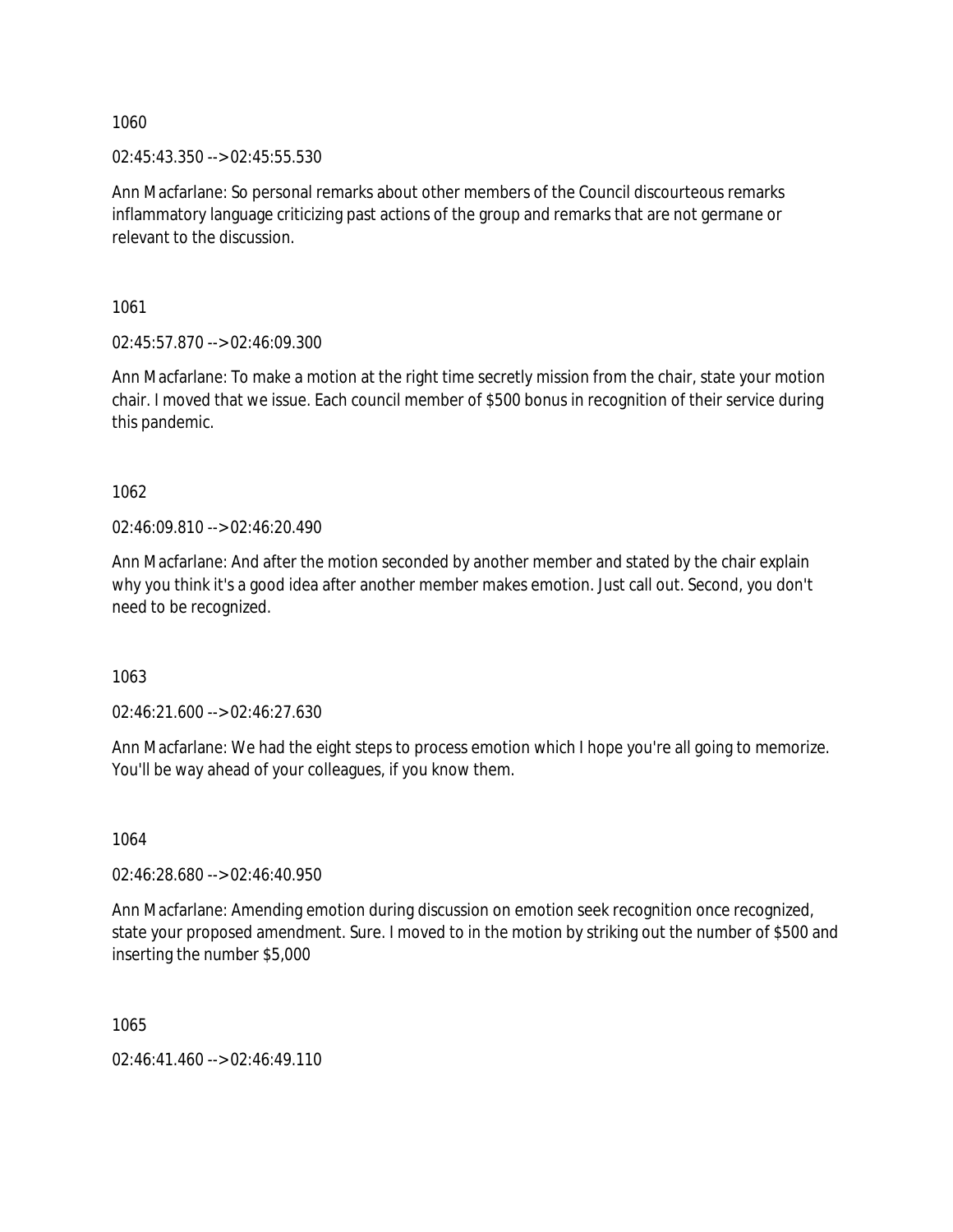Ann Macfarlane: And once another member seconds, the amendment explain why it's a good idea, of course, the city manager or the lawyer might have something to say about that. But anyway, there you are.

1066

02:46:49.830 --> 02:47:03.300

Ann Macfarlane: So remember, the amendment is voted on first and once the amendment is resolved discussion may continue on the main motion further amendments may be made. And finally, the vote will be taken on the main motion as amended.

1067

02:47:04.200 --> 02:47:14.580

Ann Macfarlane: So we have this paper essential guidelines for city council's and we also have this which i think i sent to you, Christine, did I send this to you the citizens guide or not.

1068

02:47:15.330 --> 02:47:23.340

Ann Macfarlane: Okay, so this is not drastic parliament. This is a group of parliamentarians who prepared as a pro bono product. It's just 10 pages.

1069

02:47:23.670 --> 02:47:38.340

Ann Macfarlane: But I'm pretty pleased with it. And I think it is a good explanation. In summary of how all these rules apply to you on your counsel and you're free to share it and distributed with others, as long as you leave it unchanged and don't use it for commercial purposes.

1070

02:47:39.360 --> 02:47:47.160

Ann Macfarlane: So a few closing thoughts before any last questions you may have a Richard Rohr said win lose is the only game. Most of us understand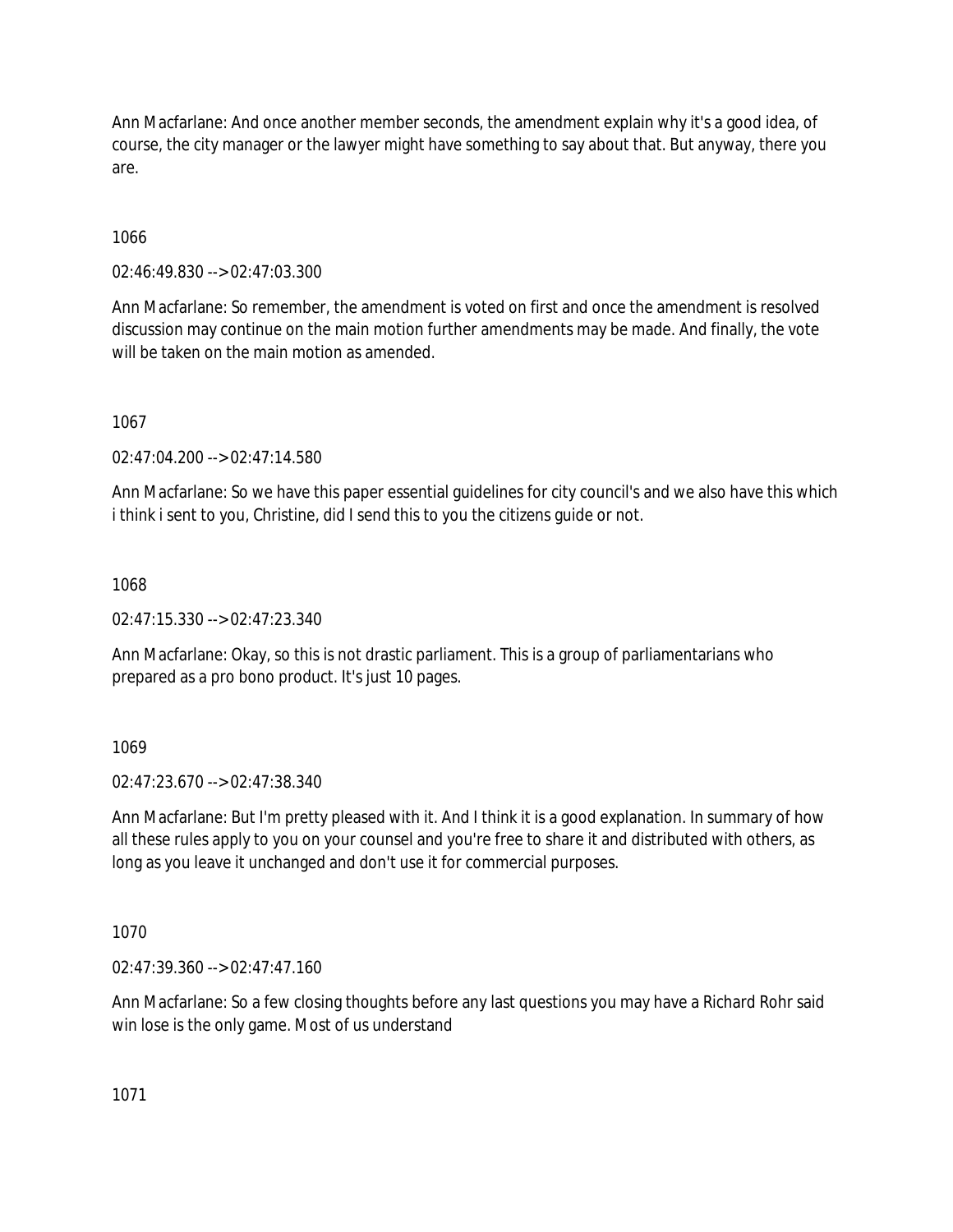02:47:47.700 --> 02:47:53.910

Ann Macfarlane: We have a constant unspoken need for domination and actually find no enjoyment in, win, win situations.

1072

02:47:54.870 --> 02:48:04.440

Ann Macfarlane: Now I'm sure that's not true of you I'm sure that you all are at a higher spiritual plane but as for me if I'm in a fight. I want to win it.

1073

02:48:04.860 --> 02:48:10.830

Ann Macfarlane: And the thing to remember, obviously, is it council meetings are not a fight and cannot be allowed to become one.

#### 1074

02:48:11.370 --> 02:48:24.270

Ann Macfarlane: And if you start to feel combative you just might remember this little quote from Richard Rohr another quote I liked from the British author Samuel Johnson, he said. Kindness is within our power liking is not

#### 1075

02:48:25.530 --> 02:48:32.790

Ann Macfarlane: Kindness is within our power liking is not you can't make yourself like your colleagues and you don't have to like them.

#### 1076

02:48:33.510 --> 02:48:46.200

Ann Macfarlane: But you do have to treat them with kindness, you must treat your fellow council members with kindness. And the reason is that serving on a local government board is like being in a marriage arranged by the citizens.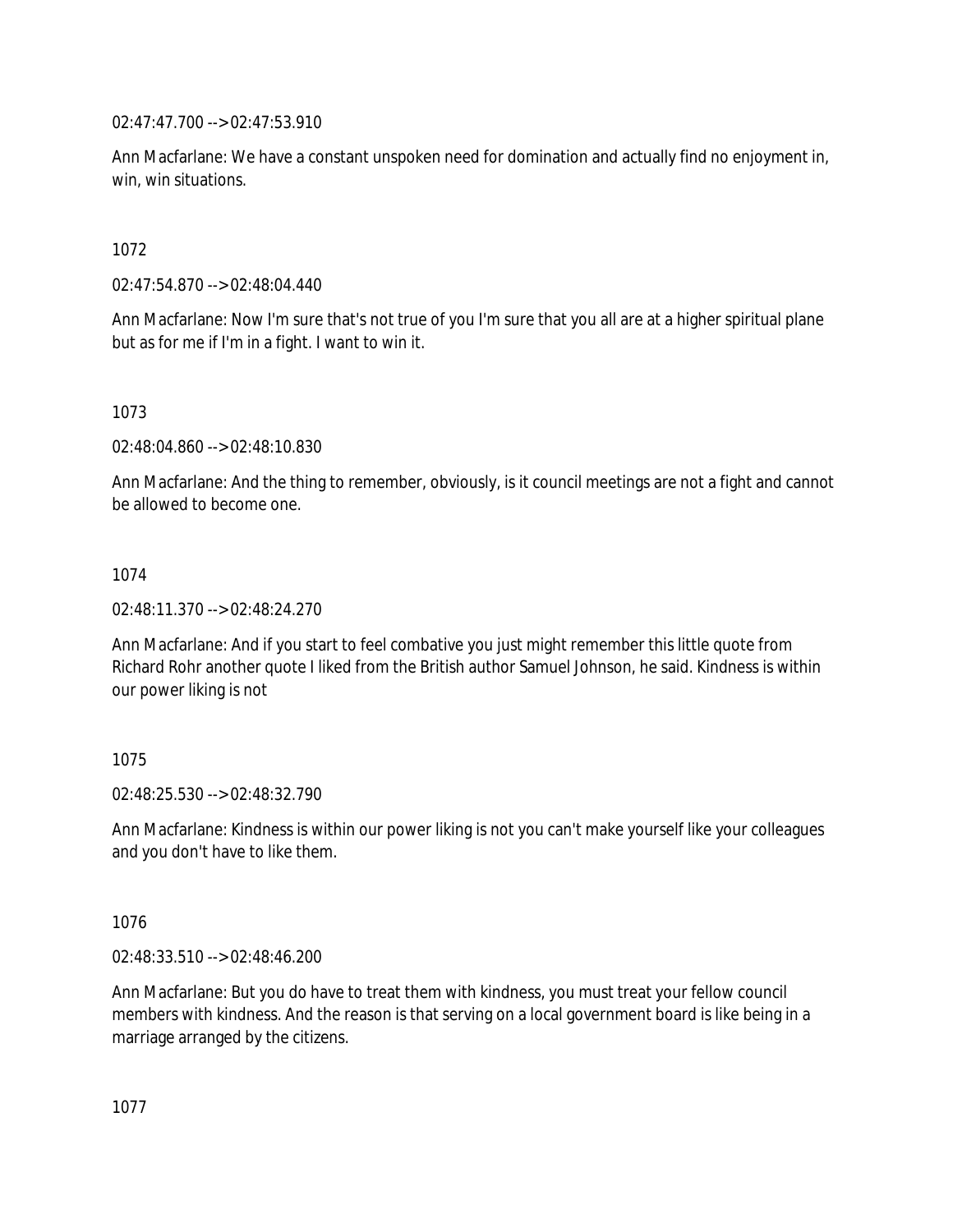02:48:47.670 --> 02:48:55.920

Ann Macfarlane: You don't have any choice about your colleagues and so you must be kind. So my final thought for you is that rules are proxies.

1078

02:48:56.640 --> 02:49:09.150

Ann Macfarlane: What do I mean by that, if we had an ideal platonic universe. People would be allowed to vote when they had demonstrated that they were mature well educated thinkers who understood the public issues of the day.

1079

02:49:10.140 --> 02:49:16.350

Ann Macfarlane: We don't have any way of measuring that so instead we say people can vote when they're 18

1080

02:49:17.400 --> 02:49:27.060

Ann Macfarlane: The rule, people can vote when they're 18 is a proxy for the value of maturity, it stands in for maturity, but it's not the same thing.

1081

 $02.49.27.510 -> 02.49.39.600$ 

Ann Macfarlane: So it's important to remember that rules are necessary but limited, they're always based on the past. They're always approximate. You always want to look to the value that underlies the rule.

1082

02:49:40.260 --> 02:49:50.280

Ann Macfarlane: And the key value in Robert in my view is respect the key value is respect. So I have to ask you to treat your colleagues, with respect, always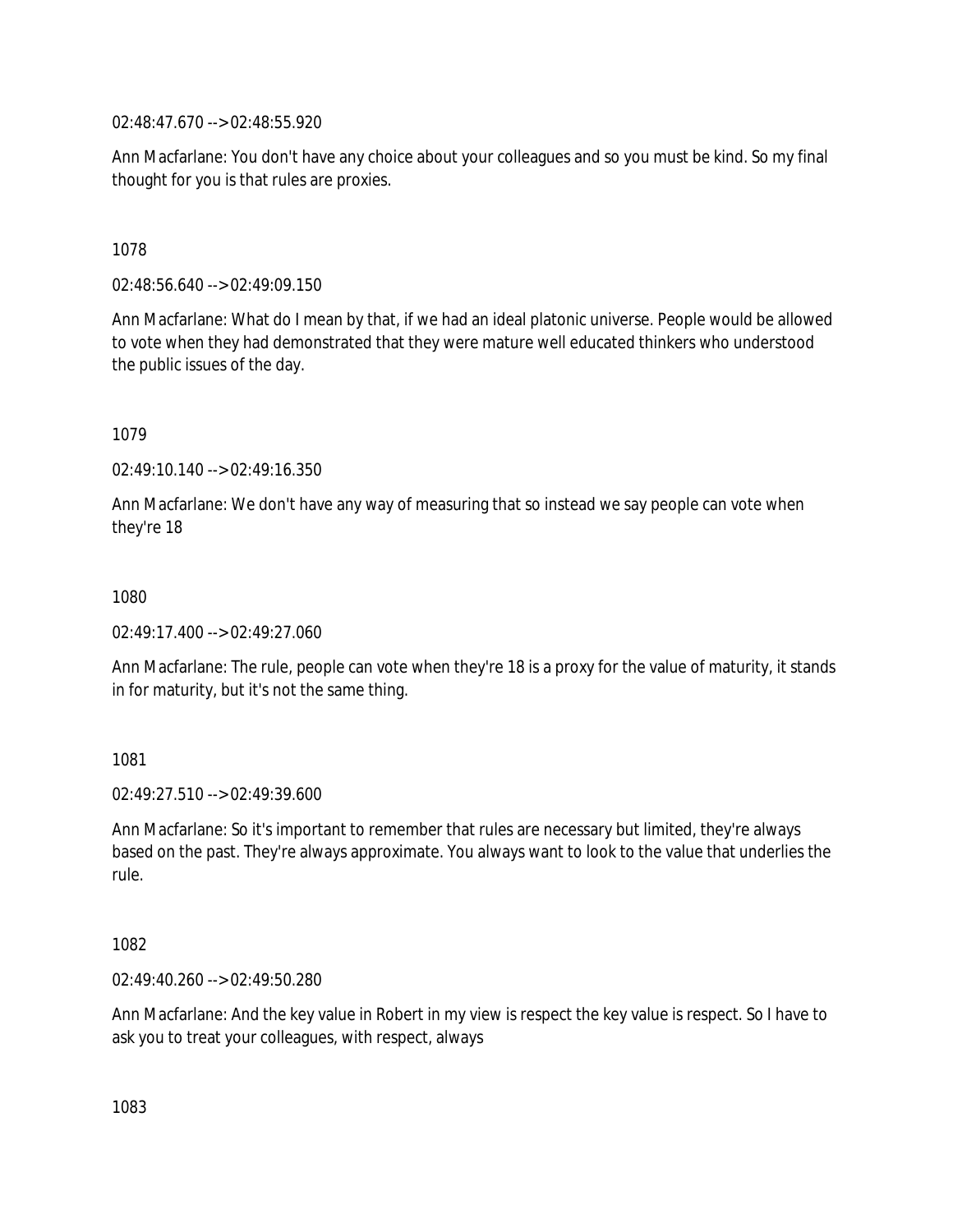02:49:51.390 --> 02:50:00.900

Ann Macfarlane: And if you don't respect them, which has happened. People have said that to me then, my suggestion is act as if you did act as if you did, it's the only solution.

1084

02:50:01.950 --> 02:50:10.410

Ann Macfarlane: So that is our formal presentation. That's the end. And we still have a few minutes left. If any of you have any comments or questions you'd like to share

1085

02:50:15.810 --> 02:50:16.260

Ann Macfarlane: Joe

1086

02:50:16.680 --> 02:50:28.710

Joe Deets: Well just generic I this is wonderful to me. I've learned. I've been scribbling notes. So I guess I really like the idea of a some cheat sheet so

1087

02:50:29.310 --> 02:50:32.880

Joe Deets: It seems like if you had some recommendations of particular things that

1088

02:50:33.840 --> 02:50:47.880

Joe Deets: Because when you're in a meeting, it's live, and it's, it's, it's, I, I kind of hate to be filling. Where did I put that kind of thing. So anything that we could readily. You know, the cheat, cheat sheets that you think would be most appropriate for us.

1089

02:50:49.230 --> 02:50:53.250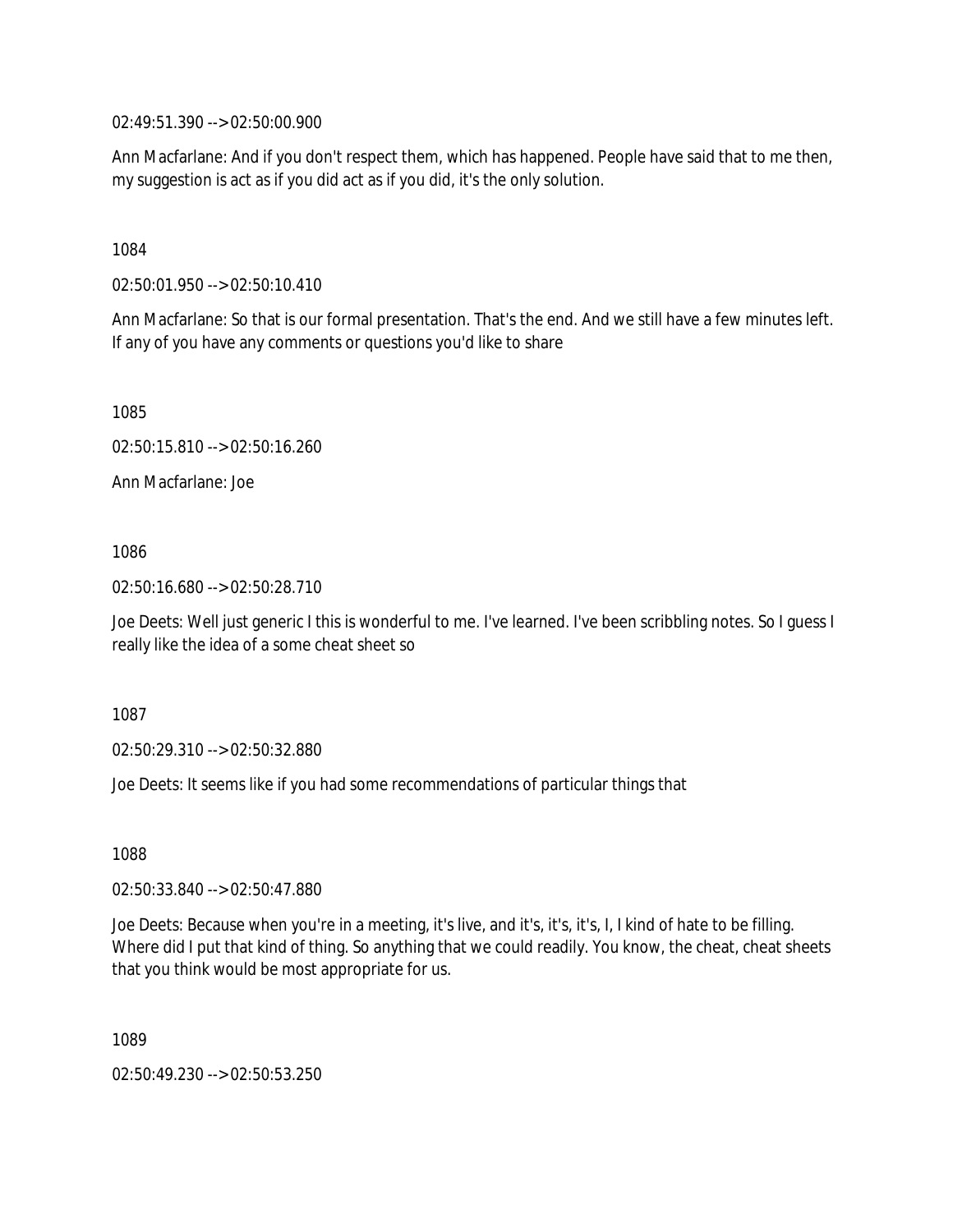Joe Deets: And get them tattooed or laminated or anything would be really helpful.

1090

02:50:53.880 --> 02:50:57.780

Ann Macfarlane: Well thank you Joe. And that's, that's easy to do. We have this laminated chichi

1091

02:50:58.110 --> 02:51:06.120

Ann Macfarlane: available on our website. One of my colleagues calls it my placemat, he said, and I've got your placement for our council. So that's available. And then you have

1092

02:51:06.510 --> 02:51:14.640

Ann Macfarlane: In the packet that language tips for meeting management is the first thing. So you could print that out on cardboard and get it laminated and and

1093

02:51:16.260 --> 02:51:23.610

Ann Macfarlane: We have other cheat sheets to we have a cheat sheet about the duties of the chair and so on. So let's see who else has got a hand up, Leslie.

1094

02:51:26.100 --> 02:51:35.100

Leslie Schneider: And I think this is maybe for my colleagues. So one of the things that and brought up that I'm taking really seriously and I know I've not been good at is

1095

02:51:36.030 --> 02:51:41.760

Leslie Schneider: Actually, I didn't even know that I was supposed to do it, which is to repeat the motion as the chair.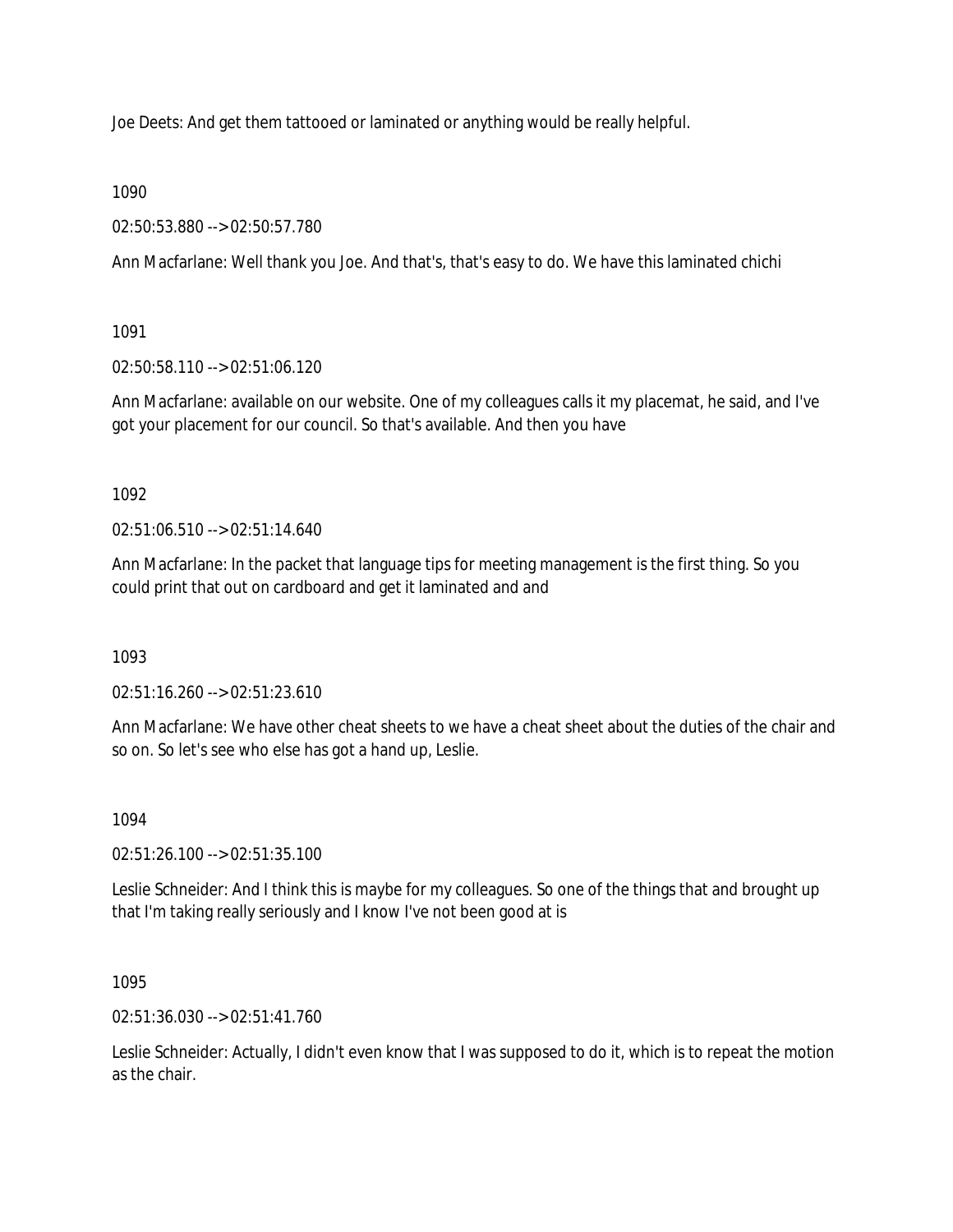02:51:42.240 --> 02:51:49.680

Leslie Schneider: And and making sure that it happens that at those right moments so I feel really strongly that that's important, but I'm going to need some help with that.

1097

02:51:50.610 --> 02:52:00.420

Leslie Schneider: So I think it's going to really be a change in the way we do things to give me time to write it out or to make you know to

1098

02:52:01.320 --> 02:52:09.810

Leslie Schneider: Make it a suggestion that I don't know if if Christine or clerk is able to write it out and present it so that everybody can read it and see it.

1099

02:52:10.350 --> 02:52:17.640

Leslie Schneider: I don't know what's going to help. It's going to slow us down. But I think it's really, really important. And I just wanted you to know. I'm going to need some help. Following that

1100

02:52:18.900 --> 02:52:26.250

Ann Macfarlane: Well, that sounds great. And then you can talk with Christina and the Council members and see what message you want to use. Joe, I see you have your hand up.

1101

02:52:32.460 --> 02:52:33.390

Rasham Nassar: You're on mute, yo.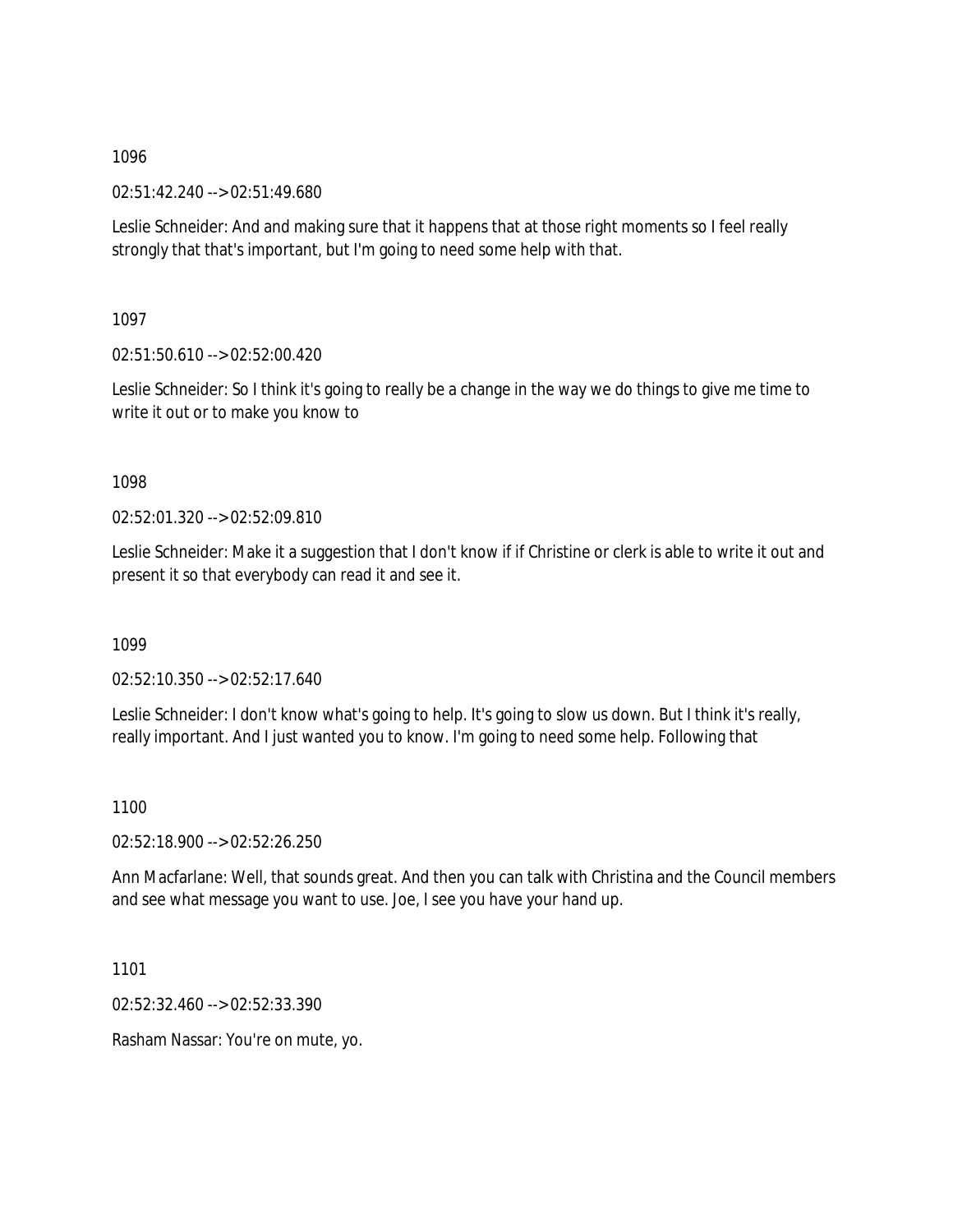02:52:35.550 --> 02:52:40.500

Joe Levan: Sorry about that. So it's a fall from what customer DEET said you've said several times.

1103

02:52:41.430 --> 02:52:51.000

Joe Levan: Your course you have credible knowledge about Robert's Rules be also said that that rebels rules doesn't make sense in a particular circumstance. And I've seen it done different ways at different cities.

1104

02:52:51.450 --> 02:52:54.930

Joe Levan: And I just wonder, because as you know we've got, like, like, like a lot of cities, there's

1105

02:52:55.410 --> 02:53:01.620

Joe Levan: We have our rules. We have a governance manual, which has certain provisions that specify certain types of actions.

1106

02:53:02.070 --> 02:53:07.710

Joe Levan: And then Robert's Rules is referenced in there. I wonder if with all your experience over the years in the cities, you've worked with

1107

02:53:08.130 --> 02:53:13.530

Joe Levan: Is there a particular example or examples from certain cities that have a governance manual that is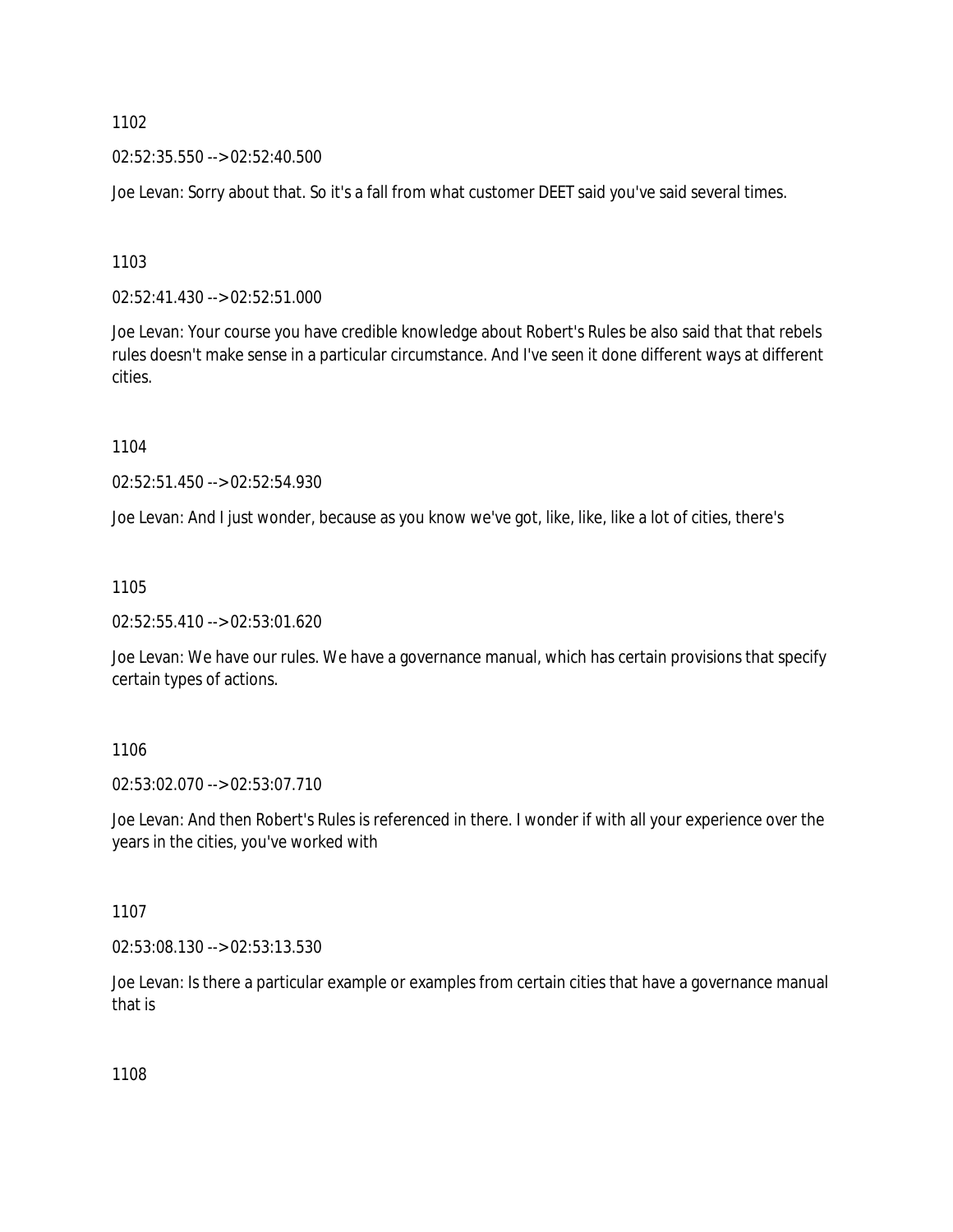02:53:14.040 --> 02:53:18.870

Joe Levan: Because Robert's Rules of solo extensive that is just much more of a shortened version of that that

1109

02:53:19.260 --> 02:53:30.390

Joe Levan: That reflects some of the things you were talking about that are a better way to do things that are different. The Robert's Rules, but, or, or just you know something, it's more usable than a 700 page Robert's Rules.

1110

02:53:31.620 --> 02:53:36.330

Ann Macfarlane: So I'm not familiar with that I am I am very impressed with the

1111

02:53:37.440 --> 02:53:39.750

Ann Macfarlane: Council rules for the city of Port orchard.

1112

02:53:40.830 --> 02:53:46.230

Ann Macfarlane: They are just excellent and they've given me permission to take them and modify them.

1113

02:53:46.800 --> 02:53:53.760

Ann Macfarlane: So that's a project that I have in mind to kind of put in there. The things where I think doing something different from Robert makes sense.

1114

02:53:54.030 --> 02:54:00.360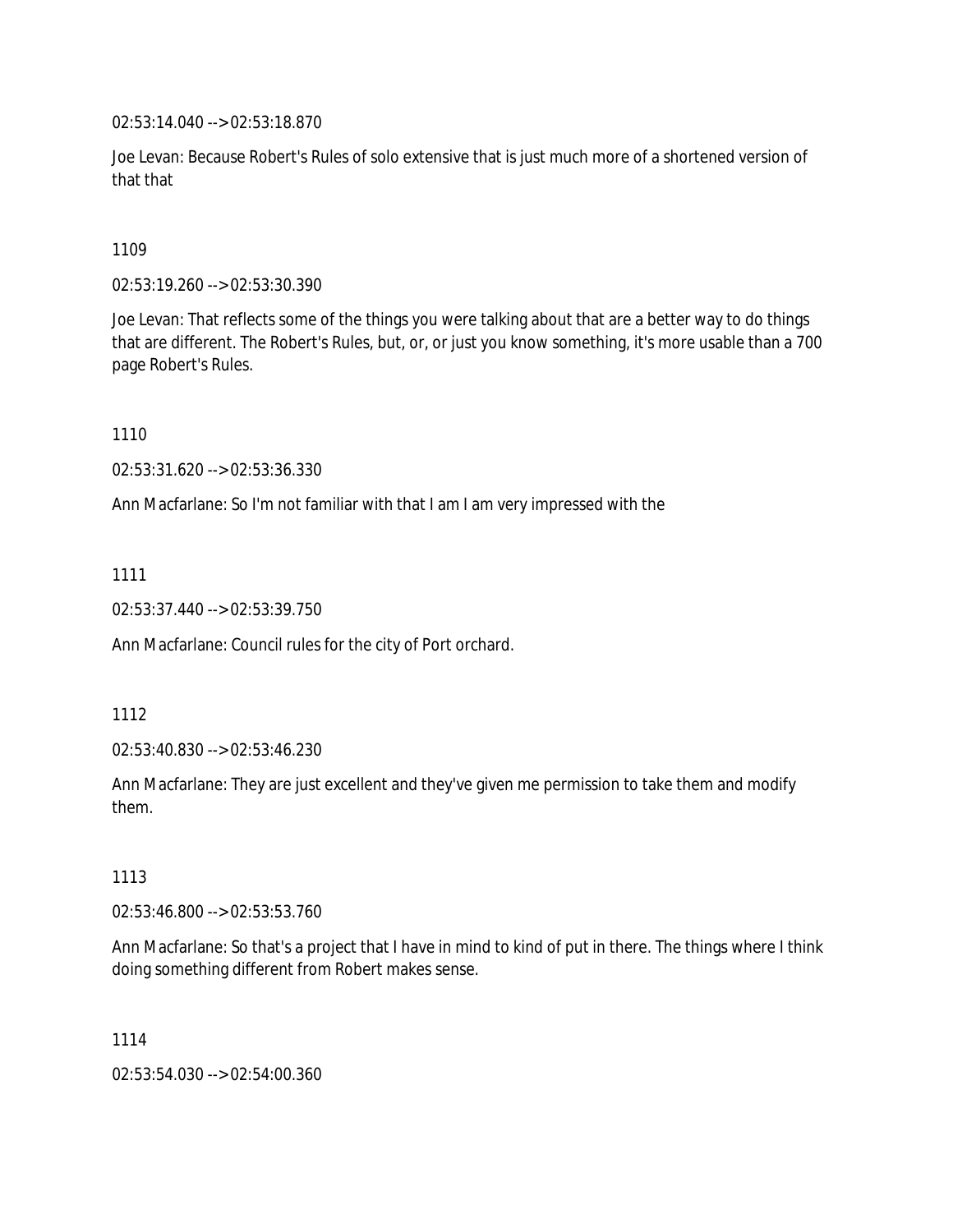Ann Macfarlane: So Joel floor was the chief author there, and I certainly would suggest that you get a copy and take a look.

1115

02:54:00.780 --> 02:54:10.350

Ann Macfarlane: And then I may have something as well. But it may take me a while, you know, I keep coming up with new ideas of things that I think would be helpful. And then I get this long list of stuff to write

### 1116

02:54:10.950 --> 02:54:21.240

Ann Macfarlane: There is nothing I know of, like that. Exactly. But I think it's great. I do always keep my eye open for people who prepare a shortened version of Robert or, you know, Robertson now that now the

### 1117

02:54:23.670 --> 02:54:30.660

Ann Macfarlane: Robert's Rules. People have published this one Robert's Rules in brief, and it is a good book and you can read it in an evening.

#### 1118

02:54:30.990 --> 02:54:35.520

Ann Macfarlane: But it still doesn't make the adaptations for municipalities that I think are necessary.

#### 1119

02:54:35.970 --> 02:54:42.540

Ann Macfarlane: So you know if I'm, if I if I have the stamina and I keep up this work for a few years. It might be something that we could do.

#### 1120

02:54:42.930 --> 02:54:55.020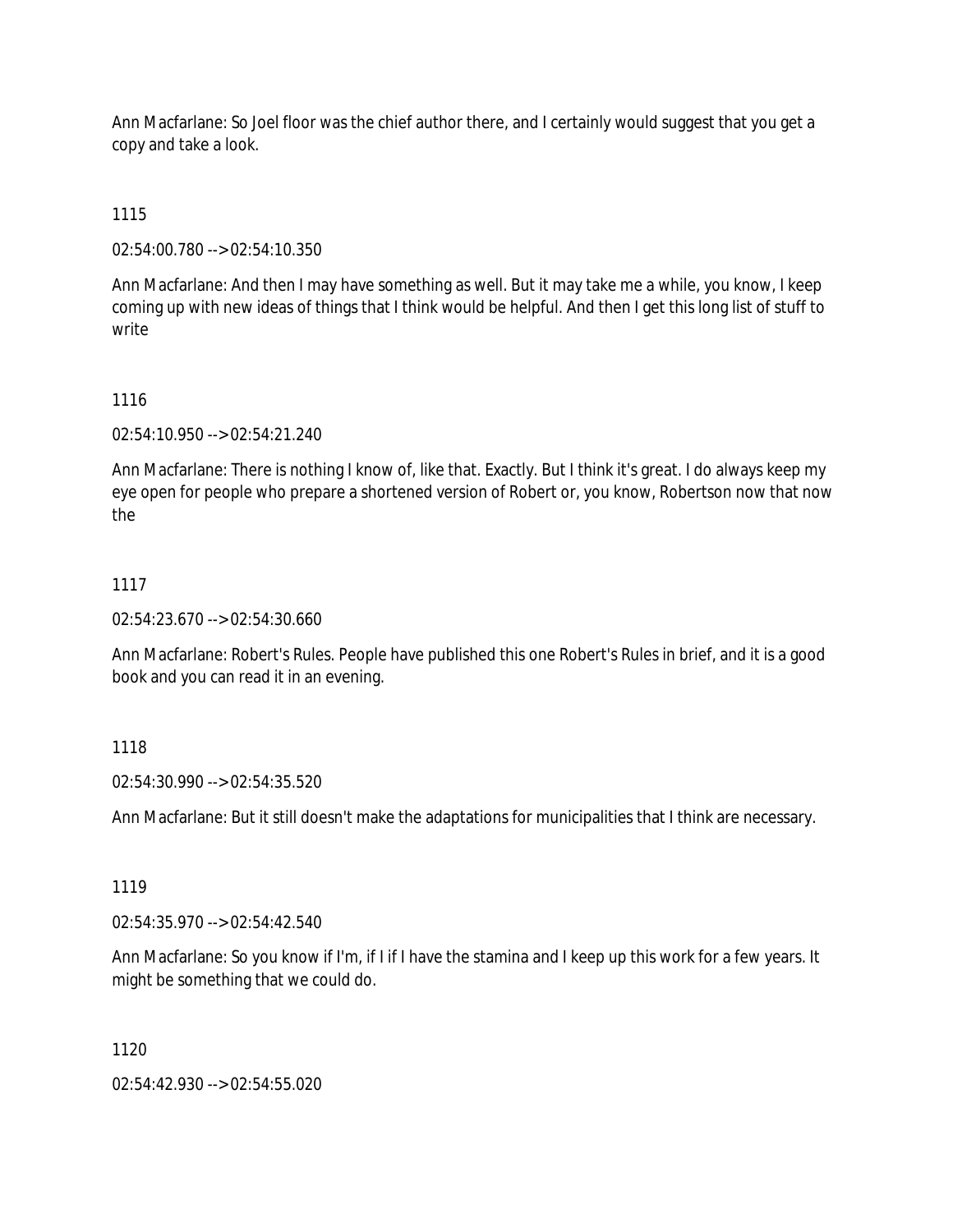Ann Macfarlane: And then, of course, in our book mastering council meetings we do specifically address a lot of city things, but that was written and published in 2013 and I could write a lot more now. So thank you for your question.

1121

02:54:56.310 --> 02:54:56.850

Ann Macfarlane: Rochelle.

1122

02:54:57.660 --> 02:55:06.240

Rasham Nassar: Yes, I just want to thank you and this has been really amazing really educational very insightful. I know I've learned a lot and

### 1123

02:55:06.600 --> 02:55:10.470

Rasham Nassar: I only regret that we haven't done this sooner. I think it's incredibly valuable.

1124

02:55:11.040 --> 02:55:14.580

Rasham Nassar: For everyone to be on the same page as the rules to understand the rules because

1125

02:55:14.850 --> 02:55:23.400

Rasham Nassar: The truth is, is that our council has, in some ways, adopted these rules, but I don't know, and personally for me. I know that I have not been familiar with all of them, as you've explained them here today.

1126

 $02:55:23.760 \rightarrow 02:55:35.400$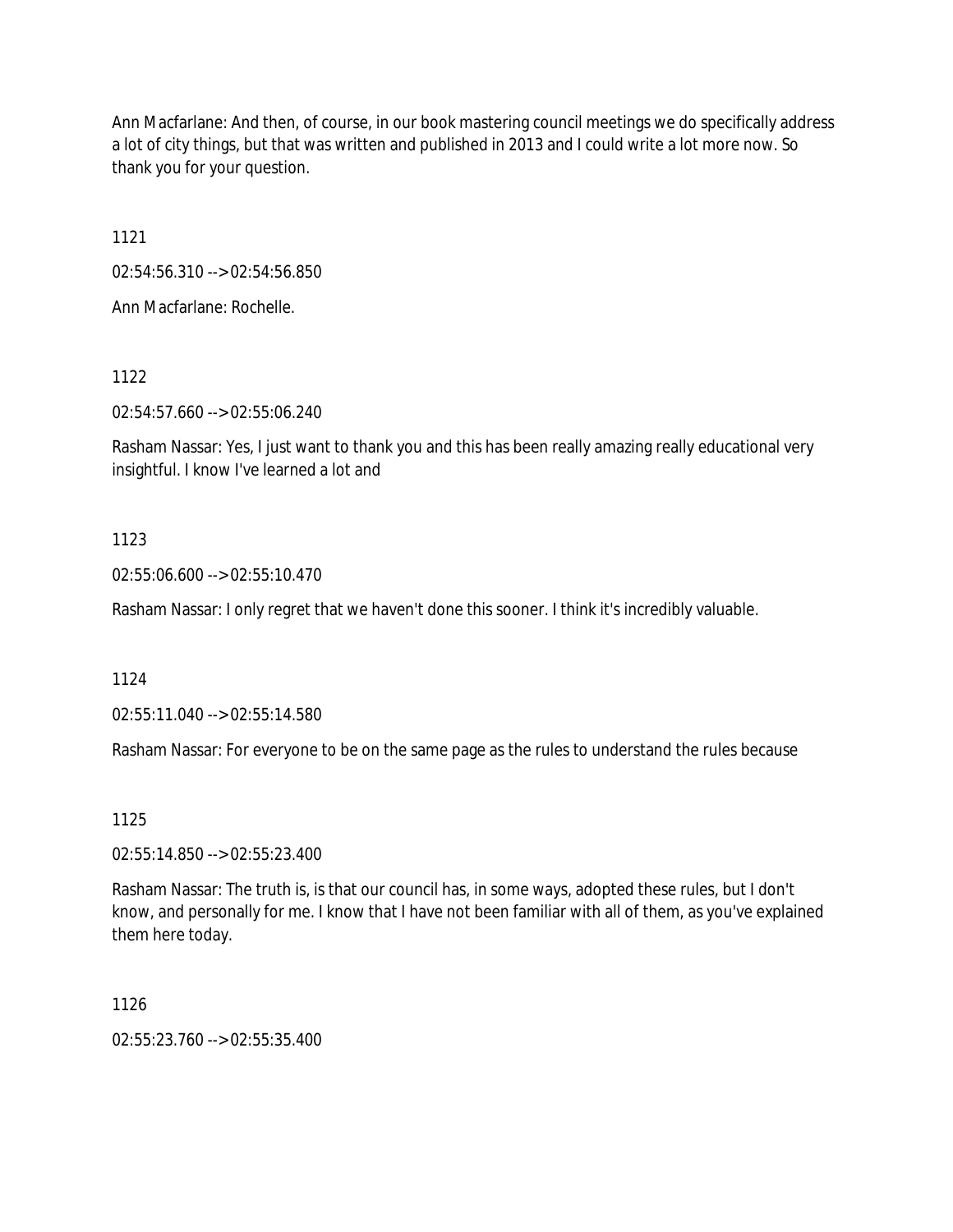Rasham Nassar: And I'm grateful that this is being recorded so that we can encourage new Council members coming on to watch this discussion and to learn because every everyone benefits when everyone knows the rules.

1127

02:55:36.870 --> 02:55:43.410

Rasham Nassar: Next I want to turn to my colleagues and just say that I really hope that we land on an agenda soon. A follow up of this discussion.

1128

02:55:43.740 --> 02:55:50.460

Rasham Nassar: So that and picking up from the city attorney's comments that we can reflect upon what our governance, the rules that are inherent in our governance manual

#### 1129

02:55:50.850 --> 02:55:59.520

Rasham Nassar: The things that we have learned today and figure out, maybe we model after the city of Port orchards Council rules, but that we make a commitment to

1130

02:56:00.510 --> 02:56:11.670

Rasham Nassar: renewing our commitment to the rules and having them very clearly and articulately spelled out and written down so that they're available for our reference and also for the reference of the public.

1131

02:56:12.480 --> 02:56:14.490

Ann Macfarlane: Thank you so much. Michelle That's great to hear.

1132

02:56:17.430 --> 02:56:20.850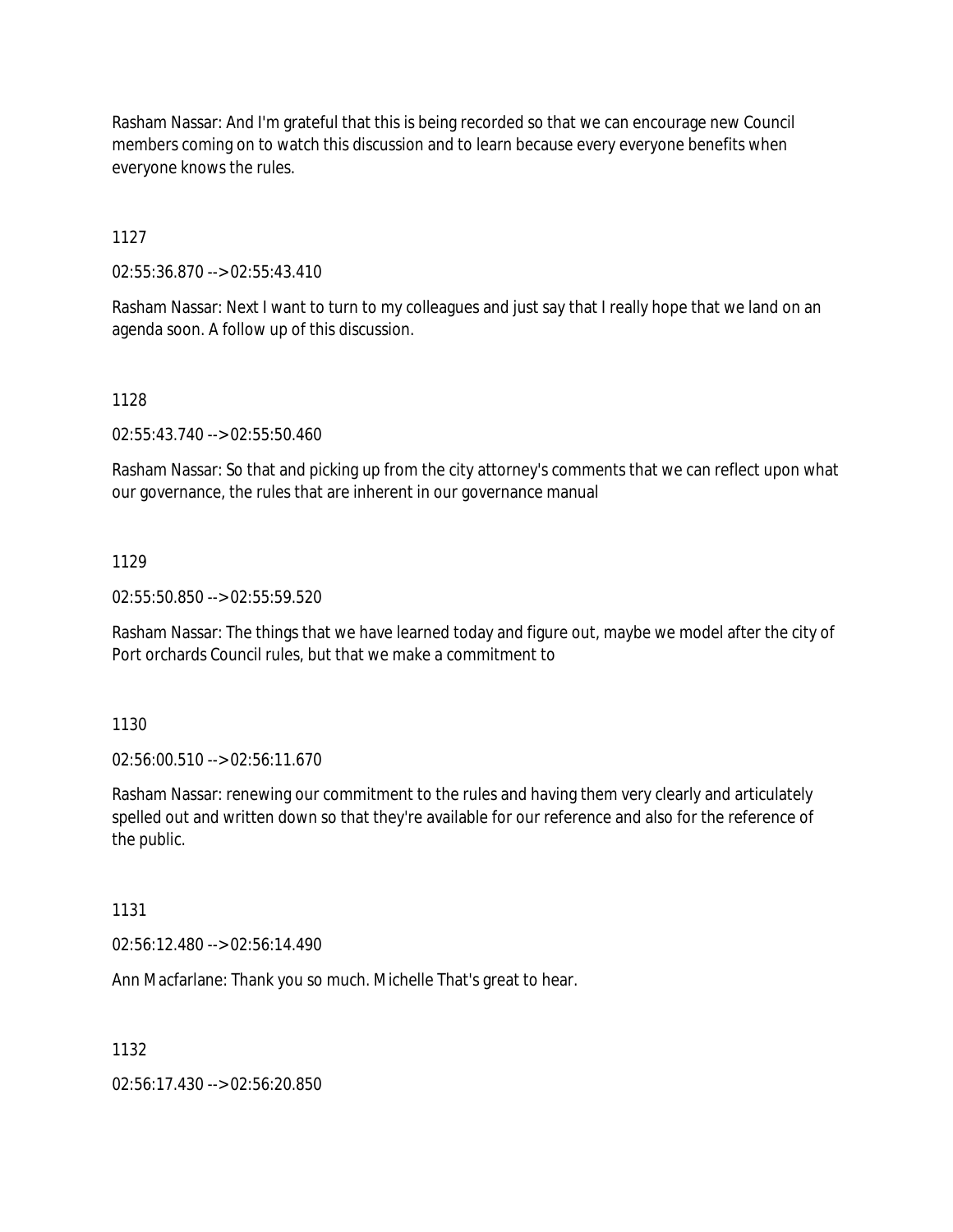Ann Macfarlane: Anybody else have any other comments or questions, Michael.

# 1133

02:56:21.960 --> 02:56:32.820

Michael Pollock: Know, one of the thank you for your taking the time on a Saturday and and all of us actually for taking the time on a Saturday. But I was really struck by

# 1134

02:56:34.890 --> 02:56:50.760

Michael Pollock: Your comment that at the end of the day what it really relies on his kindness kindness and respect and and you know we can write down all the girls in the world that it just struck me that that that that one is the one that I'm really taking home.

# 1135

02:56:52.170 --> 02:57:02.400

Michael Pollock: And also to recognize that we are a real just a heck of a time at the national level and it's so easy. I think for for

# 1136

02:57:02.910 --> 02:57:10.320

Michael Pollock: Us to use those role models have the national level as a role model and sort of channel that behaving so you know

# 1137

02:57:10.950 --> 02:57:27.960

Michael Pollock: Hopefully we're at a turning point and national discourse on on a few weeks but but I think that in the context of kindness, understanding that that some sometimes when the role model. You have this, what is it does make it more challenging to

# 1138

02:57:29.010 --> 02:57:29.760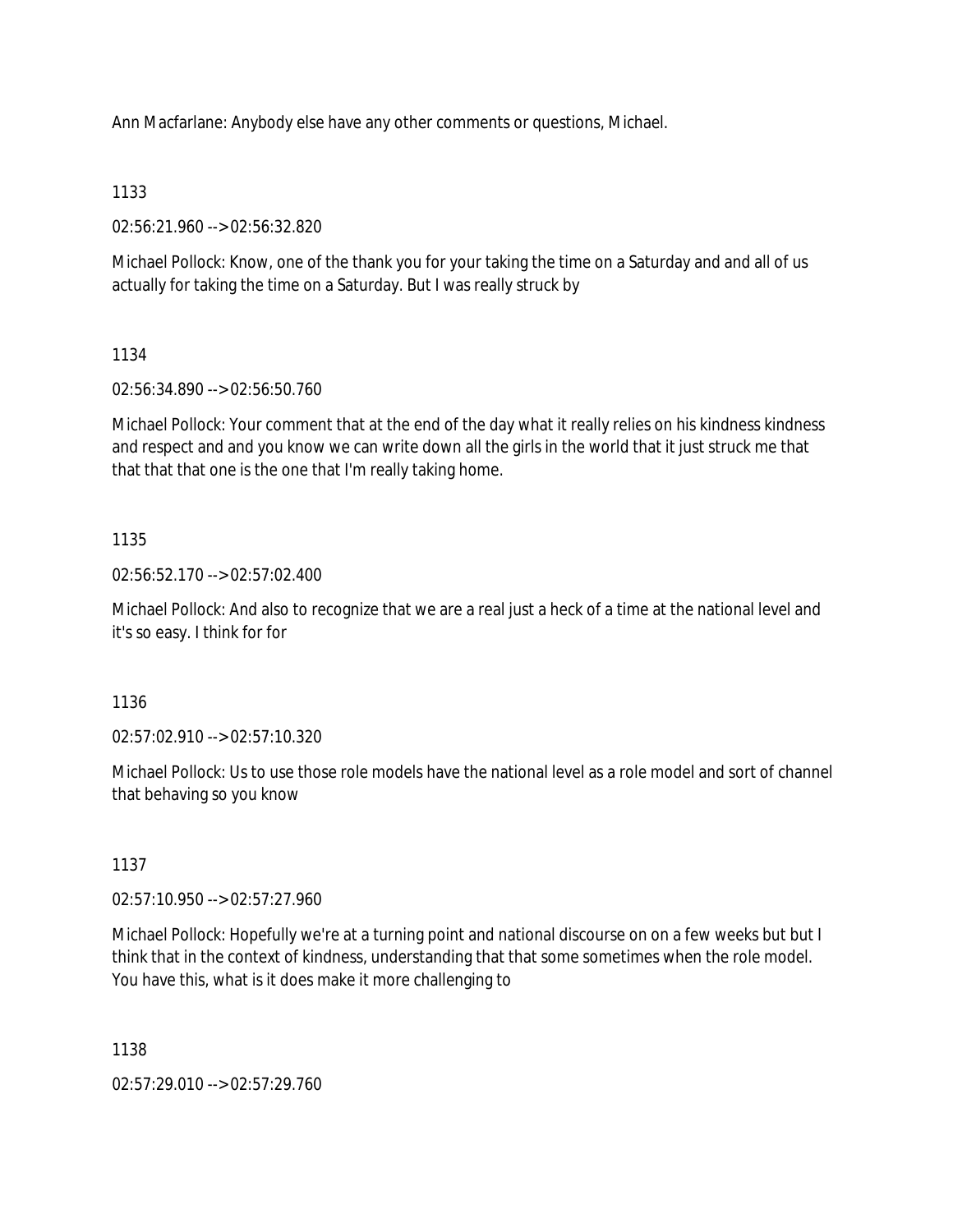Michael Pollock: To exhibit

### 1139

02:57:30.840 --> 02:57:44.820

Michael Pollock: Better behavior. And so, so I think we can do our part by maybe working from the bottom up and try to exhibit the behavior that we would like our national leaders to engage

# 1140

02:57:46.620 --> 02:57:54.270

Michael Pollock: Just leave it at that. But again, just thank you so much. Your, your delivery on your information, it's just it's priceless.

### 1141

 $02:57:54.960 \rightarrow 02:57:59.310$ 

Ann Macfarlane: Well that's great to hear. That's great to hear. And I do want to encourage you all

#### 1142

02:57:59.940 --> 02:58:06.300

Ann Macfarlane: Not to refer to national level stuff at all during your meetings just don't do it. Just keep it out, you know,

#### 1143

02:58:06.630 --> 02:58:18.210

Ann Macfarlane: Because as we know people have varying opinions and we are very polarized, right now, and I think it's really important for municipalities to keep themselves focused on their immediate task I take your point.

#### 1144

02:58:18.690 --> 02:58:25.860

Ann Macfarlane: And I agree that we have a deteriorated situation, you know that what's going on. And what's taken for granted now is making it a lot harder, but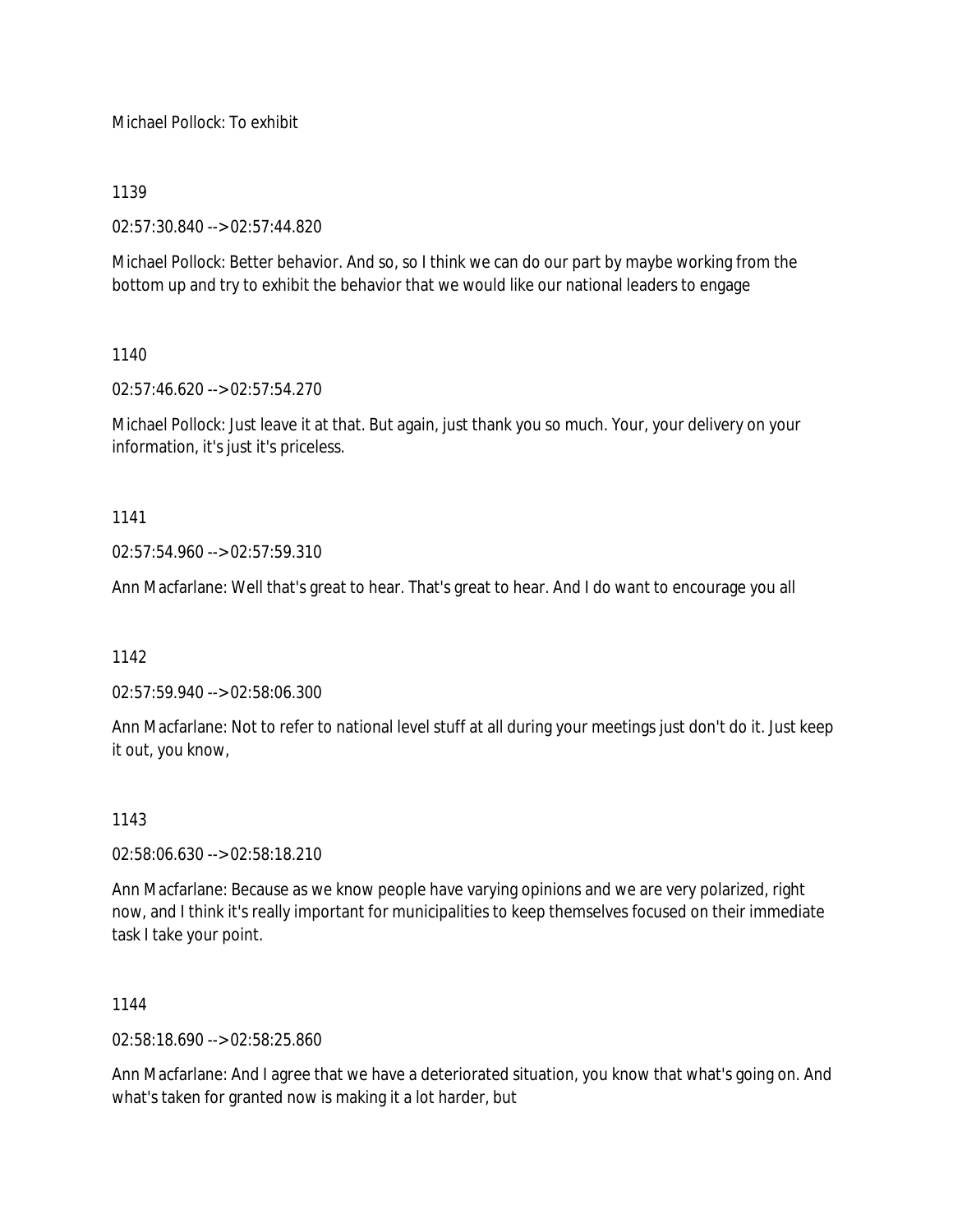1145

02:58:26.250 --> 02:58:33.150

Ann Macfarlane: We have to affirm it you know it's that the wonderful quotation from the rabbi torfaen in the second century.

1146

02:58:33.570 --> 02:58:47.100

Ann Macfarlane: The students said to him, Rabbi, what am I going to do the tourists so long and I have to study it, but my life is so short in the rabbi replied to him. It is not yours to finish this task, but you are not free to desist from it.

1147

02:58:48.420 --> 02:58:57.570

Ann Macfarlane: So I think that's the approach that we can take. We're not going to succeed and all that we undertake for our communities, but we are not free to desist from it. So thank you, Michael.

1148

02:59:00.120 --> 02:59:04.950

Ann Macfarlane: Mann Amir anything else, or shall we adjourn Leslie, I see you have a hand up.

1149

02:59:05.310 --> 02:59:16.140

Leslie Schneider: Well, I also just wanted to take a moment to thank you i just i think that you have really lead by example and we can all sort of take your tone and whatnot.

1150

02:59:16.530 --> 02:59:23.250

Leslie Schneider: And learn from it. So I just want to say this has been really great for me. But I also want to say one more thing, which is that it was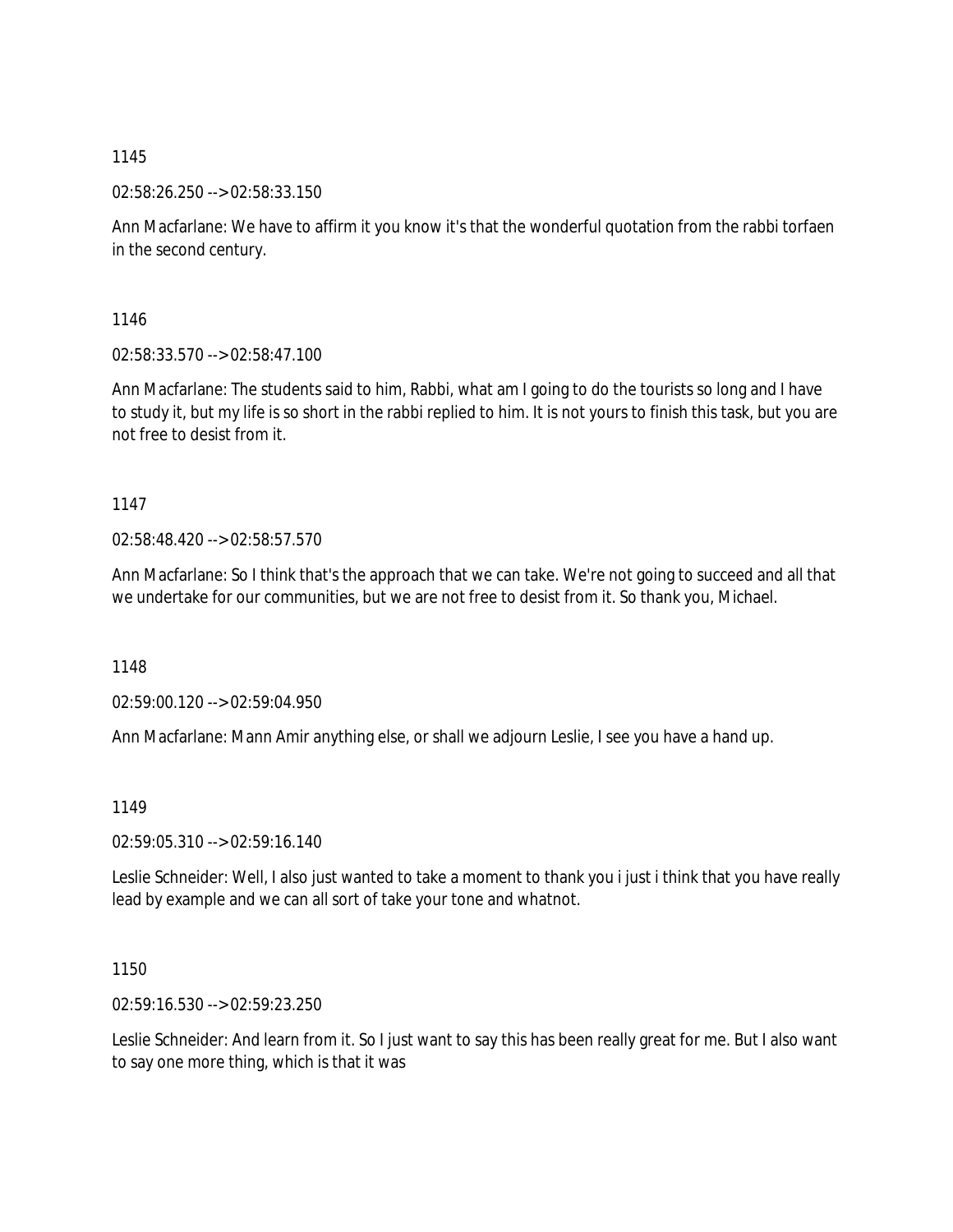1151

02:59:24.900 --> 02:59:40.110

Leslie Schneider: It was someone who contacted me from the community that said, You know, I think this Council needs this. And then that person went off and did some research and came back and said, I think you should contact and

1152

02:59:42.480 --> 02:59:53.010

Leslie Schneider: I just want you to know that there's some good people out in our community. They're keeping us on track. And I just want to say that this has been a wonderful suggestion. I'm so glad we all follow through.

1153

02:59:53.490 --> 03:00:07.230

Ann Macfarlane: That's great. That's so nice to hear. Thank you so much. Thank you so much. I you know I love what I do. It's just such a joy and I love what you do. I feel like you are really are our role models and thank you so much for your service.

1154

03:00:09.120 --> 03:00:09.690

Ann Macfarlane: Okay.

1155

03:00:10.800 --> 03:00:13.080

Leslie Schneider: Well, if there's no objection.

1156

03:00:14.100 --> 03:00:15.150

We can determine

1157